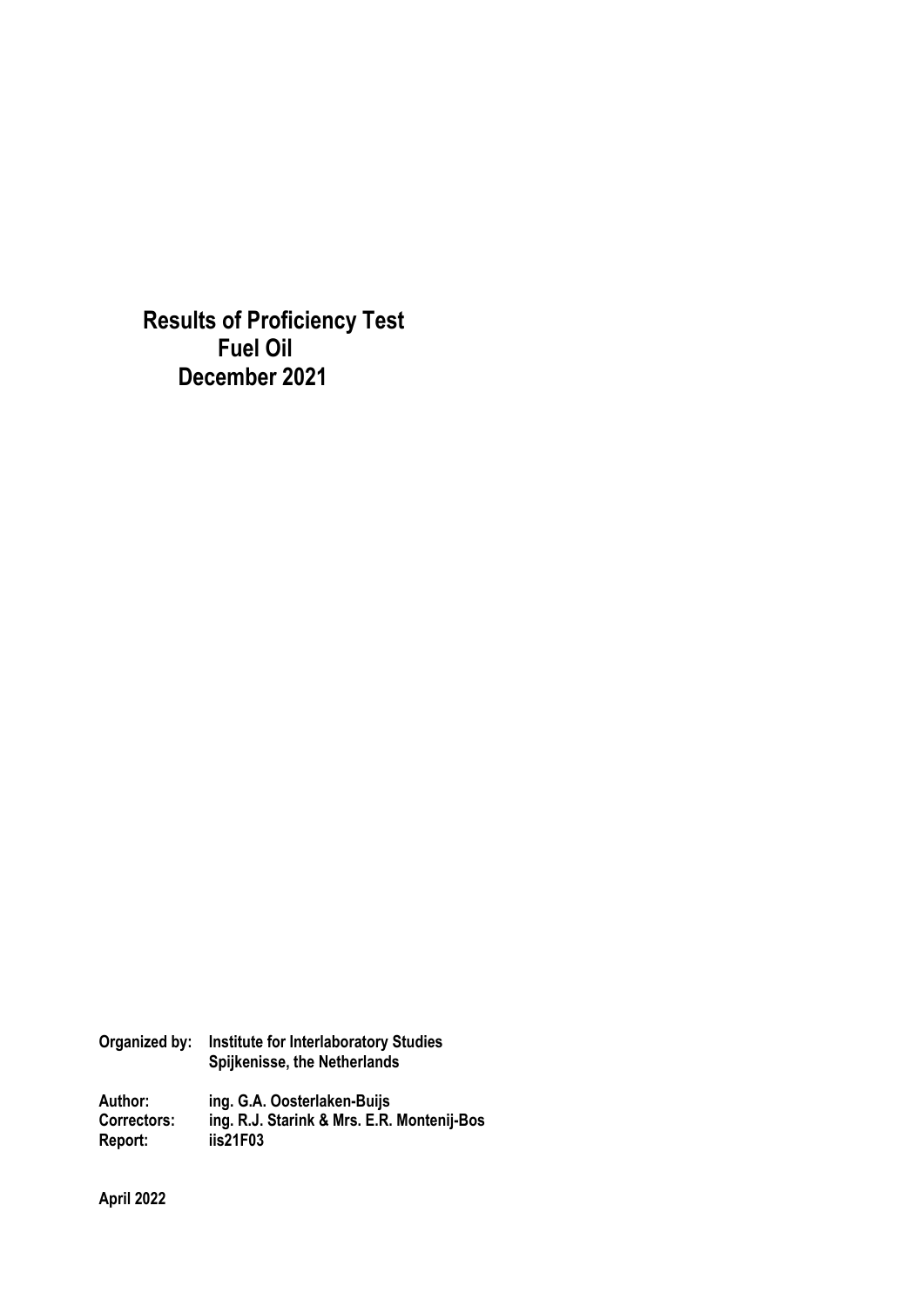## **CONTENTS**

| $\mathbf{1}$   |                                                                          |  |
|----------------|--------------------------------------------------------------------------|--|
| 2              |                                                                          |  |
| 2.1            |                                                                          |  |
| 2.2            |                                                                          |  |
| 2.3            |                                                                          |  |
| 2.4            |                                                                          |  |
| 2.5            |                                                                          |  |
| 2.6            |                                                                          |  |
| 3              |                                                                          |  |
| 3.1            |                                                                          |  |
| 3.2            |                                                                          |  |
| 3.3            |                                                                          |  |
| $\overline{4}$ |                                                                          |  |
| 4.1            |                                                                          |  |
| 4.2            |                                                                          |  |
| 4.3            | COMPARISON OF THE PROFICIENCY TEST OF DECEMBER 2021 WITH PREVIOUS PTS 17 |  |

Appendices: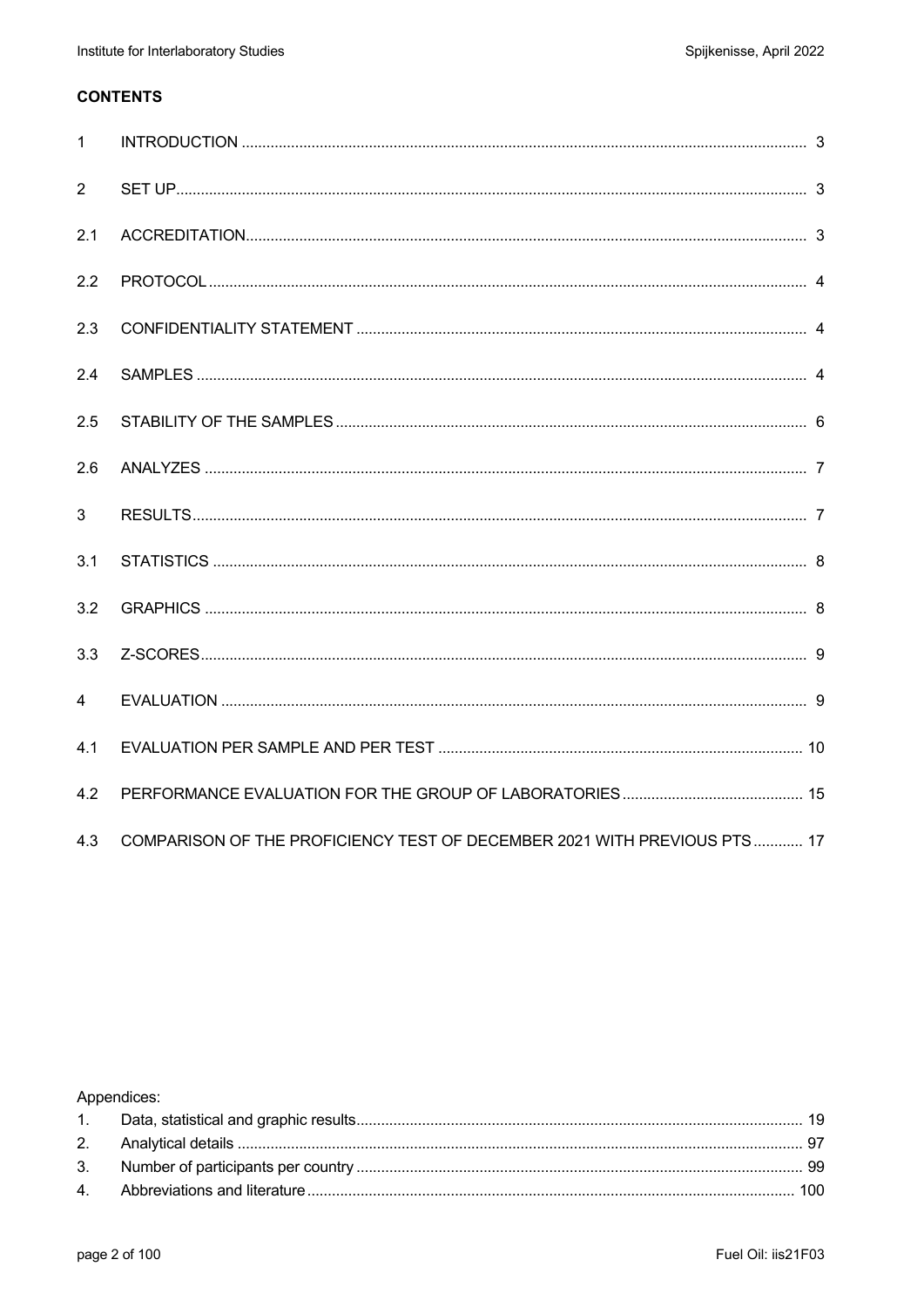#### **1 INTRODUCTION**

Since 1994 the Institute for Interlaboratory Studies (iis) organizes a proficiency scheme for the analysis of Fuel Oil in accordance with the latest version of ISO8217 and ASTM D396 every year and twice per year since 2016. During the annual proficiency testing program 2021/2022 it was decided to continue the round robin for the analysis of Fuel Oil.

In this interlaboratory study registered for participation:

- 149 laboratories in 57 countries for Fuel Oil iis21F03
- 111 laboratories in 45 countries for Fuel Oil Metals iis21F03M
- 55 laboratories in 27 countries for Fuel Oil Bromine and P-value iis21F03Br
- 66 laboratories in 35 countries for Fuel Oil Compatibility iis21F03C

In total 160 laboratories in 60 different countries registered for participation in one or more proficiency tests. See appendix 3 for the number of participants per country. In this report the results of the Fuel Oil proficiency tests are presented and discussed. This report is also electronically available through the iis website www.iisnl.com.

#### **2 SET UP**

The Institute for Interlaboratory Studies (iis) in Spijkenisse, the Netherlands, was the organizer of this proficiency test (PT). Sample analyzes for fit-for-use and homogeneity testing were subcontracted to an ISO/IEC17025 accredited laboratory.

In this proficiency test the participants received, depending on the registration, from one up to four different samples of Fuel Oil, see table below.

| Sample ID | PT ID          | Quantity        | Purpose                  |  |
|-----------|----------------|-----------------|--------------------------|--|
| #21275    | $i$ is $21F03$ | 1x 1L           | Regular analyzes         |  |
| #21276    | iis21F03M      | 1x 100mL        | Metal analyzes           |  |
| #21277    | iis21F03Br     | 1x1L            | Bromine number & P-value |  |
| #21278    | iis21F03C      | 1x paper filter | Compatibility rating     |  |

Table 1: Fuel Oil samples used in PT iis21F03

Participants were requested to report rounded and unrounded test results. The unrounded test results were preferably used for statistical evaluation.

#### **2.1 ACCREDITATION**

The Institute for Interlaboratory Studies in Spijkenisse, the Netherlands, is accredited in agreement with ISO/IEC17043:2010 (R007), since January 2000, by the Dutch Accreditation Council (Raad voor Accreditatie). This PT falls under the accredited scope. This ensures strict adherence to protocols for sample preparation and statistical evaluation and 100% confidentiality of participant's data. Feedback from the participants on the reported data is encouraged and customer's satisfaction is measured on regular basis by sending out questionnaires.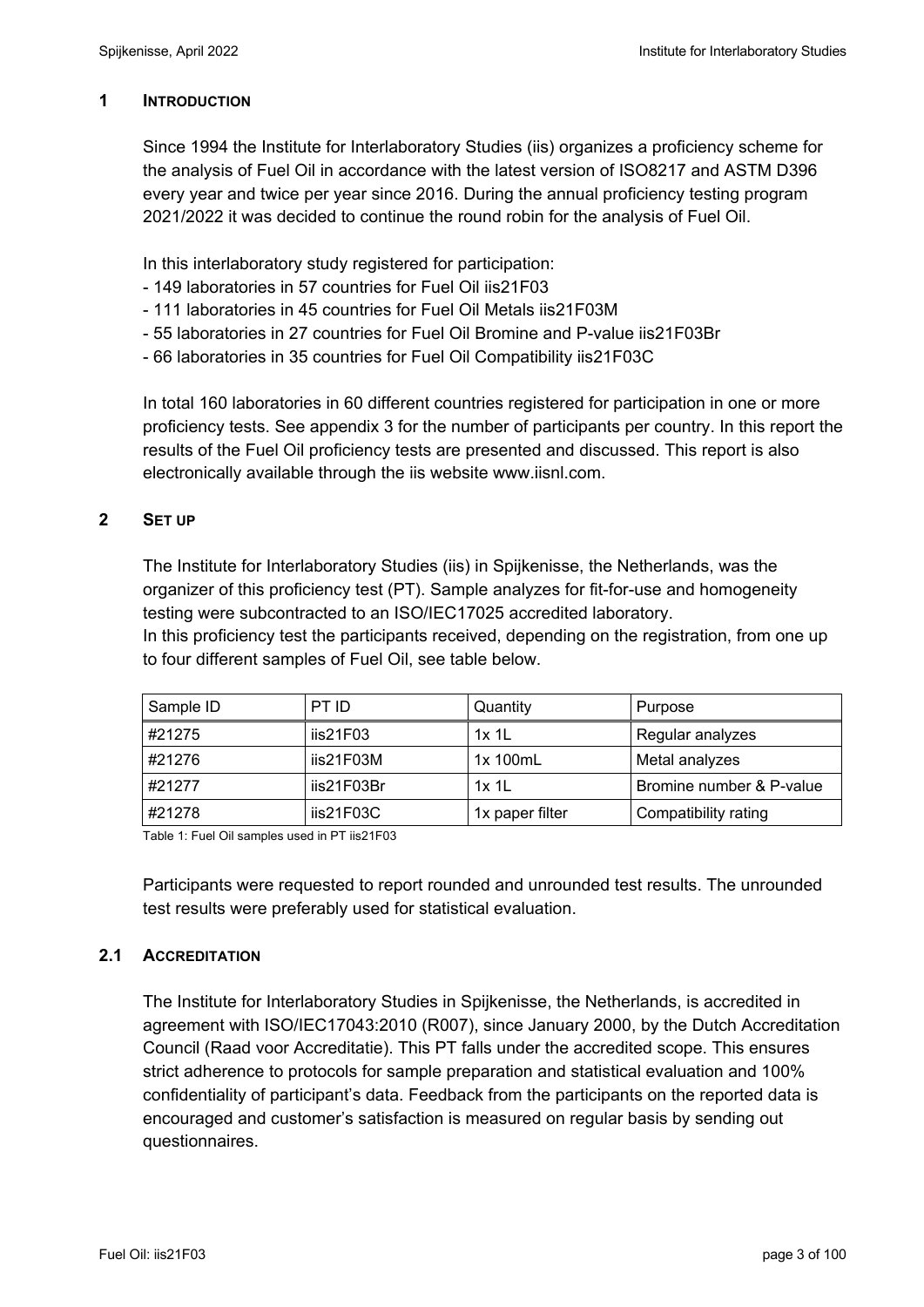### **2.2 PROTOCOL**

The protocol followed in the organization of this proficiency test was the one as described for proficiency testing in the report 'iis Interlaboratory Studies: Protocol for the Organisation, Statistics and Evaluation' of June 2018 (iis-protocol, version 3.5). This protocol is electronically available through the iis website www.iisnl.com, from the FAQ page.

### **2.3 CONFIDENTIALITY STATEMENT**

All data presented in this report must be regarded as confidential and for use by the participating companies only. Disclosure of the information in this report is only allowed by means of the entire report. Use of the contents of this report for third parties is only allowed by written permission of the Institute for Interlaboratory Studies. Disclosure of the identity of one or more of the participating companies will be done only after receipt of a written agreement of the companies involved.

#### **2.4 SAMPLES**

For the sample for the regular analyzes in Fuel Oil a batch of approximately 200 liters was obtained from a third party. After homogenization 170 amber glass bottles of 1L were filled and labelled #21275.

The homogeneity of the subsamples was checked by determination of Density at 15°C in accordance with ISO12185 on 8 stratified randomly selected subsamples.

|                 | Density at 15°C<br>in $kg/m3$ |  |  |
|-----------------|-------------------------------|--|--|
| sample #21275-1 | 1006.7<br>G(0.05)             |  |  |
| sample #21275-2 | 1007.5                        |  |  |
| sample #21275-3 | 1007.5                        |  |  |
| sample #21275-4 | 1007.3                        |  |  |
| sample #21275-5 | 1007.4                        |  |  |
| sample #21275-6 | 1007.0                        |  |  |
| sample #21275-7 | 1007.3                        |  |  |
| sample #21275-8 | 1007.5                        |  |  |

Table 2: homogeneity test results of subsamples #21275

Subsample 1 is a Grubbs outlier and therefore excluded for statistical evaluation of the homogeneity

From the above test results the repeatability was calculated and compared with 0.3 times the reproducibility of the reference test method in agreement with the procedure of ISO13528, Annex B2 in the next table.

|                                         | Density at 15°C<br>in $\text{kg/m}^3$ |
|-----------------------------------------|---------------------------------------|
| r (observed)                            | 0.5                                   |
| l reference test method                 | ISO12185:96                           |
| $\vert$ 0.3 x R (reference test method) | 0.5                                   |

Table 3: evaluation of the repeatability of subsamples #21275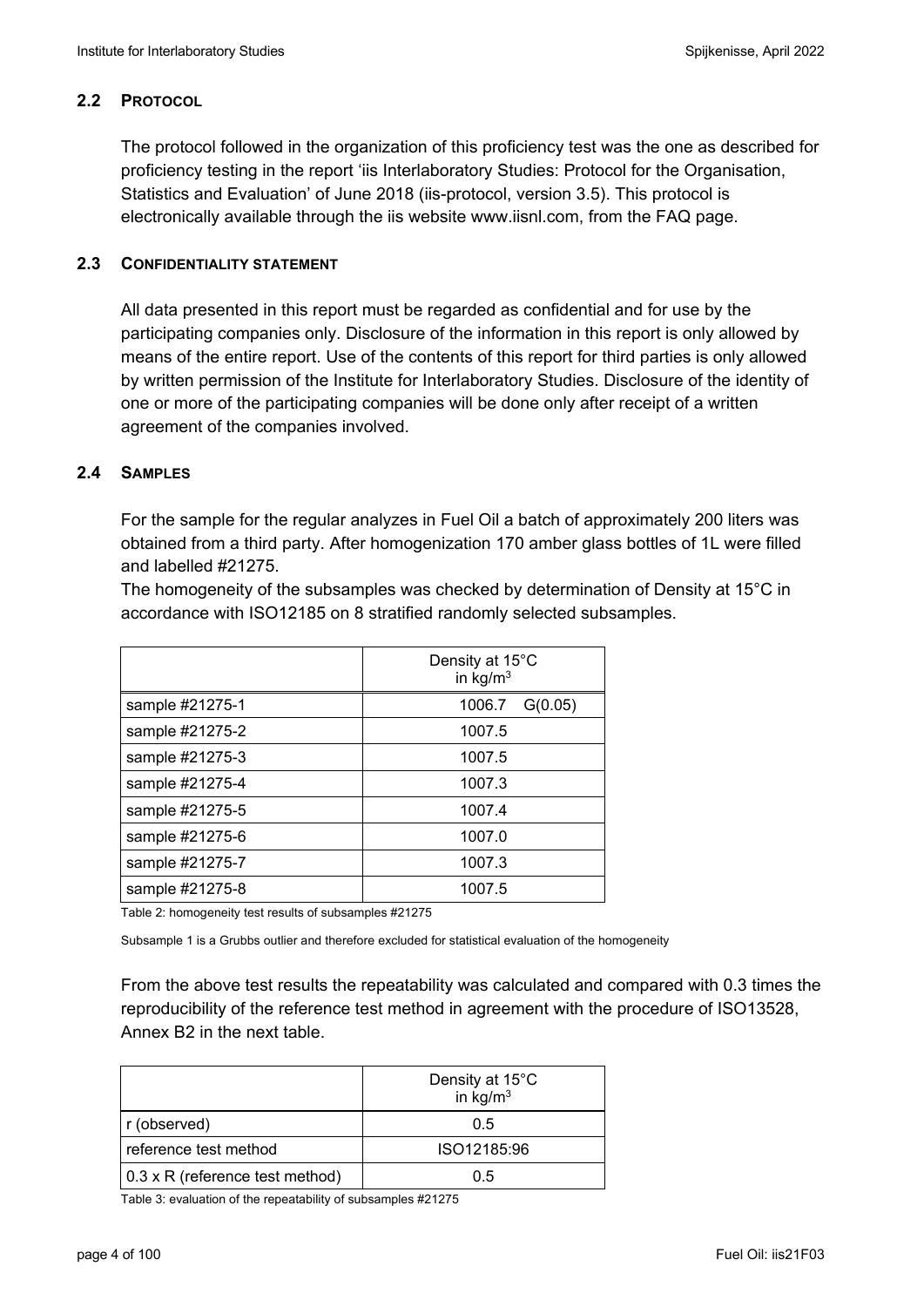The calculated repeatability is in agreement with 0.3 times the reproducibility of the reference test method. Therefore, homogeneity of the subsamples was assumed.

For the sample for the analyzes of Metals in Fuel Oil a batch of approximately 20 liters of Fuel Oil which contains a number of metals was obtained from a third party. After homogenization 138 PE bottles of 100mL were filled and labelled #21276. The homogeneity of the subsamples was checked by determination of Nickel and Vanadium in accordance with IP501 on 8 stratified randomly selected subsamples.

|                 | Nickel<br>in mg/kg | Vanadium<br>in mg/kg |
|-----------------|--------------------|----------------------|
| sample #21276-1 | 32                 | 89                   |
| sample #21276-2 | 31                 | 89                   |
| sample #21276-3 | 32                 | 89                   |
| sample #21276-4 | 31                 | 88                   |
| sample #21276-5 | 30                 | 87                   |
| sample #21276-6 | 31                 | 86                   |
| sample #21276-7 | 32                 | 86                   |
| sample #21276-8 | 29                 | 86                   |

Table 4: homogeneity test results of subsamples #21276

From the above test results the repeatabilities were calculated and compared with 0.3 times the corresponding reproducibility of the reference test method in agreement with the procedure of ISO13528, Annex B2 in the next table.

|                                        | Nickel<br>in mg/kg | Vanadium<br>in mg/kg |
|----------------------------------------|--------------------|----------------------|
| r (observed)                           | 2.99               | 3.96                 |
| reference test method                  | IP470:05           | IP470:05             |
| $0.3 \times R$ (reference test method) | 4.63               | 9.15                 |

Table 5: evaluation of the repeatabilities of subsamples #21276

The calculated repeatabilities are in agreement with 0.3 times the corresponding reproducibility of the reference test method. Therefore, homogeneity of the subsamples was assumed.

For the sample for Bromine and P-value determination in Fuel Oil a batch of approximately 200L of Fuel Oil was obtained from a third party. After homogenization 75 amber glass bottles of 1L were filled and labelled #21277.

The homogeneity of the subsamples was checked by determination of Density at 15°C in accordance with ISO12185 on 8 stratified randomly selected subsamples.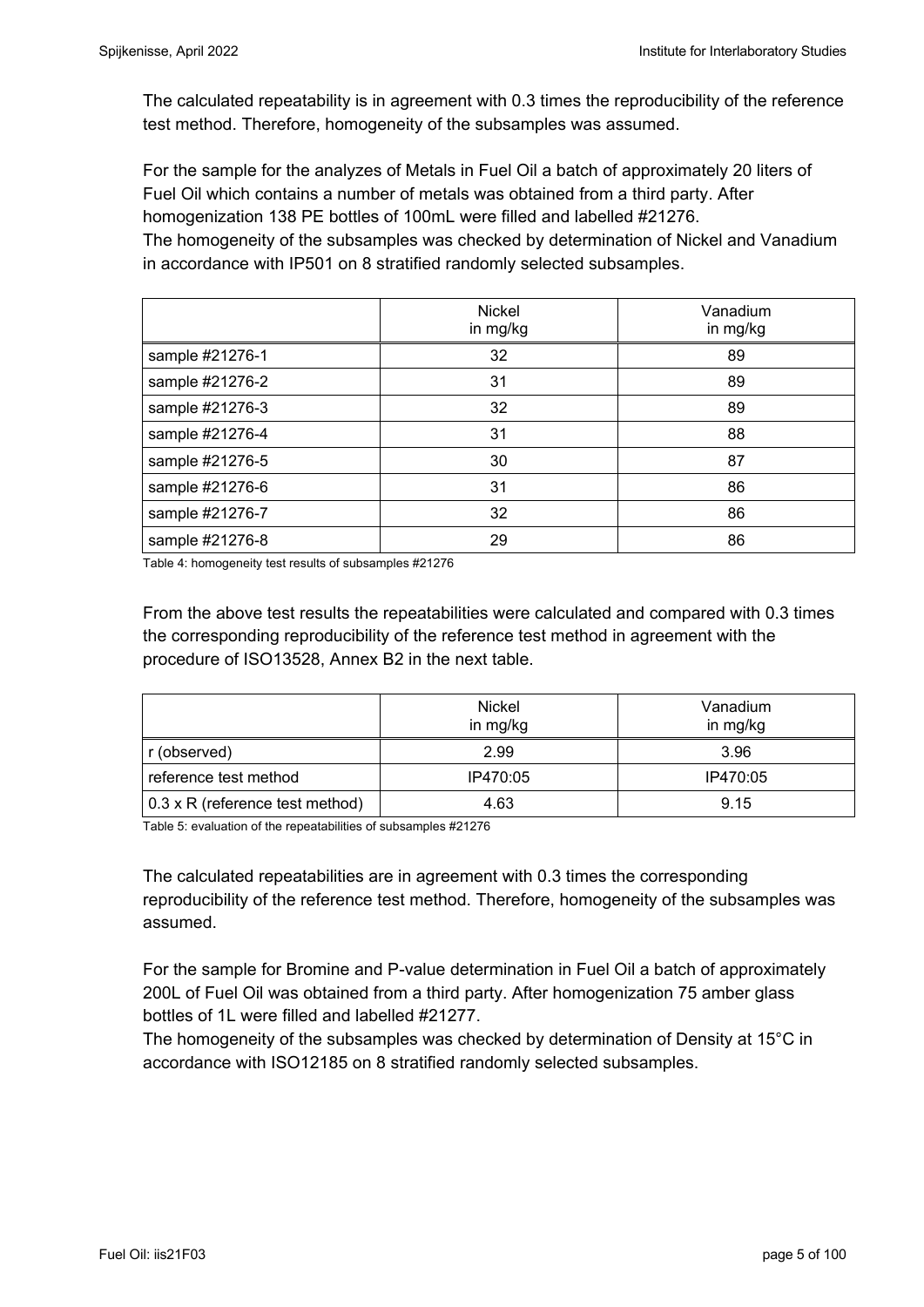|                 | Density at 15°C<br>in $kg/m3$ |
|-----------------|-------------------------------|
| sample #21277-1 | 987.1                         |
| sample #21277-2 | 986.9                         |
| sample #21277-3 | 986.9                         |
| sample #21277-4 | 987.0                         |
| sample #21277-5 | 986.9                         |
| sample #21277-6 | 986.9                         |
| sample #21277-7 | 986.9                         |
| sample #21277-8 | 986.9                         |

Table 6: homogeneity test results of subsamples #21277

From the above test results the repeatability was calculated and compared with 0.3 times the reproducibility of the reference test method in agreement with the procedure of ISO13528, Annex B2 in the next table.

|                                 | Density at 15°C<br>in $\text{kg/m}^3$ |
|---------------------------------|---------------------------------------|
| r (observed)                    | 0 2                                   |
| reference test method           | ISO12185:96                           |
| 0.3 x R (reference test method) | 05                                    |

Table 7: evaluation of the repeatability of subsamples #21277

The calculated repeatability is in agreement with 0.3 times the reproducibility of the reference test method. Therefore, homogeneity of the subsamples was assumed.

For the sample for the Compatibility determination two different batches of Fuel Oil, which were not compatible, were mixed according to ASTM D4740 and the mixture was applied to paper filters as per ASTM D4740. The paper filters with a spot were kept in a tin box and labelled #21278.

The homogeneity was done visually. The homogeneity of the subsamples was assumed.

Depending on the registration of the participant the appropriate set of PT samples was sent on November 24, 2021. An SDS was added to the sample package.

#### **2.5 STABILITY OF THE SAMPLES**

The stability of Fuel Oil packed in the amber glass and PE bottles was checked. The material was found to be sufficiently stable for the period of the proficiency test.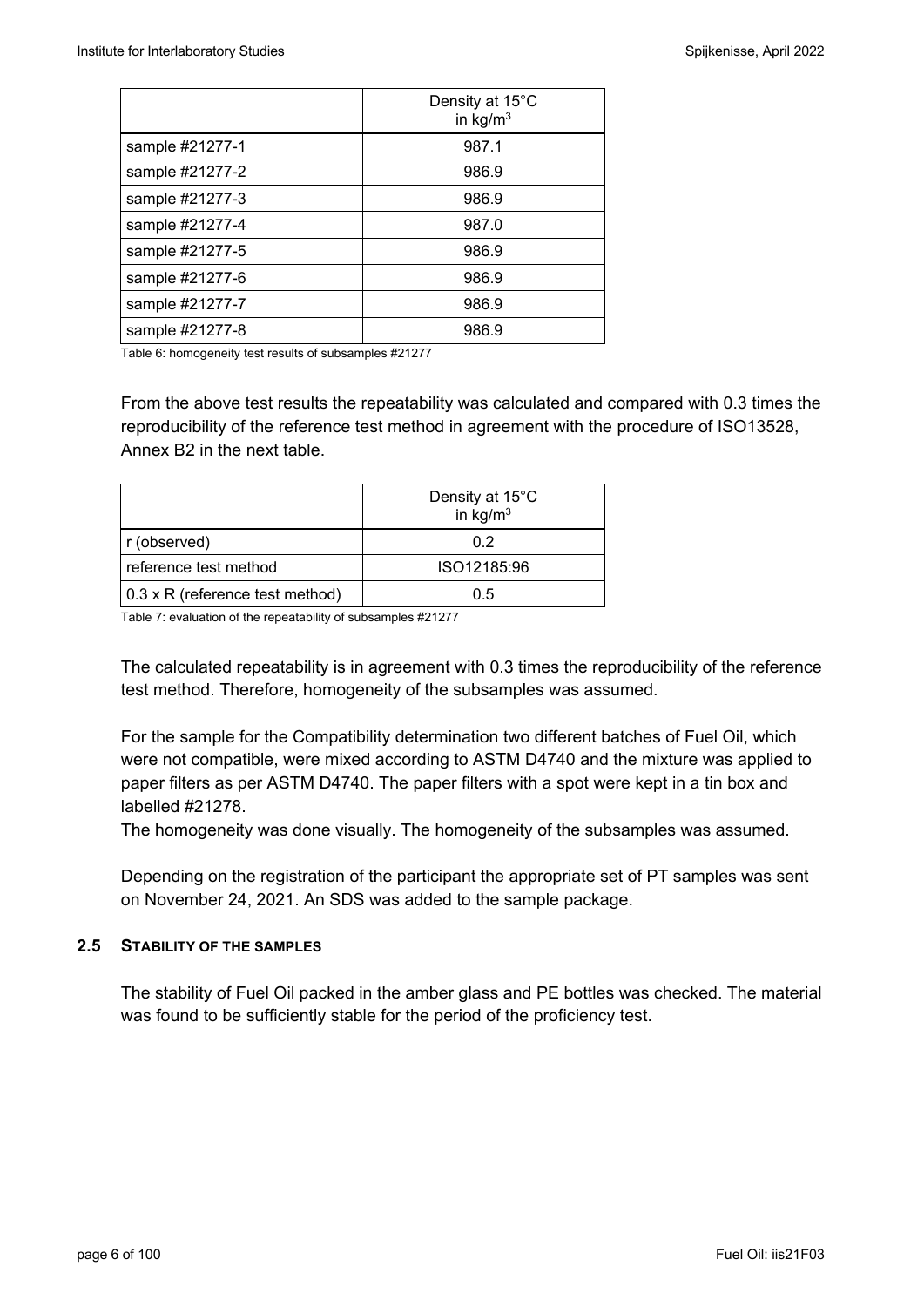### **2.6 ANALYZES**

The participants were requested to determine on sample #21275: Total Acid Number, API Gravity, Ash Content, Asphaltenes, Calculated Carbon Aromaticity Index, Carbon Residue micro method, Conradson Carbon Residue, Density at 15°C, Flash Point PMcc, Heat of Combustion (Gross and Net), Kinematic Viscosity (at 50°C and 100°C), Kinematic Viscosity Stabinger (at 50°C and 100°C), Nitrogen, Pour Point (Lower, Upper and Automated), Sediment by Extraction, Total Sediment (Existent, Accelerated and Potential), Total Sulfur, Water by distillation, Water and Sediment, Vacuum Distillation at 10 mmHg but reported as AET (IBP, 5%, 10%, 20%, 30%, 40%, 50% recovered and FBP), Total Carbon, Total Hydrogen and Total Nitrogen (CHN Analyzer). Also, some extra information was requested about the determination of Total Acid Number.

On sample #21276 it was requested to determine Aluminum as Al, Silicon as Si, Sum of Aluminum and Silicon, Iron as Fe, Nickel as Ni, Sodium as Na, Vanadium as V, Calcium as Ca, Phosphorus as P and Zinc as Zn.

On sample #21277 Bromine Number on distillate <360°C and P-value and on sample #21278 it was requested to report the Compatibility rating.

It was explicitly requested to treat the samples as if they were routine samples and to report the test results using the indicated units on the report form and not to round the test results, but report as much significant figures as possible. It was also requested not to report 'less than' test results, which are above the detection limit, because such test results cannot be used for meaningful statistical evaluations.

To get comparable test results a detailed report form and a letter of instructions are prepared. On the report form the reporting units are given as well as the reference test methods (when applicable) that will be used during the evaluation. The detailed report form and the letter of instructions are both made available on the data entry portal www.kpmd.co.uk/sgs-iis/. The participating laboratories are also requested to confirm the sample receipt on this data entry portal. The letter of instructions can also be downloaded from the iis website www.iisnl.com.

### **3 RESULTS**

During five weeks after sample dispatch, the test results of the individual laboratories were gathered via the data entry portal www.kpmd.co.uk/sgs-iis/. The reported test results are tabulated per determination in appendix 1 of this report. The laboratories are presented by their code numbers.

Directly after the deadline, a reminder was sent to those laboratories that had not reported test results at that moment. Shortly after the deadline, the available test results were screened for suspect data. A test result was called suspect in case the Huber Elimination Rule (a robust outlier test) found it to be an outlier. The laboratories that produced these suspect data were asked to check the reported test results (no reanalyzes). Additional or corrected test results are used for data analysis and the original test results are placed under 'Remarks' in the result tables in appendix 1. Test results that came in after the deadline were not taken into account in this screening for suspect data and thus these participants were not requested for checks.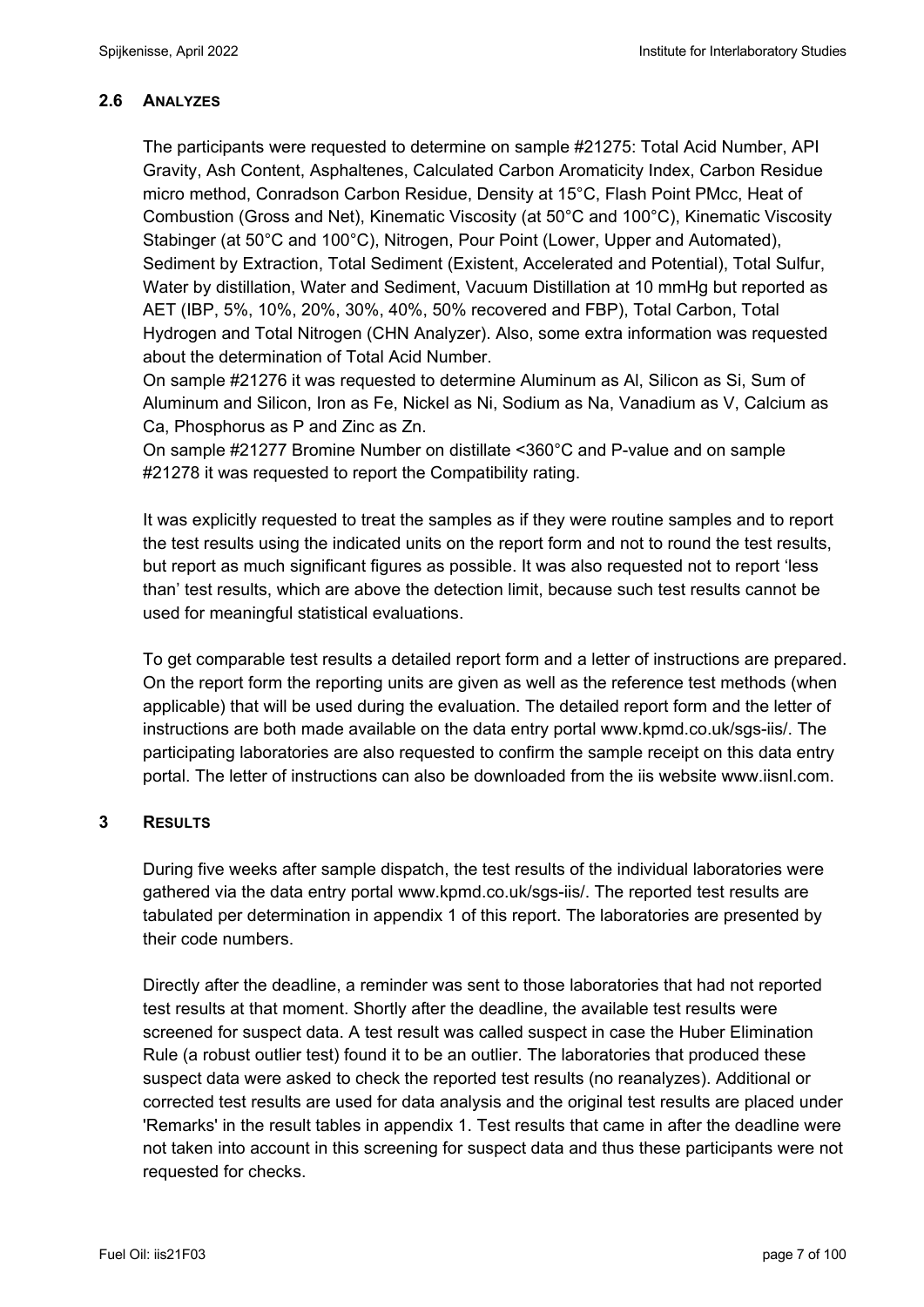### **3.1 STATISTICS**

The protocol followed in the organization of this proficiency test was the one as described for proficiency testing in the report 'iis Interlaboratory Studies: Protocol for the Organisation, Statistics and Evaluation' of June 2018 (iis-protocol, version 3.5).

For the statistical evaluation the unrounded (when available) figures were used instead of the rounded test results. Test results reported as '<…' or '>…' were not used in the statistical evaluation.

First, the normality of the distribution of the various data sets per determination was checked by means of the Lilliefors-test, a variant of the Kolmogorov-Smirnov test and by the calculation of skewness and kurtosis. Evaluation of the three normality indicators in combination with the visual evaluation of the graphic Kernel density plot, lead to judgement of the normality being either 'unknown', 'OK', 'suspect' or 'not OK'. After removal of outliers, this check was repeated. If a data set does not have a normal distribution, the (results of the) statistical evaluation should be used with due care.

The assigned value is determined by consensus based on the test results of the group of participants after rejection of the statistical outliers and/or suspect data.

According to ISO13528 all (original received or corrected) results per determination were submitted to outlier tests. In the iis procedure for proficiency tests, outliers are detected prior to calculation of the mean, standard deviation and reproducibility. For small data sets, Dixon (up to 20 test results) or Grubbs (up to 40 test results) outlier tests can be used. For larger data sets (above 20 test results) Rosner's outlier test can be used. Outliers are marked by  $D(0.01)$  for the Dixon's test, by  $G(0.01)$  or  $DG(0.01)$  for the Grubbs' test and by  $R(0.01)$  for the Rosner's test. Stragglers are marked by D(0.05) for the Dixon's test, by G(0.05) or DG(0.05) for the Grubbs' test and by R(0.05) for the Rosner's test. Both outliers and stragglers were not included in the calculations of averages and standard deviations.

For each assigned value the uncertainty was determined in accordance with ISO13528. Subsequently the calculated uncertainty was evaluated against the respective requirement based on the target reproducibility in accordance with ISO13528. In this PT, the criterion of ISO13528, paragraph 9.2.1. was met for all evaluated tests, therefore, the uncertainty of all assigned values may be negligible and need not be included in the PT report.

Finally, the reproducibilities were calculated from the standard deviations by multiplying them with a factor of 2.8.

## **3.2 GRAPHICS**

In order to visualize the data against the reproducibilities from literature, Gauss plots were made, using the sorted data for one determination (see appendix 1). On the Y-axis the reported test results are plotted. The corresponding laboratory numbers are on the X-axis. The straight horizontal line presents the consensus value (a trimmed mean). The four striped lines, parallel to the consensus value line, are the +3s, +2s, -2s and -3s target reproducibility limits of the selected reference test method. Outliers and other data, which were excluded from the calculations, are represented as a cross. Accepted data are represented as a triangle.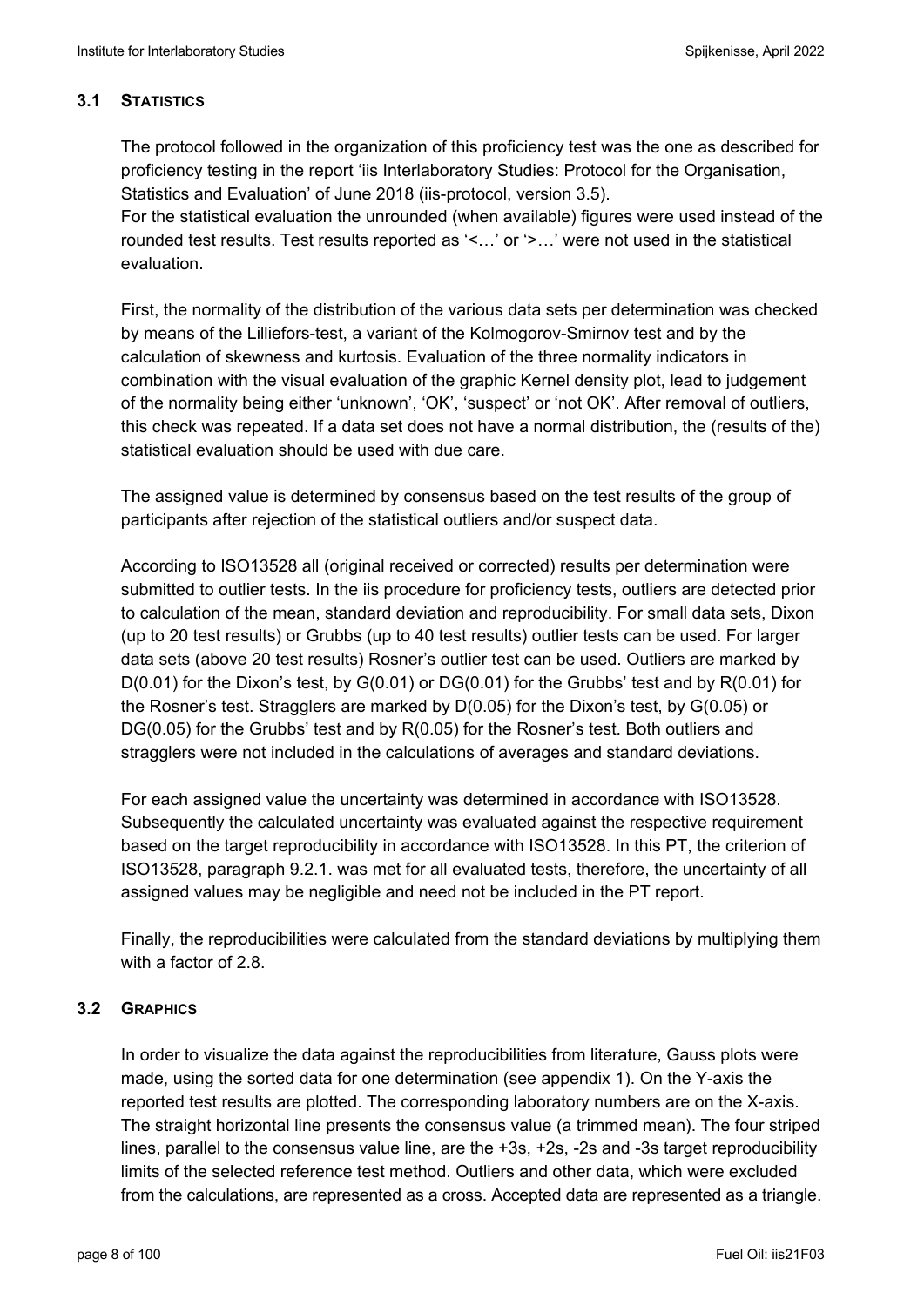Furthermore, Kernel Density Graphs were made. This is a method for producing a smooth density approximation to a set of data that avoids some problems associated with histograms. Also, a normal Gauss curve (dotted line) was projected over the Kernel Density Graph (smooth line) for reference. The Gauss curve is calculated from the consensus value and the corresponding standard deviation.

### **3.3 Z-SCORES**

To evaluate the performance of the participating laboratories the z-scores were calculated. As it was decided to evaluate the performance of the participants in this proficiency test (PT) against the literature requirements (derived from e.g. ISO or ASTM test methods), the z-scores were calculated using a target standard deviation. This results in an evaluation independent of the variation in this interlaboratory study.

The target standard deviation was calculated from the literature reproducibility by division with 2.8. In case no literature reproducibility was available, other target values were used, like Horwitz or an estimated reproducibility based on former iis proficiency tests.

When a laboratory did use a test method with a reproducibility that is significantly different from the reproducibility of the reference test method used in this report, it is strongly advised to recalculate the z-score, while using the reproducibility of the actual test method used, this in order to evaluate whether the reported test result is fit-for-use.

The z-scores were calculated according to:

 $Z_{\text{target}}$  = (test result - average of PT) / target standard deviation

The  $z_{\text{(target)}}$  scores are listed in the test result tables in appendix 1.

Absolute values for z<2 are very common and absolute values for z>3 are very rare. Therefore, the usual interpretation of z-scores is as follows:

 $|z| < 1$  good  $1 < |z| < 2$  satisfactory  $2 < |z| < 3$  questionable 3 < |z| unsatisfactory

#### **4 EVALUATION**

Some problems were encountered with the dispatch of the samples due to COVID-19 pandemic. Therefore, the reporting time on the data entry portal was extended with one week.

In the Fuel Oil regular round thirteen participants reported test results after the extended reporting date and fourteen other participants did not report any test results at all. In the Metals in Fuel Oil PT seven participants reported test results after the extended reporting date and sixteen other participants did not report any test results at all.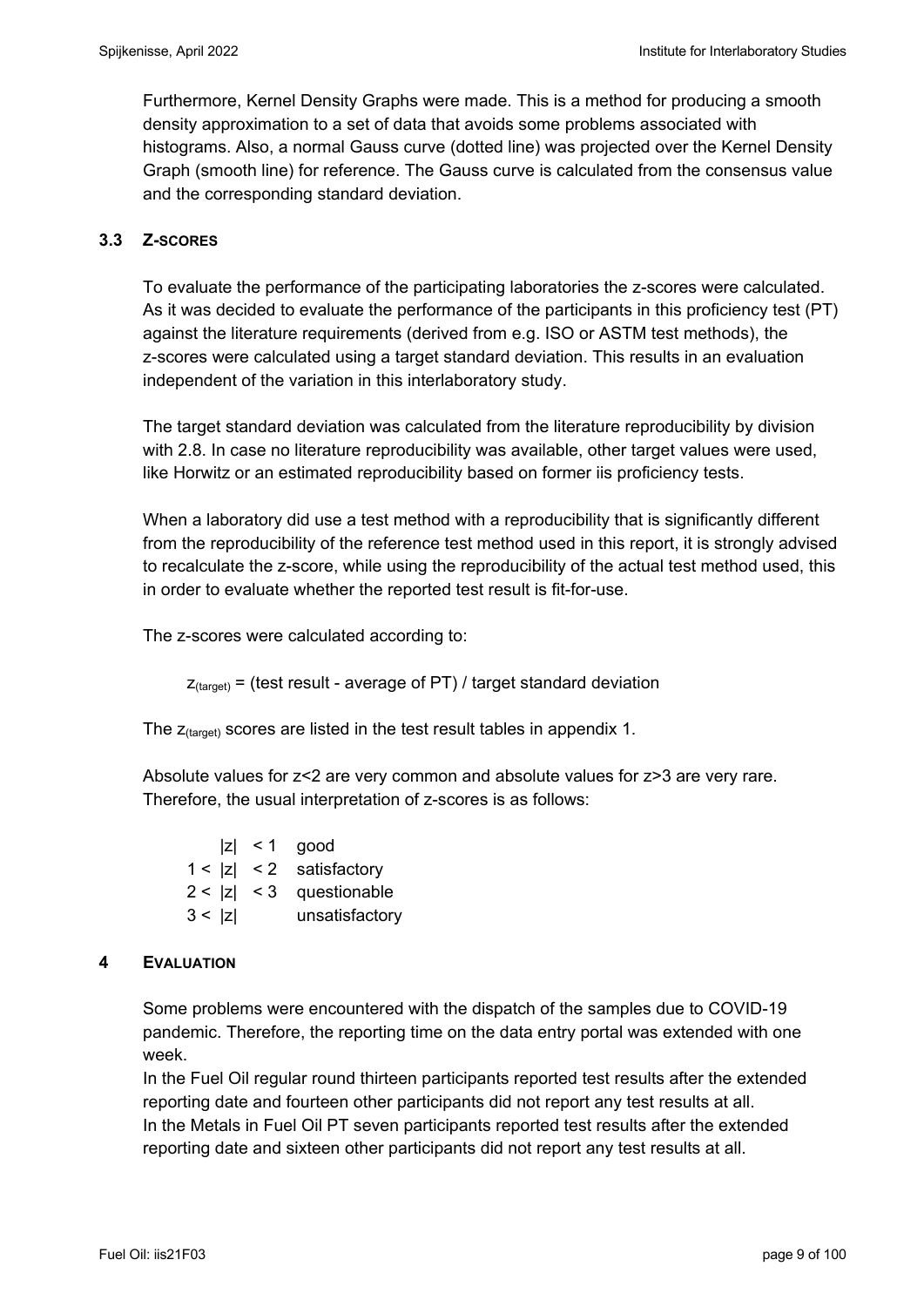In the Bromine Number and P-value in Fuel Oil PT six participants reported the test results after the extended reporting date and twelve other participants did not report any test results at all.

For the Fuel Oil Compatibility rating PT seven participants reported the test results after the extended reporting date and seven other participants did not report any test results at all.

In total 139 participants reported 3146 numerical test results. Observed were 63 outlying test results, which is 2.0%. In proficiency studies outlier percentages of 3% - 7.5% are quite normal.

Not all data sets proved to have a normal Gaussian distribution. These are referred to as "not OK" or "suspect". The statistical evaluation of these data sets should be used with due care, see also paragraph 3.1.

#### **4.1 EVALUATION PER SAMPLE AND PER TEST**

In this section the reported test results are discussed per sample and per test. The test methods which were used by the various laboratories were taken into account for explaining the observed differences when possible and applicable. These test methods are also in the tables together with the original data in appendix 1. The abbreviations, used in these tables, are explained in appendix 4.

In the iis PT reports ASTM test methods are referred to with a number (e.g. D473) and an added designation for the year that the test method was adopted or revised (e.g. D473:07e1). If applicable, a designation in parentheses is added to designate the year of reapproval (e.g. D473:07e1(2017)). In the test results tables of appendix 1 only the test method number (sub) and year of adoption or revision (e.g. D473:07e1) will be used.

#### **sample #21275**

- Total Acid Number: This determination was very problematic. One statistical outlier was observed. The calculated reproducibility after rejection of the statistical outlier was not at all in agreement with the requirements of ASTM D664:18e2 procedure A. Therefore, no z-scores were calculated. When evaluated separately for the type of end point used the calculated reproducibilities after rejection of the statistical outlier were not in agreement with the corresponding requirements of ASTM D664:18e2 procedure A.
- API Gravity: This determination was not problematic. Two statistical outliers were observed. The calculated reproducibility after rejection of the statistical outliers is in agreement with the requirements of ASTM D1298:12b(2017).
- Ash Content: This determination was problematic. Seven statistical outliers were observed. The calculated reproducibility after rejection of the statistical outliers is not in agreement with the requirements of ISO6245:01(2018) or ASTM D482:19.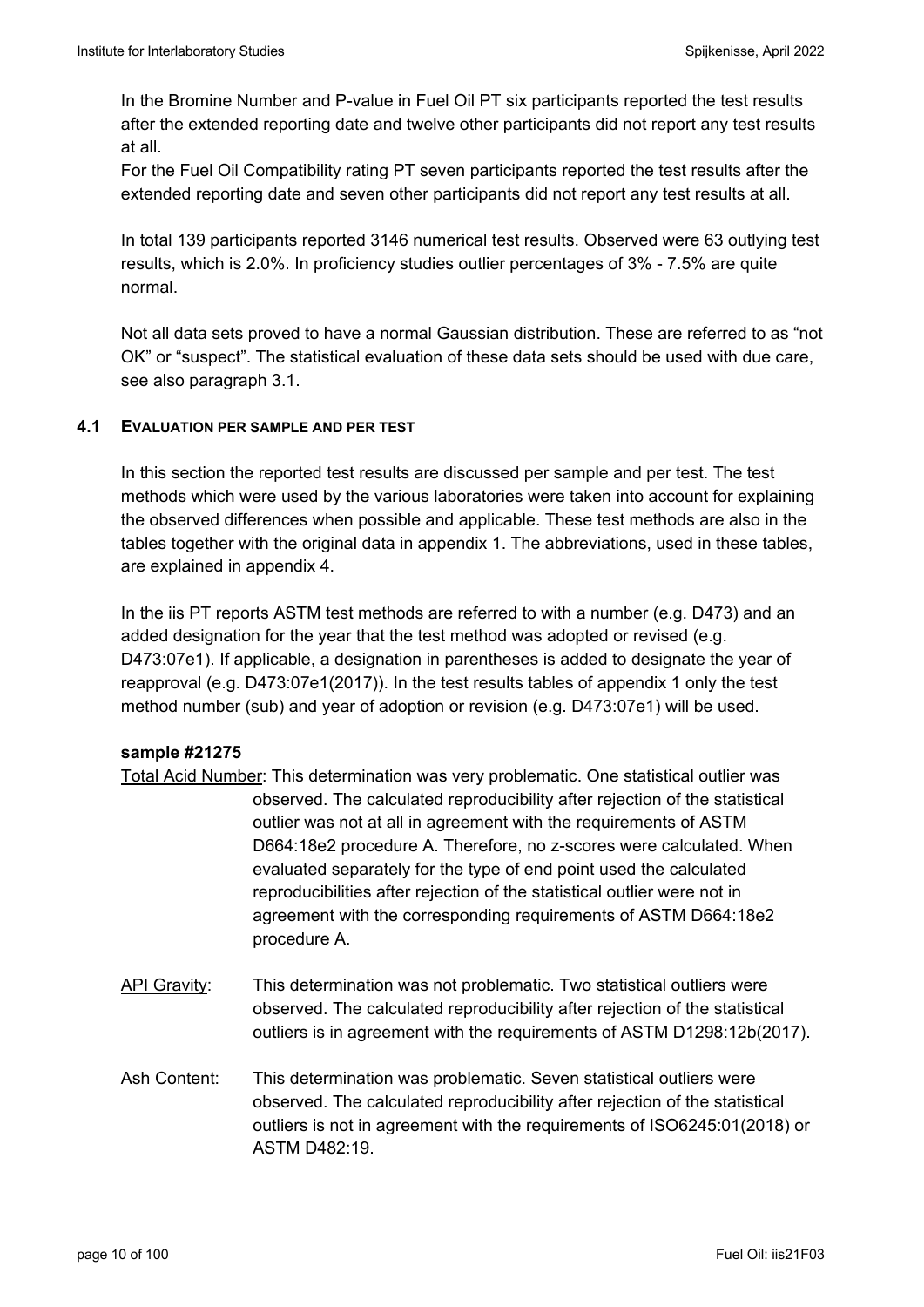Asphaltenes: This determination was not problematic. One statistical outlier was observed. The calculated reproducibility after rejection of the statistical outlier is in full agreement with the requirements of IP143:04(2021). ASTM D6560:17 is equivalent to IP143:04(2021).

Calculated Carbon Aromaticity Index: This determination was not problematic. No statistical outliers were observed. The calculated reproducibility is in agreement with the requirements of ISO8217:17.

- Carbon Residue micro method: This determination may be problematic depending on the test method used. No statistical outliers were observed. The calculated reproducibility is in agreement with the requirements of ISO10370:14 but is not in agreement with the stricter requirements of ASTM D4530:15(2020).
- Conradson Carbon Residue: This determination was not problematic. No statistical outliers were observed. The calculated reproducibility is in agreement with the requirements of ASTM D189:06(2019).
- Density at 15°C: This determination was not problematic. Three statistical outliers were observed. The calculated reproducibility after rejection of the statistical outliers is in agreement with the requirements of ISO12185:96.
- Flash Point PMcc: This determination was not problematic. One statistical outlier was observed. The calculated reproducibility after rejection of the statistical outlier is in agreement with the requirements of ISO2719-B:16.
- Heat of Combustion (Gross): This determination was not problematic. No statistical outliers were observed. The calculated reproducibility is in full agreement with the requirements of ASTM D240:19.
- Heat of Combustion (Net): This determination was not problematic. No statistical outliers were observed. The calculated reproducibility is in full agreement with the requirements of ASTM D240:19.
- Kinematic Viscosity at 50°C: This determination was not problematic. No statistical outliers were observed. The calculated reproducibility is in agreement with the requirements of ISO3104:20.

Kinematic Viscosity at 100°C: This determination was not problematic. Five statistical outliers were observed. The calculated reproducibility after rejection of the statistical outliers is in agreement with the requirements of ISO3104:20.

Viscosity Stabinger at 50°C: This determination was not problematic. No statistical outliers were observed. The calculated reproducibility is in agreement with the requirements of ASTM D7042:21a.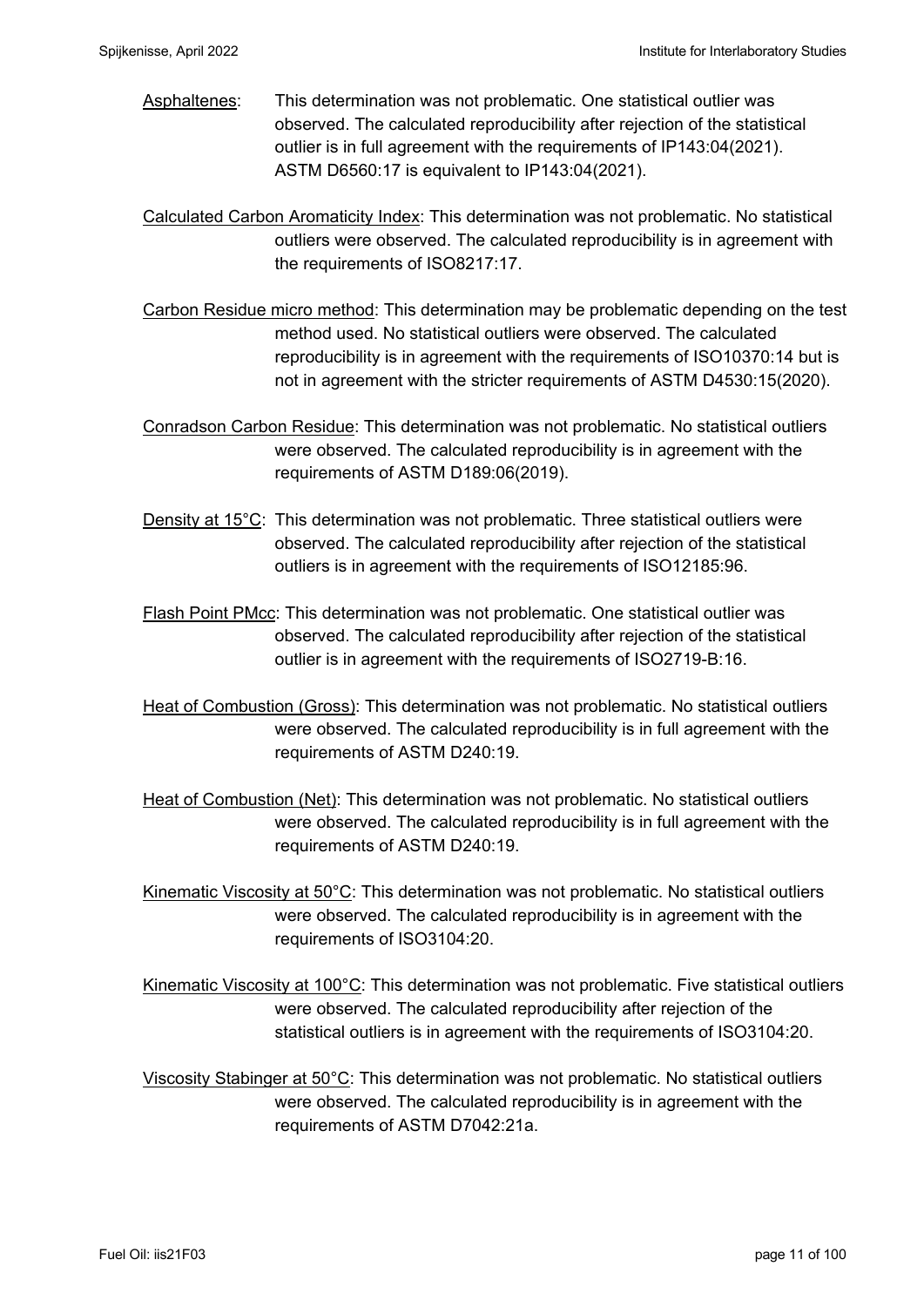- Viscosity Stabinger at 100°C: This determination was not problematic. No statistical outliers were observed. The calculated reproducibility is in agreement with the requirements of ASTM D7042:21a.
- Nitrogen: This determination was problematic. No statistical outliers were observed. However, the calculated reproducibility is not in agreement with the requirements of ASTM D5762:18a. When the test results of ASTM D5762 Gravimetric and Volumetric were evaluated separately both calculated reproducibilities were not in agreement with the requirements of ASTM D5762:18a.
- Pour Point Lower: This determination was not problematic. No statistical outliers were observed but two test results were excluded. The calculated reproducibility after rejection of the suspect data is in agreement with the requirements of ISO3016:19.
- Pour Point Upper: This determination was not problematic. No statistical outliers were observed but two test results were excluded. The calculated reproducibility after rejection of the suspect data is in agreement with the requirements of ISO3016:19.
- Pour Point Automated: This determination was not problematic. Two statistical outliers were observed. The calculated reproducibility is in full agreement with the requirements of ASTM D5950:14(2020).
- Sediment by Extraction: This determination was not problematic. One statistical outlier was observed. The calculated reproducibility after rejection of the statistical outlier is in agreement with the requirements of ASTM D473:07e1(2017).
- Total Sediment Existent (TSE): This determination was not problematic. One statistical outlier was observed. The calculated reproducibility after rejection of the statistical outlier is in agreement with the requirements of IP375:11(2018).
- Total Sediment Accelerated (TSA): This determination was not problematic. Three statistical outliers were observed. The calculated reproducibility after rejection of the statistical outliers is in agreement with the requirements of IP390:11(2017). IP390:11 is identical to ISO10307-2:09 and technically equivalent to ASTM D4870:18.
- Total Sediment Potential (TSP): This determination was not problematic. Two statistical outliers were observed. The calculated reproducibility after rejection of the statistical outliers is in agreement with the requirements of IP390:11(2017). IP390:11 is identical to ISO10307-2:09 and technically equivalent to ASTM D4870:18.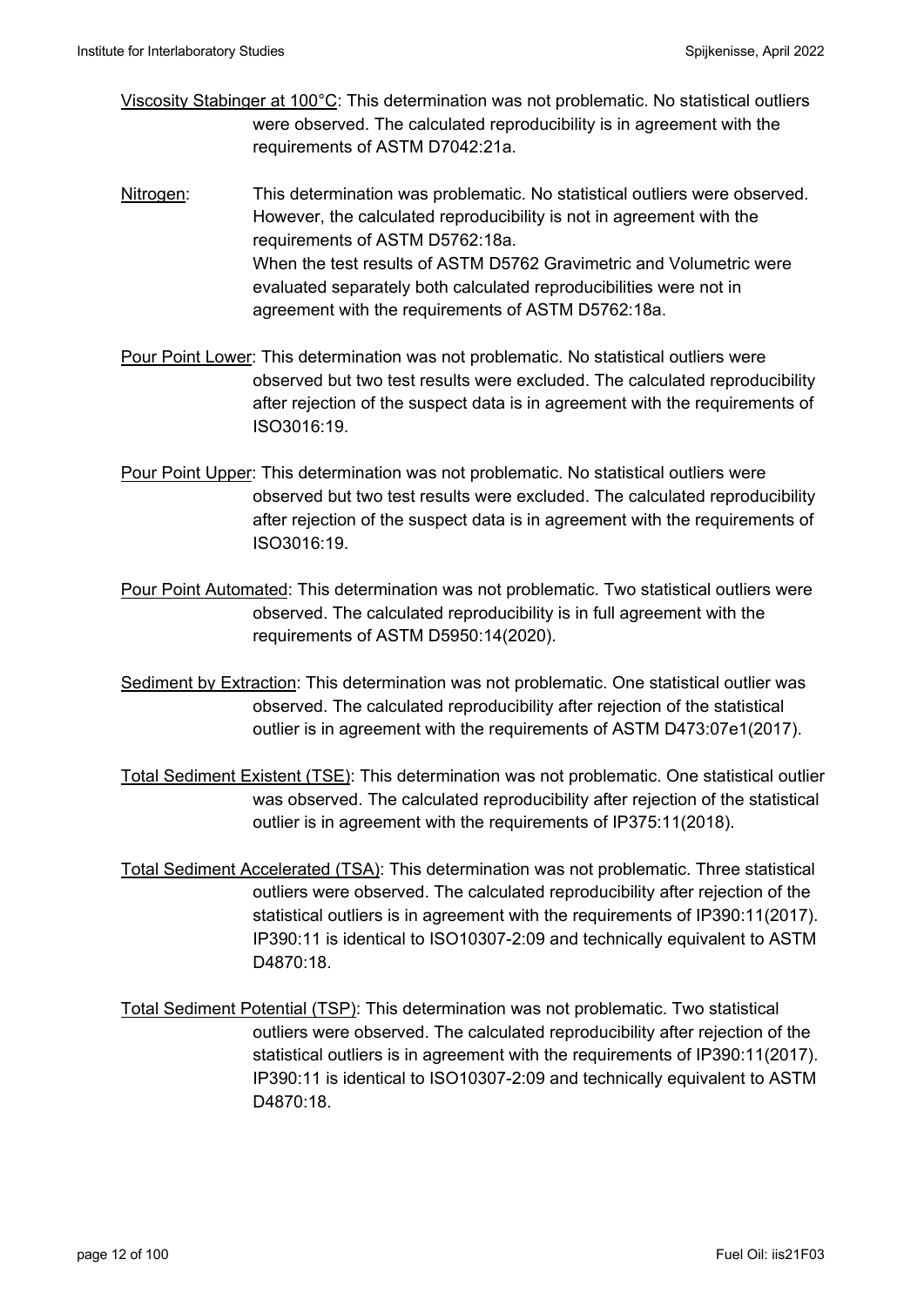Total Sulfur: This determination may be problematic depending on the test method used. Two statistical outliers were observed. The calculated reproducibility after rejection of the statistical outliers is in agreement with the requirements of ISO8754:03 but not with the stricter requirements of ASTM D4294:21.

Water by distillation: This determination was not problematic. No statistical outliers were observed. The calculated reproducibility is in agreement with the requirements of ISO3733:99 and ASTM D95:13(2018).

Water and Sediment: This determination was not problematic. Five statistical outliers were observed. The calculated reproducibility is in agreement with the requirements of ASTM D1796:11(2016).

Vacuum Distillation at 10 mmHg but reported as AET: This determination was not problematic. In total four statistical outliers were observed over eight parameters. All calculated reproducibilities after rejection of the statistical outliers are in agreement with the requirements of ASTM D1160:18.

CHN-Analyzer: This determination was not problematic for Total Carbon and Total Hydrogen but was problematic for Total Nitrogen. In total three statistical outliers were observed. The calculated reproducibilities for Total Carbon and Total Hydrogen after rejection of the statistical outlier are in agreement with the requirements of ASTM D5291-ABC:21. The calculated reproducibility for Nitrogen after rejection of the statistical outliers is not in agreement with the requirements

of ASTM D5291-D:21.

#### **sample #21276**

- Aluminum: This determination may be problematic depending on the test method used. Three statistical outliers were observed. The calculated reproducibility after rejection of the statistical outliers is in agreement with the requirements of IP470:05 but not in agreement with the stricter requirements of IP501:05(2019).
- Silicon: This determination may be problematic depending on the test method used. One statistical outlier was observed. The calculated reproducibility after rejection of the statistical outlier is in agreement with the requirements of IP470:05 but not in agreement with the stricter requirements of IP501:05(2019).
- Sum Aluminum and Silicon: This determination may be problematic depending on the test method used. One statistical outlier was observed. The calculated reproducibility after rejection of the statistical outlier is in full agreement with the requirements of IP470:05 but not in agreement with the stricter requirements of IP501:05(2019).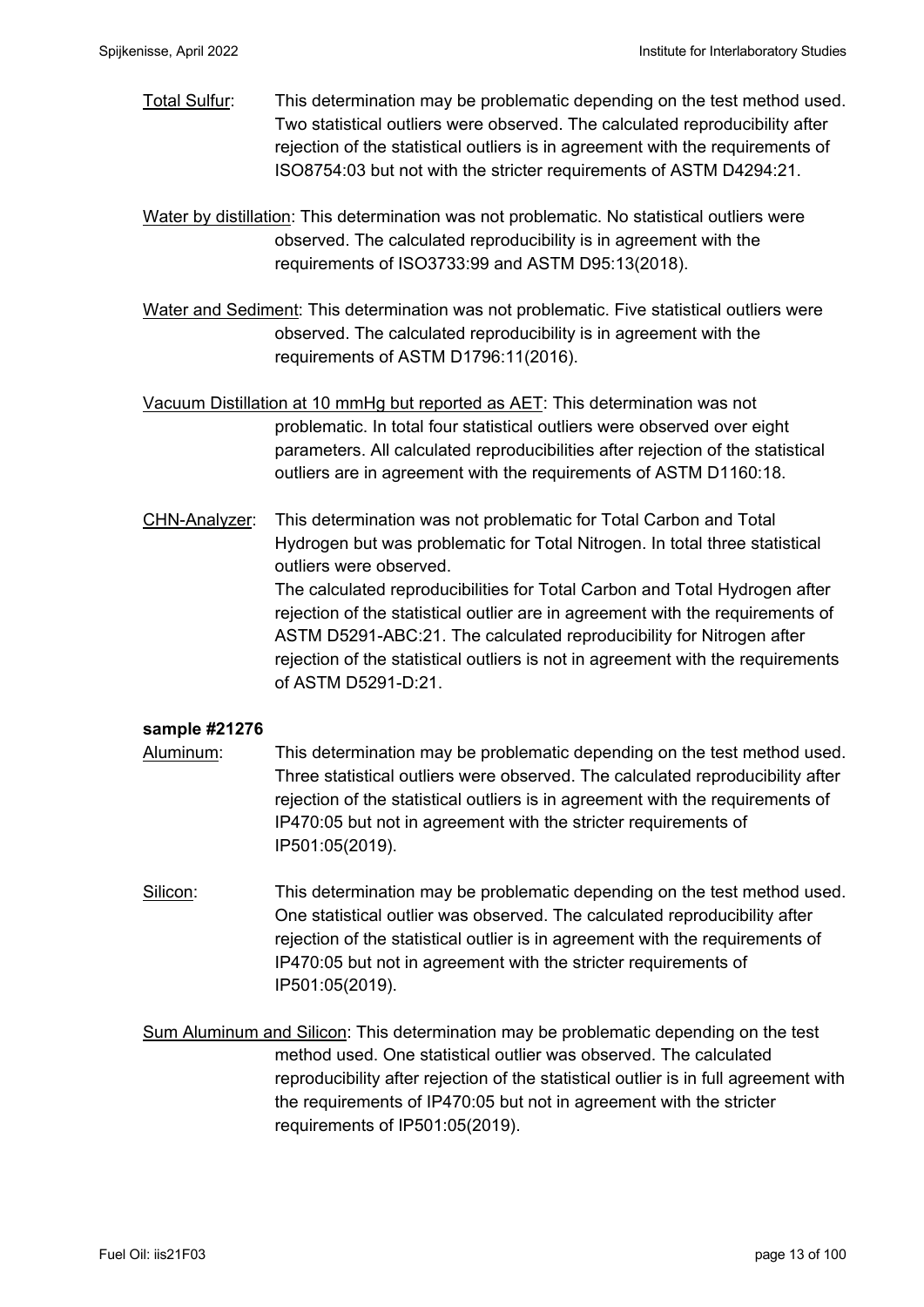| Iron:       | This determination may be problematic depending on the test method used.<br>One statistical outlier was observed. The calculated reproducibility after<br>rejection of the statistical outlier is in agreement with the requirements of<br>IP470:05 but not in agreement with the stricter requirements of<br>IP501:05(2019).     |
|-------------|-----------------------------------------------------------------------------------------------------------------------------------------------------------------------------------------------------------------------------------------------------------------------------------------------------------------------------------|
| Nickel:     | This determination may be problematic depending on the test method used.<br>No statistical outliers were observed. The calculated reproducibility is in<br>agreement with the requirements of IP470:05 but not in agreement with the<br>stricter requirements of IP501:05(2019).                                                  |
| Sodium:     | This determination may be problematic depending on the test method used.<br>Two statistical outliers were observed. The calculated reproducibility after<br>rejection of the statistical outliers is in agreement with the requirements of<br>IP470:05 but not in agreement with the stricter requirements of<br>IP501:05(2019).  |
| Vanadium:   | This determination was not problematic. Two statistical outliers were<br>observed. The calculated reproducibility after rejection of the statistical<br>outliers is in agreement with the requirements of IP470:05 and<br>IP501:05(2019).                                                                                         |
| Calcium:    | This determination may be problematic depending on the test method used.<br>Five statistical outliers were observed. The calculated reproducibility after<br>rejection of the statistical outliers is in agreement with the requirements of<br>IP470:05 but not in agreement with the stricter requirements of<br>IP501:05(2019). |
| Phosphorus: | This determination was not problematic. Almost all of the reporting<br>participants agreed on a test result near or below the application range of<br>IP501:05(2019). Therefore, no z-scores were calculated.                                                                                                                     |
| Zinc:       | This determination was not problematic. Almost all of the reporting<br>participants agreed on a test result near or below the application range of<br>IP470:05. Therefore, no z-scores were calculated.                                                                                                                           |

Finally, it should be noted that proper attention for homogenization is crucial for a material such as Fuel Oil. Due to the nature of the material it is very susceptible to problems when not handled correctly. Practically every test method for the determination of metals in Fuel Oil has similar statements regarding homogenization. It is recommended to use a quality control fuel oil with known amounts of metals like Al, Fe, Si and V. This control standard may be of use to detect deviations in metals with respect to the preparation steps.

#### **sample #21277**

Bromine Number: This determination was not problematic. Two statistical outliers were observed. The calculated reproducibility after rejection of the statistical outliers is in full agreement with the requirements of ASTM D1159:07(2017).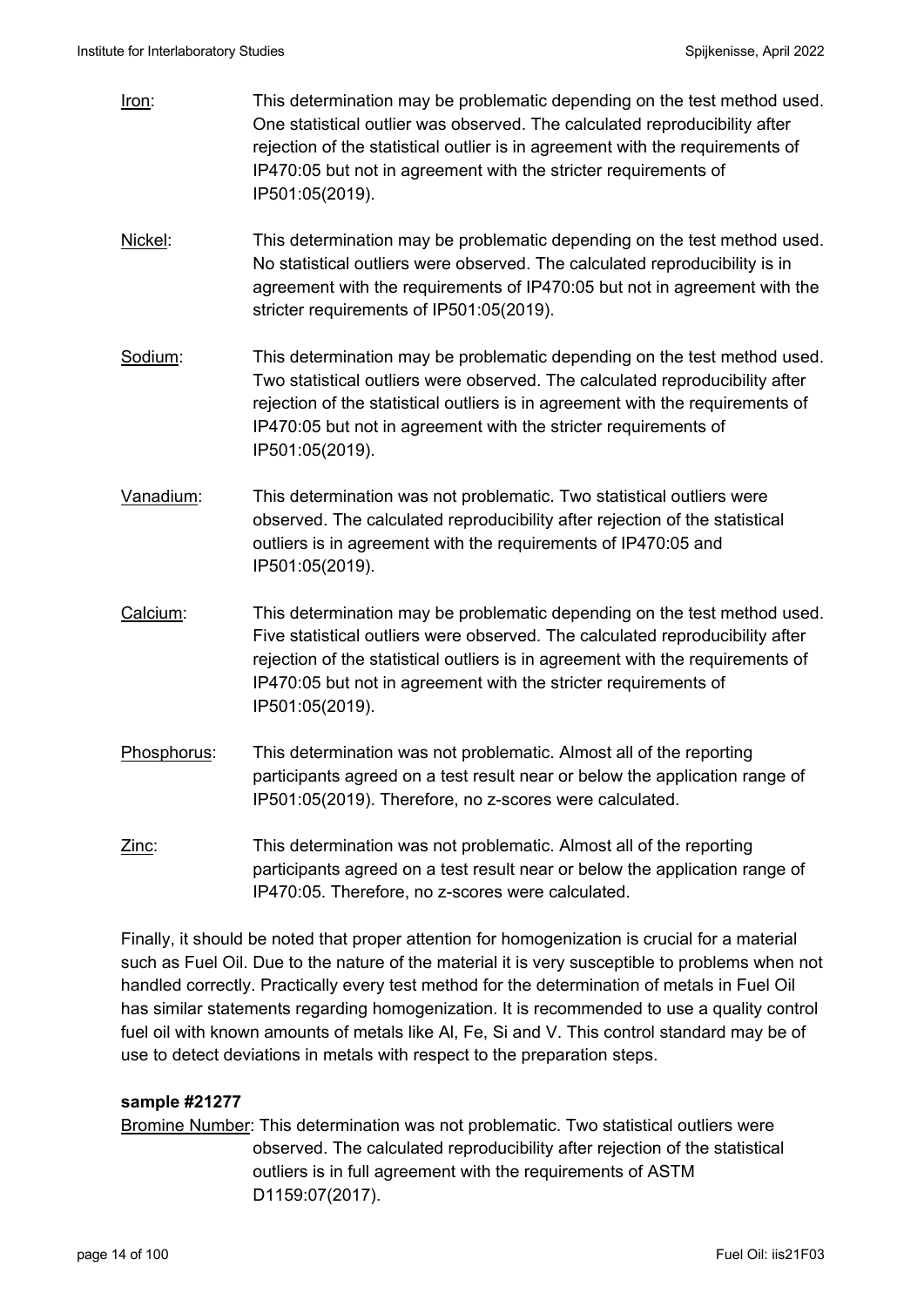P-value: This determination was problematic. Three statistical outliers were observed. The calculated reproducibility after rejection of the statistical outliers is not in agreement with the requirements of SMS1600.

### **sample #21278**

Compatibility: This determination was not problematic. One statistical outlier was observed. The calculated reproducibility after rejection of the statistical outlier is in full agreement with the requirements of ASTM D4740-M:20.

#### **4.2 PERFORMANCE EVALUATION FOR THE GROUP OF LABORATORIES**

A comparison has been made between the reproducibility as declared by the reference test method and the reproducibility as found for the group of participating laboratories. The number of significant test results, the average, the calculated reproducibility (2.8 \* standard deviation) and the target reproducibility derived from literature reference test methods (in casu ASTM, ISO and IP test methods) are presented in the next tables.

| Parameter                             | unit               | n   | average | $2.8 * sd$ | R(lit)         |
|---------------------------------------|--------------------|-----|---------|------------|----------------|
| <b>Total Acid Number</b>              | mg KOH/g           | 73  | 0.10    | 0.10       | (0.02)         |
| <b>API Gravity</b>                    |                    | 77  | 8.8     | 0.2        | 0.5            |
| Ash Content                           | %M/M               | 94  | 0.030   | 0.006      | 0.005          |
| Asphaltenes                           | %M/M               | 63  | 8.26    | 1.73       | 1.65           |
| Calc. Carbon Aromaticity Index        |                    | 80  | 863.0   | 1.9        | 2.2            |
| Carbon Residue micro method           | %M/M               | 91  | 15.77   | 1.21       | 1.54           |
| <b>Conradson Carbon Residue</b>       | %M/M               | 31  | 15.97   | 1.33       | 2.51           |
| Density at 15°C                       | kg/m <sup>3</sup>  | 119 | 1008.0  | 1.2        | 1.5            |
| <b>Flash Point PMcc</b>               | $^{\circ}C$        | 116 | 99.4    | 5.1        | $6\phantom{1}$ |
| Heat of Combustion (Gross)            | MJ/kg              | 60  | 41.92   | 0.40       | 0.40           |
| Heat of Combustion (Net)              | MJ/kg              | 57  | 39.71   | 0.39       | 0.40           |
| Kinematic Viscosity at 50°C           | mm <sup>2</sup> /s | 105 | 712.9   | 38.4       | 60.3           |
| Kinematic Viscosity at 100°C          | mm <sup>2</sup> /s | 85  | 48.08   | 1.72       | 5.80           |
| Viscosity Stabinger at 50°C           | mm <sup>2</sup> /s | 22  | 714.3   | 32.0       | 73.5           |
| Viscosity Stabinger at 100°C          | mm <sup>2</sup> /s | 23  | 48.13   | 2.26       | 3.46           |
| Nitrogen                              | mg/kg              | 41  | 3716    | 1574       | 989            |
| Pour Point, Lower                     | $^{\circ}$ C       | 50  | 4.6     | 7.2        | 9              |
| Pour Point, Upper                     | $^{\circ}C$        | 83  | 7.9     | 7.8        | 9              |
| Pour Point Automated, ∆3°C            | $^{\circ}C$        | 25  | 2.7     | 6.1        | 6.1            |
| Sediment by Extraction                | %M/M               | 68  | 0.019   | 0.024      | 0.038          |
| <b>Total Sediment Existent (TSE)</b>  | %M/M               | 75  | 0.017   | 0.018      | 0.038          |
| Total Sediment Accel. (TSA)           | %M/M               | 70  | 0.017   | 0.021      | 0.038          |
| <b>Total Sediment Potential (TSP)</b> | %M/M               | 68  | 0.017   | 0.021      | 0.039          |
| <b>Total Sulfur</b>                   | %M/M               | 121 | 3.39    | 0.23       | 0.29           |
| Water by distillation                 | %V/V               | 91  | 0.05    | 0.06       | 0.2            |
| <b>Water and Sediment</b>             | %V/V               | 36  | 0.05    | 0.02       | 0.11           |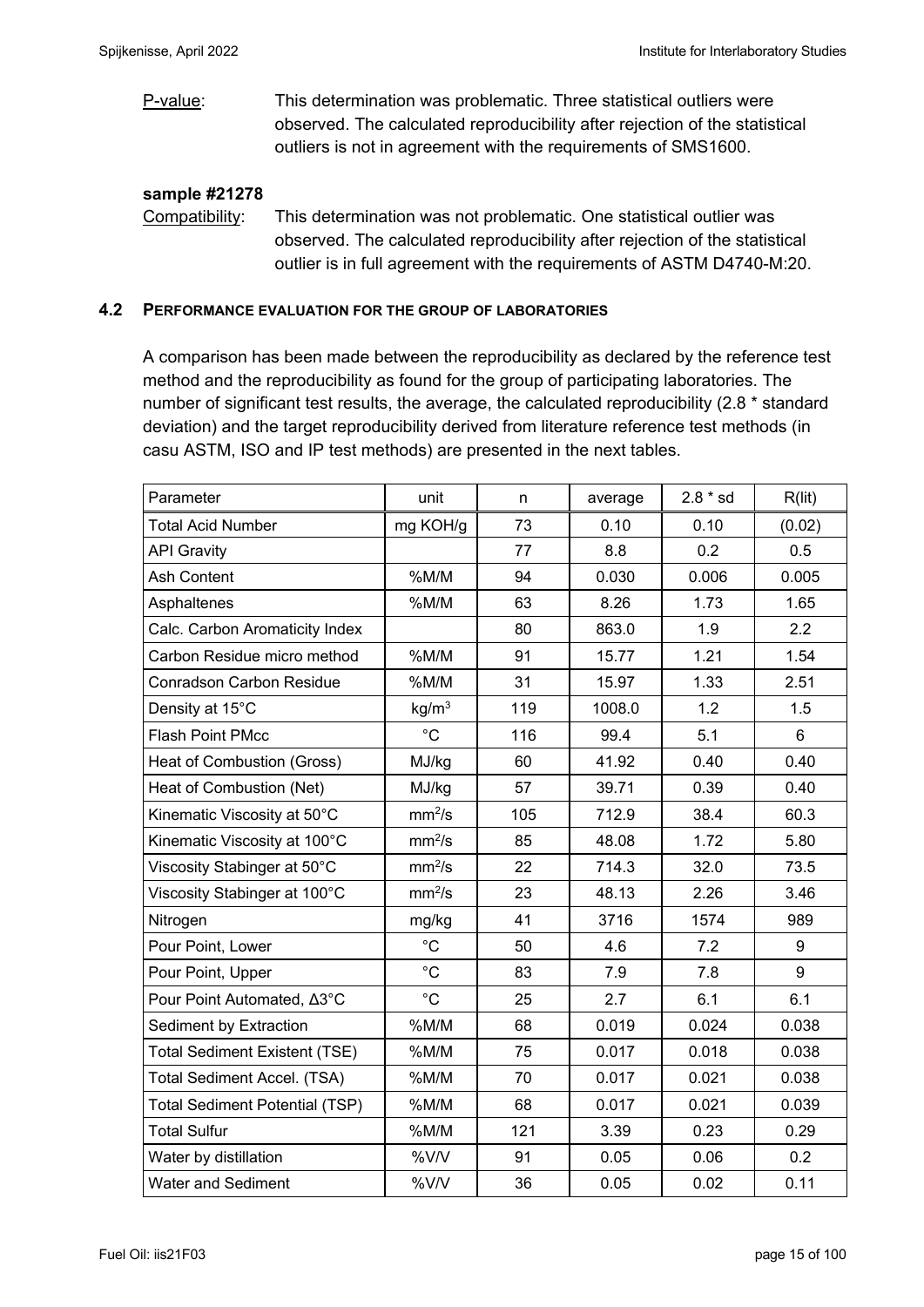| Parameter                  | unit        | n  | average | $2.8 * sd$ | R(lit) |
|----------------------------|-------------|----|---------|------------|--------|
| Initial Boiling Point      | $^{\circ}C$ | 35 | 200.0   | 29.0       | 49     |
| 5% recovered               | $^{\circ}C$ | 35 | 281.9   | 24.6       | 26.4   |
| 10% recovered              | $^{\circ}C$ | 35 | 328.1   | 13.8       | 21.5   |
| 20% recovered              | $^{\circ}C$ | 35 | 398.5   | 13.3       | 19.9   |
| 30% recovered              | $^{\circ}C$ | 35 | 456.2   | 10.7       | 17.8   |
| 40% recovered              | $^{\circ}C$ | 35 | 495.9   | 9.9        | 15.4   |
| 50% recovered              | $^{\circ}C$ | 29 | 524.6   | 11.1       | 14.3   |
| <b>Final Boiling Point</b> | $^{\circ}C$ | 32 | 527.7   | 13.5       | 27     |
| <b>Total Carbon</b>        | %M/M        | 25 | 85.6    | 1.2        | 2.4    |
| <b>Total Hydrogen</b>      | %M/M        | 26 | 10.1    | 0.6        | 0.7    |
| <b>Total Nitrogen</b>      | %M/M        | 18 | 0.44    | 0.19       | 0.10   |

Table 8: reproducibilities of tests on sample #21275

For results between brackets no z-scores are calculated

| Element                     | unit  | n  | average | $2.8 * sd$ | R(lit) |
|-----------------------------|-------|----|---------|------------|--------|
| Aluminum as Al              | mg/kg | 87 | 6.4     | 2.4        | 2.7    |
| Silicon as Si               | mg/kg | 80 | 7.2     | 4.1        | 5.2    |
| Sum of Aluminum and Silicon | mg/kg | 76 | 13.8    | 5.8        | 5.9    |
| Iron as Fe                  | mg/kg | 86 | 17.6    | 6.0        | 10.5   |
| Nickel as Ni                | mg/kg | 90 | 33.3    | 13.4       | 16.0   |
| Sodium as Na                | mg/kg | 85 | 15.7    | 5.4        | 6.8    |
| Vanadium as V               | mg/kg | 92 | 95.1    | 15.8       | 31.8   |
| Calcium as Ca               | mg/kg | 76 | 4.2     | 2.0        | 4.0    |
| Phosphorus as P             | mg/kg | 74 | $<$ 1   | n.e.       | n.e.   |
| Zinc as Zn                  | mg/kg | 73 | <1      | n.e.       | n.e.   |

Table 9: reproducibilities of tests on sample #21276

| Parameter             | unit                    | n  | average | $2.8 * sd$ | R(lit) |
|-----------------------|-------------------------|----|---------|------------|--------|
| <b>Bromine Number</b> | g Br <sub>2</sub> /100g | 38 | 10.7    | 3.6        | 3.8    |
| P-value               |                         | 29 | 1.49    | 0.26       | 0.21   |
| Compatibility         |                         | 58 | 4.0     | 0.9        |        |

Table 10: reproducibilities of tests on sample #21277 and #21278

Without further statistical calculations it can be concluded that for many tests there is a good compliance of the group of participants with the reference test methods. The problematic tests have been discussed in paragraph 4.1.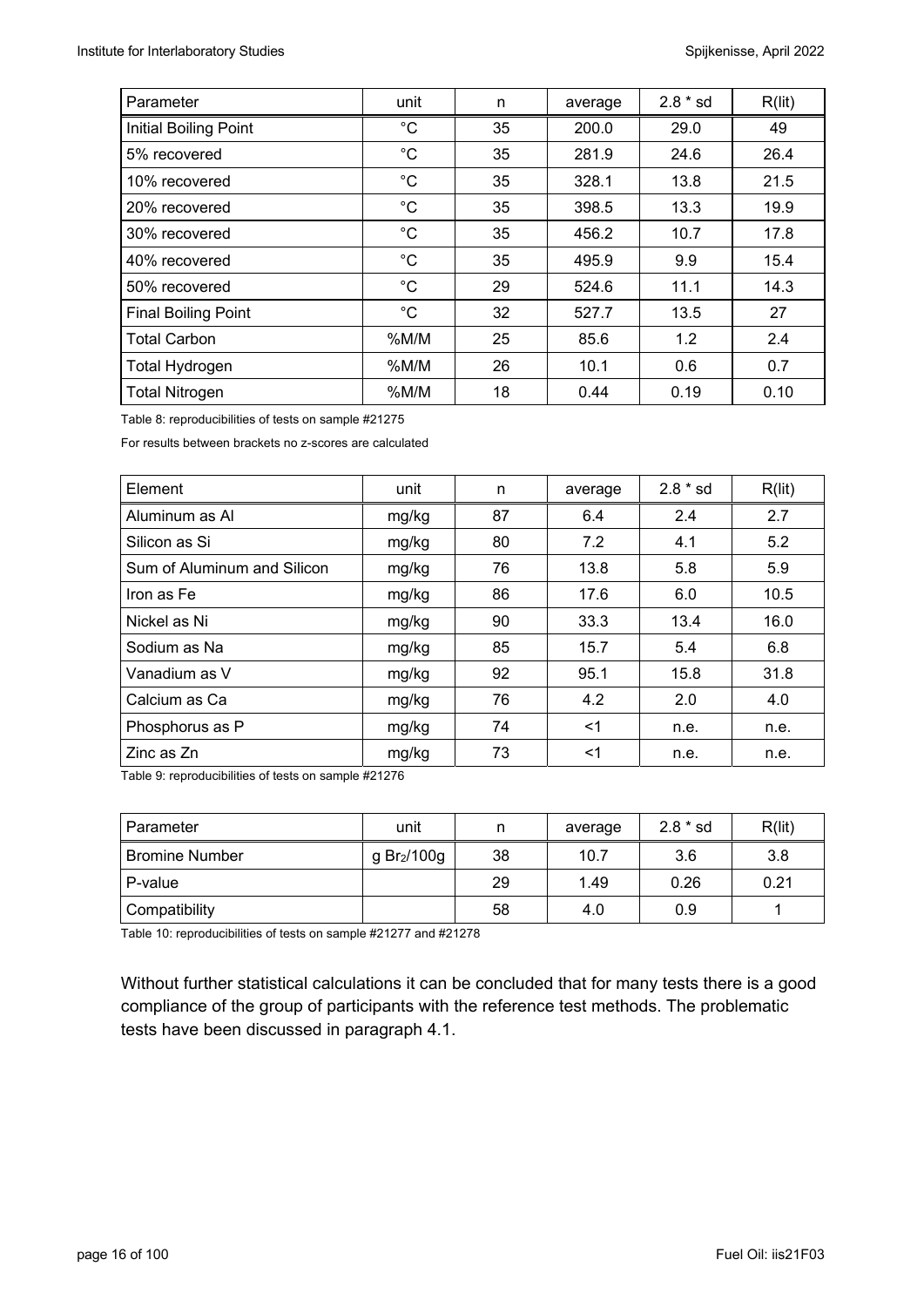#### **4.3 COMPARISON OF THE PROFICIENCY TEST OF DECEMBER 2021 WITH PREVIOUS PTS**

|                                    | December<br>2021 | June<br>2021 | December<br>2020 | June<br>2020 | December<br>2019 |
|------------------------------------|------------------|--------------|------------------|--------------|------------------|
| Number of reporting laboratories   | 139              | 159          | 129              | 153          | 137              |
| Number of test results             | 3146             | 2744         | 2778             | 2810         | 2945             |
| Number of statistical outliers     | 63               | 108          | 81               | 89           | 115              |
| Percentage of statistical outliers | 2.0%             | 3.9%         | 2.9%             | $3.2\%$      | 3.9%             |

Table 11: comparison with previous proficiency tests

#### In proficiency test, outlier percentages of 3% - 7.5% are quite normal

The performance of the determinations of the proficiency tests was compared against the requirements of the reference test methods. The conclusions are given in the following table.

| Parameter                             | December<br>2021 | June<br>2021                 | December<br>2020 | June<br>2020   | December<br>2019 |
|---------------------------------------|------------------|------------------------------|------------------|----------------|------------------|
| <b>Total Acid Number</b>              | $(-)$            | $(-)$                        | $(-)$            | $(-)$          | $(-)$            |
| <b>API Gravity</b>                    | $++$             | $++$                         | $++$             | $+$            | $++$             |
| <b>Ash Content</b>                    | $\blacksquare$   | $\qquad \qquad \blacksquare$ | --               | --             | --               |
| Asphaltenes                           | $+/-$            | $\overline{\phantom{0}}$     | $+/-$            | --             | $(-)$            |
| Calc. Carbon Aromaticity Index        | $\ddot{}$        | $\ddot{}$                    | $\ddot{}$        | $\ddot{}$      | $\ddot{}$        |
| Carbon Residue micro method           | $\ddot{}$        | $\ddot{}$                    | $++$             | $\ddot{}$      | $+$              |
| <b>Conradson Carbon Residue</b>       | $\ddot{}$        | $\ddot{}$                    | $\ddot{}$        | $\ddot{}$      | $+/-$            |
| Density at 15°C                       | $\ddot{}$        | $\blacksquare$               | $\ddot{}$        | ÷              | $\ddot{}$        |
| <b>Flash Point PMcc</b>               | $\ddot{}$        | $+/-$                        | $+/-$            | ÷,             | $+$              |
| Heat of Combustion (Gross)            | $+/-$            | +/-                          | $+/-$            | $+/-$          | $+$              |
| Heat of Combustion (Net)              | $+/-$            | $+/-$                        | $\ddot{}$        | $+/-$          | $+/-$            |
| Kinematic Viscosity at 50°C           | $\ddot{}$        | $++$                         | $\ddot{}$        | $\ddot{}$      | $\frac{1}{2}$    |
| Kinematic Viscosity at 100°C          | $++$             | $++$                         | $++$             | $\ddot{}$      | $\ddot{}$        |
| Viscosity Stabinger at 50°C           | $^{\mathrm{+}}$  | $^{\mathrm{+}}$              | $^{\mathrm{+}}$  | $^{++}$        | +                |
| Viscosity Stabinger at 100°C          | $\ddot{}$        | $++$                         | $++$             | $++$           | $++$             |
| Nitrogen                              | $\blacksquare$   | $\qquad \qquad \blacksquare$ | $\blacksquare$   | ÷,             |                  |
| <b>Pour Point Lower</b>               | $\ddot{}$        | $\overline{\phantom{a}}$     | $\ddot{}$        |                | $\ddot{}$        |
| Pour Point Upper                      | $\ddot{}$        | $\ddot{}$                    | $+/-$            | $\ddot{}$      | $\ddot{}$        |
| Pour Point Automated, ∆3°C            | $+/-$            | $+/-$                        | --               | $\ddot{}$      | +/-              |
| Sediment by Extraction                | $\ddot{}$        | $++$                         | $\ddot{}$        | $\ddot{}$      | $\ddot{}$        |
| <b>Total Sediment Existent (TSE)</b>  | $^{\mathrm{+}}$  | $^{\mathrm{+}}$              | $^{\mathrm{+}}$  | $++$           | $++$             |
| Total Sediment Accel. (TSA)           | $\ddot{}$        | $++$                         | $++$             | $++$           | $++$             |
| <b>Total Sediment Potential (TSP)</b> | $+$              | $++$                         | $++$             | $++$           | $++$             |
| <b>Total Sulfur</b>                   | $\ddot{}$        | +                            | $\ddot{}$        | $\ddot{}$      | $\ddot{}$        |
| Water by distillation                 | $^{\mathrm{+}}$  | $^{\mathrm{+}}$              | $++$             | $++$           | $^{++}$          |
| <b>Water and Sediment</b>             | $^{++}$          | +                            | $\ddot{}$        | $\ddot{}$      | $\ddot{}$        |
| Distillation at 10 mmHg to AET        | $\ddot{}$        | +                            | $\ddot{}$        | $\blacksquare$ | $+/-$            |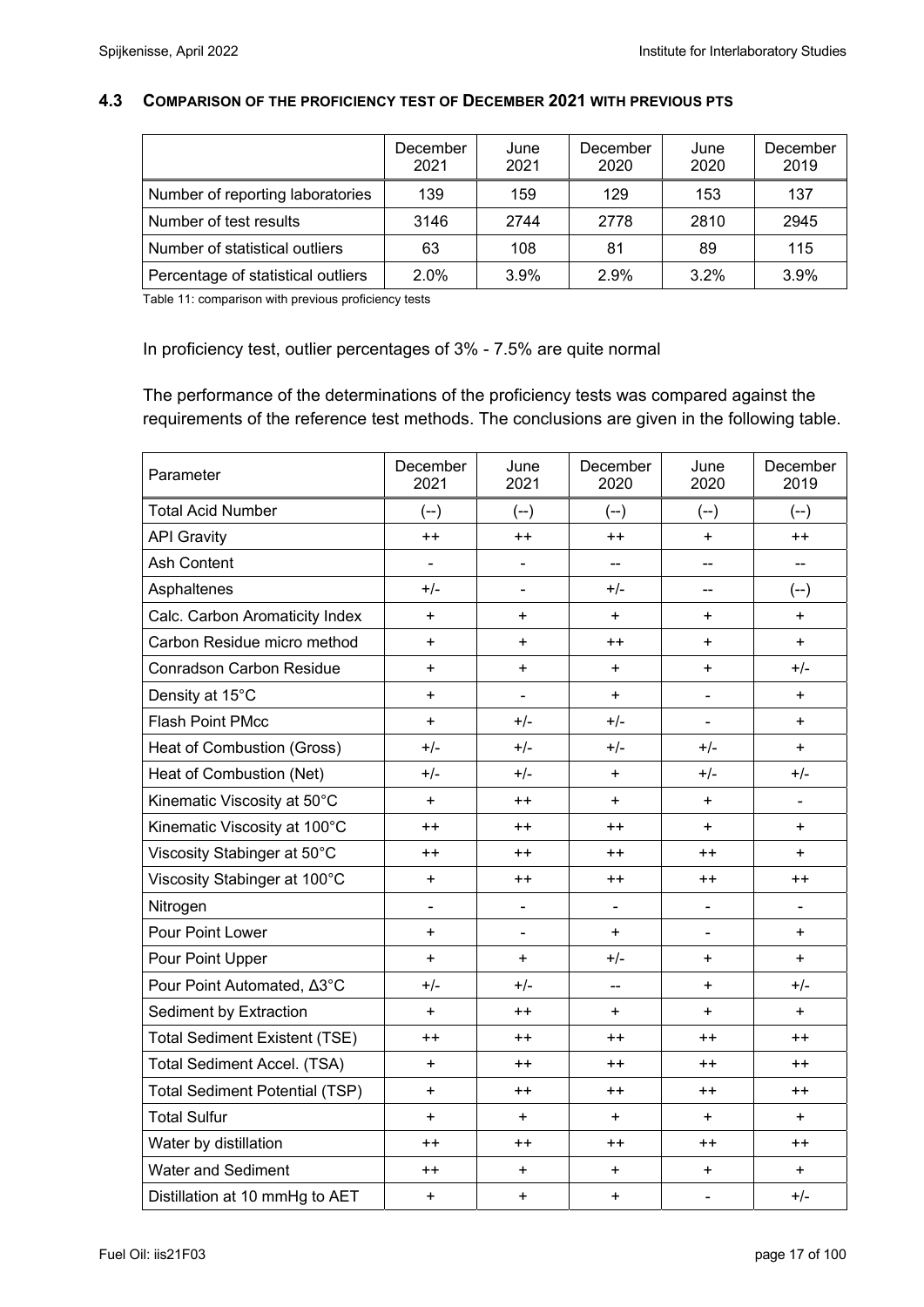| Parameter                   | December<br>2021 | June<br>2021                 | December<br>2020 | June<br>2020                 | December<br>2019 |
|-----------------------------|------------------|------------------------------|------------------|------------------------------|------------------|
| <b>Total Carbon</b>         | $++$             | $++$                         | $+$              | $+$                          | $\ddot{}$        |
| Total Hydrogen              | $+$              | $+$                          | $+$              | $+$                          | $\ddot{}$        |
| <b>Total Nitrogen</b>       | $\blacksquare$   | -                            | -                | --                           | $+$              |
| Aluminum as Al              | $+$              | $\overline{\phantom{0}}$     | -                | -                            | $+/-$            |
| Silicon as Si               | $+$              | $\ddot{}$                    | -                |                              | $\ddot{}$        |
| Sum of Aluminum and Silicon | $+/-$            | $\qquad \qquad \blacksquare$ | $+/-$            |                              | $+/-$            |
| Iron as Fe                  | $\ddot{}$        | $\ddot{}$                    | $\ddot{}$        | $+$                          | $+$              |
| Nickel as Ni                | $\ddot{}$        | $+/-$                        | $\ddot{}$        | $+$                          | $++$             |
| Sodium as Na                | $+$              | $+$                          | $+/-$            | $+/-$                        | $\ddot{}$        |
| Vanadium as V               | $++$             | $+$                          | $\ddot{}$        | $\ddot{}$                    | $\ddot{}$        |
| Calcium as Ca               | $++$             | $+/-$                        | $\ddot{}$        | -                            |                  |
| Phosphorus as P             | n.e.             | n.e.                         | n.e.             | $\ddot{}$                    | $+/-$            |
| Zinc as Zn                  | n.e.             | $(-)$                        | $+/-$            | $\qquad \qquad \blacksquare$ | $\ddot{}$        |
| <b>Bromine Number</b>       | $+/-$            | n.a.                         | ۰                | n.a.                         | $\ddot{}$        |
| P-value                     | $\blacksquare$   | n.a.                         | $++$             | n.a.                         |                  |
| Compatibility               | $+/-$            | n.a.                         |                  | n.a.                         |                  |

Table 12: comparison determinations against the reference test methods

Results between brackets should be used with due care

The following performance categories were used:

- ++ : group performed much better than the reference test method
- + : group performed better than the reference test method
- +/- : group performance equals the reference test method
- : group performed worse than the reference test method
- -- : group performed much worse than the reference test method
- n.e. : not evaluated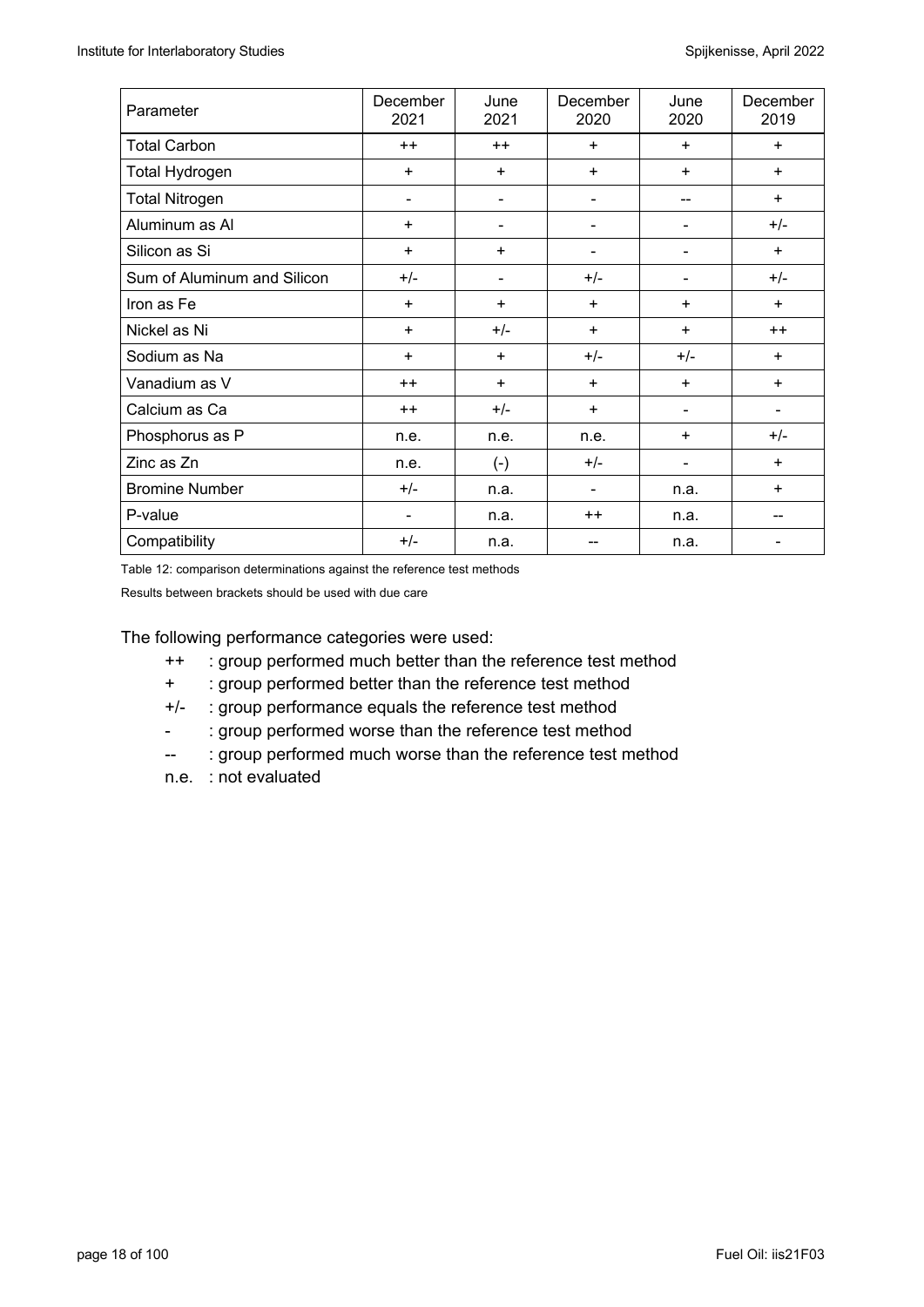#### **APPENDIX 1**

Determination of Total Acid Number on sample #21275; results in mg KOH/g

| lab | method       | value  | mark | z(targ) | lab  | method       | value  | mark | z(targ) |
|-----|--------------|--------|------|---------|------|--------------|--------|------|---------|
| 52  | D664-A       | 0.12   |      |         | 971  | D664-A       | 0.106  |      |         |
| 120 | D664-A       | 0.028  |      | -----   | 974  | D664-A       | 0.105  |      |         |
| 140 |              | 0.127  | C    | -----   | 994  | D664-A       | 0.11   |      |         |
| 150 |              | -----  |      |         | 995  | D664-A       | 0.11   |      |         |
| 154 |              |        |      | -----   | 996  |              | -----  |      |         |
| 159 |              |        |      | -----   | 997  |              | -----  |      |         |
| 168 |              |        |      | -----   | 1040 |              |        |      |         |
| 169 |              |        |      | -----   | 1065 | D664-A       | 0.092  |      |         |
| 170 | D664-A       | 0.063  |      | -----   | 1108 | D664-A       | 0.0242 |      |         |
| 171 | D664-A       | 0.03   |      | -----   | 1109 | D664-A       | 0.0775 |      |         |
| 175 |              | -----  |      | -----   | 1121 | D664-A       | 0.086  |      |         |
| 212 | D664-A       | 0.09   |      | -----   | 1126 |              | -----  |      |         |
| 225 |              | -----  |      | -----   | 1134 | D664-A       | 0.105  |      |         |
| 235 | D664-A       | 0.04   |      | -----   | 1140 | <b>IP177</b> | 0.08   |      |         |
| 237 | D664-A       | 0.11   |      | -----   | 1191 |              | -----  |      |         |
| 238 |              |        |      | -----   | 1205 |              | -----  |      |         |
| 253 |              |        |      | -----   | 1212 | D664-A       | 0.078  |      |         |
| 256 |              |        |      | -----   | 1213 |              | -----  |      |         |
| 273 | D664-A       | 0.11   |      | -----   | 1218 |              |        |      |         |
| 309 | D664-A       | 0.07   |      | -----   | 1299 |              |        |      |         |
| 311 | D664-A       | < 0.10 |      | -----   | 1353 |              | -----  |      |         |
| 313 |              | -----  |      | -----   | 1356 | D664-A       | 0.13   |      |         |
| 323 | D664-A       | 0.05   |      | -----   | 1381 |              | -----  |      |         |
| 328 |              | -----  |      | -----   | 1397 |              | -----  |      |         |
| 333 |              | -----  |      | -----   | 1402 | <b>IP177</b> | 0.067  |      |         |
| 334 | D664-A       | < 0.1  |      | -----   | 1431 |              | -----  |      |         |
| 339 |              | -----  |      | -----   | 1491 | D664-A       | 0.0874 |      |         |
| 342 | D664-A       | 0.09   |      | -----   | 1510 |              | -----  |      |         |
| 349 |              |        |      | -----   | 1567 | D664-A       | 0.02   |      |         |
| 351 |              |        |      | -----   | 1569 | D664-A       | 0.07   |      |         |
| 356 |              |        |      | -----   | 1585 | D664-A       | 0.090  |      |         |
| 360 | D664-A       | 0.119  |      | -----   | 1586 | D664-A       | 0.08   |      |         |
| 372 | D664-A       | 0.10   |      | -----   | 1631 |              | -----  |      |         |
| 381 |              |        |      | -----   | 1636 |              | -----  |      |         |
| 445 |              |        |      | -----   | 1648 | D664-A       | 0.11   |      |         |
| 447 |              | -----  |      | -----   | 1669 | D664-A       | 0.19   |      |         |
| 455 | <b>IP177</b> | < 0.01 | C    | -----   | 1681 |              | -----  |      |         |
| 467 | D664-A       | 0.155  |      | -----   | 1710 | D664-A       | 0.166  |      |         |
| 507 | D664-A       | 0.156  |      | -----   | 1720 |              | -----  |      |         |
| 541 |              | -----  |      | -----   | 1740 | D664-A       | 0.11   |      |         |
| 551 | D664-A       | 0.087  |      | -----   | 1741 | ISO6619      | 0.156  |      |         |
| 575 |              | -----  |      | -----   | 1776 | D664-A       | 0.16   |      |         |
| 621 |              | -----  |      | -----   | 1796 | D664-A       | 0.08   |      |         |
| 631 | D664-A       | 0.134  |      | -----   | 1810 |              |        |      |         |
| 634 |              | -----  |      | -----   | 1811 |              |        |      |         |
| 657 | D664-A       | 0.08   |      | -----   | 1854 |              |        |      |         |
| 704 | D664-A       | 0.07   |      | -----   | 1857 | D664-A       | 0.114  |      |         |
| 710 |              |        |      |         | 1906 |              |        |      |         |
| 752 | D664-A       | 0.084  |      | -----   | 1938 |              | -----  |      |         |
| 753 |              | -----  |      | -----   | 1941 | ISO6619      | 0.09   |      |         |
| 778 |              | -----  |      | -----   | 1942 |              | -----  |      |         |
| 781 | D664-A       | 0.1    |      | -----   | 1949 |              | -----  |      |         |
| 785 |              | -----  |      | -----   | 1986 | D664-A       | 0.08   |      |         |
| 798 |              | -----  |      | -----   | 1995 | D664-A       | 0.091  |      |         |
| 823 | D664-A       | 0.1    |      | -----   | 2129 | D664-A       | 0.127  |      |         |
| 824 | D664-A       | 0.13   |      | -----   | 2146 |              | -----  |      |         |
| 825 |              | -----  |      | -----   | 6020 |              | -----  |      |         |
| 840 | D664-A       | 0.19   |      | -----   | 6021 | D664-A       | 0.098  |      |         |
| 872 |              | -----  |      | -----   | 6024 |              | -----  |      |         |
| 873 | D664-A       | 0.14   |      | -----   | 6025 | D664-A       | 0.096  |      |         |
| 874 | D664-A       | 0.14   |      | -----   | 6026 | D664-A       | 0.10   |      |         |
| 875 | D664-A       | 0.14   |      | -----   | 6049 | D664-A       | 0.10   |      |         |
| 887 | D664-A       | 0.063  |      | -----   | 6054 |              | -----  |      |         |
| 902 | D664-A       | 0.11   |      | -----   | 6057 |              |        |      |         |
| 904 | D664-A       | 0.117  |      | -----   | 6075 |              |        |      |         |
| 913 |              | -----  |      | -----   | 6092 |              |        |      |         |
| 962 | D664-A       | 0.14   |      | -----   | 6112 |              |        |      |         |
| 963 | D664-A       | 0.10   |      | -----   | 6114 | D664-A       | 0.111  |      | -----   |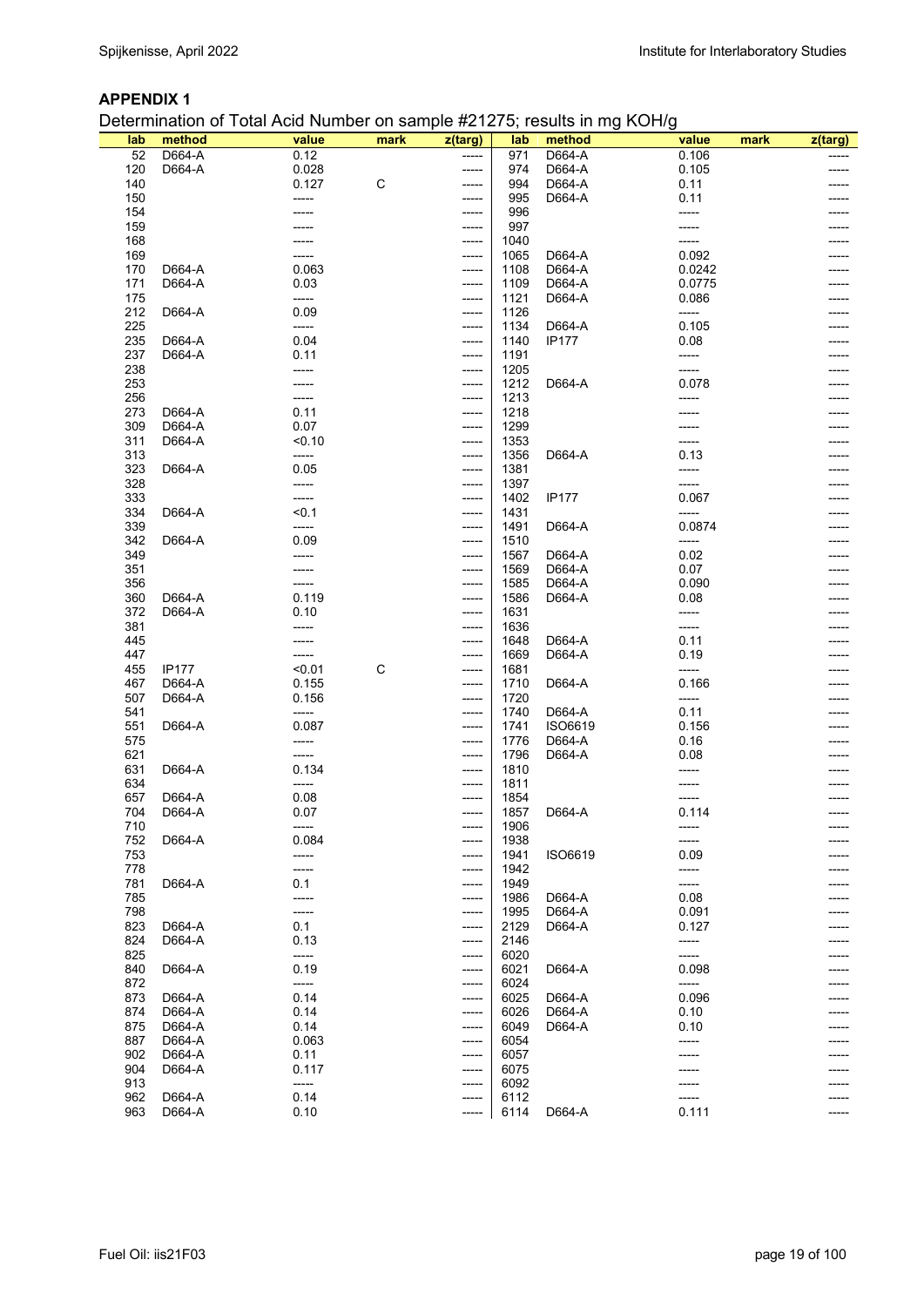| lab         | method                         | value     | mark    | z(targ) | lab  | method    | value           | mark | $z$ (targ) |
|-------------|--------------------------------|-----------|---------|---------|------|-----------|-----------------|------|------------|
| 6131        | D664-A                         | 0.079     |         | -----   | 6340 |           | -----           |      | -----      |
| 6142        | D664-A                         | 5.21      | R(0.01) | -----   | 6373 | D664-A    | 0.1867          |      |            |
| 6163        |                                | -----     |         | -----   | 6379 |           | -----           |      |            |
| 6201        | D664-A                         | 0.10      |         | -----   | 6400 | D664-A    | 0.15            |      | ----       |
| 6262        |                                | -----     | W       | -----   | 6404 |           | -----           |      | ----       |
| 6266        |                                | -----     |         | -----   | 6406 |           | -----           |      | -----      |
| 6298        | D664-A                         | 0.079     |         | -----   |      |           |                 |      |            |
|             |                                |           |         |         |      |           |                 |      |            |
|             |                                |           |         |         |      | IP only   | <b>BEP</b> only |      |            |
| normality   |                                | OK        |         |         |      | suspect   | OK              |      |            |
| n           |                                | 73        |         |         |      | 46        | 13              |      |            |
| outliers    |                                |           |         |         |      | 0         | 0               |      |            |
| mean $(n)$  |                                | 0.1024    |         |         |      | 0.0988    | 0.1051          |      |            |
| st.dev. (n) |                                | 0.03653   |         |         |      | 0.03303   | 0.04295         |      |            |
| R(calc.)    |                                | 0.1023    |         |         |      | 0.0925    | 0.1202          |      |            |
|             | st.dev.(D664-A:18e2 IP 125 mL) | (0.00725) |         |         |      | (0.00699) | ----            |      |            |
|             | R(D664-A:18e2 IP 125 mL)       | (0.0203)  |         |         |      | (0.0196)  | ----            |      |            |
| compare     |                                |           |         |         |      |           |                 |      |            |
|             | R(D664-A:18e2 IP 60 mL)        | (0.0621)  |         |         |      | (0.0579)  | ----            |      |            |
|             | R(D664-A:18e2 BEP 125 mL)      | (0.0288)  |         |         |      | ----      | (0.0296)        |      |            |
|             | R(D664-A:18e2 BEP 60 mL)       | (0.0621)  |         |         |      | ----      | (0.0615)        |      |            |

Lab 140: first reported 0.30

Lab 455: first reported 0.01

Lab 6262: test result withdrawn, first reported 0.24



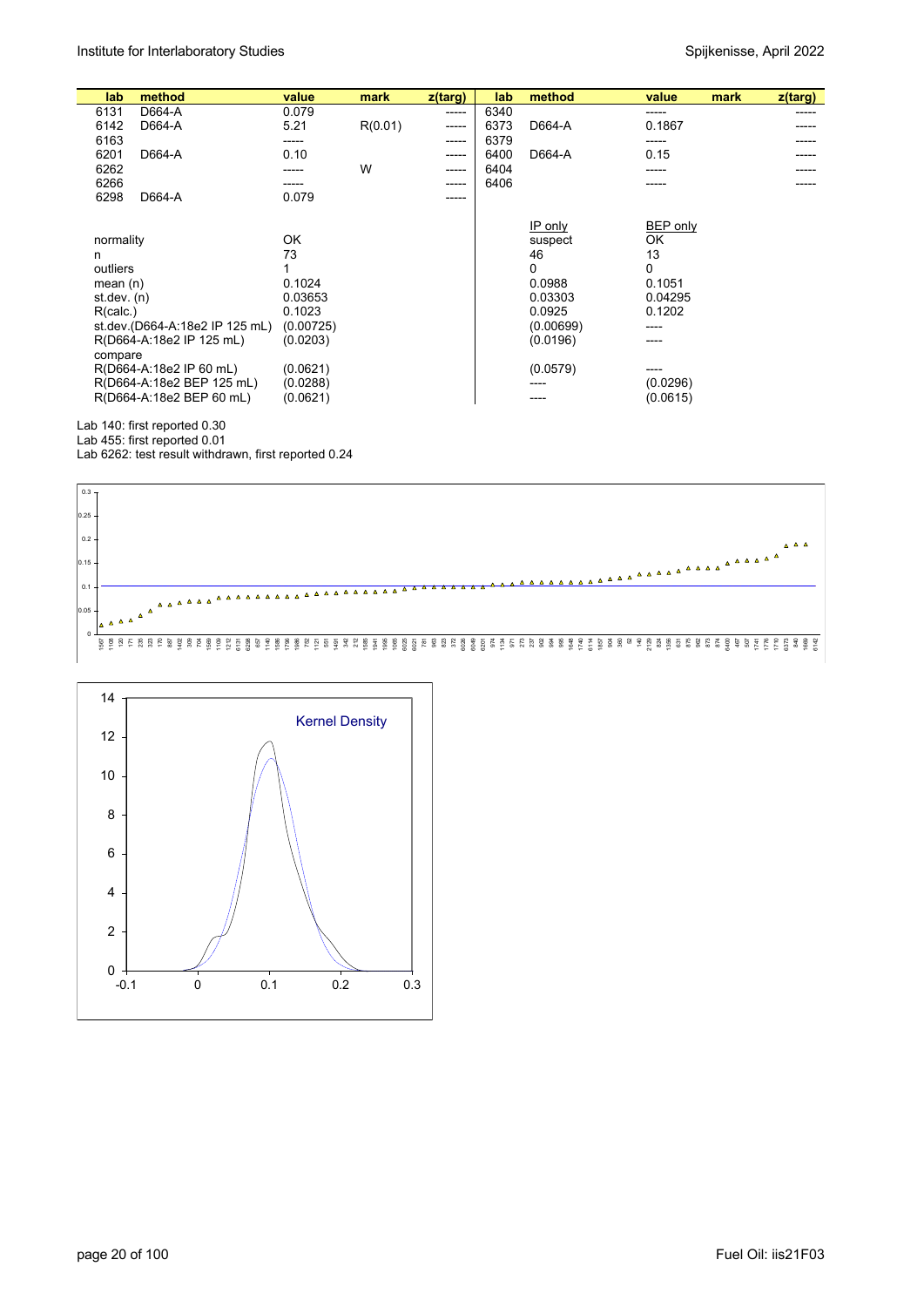# Determination of API Gravity on sample #21275

| lab        | method   | value         | mark    | z(targ)          | lab          | method   | value | mark<br>z(targ) |
|------------|----------|---------------|---------|------------------|--------------|----------|-------|-----------------|
| 52         | D4052    | 8.8           |         | 0.10             | 971          | D1298    | 8.78  | $-0.01$         |
| 120        | D4052    | 8.78          |         | $-0.01$          | 974          | D1298    | 8.78  | $-0.01$         |
|            |          |               |         |                  |              |          |       |                 |
| 140        | D4052    | 8.9           |         | 0.66             | 994          | D1250    | 8.8   | 0.10            |
| 150        | D287     | 8.8           |         | 0.10             | 995          | D1298    | 8.8   | 0.10            |
| 154        | D4052    | 8.7           |         | $-0.46$          | 996          | D1298    | 8.79  | 0.04            |
| 159        | D4052    | 8.68          |         | $-0.57$          | 997          | D1298    | 8.8   | 0.10            |
| 168        | D287     | 9.0           |         | 1.22             | 1040         |          | ----- | -----           |
| 169        | D1298    | 8.8           |         | 0.10             | 1065         |          | ----- | -----           |
| 170        |          | -----         |         | -----            | 1108         | ISO12185 | 8.83  | 0.27            |
| 171        | D4052    | 8.7           |         | $-0.46$          | 1109         |          | ----- | -----           |
| 175        |          | -----         |         | -----            | 1121         | ISO12185 | 8.83  | 0.27            |
| 212        | ISO12185 | 8.75          |         | $-0.18$          | 1126         |          | ----- | -----           |
|            |          |               |         |                  |              |          |       |                 |
| 225        | D4052    | 8.9           |         | 0.66             | 1134         | D1298    | 8.82  | 0.21            |
| 235        |          | -----         |         | -----            | 1140         |          |       | -----           |
| 237        | D4052    | 8.76          |         | $-0.13$          | 1191         |          |       | -----           |
| 238        | D1298    | 8.74          |         | $-0.24$          | 1205         |          |       |                 |
| 253        | D4052    | 8.83          |         | 0.27             | 1212         | ISO12185 | 8.83  | 0.27            |
| 256        | D1298    | 8.7           |         | $-0.46$          | 1213         |          |       |                 |
| 273        | D4052    | 8.5           | R(0.01) | $-1.58$          | 1218         |          |       |                 |
| 309        |          | -----         |         | -----            | 1299         |          |       |                 |
| 311        | D1298    | 8.82          |         | 0.21             | 1353         |          |       |                 |
| 313        |          | -----         |         | -----            | 1356         |          |       |                 |
| 323        | D1298    | 8.95          |         | 0.94             | 1381         |          |       |                 |
| 328        |          |               |         | -----            | 1397         |          |       |                 |
|            |          |               |         |                  |              |          |       |                 |
| 333        |          |               |         | -----            | 1402         | D4052    | 8.71  | $-0.41$         |
| 334        |          |               |         | -----            | 1431         | ISO12185 | 8.78  | $-0.01$         |
| 339        |          |               |         | -----            | 1491         |          | ----- |                 |
| 342        |          |               |         | -----            | 1510         |          | ----- |                 |
| 349        |          |               |         | -----            | 1567         | D4052    | 8.6   | $-1.02$         |
| 351        |          |               |         | -----            | 1569         |          | ----- | -----           |
| 356        | ISO12185 | 8.82          |         | 0.21             | 1585         | D1298    | 8.76  | $-0.13$         |
| 360        | D4052    | 8.75          |         | $-0.18$          | 1586         | D4052    | 8.83  | 0.27            |
| 372        | D1298    | 8.79          |         | 0.04             | 1631         |          |       |                 |
| 381        |          |               |         | -----            | 1636         |          |       |                 |
| 445        |          |               |         |                  |              |          |       |                 |
|            |          |               |         | -----            | 1648         |          |       |                 |
| 447        |          |               |         | -----            | 1669         |          |       |                 |
| 455        |          |               |         | -----            | 1681         | ISO12185 | 8.8   | 0.10            |
| 467        | D4052    | 8.80          |         | 0.10             | 1710         |          | ----- | -----           |
| 507        | D4052    | 9.14          | R(0.01) | 2.00             | 1720         |          |       |                 |
| 541        | D4052    | 8.60          |         | $-1.02$          | 1740         | D4052    | 8.9   | 0.66            |
| 551        | D4052    | 8.77          |         | $-0.07$          | 1741         | D1298    | 8.8   | 0.10            |
| 575        |          | -----         |         | -----            | 1776         |          | ----- | -----           |
| 621        |          | -----         |         | -----            | 1796         | D1250    | 8.75  | $-0.18$         |
| 631        | D1298    | 8.84          |         | 0.32             | 1810         |          |       |                 |
| 634        | D1298    | 8.69          |         | $-0.52$          | 1811         |          |       | -----           |
| 657        | ISO12185 | 8.8           |         | 0.10             | 1854         |          |       |                 |
| 704        | D1298    | 8.67          |         | $-0.63$          | 1857         | D1250    | 8.804 | 0.12            |
|            |          |               |         |                  |              |          |       |                 |
| 710<br>752 | ISO12185 | 8.79          |         | 0.04             | 1906<br>1938 |          |       |                 |
| 753        |          | -----<br>8.75 |         | -----<br>$-0.18$ | 1941         |          |       |                 |
|            | ISO12185 |               |         |                  |              |          |       |                 |
| 778        |          | -----         |         | -----            | 1942         |          | 8.8   | 0.10            |
| 781        | ISO12185 | 8.77          |         | $-0.07$          | 1949         |          | ----- | -----           |
| 785        | D1298    | 8.79          |         | 0.04             | 1986         | D1298    | 8.72  | $-0.35$         |
| 798        |          | -----         |         | -----            | 1995         | D4052    | 8.80  | 0.10            |
| 823        | D4052    | 8.8           |         | 0.10             | 2129         | D1298    | 8.78  | $-0.01$         |
| 824        | ISO12185 | 8.8           |         | 0.10             | 2146         |          | ----- | -----           |
| 825        | ISO12185 | 8.83          |         | 0.27             | 6020         | ISO12185 | 8.79  | 0.04            |
| 840        | ISO12185 | 8.70          |         | $-0.46$          | 6021         | D4052    | 8.79  | 0.04            |
| 872        | D1298    | 8.75          |         | $-0.18$          | 6024         | D1298    | 8.68  | $-0.57$         |
| 873        | D1298    | 8.78          |         | $-0.01$          | 6025         | D1298    | 8.79  | 0.04            |
| 874        | D1298    | 8.79          |         | 0.04             | 6026         | D1298    | 8.75  | $-0.18$         |
| 875        | D1250    |               |         | $-0.01$          | 6049         | D4052    |       | $-0.07$         |
|            |          | 8.78          |         |                  |              |          | 8.77  |                 |
| 887        |          | -----         |         | -----            | 6054         |          |       | -----           |
| 902        | ISO12185 | 8.75          |         | $-0.18$          | 6057         |          |       |                 |
| 904        | D1298    | 8.7           |         | $-0.46$          | 6075         |          |       |                 |
| 913        |          | -----         |         | -----            | 6092         |          |       |                 |
| 962        | D1298    | 8.81          |         | 0.15             | 6112         |          | ----- |                 |
| 963        | D1298    | 8.81          |         | 0.15             | 6114         | ISO12185 | 8.78  | $-0.01$         |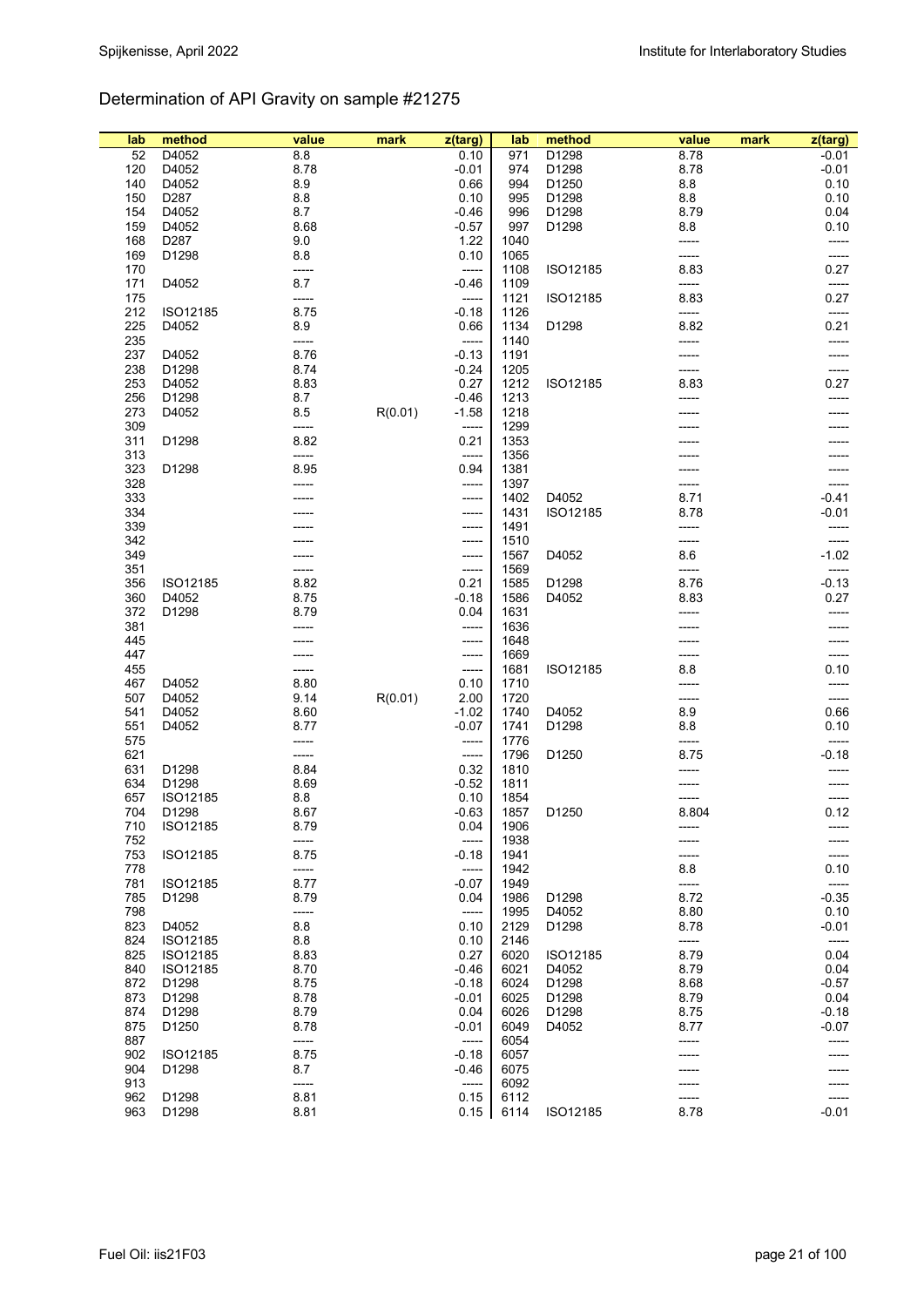R(D1298:12b) 0.5

| lab  | method             | value  | mark | z(targ) | lab  | method | value | mark<br>z(targ) |
|------|--------------------|--------|------|---------|------|--------|-------|-----------------|
| 6131 |                    | -----  |      | ------  | 6340 |        | ----- | -----           |
| 6142 |                    | -----  |      | -----   | 6373 | D1298  | 8.86  | 0.43            |
| 6163 |                    | -----  |      | -----   | 6379 |        | ----- | -----           |
| 6201 | D <sub>1298</sub>  | 8.80   |      | 0.10    | 6400 |        | ----- | -----           |
| 6262 | D4052              | 8.81   |      | 0.15    | 6404 |        | ----- | -----           |
| 6266 |                    | -----  |      | -----   | 6406 |        | ----- | -----           |
| 6298 |                    | ------ |      | ------  |      |        |       |                 |
|      |                    |        |      |         |      |        |       |                 |
|      | normality          | not OK |      |         |      |        |       |                 |
|      | n                  | 77     |      |         |      |        |       |                 |
|      | outliers           | 2      |      |         |      |        |       |                 |
|      | mean $(n)$         | 8.783  |      |         |      |        |       |                 |
|      | st.dev. $(n)$      | 0.0643 |      |         |      |        |       |                 |
|      | R(calc.)           | 0.180  |      |         |      |        |       |                 |
|      | st.dev.(D1298:12b) | 0.1786 |      |         |      |        |       |                 |



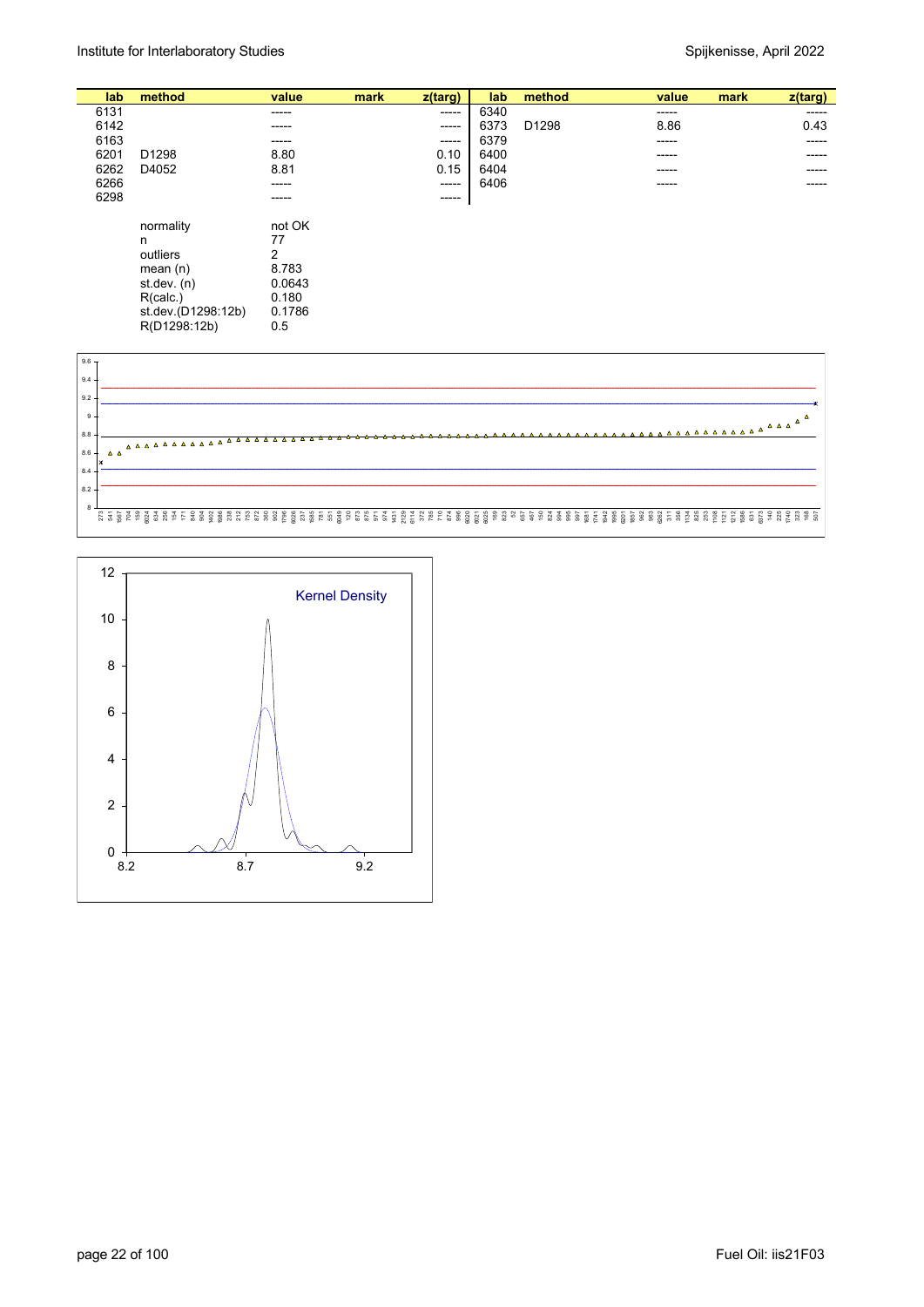# Determination of Ash Content on sample #21275; results in %M/M

| 52<br>D482<br>0.034<br>2.11<br>971<br>ISO6245<br>0.0294<br>$-0.46$<br>D482<br>120<br>0.033<br>1.55<br>974<br>D482<br>0.0293<br>$-0.52$<br>140<br>ISO6245<br>0.005<br>C, R(0.01)<br>$-14.13$<br>994<br>D482<br>0.03<br>$-0.13$<br>150<br>D482<br>0.026<br>ISO6245<br>0.030<br>$-2.37$<br>995<br>$-0.13$<br>154<br>D482<br>0.034<br>2.11<br>996<br>D482<br>0.033<br>1.55<br>159<br>D482<br>0.02<br>$-5.73$<br>997<br>ISO6245<br>0.030<br>$-0.13$<br>C, R(0.05)<br>168<br>D482<br>$-6.85$<br>0.018<br>R(0.01)<br>1040<br>-----<br>-----<br>$-0.73$<br>169<br>D482<br>0.027<br>$-1.81$<br>D482<br>0.02892<br>С<br>1065<br>170<br>D482<br>0.0299<br>$-0.18$<br>W<br>1108<br>-----<br>-----<br>0.32<br>9.39<br>D482<br>0.0308<br>171<br>ISO6245<br>0.047<br>R(0.01)<br>1109<br>175<br>$-0.01$<br>1121<br>ISO6245<br>0.0302<br>-----<br>-----<br>$\mathsf C$<br>212<br>ISO6245<br>1.55<br>0.033<br>1126<br>-----<br>-----<br>225<br>D482<br>1134<br>0.029185<br>$-0.58$<br>0.030<br>$-0.13$<br>ISO6245<br>235<br>ISO6245<br>0.028<br>$-1.25$<br>1140<br>IP4<br>0.024<br>$-3.49$<br>237<br>D482<br>0.0295<br>1191<br>$-0.41$<br>-----<br>-----<br>238<br>1205<br>-----<br>-----<br>-----<br>-----<br>253<br>1212<br>0.032<br>0.99<br>ISO6245<br>-----<br>-----<br>256<br>1213<br>0.03<br>$-0.13$<br>0.033<br>D482<br>D482<br>1.55<br>273<br>0.43<br>1218<br>D482<br>0.031<br>-----<br>-----<br>309<br>1299<br>-----<br>-----<br>-----<br>-----<br>311<br>D482<br>0.029<br>$-0.69$<br>1353<br>-----<br>-----<br>313<br>1356<br>ISO6245<br>0.033<br>1.55<br>-----<br>-----<br>323<br>0.03<br>$-0.13$<br>ISO6245<br>0.0299<br>ISO6245<br>1381<br>$-0.18$<br>328<br>$-0.69$<br>1397<br>ISO6245<br>0.029<br>-----<br>-----<br>333<br>1402<br>IP4<br>0.021<br>R(0.05)<br>$-5.17$<br>-----<br>-----<br>334<br>0.034<br>C<br>2.11<br><b>ISO6245</b><br>1431<br>-----<br>-----<br>339<br>0.0292<br>$-0.57$<br>1491<br><b>ISO6245</b><br>-----<br>-----<br>342<br>0.031<br>0.43<br>1510<br>ISO6245<br>-----<br>-----<br>349<br>-----<br>1567<br>-----<br>-----<br>-----<br>351<br>0.0292<br>$-0.57$<br>1569<br>0.029<br>$-0.69$<br>ISO6245<br>ISO6245<br>356<br>1585<br>ISO6245<br>0.0298<br>$-0.24$<br>-----<br>-----<br>360<br>D482<br>0.029<br>$-0.69$<br>1586<br>D482<br>0.030<br>$-0.13$<br>372<br>0.0286<br>$-0.91$<br>1631<br>ISO6245<br>D482<br>0.0324<br>C<br>1.22<br>381<br>D482<br>0.0311<br>1636<br>0.49<br>-----<br>-----<br>445<br>1648<br>ISO6245<br>0.031<br>0.43<br>-----<br>-----<br>447<br>1669<br>D482<br>0.029<br>$-0.69$<br>-----<br>455<br>IP4<br>0.032<br>0.99<br>2.28<br>1681<br>ISO6245<br>0.0343<br>467<br>0.0309<br>0.38<br>0.027<br>C<br>$-1.81$<br>ISO6245<br>1710<br>ISO6245<br>507<br>1.78<br>ISO6245<br>0.0334<br>1720<br>-----<br>-----<br>$-0.13$<br>0.43<br>0.030<br>541<br>D482<br>0.0310<br>1740<br>ISO6245<br>551<br>0.99<br>D482<br>0.032<br>1741<br>ISO6245<br>0.0301<br>$-0.07$<br>575<br>1776<br>-----<br>-----<br>-----<br>-----<br>$-1.25$<br>621<br>0.028<br>-----<br>1796<br>D482<br>-----<br>$-1.25$<br>631<br>D482<br>0.028<br>C<br>1810<br>D482<br>0.029<br>C<br>$-0.69$<br>634<br>R(0.05)<br>4.63<br>0.030<br>С<br>D482<br>0.0385<br>1811<br>ISO6245<br>$-0.13$<br>657<br>$-1.25$<br>D482<br>0.028<br>1854<br>-----<br>-----<br>704<br>$-1.25$<br>$-0.57$<br>ISO6245<br>0.028<br>1857<br><b>ISO6245</b><br>0.0292<br>710<br>0.43<br>1906<br>D482<br>0.031<br>-----<br>-----<br>752<br>0.033<br>1.55<br>1938<br>ISO6245<br>-----<br>-----<br>753<br>1941<br>0.0301<br>$-0.07$<br>ISO6245<br>-----<br>-----<br>1942<br>0.033<br>778<br>1.55<br>-----<br>-----<br>781<br>ISO6245<br>0.027<br>$-1.81$<br>1949<br>-----<br>-----<br>2.67<br>785<br>D482<br>0.035<br>1986<br>ISO6245<br>0.0303<br>0.04<br>798<br>1995<br>0.022<br>-----<br>D482<br>R(0.05)<br>-4.61<br>-----<br>0.99<br>823<br>ISO6245<br>0.032<br>2129<br>IP4<br>0.028<br>$-1.25$<br>824<br>0.033<br>1.55<br>2146<br>ISO6245<br>-----<br>-----<br>825<br>0.0310<br>D482<br>0.030<br>$-0.13$<br>6020<br>0.43<br>ISO6245<br>840<br>D482<br>0.0349<br>2.62<br>6021<br>ISO6245<br>0.0309<br>0.38<br>872<br>6024<br>-----<br>-----<br>ISO6245<br>0.0293<br>$-0.52$<br>873<br>D482<br>0.031<br>0.43<br>6025<br>D482<br>0.0303<br>0.04<br>874<br>ISO6245<br>0.030<br>$-0.13$<br>6026<br>ISO6245<br>0.0292<br>$-0.57$<br>С<br>875<br>6049<br>0.028<br>ISO6245<br>0.030<br>$-0.13$<br>ISO6245<br>$-1.25$<br>887<br>6054<br>D482<br>0.028<br>$-1.25$<br>-----<br>-----<br>902<br>D482<br>0.03<br>$-0.13$<br>6057<br>-----<br>-----<br>904<br>ISO6245<br>0.03<br>$-0.13$<br>6075<br>ISO6245<br>0.0326<br>1.33<br>913<br>-----<br>-----<br>6092<br>0.027<br>ISO6245<br>-1.81<br>D482<br>962<br>0.029<br>$-0.69$<br>6112<br>-----<br>-----<br>0.025<br>$-2.93$<br>D482<br>0.0306<br>963<br>ISO6245<br>6114<br>0.21 | lab | method | value | mark | z(targ) | lab | method | value | mark | z(targ) |
|---------------------------------------------------------------------------------------------------------------------------------------------------------------------------------------------------------------------------------------------------------------------------------------------------------------------------------------------------------------------------------------------------------------------------------------------------------------------------------------------------------------------------------------------------------------------------------------------------------------------------------------------------------------------------------------------------------------------------------------------------------------------------------------------------------------------------------------------------------------------------------------------------------------------------------------------------------------------------------------------------------------------------------------------------------------------------------------------------------------------------------------------------------------------------------------------------------------------------------------------------------------------------------------------------------------------------------------------------------------------------------------------------------------------------------------------------------------------------------------------------------------------------------------------------------------------------------------------------------------------------------------------------------------------------------------------------------------------------------------------------------------------------------------------------------------------------------------------------------------------------------------------------------------------------------------------------------------------------------------------------------------------------------------------------------------------------------------------------------------------------------------------------------------------------------------------------------------------------------------------------------------------------------------------------------------------------------------------------------------------------------------------------------------------------------------------------------------------------------------------------------------------------------------------------------------------------------------------------------------------------------------------------------------------------------------------------------------------------------------------------------------------------------------------------------------------------------------------------------------------------------------------------------------------------------------------------------------------------------------------------------------------------------------------------------------------------------------------------------------------------------------------------------------------------------------------------------------------------------------------------------------------------------------------------------------------------------------------------------------------------------------------------------------------------------------------------------------------------------------------------------------------------------------------------------------------------------------------------------------------------------------------------------------------------------------------------------------------------------------------------------------------------------------------------------------------------------------------------------------------------------------------------------------------------------------------------------------------------------------------------------------------------------------------------------------------------------------------------------------------------------------------------------------------------------------------------------------------------------------------------------------------------------------------------------------------------------------------------------------------------------------------------------------------------------------------------------------------------------------------------------------------------------------------------------------------------------------------------------------------------------------------------------------------------------------------------------------------------------------------------------------------------------------------------|-----|--------|-------|------|---------|-----|--------|-------|------|---------|
|                                                                                                                                                                                                                                                                                                                                                                                                                                                                                                                                                                                                                                                                                                                                                                                                                                                                                                                                                                                                                                                                                                                                                                                                                                                                                                                                                                                                                                                                                                                                                                                                                                                                                                                                                                                                                                                                                                                                                                                                                                                                                                                                                                                                                                                                                                                                                                                                                                                                                                                                                                                                                                                                                                                                                                                                                                                                                                                                                                                                                                                                                                                                                                                                                                                                                                                                                                                                                                                                                                                                                                                                                                                                                                                                                                                                                                                                                                                                                                                                                                                                                                                                                                                                                                                                                                                                                                                                                                                                                                                                                                                                                                                                                                                                                                                                   |     |        |       |      |         |     |        |       |      |         |
|                                                                                                                                                                                                                                                                                                                                                                                                                                                                                                                                                                                                                                                                                                                                                                                                                                                                                                                                                                                                                                                                                                                                                                                                                                                                                                                                                                                                                                                                                                                                                                                                                                                                                                                                                                                                                                                                                                                                                                                                                                                                                                                                                                                                                                                                                                                                                                                                                                                                                                                                                                                                                                                                                                                                                                                                                                                                                                                                                                                                                                                                                                                                                                                                                                                                                                                                                                                                                                                                                                                                                                                                                                                                                                                                                                                                                                                                                                                                                                                                                                                                                                                                                                                                                                                                                                                                                                                                                                                                                                                                                                                                                                                                                                                                                                                                   |     |        |       |      |         |     |        |       |      |         |
|                                                                                                                                                                                                                                                                                                                                                                                                                                                                                                                                                                                                                                                                                                                                                                                                                                                                                                                                                                                                                                                                                                                                                                                                                                                                                                                                                                                                                                                                                                                                                                                                                                                                                                                                                                                                                                                                                                                                                                                                                                                                                                                                                                                                                                                                                                                                                                                                                                                                                                                                                                                                                                                                                                                                                                                                                                                                                                                                                                                                                                                                                                                                                                                                                                                                                                                                                                                                                                                                                                                                                                                                                                                                                                                                                                                                                                                                                                                                                                                                                                                                                                                                                                                                                                                                                                                                                                                                                                                                                                                                                                                                                                                                                                                                                                                                   |     |        |       |      |         |     |        |       |      |         |
|                                                                                                                                                                                                                                                                                                                                                                                                                                                                                                                                                                                                                                                                                                                                                                                                                                                                                                                                                                                                                                                                                                                                                                                                                                                                                                                                                                                                                                                                                                                                                                                                                                                                                                                                                                                                                                                                                                                                                                                                                                                                                                                                                                                                                                                                                                                                                                                                                                                                                                                                                                                                                                                                                                                                                                                                                                                                                                                                                                                                                                                                                                                                                                                                                                                                                                                                                                                                                                                                                                                                                                                                                                                                                                                                                                                                                                                                                                                                                                                                                                                                                                                                                                                                                                                                                                                                                                                                                                                                                                                                                                                                                                                                                                                                                                                                   |     |        |       |      |         |     |        |       |      |         |
|                                                                                                                                                                                                                                                                                                                                                                                                                                                                                                                                                                                                                                                                                                                                                                                                                                                                                                                                                                                                                                                                                                                                                                                                                                                                                                                                                                                                                                                                                                                                                                                                                                                                                                                                                                                                                                                                                                                                                                                                                                                                                                                                                                                                                                                                                                                                                                                                                                                                                                                                                                                                                                                                                                                                                                                                                                                                                                                                                                                                                                                                                                                                                                                                                                                                                                                                                                                                                                                                                                                                                                                                                                                                                                                                                                                                                                                                                                                                                                                                                                                                                                                                                                                                                                                                                                                                                                                                                                                                                                                                                                                                                                                                                                                                                                                                   |     |        |       |      |         |     |        |       |      |         |
|                                                                                                                                                                                                                                                                                                                                                                                                                                                                                                                                                                                                                                                                                                                                                                                                                                                                                                                                                                                                                                                                                                                                                                                                                                                                                                                                                                                                                                                                                                                                                                                                                                                                                                                                                                                                                                                                                                                                                                                                                                                                                                                                                                                                                                                                                                                                                                                                                                                                                                                                                                                                                                                                                                                                                                                                                                                                                                                                                                                                                                                                                                                                                                                                                                                                                                                                                                                                                                                                                                                                                                                                                                                                                                                                                                                                                                                                                                                                                                                                                                                                                                                                                                                                                                                                                                                                                                                                                                                                                                                                                                                                                                                                                                                                                                                                   |     |        |       |      |         |     |        |       |      |         |
|                                                                                                                                                                                                                                                                                                                                                                                                                                                                                                                                                                                                                                                                                                                                                                                                                                                                                                                                                                                                                                                                                                                                                                                                                                                                                                                                                                                                                                                                                                                                                                                                                                                                                                                                                                                                                                                                                                                                                                                                                                                                                                                                                                                                                                                                                                                                                                                                                                                                                                                                                                                                                                                                                                                                                                                                                                                                                                                                                                                                                                                                                                                                                                                                                                                                                                                                                                                                                                                                                                                                                                                                                                                                                                                                                                                                                                                                                                                                                                                                                                                                                                                                                                                                                                                                                                                                                                                                                                                                                                                                                                                                                                                                                                                                                                                                   |     |        |       |      |         |     |        |       |      |         |
|                                                                                                                                                                                                                                                                                                                                                                                                                                                                                                                                                                                                                                                                                                                                                                                                                                                                                                                                                                                                                                                                                                                                                                                                                                                                                                                                                                                                                                                                                                                                                                                                                                                                                                                                                                                                                                                                                                                                                                                                                                                                                                                                                                                                                                                                                                                                                                                                                                                                                                                                                                                                                                                                                                                                                                                                                                                                                                                                                                                                                                                                                                                                                                                                                                                                                                                                                                                                                                                                                                                                                                                                                                                                                                                                                                                                                                                                                                                                                                                                                                                                                                                                                                                                                                                                                                                                                                                                                                                                                                                                                                                                                                                                                                                                                                                                   |     |        |       |      |         |     |        |       |      |         |
|                                                                                                                                                                                                                                                                                                                                                                                                                                                                                                                                                                                                                                                                                                                                                                                                                                                                                                                                                                                                                                                                                                                                                                                                                                                                                                                                                                                                                                                                                                                                                                                                                                                                                                                                                                                                                                                                                                                                                                                                                                                                                                                                                                                                                                                                                                                                                                                                                                                                                                                                                                                                                                                                                                                                                                                                                                                                                                                                                                                                                                                                                                                                                                                                                                                                                                                                                                                                                                                                                                                                                                                                                                                                                                                                                                                                                                                                                                                                                                                                                                                                                                                                                                                                                                                                                                                                                                                                                                                                                                                                                                                                                                                                                                                                                                                                   |     |        |       |      |         |     |        |       |      |         |
|                                                                                                                                                                                                                                                                                                                                                                                                                                                                                                                                                                                                                                                                                                                                                                                                                                                                                                                                                                                                                                                                                                                                                                                                                                                                                                                                                                                                                                                                                                                                                                                                                                                                                                                                                                                                                                                                                                                                                                                                                                                                                                                                                                                                                                                                                                                                                                                                                                                                                                                                                                                                                                                                                                                                                                                                                                                                                                                                                                                                                                                                                                                                                                                                                                                                                                                                                                                                                                                                                                                                                                                                                                                                                                                                                                                                                                                                                                                                                                                                                                                                                                                                                                                                                                                                                                                                                                                                                                                                                                                                                                                                                                                                                                                                                                                                   |     |        |       |      |         |     |        |       |      |         |
|                                                                                                                                                                                                                                                                                                                                                                                                                                                                                                                                                                                                                                                                                                                                                                                                                                                                                                                                                                                                                                                                                                                                                                                                                                                                                                                                                                                                                                                                                                                                                                                                                                                                                                                                                                                                                                                                                                                                                                                                                                                                                                                                                                                                                                                                                                                                                                                                                                                                                                                                                                                                                                                                                                                                                                                                                                                                                                                                                                                                                                                                                                                                                                                                                                                                                                                                                                                                                                                                                                                                                                                                                                                                                                                                                                                                                                                                                                                                                                                                                                                                                                                                                                                                                                                                                                                                                                                                                                                                                                                                                                                                                                                                                                                                                                                                   |     |        |       |      |         |     |        |       |      |         |
|                                                                                                                                                                                                                                                                                                                                                                                                                                                                                                                                                                                                                                                                                                                                                                                                                                                                                                                                                                                                                                                                                                                                                                                                                                                                                                                                                                                                                                                                                                                                                                                                                                                                                                                                                                                                                                                                                                                                                                                                                                                                                                                                                                                                                                                                                                                                                                                                                                                                                                                                                                                                                                                                                                                                                                                                                                                                                                                                                                                                                                                                                                                                                                                                                                                                                                                                                                                                                                                                                                                                                                                                                                                                                                                                                                                                                                                                                                                                                                                                                                                                                                                                                                                                                                                                                                                                                                                                                                                                                                                                                                                                                                                                                                                                                                                                   |     |        |       |      |         |     |        |       |      |         |
|                                                                                                                                                                                                                                                                                                                                                                                                                                                                                                                                                                                                                                                                                                                                                                                                                                                                                                                                                                                                                                                                                                                                                                                                                                                                                                                                                                                                                                                                                                                                                                                                                                                                                                                                                                                                                                                                                                                                                                                                                                                                                                                                                                                                                                                                                                                                                                                                                                                                                                                                                                                                                                                                                                                                                                                                                                                                                                                                                                                                                                                                                                                                                                                                                                                                                                                                                                                                                                                                                                                                                                                                                                                                                                                                                                                                                                                                                                                                                                                                                                                                                                                                                                                                                                                                                                                                                                                                                                                                                                                                                                                                                                                                                                                                                                                                   |     |        |       |      |         |     |        |       |      |         |
|                                                                                                                                                                                                                                                                                                                                                                                                                                                                                                                                                                                                                                                                                                                                                                                                                                                                                                                                                                                                                                                                                                                                                                                                                                                                                                                                                                                                                                                                                                                                                                                                                                                                                                                                                                                                                                                                                                                                                                                                                                                                                                                                                                                                                                                                                                                                                                                                                                                                                                                                                                                                                                                                                                                                                                                                                                                                                                                                                                                                                                                                                                                                                                                                                                                                                                                                                                                                                                                                                                                                                                                                                                                                                                                                                                                                                                                                                                                                                                                                                                                                                                                                                                                                                                                                                                                                                                                                                                                                                                                                                                                                                                                                                                                                                                                                   |     |        |       |      |         |     |        |       |      |         |
|                                                                                                                                                                                                                                                                                                                                                                                                                                                                                                                                                                                                                                                                                                                                                                                                                                                                                                                                                                                                                                                                                                                                                                                                                                                                                                                                                                                                                                                                                                                                                                                                                                                                                                                                                                                                                                                                                                                                                                                                                                                                                                                                                                                                                                                                                                                                                                                                                                                                                                                                                                                                                                                                                                                                                                                                                                                                                                                                                                                                                                                                                                                                                                                                                                                                                                                                                                                                                                                                                                                                                                                                                                                                                                                                                                                                                                                                                                                                                                                                                                                                                                                                                                                                                                                                                                                                                                                                                                                                                                                                                                                                                                                                                                                                                                                                   |     |        |       |      |         |     |        |       |      |         |
|                                                                                                                                                                                                                                                                                                                                                                                                                                                                                                                                                                                                                                                                                                                                                                                                                                                                                                                                                                                                                                                                                                                                                                                                                                                                                                                                                                                                                                                                                                                                                                                                                                                                                                                                                                                                                                                                                                                                                                                                                                                                                                                                                                                                                                                                                                                                                                                                                                                                                                                                                                                                                                                                                                                                                                                                                                                                                                                                                                                                                                                                                                                                                                                                                                                                                                                                                                                                                                                                                                                                                                                                                                                                                                                                                                                                                                                                                                                                                                                                                                                                                                                                                                                                                                                                                                                                                                                                                                                                                                                                                                                                                                                                                                                                                                                                   |     |        |       |      |         |     |        |       |      |         |
|                                                                                                                                                                                                                                                                                                                                                                                                                                                                                                                                                                                                                                                                                                                                                                                                                                                                                                                                                                                                                                                                                                                                                                                                                                                                                                                                                                                                                                                                                                                                                                                                                                                                                                                                                                                                                                                                                                                                                                                                                                                                                                                                                                                                                                                                                                                                                                                                                                                                                                                                                                                                                                                                                                                                                                                                                                                                                                                                                                                                                                                                                                                                                                                                                                                                                                                                                                                                                                                                                                                                                                                                                                                                                                                                                                                                                                                                                                                                                                                                                                                                                                                                                                                                                                                                                                                                                                                                                                                                                                                                                                                                                                                                                                                                                                                                   |     |        |       |      |         |     |        |       |      |         |
|                                                                                                                                                                                                                                                                                                                                                                                                                                                                                                                                                                                                                                                                                                                                                                                                                                                                                                                                                                                                                                                                                                                                                                                                                                                                                                                                                                                                                                                                                                                                                                                                                                                                                                                                                                                                                                                                                                                                                                                                                                                                                                                                                                                                                                                                                                                                                                                                                                                                                                                                                                                                                                                                                                                                                                                                                                                                                                                                                                                                                                                                                                                                                                                                                                                                                                                                                                                                                                                                                                                                                                                                                                                                                                                                                                                                                                                                                                                                                                                                                                                                                                                                                                                                                                                                                                                                                                                                                                                                                                                                                                                                                                                                                                                                                                                                   |     |        |       |      |         |     |        |       |      |         |
|                                                                                                                                                                                                                                                                                                                                                                                                                                                                                                                                                                                                                                                                                                                                                                                                                                                                                                                                                                                                                                                                                                                                                                                                                                                                                                                                                                                                                                                                                                                                                                                                                                                                                                                                                                                                                                                                                                                                                                                                                                                                                                                                                                                                                                                                                                                                                                                                                                                                                                                                                                                                                                                                                                                                                                                                                                                                                                                                                                                                                                                                                                                                                                                                                                                                                                                                                                                                                                                                                                                                                                                                                                                                                                                                                                                                                                                                                                                                                                                                                                                                                                                                                                                                                                                                                                                                                                                                                                                                                                                                                                                                                                                                                                                                                                                                   |     |        |       |      |         |     |        |       |      |         |
|                                                                                                                                                                                                                                                                                                                                                                                                                                                                                                                                                                                                                                                                                                                                                                                                                                                                                                                                                                                                                                                                                                                                                                                                                                                                                                                                                                                                                                                                                                                                                                                                                                                                                                                                                                                                                                                                                                                                                                                                                                                                                                                                                                                                                                                                                                                                                                                                                                                                                                                                                                                                                                                                                                                                                                                                                                                                                                                                                                                                                                                                                                                                                                                                                                                                                                                                                                                                                                                                                                                                                                                                                                                                                                                                                                                                                                                                                                                                                                                                                                                                                                                                                                                                                                                                                                                                                                                                                                                                                                                                                                                                                                                                                                                                                                                                   |     |        |       |      |         |     |        |       |      |         |
|                                                                                                                                                                                                                                                                                                                                                                                                                                                                                                                                                                                                                                                                                                                                                                                                                                                                                                                                                                                                                                                                                                                                                                                                                                                                                                                                                                                                                                                                                                                                                                                                                                                                                                                                                                                                                                                                                                                                                                                                                                                                                                                                                                                                                                                                                                                                                                                                                                                                                                                                                                                                                                                                                                                                                                                                                                                                                                                                                                                                                                                                                                                                                                                                                                                                                                                                                                                                                                                                                                                                                                                                                                                                                                                                                                                                                                                                                                                                                                                                                                                                                                                                                                                                                                                                                                                                                                                                                                                                                                                                                                                                                                                                                                                                                                                                   |     |        |       |      |         |     |        |       |      |         |
|                                                                                                                                                                                                                                                                                                                                                                                                                                                                                                                                                                                                                                                                                                                                                                                                                                                                                                                                                                                                                                                                                                                                                                                                                                                                                                                                                                                                                                                                                                                                                                                                                                                                                                                                                                                                                                                                                                                                                                                                                                                                                                                                                                                                                                                                                                                                                                                                                                                                                                                                                                                                                                                                                                                                                                                                                                                                                                                                                                                                                                                                                                                                                                                                                                                                                                                                                                                                                                                                                                                                                                                                                                                                                                                                                                                                                                                                                                                                                                                                                                                                                                                                                                                                                                                                                                                                                                                                                                                                                                                                                                                                                                                                                                                                                                                                   |     |        |       |      |         |     |        |       |      |         |
|                                                                                                                                                                                                                                                                                                                                                                                                                                                                                                                                                                                                                                                                                                                                                                                                                                                                                                                                                                                                                                                                                                                                                                                                                                                                                                                                                                                                                                                                                                                                                                                                                                                                                                                                                                                                                                                                                                                                                                                                                                                                                                                                                                                                                                                                                                                                                                                                                                                                                                                                                                                                                                                                                                                                                                                                                                                                                                                                                                                                                                                                                                                                                                                                                                                                                                                                                                                                                                                                                                                                                                                                                                                                                                                                                                                                                                                                                                                                                                                                                                                                                                                                                                                                                                                                                                                                                                                                                                                                                                                                                                                                                                                                                                                                                                                                   |     |        |       |      |         |     |        |       |      |         |
|                                                                                                                                                                                                                                                                                                                                                                                                                                                                                                                                                                                                                                                                                                                                                                                                                                                                                                                                                                                                                                                                                                                                                                                                                                                                                                                                                                                                                                                                                                                                                                                                                                                                                                                                                                                                                                                                                                                                                                                                                                                                                                                                                                                                                                                                                                                                                                                                                                                                                                                                                                                                                                                                                                                                                                                                                                                                                                                                                                                                                                                                                                                                                                                                                                                                                                                                                                                                                                                                                                                                                                                                                                                                                                                                                                                                                                                                                                                                                                                                                                                                                                                                                                                                                                                                                                                                                                                                                                                                                                                                                                                                                                                                                                                                                                                                   |     |        |       |      |         |     |        |       |      |         |
|                                                                                                                                                                                                                                                                                                                                                                                                                                                                                                                                                                                                                                                                                                                                                                                                                                                                                                                                                                                                                                                                                                                                                                                                                                                                                                                                                                                                                                                                                                                                                                                                                                                                                                                                                                                                                                                                                                                                                                                                                                                                                                                                                                                                                                                                                                                                                                                                                                                                                                                                                                                                                                                                                                                                                                                                                                                                                                                                                                                                                                                                                                                                                                                                                                                                                                                                                                                                                                                                                                                                                                                                                                                                                                                                                                                                                                                                                                                                                                                                                                                                                                                                                                                                                                                                                                                                                                                                                                                                                                                                                                                                                                                                                                                                                                                                   |     |        |       |      |         |     |        |       |      |         |
|                                                                                                                                                                                                                                                                                                                                                                                                                                                                                                                                                                                                                                                                                                                                                                                                                                                                                                                                                                                                                                                                                                                                                                                                                                                                                                                                                                                                                                                                                                                                                                                                                                                                                                                                                                                                                                                                                                                                                                                                                                                                                                                                                                                                                                                                                                                                                                                                                                                                                                                                                                                                                                                                                                                                                                                                                                                                                                                                                                                                                                                                                                                                                                                                                                                                                                                                                                                                                                                                                                                                                                                                                                                                                                                                                                                                                                                                                                                                                                                                                                                                                                                                                                                                                                                                                                                                                                                                                                                                                                                                                                                                                                                                                                                                                                                                   |     |        |       |      |         |     |        |       |      |         |
|                                                                                                                                                                                                                                                                                                                                                                                                                                                                                                                                                                                                                                                                                                                                                                                                                                                                                                                                                                                                                                                                                                                                                                                                                                                                                                                                                                                                                                                                                                                                                                                                                                                                                                                                                                                                                                                                                                                                                                                                                                                                                                                                                                                                                                                                                                                                                                                                                                                                                                                                                                                                                                                                                                                                                                                                                                                                                                                                                                                                                                                                                                                                                                                                                                                                                                                                                                                                                                                                                                                                                                                                                                                                                                                                                                                                                                                                                                                                                                                                                                                                                                                                                                                                                                                                                                                                                                                                                                                                                                                                                                                                                                                                                                                                                                                                   |     |        |       |      |         |     |        |       |      |         |
|                                                                                                                                                                                                                                                                                                                                                                                                                                                                                                                                                                                                                                                                                                                                                                                                                                                                                                                                                                                                                                                                                                                                                                                                                                                                                                                                                                                                                                                                                                                                                                                                                                                                                                                                                                                                                                                                                                                                                                                                                                                                                                                                                                                                                                                                                                                                                                                                                                                                                                                                                                                                                                                                                                                                                                                                                                                                                                                                                                                                                                                                                                                                                                                                                                                                                                                                                                                                                                                                                                                                                                                                                                                                                                                                                                                                                                                                                                                                                                                                                                                                                                                                                                                                                                                                                                                                                                                                                                                                                                                                                                                                                                                                                                                                                                                                   |     |        |       |      |         |     |        |       |      |         |
|                                                                                                                                                                                                                                                                                                                                                                                                                                                                                                                                                                                                                                                                                                                                                                                                                                                                                                                                                                                                                                                                                                                                                                                                                                                                                                                                                                                                                                                                                                                                                                                                                                                                                                                                                                                                                                                                                                                                                                                                                                                                                                                                                                                                                                                                                                                                                                                                                                                                                                                                                                                                                                                                                                                                                                                                                                                                                                                                                                                                                                                                                                                                                                                                                                                                                                                                                                                                                                                                                                                                                                                                                                                                                                                                                                                                                                                                                                                                                                                                                                                                                                                                                                                                                                                                                                                                                                                                                                                                                                                                                                                                                                                                                                                                                                                                   |     |        |       |      |         |     |        |       |      |         |
|                                                                                                                                                                                                                                                                                                                                                                                                                                                                                                                                                                                                                                                                                                                                                                                                                                                                                                                                                                                                                                                                                                                                                                                                                                                                                                                                                                                                                                                                                                                                                                                                                                                                                                                                                                                                                                                                                                                                                                                                                                                                                                                                                                                                                                                                                                                                                                                                                                                                                                                                                                                                                                                                                                                                                                                                                                                                                                                                                                                                                                                                                                                                                                                                                                                                                                                                                                                                                                                                                                                                                                                                                                                                                                                                                                                                                                                                                                                                                                                                                                                                                                                                                                                                                                                                                                                                                                                                                                                                                                                                                                                                                                                                                                                                                                                                   |     |        |       |      |         |     |        |       |      |         |
|                                                                                                                                                                                                                                                                                                                                                                                                                                                                                                                                                                                                                                                                                                                                                                                                                                                                                                                                                                                                                                                                                                                                                                                                                                                                                                                                                                                                                                                                                                                                                                                                                                                                                                                                                                                                                                                                                                                                                                                                                                                                                                                                                                                                                                                                                                                                                                                                                                                                                                                                                                                                                                                                                                                                                                                                                                                                                                                                                                                                                                                                                                                                                                                                                                                                                                                                                                                                                                                                                                                                                                                                                                                                                                                                                                                                                                                                                                                                                                                                                                                                                                                                                                                                                                                                                                                                                                                                                                                                                                                                                                                                                                                                                                                                                                                                   |     |        |       |      |         |     |        |       |      |         |
|                                                                                                                                                                                                                                                                                                                                                                                                                                                                                                                                                                                                                                                                                                                                                                                                                                                                                                                                                                                                                                                                                                                                                                                                                                                                                                                                                                                                                                                                                                                                                                                                                                                                                                                                                                                                                                                                                                                                                                                                                                                                                                                                                                                                                                                                                                                                                                                                                                                                                                                                                                                                                                                                                                                                                                                                                                                                                                                                                                                                                                                                                                                                                                                                                                                                                                                                                                                                                                                                                                                                                                                                                                                                                                                                                                                                                                                                                                                                                                                                                                                                                                                                                                                                                                                                                                                                                                                                                                                                                                                                                                                                                                                                                                                                                                                                   |     |        |       |      |         |     |        |       |      |         |
|                                                                                                                                                                                                                                                                                                                                                                                                                                                                                                                                                                                                                                                                                                                                                                                                                                                                                                                                                                                                                                                                                                                                                                                                                                                                                                                                                                                                                                                                                                                                                                                                                                                                                                                                                                                                                                                                                                                                                                                                                                                                                                                                                                                                                                                                                                                                                                                                                                                                                                                                                                                                                                                                                                                                                                                                                                                                                                                                                                                                                                                                                                                                                                                                                                                                                                                                                                                                                                                                                                                                                                                                                                                                                                                                                                                                                                                                                                                                                                                                                                                                                                                                                                                                                                                                                                                                                                                                                                                                                                                                                                                                                                                                                                                                                                                                   |     |        |       |      |         |     |        |       |      |         |
|                                                                                                                                                                                                                                                                                                                                                                                                                                                                                                                                                                                                                                                                                                                                                                                                                                                                                                                                                                                                                                                                                                                                                                                                                                                                                                                                                                                                                                                                                                                                                                                                                                                                                                                                                                                                                                                                                                                                                                                                                                                                                                                                                                                                                                                                                                                                                                                                                                                                                                                                                                                                                                                                                                                                                                                                                                                                                                                                                                                                                                                                                                                                                                                                                                                                                                                                                                                                                                                                                                                                                                                                                                                                                                                                                                                                                                                                                                                                                                                                                                                                                                                                                                                                                                                                                                                                                                                                                                                                                                                                                                                                                                                                                                                                                                                                   |     |        |       |      |         |     |        |       |      |         |
|                                                                                                                                                                                                                                                                                                                                                                                                                                                                                                                                                                                                                                                                                                                                                                                                                                                                                                                                                                                                                                                                                                                                                                                                                                                                                                                                                                                                                                                                                                                                                                                                                                                                                                                                                                                                                                                                                                                                                                                                                                                                                                                                                                                                                                                                                                                                                                                                                                                                                                                                                                                                                                                                                                                                                                                                                                                                                                                                                                                                                                                                                                                                                                                                                                                                                                                                                                                                                                                                                                                                                                                                                                                                                                                                                                                                                                                                                                                                                                                                                                                                                                                                                                                                                                                                                                                                                                                                                                                                                                                                                                                                                                                                                                                                                                                                   |     |        |       |      |         |     |        |       |      |         |
|                                                                                                                                                                                                                                                                                                                                                                                                                                                                                                                                                                                                                                                                                                                                                                                                                                                                                                                                                                                                                                                                                                                                                                                                                                                                                                                                                                                                                                                                                                                                                                                                                                                                                                                                                                                                                                                                                                                                                                                                                                                                                                                                                                                                                                                                                                                                                                                                                                                                                                                                                                                                                                                                                                                                                                                                                                                                                                                                                                                                                                                                                                                                                                                                                                                                                                                                                                                                                                                                                                                                                                                                                                                                                                                                                                                                                                                                                                                                                                                                                                                                                                                                                                                                                                                                                                                                                                                                                                                                                                                                                                                                                                                                                                                                                                                                   |     |        |       |      |         |     |        |       |      |         |
|                                                                                                                                                                                                                                                                                                                                                                                                                                                                                                                                                                                                                                                                                                                                                                                                                                                                                                                                                                                                                                                                                                                                                                                                                                                                                                                                                                                                                                                                                                                                                                                                                                                                                                                                                                                                                                                                                                                                                                                                                                                                                                                                                                                                                                                                                                                                                                                                                                                                                                                                                                                                                                                                                                                                                                                                                                                                                                                                                                                                                                                                                                                                                                                                                                                                                                                                                                                                                                                                                                                                                                                                                                                                                                                                                                                                                                                                                                                                                                                                                                                                                                                                                                                                                                                                                                                                                                                                                                                                                                                                                                                                                                                                                                                                                                                                   |     |        |       |      |         |     |        |       |      |         |
|                                                                                                                                                                                                                                                                                                                                                                                                                                                                                                                                                                                                                                                                                                                                                                                                                                                                                                                                                                                                                                                                                                                                                                                                                                                                                                                                                                                                                                                                                                                                                                                                                                                                                                                                                                                                                                                                                                                                                                                                                                                                                                                                                                                                                                                                                                                                                                                                                                                                                                                                                                                                                                                                                                                                                                                                                                                                                                                                                                                                                                                                                                                                                                                                                                                                                                                                                                                                                                                                                                                                                                                                                                                                                                                                                                                                                                                                                                                                                                                                                                                                                                                                                                                                                                                                                                                                                                                                                                                                                                                                                                                                                                                                                                                                                                                                   |     |        |       |      |         |     |        |       |      |         |
|                                                                                                                                                                                                                                                                                                                                                                                                                                                                                                                                                                                                                                                                                                                                                                                                                                                                                                                                                                                                                                                                                                                                                                                                                                                                                                                                                                                                                                                                                                                                                                                                                                                                                                                                                                                                                                                                                                                                                                                                                                                                                                                                                                                                                                                                                                                                                                                                                                                                                                                                                                                                                                                                                                                                                                                                                                                                                                                                                                                                                                                                                                                                                                                                                                                                                                                                                                                                                                                                                                                                                                                                                                                                                                                                                                                                                                                                                                                                                                                                                                                                                                                                                                                                                                                                                                                                                                                                                                                                                                                                                                                                                                                                                                                                                                                                   |     |        |       |      |         |     |        |       |      |         |
|                                                                                                                                                                                                                                                                                                                                                                                                                                                                                                                                                                                                                                                                                                                                                                                                                                                                                                                                                                                                                                                                                                                                                                                                                                                                                                                                                                                                                                                                                                                                                                                                                                                                                                                                                                                                                                                                                                                                                                                                                                                                                                                                                                                                                                                                                                                                                                                                                                                                                                                                                                                                                                                                                                                                                                                                                                                                                                                                                                                                                                                                                                                                                                                                                                                                                                                                                                                                                                                                                                                                                                                                                                                                                                                                                                                                                                                                                                                                                                                                                                                                                                                                                                                                                                                                                                                                                                                                                                                                                                                                                                                                                                                                                                                                                                                                   |     |        |       |      |         |     |        |       |      |         |
|                                                                                                                                                                                                                                                                                                                                                                                                                                                                                                                                                                                                                                                                                                                                                                                                                                                                                                                                                                                                                                                                                                                                                                                                                                                                                                                                                                                                                                                                                                                                                                                                                                                                                                                                                                                                                                                                                                                                                                                                                                                                                                                                                                                                                                                                                                                                                                                                                                                                                                                                                                                                                                                                                                                                                                                                                                                                                                                                                                                                                                                                                                                                                                                                                                                                                                                                                                                                                                                                                                                                                                                                                                                                                                                                                                                                                                                                                                                                                                                                                                                                                                                                                                                                                                                                                                                                                                                                                                                                                                                                                                                                                                                                                                                                                                                                   |     |        |       |      |         |     |        |       |      |         |
|                                                                                                                                                                                                                                                                                                                                                                                                                                                                                                                                                                                                                                                                                                                                                                                                                                                                                                                                                                                                                                                                                                                                                                                                                                                                                                                                                                                                                                                                                                                                                                                                                                                                                                                                                                                                                                                                                                                                                                                                                                                                                                                                                                                                                                                                                                                                                                                                                                                                                                                                                                                                                                                                                                                                                                                                                                                                                                                                                                                                                                                                                                                                                                                                                                                                                                                                                                                                                                                                                                                                                                                                                                                                                                                                                                                                                                                                                                                                                                                                                                                                                                                                                                                                                                                                                                                                                                                                                                                                                                                                                                                                                                                                                                                                                                                                   |     |        |       |      |         |     |        |       |      |         |
|                                                                                                                                                                                                                                                                                                                                                                                                                                                                                                                                                                                                                                                                                                                                                                                                                                                                                                                                                                                                                                                                                                                                                                                                                                                                                                                                                                                                                                                                                                                                                                                                                                                                                                                                                                                                                                                                                                                                                                                                                                                                                                                                                                                                                                                                                                                                                                                                                                                                                                                                                                                                                                                                                                                                                                                                                                                                                                                                                                                                                                                                                                                                                                                                                                                                                                                                                                                                                                                                                                                                                                                                                                                                                                                                                                                                                                                                                                                                                                                                                                                                                                                                                                                                                                                                                                                                                                                                                                                                                                                                                                                                                                                                                                                                                                                                   |     |        |       |      |         |     |        |       |      |         |
|                                                                                                                                                                                                                                                                                                                                                                                                                                                                                                                                                                                                                                                                                                                                                                                                                                                                                                                                                                                                                                                                                                                                                                                                                                                                                                                                                                                                                                                                                                                                                                                                                                                                                                                                                                                                                                                                                                                                                                                                                                                                                                                                                                                                                                                                                                                                                                                                                                                                                                                                                                                                                                                                                                                                                                                                                                                                                                                                                                                                                                                                                                                                                                                                                                                                                                                                                                                                                                                                                                                                                                                                                                                                                                                                                                                                                                                                                                                                                                                                                                                                                                                                                                                                                                                                                                                                                                                                                                                                                                                                                                                                                                                                                                                                                                                                   |     |        |       |      |         |     |        |       |      |         |
|                                                                                                                                                                                                                                                                                                                                                                                                                                                                                                                                                                                                                                                                                                                                                                                                                                                                                                                                                                                                                                                                                                                                                                                                                                                                                                                                                                                                                                                                                                                                                                                                                                                                                                                                                                                                                                                                                                                                                                                                                                                                                                                                                                                                                                                                                                                                                                                                                                                                                                                                                                                                                                                                                                                                                                                                                                                                                                                                                                                                                                                                                                                                                                                                                                                                                                                                                                                                                                                                                                                                                                                                                                                                                                                                                                                                                                                                                                                                                                                                                                                                                                                                                                                                                                                                                                                                                                                                                                                                                                                                                                                                                                                                                                                                                                                                   |     |        |       |      |         |     |        |       |      |         |
|                                                                                                                                                                                                                                                                                                                                                                                                                                                                                                                                                                                                                                                                                                                                                                                                                                                                                                                                                                                                                                                                                                                                                                                                                                                                                                                                                                                                                                                                                                                                                                                                                                                                                                                                                                                                                                                                                                                                                                                                                                                                                                                                                                                                                                                                                                                                                                                                                                                                                                                                                                                                                                                                                                                                                                                                                                                                                                                                                                                                                                                                                                                                                                                                                                                                                                                                                                                                                                                                                                                                                                                                                                                                                                                                                                                                                                                                                                                                                                                                                                                                                                                                                                                                                                                                                                                                                                                                                                                                                                                                                                                                                                                                                                                                                                                                   |     |        |       |      |         |     |        |       |      |         |
|                                                                                                                                                                                                                                                                                                                                                                                                                                                                                                                                                                                                                                                                                                                                                                                                                                                                                                                                                                                                                                                                                                                                                                                                                                                                                                                                                                                                                                                                                                                                                                                                                                                                                                                                                                                                                                                                                                                                                                                                                                                                                                                                                                                                                                                                                                                                                                                                                                                                                                                                                                                                                                                                                                                                                                                                                                                                                                                                                                                                                                                                                                                                                                                                                                                                                                                                                                                                                                                                                                                                                                                                                                                                                                                                                                                                                                                                                                                                                                                                                                                                                                                                                                                                                                                                                                                                                                                                                                                                                                                                                                                                                                                                                                                                                                                                   |     |        |       |      |         |     |        |       |      |         |
|                                                                                                                                                                                                                                                                                                                                                                                                                                                                                                                                                                                                                                                                                                                                                                                                                                                                                                                                                                                                                                                                                                                                                                                                                                                                                                                                                                                                                                                                                                                                                                                                                                                                                                                                                                                                                                                                                                                                                                                                                                                                                                                                                                                                                                                                                                                                                                                                                                                                                                                                                                                                                                                                                                                                                                                                                                                                                                                                                                                                                                                                                                                                                                                                                                                                                                                                                                                                                                                                                                                                                                                                                                                                                                                                                                                                                                                                                                                                                                                                                                                                                                                                                                                                                                                                                                                                                                                                                                                                                                                                                                                                                                                                                                                                                                                                   |     |        |       |      |         |     |        |       |      |         |
|                                                                                                                                                                                                                                                                                                                                                                                                                                                                                                                                                                                                                                                                                                                                                                                                                                                                                                                                                                                                                                                                                                                                                                                                                                                                                                                                                                                                                                                                                                                                                                                                                                                                                                                                                                                                                                                                                                                                                                                                                                                                                                                                                                                                                                                                                                                                                                                                                                                                                                                                                                                                                                                                                                                                                                                                                                                                                                                                                                                                                                                                                                                                                                                                                                                                                                                                                                                                                                                                                                                                                                                                                                                                                                                                                                                                                                                                                                                                                                                                                                                                                                                                                                                                                                                                                                                                                                                                                                                                                                                                                                                                                                                                                                                                                                                                   |     |        |       |      |         |     |        |       |      |         |
|                                                                                                                                                                                                                                                                                                                                                                                                                                                                                                                                                                                                                                                                                                                                                                                                                                                                                                                                                                                                                                                                                                                                                                                                                                                                                                                                                                                                                                                                                                                                                                                                                                                                                                                                                                                                                                                                                                                                                                                                                                                                                                                                                                                                                                                                                                                                                                                                                                                                                                                                                                                                                                                                                                                                                                                                                                                                                                                                                                                                                                                                                                                                                                                                                                                                                                                                                                                                                                                                                                                                                                                                                                                                                                                                                                                                                                                                                                                                                                                                                                                                                                                                                                                                                                                                                                                                                                                                                                                                                                                                                                                                                                                                                                                                                                                                   |     |        |       |      |         |     |        |       |      |         |
|                                                                                                                                                                                                                                                                                                                                                                                                                                                                                                                                                                                                                                                                                                                                                                                                                                                                                                                                                                                                                                                                                                                                                                                                                                                                                                                                                                                                                                                                                                                                                                                                                                                                                                                                                                                                                                                                                                                                                                                                                                                                                                                                                                                                                                                                                                                                                                                                                                                                                                                                                                                                                                                                                                                                                                                                                                                                                                                                                                                                                                                                                                                                                                                                                                                                                                                                                                                                                                                                                                                                                                                                                                                                                                                                                                                                                                                                                                                                                                                                                                                                                                                                                                                                                                                                                                                                                                                                                                                                                                                                                                                                                                                                                                                                                                                                   |     |        |       |      |         |     |        |       |      |         |
|                                                                                                                                                                                                                                                                                                                                                                                                                                                                                                                                                                                                                                                                                                                                                                                                                                                                                                                                                                                                                                                                                                                                                                                                                                                                                                                                                                                                                                                                                                                                                                                                                                                                                                                                                                                                                                                                                                                                                                                                                                                                                                                                                                                                                                                                                                                                                                                                                                                                                                                                                                                                                                                                                                                                                                                                                                                                                                                                                                                                                                                                                                                                                                                                                                                                                                                                                                                                                                                                                                                                                                                                                                                                                                                                                                                                                                                                                                                                                                                                                                                                                                                                                                                                                                                                                                                                                                                                                                                                                                                                                                                                                                                                                                                                                                                                   |     |        |       |      |         |     |        |       |      |         |
|                                                                                                                                                                                                                                                                                                                                                                                                                                                                                                                                                                                                                                                                                                                                                                                                                                                                                                                                                                                                                                                                                                                                                                                                                                                                                                                                                                                                                                                                                                                                                                                                                                                                                                                                                                                                                                                                                                                                                                                                                                                                                                                                                                                                                                                                                                                                                                                                                                                                                                                                                                                                                                                                                                                                                                                                                                                                                                                                                                                                                                                                                                                                                                                                                                                                                                                                                                                                                                                                                                                                                                                                                                                                                                                                                                                                                                                                                                                                                                                                                                                                                                                                                                                                                                                                                                                                                                                                                                                                                                                                                                                                                                                                                                                                                                                                   |     |        |       |      |         |     |        |       |      |         |
|                                                                                                                                                                                                                                                                                                                                                                                                                                                                                                                                                                                                                                                                                                                                                                                                                                                                                                                                                                                                                                                                                                                                                                                                                                                                                                                                                                                                                                                                                                                                                                                                                                                                                                                                                                                                                                                                                                                                                                                                                                                                                                                                                                                                                                                                                                                                                                                                                                                                                                                                                                                                                                                                                                                                                                                                                                                                                                                                                                                                                                                                                                                                                                                                                                                                                                                                                                                                                                                                                                                                                                                                                                                                                                                                                                                                                                                                                                                                                                                                                                                                                                                                                                                                                                                                                                                                                                                                                                                                                                                                                                                                                                                                                                                                                                                                   |     |        |       |      |         |     |        |       |      |         |
|                                                                                                                                                                                                                                                                                                                                                                                                                                                                                                                                                                                                                                                                                                                                                                                                                                                                                                                                                                                                                                                                                                                                                                                                                                                                                                                                                                                                                                                                                                                                                                                                                                                                                                                                                                                                                                                                                                                                                                                                                                                                                                                                                                                                                                                                                                                                                                                                                                                                                                                                                                                                                                                                                                                                                                                                                                                                                                                                                                                                                                                                                                                                                                                                                                                                                                                                                                                                                                                                                                                                                                                                                                                                                                                                                                                                                                                                                                                                                                                                                                                                                                                                                                                                                                                                                                                                                                                                                                                                                                                                                                                                                                                                                                                                                                                                   |     |        |       |      |         |     |        |       |      |         |
|                                                                                                                                                                                                                                                                                                                                                                                                                                                                                                                                                                                                                                                                                                                                                                                                                                                                                                                                                                                                                                                                                                                                                                                                                                                                                                                                                                                                                                                                                                                                                                                                                                                                                                                                                                                                                                                                                                                                                                                                                                                                                                                                                                                                                                                                                                                                                                                                                                                                                                                                                                                                                                                                                                                                                                                                                                                                                                                                                                                                                                                                                                                                                                                                                                                                                                                                                                                                                                                                                                                                                                                                                                                                                                                                                                                                                                                                                                                                                                                                                                                                                                                                                                                                                                                                                                                                                                                                                                                                                                                                                                                                                                                                                                                                                                                                   |     |        |       |      |         |     |        |       |      |         |
|                                                                                                                                                                                                                                                                                                                                                                                                                                                                                                                                                                                                                                                                                                                                                                                                                                                                                                                                                                                                                                                                                                                                                                                                                                                                                                                                                                                                                                                                                                                                                                                                                                                                                                                                                                                                                                                                                                                                                                                                                                                                                                                                                                                                                                                                                                                                                                                                                                                                                                                                                                                                                                                                                                                                                                                                                                                                                                                                                                                                                                                                                                                                                                                                                                                                                                                                                                                                                                                                                                                                                                                                                                                                                                                                                                                                                                                                                                                                                                                                                                                                                                                                                                                                                                                                                                                                                                                                                                                                                                                                                                                                                                                                                                                                                                                                   |     |        |       |      |         |     |        |       |      |         |
|                                                                                                                                                                                                                                                                                                                                                                                                                                                                                                                                                                                                                                                                                                                                                                                                                                                                                                                                                                                                                                                                                                                                                                                                                                                                                                                                                                                                                                                                                                                                                                                                                                                                                                                                                                                                                                                                                                                                                                                                                                                                                                                                                                                                                                                                                                                                                                                                                                                                                                                                                                                                                                                                                                                                                                                                                                                                                                                                                                                                                                                                                                                                                                                                                                                                                                                                                                                                                                                                                                                                                                                                                                                                                                                                                                                                                                                                                                                                                                                                                                                                                                                                                                                                                                                                                                                                                                                                                                                                                                                                                                                                                                                                                                                                                                                                   |     |        |       |      |         |     |        |       |      |         |
|                                                                                                                                                                                                                                                                                                                                                                                                                                                                                                                                                                                                                                                                                                                                                                                                                                                                                                                                                                                                                                                                                                                                                                                                                                                                                                                                                                                                                                                                                                                                                                                                                                                                                                                                                                                                                                                                                                                                                                                                                                                                                                                                                                                                                                                                                                                                                                                                                                                                                                                                                                                                                                                                                                                                                                                                                                                                                                                                                                                                                                                                                                                                                                                                                                                                                                                                                                                                                                                                                                                                                                                                                                                                                                                                                                                                                                                                                                                                                                                                                                                                                                                                                                                                                                                                                                                                                                                                                                                                                                                                                                                                                                                                                                                                                                                                   |     |        |       |      |         |     |        |       |      |         |
|                                                                                                                                                                                                                                                                                                                                                                                                                                                                                                                                                                                                                                                                                                                                                                                                                                                                                                                                                                                                                                                                                                                                                                                                                                                                                                                                                                                                                                                                                                                                                                                                                                                                                                                                                                                                                                                                                                                                                                                                                                                                                                                                                                                                                                                                                                                                                                                                                                                                                                                                                                                                                                                                                                                                                                                                                                                                                                                                                                                                                                                                                                                                                                                                                                                                                                                                                                                                                                                                                                                                                                                                                                                                                                                                                                                                                                                                                                                                                                                                                                                                                                                                                                                                                                                                                                                                                                                                                                                                                                                                                                                                                                                                                                                                                                                                   |     |        |       |      |         |     |        |       |      |         |
|                                                                                                                                                                                                                                                                                                                                                                                                                                                                                                                                                                                                                                                                                                                                                                                                                                                                                                                                                                                                                                                                                                                                                                                                                                                                                                                                                                                                                                                                                                                                                                                                                                                                                                                                                                                                                                                                                                                                                                                                                                                                                                                                                                                                                                                                                                                                                                                                                                                                                                                                                                                                                                                                                                                                                                                                                                                                                                                                                                                                                                                                                                                                                                                                                                                                                                                                                                                                                                                                                                                                                                                                                                                                                                                                                                                                                                                                                                                                                                                                                                                                                                                                                                                                                                                                                                                                                                                                                                                                                                                                                                                                                                                                                                                                                                                                   |     |        |       |      |         |     |        |       |      |         |
|                                                                                                                                                                                                                                                                                                                                                                                                                                                                                                                                                                                                                                                                                                                                                                                                                                                                                                                                                                                                                                                                                                                                                                                                                                                                                                                                                                                                                                                                                                                                                                                                                                                                                                                                                                                                                                                                                                                                                                                                                                                                                                                                                                                                                                                                                                                                                                                                                                                                                                                                                                                                                                                                                                                                                                                                                                                                                                                                                                                                                                                                                                                                                                                                                                                                                                                                                                                                                                                                                                                                                                                                                                                                                                                                                                                                                                                                                                                                                                                                                                                                                                                                                                                                                                                                                                                                                                                                                                                                                                                                                                                                                                                                                                                                                                                                   |     |        |       |      |         |     |        |       |      |         |
|                                                                                                                                                                                                                                                                                                                                                                                                                                                                                                                                                                                                                                                                                                                                                                                                                                                                                                                                                                                                                                                                                                                                                                                                                                                                                                                                                                                                                                                                                                                                                                                                                                                                                                                                                                                                                                                                                                                                                                                                                                                                                                                                                                                                                                                                                                                                                                                                                                                                                                                                                                                                                                                                                                                                                                                                                                                                                                                                                                                                                                                                                                                                                                                                                                                                                                                                                                                                                                                                                                                                                                                                                                                                                                                                                                                                                                                                                                                                                                                                                                                                                                                                                                                                                                                                                                                                                                                                                                                                                                                                                                                                                                                                                                                                                                                                   |     |        |       |      |         |     |        |       |      |         |
|                                                                                                                                                                                                                                                                                                                                                                                                                                                                                                                                                                                                                                                                                                                                                                                                                                                                                                                                                                                                                                                                                                                                                                                                                                                                                                                                                                                                                                                                                                                                                                                                                                                                                                                                                                                                                                                                                                                                                                                                                                                                                                                                                                                                                                                                                                                                                                                                                                                                                                                                                                                                                                                                                                                                                                                                                                                                                                                                                                                                                                                                                                                                                                                                                                                                                                                                                                                                                                                                                                                                                                                                                                                                                                                                                                                                                                                                                                                                                                                                                                                                                                                                                                                                                                                                                                                                                                                                                                                                                                                                                                                                                                                                                                                                                                                                   |     |        |       |      |         |     |        |       |      |         |
|                                                                                                                                                                                                                                                                                                                                                                                                                                                                                                                                                                                                                                                                                                                                                                                                                                                                                                                                                                                                                                                                                                                                                                                                                                                                                                                                                                                                                                                                                                                                                                                                                                                                                                                                                                                                                                                                                                                                                                                                                                                                                                                                                                                                                                                                                                                                                                                                                                                                                                                                                                                                                                                                                                                                                                                                                                                                                                                                                                                                                                                                                                                                                                                                                                                                                                                                                                                                                                                                                                                                                                                                                                                                                                                                                                                                                                                                                                                                                                                                                                                                                                                                                                                                                                                                                                                                                                                                                                                                                                                                                                                                                                                                                                                                                                                                   |     |        |       |      |         |     |        |       |      |         |
|                                                                                                                                                                                                                                                                                                                                                                                                                                                                                                                                                                                                                                                                                                                                                                                                                                                                                                                                                                                                                                                                                                                                                                                                                                                                                                                                                                                                                                                                                                                                                                                                                                                                                                                                                                                                                                                                                                                                                                                                                                                                                                                                                                                                                                                                                                                                                                                                                                                                                                                                                                                                                                                                                                                                                                                                                                                                                                                                                                                                                                                                                                                                                                                                                                                                                                                                                                                                                                                                                                                                                                                                                                                                                                                                                                                                                                                                                                                                                                                                                                                                                                                                                                                                                                                                                                                                                                                                                                                                                                                                                                                                                                                                                                                                                                                                   |     |        |       |      |         |     |        |       |      |         |
|                                                                                                                                                                                                                                                                                                                                                                                                                                                                                                                                                                                                                                                                                                                                                                                                                                                                                                                                                                                                                                                                                                                                                                                                                                                                                                                                                                                                                                                                                                                                                                                                                                                                                                                                                                                                                                                                                                                                                                                                                                                                                                                                                                                                                                                                                                                                                                                                                                                                                                                                                                                                                                                                                                                                                                                                                                                                                                                                                                                                                                                                                                                                                                                                                                                                                                                                                                                                                                                                                                                                                                                                                                                                                                                                                                                                                                                                                                                                                                                                                                                                                                                                                                                                                                                                                                                                                                                                                                                                                                                                                                                                                                                                                                                                                                                                   |     |        |       |      |         |     |        |       |      |         |
|                                                                                                                                                                                                                                                                                                                                                                                                                                                                                                                                                                                                                                                                                                                                                                                                                                                                                                                                                                                                                                                                                                                                                                                                                                                                                                                                                                                                                                                                                                                                                                                                                                                                                                                                                                                                                                                                                                                                                                                                                                                                                                                                                                                                                                                                                                                                                                                                                                                                                                                                                                                                                                                                                                                                                                                                                                                                                                                                                                                                                                                                                                                                                                                                                                                                                                                                                                                                                                                                                                                                                                                                                                                                                                                                                                                                                                                                                                                                                                                                                                                                                                                                                                                                                                                                                                                                                                                                                                                                                                                                                                                                                                                                                                                                                                                                   |     |        |       |      |         |     |        |       |      |         |
|                                                                                                                                                                                                                                                                                                                                                                                                                                                                                                                                                                                                                                                                                                                                                                                                                                                                                                                                                                                                                                                                                                                                                                                                                                                                                                                                                                                                                                                                                                                                                                                                                                                                                                                                                                                                                                                                                                                                                                                                                                                                                                                                                                                                                                                                                                                                                                                                                                                                                                                                                                                                                                                                                                                                                                                                                                                                                                                                                                                                                                                                                                                                                                                                                                                                                                                                                                                                                                                                                                                                                                                                                                                                                                                                                                                                                                                                                                                                                                                                                                                                                                                                                                                                                                                                                                                                                                                                                                                                                                                                                                                                                                                                                                                                                                                                   |     |        |       |      |         |     |        |       |      |         |
|                                                                                                                                                                                                                                                                                                                                                                                                                                                                                                                                                                                                                                                                                                                                                                                                                                                                                                                                                                                                                                                                                                                                                                                                                                                                                                                                                                                                                                                                                                                                                                                                                                                                                                                                                                                                                                                                                                                                                                                                                                                                                                                                                                                                                                                                                                                                                                                                                                                                                                                                                                                                                                                                                                                                                                                                                                                                                                                                                                                                                                                                                                                                                                                                                                                                                                                                                                                                                                                                                                                                                                                                                                                                                                                                                                                                                                                                                                                                                                                                                                                                                                                                                                                                                                                                                                                                                                                                                                                                                                                                                                                                                                                                                                                                                                                                   |     |        |       |      |         |     |        |       |      |         |
|                                                                                                                                                                                                                                                                                                                                                                                                                                                                                                                                                                                                                                                                                                                                                                                                                                                                                                                                                                                                                                                                                                                                                                                                                                                                                                                                                                                                                                                                                                                                                                                                                                                                                                                                                                                                                                                                                                                                                                                                                                                                                                                                                                                                                                                                                                                                                                                                                                                                                                                                                                                                                                                                                                                                                                                                                                                                                                                                                                                                                                                                                                                                                                                                                                                                                                                                                                                                                                                                                                                                                                                                                                                                                                                                                                                                                                                                                                                                                                                                                                                                                                                                                                                                                                                                                                                                                                                                                                                                                                                                                                                                                                                                                                                                                                                                   |     |        |       |      |         |     |        |       |      |         |
|                                                                                                                                                                                                                                                                                                                                                                                                                                                                                                                                                                                                                                                                                                                                                                                                                                                                                                                                                                                                                                                                                                                                                                                                                                                                                                                                                                                                                                                                                                                                                                                                                                                                                                                                                                                                                                                                                                                                                                                                                                                                                                                                                                                                                                                                                                                                                                                                                                                                                                                                                                                                                                                                                                                                                                                                                                                                                                                                                                                                                                                                                                                                                                                                                                                                                                                                                                                                                                                                                                                                                                                                                                                                                                                                                                                                                                                                                                                                                                                                                                                                                                                                                                                                                                                                                                                                                                                                                                                                                                                                                                                                                                                                                                                                                                                                   |     |        |       |      |         |     |        |       |      |         |
|                                                                                                                                                                                                                                                                                                                                                                                                                                                                                                                                                                                                                                                                                                                                                                                                                                                                                                                                                                                                                                                                                                                                                                                                                                                                                                                                                                                                                                                                                                                                                                                                                                                                                                                                                                                                                                                                                                                                                                                                                                                                                                                                                                                                                                                                                                                                                                                                                                                                                                                                                                                                                                                                                                                                                                                                                                                                                                                                                                                                                                                                                                                                                                                                                                                                                                                                                                                                                                                                                                                                                                                                                                                                                                                                                                                                                                                                                                                                                                                                                                                                                                                                                                                                                                                                                                                                                                                                                                                                                                                                                                                                                                                                                                                                                                                                   |     |        |       |      |         |     |        |       |      |         |
|                                                                                                                                                                                                                                                                                                                                                                                                                                                                                                                                                                                                                                                                                                                                                                                                                                                                                                                                                                                                                                                                                                                                                                                                                                                                                                                                                                                                                                                                                                                                                                                                                                                                                                                                                                                                                                                                                                                                                                                                                                                                                                                                                                                                                                                                                                                                                                                                                                                                                                                                                                                                                                                                                                                                                                                                                                                                                                                                                                                                                                                                                                                                                                                                                                                                                                                                                                                                                                                                                                                                                                                                                                                                                                                                                                                                                                                                                                                                                                                                                                                                                                                                                                                                                                                                                                                                                                                                                                                                                                                                                                                                                                                                                                                                                                                                   |     |        |       |      |         |     |        |       |      |         |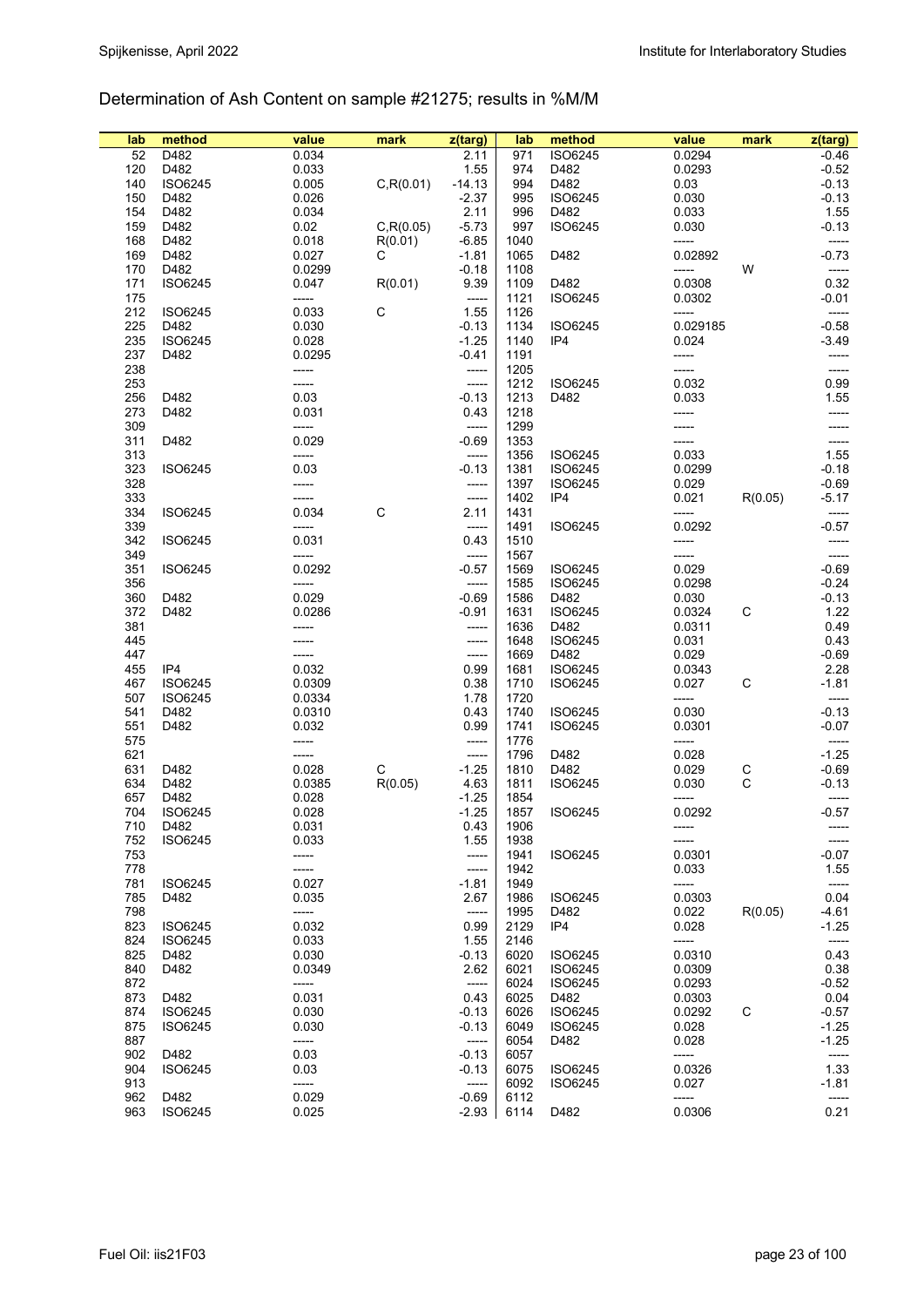| lab          | method                                                          | value                | mark | z(targ)          | lab          | method  | value | mark | $z$ (targ) |
|--------------|-----------------------------------------------------------------|----------------------|------|------------------|--------------|---------|-------|------|------------|
| 6131         | <b>ISO6245</b>                                                  | 0.0295               |      | $-0.41$          | 6340         |         | ----- |      | -----      |
| 6142         |                                                                 | -----                |      | -----            | 6373         | D482    | 0.031 |      | 0.43       |
| 6163         |                                                                 | -----                |      | -----            | 6379         |         | ----- |      | -----      |
| 6201         | D482                                                            | 0.034                |      | 2.11             | 6400         | ISO6245 | 0.027 |      | $-1.81$    |
| 6262         | D482                                                            | 0.030                |      | $-0.13$          | 6404<br>6406 |         | ----- |      |            |
| 6266<br>6298 | D482                                                            | -----<br>0.030       |      | -----<br>$-0.13$ |              |         |       |      |            |
|              |                                                                 |                      |      |                  |              |         |       |      |            |
|              | normality                                                       | 0K                   |      |                  |              |         |       |      |            |
|              | n<br>outliers                                                   | 94<br>$\overline{7}$ |      |                  |              |         |       |      |            |
|              | mean $(n)$                                                      | 0.0302               |      |                  |              |         |       |      |            |
|              | st dev. $(n)$                                                   | 0.00213              |      |                  |              |         |       |      |            |
|              | R(calc.)                                                        | 0.0060               |      |                  |              |         |       |      |            |
|              | st.dev.(ISO6245:01)                                             | 0.00179              |      |                  |              |         |       |      |            |
|              | R(ISO6245:01)                                                   | 0.005                |      |                  |              |         |       |      |            |
|              | compare                                                         |                      |      |                  |              |         |       |      |            |
|              | R(D482:19)                                                      | 0.005                |      |                  |              |         |       |      |            |
|              | Lab 140: first reported 0.020                                   |                      |      |                  |              |         |       |      |            |
|              | Lab 159: first reported 0.002                                   |                      |      |                  |              |         |       |      |            |
|              | Lab 169: first reportd 0.039                                    |                      |      |                  |              |         |       |      |            |
|              | Lab 212: first reported 0.043                                   |                      |      |                  |              |         |       |      |            |
|              | Lab 334: first reported 0.018<br>Lab 631: first reported 0.0376 |                      |      |                  |              |         |       |      |            |
|              | Lab 1108: test result withdrawn. first reported 0.0208          |                      |      |                  |              |         |       |      |            |
|              | Lab 1631: first reported 0.0224                                 |                      |      |                  |              |         |       |      |            |
|              | Lab 1710: first reported 0.023                                  |                      |      |                  |              |         |       |      |            |
|              | Lab 1810: first reported 0.020                                  |                      |      |                  |              |         |       |      |            |
|              | Lab 1811: first reported 0.011                                  |                      |      |                  |              |         |       |      |            |
|              | Lab 6026: first reported 0.022                                  |                      |      |                  |              |         |       |      |            |
|              |                                                                 |                      |      |                  |              |         |       |      |            |



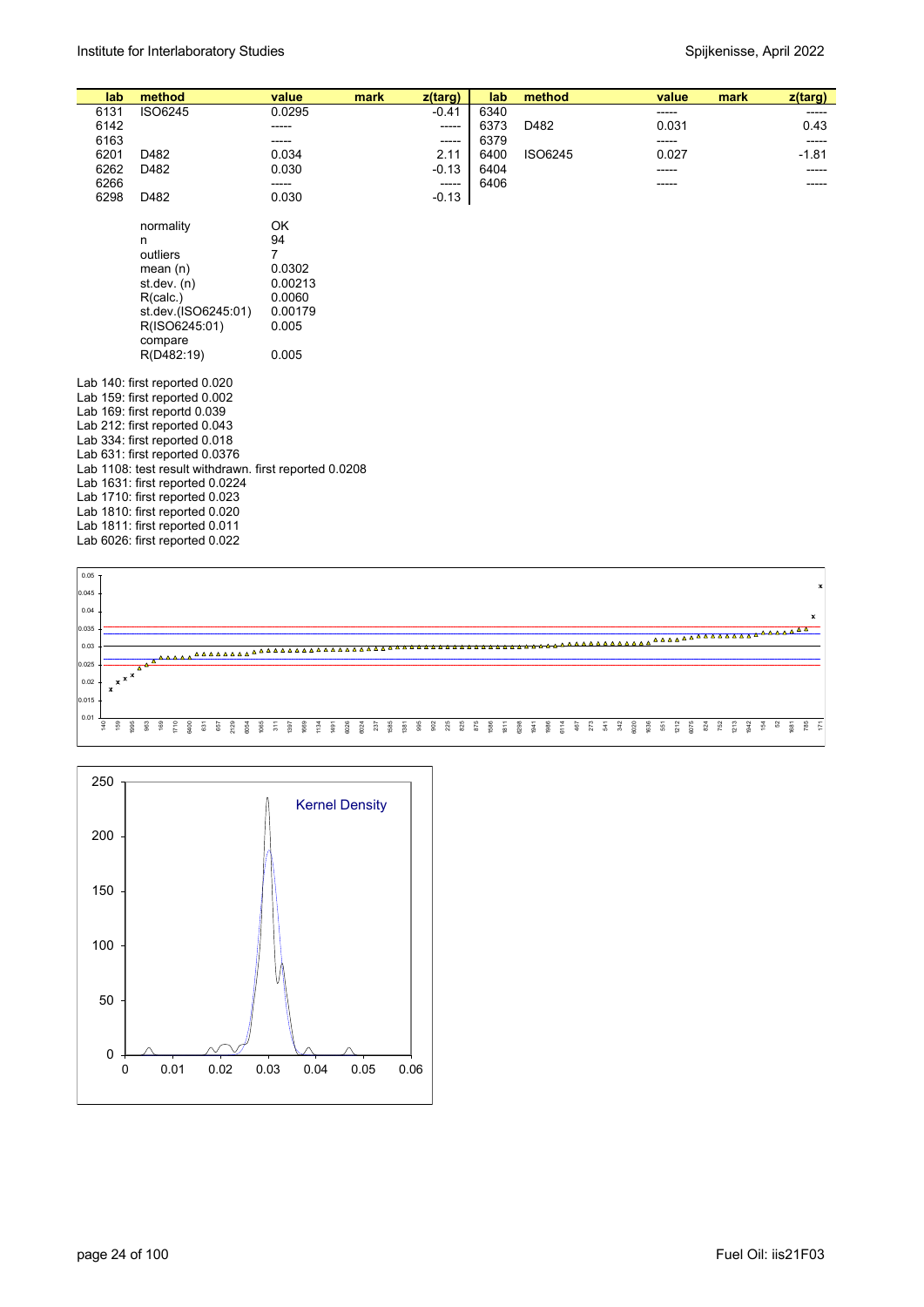# Determination of Asphaltenes on sample #21275; results in %M/M

| lab        | method       | value | mark | z(targ) | lab          | method       | value  | mark    | z(targ) |
|------------|--------------|-------|------|---------|--------------|--------------|--------|---------|---------|
| 52         | IP143        | 7.84  |      | $-0.71$ | 971          | IP143        | 8.16   |         | -0.17   |
| 120        |              |       |      |         | 974          | <b>IP143</b> | 8.24   |         | $-0.04$ |
|            |              | ----- |      | -----   |              |              |        |         |         |
| 140        |              | ----- |      | -----   | 994          | <b>IP143</b> | 8.4    |         | 0.24    |
| 150        | IP143        | 8.4   |      | 0.24    | 995          | IP143        | 8.5    |         | 0.41    |
| 154        | D6560        | 7.8   |      | $-0.78$ | 996          |              |        |         | -----   |
| 159        |              |       |      | -----   | 997          |              |        |         |         |
| 168        |              |       |      | -----   | 1040         |              | -----  |         |         |
| 169        |              |       |      | -----   | 1065         | D6560        | 9.6    |         | 2.27    |
| 170        |              |       |      | -----   | 1108         |              | -----  |         |         |
| 171        | IP143        | 7.9   |      | $-0.61$ | 1109         |              |        |         |         |
| 175        |              |       |      | -----   | 1121         | IP143        | 7.95   |         | $-0.53$ |
| 212        |              |       |      | -----   | 1126         |              | -----  |         | -----   |
|            |              |       |      |         |              |              |        |         |         |
| 225        |              |       |      | -----   | 1134         | IP143        | 7.643  |         | $-1.05$ |
| 235        | <b>IP143</b> | 8.318 |      | 0.10    | 1140         | IP143        | 3.60   | R(0.01) | $-7.90$ |
| 237        | D6560        | 8.11  |      | $-0.26$ | 1191         | DIN51595     | 6.6262 |         | $-2.77$ |
| 238        |              |       |      | -----   | 1205         |              | -----  |         | -----   |
| 253        |              |       |      | -----   | 1212         | IP143        | 8.55   |         | 0.49    |
| 256        | IP143        | 8.17  |      | $-0.15$ | 1213         |              |        |         | -----   |
| 273        |              |       |      | -----   | 1218         |              |        |         |         |
| 309        |              |       |      | -----   | 1299         |              |        |         |         |
| 311        | <b>IP143</b> | 7.8   |      | $-0.78$ | 1353         |              |        |         | -----   |
| 313        |              | ----- |      | -----   | 1356         | D6560        | 8.5    |         | 0.41    |
| 323        | IP143        | 8.1   |      | $-0.27$ | 1381         |              | -----  |         | -----   |
|            |              |       |      |         |              |              |        |         |         |
| 328        |              |       |      | -----   | 1397         | D6560        | 9.6    |         | 2.27    |
| 333        |              |       |      | -----   | 1402         | IP143        | 8.3    |         | 0.07    |
| 334        | IP143        | 10.0  |      | 2.95    | 1431         | D6560        | 9.291  |         | 1.75    |
| 339        |              | ----- |      | -----   | 1491         | IP143        | 8.37   |         | 0.19    |
| 342        | IP143        | 8.124 |      | $-0.23$ | 1510         |              | -----  |         | -----   |
| 349        |              | ----- |      | -----   | 1567         | IP143        | 7.70   |         | $-0.95$ |
| 351        |              | ----- |      | -----   | 1569         | IP143        | 8.1    |         | $-0.27$ |
| 356        | <b>IP143</b> | 7.6   |      | $-1.12$ | 1585         | IP143        | 8.41   |         | 0.25    |
| 360        | D6560        | 8.92  |      | 1.12    | 1586         | IP143        | 7.6    |         | $-1.12$ |
| 372        | <b>IP143</b> | 7.9   |      | $-0.61$ | 1631         |              | -----  |         | -----   |
| 381        |              |       |      | -----   | 1636         |              |        |         | -----   |
| 445        |              |       |      |         |              |              |        |         |         |
|            |              |       |      | -----   | 1648         |              | -----  |         |         |
| 447        |              |       |      | -----   | 1669         | IP143        | 7.8    |         | $-0.78$ |
| 455        |              | ----- |      | $-----$ | 1681         | IP143        | 7.21   |         | $-1.78$ |
| 467        | IP143        | 7.85  |      | $-0.70$ | 1710         | In house     | 8.19   |         | $-0.12$ |
| 507        | D6560        | 7.243 |      | $-1.72$ | 1720         |              | -----  |         | -----   |
| 541        |              | ----- |      | -----   | 1740         | IP143        | 8.28   |         | 0.03    |
| 551        | D6560        | 8.365 |      | 0.18    | 1741         |              |        |         |         |
| 575        |              |       |      | -----   | 1776         |              |        |         |         |
| 621        |              | ----- |      | -----   | 1796         |              |        |         |         |
| 631        | D6560        | 8.898 |      | 1.08    | 1810         |              |        |         |         |
| 634        | D6560        | 9.4   |      | 1.93    | 1811         |              |        |         |         |
| 657        | IP143        | 8.1   |      | $-0.27$ | 1854         |              |        |         |         |
| 704        | <b>IP143</b> | 8.32  |      | 0.10    | 1857         | IP143        | 7.98   |         | $-0.48$ |
|            |              |       |      |         |              |              |        |         |         |
| 710        |              |       |      | -----   | 1906         |              |        |         |         |
| 752        |              |       |      | -----   | 1938         |              |        |         |         |
| 753        |              |       |      | -----   | 1941         |              |        |         |         |
| 778        |              |       |      | -----   | 1942         |              |        | W       |         |
| 781        | IP143        | 8.11  |      | $-0.26$ | 1949         |              | -----  |         | -----   |
|            |              |       |      | -----   | 1986         | IP143        | 8.4    |         | 0.24    |
| 785        |              |       |      |         |              |              |        |         |         |
|            |              |       |      | -----   |              |              |        |         |         |
| 798        |              |       |      |         | 1995         | D6560        | 8.11   |         | $-0.26$ |
| 823        | <b>IP143</b> | 8.2   |      | $-0.10$ | 2129         | IP143        | 8.06   |         | $-0.34$ |
| 824        |              | ----- |      | -----   | 2146         |              | -----  |         | -----   |
| 825        |              |       |      | -----   | 6020         |              | -----  |         | -----   |
| 840        | D6560        | 8.82  |      | 0.95    | 6021         | IP143        | 8.20   |         | $-0.10$ |
| 872        |              | ----- |      | -----   | 6024         |              | -----  |         | -----   |
| 873        | <b>IP143</b> | 8.8   |      | 0.91    | 6025         |              |        |         | -----   |
| 874        | <b>IP143</b> | 8.7   |      | 0.74    | 6026         |              |        |         | -----   |
| 875        | IP143        | 7.4   |      | $-1.46$ | 6049         | IP143        | 7.41   |         | $-1.44$ |
| 887        |              | ----- |      | -----   | 6054         | D6560        | 8.07   |         | $-0.32$ |
| 902        |              | ----- |      | -----   | 6057         |              | -----  |         | -----   |
| 904        | IP143        | 8.2   |      | $-0.10$ | 6075         | NF T60-115   | 8.59   |         | 0.56    |
|            |              | ----- |      | -----   |              |              | -----  |         | -----   |
| 913<br>962 | D6560        | 8.89  |      | 1.07    | 6092<br>6112 |              | -----  |         | -----   |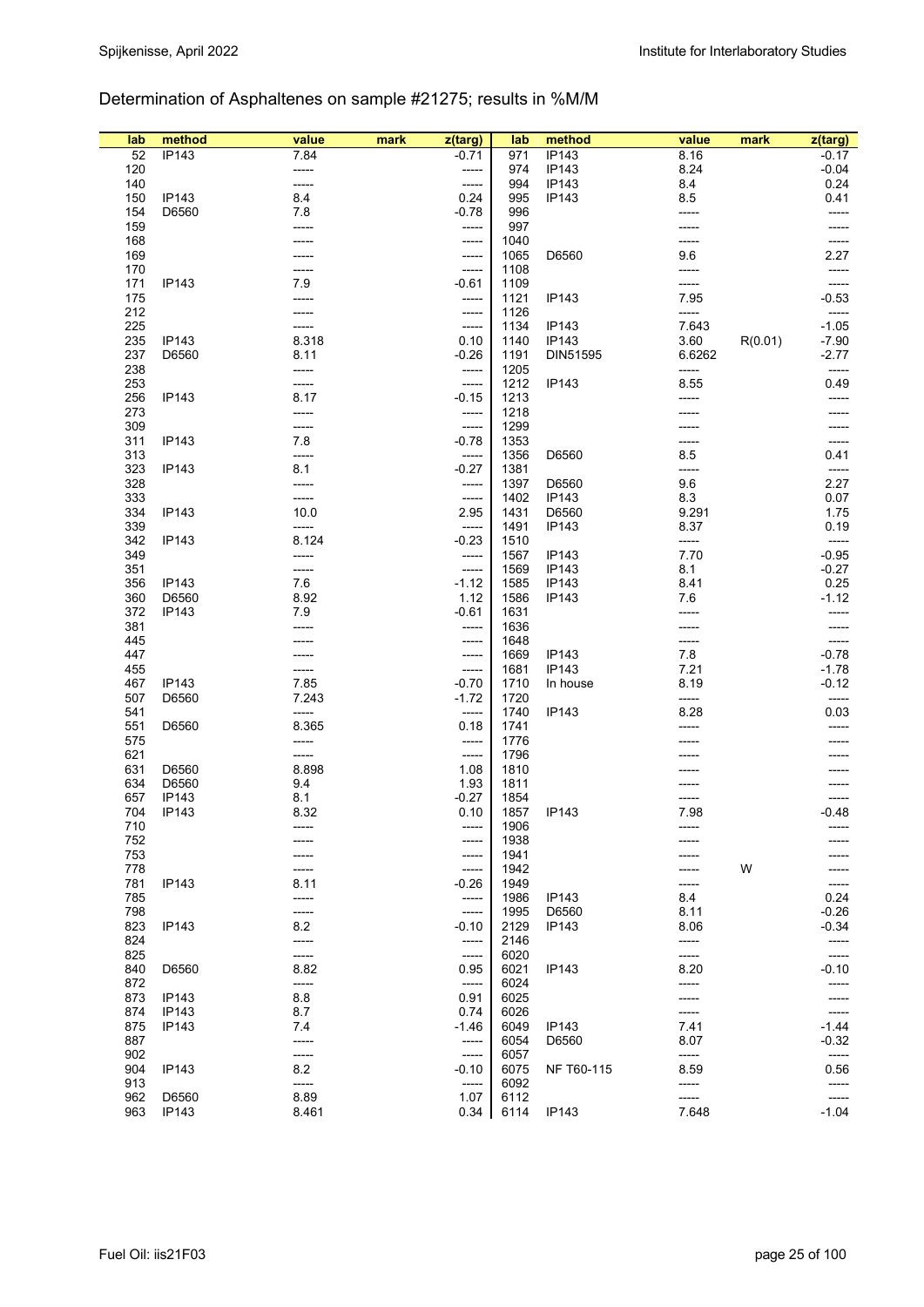| lab  | method       | value   | mark | z(targ)     | lab  | method       | value<br>mark | z(targ) |
|------|--------------|---------|------|-------------|------|--------------|---------------|---------|
| 6131 |              | ------  |      | -----       | 6340 |              | -----         | -----   |
| 6142 |              | -----   |      | $---$       | 6373 | <b>IP143</b> | 9.7964        | 2.60    |
| 6163 |              | ------  |      | -----       | 6379 |              | -----         | -----   |
| 6201 | <b>IP143</b> | 8.40    |      | 0.24        | 6400 |              | -----         |         |
| 6262 |              | -----   |      | $- - - - -$ | 6404 |              | -----         | -----   |
| 6266 |              | ------  |      | -----       | 6406 |              | -----         | ----    |
| 6298 |              | ------  |      | ------      |      |              |               |         |
|      |              |         |      |             |      |              |               |         |
|      | normality    | suspect |      |             |      |              |               |         |
|      | n            | 63      |      |             |      |              |               |         |

outliers 1<br>mean (n) 8.261 mean (n) 8.261<br>st.dev. (n) 0.6190 st.dev. (n) 0.6190<br>R(calc.) 1.733 R(calc.) 1.733<br>st.dev.(IP143:04) 0.5900 st.dev.(IP143:04) 0.5900 R(IP143:04) 1.652

Lab 1942: test result withdrawn, first reported 5.13



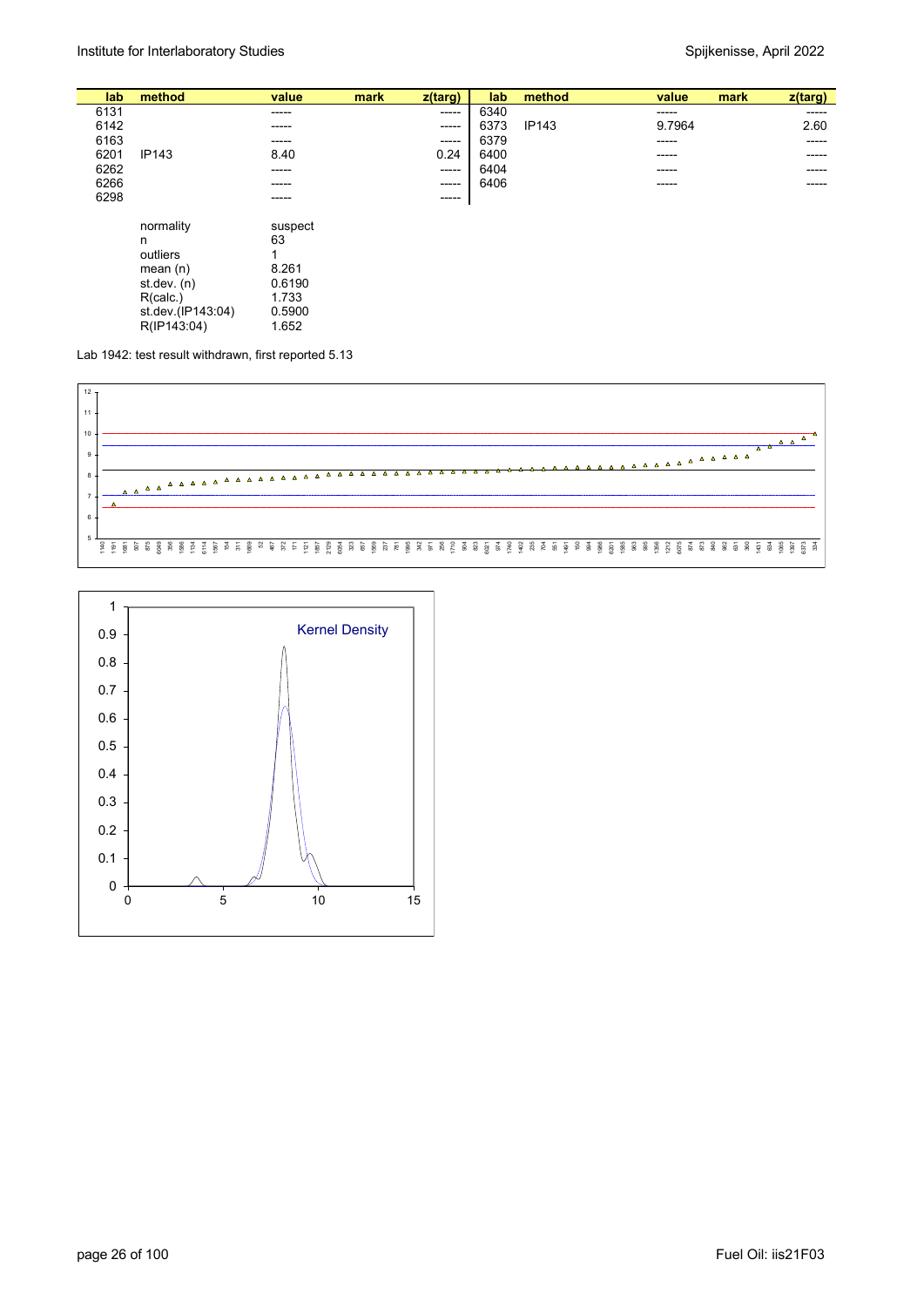# Determination of Calculated Carbon Aromaticity Index on sample #21275

| lab | method         | value   | mark | z(targ) | lab  | method         | value  | mark | z(targ) |
|-----|----------------|---------|------|---------|------|----------------|--------|------|---------|
| 52  | ISO8217        | 863     |      | $-0.02$ | 971  | <b>ISO8217</b> | 863    |      | $-0.02$ |
|     |                |         |      |         |      |                |        |      |         |
| 120 |                | -----   |      | -----   | 974  | <b>ISO8217</b> | 863    |      | $-0.02$ |
| 140 | <b>ISO8217</b> | 862     |      | $-1.29$ | 994  | <b>ISO8217</b> | 862.8  |      | $-0.27$ |
| 150 | <b>ISO8217</b> | 865     |      | 2.53    | 995  | ISO8217        | 863    |      | $-0.02$ |
| 154 | ISO8217        | 863     |      | $-0.02$ | 996  | ISO8217        | 862.93 |      | $-0.11$ |
| 159 |                |         |      | -----   | 997  |                | -----  |      |         |
| 168 |                |         |      | -----   | 1040 |                | -----  |      |         |
| 169 |                |         |      | -----   | 1065 |                |        |      |         |
| 170 |                |         |      | -----   | 1108 | <b>ISO8217</b> | 863    |      | $-0.02$ |
| 171 | ISO8217        | 863     |      | $-0.02$ | 1109 |                | -----  |      | -----   |
| 175 |                | -----   |      | -----   | 1121 | <b>ISO8217</b> | 862.3  |      | $-0.91$ |
| 212 | ISO8217        | 864.0   |      | 1.26    | 1126 |                | -----  |      | -----   |
| 225 | ISO8217        | 862.748 |      | $-0.34$ | 1134 | ISO8217        | 862.6  |      | $-0.53$ |
| 235 | ISO8217        | 863     |      | $-0.02$ | 1140 | ISO8217        | 864    |      | 1.26    |
|     |                |         |      |         |      |                |        |      |         |
| 237 | <b>ISO8217</b> | 865     | Ε    | 2.53    | 1191 |                | -----  |      | -----   |
| 238 |                | -----   |      | -----   | 1205 |                | -----  |      | -----   |
| 253 |                | -----   |      | -----   | 1212 | <b>ISO8217</b> | 862    |      | -1.29   |
| 256 | ISO8217        | 863.5   |      | 0.62    | 1213 |                |        |      |         |
| 273 | ISO8217        | 864     |      | 1.26    | 1218 |                |        |      |         |
| 309 |                | -----   |      | -----   | 1299 |                |        |      |         |
| 311 | ISO8217        | 863     |      | $-0.02$ | 1353 |                |        |      |         |
| 313 |                | -----   |      | -----   | 1356 |                |        |      |         |
| 323 | <b>ISO8217</b> | 861.59  |      | $-1.81$ | 1381 |                |        |      |         |
| 328 | ISO8217        | 863     |      | $-0.02$ | 1397 |                |        |      |         |
| 333 | ISO8217        | 863     |      | $-0.02$ | 1402 | <b>ISO8217</b> | 864    |      | 1.26    |
| 334 | ISO8217        | 863     |      | $-0.02$ | 1431 | <b>ISO8217</b> | 862    |      | $-1.29$ |
| 339 |                | -----   |      | -----   | 1491 | <b>ISO8217</b> | 863    |      | $-0.02$ |
|     |                |         |      |         |      |                | -----  |      |         |
| 342 | ISO8217        | 863     |      | $-0.02$ | 1510 |                |        |      | -----   |
| 349 |                | -----   |      | -----   | 1567 | <b>ISO8217</b> | 863.3  |      | 0.36    |
| 351 | <b>ISO8217</b> | 862.20  |      | $-1.04$ | 1569 |                | -----  |      | -----   |
| 356 | ISO8217        | 862     |      | $-1.29$ | 1585 | ISO8217        | 863    |      | $-0.02$ |
| 360 | ISO8217        | 863     |      | $-0.02$ | 1586 | <b>ISO8217</b> | 862.6  |      | $-0.53$ |
| 372 | ISO8217        | 863     |      | $-0.02$ | 1631 |                | -----  |      | -----   |
| 381 |                |         |      | -----   | 1636 |                | -----  |      | -----   |
| 445 |                |         |      | -----   | 1648 | <b>ISO8217</b> | 863    |      | $-0.02$ |
| 447 |                | -----   |      | -----   | 1669 |                | -----  |      |         |
| 455 | ISO8217        | 863     |      | $-0.02$ | 1681 | ISO8217        | 862.66 |      | $-0.45$ |
| 467 | <b>ISO8217</b> | 862.8   |      | $-0.27$ | 1710 |                | -----  |      | -----   |
| 507 | ISO8217        | 862     | С    | $-1.29$ | 1720 |                | -----  |      | -----   |
| 541 | ISO8217        | 863.8   |      | 1.00    | 1740 | <b>ISO8217</b> | 863    |      | $-0.02$ |
| 551 | ISO8217        | 863     |      | $-0.02$ | 1741 | <b>ISO8217</b> | 864.5  | Ε    | 1.89    |
| 575 |                | -----   |      | -----   | 1776 | ISO8217        | 864    |      | 1.26    |
| 621 |                | -----   |      | -----   | 1796 | <b>ISO8217</b> | 863    |      | $-0.02$ |
|     |                |         |      |         |      |                |        |      |         |
| 631 | ISO8217        | 863.16  |      | 0.19    | 1810 |                |        |      |         |
| 634 |                | -----   |      | -----   | 1811 |                |        |      |         |
| 657 | <b>ISO8217</b> | 863     |      | -0.02   | 1854 |                |        |      |         |
| 704 | <b>ISO8217</b> | 863.3   |      | 0.36    | 1857 | ISO8217        | 863    |      | $-0.02$ |
| 710 |                |         |      | -----   | 1906 |                |        |      |         |
| 752 | ISO8217        | 864     |      | 1.26    | 1938 |                |        |      |         |
| 753 |                |         |      | -----   | 1941 |                |        |      |         |
| 778 |                |         |      | -----   | 1942 |                | 862    |      | $-1.29$ |
| 781 | ISO8217        | 863     |      | -0.02   | 1949 |                | -----  |      | -----   |
| 785 |                | -----   |      | -----   | 1986 | <b>ISO8217</b> | 863.0  |      | -0.02   |
| 798 |                | -----   |      | -----   | 1995 |                | -----  |      | -----   |
| 823 | ISO8217        | 863     |      | $-0.02$ | 2129 | <b>ISO8217</b> | 864    |      | 1.26    |
| 824 | ISO8217        | 862     |      | $-1.29$ | 2146 |                | -----  |      | -----   |
| 825 | <b>ISO8217</b> | 862     |      | $-1.29$ | 6020 | <b>ISO8217</b> | 863    |      | -0.02   |
| 840 | <b>ISO8217</b> | 863.3   |      | 0.36    | 6021 | <b>ISO8217</b> | 862.9  |      | $-0.14$ |
| 872 |                | -----   |      | -----   | 6024 | ISO8217        | 864    |      | 1.26    |
|     |                |         |      |         |      |                |        |      |         |
| 873 | <b>ISO8217</b> | 863     |      | $-0.02$ | 6025 | <b>ISO8217</b> | 863    |      | $-0.02$ |
| 874 | <b>ISO8217</b> | 863     |      | -0.02   | 6026 | <b>ISO8217</b> | 863    |      | $-0.02$ |
| 875 |                | -----   |      | -----   | 6049 | <b>ISO8217</b> | 862.6  |      | -0.53   |
| 887 |                | -----   |      | -----   | 6054 |                | -----  |      | -----   |
| 902 | ISO8217        | 863     |      | -0.02   | 6057 |                |        |      |         |
| 904 | <b>ISO8217</b> | 863.2   |      | 0.24    | 6075 |                |        |      |         |
| 913 |                | -----   |      | -----   | 6092 |                |        |      |         |
| 962 | <b>ISO8217</b> | 863     |      | $-0.02$ | 6112 |                | -----  |      | -----   |
| 963 | ISO8217        | 863     |      | $-0.02$ | 6114 | <b>ISO8217</b> | 864    |      | 1.26    |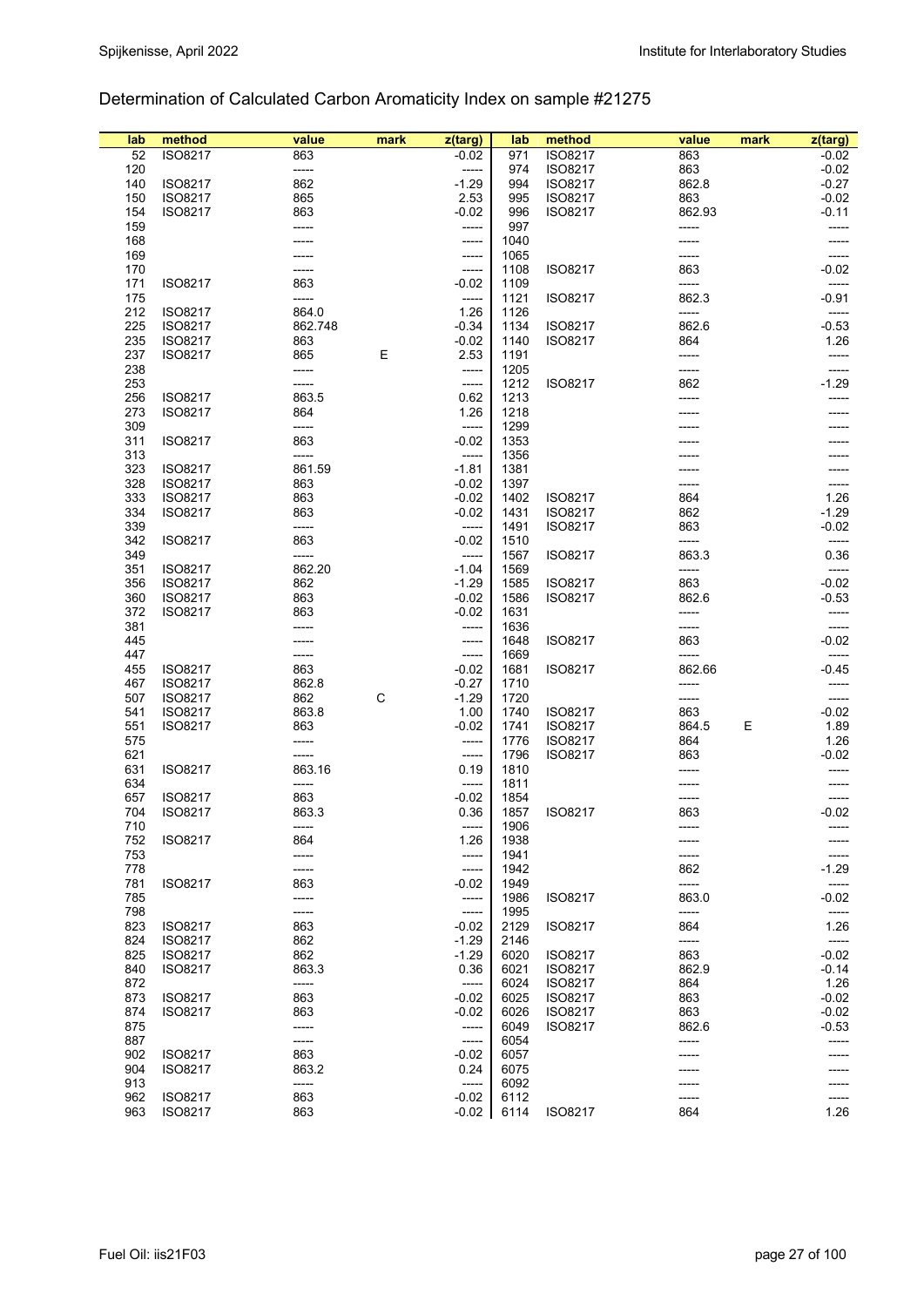| lab  | method         | value    | mark | z(targ) | lab  | method | value  | z(targ)<br>mark |
|------|----------------|----------|------|---------|------|--------|--------|-----------------|
| 6131 | <b>ISO8217</b> | 861.88   | Е    | $-1.44$ | 6340 |        | -----  | -----           |
| 6142 | <b>ISO8217</b> | 863      |      | $-0.02$ | 6373 |        | 862.39 | $-0.79$         |
| 6163 |                | ------   |      | $-----$ | 6379 |        | -----  | -----           |
| 6201 | <b>ISO8217</b> | 863      | С    | $-0.02$ | 6400 |        | -----  | -----           |
| 6262 | <b>ISO8217</b> | 862      |      | $-1.29$ | 6404 |        | -----  | -----           |
| 6266 |                | -----    |      | $-----$ | 6406 |        | -----  | -----           |
| 6298 | <b>ISO8217</b> | 863      |      | $-0.02$ |      |        |        |                 |
|      | normality      | suspect  |      |         |      |        |        |                 |
|      | n              | 80       |      |         |      |        |        |                 |
|      | outliers       | $\Omega$ |      |         |      |        |        |                 |
|      | mean $(n)$     | 863.013  |      |         |      |        |        |                 |

Lab 237: calculation difference, iis calculated 862

st.dev. (n) 0.6652<br>R(calc.) 1.863 R(calc.) 1.863<br>st.dev.(ISO8217:17) 0.7857 st.dev.(ISO8217:17) R(ISO8217:17) 2.2

Lab 507: first reported 860

Lab 1741: calculation difference, iis calculated 862.3 Lab 6131: calculation difference, iis calculated 863.25

Lab 6201: first reported 83



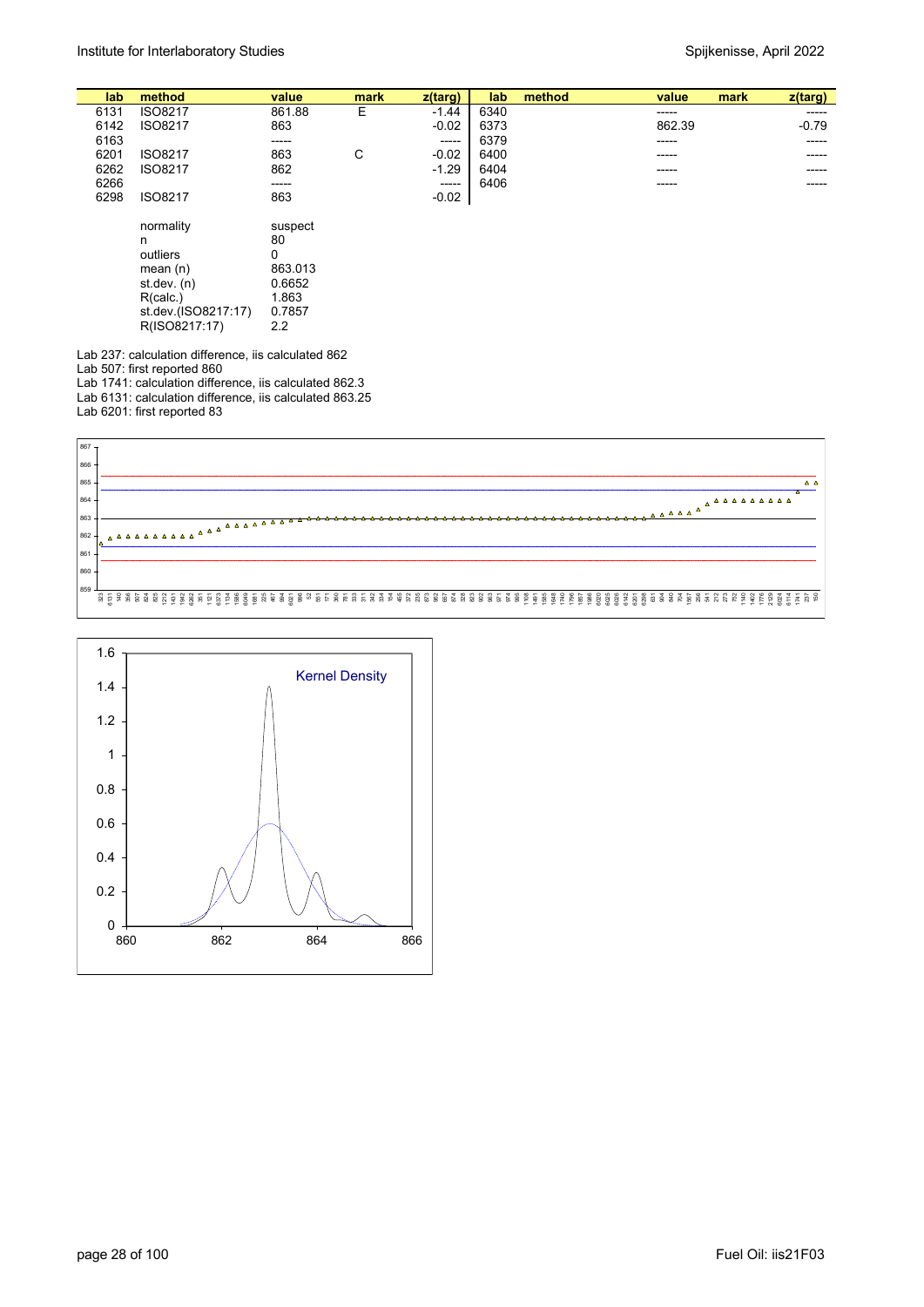Determination of Carbon Residue micro method on sample #21275; results in %M/M

| lab | method       | value   | mark | z(targ) | lab  | method       | value    | mark | z(targ) |
|-----|--------------|---------|------|---------|------|--------------|----------|------|---------|
| 52  | D4530        | 15.2    |      | $-1.04$ | 971  | ISO10370     | 15.66    |      | $-0.20$ |
| 120 |              | -----   |      | -----   | 974  | D4530        | 15.73    |      | $-0.07$ |
|     |              |         |      |         |      |              |          |      |         |
| 140 | ISO10370     | 15.82   |      | 0.09    | 994  |              | -----    |      | -----   |
| 150 | D4530        | 15.6    |      | $-0.31$ | 995  |              |          |      |         |
| 154 | D4530        | 16.2    |      | 0.78    | 996  |              |          |      |         |
| 159 |              |         |      | -----   | 997  |              |          |      |         |
|     |              |         |      |         |      |              |          |      |         |
| 168 |              | -----   |      | -----   | 1040 |              |          |      | -----   |
| 169 | D4530        | 14.4    |      | $-2.49$ | 1065 | D4530        | 16.26    |      | 0.89    |
| 170 | D4530        | 15.7737 |      | 0.01    | 1108 | ISO10370     | 15.60    |      | $-0.31$ |
| 171 | ISO10370     | 15.47   |      | $-0.55$ | 1109 | D4530        | 15.685   |      | $-0.16$ |
|     |              |         |      |         |      |              |          |      |         |
| 175 |              | -----   |      | -----   | 1121 | ISO10370     | 15.389   |      | $-0.69$ |
| 212 | ISO10370     | 17.285  |      | 2.75    | 1126 |              | -----    |      | -----   |
| 225 |              | -----   |      | -----   | 1134 | ISO10370     | 16.16577 |      | 0.72    |
| 235 | ISO10370     | 15.55   |      | $-0.40$ | 1140 | <b>IP398</b> | 15.74    |      | $-0.06$ |
| 237 | D4530        | 16.80   |      | 1.87    | 1191 | ISO10370     | 15.5126  |      | $-0.47$ |
|     |              |         |      |         |      |              |          |      |         |
| 238 |              |         |      | -----   | 1205 |              | -----    |      | -----   |
| 253 |              |         |      | -----   | 1212 | ISO10370     | 15.95    |      | 0.33    |
| 256 |              |         |      | -----   | 1213 | D4530        | 15.79    |      | 0.04    |
| 273 | D4530        | 15.81   |      | 0.07    | 1218 |              | -----    |      | -----   |
|     |              |         |      |         |      |              |          |      |         |
| 309 |              | -----   |      | -----   | 1299 |              |          |      |         |
| 311 | D4530        | 15.7    |      | $-0.13$ | 1353 |              | -----    |      | -----   |
| 313 |              | -----   |      | -----   | 1356 | ISO10370     | 15.77    |      | 0.00    |
| 323 | ISO10370     | 15.77   |      | 0.00    | 1381 | ISO10370     | 15.750   |      | $-0.04$ |
|     |              |         |      |         |      |              |          |      |         |
| 328 | ISO10370     | 16.03   |      | 0.47    | 1397 | ISO10370     | 15.72    |      | $-0.09$ |
| 333 | ISO10370     | 15.8    |      | 0.05    | 1402 | <b>IP398</b> | 15.90    |      | 0.24    |
| 334 | ISO10370     | 16.01   |      | 0.43    | 1431 | D4530        | 15.56    |      | $-0.38$ |
| 339 |              | -----   |      | -----   | 1491 | ISO10370     | 15.73    |      | $-0.07$ |
|     |              |         |      |         |      |              |          |      |         |
| 342 | ISO10370     | 15.74   |      | $-0.06$ | 1510 |              | -----    |      | -----   |
| 349 |              | -----   |      | -----   | 1567 | D4530        | 16.25    |      | 0.87    |
| 351 | ISO10370     | 15.58   |      | $-0.35$ | 1569 | ISO10370     | 15.97    |      | 0.36    |
| 356 | ISO10370     | 14.84   |      | $-1.69$ | 1585 | D4530        | 15.673   |      | $-0.18$ |
| 360 | D4530        | 15.61   |      | $-0.29$ | 1586 | D4530        | 15.73    |      | $-0.07$ |
|     |              |         |      |         |      |              |          |      |         |
| 372 | ISO10370     | 15.77   |      | 0.00    | 1631 |              | -----    |      | -----   |
| 381 |              |         |      | -----   | 1636 | ISO10370     | 15.782   |      | 0.02    |
| 445 |              |         |      | -----   | 1648 | ISO10370     | 16.308   |      | 0.98    |
| 447 |              |         |      | -----   | 1669 | D4530        | 15.7     |      | $-0.13$ |
|     |              |         |      |         |      |              |          |      |         |
| 455 | <b>IP398</b> | 15.13   |      | $-1.16$ | 1681 |              | -----    |      | -----   |
| 467 | ISO10370     | 16.05   |      | 0.51    | 1710 | ISO10370     | 15.68    |      | $-0.16$ |
| 507 | D4530        | 14.821  |      | $-1.72$ | 1720 |              | -----    |      | -----   |
| 541 | D4530        | 16.14   |      | 0.67    | 1740 | ISO10370     | 15.85    |      | 0.14    |
|     |              |         |      |         |      |              |          |      |         |
| 551 | D4530        | 16.1    |      | 0.60    | 1741 | ISO10370     | 15.24    |      | $-0.96$ |
| 575 |              |         |      | -----   | 1776 |              |          |      |         |
| 621 |              |         |      | -----   | 1796 |              | -----    |      | -----   |
| 631 | D4530        | 15.73   |      | $-0.07$ | 1810 | D4530        | 15.73    |      | $-0.07$ |
| 634 |              | -----   |      | -----   | 1811 | ISO10370     | 16.00    |      | 0.42    |
|     |              |         |      |         |      |              |          |      |         |
| 657 | ISO10370     | 15.7    |      | $-0.13$ | 1854 |              | -----    |      |         |
| 704 | ISO10370     | 15.76   |      | $-0.02$ | 1857 | ISO10370     | 15.50    |      | $-0.49$ |
| 710 | D4530        | 15.71   |      | $-0.11$ | 1906 |              | -----    |      | -----   |
| 752 |              |         |      | -----   | 1938 |              | -----    |      | -----   |
|     |              |         |      |         |      |              |          |      |         |
| 753 |              |         |      | -----   | 1941 | ISO10370     | 15.726   |      | $-0.08$ |
| 778 |              |         |      | -----   | 1942 | D4530        | 15.24    |      | $-0.96$ |
| 781 | ISO10370     | 16.21   |      | 0.80    | 1949 |              | -----    |      | -----   |
| 785 | D4530        | 15.8    |      | 0.05    | 1986 | ISO10370     | 15.58    |      | $-0.35$ |
| 798 |              | -----   |      | -----   | 1995 | D4530        | 15.65    |      | $-0.22$ |
|     |              |         |      |         |      |              |          |      |         |
| 823 | ISO10370     | 16.1    |      | 0.60    | 2129 | ISO10370     | 15.23    |      | $-0.98$ |
| 824 | ISO10370     | 15.77   |      | 0.00    | 2146 |              | -----    |      | -----   |
| 825 | ISO10370     | 16.09   |      | 0.58    | 6020 |              | -----    |      | -----   |
| 840 |              | -----   |      | -----   | 6021 | ISO10370     | 15.87    |      | 0.18    |
|     |              |         |      |         |      |              |          |      |         |
| 872 |              | -----   |      | -----   | 6024 |              | -----    |      | -----   |
| 873 | D4530        | 16.12   |      | 0.63    | 6025 | D4530        | 15.48    |      | $-0.53$ |
| 874 | ISO10370     | 16.12   |      | 0.63    | 6026 | D4530        | 15.5     |      | $-0.49$ |
| 875 | ISO10370     | 16.1    |      | 0.60    | 6049 | ISO10370     | 15.7     |      | $-0.13$ |
| 887 | D4530        | 15.94   |      | 0.31    | 6054 | D4530        | 15.862   | С    | 0.17    |
|     |              |         |      |         |      |              |          |      |         |
| 902 | D4530        | 16.1    |      | 0.60    | 6057 |              | -----    |      | -----   |
| 904 | ISO10370     | 15.92   |      | 0.27    | 6075 | ISO10370     | 16.764   |      | 1.80    |
| 913 |              | -----   |      | $-----$ | 6092 |              | -----    |      | -----   |
| 962 | D4530        | 15.04   |      | $-1.33$ | 6112 |              | -----    |      | -----   |
|     |              |         |      |         |      |              |          |      | $-1.23$ |
| 963 | ISO10370     | 15.64   |      | $-0.24$ | 6114 | ISO10370     | 15.093   |      |         |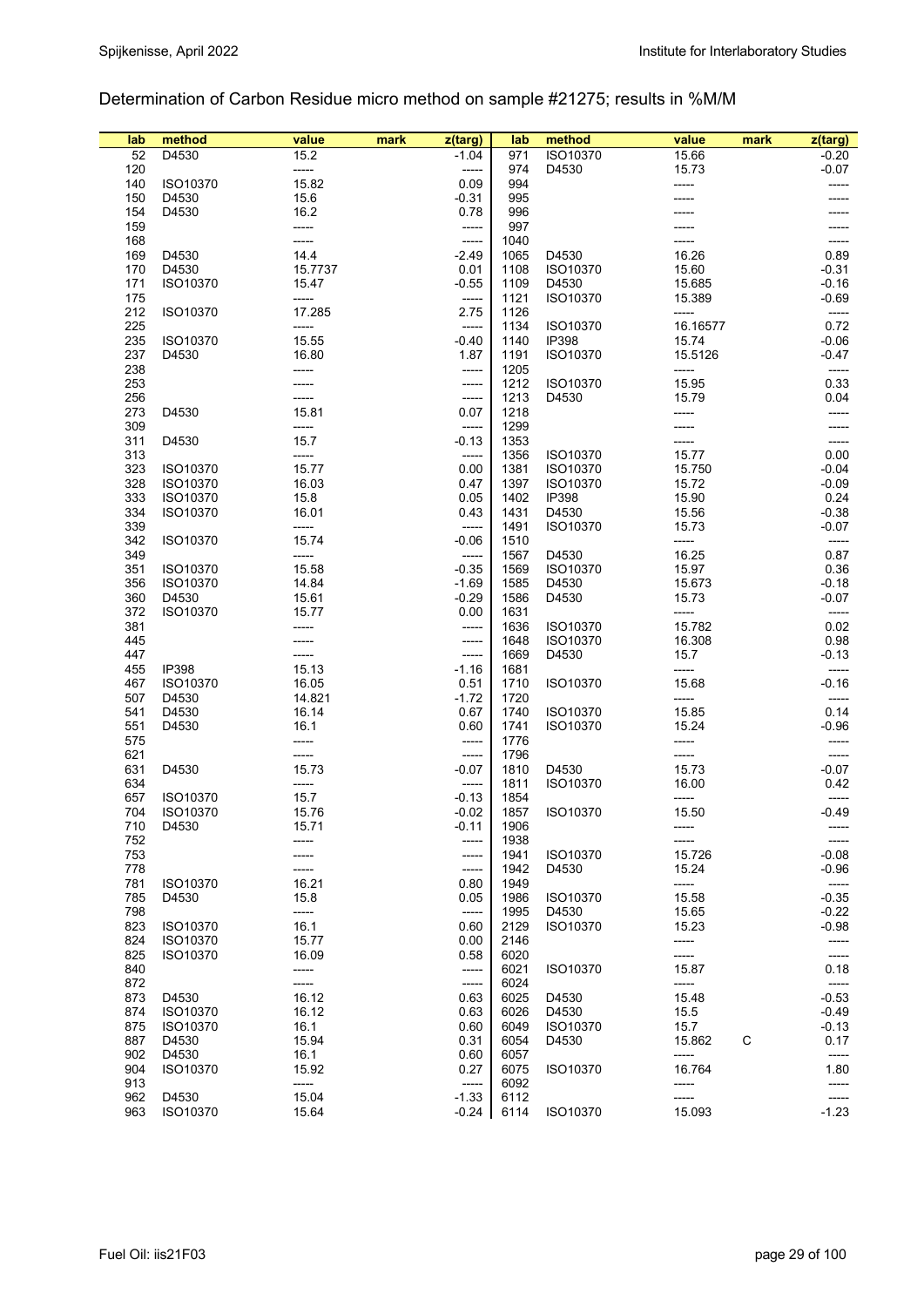| lab  | method                    | value   | mark | z(targ)     | lab  | method   | value  | mark | $z$ (targ) |
|------|---------------------------|---------|------|-------------|------|----------|--------|------|------------|
| 6131 | ISO10370                  | 16.133  |      | 0.66        | 6340 |          | -----  |      | -----      |
| 6142 | ISO10370                  | 14.45   |      | $-2.40$     | 6373 |          | -----  |      |            |
| 6163 |                           | -----   |      | -----       | 6379 |          | -----  |      | -----      |
| 6201 | ISO10370                  | 16.39   |      | 1.13        | 6400 | ISO10370 | 15.838 |      | 0.12       |
| 6262 | D4530                     | 16.31   |      | 0.98        | 6404 |          | -----  |      | -----      |
| 6266 |                           | -----   |      | $- - - - -$ | 6406 |          | ------ |      |            |
| 6298 | D4530                     | 16.13   |      | 0.65        |      |          |        |      |            |
|      | normality                 | not OK  |      |             |      |          |        |      |            |
|      | n                         | 91      |      |             |      |          |        |      |            |
|      | outliers                  | 0       |      |             |      |          |        |      |            |
|      | mean $(n)$                | 15.7706 |      |             |      |          |        |      |            |
|      | st.dev. $(n)$             | 0.43178 |      |             |      |          |        |      |            |
|      | R(calc.)                  | 1.2090  |      |             |      |          |        |      |            |
|      | st.dev.(ISO10370:14)      | 0.55049 |      |             |      |          |        |      |            |
|      | R(ISO10370:14)<br>compare | 1.5414  |      |             |      |          |        |      |            |
|      | R(D4530:15)               | 0.8786  |      |             |      |          |        |      |            |

Lab 6054: first reported 15862 %M/M



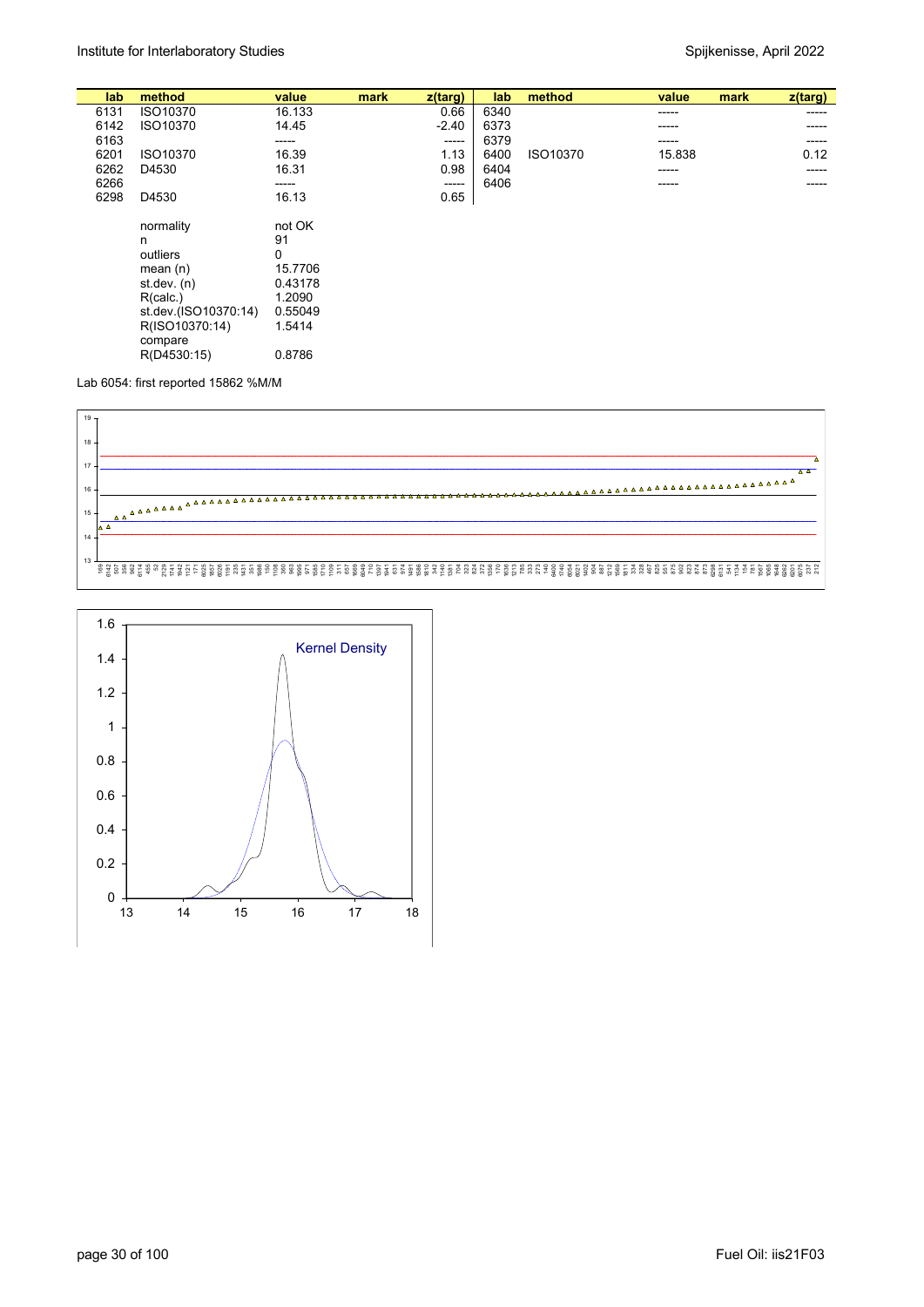# Determination of Conradson Carbon Residue on sample #21275; results in %M/M

| lab | method           | value  | mark | z(targ) | lab  | method           | value | mark | z(targ) |
|-----|------------------|--------|------|---------|------|------------------|-------|------|---------|
| 52  |                  |        |      | -----   | 971  | D189             | 15.88 |      | $-0.10$ |
| 120 |                  |        |      | -----   | 974  | D189             | 15.91 |      | $-0.06$ |
| 140 |                  |        |      | -----   | 994  | D189             | 15.8  |      | $-0.18$ |
| 150 |                  |        |      | -----   | 995  | D <sub>189</sub> | 16.54 |      | 0.64    |
| 154 |                  |        |      | -----   | 996  | D189             | 15.88 |      | $-0.10$ |
| 159 |                  |        |      | -----   | 997  | D189             | 16.45 |      | 0.54    |
| 168 |                  |        |      | -----   | 1040 |                  | ----- |      | -----   |
| 169 |                  |        |      | -----   | 1065 |                  | ----- |      | -----   |
| 170 |                  |        |      | -----   | 1108 |                  |       |      |         |
| 171 | D189             | 15.99  |      | 0.03    | 1109 | D4530            | 15.68 |      | $-0.32$ |
| 175 |                  | -----  |      | -----   | 1121 |                  | ----- |      | -----   |
| 212 |                  | -----  |      | -----   | 1126 |                  |       |      |         |
| 225 | D4530            | 15.83  |      | $-0.15$ | 1134 |                  |       |      |         |
| 235 | D <sub>189</sub> | 15.31  |      | $-0.73$ | 1140 |                  |       |      |         |
| 237 | D189             | 16.90  |      | 1.04    | 1191 |                  |       |      |         |
| 238 |                  | -----  |      | -----   | 1205 |                  |       |      |         |
| 253 |                  | -----  |      | -----   | 1212 |                  |       |      |         |
| 256 | D <sub>189</sub> | 15.8   |      | $-0.18$ | 1213 |                  |       |      |         |
| 273 | D <sub>189</sub> | 15.97  |      | 0.00    | 1218 |                  |       |      |         |
| 309 |                  |        |      | -----   | 1299 |                  |       |      |         |
| 311 |                  |        |      | -----   | 1353 |                  |       |      |         |
| 313 |                  |        |      | -----   | 1356 |                  |       |      |         |
| 323 |                  |        |      | -----   | 1381 |                  |       |      |         |
| 328 |                  |        |      | -----   | 1397 |                  |       |      | -----   |
| 333 |                  |        |      | -----   | 1402 | IP <sub>13</sub> | 17.27 |      | 1.45    |
| 334 |                  |        |      | -----   | 1431 |                  |       |      | -----   |
| 339 |                  |        |      | -----   | 1491 |                  |       |      |         |
| 342 |                  |        |      | -----   | 1510 |                  |       |      |         |
| 349 |                  |        |      | -----   | 1567 |                  |       |      |         |
| 351 |                  |        |      | -----   | 1569 |                  |       |      |         |
| 356 |                  |        |      | -----   | 1585 |                  |       |      | -----   |
| 360 | D189             | 15.90  |      | $-0.07$ | 1586 | D <sub>189</sub> | 16.63 |      | 0.74    |
| 372 | D189             | 15.86  |      | $-0.12$ | 1631 |                  | ----- |      | -----   |
| 381 |                  |        |      | -----   | 1636 |                  |       |      | -----   |
| 445 |                  |        |      | -----   | 1648 |                  |       |      |         |
| 447 |                  |        |      | -----   | 1669 |                  |       |      | -----   |
| 455 |                  |        |      | -----   | 1681 | ISO6615          | 15.54 |      | $-0.47$ |
| 467 |                  | -----  |      | -----   | 1710 |                  |       |      | -----   |
| 507 | D189             | 14.902 |      | $-1.19$ | 1720 |                  | ----- |      | -----   |
| 541 | D189             | 16.10  |      | 0.15    | 1740 | D189             | 15.98 |      | 0.02    |
| 551 | D <sub>189</sub> | 16.1   |      | 0.15    | 1741 |                  | ----- |      | -----   |
| 575 |                  |        |      | -----   | 1776 |                  |       |      |         |
| 621 |                  |        |      | -----   | 1796 |                  |       |      |         |
| 631 |                  | -----  |      | -----   | 1810 |                  |       |      |         |
| 634 | D189             | 16.6   |      | 0.71    | 1811 |                  |       |      |         |
| 657 | D189             | 15.7   |      | $-0.30$ | 1854 |                  |       |      |         |
| 704 | D <sub>189</sub> | 15.84  |      | $-0.14$ | 1857 |                  |       |      | -----   |
| 710 |                  |        |      | -----   | 1906 |                  |       |      |         |
| 752 |                  | -----  |      | -----   | 1938 |                  | ----- |      |         |
| 753 |                  |        |      | -----   | 1941 |                  |       |      |         |
| 778 |                  | -----  |      | -----   | 1942 |                  |       |      |         |
| 781 | D189             | 16.34  |      | 0.42    | 1949 |                  | ----- |      | -----   |
| 785 |                  | -----  |      | -----   | 1986 | D <sub>189</sub> | 15.5  |      | $-0.52$ |
| 798 |                  | -----  |      | -----   | 1995 |                  | ----- |      | -----   |
| 823 |                  |        |      | -----   | 2129 | D <sub>189</sub> | 15.54 |      | $-0.47$ |
| 824 |                  | -----  |      | -----   | 2146 |                  | ----- |      | -----   |
| 825 |                  |        |      | -----   | 6020 |                  | ----- |      |         |
| 840 | D <sub>189</sub> | 15.60  |      | $-0.41$ | 6021 |                  |       |      | -----   |
| 872 |                  | -----  |      | -----   | 6024 |                  | ----- |      | -----   |
| 873 |                  |        |      | -----   | 6025 | D <sub>189</sub> | 15.65 |      | $-0.35$ |
| 874 |                  |        |      | -----   | 6026 |                  | ----- |      | -----   |
| 875 |                  |        |      | -----   | 6049 |                  |       |      | -----   |
| 887 |                  | -----  |      | -----   | 6054 |                  |       |      |         |
| 902 |                  | -----  |      | -----   | 6057 |                  |       |      |         |
| 904 | D189             | 15.95  |      | $-0.02$ | 6075 |                  |       |      |         |
| 913 |                  | -----  |      | -----   | 6092 |                  |       |      |         |
| 962 |                  | -----  |      | $-----$ | 6112 |                  |       |      |         |
| 963 |                  |        |      | -----   | 6114 |                  |       |      |         |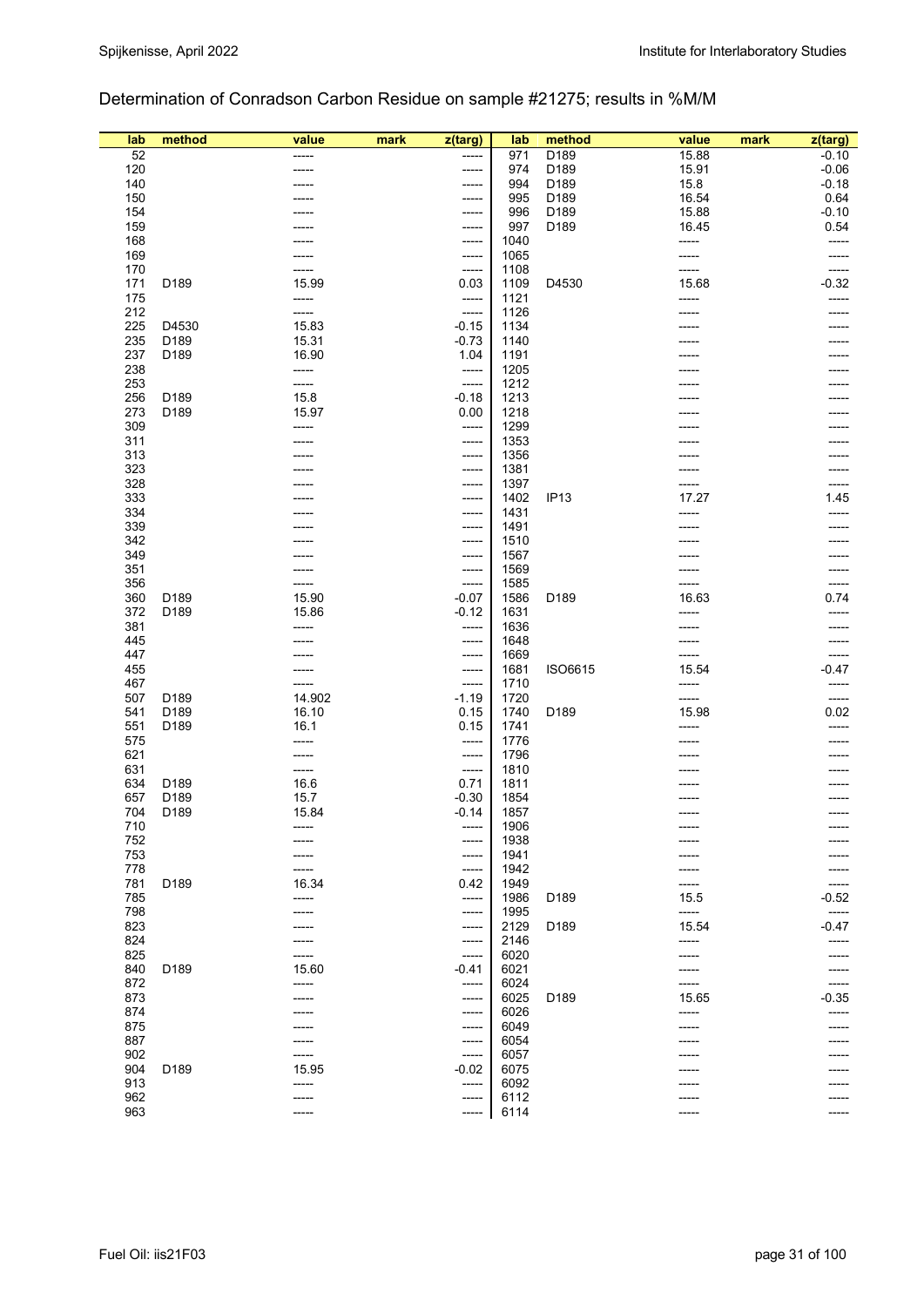R(calc.) 1.334 st.dev.(D189:06) 0.8967

| lab. | method      | value   | mark | z(targ) | lab  | method | value | mark | z(targ) |
|------|-------------|---------|------|---------|------|--------|-------|------|---------|
| 6131 |             | ------  |      | ------  | 6340 |        | ----- |      | -----   |
| 6142 |             | ------  |      | -----   | 6373 |        | ----- |      | -----   |
| 6163 |             | ------  |      | $-----$ | 6379 |        | ----- |      | -----   |
| 6201 |             | ------  |      | -----   | 6400 |        | ----- |      | -----   |
| 6262 |             | ------  |      | -----   | 6404 |        | ----- |      | -----   |
| 6266 |             | ------  |      | -----   | 6406 |        | ----- |      | -----   |
| 6298 |             | ------  |      | -----   |      |        |       |      |         |
|      |             |         |      |         |      |        |       |      |         |
|      | normality   | suspect |      |         |      |        |       |      |         |
|      | n           | 31      |      |         |      |        |       |      |         |
|      | outliers    | 0       |      |         |      |        |       |      |         |
|      | mean $(n)$  | 15.966  |      |         |      |        |       |      |         |
|      | st.dev. (n) | 0.4764  |      |         |      |        |       |      |         |
|      | R(calc.)    | 1.334   |      |         |      |        |       |      |         |

|                       |                          |     |      | R(D189:06) |      |               |      |      | 2.511 |     |     |         |     |         |    |     |                     |     |               |         |      |                 |                         |       |          |          |          |          |          |     |      |
|-----------------------|--------------------------|-----|------|------------|------|---------------|------|------|-------|-----|-----|---------|-----|---------|----|-----|---------------------|-----|---------------|---------|------|-----------------|-------------------------|-------|----------|----------|----------|----------|----------|-----|------|
| 20 <sub>7</sub><br>19 |                          |     |      |            |      |               |      |      |       |     |     |         |     |         |    |     |                     |     |               |         |      |                 |                         |       |          |          |          |          |          |     |      |
| 18<br>17<br>16        |                          | Δ   | Δ    |            | Δ    | Δ             | Δ    | Δ    | Δ     |     |     |         |     |         |    |     |                     |     |               |         |      |                 |                         |       | $\Delta$ | $\Delta$ | $\Delta$ | $\Delta$ | $\Delta$ | Δ   | Δ    |
| $15 +$<br>14<br>13    | A                        |     |      |            |      |               |      |      |       |     |     |         |     |         |    |     |                     |     |               |         |      |                 |                         |       |          |          |          |          |          |     |      |
| 12<br>11              | $\overline{\phantom{0}}$ | 235 | 1986 | 1681       | 2129 | $\frac{6}{3}$ | 6025 | 1109 | 657   | 256 | 994 | $225\,$ | 704 | $372\,$ | 97 | 986 | $\pmb{\mathcal{S}}$ | 974 | $\frac{4}{9}$ | $273\,$ | 1740 | $\overline{17}$ | $\overline{\mathbf{z}}$ | $551$ | 781      | 997      | 995      | 634      | 1586     | 237 | 1402 |

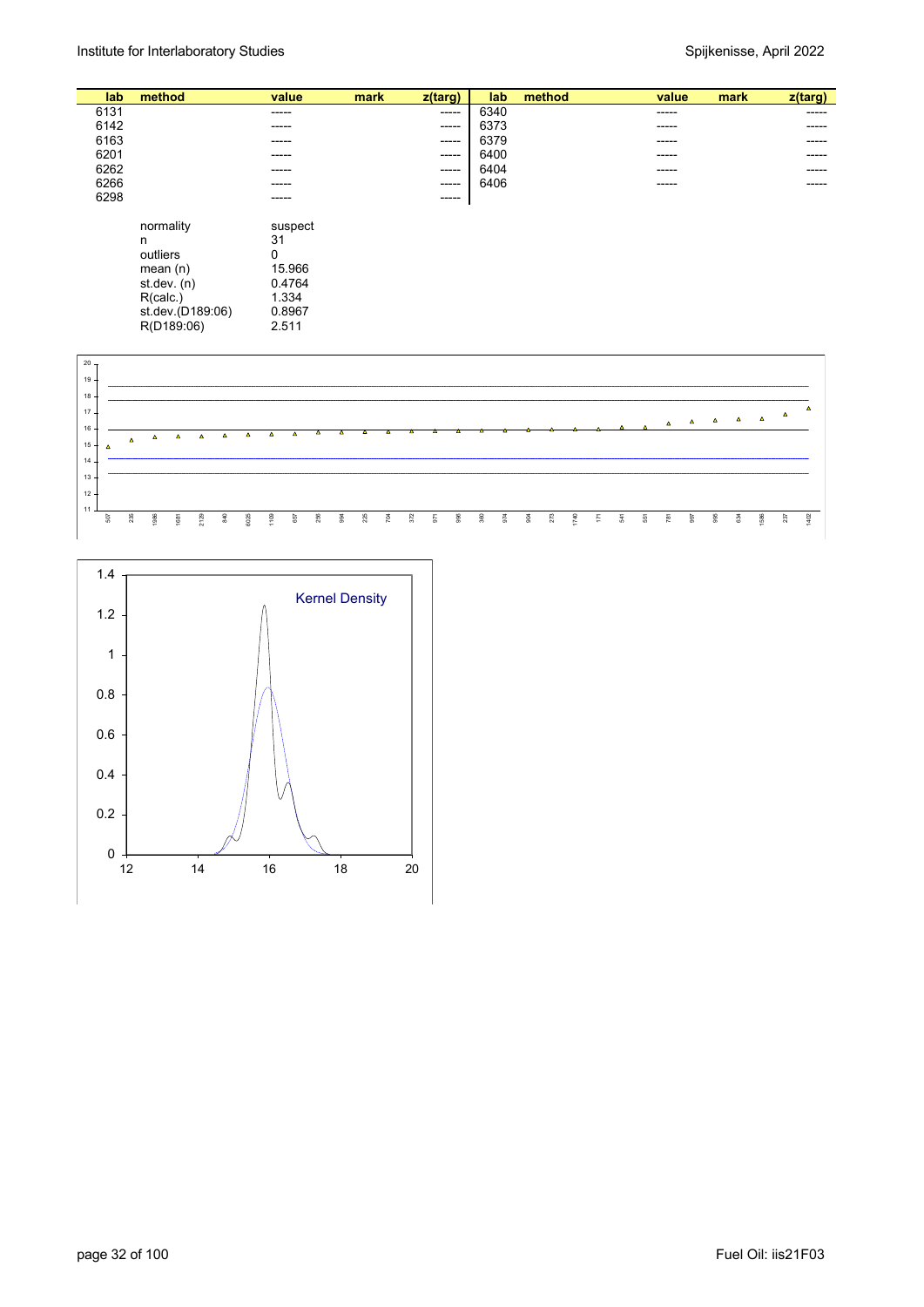# Determination of Density at 15°C on sample #21275; results in kg/m3

| lab | method         | value   | mark | z(targ) | lab  | method         | value    | mark       | z(targ) |
|-----|----------------|---------|------|---------|------|----------------|----------|------------|---------|
| 52  | D4052          | 1008    |      | $-0.08$ | 971  | ISO12185       | 1008.1   |            | 0.10    |
| 120 | D4052          | 1008.0  |      | $-0.08$ | 974  | D1298          | 1008.1   |            | 0.10    |
| 140 | D4052          | 1007.0  |      | $-1.95$ | 994  | ISO12185       | 1008.0   |            | $-0.08$ |
| 150 |                | -----   |      | $-----$ | 995  | ISO12185       | 1008.1   |            | 0.10    |
| 154 | D4052          | 1009    |      | 1.78    | 996  | D1298          | 1008.2   |            | 0.29    |
| 159 | D4052          | 1008.8  |      | 1.41    | 997  | ISO12185       | 1008.1   |            | 0.10    |
| 168 |                | -----   |      | -----   | 1040 |                | -----    |            | -----   |
| 169 | D1298          | 1007.9  |      | $-0.27$ | 1065 | D4052          | 1009.1   |            | 1.97    |
| 170 | D4052          | 1008.1  |      | 0.10    | 1108 | ISO12185       | 1007.8   |            | $-0.46$ |
| 171 | ISO12185       | 1008.0  |      | $-0.08$ | 1109 | D4052          | 1008.4   | С          | 0.66    |
| 175 |                | -----   |      | -----   | 1121 | ISO12185       | 1007.8   |            | $-0.46$ |
| 212 | ISO12185       | 1008.6  |      | 1.04    | 1126 | ISO12185       | 1008.06  |            | 0.03    |
| 225 | D4052          | 1007.5  |      | $-1.02$ | 1134 | ISO12185       | 1007.8   | С          | $-0.46$ |
| 235 | ISO12185       | 1008.1  |      | 0.10    | 1140 | IP365          | 1008.9   |            | 1.60    |
| 237 | D4052          | 1007.8  |      | $-0.46$ | 1191 | ISO12185       | 1008.085 |            | 0.08    |
| 238 | D1298          | 1008.4  |      | 0.66    | 1205 |                | -----    |            | -----   |
| 253 | D4052          | 1007.7  |      | $-0.64$ | 1212 | ISO12185       | 1007.7   |            | $-0.64$ |
| 256 | D1298          | 1008.7  |      | 1.22    | 1213 |                | -----    |            |         |
| 273 | D4052          | 1009.1  |      | 1.97    | 1218 |                |          |            |         |
| 309 | D4052          | 1007.8  |      | $-0.46$ | 1299 |                |          |            |         |
| 311 | ISO12185       | 1007.8  |      | $-0.46$ | 1353 |                | -----    |            | -----   |
| 313 | D1298          | 1007.5  |      | $-1.02$ | 1356 | ISO12185       | 1008.0   |            | $-0.08$ |
| 323 | ISO12185       | 1006.9  |      | $-2.14$ | 1381 | ISO12185       | 1008.10  |            | 0.10    |
| 328 | ISO12185       | 1008.3  |      | 0.48    | 1397 | ISO12185       | 1007.9   |            | $-0.27$ |
| 333 | ISO12185       | 1008.0  |      | $-0.08$ | 1402 | IP365          | 1008.6   |            | 1.04    |
| 334 | ISO12185       | 1008.0  |      | $-0.08$ | 1431 | ISO12185       | 1007.51  |            | $-1.00$ |
| 339 |                | -----   |      | -----   | 1491 | ISO12185       | 1007.79  |            | -0.47   |
| 342 | ISO12185       | 1007.8  |      | $-0.46$ | 1510 |                | -----    |            | -----   |
| 349 |                | -----   |      | -----   | 1567 | D4052          | 1008.8   |            | 1.41    |
| 351 | ISO12185       | 1007.60 |      | $-0.83$ | 1569 | D4052          | 1008.5   |            | 0.85    |
| 356 | ISO12185       | 1007.8  |      | $-0.46$ | 1585 | ISO12185       | 1008.2   |            | 0.29    |
| 360 | ISO12185       | 1008.0  |      | $-0.08$ | 1586 | D4052          | 1007.7   |            | $-0.64$ |
| 372 | ISO12185       | 1008.0  |      | $-0.08$ | 1631 | ISO12185       | 1007.5   |            | $-1.02$ |
| 381 | ISO12185       | 1006.9  |      | $-2.14$ | 1636 | D4052          | 1007.6   |            | $-0.83$ |
| 445 |                | -----   |      | -----   | 1648 | ISO12185       | 1008.0   |            | $-0.08$ |
| 447 |                | -----   |      | -----   | 1669 | ISO12185       | 1007.5   |            | $-1.02$ |
| 455 | IP365          | 1007.3  |      | $-1.39$ | 1681 | ISO12185       | 1007.86  |            | $-0.34$ |
| 467 | ISO12185       | 1007.9  |      | $-0.27$ | 1710 | ISO12185       | 1006.1   | C, R(0.01) | $-3.63$ |
| 507 | D4052          | 1007.8  | C    | $-0.46$ | 1720 |                | -----    |            |         |
| 541 | ISO12185       | 1009.10 |      | 1.97    | 1740 | <b>ISO3675</b> | 1007.8   |            | $-0.46$ |
| 551 | D4052          | 1008.2  |      | 0.29    | 1741 | ISO12185       | 1007.6   |            | $-0.83$ |
| 575 |                | -----   |      | -----   | 1776 | ISO12185       | 1007.0   |            | $-1.95$ |
| 621 |                | -----   |      | -----   | 1796 | ISO12185       | 1008.3   |            | 0.48    |
| 631 | D1298          | 1008.77 |      | 1.35    | 1810 | ISO12185       | 1008.7   |            | 1.22    |
| 634 | D1298          | 1008.7  |      | 1.22    | 1811 | ISO12185       | 1008.9   |            | 1.60    |
| 657 | ISO12185       | 1008.2  |      | 0.29    | 1854 |                | -----    |            | -----   |
| 704 | ISO12185       | 1008.5  |      | 0.85    | 1857 | ISO12185       | 1007.9   |            | $-0.27$ |
| 710 | ISO12185       | 1008.01 |      | $-0.06$ | 1906 |                |          |            |         |
| 752 | <b>ISO3675</b> | 1008.7  |      | 1.22    | 1938 | ISO12185       | 1007.6   |            | $-0.83$ |
| 753 | ISO12185       | 1007.9  |      | $-0.27$ | 1941 | <b>ISO3675</b> | 1008.0   |            | $-0.08$ |
| 778 | D4052          | 1008.2  |      | 0.29    | 1942 | D7042          | 1007.7   |            | -0.64   |
| 781 | ISO12185       | 1008.1  |      | 0.10    | 1949 |                | -----    |            | -----   |
| 785 | D4052          | 1008.0  |      | $-0.08$ | 1986 | ISO12185       | 1008.5   |            | 0.85    |
| 798 |                | -----   |      | -----   | 1995 | D4052          | 1008.0   |            | $-0.08$ |
| 823 | ISO12185       | 1008    |      | $-0.08$ | 2129 | D4052          | 1008.1   |            | 0.10    |
| 824 | ISO12185       | 1007.8  |      | $-0.46$ | 2146 | ISO12185       | 1005.2   | R(0.01)    | $-5.31$ |
| 825 | ISO12185       | 1007.7  |      | $-0.64$ | 6020 | ISO12185       | 1008.0   | С          | $-0.08$ |
| 840 | ISO12185       | 1008.67 |      | 1.17    | 6021 | D4052          | 1008.0   |            | $-0.08$ |
| 872 | ISO12185       | 1008.3  |      | 0.48    | 6024 | D1298          | 1008.8   |            | 1.41    |
| 873 | ISO12185       | 1008.1  |      | 0.10    | 6025 | D1298          | 1008.0   |            | $-0.08$ |
| 874 | ISO12185       | 1007.9  |      | $-0.27$ | 6026 | D1298          | 1008.3   |            | 0.48    |
| 875 | ISO12185       | 1008.1  |      | 0.10    | 6049 | ISO12185       | 1007.7   |            | $-0.64$ |
| 887 |                | -----   |      | -----   | 6054 | D4052          | 1008.1   |            | 0.10    |
| 902 | ISO12185       | 1007.9  |      | $-0.27$ | 6057 |                | -----    |            | -----   |
| 904 | <b>ISO3675</b> | 1008.5  |      | 0.85    | 6075 | ISO12185       | 1008.05  |            | 0.01    |
| 913 |                | -----   |      | -----   | 6092 | ISO12185       | 1007.8   |            | $-0.46$ |
| 962 | D1298          | 1007.9  |      | $-0.27$ | 6112 | ISO12185       | 1007.34  |            | $-1.31$ |
| 963 | ISO12185       | 1008.0  |      | $-0.08$ | 6114 | ISO12185       | 1008.1   |            | 0.10    |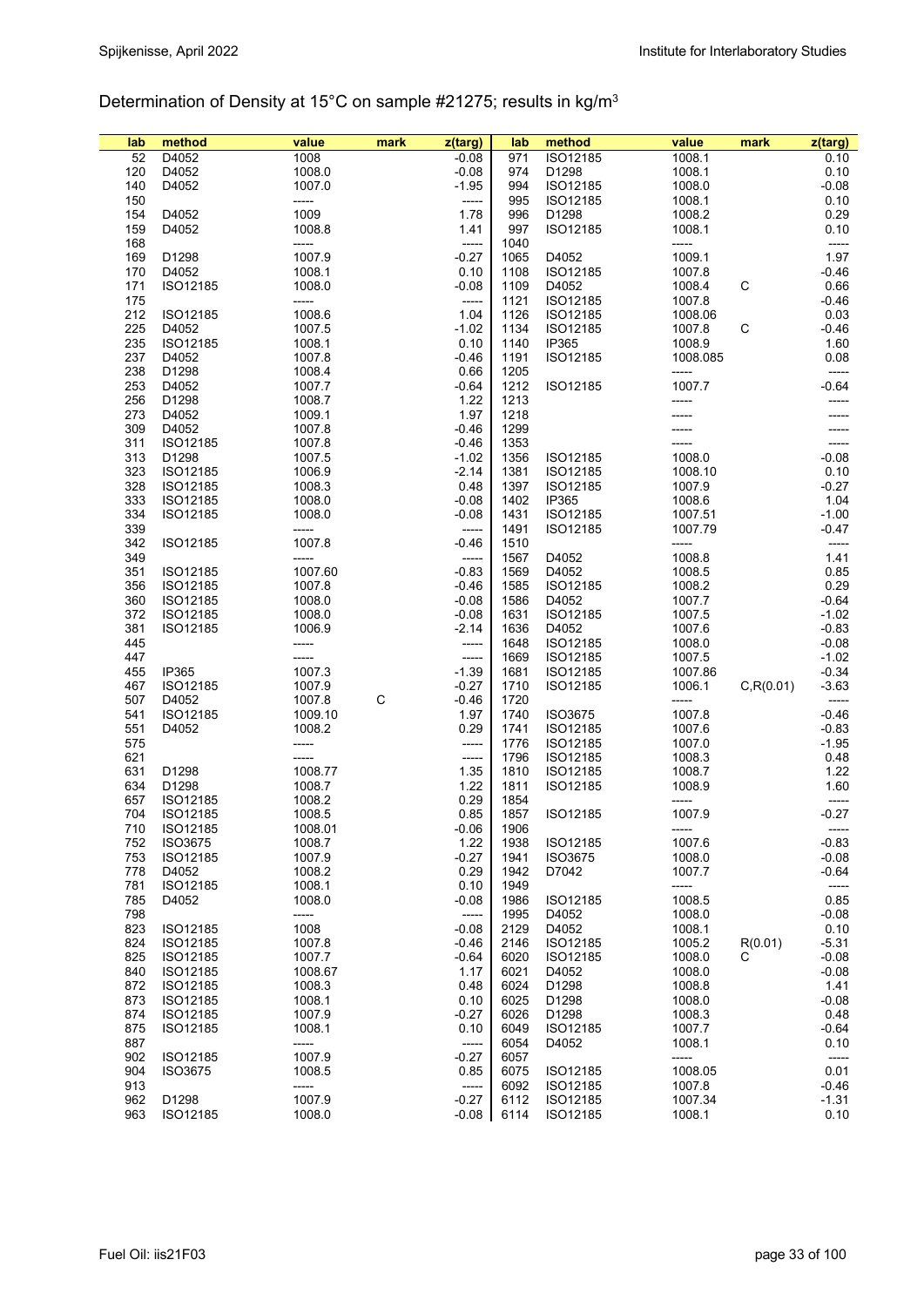| lab      | method                                           | value    | mark       | $z$ (targ) | lab  | method   | value   | mark | z(targ) |
|----------|--------------------------------------------------|----------|------------|------------|------|----------|---------|------|---------|
| 6131     | ISO12185                                         | 1008.4   |            | 0.66       | 6340 |          | -----   |      | -----   |
| 6142     | ISO12185                                         | 1007.9   |            | $-0.27$    | 6373 | ISO12185 | 1007.49 |      | $-1.03$ |
| 6163     | ISO12185                                         | 1004.7   | C, R(0.01) | $-6.24$    | 6379 |          | -----   |      | -----   |
| 6201     | ISO12185                                         | 1007.9   |            | $-0.27$    | 6400 | ISO12185 | 1008.3  |      | 0.48    |
| 6262     | D4052                                            | 1007.9   |            | $-0.27$    | 6404 |          |         |      | -----   |
| 6266     | D4052                                            | 1007.87  |            | $-0.33$    | 6406 | ISO12185 | 1007.85 |      | $-0.36$ |
| 6298     | D4052                                            | 1008.2   |            | 0.29       |      |          |         |      |         |
|          | normality                                        | OK       |            |            |      |          |         |      |         |
|          | n                                                | 119      |            |            |      |          |         |      |         |
|          | outliers                                         | 3        |            |            |      |          |         |      |         |
|          | mean $(n)$                                       | 1008.044 |            |            |      |          |         |      |         |
|          | st.dev. (n)                                      | 0.4385   |            |            |      |          |         |      |         |
|          | R(calc.)                                         | 1.228    |            |            |      |          |         |      |         |
|          | st.dev.(ISO12185:96)                             | 0.5357   |            |            |      |          |         |      |         |
|          | R(ISO12185:96)                                   | 1.5      |            |            |      |          |         |      |         |
|          | Lab 507: first reported 1005.51                  |          |            |            |      |          |         |      |         |
|          | Lab 1109: first reported 0.9949 kg/L             |          |            |            |      |          |         |      |         |
|          | Lab 1134: reported 1.0078 kg/m <sup>3</sup>      |          |            |            |      |          |         |      |         |
|          | Lab 1710: first reported 1011.4                  |          |            |            |      |          |         |      |         |
|          | Lab 6020: first reported 1.008 kg/m <sup>3</sup> |          |            |            |      |          |         |      |         |
|          | Lab 6163: first reported 1064.748                |          |            |            |      |          |         |      |         |
|          |                                                  |          |            |            |      |          |         |      |         |
| $1011 -$ |                                                  |          |            |            |      |          |         |      |         |

| 1011   |  |                        |  |  |  |  |  |  |  |  |  |  |  |  |  |  |  |  |  |  |  |  |  |
|--------|--|------------------------|--|--|--|--|--|--|--|--|--|--|--|--|--|--|--|--|--|--|--|--|--|
| 1010 - |  |                        |  |  |  |  |  |  |  |  |  |  |  |  |  |  |  |  |  |  |  |  |  |
| 1009   |  |                        |  |  |  |  |  |  |  |  |  |  |  |  |  |  |  |  |  |  |  |  |  |
| 1008   |  |                        |  |  |  |  |  |  |  |  |  |  |  |  |  |  |  |  |  |  |  |  |  |
| 1007   |  | <b>AA<sup>AA</sup></b> |  |  |  |  |  |  |  |  |  |  |  |  |  |  |  |  |  |  |  |  |  |
| 1006   |  |                        |  |  |  |  |  |  |  |  |  |  |  |  |  |  |  |  |  |  |  |  |  |
| 1005   |  |                        |  |  |  |  |  |  |  |  |  |  |  |  |  |  |  |  |  |  |  |  |  |
|        |  |                        |  |  |  |  |  |  |  |  |  |  |  |  |  |  |  |  |  |  |  |  |  |

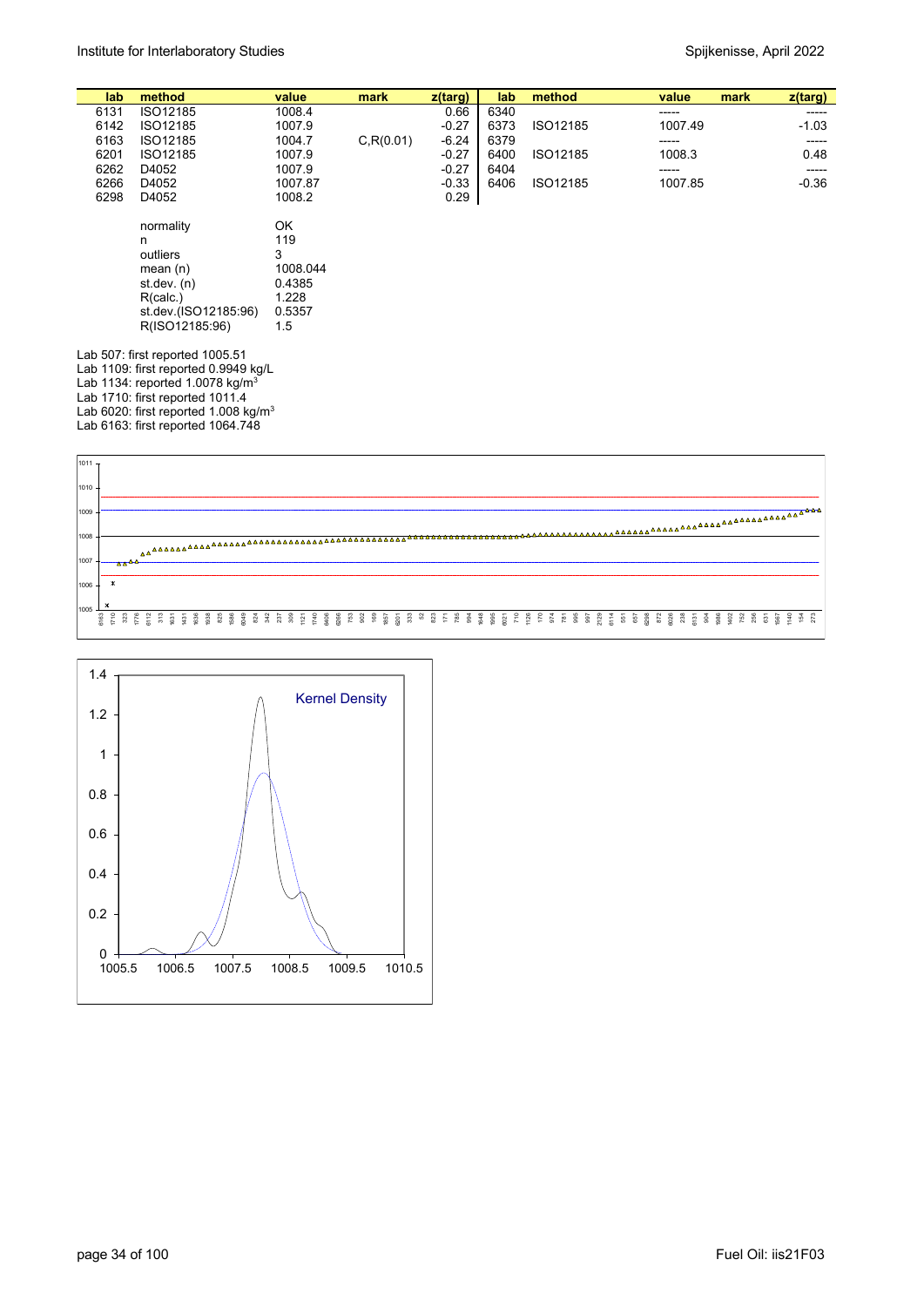# Determination of Flash Point PMcc on sample #21275; results in °C

| lab | method           | value | mark       | z(targ) | lab  | method           | value  | mark | z(targ) |
|-----|------------------|-------|------------|---------|------|------------------|--------|------|---------|
| 52  | D93-B            | 98.5  |            | $-0.44$ | 971  | ISO2719-B        | 100.0  |      | 0.26    |
| 120 | D93-B            | 98.3  |            | $-0.54$ | 974  | D93-B            | 100.0  |      | 0.26    |
| 140 | D93-B            | 98.3  |            | $-0.54$ | 994  | D93-B            | 98.5   |      | $-0.44$ |
|     |                  |       |            |         |      |                  |        |      |         |
| 150 | D93-B            | 97.0  |            | $-1.14$ | 995  | ISO2719-B        | 97.5   |      | $-0.91$ |
| 154 | D93-B            | 100.0 |            | 0.26    | 996  | D93-B            | 100.0  |      | 0.26    |
| 159 | D93-B            | 98.0  |            | $-0.68$ | 997  | ISO2719-B        | 97.5   |      | $-0.91$ |
| 168 | D93-B            | 99.5  |            | 0.02    | 1040 |                  | -----  |      | -----   |
|     |                  |       |            |         |      |                  |        |      |         |
| 169 |                  | ----- |            | -----   | 1065 | D93-B            | 96     |      | $-1.61$ |
| 170 |                  | ----- |            | -----   | 1108 | ISO2719-B        | 99.5   |      | 0.02    |
| 171 | <b>ISO2719-A</b> | 100.0 |            | 0.26    | 1109 | D93-B            | 99.0   |      | $-0.21$ |
|     |                  |       |            |         |      |                  |        |      |         |
| 175 | D93-B            | 98    |            | $-0.68$ | 1121 | <b>ISO2719-B</b> | 96.98  |      | $-1.15$ |
| 212 | <b>ISO2719-B</b> | 109.5 | C, R(0.01) | 4.69    | 1126 |                  | -----  |      | -----   |
| 225 | D93-B            | 99.0  |            | $-0.21$ | 1134 | ISO2719-B        | 98.5   |      | $-0.44$ |
| 235 | ISO2719-B        | 98    |            | $-0.68$ | 1140 | <b>IP34-B</b>    | 99.0   |      | $-0.21$ |
|     |                  |       |            |         |      |                  |        |      |         |
| 237 | D93-B            | 97.0  |            | $-1.14$ | 1191 | ISO2719-A        | 94.5   |      | $-2.31$ |
| 238 | D93-B            | 100.0 |            | 0.26    | 1205 |                  | -----  |      | -----   |
| 253 | D93-B            | 100   |            | 0.26    | 1212 | ISO2719-B        | 101.0  |      | 0.72    |
| 256 | D93-B            | 100.0 |            | 0.26    | 1213 | D93-B            | 102    |      | 1.19    |
|     |                  |       |            |         |      |                  |        |      |         |
| 273 | D93-B            | 102.0 | C          | 1.19    | 1218 |                  | -----  |      | -----   |
| 309 |                  | ----- |            | -----   | 1299 |                  | -----  |      | -----   |
| 311 | D93-B            | 100.0 |            | 0.26    | 1353 |                  | -----  |      | -----   |
| 313 | D93-B            | 100.0 |            | 0.26    | 1356 | <b>ISO2719-A</b> | 101    |      | 0.72    |
|     |                  |       |            |         |      |                  |        |      |         |
| 323 | ISO2719-A        | 99.0  |            | $-0.21$ | 1381 | ISO2719-B        | 98.00  |      | $-0.68$ |
| 328 | <b>ISO2719-B</b> | 101.0 |            | 0.72    | 1397 | ISO2719-B        | 101.5  |      | 0.96    |
| 333 | <b>ISO2719-B</b> | 99.0  |            | $-0.21$ | 1402 | $IP34-B$         | 100.5  |      | 0.49    |
| 334 | ISO2719-A        | 98.0  |            | $-0.68$ | 1431 | D93-B            | 97.5   |      | $-0.91$ |
|     |                  |       |            |         |      |                  |        |      |         |
| 339 |                  | ----- |            | -----   | 1491 | ISO2719-B        | 99.0   |      | $-0.21$ |
| 342 | <b>ISO2719-B</b> | 99.9  |            | 0.21    | 1510 |                  | -----  |      | -----   |
| 349 |                  | ----- |            | -----   | 1567 | D93-A            | 98.5   |      | $-0.44$ |
|     | <b>ISO2719-B</b> | 99.0  |            |         | 1569 |                  |        |      |         |
| 351 |                  |       |            | $-0.21$ |      | ISO2719-B        | 99.0   |      | $-0.21$ |
| 356 | ISO2719-B        | 96.0  |            | $-1.61$ | 1585 | ISO2719-B        | 99.0   |      | $-0.21$ |
| 360 | D93-B            | 100.0 |            | 0.26    | 1586 | D93-B            | 100.0  |      | 0.26    |
| 372 | D93-B            | 99.0  |            | $-0.21$ | 1631 | ISO2719-B        | 99     |      | $-0.21$ |
|     |                  |       |            |         |      | D93-B            |        |      |         |
| 381 |                  | ----- |            | -----   | 1636 |                  | 103.0  |      | 1.66    |
| 445 |                  | ----- |            | -----   | 1648 | ISO2719-B        | 100.50 |      | 0.49    |
| 447 |                  | ----- |            | -----   | 1669 | D93-A            | 103.0  |      | 1.66    |
| 455 | D93-B            | 102.5 |            | 1.42    | 1681 | ISO2719-B        | 101.0  |      | 0.72    |
|     |                  |       |            |         |      |                  |        |      |         |
| 467 | <b>ISO2719-B</b> | 100.5 |            | 0.49    | 1710 | ISO2719-A        | 98.5   |      | $-0.44$ |
| 507 | D93-B            | 98.0  |            | $-0.68$ | 1720 |                  | -----  |      | -----   |
| 541 | D93-B            | 98.00 |            | $-0.68$ | 1740 | <b>ISO2719-B</b> | 100.0  |      | 0.26    |
| 551 | D93-B            | 94    |            | $-2.54$ | 1741 | ISO2719-B        | 98.5   |      | $-0.44$ |
|     |                  |       |            |         |      |                  |        |      |         |
| 575 |                  | ----- |            | -----   | 1776 | ISO2719-B        | 99.5   |      | 0.02    |
| 621 |                  | ----- |            | -----   | 1796 | D93-B            | 99.5   |      | 0.02    |
| 631 | D93-B            | 97.0  |            | $-1.14$ | 1810 | D93-A            | 99     |      | $-0.21$ |
| 634 | D93-B            | 99.0  |            | $-0.21$ | 1811 | ISO2719-A        | 99.0   |      | $-0.21$ |
| 657 | D93-B            | 95.0  |            | $-2.08$ | 1854 |                  | -----  |      | -----   |
|     |                  |       |            |         |      |                  |        |      |         |
| 704 | D93-B            | 98.5  |            | $-0.44$ | 1857 | ISO2719-B        | 100.0  |      | 0.26    |
| 710 | D93-B            | 100.5 |            | 0.49    | 1906 |                  | -----  |      | -----   |
| 752 | <b>ISO2719-B</b> | 99.0  |            | $-0.21$ | 1938 |                  | -----  |      | -----   |
| 753 | ISO2719-B        | 101.0 |            | 0.72    | 1941 | ISO2719-B        | 98.5   |      | $-0.44$ |
|     |                  |       |            |         |      |                  |        |      |         |
| 778 | D93-B            | 102   |            | 1.19    | 1942 |                  | -----  |      | -----   |
| 781 | <b>ISO2719-B</b> | 98.5  |            | $-0.44$ | 1949 |                  | -----  |      | -----   |
| 785 | D93-B            | 98.5  |            | $-0.44$ | 1986 | <b>ISO2719-B</b> | 99.5   |      | 0.02    |
| 798 |                  | ----- |            | $-----$ | 1995 | D93-B            | 100    |      | 0.26    |
|     |                  |       |            |         |      |                  |        |      |         |
| 823 | <b>ISO2719-B</b> | 104.0 |            | 2.12    | 2129 | D93-B            | 102.0  |      | 1.19    |
| 824 | <b>ISO2719-B</b> | 104   |            | 2.12    | 2146 |                  | -----  |      | -----   |
| 825 | <b>ISO2719-A</b> | 103.0 |            | 1.66    | 6020 | <b>ISO2719-B</b> | 100.00 |      | 0.26    |
| 840 | D93-B            | 102.0 | C          | 1.19    | 6021 | <b>ISO2719-B</b> | 97.0   |      | $-1.14$ |
|     |                  |       |            |         |      |                  |        |      |         |
| 872 | ISO2719          | 98.5  |            | $-0.44$ | 6024 | ISO2719-A        | 99.5   |      | 0.02    |
| 873 | D93-B            | 99.0  |            | $-0.21$ | 6025 | D93-B            | 99.0   |      | $-0.21$ |
| 874 | D93-B            | 98.5  |            | $-0.44$ | 6026 | <b>ISO2719-B</b> | 101.0  |      | 0.72    |
| 875 | <b>ISO2719-B</b> | 99.9  |            | 0.21    | 6049 | D93-B            | 101.0  |      | 0.72    |
| 887 | D93-B            | 102.5 |            | 1.42    | 6054 | D93-B            | 99.0   |      | $-0.21$ |
|     |                  |       |            |         |      |                  |        |      |         |
| 902 | D93-B            | 99    |            | $-0.21$ | 6057 |                  | -----  |      | -----   |
| 904 | D93-B            | 100   |            | 0.26    | 6075 | ISO2719-B        | 102.0  |      | 1.19    |
| 913 |                  | ----- |            | $-----$ | 6092 | D93-B            | 101.0  |      | 0.72    |
| 962 | D93-B            | 96.0  |            | $-1.61$ | 6112 |                  | -----  |      | -----   |
|     |                  |       |            |         |      |                  |        |      |         |
| 963 | <b>ISO2719-B</b> | 98.0  |            | $-0.68$ | 6114 | D93-B            | 98.0   |      | $-0.68$ |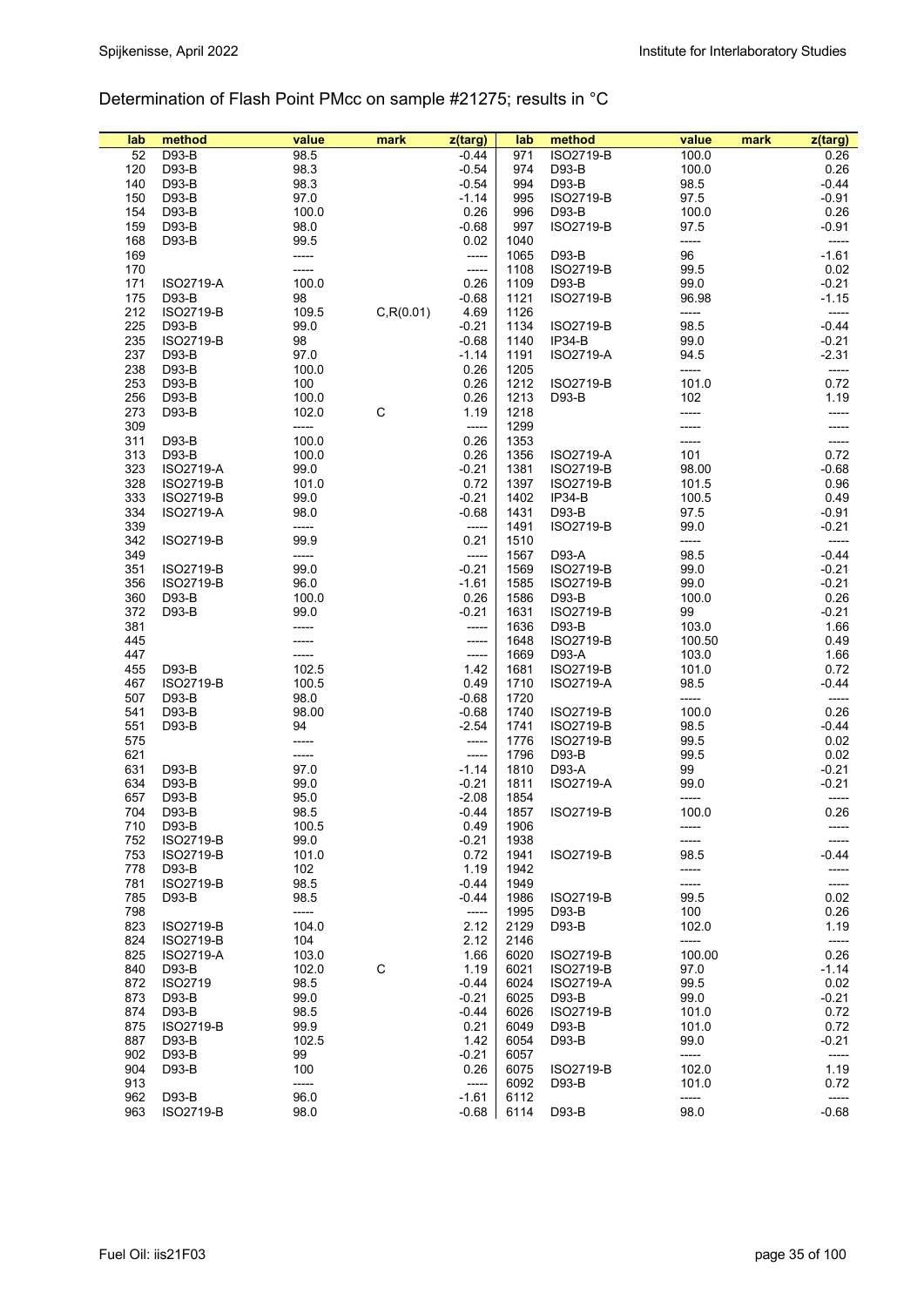| lab. | method                | value  | mark | z(targ)     | lab  | method           | value | mark | $z$ (targ) |
|------|-----------------------|--------|------|-------------|------|------------------|-------|------|------------|
| 6131 | <b>ISO2719-B</b>      | 100.0  |      | 0.26        | 6340 |                  | ----- |      | -----      |
| 6142 | <b>ISO2719-B</b>      | 101.5  |      | 0.96        | 6373 | D93-B            | 102.0 |      | 1.19       |
| 6163 |                       | ------ |      | $- - - - -$ | 6379 |                  | ----- |      | -----      |
| 6201 | <b>ISO2719-B</b>      | 97.5   |      | $-0.91$     | 6400 | $IP34-B$         | 98.5  |      | $-0.44$    |
| 6262 | D93-B                 | 100.0  |      | 0.26        | 6404 |                  | ----- |      | $-----1$   |
| 6266 | D93-B                 | 101.5  |      | 0.96        | 6406 | <b>ISO2719-B</b> | 101.0 |      | 0.72       |
| 6298 | D93-B                 | 101.0  |      | 0.72        |      |                  |       |      |            |
|      |                       |        |      |             |      |                  |       |      |            |
|      | normality             | OK     |      |             |      |                  |       |      |            |
|      | n                     | 116    |      |             |      |                  |       |      |            |
|      | outliers              |        |      |             |      |                  |       |      |            |
|      | mean $(n)$            | 99.447 |      |             |      |                  |       |      |            |
|      | st.dev. $(n)$         | 1.8243 |      |             |      |                  |       |      |            |
|      | R(calc.)              | 5.108  |      |             |      |                  |       |      |            |
|      | st.dev.(ISO2719-B:16) | 2.1429 |      |             |      |                  |       |      |            |
|      | R(ISO2719-B:16)       | 6      |      |             |      |                  |       |      |            |

Lab 212: first reported 124.0 Lab 273: first reported 109.5

Lab 840: first reported 108.0



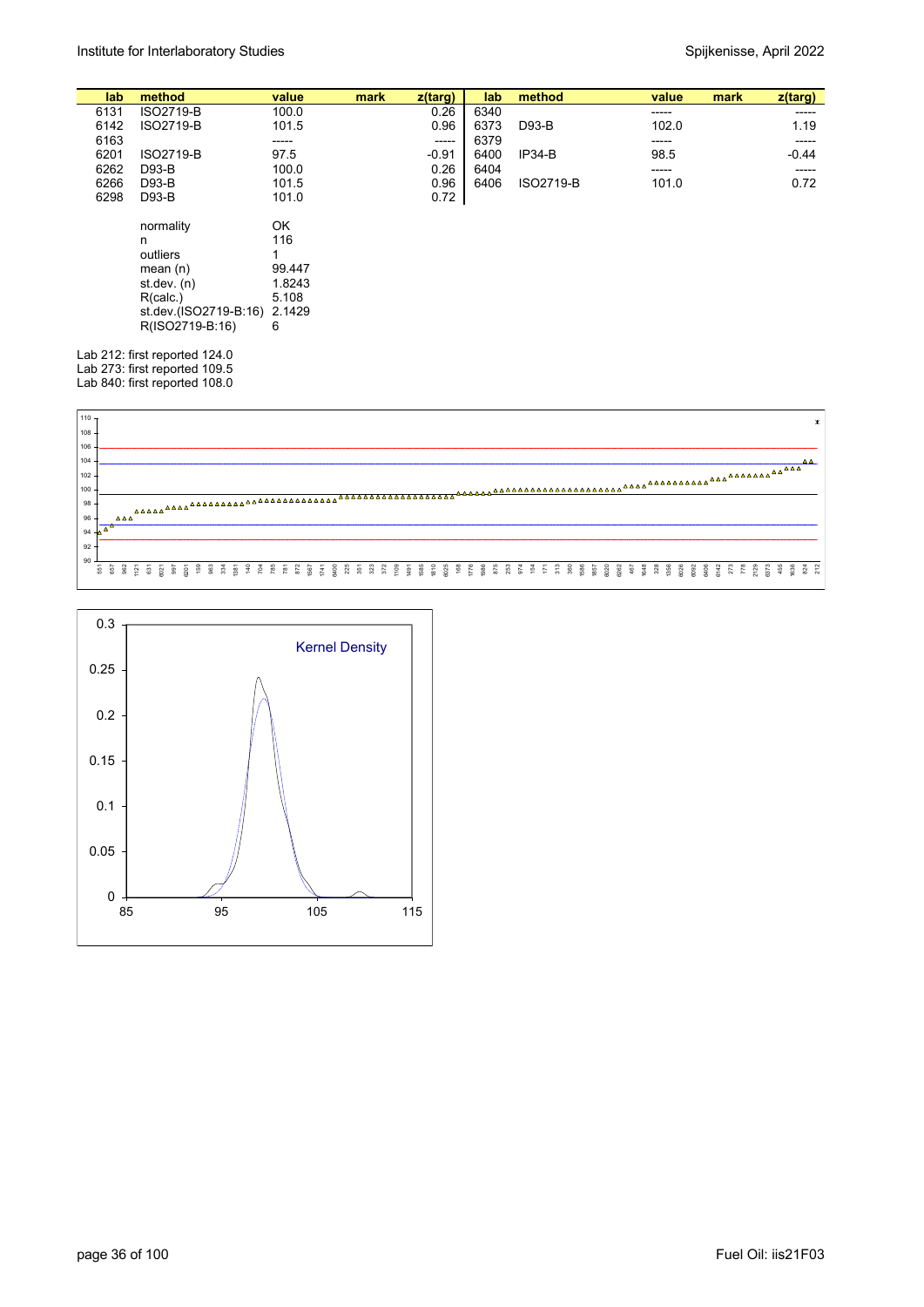## Determination of Heat of Combustion (Gross) on sample #21275; results in MJ/kg

| lab        | method           | value           | mark | z(targ)        | lab          | method           | value   | mark | z(targ)        |
|------------|------------------|-----------------|------|----------------|--------------|------------------|---------|------|----------------|
| 52         | D240             | 41.880          |      | $-0.31$        | 971          | D240             | 41.92   |      | $-0.03$        |
| 120        |                  | -----           |      | -----          | 974          | D4868            | 41.81   |      | $-0.80$        |
| 140        |                  |                 |      | -----          | 994          | D4868            | 41.874  |      | $-0.36$        |
| 150        |                  |                 |      | -----          | 995          | D4868            | 41.84   |      | $-0.59$        |
| 154        |                  |                 |      | -----          | 996          | D4868            | 41.839  |      | $-0.60$        |
| 159        |                  |                 |      | -----          | 997          |                  | -----   |      |                |
| 168        |                  |                 |      | -----          | 1040         |                  |         |      |                |
| 169        |                  |                 |      | -----          | 1065         |                  |         |      |                |
| 170        |                  |                 |      | -----          | 1108         |                  |         |      |                |
| 171        |                  |                 |      | -----          | 1109         |                  |         |      |                |
| 175        |                  |                 |      | -----          | 1121         |                  |         |      |                |
| 212        |                  |                 |      | -----          | 1126         |                  |         |      |                |
| 225        |                  |                 |      | -----          | 1134         | D240             | 42.1094 |      | 1.29           |
| 235<br>237 | D4868<br>D4868   | 41.84<br>41.810 |      | $-0.59$        | 1140         | D240             | 42.0115 |      | -----<br>0.61  |
| 238        |                  |                 |      | $-0.80$        | 1191<br>1205 |                  | -----   |      | -----          |
| 253        |                  |                 |      | -----<br>----- | 1212         | D240             | 41.916  |      | $-0.06$        |
| 256        |                  | -----           |      | -----          | 1213         | D240             | 42.24   |      | 2.21           |
| 273        | D4868            | 42.07           |      | 1.02           | 1218         |                  |         |      | -----          |
| 309        | D <sub>240</sub> | 41.865          |      | $-0.42$        | 1299         |                  |         |      |                |
| 311        |                  |                 |      | -----          | 1353         |                  |         |      |                |
| 313        |                  |                 |      | -----          | 1356         |                  |         |      | -----          |
| 323        |                  |                 |      | -----          | 1381         | D240             | 41.9624 |      | 0.26           |
| 328        |                  |                 |      | -----          | 1397         |                  | -----   |      | -----          |
| 333        |                  | 42.205          |      | 1.96           | 1402         | IP <sub>12</sub> | 41.90   |      | $-0.17$        |
| 334        |                  | -----           |      | -----          | 1431         | D240             | 42.025  |      | 0.70           |
| 339        |                  | -----           |      | -----          | 1491         | <b>ISO8217</b>   | 42.12   |      | 1.37           |
| 342        | D4868            | 41.81           |      | $-0.80$        | 1510         |                  | -----   |      | -----          |
| 349        |                  | -----           |      | -----          | 1567         |                  | -----   |      | -----          |
| 351        | D4868            | 42.094          |      | 1.18           | 1569         | D240             | 41.753  |      | $-1.20$        |
| 356        |                  | -----           |      | -----          | 1585         | D4868            | 41.826  |      | $-0.69$        |
| 360        | D4868            | 41.831          |      | $-0.66$        | 1586         | D <sub>240</sub> | 42.305  |      | 2.66           |
| 372        | D <sub>240</sub> | 41.80           |      | $-0.87$        | 1631         |                  | -----   |      | -----          |
| 381        |                  |                 |      | -----          | 1636         | D4868            | 41.83   |      | $-0.66$        |
| 445        |                  |                 |      | -----          | 1648         |                  |         |      |                |
| 447        |                  |                 |      | -----          | 1669         |                  |         |      | -----          |
| 455        |                  |                 |      | -----          | 1681         | D4868            | 41.835  |      | $-0.63$        |
| 467        | D4868            | 41.824          |      | $-0.71$        | 1710         | In house         | 42.034  |      | 0.76           |
| 507        |                  | -----           |      | -----          | 1720         |                  | -----   |      | -----          |
| 541        |                  | -----           |      | -----          | 1740         | D240             | 41.880  |      | $-0.31$        |
| 551        | D4868            | 41.81           |      | $-0.80$        | 1741         |                  | -----   |      | -----          |
| 575<br>621 |                  | -----           |      | -----<br>----- | 1776<br>1796 |                  | -----   |      | -----          |
| 631        | D <sub>240</sub> | 42.158          |      | 1.63           | 1810         |                  | 42.009  |      | 0.59           |
| 634        |                  |                 | С    | -----          | 1811         | D240             | 42.022  |      | 0.68           |
| 657        | DIN51900-1       | 41.895          |      | $-0.21$        | 1854         |                  |         |      | -----          |
| 704        | D4868            | 41.82           |      | $-0.73$        | 1857         | D4868            | 41.82   |      | $-0.73$        |
| 710        | D4868            | 41.830          |      | $-0.66$        | 1906         | D4809            | 42.075  |      | 1.05           |
| 752        | ISO8217          | 42.0            |      | 0.53           | 1938         |                  | -----   |      | -----          |
| 753        |                  | -----           |      | -----          | 1941         |                  | -----   |      | -----          |
| 778        |                  | -----           |      | -----          | 1942         |                  | 41.93   |      | 0.04           |
| 781        | D4868            | 41.84           |      | $-0.59$        | 1949         |                  | -----   |      | -----          |
| 785        |                  | -----           |      | -----          | 1986         | D4868            | 41.95   |      | 0.18           |
| 798        |                  | -----           |      | -----          | 1995         |                  | -----   |      | -----          |
| 823        | <b>KS M2057</b>  | 41.802          |      | $-0.86$        | 2129         | D240             | 41.956  |      | 0.22           |
| 824        | <b>KS M2057</b>  | 41.790          |      | $-0.94$        | 2146         |                  | -----   |      | -----          |
| 825        |                  | -----           |      | -----          | 6020         | D4868            | 41.84   |      | $-0.59$        |
| 840        | D <sub>240</sub> | 41.877          |      | $-0.34$        | 6021         |                  | -----   |      | -----          |
| 872        |                  | -----           |      | -----          | 6024         |                  | -----   |      | -----          |
| 873        | D4868            | 41.82           |      | $-0.73$        | 6025         |                  | -----   |      | -----          |
| 874        | D4868            | 41.65           |      | $-1.92$        | 6026         | D4868            | 41.80   | C    | -0.87          |
| 875        | D4868            | 41.82           |      | $-0.73$        | 6049         |                  | -----   |      | -----          |
| 887        |                  | -----           |      | -----          | 6054         |                  |         |      |                |
| 902        | <b>ISO8217</b>   | 42.06           |      | 0.95           | 6057         |                  |         |      |                |
| 904        | D4868            | 41.80           |      | $-0.87$        | 6075         |                  |         |      |                |
| 913<br>962 |                  | -----<br>-----  |      | -----<br>----- | 6092<br>6112 |                  | -----   |      | -----<br>----- |
| 963        | D4868            | 41.93           |      | 0.04           | 6114         | D4868            | 41.81   | C    | $-0.80$        |
|            |                  |                 |      |                |              |                  |         |      |                |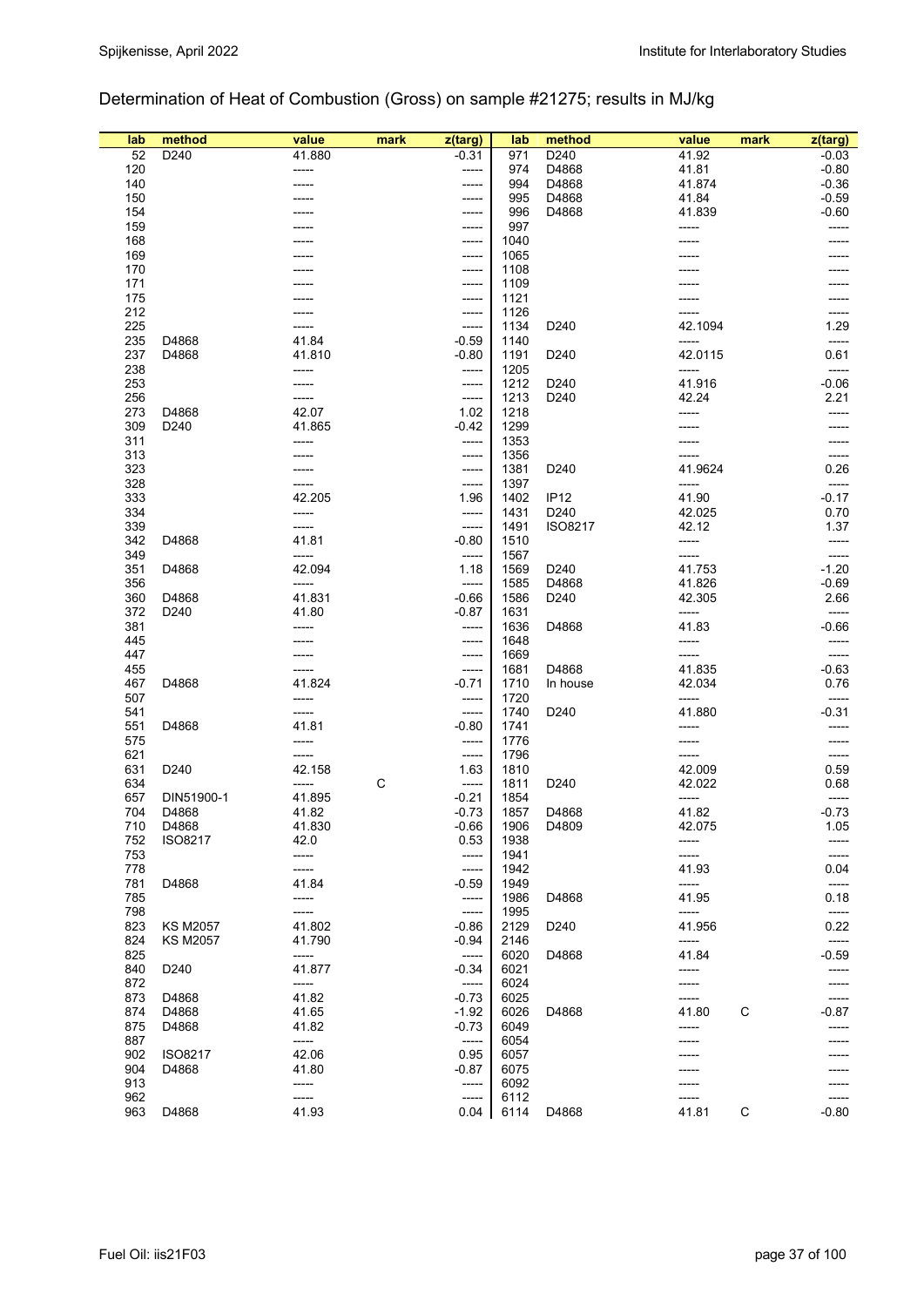| lab  | method           | value   | mark | z(targ) | lab  | method       | value  | mark | z(targ) |
|------|------------------|---------|------|---------|------|--------------|--------|------|---------|
| 6131 |                  | ------  |      | ------  | 6340 |              | -----  |      | -----   |
| 6142 |                  | -----   |      | -----   | 6373 | D4868        | 41.83  |      | $-0.66$ |
| 6163 |                  | -----   |      | ------  | 6379 |              | -----  |      | -----   |
| 6201 |                  | -----   |      | ------  | 6400 |              | -----  |      | -----   |
| 6262 | D <sub>240</sub> | 42.2024 |      | 1.94    | 6404 | DIN51900-1/2 | 42.289 | C    | 2.55    |
| 6266 |                  | -----   |      | -----   | 6406 |              | -----  |      | -----   |
| 6298 |                  | ------  |      | ------  |      |              |        |      |         |
|      | normality        | OK      |      |         |      |              |        |      |         |
|      | n                | 60      |      |         |      |              |        |      |         |
|      | outliers         | 0       |      |         |      |              |        |      |         |
|      | mean $(n)$       | 41.9249 |      |         |      |              |        |      |         |
|      | st.dev. $(n)$    | 0.14337 |      |         |      |              |        |      |         |
|      | R(calc.)         | 0.4014  |      |         |      |              |        |      |         |
|      | st.dev.(D240:19) | 0.14286 |      |         |      |              |        |      |         |
|      | R(D240:19)       | 0.40    |      |         |      |              |        |      |         |

Lab 634: reported in different unit, 17944.88 Btu/lb Lab 6026: first reported 47.55 Lab 6114: first reported 50.43 Lab 6404: first reported 42.869



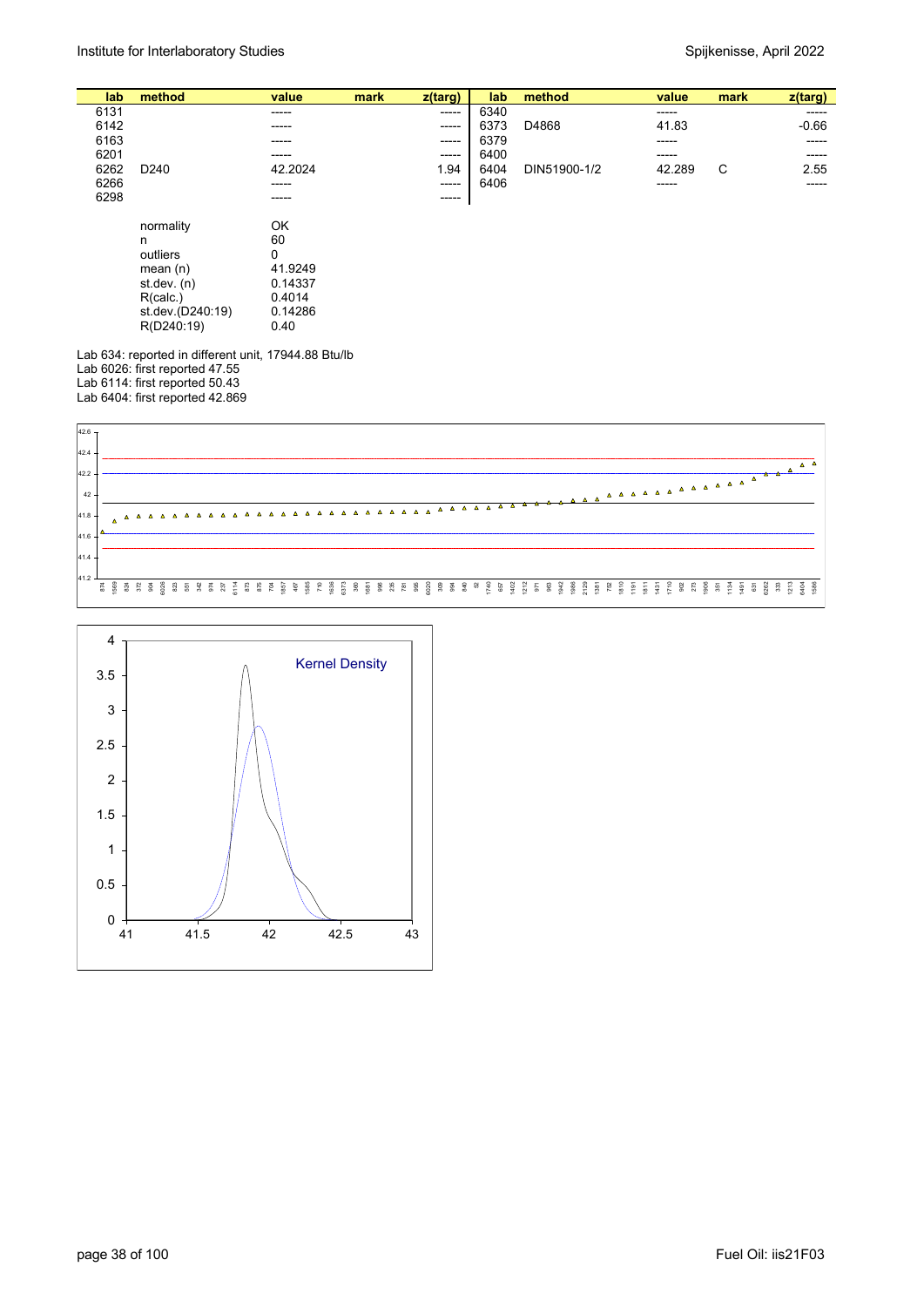## Determination of Heat of Combustion (Net) on sample #21275; results in MJ/kg

| lab        | method              | value           | mark | z(targ)         | lab          | method           | value    | mark | z(targ) |
|------------|---------------------|-----------------|------|-----------------|--------------|------------------|----------|------|---------|
| 52         |                     |                 |      | -----           | 971          | D <sub>240</sub> | 39.76    |      | 0.36    |
| 120        |                     |                 |      | -----           | 974          | D4868            | 39.59    |      | $-0.83$ |
| 140        |                     |                 |      | -----           | 994          | D4868            | 39.651   |      | $-0.40$ |
| 150        |                     |                 |      | -----           | 995          | D4868            | 39.62    |      | $-0.62$ |
| 154        |                     |                 |      | -----           | 996          | D4868            | 39.619   |      | $-0.62$ |
| 159        |                     |                 |      | -----           | 997          |                  | -----    |      |         |
| 168        |                     |                 |      | -----           | 1040         |                  |          |      |         |
| 169        |                     |                 |      | -----           | 1065         |                  |          |      |         |
| 170        |                     |                 |      | -----           | 1108         |                  |          |      |         |
| 171        |                     |                 |      | -----           | 1109         |                  |          |      |         |
| 175        |                     |                 |      | -----           | 1121         |                  |          |      |         |
| 212        |                     |                 |      | -----           | 1126         |                  |          |      |         |
| 225        |                     |                 |      | -----           | 1134         | D <sub>240</sub> | 39.924   |      | 1.51    |
| 235        | D4868               | 39.62           |      | $-0.62$         | 1140         |                  |          |      | -----   |
| 237        | D4868               | 39.591          |      | $-0.82$         | 1191         | D240             | 39.8725  |      | 1.15    |
| 238        |                     |                 |      | -----           | 1205         |                  |          |      |         |
| 253        |                     |                 |      | -----           | 1212         |                  |          |      |         |
| 256<br>273 | D4868               | 39.84           |      | -----<br>0.92   | 1213<br>1218 |                  |          |      |         |
| 309        | D <sub>240</sub>    | 39.740          |      | 0.22            | 1299         |                  |          |      |         |
| 311        |                     |                 |      | -----           | 1353         |                  |          |      |         |
| 313        |                     |                 |      | -----           | 1356         |                  |          |      | -----   |
| 323        |                     |                 |      | -----           | 1381         | D <sub>240</sub> | 39.7623  |      | 0.38    |
| 328        |                     |                 |      | -----           | 1397         |                  | -----    |      | -----   |
| 333        |                     | 40.000          |      | 2.04            | 1402         | <b>IP12</b>      | 39.84    |      | 0.92    |
| 334        |                     | -----           |      | -----           | 1431         | D <sub>240</sub> | 39.996   |      | 2.02    |
| 339        |                     |                 |      | -----           | 1491         | ISO8217          | 39.90    |      | 1.34    |
| 342        | D4868               | 39.60           |      | $-0.76$         | 1510         |                  | -----    |      | -----   |
| 349        |                     | -----           |      | -----           | 1567         |                  | -----    |      | -----   |
| 351        | D4868               | 39.878          |      | 1.19            | 1569         | D <sub>240</sub> | 39.650   |      | $-0.41$ |
| 356        |                     | -----           |      | -----           | 1585         | D4868            | 39.606   |      | $-0.71$ |
| 360        | D4868               | 39.611          |      | $-0.68$         | 1586         | D240             | 39.779   |      | 0.50    |
| 372        | D <sub>240</sub>    | 39.59           |      | $-0.83$         | 1631         |                  | -----    |      | -----   |
| 381        |                     |                 |      | -----           | 1636         | D4868            | 39.61    |      | $-0.69$ |
| 445        |                     |                 |      | -----           | 1648         |                  | -----    |      |         |
| 447        |                     |                 |      | -----           | 1669         |                  |          |      |         |
| 455        |                     |                 |      | -----           | 1681         | D4868            | 39.614   |      | $-0.66$ |
| 467        | D4868               | 39.603          |      | $-0.73$         | 1710         | In house         | 39.870   |      | 1.13    |
| 507        |                     | -----           |      | -----           | 1720         |                  | -----    |      | -----   |
| 541        |                     |                 |      | -----           | 1740         | D <sub>240</sub> | 39.730   |      | 0.15    |
| 551        | D4868               | 39.59           |      | $-0.83$         | 1741         | D4868            | 39.9328  |      | 1.57    |
| 575        |                     |                 |      | -----           | 1776         |                  | -----    |      | -----   |
| 621        |                     | -----           |      | -----           | 1796         |                  | -----    |      | -----   |
| 631        | D4868               | 39.608          |      | $-0.70$         | 1810         |                  | 39.783   |      | 0.53    |
| 634        |                     | -----           | С    | -----           | 1811         | D240             | 39.858   |      | 1.05    |
| 657<br>704 | DIN51900-1<br>D4868 | 39.810<br>39.60 |      | 0.71<br>$-0.76$ | 1854<br>1857 | D4868            | 39.60    |      | $-0.76$ |
| 710        | D4868               | 39.610          |      | $-0.69$         | 1906         | D4809            | 39.895   |      | 1.31    |
| 752        | <b>ISO8217</b>      | 39.8            |      | 0.64            | 1938         |                  | -----    |      | -----   |
| 753        |                     | -----           |      | -----           | 1941         | In house         | 39.91    |      | 1.41    |
| 778        |                     | -----           |      | -----           | 1942         |                  | 39.88    |      | 1.20    |
| 781        | D4868               | 39.62           |      | $-0.62$         | 1949         |                  | -----    |      | -----   |
| 785        |                     | -----           |      | -----           | 1986         | D4868            | 39.70    |      | $-0.06$ |
| 798        |                     | -----           |      | -----           | 1995         |                  | $-----1$ |      | -----   |
| 823        | <b>KS M2057</b>     | 39.473          |      | $-1.64$         | 2129         | D <sub>240</sub> | 39.819   |      | 0.78    |
| 824        | <b>KS M2057</b>     | 39.490          |      | $-1.53$         | 2146         |                  | -----    |      | -----   |
| 825        |                     | -----           |      | -----           | 6020         | D4868            | 39.62    |      | $-0.62$ |
| 840        |                     | -----           |      | -----           | 6021         |                  | -----    |      | -----   |
| 872        |                     | -----           |      | -----           | 6024         |                  | -----    |      | -----   |
| 873        | D4868               | 39.60           |      | $-0.76$         | 6025         |                  | -----    |      | -----   |
| 874        | D4868               | 39.42           |      | $-2.02$         | 6026         | D4868            | 39.59    | C    | $-0.83$ |
| 875        | D4868               | 39.6            |      | $-0.76$         | 6049         |                  | -----    |      | -----   |
| 887        |                     | -----           |      | -----           | 6054         |                  | -----    |      | -----   |
| 902        | <b>ISO8217</b>      | 39.85           |      | 0.99            | 6057         |                  |          |      |         |
| 904        | D4868               | 39.59           |      | $-0.83$         | 6075         |                  |          |      |         |
| 913        |                     | -----           |      | -----           | 6092         |                  | -----    |      | -----   |
| 962        |                     | -----           |      | -----           | 6112         |                  | -----    |      | -----   |
| 963        | D4868               | 39.70           |      | $-0.06$         | 6114         | D4868            | 39.59    | C    | $-0.83$ |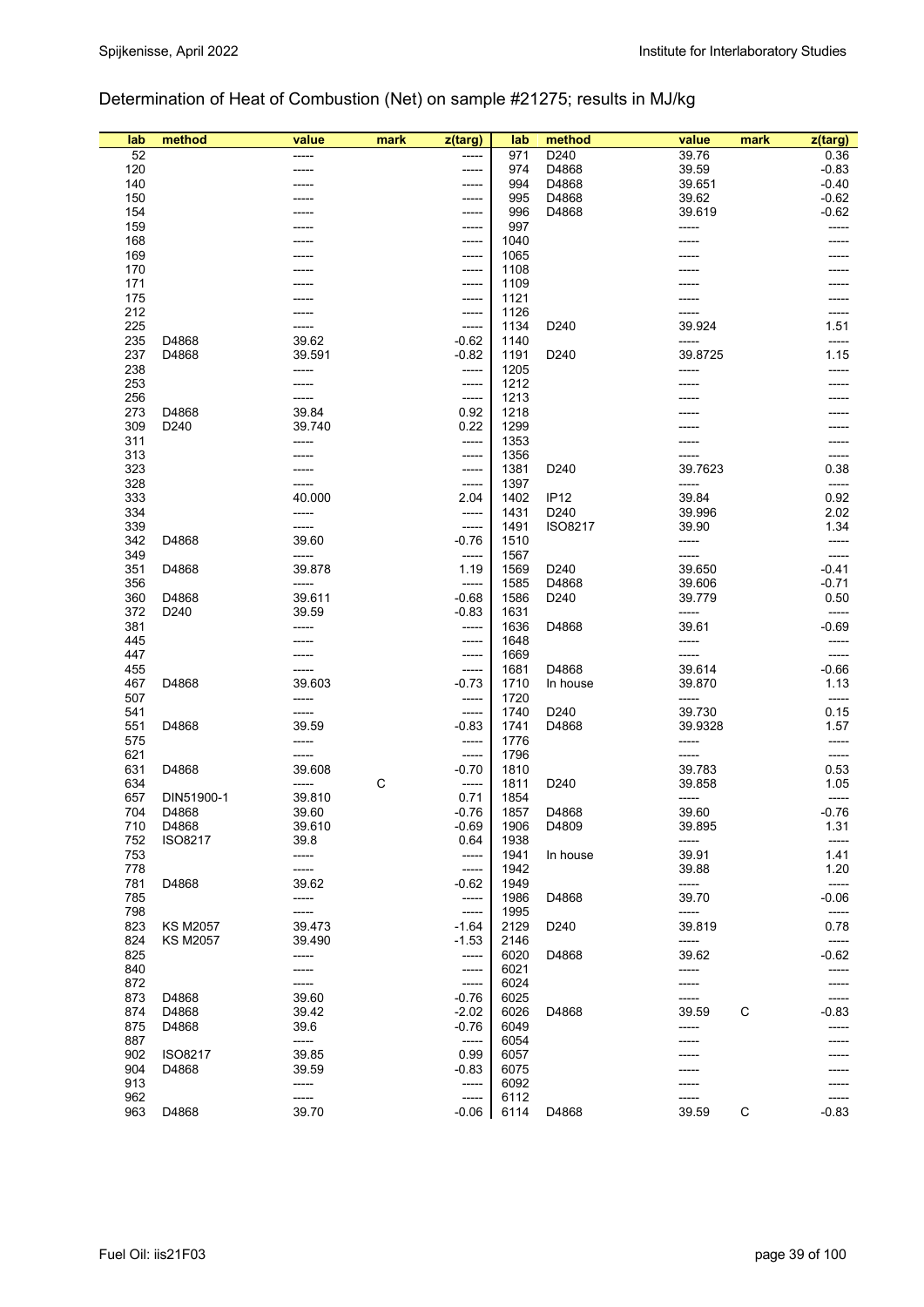| lab. | method      | value    | mark | z(targ)     | lab  | method       | value  | mark | z(targ) |
|------|-------------|----------|------|-------------|------|--------------|--------|------|---------|
| 6131 |             | -----    |      | $- - - - -$ | 6340 |              | ------ |      | -----   |
| 6142 |             | -----    |      | $- - - - -$ | 6373 | D4868        | 39.60  |      | $-0.76$ |
| 6163 |             | ------   |      | ------      | 6379 |              | -----  |      | -----   |
| 6201 |             | ------   |      | $- - - - -$ | 6400 |              | -----  |      | -----   |
| 6262 |             | -----    | W    | ------      | 6404 | DIN51900-1/2 | 39.749 |      | 0.29    |
| 6266 |             | ------   |      | $---$       | 6406 |              | -----  |      | -----   |
| 6298 |             | ------   |      | ------      |      |              |        |      |         |
|      | normality   | OK       |      |             |      |              |        |      |         |
|      | n           | 57       |      |             |      |              |        |      |         |
|      | outliers    | $\Omega$ |      |             |      |              |        |      |         |
|      | mean $(n)$  | 39.7080  |      |             |      |              |        |      |         |
|      | st.dev. (n) | 0.13922  |      |             |      |              |        |      |         |

 $R(D240:19)$  0.40 Lab 634: reported in different unit, 17236 Btu/lb

 R(calc.) 0.3898 st.dev.(D240:19) 0.14286

Lab 6026: first reported 46.85

Lab 6114: first reported 45.13

Lab 6262: test result withdrawn, first reported 40.3896



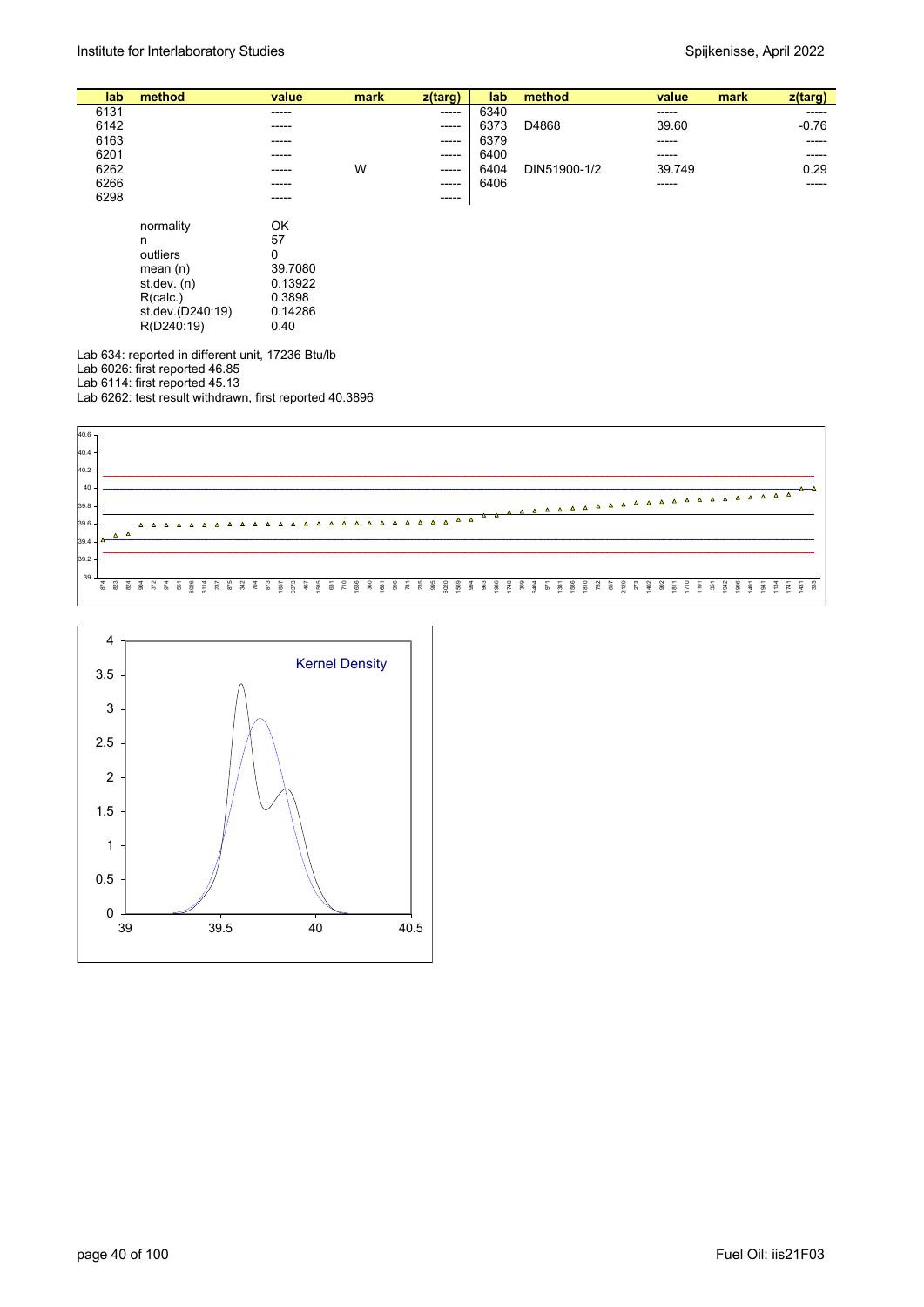Determination of Kinematic Viscosity at 50°C on sample #21275; results in mm2/s

|     | method         | value    | mark | z(targ) | lab  | method  | value   |   | mark | z(targ) |
|-----|----------------|----------|------|---------|------|---------|---------|---|------|---------|
| lab |                |          |      |         |      |         |         |   |      |         |
| 52  | D445           | 703.5    |      | $-0.43$ | 971  | ISO3104 | 714.6   |   |      | 0.08    |
| 120 | D445           | 722.3    |      | 0.44    | 974  | D445    | 715.2   |   |      | 0.11    |
| 140 |                | -----    |      | -----   | 994  | D445    | 714.1   |   |      | 0.06    |
| 150 | D445           | 718.5    |      | 0.26    | 995  | ISO3104 | 719.7   |   |      | 0.32    |
|     |                |          |      |         |      |         |         |   |      |         |
| 154 | D445           | 731.0    |      | 0.84    | 996  | D445    | 717.3   |   |      | 0.21    |
| 159 | D445           | 698.28   |      | $-0.68$ | 997  |         | -----   |   |      | -----   |
| 168 | D445           | 690.4    |      | $-1.04$ | 1040 |         |         |   |      | -----   |
| 169 | D445           | 716.6    |      | 0.17    | 1065 | D445    | 733.56  |   |      | 0.96    |
|     |                |          |      |         |      |         |         |   |      |         |
| 170 | D445           | 727.5    |      | 0.68    | 1108 | ISO3104 | 724.7   |   |      | 0.55    |
| 171 | ISO3104        | 731.3    |      | 0.86    | 1109 | D445    | 714.28  |   |      | 0.07    |
| 175 | D445           | 708.7    |      | $-0.19$ | 1121 | ISO3104 | 738.398 |   |      | 1.19    |
| 212 | ISO3104        | 681.93   |      | $-1.44$ | 1126 | ISO3104 | 721.684 |   |      | 0.41    |
| 225 | D445           | 715.4    |      | 0.12    | 1134 | ISO3104 | 714.61  |   |      | 0.08    |
|     |                |          |      |         |      |         |         |   |      |         |
| 235 | ISO3104        | 706.4407 |      | $-0.30$ | 1140 | IP71    | 674.5   |   |      | $-1.78$ |
| 237 | D445           | 720.9    |      | 0.37    | 1191 | ISO3104 | 710.34  |   |      | $-0.12$ |
| 238 |                | -----    |      | -----   | 1205 |         | -----   |   |      | -----   |
| 253 | D445           | 714.2    |      | 0.06    | 1212 |         |         |   |      |         |
|     |                |          |      |         |      |         |         |   |      |         |
| 256 | D445           | 712.1    |      | $-0.04$ | 1213 |         |         |   |      |         |
| 273 | D445           | 708.5    |      | $-0.20$ | 1218 |         |         |   |      |         |
| 309 |                | -----    |      | -----   | 1299 |         |         |   |      |         |
| 311 | ISO3104        | 702.7    |      | $-0.47$ | 1353 |         | -----   |   |      | -----   |
|     |                |          |      |         |      | ISO3104 |         |   |      |         |
| 313 | D445           | 695.2    |      | $-0.82$ | 1356 |         | 732.9   |   |      | 0.93    |
| 323 | ISO3104        | 730.2    |      | 0.80    | 1381 | ISO3104 | 696.40  |   |      | $-0.76$ |
| 328 | ISO3104        | 718.3    |      | 0.25    | 1397 |         | -----   |   |      | -----   |
| 333 | ISO3104        | 714.0    |      | 0.05    | 1402 | ISO3104 | 696.7   |   |      | $-0.75$ |
| 334 | ISO3104        | 715.5    |      | 0.12    | 1431 |         |         |   |      |         |
|     |                |          |      |         |      |         |         |   |      |         |
| 339 |                | -----    |      | -----   | 1491 |         |         |   |      |         |
| 342 | ISO3104        | 716.6    |      | 0.17    | 1510 |         |         |   |      |         |
| 349 |                | -----    |      | -----   | 1567 |         |         |   |      |         |
| 351 | ISO3104        | 727.80   |      | 0.69    | 1569 | D445    | 716.7   |   |      | 0.18    |
|     | ISO3104        | 726.2    |      | 0.62    | 1585 | ISO3104 | 699.46  |   |      | $-0.62$ |
| 356 |                |          |      |         |      |         |         |   |      |         |
| 360 | D445           | 712.40   |      | $-0.02$ | 1586 | D445    | 708.1   |   |      | $-0.22$ |
| 372 | D445           | 710.0    |      | $-0.13$ | 1631 |         | -----   |   |      | -----   |
| 381 | D445           | 693.6    |      | $-0.89$ | 1636 | D445    | 725.18  |   |      | 0.57    |
| 445 |                | -----    |      | -----   | 1648 | ISO3104 | 716.30  |   |      | 0.16    |
|     |                |          |      |         |      |         |         |   |      |         |
| 447 |                | -----    |      | -----   | 1669 | D445    | 726.9   | С |      | 0.65    |
| 455 | IP71           | 685.9    |      | $-1.25$ | 1681 | ISO3104 | 712.44  |   |      | $-0.02$ |
| 467 | ISO3104        | 703.53   |      | $-0.43$ | 1710 |         |         |   |      | -----   |
| 507 | D445           | 724.15   |      | 0.52    | 1720 |         | -----   |   |      | -----   |
| 541 | D445           | 690.395  |      | $-1.04$ | 1740 | ISO3104 | 718.6   |   |      | 0.27    |
|     |                |          |      |         |      |         |         |   |      |         |
| 551 | D445           | 722.5482 |      | 0.45    | 1741 | ISO3104 | 723.4   |   |      | 0.49    |
| 575 |                | -----    |      | -----   | 1776 |         | -----   |   |      | -----   |
| 621 |                | -----    |      | -----   | 1796 | D445    | 703.3   |   |      | $-0.44$ |
| 631 | D445           | 746.39   |      | 1.56    | 1810 |         |         |   |      |         |
| 634 | D445           | 755.1    |      | 1.96    | 1811 |         |         |   |      |         |
|     |                |          |      |         |      |         |         |   |      |         |
| 657 | ISO3104        | 712.2    |      | $-0.03$ | 1854 |         |         |   |      |         |
| 704 | D445           | 714.2    |      | 0.06    | 1857 | ISO3104 | 694.44  |   |      | $-0.86$ |
| 710 | D445           | 712.18   |      | $-0.03$ | 1906 |         |         |   |      |         |
| 752 | ISO3104        | 701.5    |      | $-0.53$ | 1938 |         |         |   |      |         |
| 753 | ISO3104        | 698.6    |      | $-0.66$ | 1941 |         |         |   |      |         |
|     |                |          |      |         |      |         |         |   |      |         |
| 778 | D445           | 708.6    |      | $-0.20$ | 1942 |         |         |   |      |         |
| 781 | ISO3104        | 697.3    |      | $-0.72$ | 1949 |         |         |   |      |         |
| 785 | D445           | 695.2    |      | $-0.82$ | 1986 | ISO3104 | 703.1   |   |      | $-0.45$ |
| 798 |                | -----    |      | -----   | 1995 | D445    | 721.92  |   |      | 0.42    |
|     |                |          |      |         |      |         |         |   |      |         |
| 823 | ISO3104        | 734.8    |      | 1.02    | 2129 | ISO3104 | 699.80  |   |      | $-0.61$ |
| 824 | <b>ISO3104</b> | 723.0    |      | 0.47    | 2146 |         | -----   |   |      | -----   |
| 825 | ISO3104        | 726.7681 |      | 0.65    | 6020 | D445    | 701.11  |   |      | $-0.55$ |
| 840 | D445           | 722.23   |      | 0.44    | 6021 | D445    | 702.56  |   |      | $-0.48$ |
|     |                |          |      |         |      |         |         |   |      |         |
| 872 | ISO3104        | 708.3    |      | $-0.21$ | 6024 | ISO3104 | 698.3   |   |      | $-0.68$ |
| 873 | D445           | 707.0    |      | $-0.27$ | 6025 | D445    | 705.8   |   |      | $-0.33$ |
| 874 | ISO3104        | 702.9    |      | $-0.46$ | 6026 | D445    | 706.2   |   |      | $-0.31$ |
| 875 | D445           | 707.0    |      | $-0.27$ | 6049 | ISO3104 | 710.4   |   |      | $-0.11$ |
| 887 |                | -----    |      | -----   | 6054 | D445    | 719.8   |   |      | 0.32    |
|     |                |          |      |         |      |         |         |   |      |         |
| 902 | ISO3104        | 715.8    |      | 0.14    | 6057 |         | -----   |   |      | -----   |
| 904 | ISO3104        | 718.8    |      | 0.28    | 6075 | ISO3104 | 745.25  |   |      | 1.50    |
| 913 |                | -----    |      | -----   | 6092 | D445    | 708.2   |   |      | $-0.22$ |
| 962 | D445           | 712.4    |      | $-0.02$ | 6112 |         | -----   |   |      | -----   |
| 963 |                | 718.8    |      | 0.28    |      | D445    | 700.62  |   |      | $-0.57$ |
|     | ISO3104        |          |      |         | 6114 |         |         |   |      |         |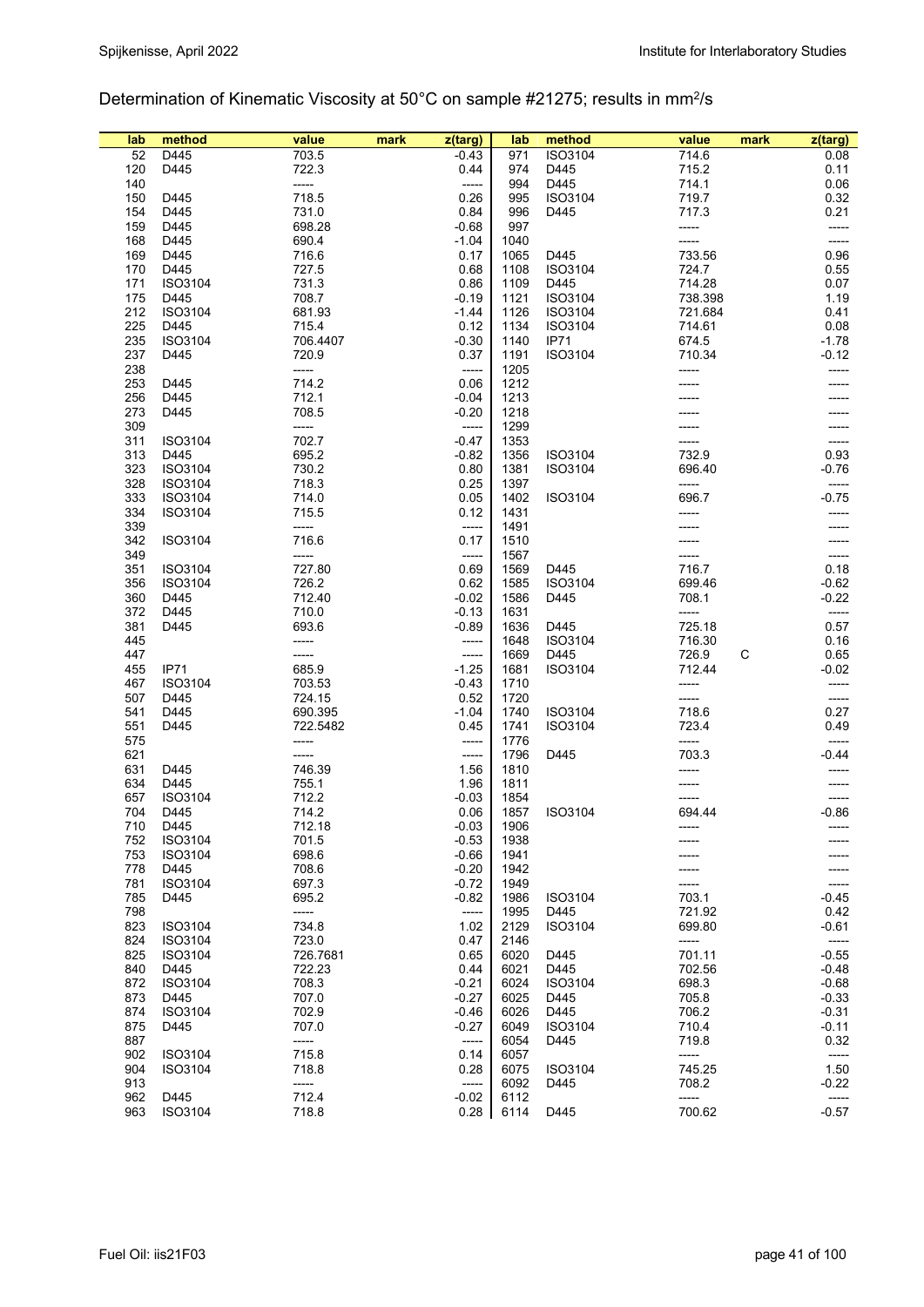| lab. | method              | value    | mark | z(targ) | lab  | method  | value<br>mark | z(targ) |
|------|---------------------|----------|------|---------|------|---------|---------------|---------|
| 6131 | ISO3104             | 708.6    |      | $-0.20$ | 6340 |         | -----         | -----   |
| 6142 | ISO3104             | 729.5    |      | 0.77    | 6373 | D445    | 704.5         | $-0.39$ |
| 6163 |                     | -----    |      | ------  | 6379 |         | -----         | -----   |
| 6201 | D445                | 703.4    |      | $-0.44$ | 6400 | ISO3104 | 694.9         | $-0.83$ |
| 6262 | D445                | 731.585  |      | 0.87    | 6404 | ISO3104 | 726.77        | 0.65    |
| 6266 |                     | -----    | С    | $--- -$ | 6406 | ISO3104 | 700.6         | $-0.57$ |
| 6298 | D445                | 707.9    |      | $-0.23$ |      |         |               |         |
|      | normality           | OK       |      |         |      |         |               |         |
|      | n                   | 105      |      |         |      |         |               |         |
|      | outliers            | 0        |      |         |      |         |               |         |
|      | mean $(n)$          | 712.8595 |      |         |      |         |               |         |
|      | st dev. (n)         | 13.72163 |      |         |      |         |               |         |
|      | R(calc.)            | 38.4206  |      |         |      |         |               |         |
|      | st.dev.(ISO3104:20) | 21.54109 |      |         |      |         |               |         |
|      | R(ISO3104:20)       | 60.3150  |      |         |      |         |               |         |
|      |                     |          |      |         |      |         |               |         |

Lab 1669: first reported 770.9

Lab 6266: see Kinematic Viscosity Stabinger at 50°C



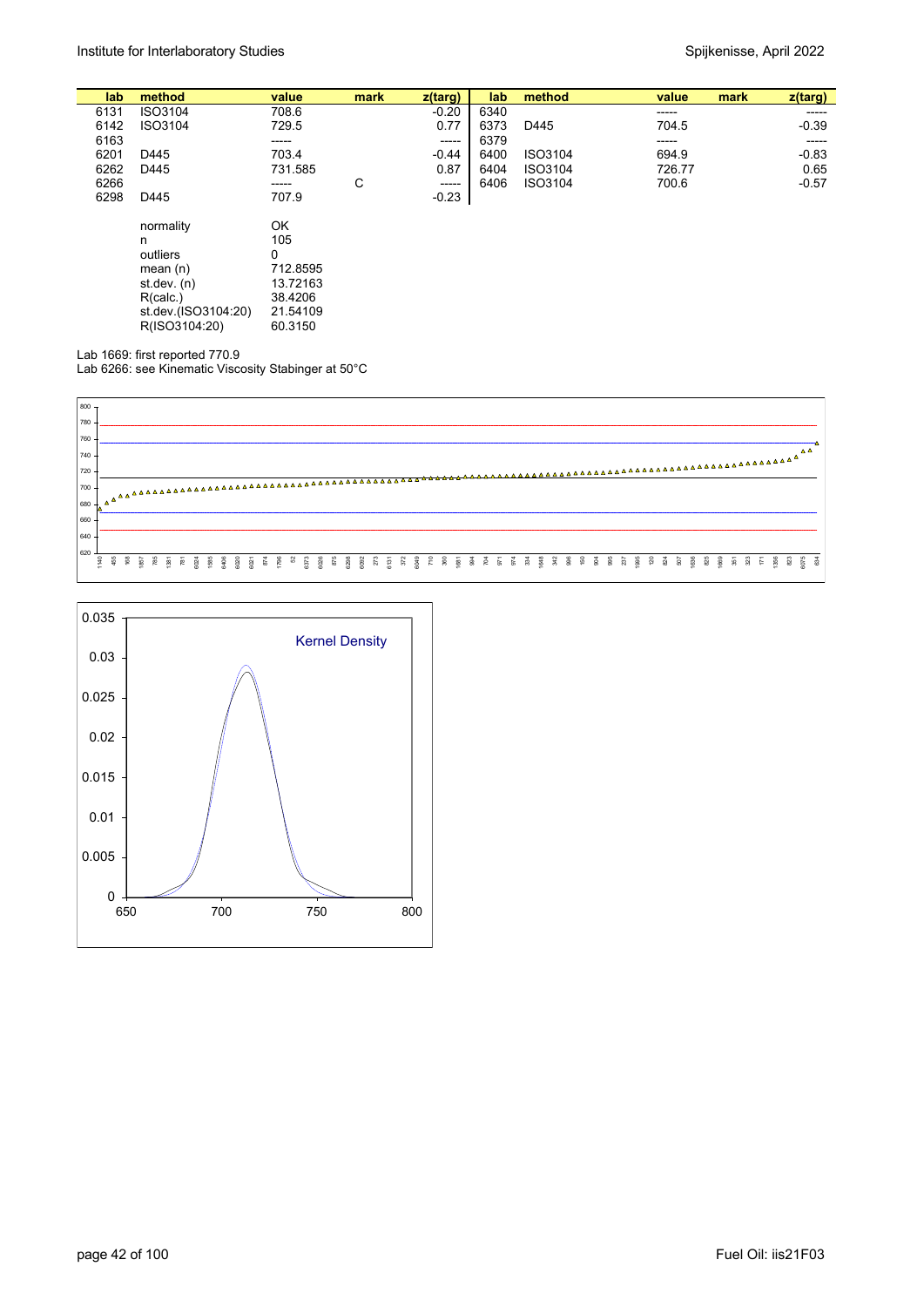Determination of Kinematic Viscosity at 100°C on sample #21275; results in mm2/s

| 52<br>D445<br>ISO3104<br>48.46<br>48.02<br>$-0.03$<br>971<br>0.18<br>120<br>48.42<br>0.16<br>974<br>D445<br>-----<br>-----<br>140<br>994<br>D445<br>$-0.04$<br>48.01<br>-----<br>47.53<br>$-0.27$<br>995<br>ISO3104<br>150<br>D445<br>48.05<br>$-0.02$<br>154<br>996<br>D445<br>48.07<br>$-0.01$<br>-----<br>-----<br>159<br>997<br>-----<br>-----<br>-----<br>168<br>1040<br>-----<br>-----<br>-----<br>49.64<br>0.23<br>169<br>D445<br>0.75<br>D445<br>48.56<br>1065<br>170<br>1108<br>ISO3104<br>49.3<br>0.59<br>-----<br>-----<br>51.81<br>171<br>ISO3104<br>R(0.01)<br>1.80<br>1109<br>D445<br>49.61<br>0.74<br>175<br>1121<br>ISO3104<br>48.082<br>0.00<br>-----<br>-----<br>212<br>1126<br>-----<br>-----<br>-----<br>-----<br>225<br>47.95<br>$-0.06$<br>1134<br>50.68<br>1.25<br>D445<br>ISO3104<br>R(0.05)<br>235<br><b>IP71</b><br>ISO3104<br>48.9358<br>0.41<br>1140<br>47.88<br>$-0.10$<br>237<br>D445<br>46.98<br>$-0.53$<br>1191<br>ISO3104<br>48.0765<br>0.00<br>238<br>1205<br>-----<br>-----<br>-----<br>-----<br>253<br>D445<br>48.50<br>0.20<br>1212<br>-----<br>-----<br>256<br>1213<br>48.31<br>0.11<br>D445<br>-----<br>-----<br>273<br>47.06<br>$-0.49$<br>1218<br>D445<br>309<br>1299<br>D445<br>47.41<br>$-0.32$<br>1353<br>311<br>ISO3104<br>48.18<br>0.05<br>313<br>D445<br>46.89<br>$-0.58$<br>1356<br>47.285<br>$-0.39$<br>323<br>ISO3104<br>48.02<br>$-0.03$<br>1381<br>ISO3104<br>328<br>ISO3104<br>47.54<br>$-0.26$<br>1397<br>-----<br>-----<br>1402<br>ISO3104<br>333<br>ISO3104<br>47.62<br>$-0.22$<br>49.75<br>0.81<br>334<br>ISO3104<br>48.95<br>0.42<br>1431<br>-----<br>-----<br>339<br>1491<br>-----<br>-----<br>342<br>1510<br>-----<br>349<br>1567<br>-----<br>48.23<br>0.07<br>351<br>ISO3104<br>47.185<br>$-0.43$<br>1569<br>D445<br>356<br>ISO3104<br>$-0.04$<br>1585<br>ISO3104<br>47.80<br>48.01<br>$-0.14$<br>1586<br>360<br>D445<br>47.467<br>$-0.30$<br>D445<br>48.21<br>0.06<br>372<br>D445<br>47.80<br>$-0.14$<br>1631<br>D445<br>47.06<br>$-0.49$<br>R(0.01)<br>1636<br>381<br>D445<br>44.98<br>$-1.50$<br>D445<br>47.358<br>$-0.35$<br>445<br>1648<br>ISO3104<br>48.37<br>0.14<br>-----<br>-----<br>1669<br>D445<br>447<br>47.90<br>$-0.09$<br>-----<br>-----<br>$-0.05$<br>455<br>IP71<br>47.32<br>$-0.37$<br>1681<br>ISO3104<br>47.984<br>467<br>ISO3104<br>48.374<br>0.14<br>1710<br>ISO3104<br>48.26<br>0.09<br>507<br>D445<br>47.863<br>$-0.11$<br>1720<br>-----<br>$-----$<br>48.08<br>0.00<br>541<br>D445<br>48.680<br>0.29<br>1740<br>ISO3104<br>551<br>D445<br>47.3265<br>$-0.37$<br>1741<br>ISO3104<br>47.56<br>$-0.25$<br>575<br>1776<br>-----<br>-----<br>-----<br>-----<br>47.74<br>$-0.17$<br>621<br>1796<br>D445<br>-----<br>-----<br>631<br>1810<br>D445<br>50.307<br>R(0.05)<br>1.07<br>634<br>1811<br>-----<br>657<br>ISO3104<br>48.28<br>0.10<br>1854<br>-----<br>-----<br>704<br>D445<br>48.57<br>0.24<br>1857<br>ISO3104<br>47.743<br>$-0.16$<br>0.30<br>710<br>1906<br>D445<br>48.710<br>-----<br>-----<br>752<br>$-0.18$<br>ISO3104<br>0.07<br>ISO3104<br>47.70<br>1938<br>48.224<br>753<br>ISO3104<br>47.55<br>$-0.26$<br>1941<br>ISO3104<br>47.63<br>$-0.22$<br>778<br>1942<br>-----<br>-----<br>-----<br>-----<br>781<br>ISO3104<br>48.02<br>$-0.03$<br>1949<br>-----<br>-----<br>785<br>48.08<br>0.00<br>1986<br>ISO3104<br>48.37<br>0.14<br>D445<br>798<br>1995<br>48.39<br>-----<br>-----<br>D445<br>0.15<br>823<br>D445<br>49.35<br>0.61<br>2129<br>ISO3104<br>49.32<br>0.60<br>824<br>48.74<br>0.32<br>2146<br>ISO3104<br>-----<br>-----<br>825<br>ISO3104<br>49.38<br>0.63<br>6020<br>D445<br>47.894<br>$-0.09$<br>840<br>$-0.23$<br>0.05<br>D445<br>47.610<br>6021<br>D445<br>48.178<br>872<br>ISO3104<br>$-0.01$<br>6024<br>ISO3104<br>48.82<br>0.36<br>48.06<br>873<br>D445<br>47.77<br>$-0.15$<br>6025<br>D445<br>48.18<br>0.05<br>874<br>ISO3104<br>48.03<br>$-0.03$<br>6026<br>D445<br>47.55<br>$-0.26$<br>875<br>6049<br>ISO3104<br>D445<br>47.74<br>$-0.17$<br>48.02<br>$-0.03$<br>887<br>6054<br>-----<br>-----<br>902<br>ISO3104<br>48.19<br>0.05<br>6057<br>904<br>48.24<br>ISO3104<br>0.08<br>6075<br>913<br>6092<br>-----<br>-----<br>962<br>6112<br>-----<br>----- | lab | method | value | mark | z(targ) | lab  | method | value  | mark | $z$ (targ) |
|-------------------------------------------------------------------------------------------------------------------------------------------------------------------------------------------------------------------------------------------------------------------------------------------------------------------------------------------------------------------------------------------------------------------------------------------------------------------------------------------------------------------------------------------------------------------------------------------------------------------------------------------------------------------------------------------------------------------------------------------------------------------------------------------------------------------------------------------------------------------------------------------------------------------------------------------------------------------------------------------------------------------------------------------------------------------------------------------------------------------------------------------------------------------------------------------------------------------------------------------------------------------------------------------------------------------------------------------------------------------------------------------------------------------------------------------------------------------------------------------------------------------------------------------------------------------------------------------------------------------------------------------------------------------------------------------------------------------------------------------------------------------------------------------------------------------------------------------------------------------------------------------------------------------------------------------------------------------------------------------------------------------------------------------------------------------------------------------------------------------------------------------------------------------------------------------------------------------------------------------------------------------------------------------------------------------------------------------------------------------------------------------------------------------------------------------------------------------------------------------------------------------------------------------------------------------------------------------------------------------------------------------------------------------------------------------------------------------------------------------------------------------------------------------------------------------------------------------------------------------------------------------------------------------------------------------------------------------------------------------------------------------------------------------------------------------------------------------------------------------------------------------------------------------------------------------------------------------------------------------------------------------------------------------------------------------------------------------------------------------------------------------------------------------------------------------------------------------------------------------------------------------------------------------------------------------------------------------------------------------------------------------------------------------------------------------------------------------------------------------------------------------------------------------------------------------------------------------------------------------------------------------------------------------------------------------------------------------------------------------------------------------------------------------------------------------------------------------------------------------------------------------------------------------------|-----|--------|-------|------|---------|------|--------|--------|------|------------|
|                                                                                                                                                                                                                                                                                                                                                                                                                                                                                                                                                                                                                                                                                                                                                                                                                                                                                                                                                                                                                                                                                                                                                                                                                                                                                                                                                                                                                                                                                                                                                                                                                                                                                                                                                                                                                                                                                                                                                                                                                                                                                                                                                                                                                                                                                                                                                                                                                                                                                                                                                                                                                                                                                                                                                                                                                                                                                                                                                                                                                                                                                                                                                                                                                                                                                                                                                                                                                                                                                                                                                                                                                                                                                                                                                                                                                                                                                                                                                                                                                                                                                                                                                                         |     |        |       |      |         |      |        |        |      |            |
|                                                                                                                                                                                                                                                                                                                                                                                                                                                                                                                                                                                                                                                                                                                                                                                                                                                                                                                                                                                                                                                                                                                                                                                                                                                                                                                                                                                                                                                                                                                                                                                                                                                                                                                                                                                                                                                                                                                                                                                                                                                                                                                                                                                                                                                                                                                                                                                                                                                                                                                                                                                                                                                                                                                                                                                                                                                                                                                                                                                                                                                                                                                                                                                                                                                                                                                                                                                                                                                                                                                                                                                                                                                                                                                                                                                                                                                                                                                                                                                                                                                                                                                                                                         |     |        |       |      |         |      |        |        |      |            |
|                                                                                                                                                                                                                                                                                                                                                                                                                                                                                                                                                                                                                                                                                                                                                                                                                                                                                                                                                                                                                                                                                                                                                                                                                                                                                                                                                                                                                                                                                                                                                                                                                                                                                                                                                                                                                                                                                                                                                                                                                                                                                                                                                                                                                                                                                                                                                                                                                                                                                                                                                                                                                                                                                                                                                                                                                                                                                                                                                                                                                                                                                                                                                                                                                                                                                                                                                                                                                                                                                                                                                                                                                                                                                                                                                                                                                                                                                                                                                                                                                                                                                                                                                                         |     |        |       |      |         |      |        |        |      |            |
|                                                                                                                                                                                                                                                                                                                                                                                                                                                                                                                                                                                                                                                                                                                                                                                                                                                                                                                                                                                                                                                                                                                                                                                                                                                                                                                                                                                                                                                                                                                                                                                                                                                                                                                                                                                                                                                                                                                                                                                                                                                                                                                                                                                                                                                                                                                                                                                                                                                                                                                                                                                                                                                                                                                                                                                                                                                                                                                                                                                                                                                                                                                                                                                                                                                                                                                                                                                                                                                                                                                                                                                                                                                                                                                                                                                                                                                                                                                                                                                                                                                                                                                                                                         |     |        |       |      |         |      |        |        |      |            |
|                                                                                                                                                                                                                                                                                                                                                                                                                                                                                                                                                                                                                                                                                                                                                                                                                                                                                                                                                                                                                                                                                                                                                                                                                                                                                                                                                                                                                                                                                                                                                                                                                                                                                                                                                                                                                                                                                                                                                                                                                                                                                                                                                                                                                                                                                                                                                                                                                                                                                                                                                                                                                                                                                                                                                                                                                                                                                                                                                                                                                                                                                                                                                                                                                                                                                                                                                                                                                                                                                                                                                                                                                                                                                                                                                                                                                                                                                                                                                                                                                                                                                                                                                                         |     |        |       |      |         |      |        |        |      |            |
|                                                                                                                                                                                                                                                                                                                                                                                                                                                                                                                                                                                                                                                                                                                                                                                                                                                                                                                                                                                                                                                                                                                                                                                                                                                                                                                                                                                                                                                                                                                                                                                                                                                                                                                                                                                                                                                                                                                                                                                                                                                                                                                                                                                                                                                                                                                                                                                                                                                                                                                                                                                                                                                                                                                                                                                                                                                                                                                                                                                                                                                                                                                                                                                                                                                                                                                                                                                                                                                                                                                                                                                                                                                                                                                                                                                                                                                                                                                                                                                                                                                                                                                                                                         |     |        |       |      |         |      |        |        |      |            |
|                                                                                                                                                                                                                                                                                                                                                                                                                                                                                                                                                                                                                                                                                                                                                                                                                                                                                                                                                                                                                                                                                                                                                                                                                                                                                                                                                                                                                                                                                                                                                                                                                                                                                                                                                                                                                                                                                                                                                                                                                                                                                                                                                                                                                                                                                                                                                                                                                                                                                                                                                                                                                                                                                                                                                                                                                                                                                                                                                                                                                                                                                                                                                                                                                                                                                                                                                                                                                                                                                                                                                                                                                                                                                                                                                                                                                                                                                                                                                                                                                                                                                                                                                                         |     |        |       |      |         |      |        |        |      |            |
|                                                                                                                                                                                                                                                                                                                                                                                                                                                                                                                                                                                                                                                                                                                                                                                                                                                                                                                                                                                                                                                                                                                                                                                                                                                                                                                                                                                                                                                                                                                                                                                                                                                                                                                                                                                                                                                                                                                                                                                                                                                                                                                                                                                                                                                                                                                                                                                                                                                                                                                                                                                                                                                                                                                                                                                                                                                                                                                                                                                                                                                                                                                                                                                                                                                                                                                                                                                                                                                                                                                                                                                                                                                                                                                                                                                                                                                                                                                                                                                                                                                                                                                                                                         |     |        |       |      |         |      |        |        |      |            |
|                                                                                                                                                                                                                                                                                                                                                                                                                                                                                                                                                                                                                                                                                                                                                                                                                                                                                                                                                                                                                                                                                                                                                                                                                                                                                                                                                                                                                                                                                                                                                                                                                                                                                                                                                                                                                                                                                                                                                                                                                                                                                                                                                                                                                                                                                                                                                                                                                                                                                                                                                                                                                                                                                                                                                                                                                                                                                                                                                                                                                                                                                                                                                                                                                                                                                                                                                                                                                                                                                                                                                                                                                                                                                                                                                                                                                                                                                                                                                                                                                                                                                                                                                                         |     |        |       |      |         |      |        |        |      |            |
|                                                                                                                                                                                                                                                                                                                                                                                                                                                                                                                                                                                                                                                                                                                                                                                                                                                                                                                                                                                                                                                                                                                                                                                                                                                                                                                                                                                                                                                                                                                                                                                                                                                                                                                                                                                                                                                                                                                                                                                                                                                                                                                                                                                                                                                                                                                                                                                                                                                                                                                                                                                                                                                                                                                                                                                                                                                                                                                                                                                                                                                                                                                                                                                                                                                                                                                                                                                                                                                                                                                                                                                                                                                                                                                                                                                                                                                                                                                                                                                                                                                                                                                                                                         |     |        |       |      |         |      |        |        |      |            |
|                                                                                                                                                                                                                                                                                                                                                                                                                                                                                                                                                                                                                                                                                                                                                                                                                                                                                                                                                                                                                                                                                                                                                                                                                                                                                                                                                                                                                                                                                                                                                                                                                                                                                                                                                                                                                                                                                                                                                                                                                                                                                                                                                                                                                                                                                                                                                                                                                                                                                                                                                                                                                                                                                                                                                                                                                                                                                                                                                                                                                                                                                                                                                                                                                                                                                                                                                                                                                                                                                                                                                                                                                                                                                                                                                                                                                                                                                                                                                                                                                                                                                                                                                                         |     |        |       |      |         |      |        |        |      |            |
|                                                                                                                                                                                                                                                                                                                                                                                                                                                                                                                                                                                                                                                                                                                                                                                                                                                                                                                                                                                                                                                                                                                                                                                                                                                                                                                                                                                                                                                                                                                                                                                                                                                                                                                                                                                                                                                                                                                                                                                                                                                                                                                                                                                                                                                                                                                                                                                                                                                                                                                                                                                                                                                                                                                                                                                                                                                                                                                                                                                                                                                                                                                                                                                                                                                                                                                                                                                                                                                                                                                                                                                                                                                                                                                                                                                                                                                                                                                                                                                                                                                                                                                                                                         |     |        |       |      |         |      |        |        |      |            |
|                                                                                                                                                                                                                                                                                                                                                                                                                                                                                                                                                                                                                                                                                                                                                                                                                                                                                                                                                                                                                                                                                                                                                                                                                                                                                                                                                                                                                                                                                                                                                                                                                                                                                                                                                                                                                                                                                                                                                                                                                                                                                                                                                                                                                                                                                                                                                                                                                                                                                                                                                                                                                                                                                                                                                                                                                                                                                                                                                                                                                                                                                                                                                                                                                                                                                                                                                                                                                                                                                                                                                                                                                                                                                                                                                                                                                                                                                                                                                                                                                                                                                                                                                                         |     |        |       |      |         |      |        |        |      |            |
|                                                                                                                                                                                                                                                                                                                                                                                                                                                                                                                                                                                                                                                                                                                                                                                                                                                                                                                                                                                                                                                                                                                                                                                                                                                                                                                                                                                                                                                                                                                                                                                                                                                                                                                                                                                                                                                                                                                                                                                                                                                                                                                                                                                                                                                                                                                                                                                                                                                                                                                                                                                                                                                                                                                                                                                                                                                                                                                                                                                                                                                                                                                                                                                                                                                                                                                                                                                                                                                                                                                                                                                                                                                                                                                                                                                                                                                                                                                                                                                                                                                                                                                                                                         |     |        |       |      |         |      |        |        |      |            |
|                                                                                                                                                                                                                                                                                                                                                                                                                                                                                                                                                                                                                                                                                                                                                                                                                                                                                                                                                                                                                                                                                                                                                                                                                                                                                                                                                                                                                                                                                                                                                                                                                                                                                                                                                                                                                                                                                                                                                                                                                                                                                                                                                                                                                                                                                                                                                                                                                                                                                                                                                                                                                                                                                                                                                                                                                                                                                                                                                                                                                                                                                                                                                                                                                                                                                                                                                                                                                                                                                                                                                                                                                                                                                                                                                                                                                                                                                                                                                                                                                                                                                                                                                                         |     |        |       |      |         |      |        |        |      |            |
|                                                                                                                                                                                                                                                                                                                                                                                                                                                                                                                                                                                                                                                                                                                                                                                                                                                                                                                                                                                                                                                                                                                                                                                                                                                                                                                                                                                                                                                                                                                                                                                                                                                                                                                                                                                                                                                                                                                                                                                                                                                                                                                                                                                                                                                                                                                                                                                                                                                                                                                                                                                                                                                                                                                                                                                                                                                                                                                                                                                                                                                                                                                                                                                                                                                                                                                                                                                                                                                                                                                                                                                                                                                                                                                                                                                                                                                                                                                                                                                                                                                                                                                                                                         |     |        |       |      |         |      |        |        |      |            |
|                                                                                                                                                                                                                                                                                                                                                                                                                                                                                                                                                                                                                                                                                                                                                                                                                                                                                                                                                                                                                                                                                                                                                                                                                                                                                                                                                                                                                                                                                                                                                                                                                                                                                                                                                                                                                                                                                                                                                                                                                                                                                                                                                                                                                                                                                                                                                                                                                                                                                                                                                                                                                                                                                                                                                                                                                                                                                                                                                                                                                                                                                                                                                                                                                                                                                                                                                                                                                                                                                                                                                                                                                                                                                                                                                                                                                                                                                                                                                                                                                                                                                                                                                                         |     |        |       |      |         |      |        |        |      |            |
|                                                                                                                                                                                                                                                                                                                                                                                                                                                                                                                                                                                                                                                                                                                                                                                                                                                                                                                                                                                                                                                                                                                                                                                                                                                                                                                                                                                                                                                                                                                                                                                                                                                                                                                                                                                                                                                                                                                                                                                                                                                                                                                                                                                                                                                                                                                                                                                                                                                                                                                                                                                                                                                                                                                                                                                                                                                                                                                                                                                                                                                                                                                                                                                                                                                                                                                                                                                                                                                                                                                                                                                                                                                                                                                                                                                                                                                                                                                                                                                                                                                                                                                                                                         |     |        |       |      |         |      |        |        |      |            |
|                                                                                                                                                                                                                                                                                                                                                                                                                                                                                                                                                                                                                                                                                                                                                                                                                                                                                                                                                                                                                                                                                                                                                                                                                                                                                                                                                                                                                                                                                                                                                                                                                                                                                                                                                                                                                                                                                                                                                                                                                                                                                                                                                                                                                                                                                                                                                                                                                                                                                                                                                                                                                                                                                                                                                                                                                                                                                                                                                                                                                                                                                                                                                                                                                                                                                                                                                                                                                                                                                                                                                                                                                                                                                                                                                                                                                                                                                                                                                                                                                                                                                                                                                                         |     |        |       |      |         |      |        |        |      |            |
|                                                                                                                                                                                                                                                                                                                                                                                                                                                                                                                                                                                                                                                                                                                                                                                                                                                                                                                                                                                                                                                                                                                                                                                                                                                                                                                                                                                                                                                                                                                                                                                                                                                                                                                                                                                                                                                                                                                                                                                                                                                                                                                                                                                                                                                                                                                                                                                                                                                                                                                                                                                                                                                                                                                                                                                                                                                                                                                                                                                                                                                                                                                                                                                                                                                                                                                                                                                                                                                                                                                                                                                                                                                                                                                                                                                                                                                                                                                                                                                                                                                                                                                                                                         |     |        |       |      |         |      |        |        |      |            |
|                                                                                                                                                                                                                                                                                                                                                                                                                                                                                                                                                                                                                                                                                                                                                                                                                                                                                                                                                                                                                                                                                                                                                                                                                                                                                                                                                                                                                                                                                                                                                                                                                                                                                                                                                                                                                                                                                                                                                                                                                                                                                                                                                                                                                                                                                                                                                                                                                                                                                                                                                                                                                                                                                                                                                                                                                                                                                                                                                                                                                                                                                                                                                                                                                                                                                                                                                                                                                                                                                                                                                                                                                                                                                                                                                                                                                                                                                                                                                                                                                                                                                                                                                                         |     |        |       |      |         |      |        |        |      |            |
|                                                                                                                                                                                                                                                                                                                                                                                                                                                                                                                                                                                                                                                                                                                                                                                                                                                                                                                                                                                                                                                                                                                                                                                                                                                                                                                                                                                                                                                                                                                                                                                                                                                                                                                                                                                                                                                                                                                                                                                                                                                                                                                                                                                                                                                                                                                                                                                                                                                                                                                                                                                                                                                                                                                                                                                                                                                                                                                                                                                                                                                                                                                                                                                                                                                                                                                                                                                                                                                                                                                                                                                                                                                                                                                                                                                                                                                                                                                                                                                                                                                                                                                                                                         |     |        |       |      |         |      |        |        |      |            |
|                                                                                                                                                                                                                                                                                                                                                                                                                                                                                                                                                                                                                                                                                                                                                                                                                                                                                                                                                                                                                                                                                                                                                                                                                                                                                                                                                                                                                                                                                                                                                                                                                                                                                                                                                                                                                                                                                                                                                                                                                                                                                                                                                                                                                                                                                                                                                                                                                                                                                                                                                                                                                                                                                                                                                                                                                                                                                                                                                                                                                                                                                                                                                                                                                                                                                                                                                                                                                                                                                                                                                                                                                                                                                                                                                                                                                                                                                                                                                                                                                                                                                                                                                                         |     |        |       |      |         |      |        |        |      |            |
|                                                                                                                                                                                                                                                                                                                                                                                                                                                                                                                                                                                                                                                                                                                                                                                                                                                                                                                                                                                                                                                                                                                                                                                                                                                                                                                                                                                                                                                                                                                                                                                                                                                                                                                                                                                                                                                                                                                                                                                                                                                                                                                                                                                                                                                                                                                                                                                                                                                                                                                                                                                                                                                                                                                                                                                                                                                                                                                                                                                                                                                                                                                                                                                                                                                                                                                                                                                                                                                                                                                                                                                                                                                                                                                                                                                                                                                                                                                                                                                                                                                                                                                                                                         |     |        |       |      |         |      |        |        |      |            |
|                                                                                                                                                                                                                                                                                                                                                                                                                                                                                                                                                                                                                                                                                                                                                                                                                                                                                                                                                                                                                                                                                                                                                                                                                                                                                                                                                                                                                                                                                                                                                                                                                                                                                                                                                                                                                                                                                                                                                                                                                                                                                                                                                                                                                                                                                                                                                                                                                                                                                                                                                                                                                                                                                                                                                                                                                                                                                                                                                                                                                                                                                                                                                                                                                                                                                                                                                                                                                                                                                                                                                                                                                                                                                                                                                                                                                                                                                                                                                                                                                                                                                                                                                                         |     |        |       |      |         |      |        |        |      |            |
|                                                                                                                                                                                                                                                                                                                                                                                                                                                                                                                                                                                                                                                                                                                                                                                                                                                                                                                                                                                                                                                                                                                                                                                                                                                                                                                                                                                                                                                                                                                                                                                                                                                                                                                                                                                                                                                                                                                                                                                                                                                                                                                                                                                                                                                                                                                                                                                                                                                                                                                                                                                                                                                                                                                                                                                                                                                                                                                                                                                                                                                                                                                                                                                                                                                                                                                                                                                                                                                                                                                                                                                                                                                                                                                                                                                                                                                                                                                                                                                                                                                                                                                                                                         |     |        |       |      |         |      |        |        |      |            |
|                                                                                                                                                                                                                                                                                                                                                                                                                                                                                                                                                                                                                                                                                                                                                                                                                                                                                                                                                                                                                                                                                                                                                                                                                                                                                                                                                                                                                                                                                                                                                                                                                                                                                                                                                                                                                                                                                                                                                                                                                                                                                                                                                                                                                                                                                                                                                                                                                                                                                                                                                                                                                                                                                                                                                                                                                                                                                                                                                                                                                                                                                                                                                                                                                                                                                                                                                                                                                                                                                                                                                                                                                                                                                                                                                                                                                                                                                                                                                                                                                                                                                                                                                                         |     |        |       |      |         |      |        |        |      |            |
|                                                                                                                                                                                                                                                                                                                                                                                                                                                                                                                                                                                                                                                                                                                                                                                                                                                                                                                                                                                                                                                                                                                                                                                                                                                                                                                                                                                                                                                                                                                                                                                                                                                                                                                                                                                                                                                                                                                                                                                                                                                                                                                                                                                                                                                                                                                                                                                                                                                                                                                                                                                                                                                                                                                                                                                                                                                                                                                                                                                                                                                                                                                                                                                                                                                                                                                                                                                                                                                                                                                                                                                                                                                                                                                                                                                                                                                                                                                                                                                                                                                                                                                                                                         |     |        |       |      |         |      |        |        |      |            |
|                                                                                                                                                                                                                                                                                                                                                                                                                                                                                                                                                                                                                                                                                                                                                                                                                                                                                                                                                                                                                                                                                                                                                                                                                                                                                                                                                                                                                                                                                                                                                                                                                                                                                                                                                                                                                                                                                                                                                                                                                                                                                                                                                                                                                                                                                                                                                                                                                                                                                                                                                                                                                                                                                                                                                                                                                                                                                                                                                                                                                                                                                                                                                                                                                                                                                                                                                                                                                                                                                                                                                                                                                                                                                                                                                                                                                                                                                                                                                                                                                                                                                                                                                                         |     |        |       |      |         |      |        |        |      |            |
|                                                                                                                                                                                                                                                                                                                                                                                                                                                                                                                                                                                                                                                                                                                                                                                                                                                                                                                                                                                                                                                                                                                                                                                                                                                                                                                                                                                                                                                                                                                                                                                                                                                                                                                                                                                                                                                                                                                                                                                                                                                                                                                                                                                                                                                                                                                                                                                                                                                                                                                                                                                                                                                                                                                                                                                                                                                                                                                                                                                                                                                                                                                                                                                                                                                                                                                                                                                                                                                                                                                                                                                                                                                                                                                                                                                                                                                                                                                                                                                                                                                                                                                                                                         |     |        |       |      |         |      |        |        |      |            |
|                                                                                                                                                                                                                                                                                                                                                                                                                                                                                                                                                                                                                                                                                                                                                                                                                                                                                                                                                                                                                                                                                                                                                                                                                                                                                                                                                                                                                                                                                                                                                                                                                                                                                                                                                                                                                                                                                                                                                                                                                                                                                                                                                                                                                                                                                                                                                                                                                                                                                                                                                                                                                                                                                                                                                                                                                                                                                                                                                                                                                                                                                                                                                                                                                                                                                                                                                                                                                                                                                                                                                                                                                                                                                                                                                                                                                                                                                                                                                                                                                                                                                                                                                                         |     |        |       |      |         |      |        |        |      |            |
|                                                                                                                                                                                                                                                                                                                                                                                                                                                                                                                                                                                                                                                                                                                                                                                                                                                                                                                                                                                                                                                                                                                                                                                                                                                                                                                                                                                                                                                                                                                                                                                                                                                                                                                                                                                                                                                                                                                                                                                                                                                                                                                                                                                                                                                                                                                                                                                                                                                                                                                                                                                                                                                                                                                                                                                                                                                                                                                                                                                                                                                                                                                                                                                                                                                                                                                                                                                                                                                                                                                                                                                                                                                                                                                                                                                                                                                                                                                                                                                                                                                                                                                                                                         |     |        |       |      |         |      |        |        |      |            |
|                                                                                                                                                                                                                                                                                                                                                                                                                                                                                                                                                                                                                                                                                                                                                                                                                                                                                                                                                                                                                                                                                                                                                                                                                                                                                                                                                                                                                                                                                                                                                                                                                                                                                                                                                                                                                                                                                                                                                                                                                                                                                                                                                                                                                                                                                                                                                                                                                                                                                                                                                                                                                                                                                                                                                                                                                                                                                                                                                                                                                                                                                                                                                                                                                                                                                                                                                                                                                                                                                                                                                                                                                                                                                                                                                                                                                                                                                                                                                                                                                                                                                                                                                                         |     |        |       |      |         |      |        |        |      |            |
|                                                                                                                                                                                                                                                                                                                                                                                                                                                                                                                                                                                                                                                                                                                                                                                                                                                                                                                                                                                                                                                                                                                                                                                                                                                                                                                                                                                                                                                                                                                                                                                                                                                                                                                                                                                                                                                                                                                                                                                                                                                                                                                                                                                                                                                                                                                                                                                                                                                                                                                                                                                                                                                                                                                                                                                                                                                                                                                                                                                                                                                                                                                                                                                                                                                                                                                                                                                                                                                                                                                                                                                                                                                                                                                                                                                                                                                                                                                                                                                                                                                                                                                                                                         |     |        |       |      |         |      |        |        |      |            |
|                                                                                                                                                                                                                                                                                                                                                                                                                                                                                                                                                                                                                                                                                                                                                                                                                                                                                                                                                                                                                                                                                                                                                                                                                                                                                                                                                                                                                                                                                                                                                                                                                                                                                                                                                                                                                                                                                                                                                                                                                                                                                                                                                                                                                                                                                                                                                                                                                                                                                                                                                                                                                                                                                                                                                                                                                                                                                                                                                                                                                                                                                                                                                                                                                                                                                                                                                                                                                                                                                                                                                                                                                                                                                                                                                                                                                                                                                                                                                                                                                                                                                                                                                                         |     |        |       |      |         |      |        |        |      |            |
|                                                                                                                                                                                                                                                                                                                                                                                                                                                                                                                                                                                                                                                                                                                                                                                                                                                                                                                                                                                                                                                                                                                                                                                                                                                                                                                                                                                                                                                                                                                                                                                                                                                                                                                                                                                                                                                                                                                                                                                                                                                                                                                                                                                                                                                                                                                                                                                                                                                                                                                                                                                                                                                                                                                                                                                                                                                                                                                                                                                                                                                                                                                                                                                                                                                                                                                                                                                                                                                                                                                                                                                                                                                                                                                                                                                                                                                                                                                                                                                                                                                                                                                                                                         |     |        |       |      |         |      |        |        |      |            |
|                                                                                                                                                                                                                                                                                                                                                                                                                                                                                                                                                                                                                                                                                                                                                                                                                                                                                                                                                                                                                                                                                                                                                                                                                                                                                                                                                                                                                                                                                                                                                                                                                                                                                                                                                                                                                                                                                                                                                                                                                                                                                                                                                                                                                                                                                                                                                                                                                                                                                                                                                                                                                                                                                                                                                                                                                                                                                                                                                                                                                                                                                                                                                                                                                                                                                                                                                                                                                                                                                                                                                                                                                                                                                                                                                                                                                                                                                                                                                                                                                                                                                                                                                                         |     |        |       |      |         |      |        |        |      |            |
|                                                                                                                                                                                                                                                                                                                                                                                                                                                                                                                                                                                                                                                                                                                                                                                                                                                                                                                                                                                                                                                                                                                                                                                                                                                                                                                                                                                                                                                                                                                                                                                                                                                                                                                                                                                                                                                                                                                                                                                                                                                                                                                                                                                                                                                                                                                                                                                                                                                                                                                                                                                                                                                                                                                                                                                                                                                                                                                                                                                                                                                                                                                                                                                                                                                                                                                                                                                                                                                                                                                                                                                                                                                                                                                                                                                                                                                                                                                                                                                                                                                                                                                                                                         |     |        |       |      |         |      |        |        |      |            |
|                                                                                                                                                                                                                                                                                                                                                                                                                                                                                                                                                                                                                                                                                                                                                                                                                                                                                                                                                                                                                                                                                                                                                                                                                                                                                                                                                                                                                                                                                                                                                                                                                                                                                                                                                                                                                                                                                                                                                                                                                                                                                                                                                                                                                                                                                                                                                                                                                                                                                                                                                                                                                                                                                                                                                                                                                                                                                                                                                                                                                                                                                                                                                                                                                                                                                                                                                                                                                                                                                                                                                                                                                                                                                                                                                                                                                                                                                                                                                                                                                                                                                                                                                                         |     |        |       |      |         |      |        |        |      |            |
|                                                                                                                                                                                                                                                                                                                                                                                                                                                                                                                                                                                                                                                                                                                                                                                                                                                                                                                                                                                                                                                                                                                                                                                                                                                                                                                                                                                                                                                                                                                                                                                                                                                                                                                                                                                                                                                                                                                                                                                                                                                                                                                                                                                                                                                                                                                                                                                                                                                                                                                                                                                                                                                                                                                                                                                                                                                                                                                                                                                                                                                                                                                                                                                                                                                                                                                                                                                                                                                                                                                                                                                                                                                                                                                                                                                                                                                                                                                                                                                                                                                                                                                                                                         |     |        |       |      |         |      |        |        |      |            |
|                                                                                                                                                                                                                                                                                                                                                                                                                                                                                                                                                                                                                                                                                                                                                                                                                                                                                                                                                                                                                                                                                                                                                                                                                                                                                                                                                                                                                                                                                                                                                                                                                                                                                                                                                                                                                                                                                                                                                                                                                                                                                                                                                                                                                                                                                                                                                                                                                                                                                                                                                                                                                                                                                                                                                                                                                                                                                                                                                                                                                                                                                                                                                                                                                                                                                                                                                                                                                                                                                                                                                                                                                                                                                                                                                                                                                                                                                                                                                                                                                                                                                                                                                                         |     |        |       |      |         |      |        |        |      |            |
|                                                                                                                                                                                                                                                                                                                                                                                                                                                                                                                                                                                                                                                                                                                                                                                                                                                                                                                                                                                                                                                                                                                                                                                                                                                                                                                                                                                                                                                                                                                                                                                                                                                                                                                                                                                                                                                                                                                                                                                                                                                                                                                                                                                                                                                                                                                                                                                                                                                                                                                                                                                                                                                                                                                                                                                                                                                                                                                                                                                                                                                                                                                                                                                                                                                                                                                                                                                                                                                                                                                                                                                                                                                                                                                                                                                                                                                                                                                                                                                                                                                                                                                                                                         |     |        |       |      |         |      |        |        |      |            |
|                                                                                                                                                                                                                                                                                                                                                                                                                                                                                                                                                                                                                                                                                                                                                                                                                                                                                                                                                                                                                                                                                                                                                                                                                                                                                                                                                                                                                                                                                                                                                                                                                                                                                                                                                                                                                                                                                                                                                                                                                                                                                                                                                                                                                                                                                                                                                                                                                                                                                                                                                                                                                                                                                                                                                                                                                                                                                                                                                                                                                                                                                                                                                                                                                                                                                                                                                                                                                                                                                                                                                                                                                                                                                                                                                                                                                                                                                                                                                                                                                                                                                                                                                                         |     |        |       |      |         |      |        |        |      |            |
|                                                                                                                                                                                                                                                                                                                                                                                                                                                                                                                                                                                                                                                                                                                                                                                                                                                                                                                                                                                                                                                                                                                                                                                                                                                                                                                                                                                                                                                                                                                                                                                                                                                                                                                                                                                                                                                                                                                                                                                                                                                                                                                                                                                                                                                                                                                                                                                                                                                                                                                                                                                                                                                                                                                                                                                                                                                                                                                                                                                                                                                                                                                                                                                                                                                                                                                                                                                                                                                                                                                                                                                                                                                                                                                                                                                                                                                                                                                                                                                                                                                                                                                                                                         |     |        |       |      |         |      |        |        |      |            |
|                                                                                                                                                                                                                                                                                                                                                                                                                                                                                                                                                                                                                                                                                                                                                                                                                                                                                                                                                                                                                                                                                                                                                                                                                                                                                                                                                                                                                                                                                                                                                                                                                                                                                                                                                                                                                                                                                                                                                                                                                                                                                                                                                                                                                                                                                                                                                                                                                                                                                                                                                                                                                                                                                                                                                                                                                                                                                                                                                                                                                                                                                                                                                                                                                                                                                                                                                                                                                                                                                                                                                                                                                                                                                                                                                                                                                                                                                                                                                                                                                                                                                                                                                                         |     |        |       |      |         |      |        |        |      |            |
|                                                                                                                                                                                                                                                                                                                                                                                                                                                                                                                                                                                                                                                                                                                                                                                                                                                                                                                                                                                                                                                                                                                                                                                                                                                                                                                                                                                                                                                                                                                                                                                                                                                                                                                                                                                                                                                                                                                                                                                                                                                                                                                                                                                                                                                                                                                                                                                                                                                                                                                                                                                                                                                                                                                                                                                                                                                                                                                                                                                                                                                                                                                                                                                                                                                                                                                                                                                                                                                                                                                                                                                                                                                                                                                                                                                                                                                                                                                                                                                                                                                                                                                                                                         |     |        |       |      |         |      |        |        |      |            |
|                                                                                                                                                                                                                                                                                                                                                                                                                                                                                                                                                                                                                                                                                                                                                                                                                                                                                                                                                                                                                                                                                                                                                                                                                                                                                                                                                                                                                                                                                                                                                                                                                                                                                                                                                                                                                                                                                                                                                                                                                                                                                                                                                                                                                                                                                                                                                                                                                                                                                                                                                                                                                                                                                                                                                                                                                                                                                                                                                                                                                                                                                                                                                                                                                                                                                                                                                                                                                                                                                                                                                                                                                                                                                                                                                                                                                                                                                                                                                                                                                                                                                                                                                                         |     |        |       |      |         |      |        |        |      |            |
|                                                                                                                                                                                                                                                                                                                                                                                                                                                                                                                                                                                                                                                                                                                                                                                                                                                                                                                                                                                                                                                                                                                                                                                                                                                                                                                                                                                                                                                                                                                                                                                                                                                                                                                                                                                                                                                                                                                                                                                                                                                                                                                                                                                                                                                                                                                                                                                                                                                                                                                                                                                                                                                                                                                                                                                                                                                                                                                                                                                                                                                                                                                                                                                                                                                                                                                                                                                                                                                                                                                                                                                                                                                                                                                                                                                                                                                                                                                                                                                                                                                                                                                                                                         |     |        |       |      |         |      |        |        |      |            |
|                                                                                                                                                                                                                                                                                                                                                                                                                                                                                                                                                                                                                                                                                                                                                                                                                                                                                                                                                                                                                                                                                                                                                                                                                                                                                                                                                                                                                                                                                                                                                                                                                                                                                                                                                                                                                                                                                                                                                                                                                                                                                                                                                                                                                                                                                                                                                                                                                                                                                                                                                                                                                                                                                                                                                                                                                                                                                                                                                                                                                                                                                                                                                                                                                                                                                                                                                                                                                                                                                                                                                                                                                                                                                                                                                                                                                                                                                                                                                                                                                                                                                                                                                                         |     |        |       |      |         |      |        |        |      |            |
|                                                                                                                                                                                                                                                                                                                                                                                                                                                                                                                                                                                                                                                                                                                                                                                                                                                                                                                                                                                                                                                                                                                                                                                                                                                                                                                                                                                                                                                                                                                                                                                                                                                                                                                                                                                                                                                                                                                                                                                                                                                                                                                                                                                                                                                                                                                                                                                                                                                                                                                                                                                                                                                                                                                                                                                                                                                                                                                                                                                                                                                                                                                                                                                                                                                                                                                                                                                                                                                                                                                                                                                                                                                                                                                                                                                                                                                                                                                                                                                                                                                                                                                                                                         |     |        |       |      |         |      |        |        |      |            |
|                                                                                                                                                                                                                                                                                                                                                                                                                                                                                                                                                                                                                                                                                                                                                                                                                                                                                                                                                                                                                                                                                                                                                                                                                                                                                                                                                                                                                                                                                                                                                                                                                                                                                                                                                                                                                                                                                                                                                                                                                                                                                                                                                                                                                                                                                                                                                                                                                                                                                                                                                                                                                                                                                                                                                                                                                                                                                                                                                                                                                                                                                                                                                                                                                                                                                                                                                                                                                                                                                                                                                                                                                                                                                                                                                                                                                                                                                                                                                                                                                                                                                                                                                                         |     |        |       |      |         |      |        |        |      |            |
|                                                                                                                                                                                                                                                                                                                                                                                                                                                                                                                                                                                                                                                                                                                                                                                                                                                                                                                                                                                                                                                                                                                                                                                                                                                                                                                                                                                                                                                                                                                                                                                                                                                                                                                                                                                                                                                                                                                                                                                                                                                                                                                                                                                                                                                                                                                                                                                                                                                                                                                                                                                                                                                                                                                                                                                                                                                                                                                                                                                                                                                                                                                                                                                                                                                                                                                                                                                                                                                                                                                                                                                                                                                                                                                                                                                                                                                                                                                                                                                                                                                                                                                                                                         |     |        |       |      |         |      |        |        |      |            |
|                                                                                                                                                                                                                                                                                                                                                                                                                                                                                                                                                                                                                                                                                                                                                                                                                                                                                                                                                                                                                                                                                                                                                                                                                                                                                                                                                                                                                                                                                                                                                                                                                                                                                                                                                                                                                                                                                                                                                                                                                                                                                                                                                                                                                                                                                                                                                                                                                                                                                                                                                                                                                                                                                                                                                                                                                                                                                                                                                                                                                                                                                                                                                                                                                                                                                                                                                                                                                                                                                                                                                                                                                                                                                                                                                                                                                                                                                                                                                                                                                                                                                                                                                                         |     |        |       |      |         |      |        |        |      |            |
|                                                                                                                                                                                                                                                                                                                                                                                                                                                                                                                                                                                                                                                                                                                                                                                                                                                                                                                                                                                                                                                                                                                                                                                                                                                                                                                                                                                                                                                                                                                                                                                                                                                                                                                                                                                                                                                                                                                                                                                                                                                                                                                                                                                                                                                                                                                                                                                                                                                                                                                                                                                                                                                                                                                                                                                                                                                                                                                                                                                                                                                                                                                                                                                                                                                                                                                                                                                                                                                                                                                                                                                                                                                                                                                                                                                                                                                                                                                                                                                                                                                                                                                                                                         |     |        |       |      |         |      |        |        |      |            |
|                                                                                                                                                                                                                                                                                                                                                                                                                                                                                                                                                                                                                                                                                                                                                                                                                                                                                                                                                                                                                                                                                                                                                                                                                                                                                                                                                                                                                                                                                                                                                                                                                                                                                                                                                                                                                                                                                                                                                                                                                                                                                                                                                                                                                                                                                                                                                                                                                                                                                                                                                                                                                                                                                                                                                                                                                                                                                                                                                                                                                                                                                                                                                                                                                                                                                                                                                                                                                                                                                                                                                                                                                                                                                                                                                                                                                                                                                                                                                                                                                                                                                                                                                                         |     |        |       |      |         |      |        |        |      |            |
|                                                                                                                                                                                                                                                                                                                                                                                                                                                                                                                                                                                                                                                                                                                                                                                                                                                                                                                                                                                                                                                                                                                                                                                                                                                                                                                                                                                                                                                                                                                                                                                                                                                                                                                                                                                                                                                                                                                                                                                                                                                                                                                                                                                                                                                                                                                                                                                                                                                                                                                                                                                                                                                                                                                                                                                                                                                                                                                                                                                                                                                                                                                                                                                                                                                                                                                                                                                                                                                                                                                                                                                                                                                                                                                                                                                                                                                                                                                                                                                                                                                                                                                                                                         |     |        |       |      |         |      |        |        |      |            |
|                                                                                                                                                                                                                                                                                                                                                                                                                                                                                                                                                                                                                                                                                                                                                                                                                                                                                                                                                                                                                                                                                                                                                                                                                                                                                                                                                                                                                                                                                                                                                                                                                                                                                                                                                                                                                                                                                                                                                                                                                                                                                                                                                                                                                                                                                                                                                                                                                                                                                                                                                                                                                                                                                                                                                                                                                                                                                                                                                                                                                                                                                                                                                                                                                                                                                                                                                                                                                                                                                                                                                                                                                                                                                                                                                                                                                                                                                                                                                                                                                                                                                                                                                                         |     |        |       |      |         |      |        |        |      |            |
|                                                                                                                                                                                                                                                                                                                                                                                                                                                                                                                                                                                                                                                                                                                                                                                                                                                                                                                                                                                                                                                                                                                                                                                                                                                                                                                                                                                                                                                                                                                                                                                                                                                                                                                                                                                                                                                                                                                                                                                                                                                                                                                                                                                                                                                                                                                                                                                                                                                                                                                                                                                                                                                                                                                                                                                                                                                                                                                                                                                                                                                                                                                                                                                                                                                                                                                                                                                                                                                                                                                                                                                                                                                                                                                                                                                                                                                                                                                                                                                                                                                                                                                                                                         |     |        |       |      |         |      |        |        |      |            |
|                                                                                                                                                                                                                                                                                                                                                                                                                                                                                                                                                                                                                                                                                                                                                                                                                                                                                                                                                                                                                                                                                                                                                                                                                                                                                                                                                                                                                                                                                                                                                                                                                                                                                                                                                                                                                                                                                                                                                                                                                                                                                                                                                                                                                                                                                                                                                                                                                                                                                                                                                                                                                                                                                                                                                                                                                                                                                                                                                                                                                                                                                                                                                                                                                                                                                                                                                                                                                                                                                                                                                                                                                                                                                                                                                                                                                                                                                                                                                                                                                                                                                                                                                                         |     |        |       |      |         |      |        |        |      |            |
|                                                                                                                                                                                                                                                                                                                                                                                                                                                                                                                                                                                                                                                                                                                                                                                                                                                                                                                                                                                                                                                                                                                                                                                                                                                                                                                                                                                                                                                                                                                                                                                                                                                                                                                                                                                                                                                                                                                                                                                                                                                                                                                                                                                                                                                                                                                                                                                                                                                                                                                                                                                                                                                                                                                                                                                                                                                                                                                                                                                                                                                                                                                                                                                                                                                                                                                                                                                                                                                                                                                                                                                                                                                                                                                                                                                                                                                                                                                                                                                                                                                                                                                                                                         |     |        |       |      |         |      |        |        |      |            |
|                                                                                                                                                                                                                                                                                                                                                                                                                                                                                                                                                                                                                                                                                                                                                                                                                                                                                                                                                                                                                                                                                                                                                                                                                                                                                                                                                                                                                                                                                                                                                                                                                                                                                                                                                                                                                                                                                                                                                                                                                                                                                                                                                                                                                                                                                                                                                                                                                                                                                                                                                                                                                                                                                                                                                                                                                                                                                                                                                                                                                                                                                                                                                                                                                                                                                                                                                                                                                                                                                                                                                                                                                                                                                                                                                                                                                                                                                                                                                                                                                                                                                                                                                                         |     |        |       |      |         |      |        |        |      |            |
|                                                                                                                                                                                                                                                                                                                                                                                                                                                                                                                                                                                                                                                                                                                                                                                                                                                                                                                                                                                                                                                                                                                                                                                                                                                                                                                                                                                                                                                                                                                                                                                                                                                                                                                                                                                                                                                                                                                                                                                                                                                                                                                                                                                                                                                                                                                                                                                                                                                                                                                                                                                                                                                                                                                                                                                                                                                                                                                                                                                                                                                                                                                                                                                                                                                                                                                                                                                                                                                                                                                                                                                                                                                                                                                                                                                                                                                                                                                                                                                                                                                                                                                                                                         |     |        |       |      |         |      |        |        |      |            |
|                                                                                                                                                                                                                                                                                                                                                                                                                                                                                                                                                                                                                                                                                                                                                                                                                                                                                                                                                                                                                                                                                                                                                                                                                                                                                                                                                                                                                                                                                                                                                                                                                                                                                                                                                                                                                                                                                                                                                                                                                                                                                                                                                                                                                                                                                                                                                                                                                                                                                                                                                                                                                                                                                                                                                                                                                                                                                                                                                                                                                                                                                                                                                                                                                                                                                                                                                                                                                                                                                                                                                                                                                                                                                                                                                                                                                                                                                                                                                                                                                                                                                                                                                                         |     |        |       |      |         |      |        |        |      |            |
|                                                                                                                                                                                                                                                                                                                                                                                                                                                                                                                                                                                                                                                                                                                                                                                                                                                                                                                                                                                                                                                                                                                                                                                                                                                                                                                                                                                                                                                                                                                                                                                                                                                                                                                                                                                                                                                                                                                                                                                                                                                                                                                                                                                                                                                                                                                                                                                                                                                                                                                                                                                                                                                                                                                                                                                                                                                                                                                                                                                                                                                                                                                                                                                                                                                                                                                                                                                                                                                                                                                                                                                                                                                                                                                                                                                                                                                                                                                                                                                                                                                                                                                                                                         |     |        |       |      |         |      |        |        |      |            |
|                                                                                                                                                                                                                                                                                                                                                                                                                                                                                                                                                                                                                                                                                                                                                                                                                                                                                                                                                                                                                                                                                                                                                                                                                                                                                                                                                                                                                                                                                                                                                                                                                                                                                                                                                                                                                                                                                                                                                                                                                                                                                                                                                                                                                                                                                                                                                                                                                                                                                                                                                                                                                                                                                                                                                                                                                                                                                                                                                                                                                                                                                                                                                                                                                                                                                                                                                                                                                                                                                                                                                                                                                                                                                                                                                                                                                                                                                                                                                                                                                                                                                                                                                                         |     |        |       |      |         |      |        |        |      |            |
|                                                                                                                                                                                                                                                                                                                                                                                                                                                                                                                                                                                                                                                                                                                                                                                                                                                                                                                                                                                                                                                                                                                                                                                                                                                                                                                                                                                                                                                                                                                                                                                                                                                                                                                                                                                                                                                                                                                                                                                                                                                                                                                                                                                                                                                                                                                                                                                                                                                                                                                                                                                                                                                                                                                                                                                                                                                                                                                                                                                                                                                                                                                                                                                                                                                                                                                                                                                                                                                                                                                                                                                                                                                                                                                                                                                                                                                                                                                                                                                                                                                                                                                                                                         |     |        |       |      |         |      |        |        |      |            |
|                                                                                                                                                                                                                                                                                                                                                                                                                                                                                                                                                                                                                                                                                                                                                                                                                                                                                                                                                                                                                                                                                                                                                                                                                                                                                                                                                                                                                                                                                                                                                                                                                                                                                                                                                                                                                                                                                                                                                                                                                                                                                                                                                                                                                                                                                                                                                                                                                                                                                                                                                                                                                                                                                                                                                                                                                                                                                                                                                                                                                                                                                                                                                                                                                                                                                                                                                                                                                                                                                                                                                                                                                                                                                                                                                                                                                                                                                                                                                                                                                                                                                                                                                                         |     |        |       |      |         |      |        |        |      |            |
|                                                                                                                                                                                                                                                                                                                                                                                                                                                                                                                                                                                                                                                                                                                                                                                                                                                                                                                                                                                                                                                                                                                                                                                                                                                                                                                                                                                                                                                                                                                                                                                                                                                                                                                                                                                                                                                                                                                                                                                                                                                                                                                                                                                                                                                                                                                                                                                                                                                                                                                                                                                                                                                                                                                                                                                                                                                                                                                                                                                                                                                                                                                                                                                                                                                                                                                                                                                                                                                                                                                                                                                                                                                                                                                                                                                                                                                                                                                                                                                                                                                                                                                                                                         | 963 |        |       |      | -----   | 6114 | D445   | 47.537 |      | $-0.26$    |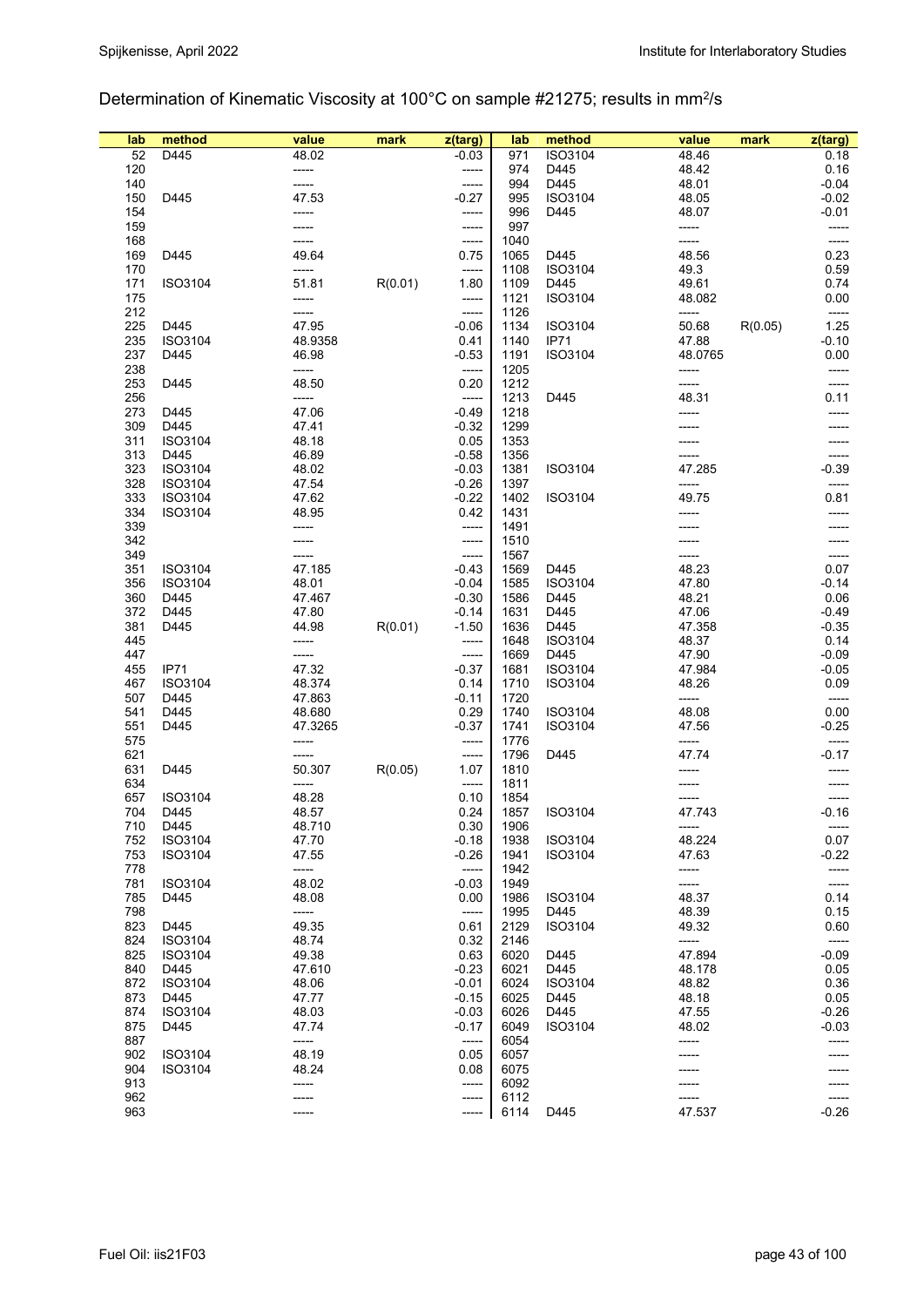| lab  | method              | value   | mark    | z(targ) | lab  | method  | value<br>mark | z(targ) |
|------|---------------------|---------|---------|---------|------|---------|---------------|---------|
| 6131 | ISO3104             | 48.56   |         | 0.23    | 6340 |         | -----         | -----   |
| 6142 | ISO3104             | 236.2   | R(0.01) | 90.83   | 6373 | D445    | 47.28         | $-0.39$ |
| 6163 |                     | -----   |         | ------  | 6379 |         | -----         | -----   |
| 6201 | D445                | 47.80   |         | $-0.14$ | 6400 |         | -----         | -----   |
| 6262 | D445                | 48.246  |         | 0.08    | 6404 | ISO3104 | 47.589        | $-0.24$ |
| 6266 |                     | -----   | С       | -----   | 6406 |         | -----         | -----   |
| 6298 |                     | -----   |         | ------  |      |         |               |         |
|      |                     |         |         |         |      |         |               |         |
|      | normality           | OK      |         |         |      |         |               |         |
|      | n                   | 85      |         |         |      |         |               |         |
|      | outliers            | 5       |         |         |      |         |               |         |
|      | mean $(n)$          | 48.0826 |         |         |      |         |               |         |
|      | st dev. $(n)$       | 0.61515 |         |         |      |         |               |         |
|      | R(calc.)            | 1.7224  |         |         |      |         |               |         |
|      | st.dev.(ISO3104:20) | 2.07099 |         |         |      |         |               |         |
|      | R(ISO3104:20)       | 5.7988  |         |         |      |         |               |         |

Lab 6266: see Kinematic Viscosity Stabinger at 100°C



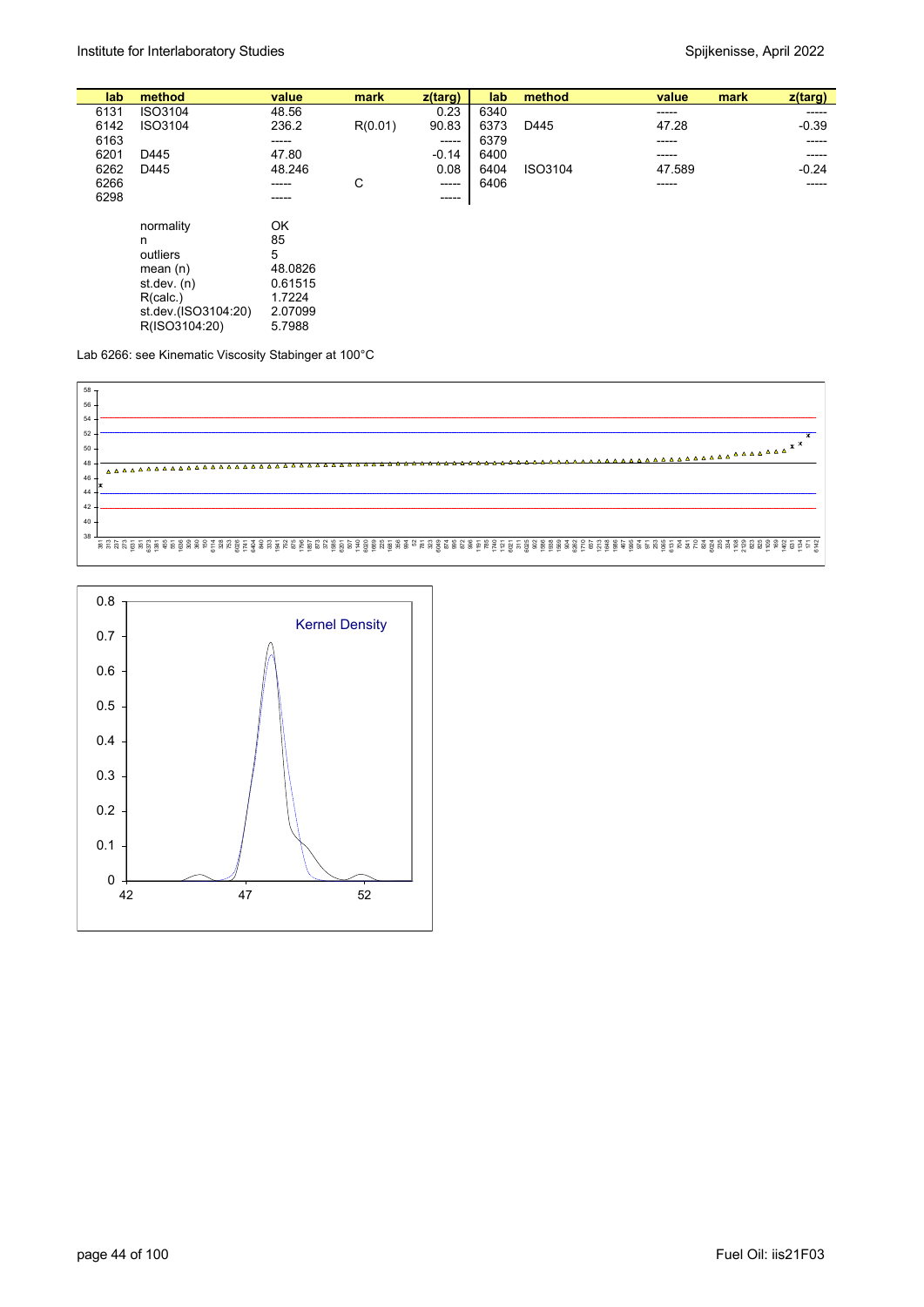## Determination of Kinematic Viscosity Stabinger at 50°C on sample #21275; results in mm2/s

| lab        | method | value  | mark | z(targ)        | lab          | method | value           | mark | $z$ (targ)       |
|------------|--------|--------|------|----------------|--------------|--------|-----------------|------|------------------|
| 52         |        | -----  |      | -----          | 971          | D7042  | 709.8           |      | $-0.17$          |
| 120        |        | -----  |      | ------         | 974          |        | -----           |      | -----            |
| 140        |        |        |      | -----          | 994          | D7042  | 709.3           |      | $-0.19$          |
| 150        |        |        |      | -----          | 995          |        | -----           |      | -----            |
| 154        |        |        |      | -----          | 996          |        |                 |      |                  |
| 159        |        |        |      | -----          | 997          |        |                 |      |                  |
| 168        |        |        |      | -----          | 1040         |        |                 |      | -----            |
| 169        |        |        |      | -----          | 1065         |        |                 |      | -----            |
| 170        |        |        |      | -----          | 1108         | D7042  | 722.1           |      | 0.30             |
| 171        |        |        |      | -----          | 1109         |        | -----           |      | -----            |
| 175<br>212 |        |        |      | -----          | 1121<br>1126 |        |                 |      |                  |
| 225        |        |        |      | -----<br>----- | 1134         |        |                 |      |                  |
| 235        |        |        |      | -----          | 1140         |        |                 |      |                  |
| 237        |        |        |      | -----          | 1191         |        |                 |      |                  |
| 238        |        |        |      | -----          | 1205         |        |                 |      |                  |
| 253        |        |        |      | -----          | 1212         | D7042  | 732.4           |      | 0.69             |
| 256        |        |        |      | -----          | 1213         |        | -----           |      | -----            |
| 273        |        | -----  |      | -----          | 1218         |        |                 |      |                  |
| 309        | D7042  | 717.8  |      | 0.13           | 1299         |        |                 |      |                  |
| 311        |        | -----  |      | -----          | 1353         |        |                 |      |                  |
| 313        |        | -----  |      | -----          | 1356         |        | -----           |      | -----            |
| 323        |        |        |      | -----          | 1381         | D7042  | 724.17          |      | 0.38             |
| 328        |        |        |      | -----          | 1397         | D7042  | 708.8           |      | $-0.21$          |
| 333        |        | ------ |      | -----          | 1402         |        | -----           |      | -----            |
| 334        | D7042  | 719.9  |      | 0.21           | 1431         | D7042  | 710.18          |      | $-0.16$          |
| 339        |        | -----  |      | -----          | 1491         | D7042  | 714.41          |      | 0.00             |
| 342<br>349 |        |        |      | -----<br>----- | 1510<br>1567 | D7042  | -----<br>728.60 |      | -----<br>0.54    |
| 351        |        | -----  |      | -----          | 1569         |        | -----           |      | -----            |
| 356        |        |        |      | -----          | 1585         |        | -----           |      | -----            |
| 360        | D7042  | 717.54 |      | 0.12           | 1586         | D7042  | 707.3           |      | $-0.27$          |
| 372        | D7042  | 715.3  |      | 0.04           | 1631         |        | -----           |      | -----            |
| 381        |        | -----  |      | -----          | 1636         |        |                 |      |                  |
| 445        |        |        |      | -----          | 1648         |        |                 |      |                  |
| 447        |        |        |      | -----          | 1669         |        |                 |      |                  |
| 455        |        |        |      | -----          | 1681         |        |                 |      |                  |
| 467        |        |        |      | -----          | 1710         |        |                 |      | -----            |
| 507        |        |        |      | -----          | 1720         |        |                 |      | -----            |
| 541        |        |        |      | -----          | 1740         | D7042  | 711.8           |      | $-0.10$          |
| 551        |        |        |      | -----          | 1741         |        | -----           |      | -----            |
| 575<br>621 |        |        |      | -----<br>----- | 1776<br>1796 | D7042  | 699.3           |      | $-0.57$<br>----- |
| 631        |        |        |      | -----          | 1810         |        |                 |      |                  |
| 634        |        |        |      | -----          | 1811         |        |                 |      |                  |
| 657        |        |        |      | -----          | 1854         |        |                 |      |                  |
| 704        |        | -----  |      | -----          | 1857         |        | -----           |      | -----            |
| 710        |        | -----  |      | -----          | 1906         |        | -----           |      | -----            |
| 752        |        | -----  |      | -----          | 1938         |        | -----           |      | -----            |
| 753        |        |        |      | -----          | 1941         |        |                 |      | -----            |
| 778        |        |        |      | -----          | 1942         | D7042  | 686.68          |      | $-1.05$          |
| 781        |        |        |      | -----          | 1949         |        | -----           |      | -----            |
| 785        |        |        |      | -----          | 1986         |        | -----           |      | -----            |
| 798<br>823 |        |        |      | -----          | 1995<br>2129 | D7042  | 729.26          |      | 0.57             |
| 824        |        | ----   |      | -----<br>----- | 2146         |        | -----<br>-----  |      | -----            |
| 825        |        |        |      | -----          | 6020         |        |                 |      |                  |
| 840        | D7042  | 726.50 |      | 0.46           | 6021         |        |                 |      |                  |
| 872        |        | -----  |      | -----          | 6024         |        |                 |      |                  |
| 873        |        | -----  |      | -----          | 6025         |        |                 |      |                  |
| 874        |        |        |      | -----          | 6026         |        |                 |      |                  |
| 875        |        |        |      | -----          | 6049         |        |                 |      |                  |
| 887        |        |        |      | -----          | 6054         |        |                 |      |                  |
| 902        |        |        |      | -----          | 6057         |        |                 |      |                  |
| 904        |        |        |      | -----          | 6075         |        |                 |      |                  |
| 913        |        |        |      | -----          | 6092         |        |                 |      |                  |
| 962        |        | -----  |      | -----          | 6112         |        |                 |      |                  |
| 963        |        | -----  |      | -----          | 6114         |        |                 |      |                  |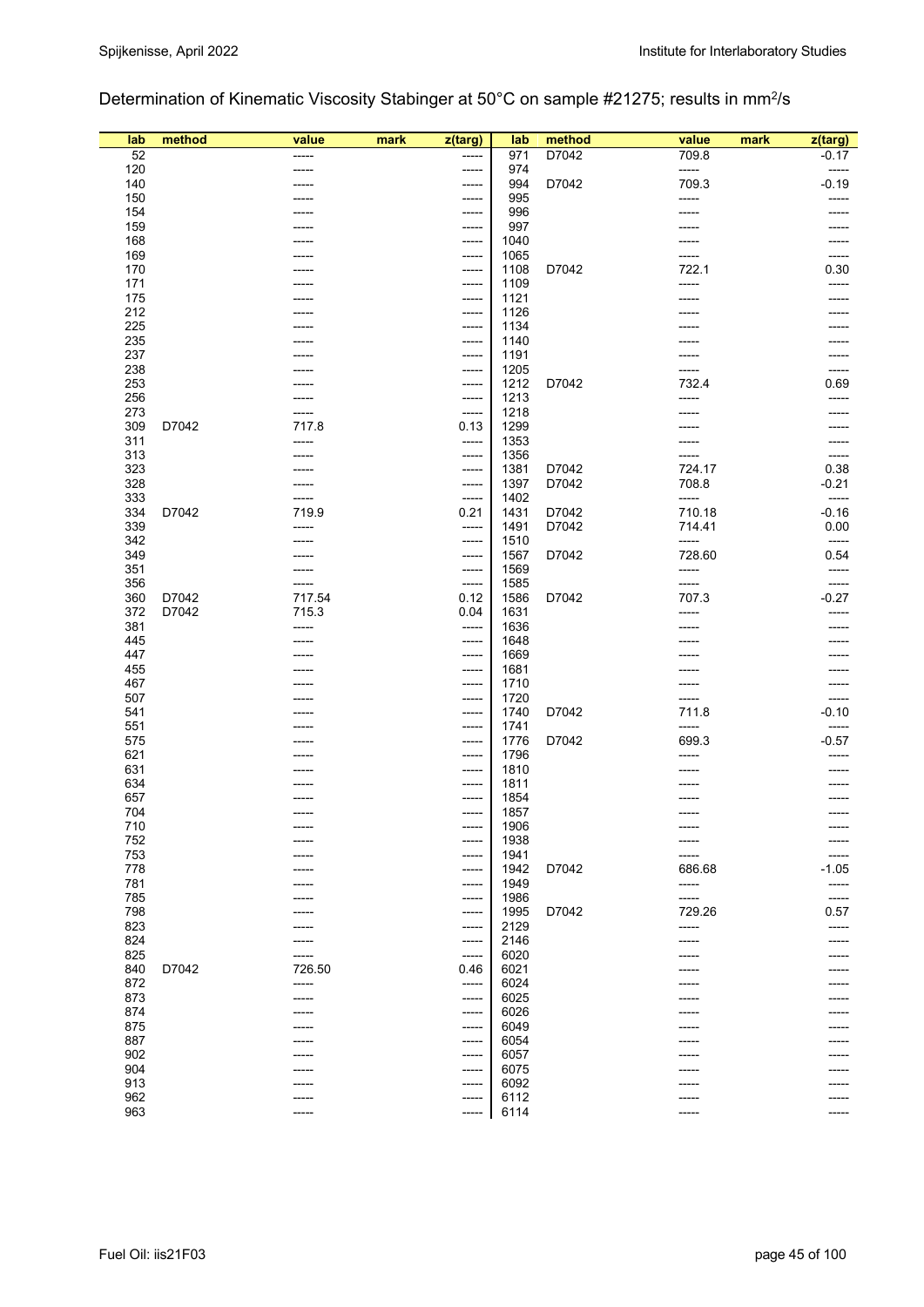| lab. | method             | value    | mark | z(targ) | lab  | method | value<br>mark | z(targ) |
|------|--------------------|----------|------|---------|------|--------|---------------|---------|
| 6131 |                    | -----    |      | -----   | 6340 |        | -----         | -----   |
| 6142 |                    | -----    |      | -----   | 6373 | D7042  | 703.0         | $-0.43$ |
| 6163 |                    | -----    |      | -----   | 6379 |        | -----         | -----   |
| 6201 |                    | -----    |      | -----   | 6400 |        | -----         | -----   |
| 6262 |                    | -----    |      | -----   | 6404 |        | -----         | -----   |
| 6266 | D7042              | 723.4    | C    | 0.35    | 6406 | D7042  | 697.47        | $-0.64$ |
| 6298 |                    | -----    |      | -----   |      |        |               |         |
|      |                    |          |      |         |      |        |               |         |
|      | normality          | OK       |      |         |      |        |               |         |
|      | n                  | 22       |      |         |      |        |               |         |
|      | outliers           | 0        |      |         |      |        |               |         |
|      | mean $(n)$         | 714.3186 |      |         |      |        |               |         |
|      | st.dev. $(n)$      | 11.43814 |      |         |      |        |               |         |
|      | R(calc.)           | 32.0268  |      |         |      |        |               |         |
|      | st.dev.(D7042:21a) | 26.25121 |      |         |      |        |               |         |
|      | R(D7042:21a)       | 73.5034  |      |         |      |        |               |         |

Lab 6266: test result reported as Kinematic Viscosity at 50 °C



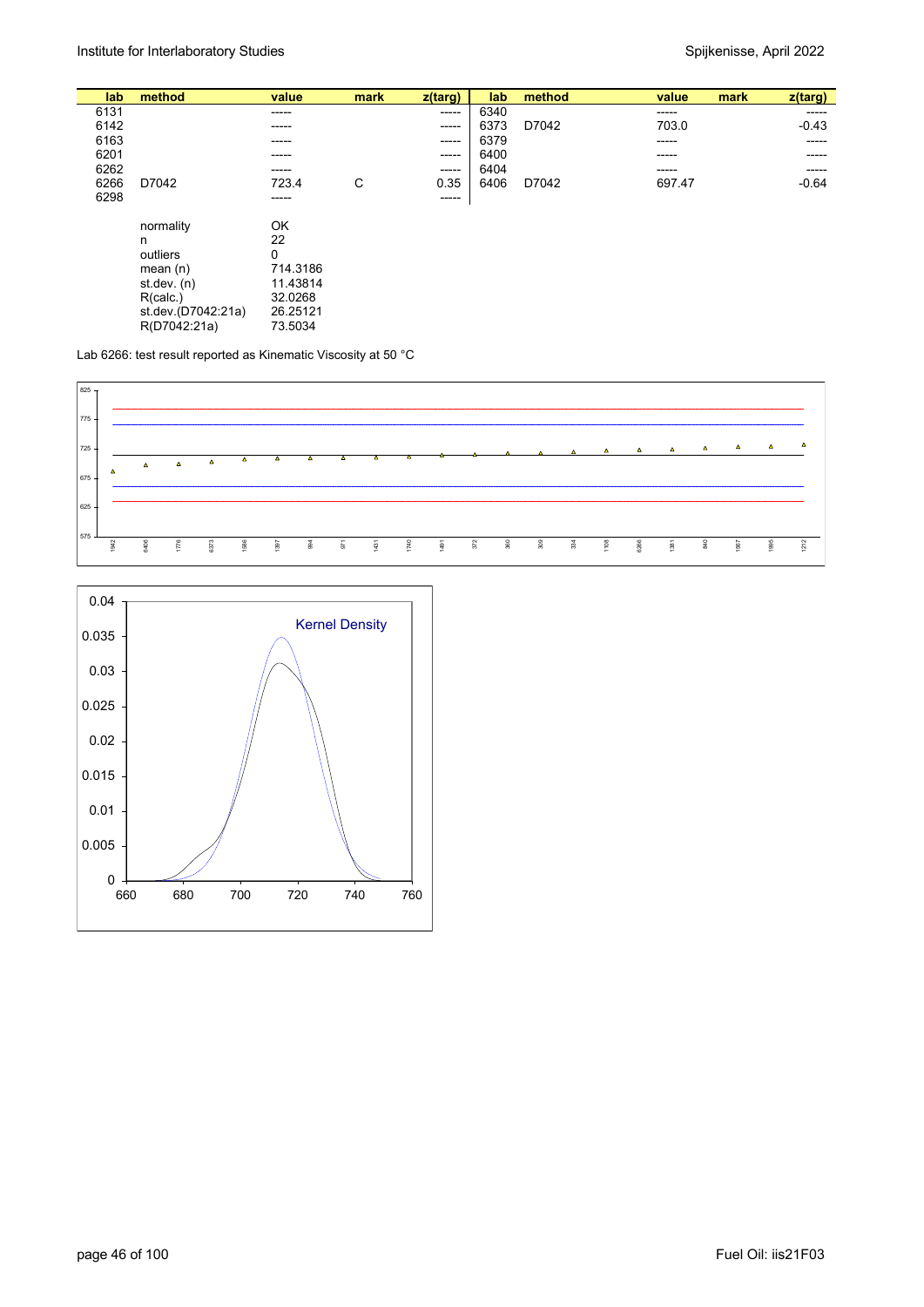## Determination of Kinematic Viscosity Stabinger at 100°C on sample #21275; results in mm2/s

| lab        | method | value          | mark<br>z(targ) | lab          | method | value   | mark<br>z(targ) |
|------------|--------|----------------|-----------------|--------------|--------|---------|-----------------|
| 52         |        | -----          | -----           | 971          | D7042  | 47.96   | $-0.14$         |
| 120        |        |                | -----           | 974          |        | -----   | -----           |
| 140        |        |                | -----           | 994          | D7042  | 47.87   | $-0.21$         |
| 150        |        |                | -----           | 995          |        | -----   | -----           |
| 154        |        |                | -----           | 996          |        |         |                 |
| 159        |        |                | -----           | 997          |        |         |                 |
| 168<br>169 |        |                | -----           | 1040<br>1065 |        |         |                 |
| 170        |        |                | -----<br>-----  | 1108         | D7042  | 50.02   | -----<br>1.53   |
| 171        |        |                | -----           | 1109         |        | -----   | -----           |
| 175        |        |                | -----           | 1121         |        |         |                 |
| 212        |        |                | -----           | 1126         |        |         |                 |
| 225        |        |                | -----           | 1134         |        |         |                 |
| 235        |        |                | -----           | 1140         |        |         |                 |
| 237        |        |                | -----           | 1191         |        |         |                 |
| 238        |        |                | -----           | 1205         |        |         |                 |
| 253        |        |                | -----           | 1212         | D7042  | 47.97   | $-0.13$         |
| 256        |        |                | -----           | 1213         |        | -----   |                 |
| 273        |        |                | -----           | 1218         |        |         |                 |
| 309        | D7042  | 47.80<br>----- | $-0.27$         | 1299         |        |         |                 |
| 311<br>313 |        |                | -----<br>-----  | 1353         |        | -----   | -----           |
| 323        |        |                | -----           | 1356<br>1381 | D7042  | 47.390  | $-0.60$         |
| 328        |        |                | -----           | 1397         | D7042  | 48.45   | 0.26            |
| 333        |        |                | -----           | 1402         |        | -----   | -----           |
| 334        | D7042  | 47.76          | $-0.30$         | 1431         | D7042  | 47.483  | $-0.53$         |
| 339        |        | -----          | -----           | 1491         | D7042  | 49.899  | 1.43            |
| 342        |        |                | -----           | 1510         |        | -----   | -----           |
| 349        |        |                | -----           | 1567         |        | -----   | -----           |
| 351        |        | -----          | -----           | 1569         |        | -----   | -----           |
| 356        |        |                | -----           | 1585         |        |         | -----           |
| 360        | D7042  | 48.108         | $-0.02$         | 1586         | D7042  | 48.08   | $-0.04$         |
| 372        | D7042  | 47.53          | $-0.49$         | 1631         |        | -----   |                 |
| 381        |        | -----          | -----           | 1636         |        |         |                 |
| 445        |        |                | -----           | 1648         |        |         |                 |
| 447<br>455 |        |                | -----<br>-----  | 1669<br>1681 |        | -----   | -----           |
| 467        |        |                | -----           | 1710         | D7042  | 49.56   | 1.15            |
| 507        |        |                | -----           | 1720         |        | $-----$ | -----           |
| 541        |        |                | -----           | 1740         | D7042  | 47.95   | $-0.15$         |
| 551        |        |                | -----           | 1741         |        | -----   | -----           |
| 575        |        |                | -----           | 1776         | D7042  | 47.40   | $-0.59$         |
| 621        |        |                | -----           | 1796         |        | -----   | -----           |
| 631        |        |                | -----           | 1810         | D7042  | 48.992  | 0.69            |
| 634        |        |                | -----           | 1811         | D7042  | 48.772  | C<br>0.52       |
| 657        |        |                | -----           | 1854         |        | -----   | -----           |
| 704        |        | -----          | -----           | 1857         |        | -----   | -----           |
| 710        |        | -----          | -----           | 1906         |        | -----   |                 |
| 752<br>753 |        | -----          | -----<br>-----  | 1938         |        | -----   | -----<br>-----  |
| 778        |        |                | -----           | 1941<br>1942 | D7042  | 47.31   | $-0.67$         |
| 781        |        |                | -----           | 1949         |        | -----   | -----           |
| 785        |        |                | -----           | 1986         |        | -----   | -----           |
| 798        |        |                | -----           | 1995         | D7042  | 48.31   | 0.14            |
| 823        |        |                | -----           | 2129         |        | -----   | -----           |
| 824        |        |                | -----           | 2146         |        | -----   | -----           |
| 825        |        |                | -----           | 6020         |        |         | -----           |
| 840        | D7042  | 47.275         | $-0.70$         | 6021         |        |         |                 |
| 872        |        | -----          | -----           | 6024         |        |         | -----           |
| 873        |        | -----          | -----           | 6025         |        |         |                 |
| 874        |        |                | -----           | 6026         |        |         |                 |
| 875        |        |                | -----           | 6049         |        |         |                 |
| 887<br>902 |        |                | -----<br>-----  | 6054<br>6057 |        |         | -----           |
| 904        |        |                | -----           | 6075         |        |         |                 |
| 913        |        |                | -----           | 6092         |        |         |                 |
| 962        |        |                | -----           | 6112         |        |         |                 |
| 963        |        |                | -----           | 6114         |        |         |                 |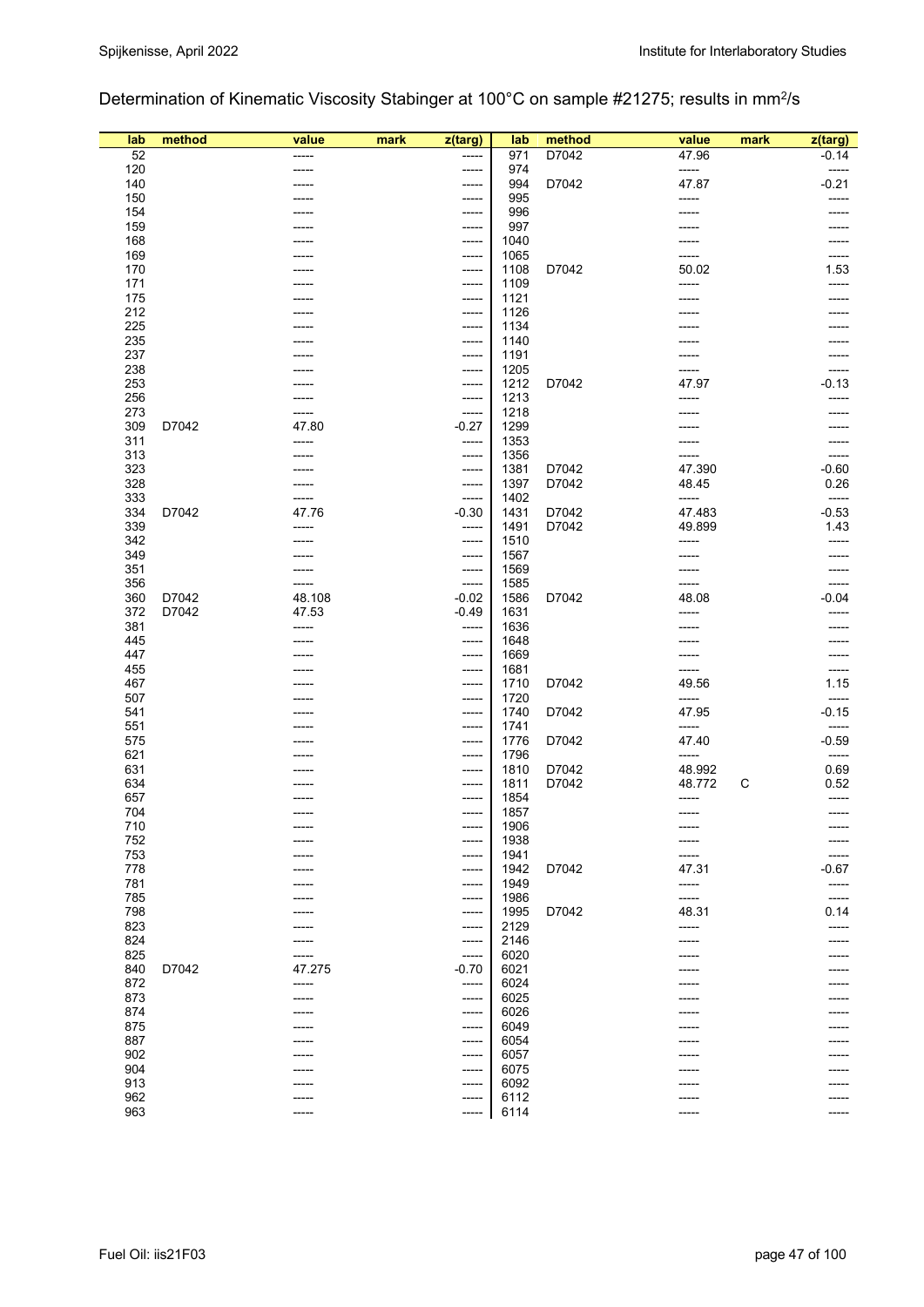| lab  | method             | value       | mark | z(targ) | lab  | method | value<br>mark | z(targ) |
|------|--------------------|-------------|------|---------|------|--------|---------------|---------|
| 6131 |                    | -----       |      | -----   | 6340 |        | -----         | -----   |
| 6142 |                    | -----       |      | -----   | 6373 | D7042  | 47.49         | $-0.52$ |
| 6163 |                    | ------      |      | ------  | 6379 |        | -----         | -----   |
| 6201 |                    | ------      |      | ------  | 6400 |        | -----         | -----   |
| 6262 |                    | -----       |      | -----   | 6404 |        | -----         | -----   |
| 6266 | D7042              | 47.7        | С    | $-0.35$ | 6406 |        | -----         | -----   |
| 6298 |                    | -----       |      | -----   |      |        |               |         |
|      |                    |             |      |         |      |        |               |         |
|      | normality          | suspect     |      |         |      |        |               |         |
|      | n                  | 23          |      |         |      |        |               |         |
|      | outliers           | $\mathbf 0$ |      |         |      |        |               |         |
|      | mean $(n)$         | 48.1339     |      |         |      |        |               |         |
|      | st.dev. $(n)$      | 0.80612     |      |         |      |        |               |         |
|      | R(calc.)           | 2.2571      |      |         |      |        |               |         |
|      | st.dev.(D7042:21a) | 1.23532     |      |         |      |        |               |         |
|      | R(D7042:21a)       | 3.4589      |      |         |      |        |               |         |

Lab 1811: first reported 51.756

Lab 6266: test result reported as Kinematic Viscosity at 100 °C



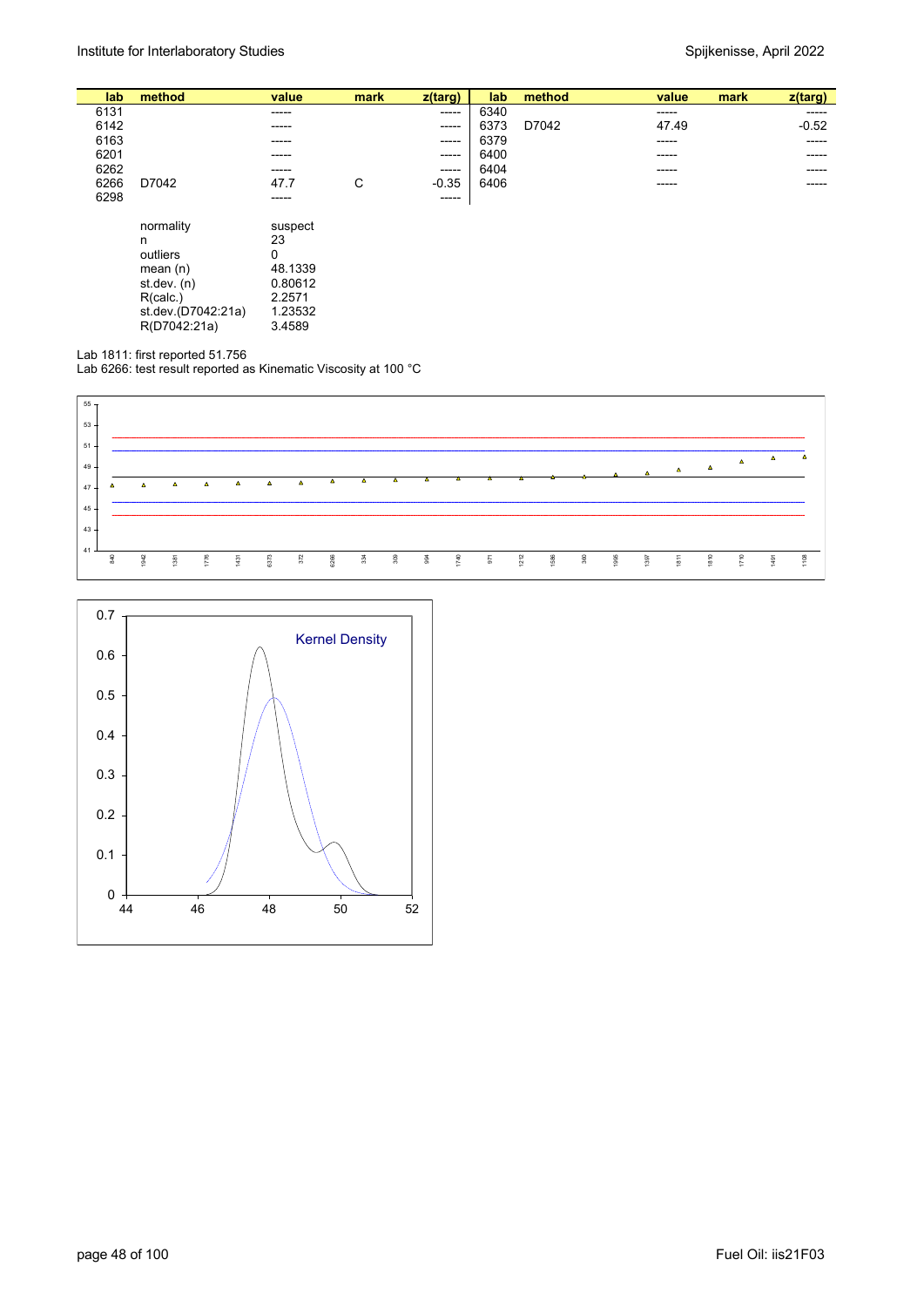## Determination of Nitrogen on sample #21275; results in mg/kg

| lab        | method            | value    | mark | z(targ)        | lab          | method            | value         | mark | $z$ (targ)       |
|------------|-------------------|----------|------|----------------|--------------|-------------------|---------------|------|------------------|
| 52         | D4629             | 3620     |      | $-0.27$        | 971          | D5762 Gravimetric | 3764          |      | 0.13             |
| 120        | D4629             | 2655.729 |      | $-3.00$        | 974          |                   | -----         |      | -----            |
| 140        | D5762 Gravimetric | 2900     |      | $-2.31$        | 994          | D5762 Volumetric  | 3965          |      | 0.70             |
| 150        |                   | -----    |      | -----          | 995          | D3228             | 4016          |      | 0.85             |
| 154        |                   |          |      | -----          | 996          |                   | -----         |      | -----            |
| 159        |                   |          |      | -----          | 997          |                   | -----         |      |                  |
| 168        |                   |          |      | -----          | 1040         |                   | -----         |      | -----            |
| 169        |                   |          |      | -----          | 1065         | D4629             | 4380          |      | 1.88             |
| 170        |                   |          |      | -----          | 1108         | D5762 Gravimetric | 4072.1        |      | 1.01             |
| 171        | D5762 Gravimetric | 4100     |      | 1.09           | 1109         | D4629             | 3467          |      | -0.71            |
| 175        |                   | -----    |      | -----          | 1121         |                   | -----         |      | -----            |
| 212        |                   |          |      | -----          | 1126         |                   | -----         |      | -----            |
| 225        |                   |          |      | -----          | 1134         | D5762             | 4147.017      |      | 1.22             |
| 235        |                   |          |      | -----          | 1140         | D4629             | 4651.65       |      | 2.65             |
| 237        |                   |          |      | -----          | 1191         |                   | -----         |      | -----            |
| 238        |                   |          |      | -----          | 1205         |                   | -----         |      | -----            |
| 253        |                   |          |      | -----          | 1212         | D3228             | 3940          |      | 0.63             |
| 256        |                   |          |      | -----          | 1213         |                   | -----         |      | -----            |
| 273        |                   |          |      | -----          | 1218         |                   | -----         |      |                  |
| 309        |                   |          |      | -----          | 1299         |                   |               |      |                  |
| 311        | D5762 Volumetric  | 4062     |      | 0.98           | 1353         |                   |               |      |                  |
| 313        |                   | -----    |      | -----          | 1356         |                   |               |      |                  |
| 323        |                   | -----    |      | -----          | 1381         |                   |               |      |                  |
| 328        |                   |          |      | -----          | 1397         |                   |               |      |                  |
| 333        | D5762 Volumetric  | 3800     |      | 0.24           | 1402         | D5762 Volumetric  | 4077.96       |      | 1.02             |
| 334        |                   |          |      | -----          | 1431         |                   | -----         |      |                  |
| 339        |                   |          |      | -----          | 1491         |                   | -----         |      |                  |
| 342<br>349 |                   |          |      | -----          | 1510         | D5762 Volumetric  | -----<br>4070 |      |                  |
| 351        |                   |          |      | -----<br>----- | 1567<br>1569 |                   | -----         |      | 1.00             |
| 356        |                   |          |      | -----          | 1585         |                   | -----         |      |                  |
| 360        |                   |          |      | -----          | 1586         |                   |               |      |                  |
| 372        | D5762 Volumetric  | 3800     |      | 0.24           | 1631         |                   |               |      |                  |
| 381        |                   | -----    |      | -----          | 1636         |                   |               |      |                  |
| 445        |                   | -----    |      | -----          | 1648         |                   |               |      |                  |
| 447        |                   |          |      | -----          | 1669         |                   |               |      |                  |
| 455        |                   | -----    |      | -----          | 1681         |                   | -----         |      |                  |
| 467        | D5762 Gravimetric | 4260     |      | 1.54           | 1710         | In house          | 2530          | C    | -3.36            |
| 507        |                   |          |      | -----          | 1720         |                   | -----         |      |                  |
| 541        |                   |          |      | -----          | 1740         |                   | -----         |      | -----            |
| 551        |                   |          |      | -----          | 1741         | D5762 Gravimetric | 4692          |      | 2.76             |
| 575        |                   |          |      | -----          | 1776         | D5762 Volumetric  | 2870          |      | -2.40            |
| 621        |                   |          |      | -----          | 1796         |                   |               |      |                  |
| 631        |                   |          |      | -----          | 1810         |                   |               |      |                  |
| 634        |                   |          |      | -----          | 1811         |                   |               |      |                  |
| 657        | D5762 Gravimetric | 3600     |      | $-0.33$        | 1854         |                   |               |      |                  |
| 704        | D5762 Volumetric  | 4100     |      | 1.09           | 1857         | D5762 Gravimetric | 4000          |      | 0.80             |
| 710        |                   |          |      | -----          | 1906         |                   |               |      | -----            |
| 752        |                   |          |      | ------         | 1938         |                   |               |      |                  |
| 753        |                   |          |      | -----          | 1941         |                   |               |      |                  |
| 778        |                   |          |      | -----          | 1942         |                   |               |      |                  |
| 781        | D5762 Gravimetric | 4025     |      | 0.87           | 1949         |                   |               |      |                  |
| 785        |                   |          |      | -----          | 1986         |                   | -----         |      |                  |
| 798        |                   | -----    |      | -----          | 1995         |                   | -----         |      |                  |
| 823        | D5762 Gravimetric | 3260     |      | $-1.29$        | 2129         | D3228             | 4238          |      | 1.48             |
| 824        | D5762 Gravimetric | 3140     |      | $-1.63$        | 2146         |                   | -----         |      |                  |
| 825        | D5762 Gravimetric | 3330     |      | $-1.09$        | 6020         |                   |               |      |                  |
| 840        | D3228             | 4351     |      | 1.80           | 6021         |                   |               |      |                  |
| 872        |                   | -----    |      | -----          | 6024         |                   |               |      |                  |
| 873        |                   | -----    |      | -----          | 6025         |                   |               |      |                  |
| 874        | D5762             | 3900     |      | 0.52           | 6026         | D5762 Gravimetric | 3600          |      | -0.33            |
| 875        | D5762 Volumetric  | 3809     |      | 0.26           | 6049         |                   | -----         |      |                  |
| 887        |                   | -----    |      | -----          | 6054         |                   | -----         |      |                  |
| 902        |                   |          |      | -----          | 6057         |                   |               |      |                  |
| 904        |                   |          |      | -----          | 6075         |                   |               |      |                  |
| 913<br>962 |                   |          |      | -----          | 6092         | D5762 Volumetric  | -----<br>2500 |      | -----<br>$-3.45$ |
| 963        |                   |          |      | -----<br>----- | 6112<br>6114 | D5762 Volumetric  | 3837          |      | 0.34             |
|            |                   |          |      |                |              |                   |               |      |                  |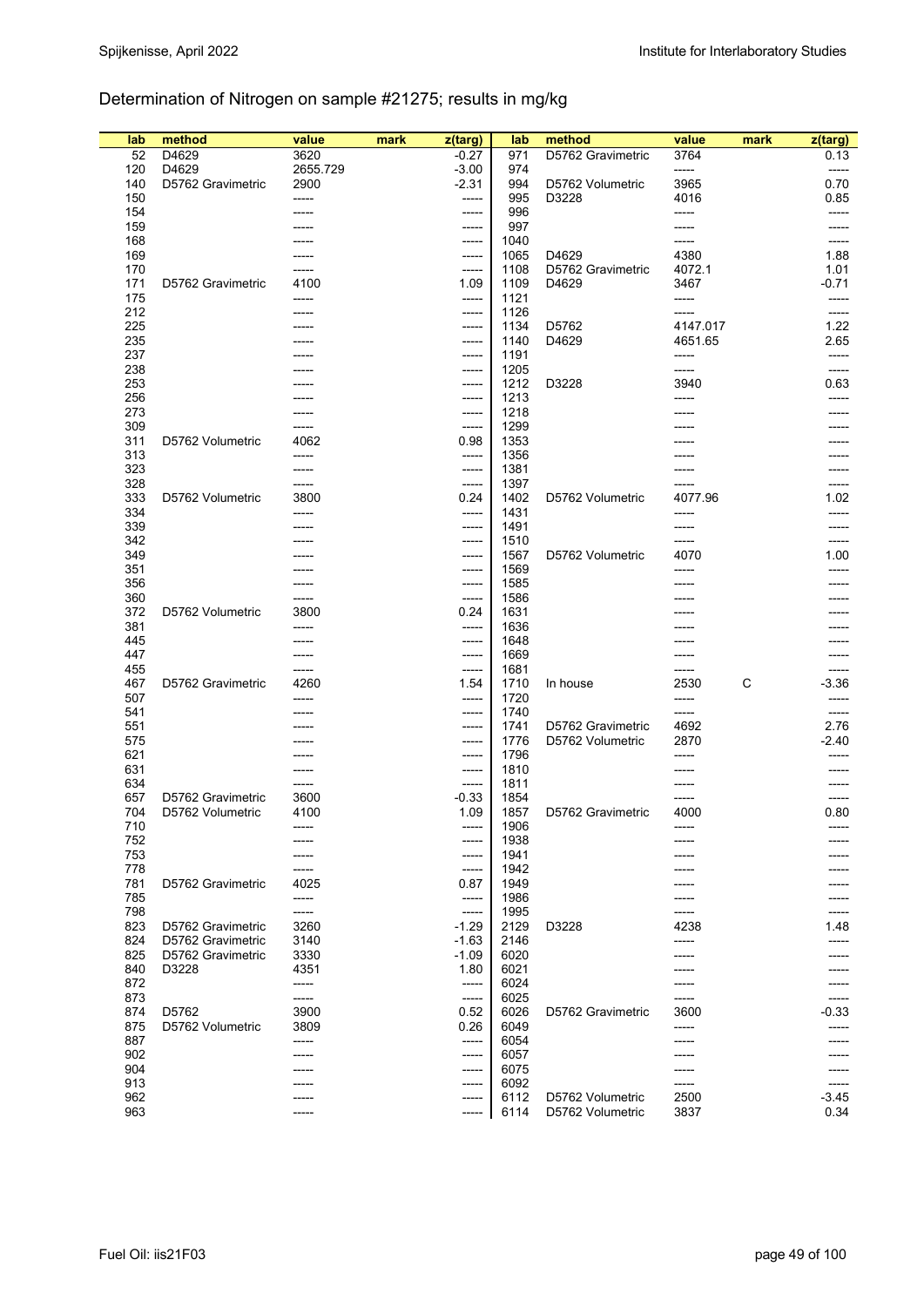| lab  | method             | value    | mark | z(targ) | lab  | method             | value             | mark  | z(targ) |
|------|--------------------|----------|------|---------|------|--------------------|-------------------|-------|---------|
| 6131 |                    | -----    |      | -----   | 6340 |                    | -----             |       | -----   |
| 6142 |                    | -----    |      | -----   | 6373 | D4629              | 3189              |       | $-1.49$ |
| 6163 |                    | -----    |      | -----   | 6379 | D5762 Gravimetric  | 4099.385          | $^*)$ | 1.08    |
| 6201 | D5762 Gravimetric  | 3385     |      | $-0.94$ | 6400 |                    | -----             |       | -----   |
| 6262 | D5762 Volumetric   | 3560     |      | $-0.44$ | 6404 | D5762 Volumetric   | 2607.3            |       | $-3.14$ |
| 6266 |                    | -----    |      | ------  | 6406 |                    | -----             |       | -----   |
| 6298 |                    | -----    |      | ------  |      |                    |                   |       |         |
|      |                    |          |      |         |      | D5762 Gravim. only | D5762 Volum. only |       |         |
|      | normality          | OK       |      |         |      | OK                 | OK                |       |         |
|      | n                  | 41       |      |         |      | 15                 | 13                |       |         |
|      | outliers           | $\Omega$ |      |         |      | 0                  | $\Omega$          |       |         |
|      | mean $(n)$         | 3716.37  |      |         |      | 3748.50            | 3619.87           |       |         |
|      | st dev. $(n)$      | 562.175  |      |         |      | 487.222            | 573.780           |       |         |
|      | R(calc.)           | 1574.09  |      |         |      | 1364.22            | 1606.59           |       |         |
|      | st.dev.(D5762:18a) | 353.055  |      |         |      | 356.107            | 343.887           |       |         |
|      | R(D5762:18a)       | 988.55   |      |         |      | 997.10             | 962.88            |       |         |

Lab 1710: first reported 2040

Lab 6379: \*) Volumetric calibration, the sample was diluted gravimetrically



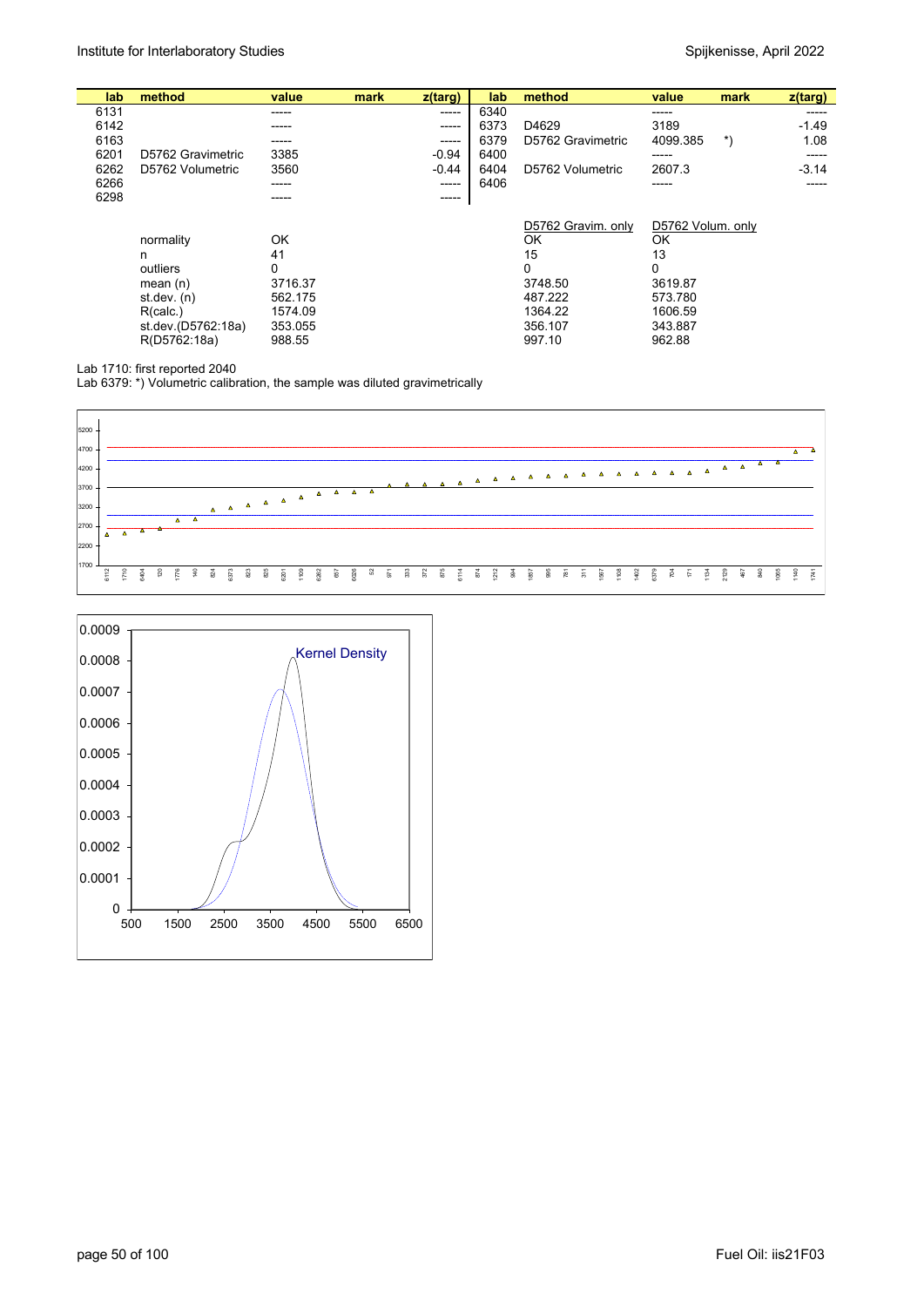## Determination of Pour Point, Lower on sample #21275; results in °C

| lab        | method         | value | mark       | z(targ)        | lab          | method  | value | mark | z(targ) |
|------------|----------------|-------|------------|----------------|--------------|---------|-------|------|---------|
| 52         |                |       |            |                | 971          |         | ----- |      |         |
| 120        |                |       |            | -----          | 974          |         | ----- |      | -----   |
| 140        |                |       |            | -----          | 994          | D97     | 6     |      | 0.44    |
| 150        |                |       |            | -----          | 995          | D97     | 6     |      | 0.44    |
| 154        |                |       |            | -----          | 996          | D97     | 6     |      | 0.44    |
| 159        |                |       |            | -----          | 997          | ISO3016 | 6     |      | 0.44    |
| 168        |                |       |            | -----          | 1040         |         |       |      |         |
| 169        | D97            | 3     |            | $-0.50$        | 1065         |         |       |      |         |
| 170        |                |       |            | -----          | 1108         |         | ----- |      | -----   |
| 171        |                |       |            | -----          | 1109         | D97     | 12    |      | 2.30    |
| 175        |                |       |            | -----          | 1121         | ISO3016 | 3     |      | $-0.50$ |
| 212        | ISO3016        | 0     |            | $-1.43$        | 1126         |         |       |      |         |
| 225        |                | ----- |            | -----          | 1134         |         |       |      |         |
| 235        | ISO3016        | 6     |            | 0.44           | 1140         |         |       |      |         |
| 237        |                |       |            | -----          | 1191         | ISO3016 | 9     |      | 1.37    |
| 238        | D97            | 3     |            | $-0.50$        | 1205         |         |       |      |         |
| 253        |                |       |            | -----          | 1212         |         |       |      |         |
| 256        |                |       |            | -----          | 1213         |         |       |      |         |
| 273        |                |       |            | -----          | 1218         |         |       |      |         |
| 309        |                |       |            | -----          | 1299         |         |       |      |         |
| 311        |                |       |            | -----          | 1353         |         |       |      |         |
| 313        |                |       |            | -----          | 1356         |         |       |      |         |
| 323        |                |       |            | -----          | 1381         | ISO3016 | 3.0   |      | $-0.50$ |
| 328        |                |       |            | -----          | 1397         |         |       |      |         |
| 333        |                |       |            | -----          | 1402         |         |       |      |         |
| 334<br>339 |                |       |            | -----          | 1431         |         |       |      |         |
|            |                |       |            | -----          | 1491         |         |       |      |         |
| 342<br>349 |                |       |            | -----          | 1510<br>1567 |         |       |      |         |
| 351        |                |       |            | -----<br>----- | 1569         |         |       |      |         |
| 356        |                |       |            | -----          | 1585         | ISO3016 | 6     |      | 0.44    |
| 360        | D97            | 3     |            | $-0.50$        | 1586         |         |       |      |         |
| 372        | D97            | 3     |            | $-0.50$        | 1631         |         |       |      |         |
| 381        |                |       |            | -----          | 1636         |         |       |      |         |
| 445        |                |       |            | -----          | 1648         |         |       |      |         |
| 447        |                |       |            | -----          | 1669         |         |       |      |         |
| 455        |                |       |            | -----          | 1681         |         |       |      |         |
| 467        |                |       |            | -----          | 1710         |         |       |      |         |
| 507        |                |       |            | -----          | 1720         |         |       |      |         |
| 541        |                |       |            | -----          | 1740         | ISO3016 | 3     |      | $-0.50$ |
| 551        |                |       |            | -----          | 1741         | ISO3016 | 0     |      | $-1.43$ |
| 575        |                |       |            | -----          | 1776         |         |       |      | -----   |
| 621        |                | ----- |            | -----          | 1796         | D97     | 6     |      | 0.44    |
| 631        | D97            | 6.0   |            | 0.44           | 1810         |         |       |      |         |
| 634        |                | ----- |            | -----          | 1811         |         |       |      |         |
| 657        | ISO3016        | 6     |            | 0.44           | 1854         |         |       |      |         |
| 704        | D97            | 3     |            | $-0.50$        | 1857         | ISO3016 | 6     |      | 0.44    |
| 710        | D97            | 3     |            | $-0.50$        | 1906         |         |       |      |         |
| 752        | ISO3016        | 6     |            | 0.44           | 1938         |         |       |      |         |
| 753        | ISO3016        | 3     |            | $-0.50$        | 1941         |         |       |      |         |
| 778        |                | ----- |            | -----          | 1942         | D97     | 3     |      | $-0.50$ |
| 781        | ISO3016        | 3     |            | $-0.50$        | 1949         |         |       |      |         |
| 785        | D97            | 3     |            | $-0.50$        | 1986         | ISO3016 | 6     |      | 0.44    |
| 798        |                | ----  |            | -----          | 1995         | D97     | 3     |      | $-0.50$ |
| 823        | ISO3016        | 3     |            | $-0.50$        | 2129         | D97     | 0     |      | $-1.43$ |
| 824        | <b>ISO3016</b> | 9     | ex         | 1.37           | 2146         |         | ----  |      | -----   |
| 825        | ISO3016        | 6     |            | 0.44           | 6020         | D97     | 6.0   |      | 0.44    |
| 840        | D97            | 6     |            | 0.44           | 6021         | D97     | 9     |      | 1.37    |
| 872        |                |       |            | -----          | 6024         | ISO3016 | 9     |      | 1.37    |
| 873        | D97            | 3     |            | $-0.50$        | 6025         | D97     | 6     |      | 0.44    |
| 874        | ISO3016        | 3     |            | $-0.50$        | 6026         | D97     | 6     |      | 0.44    |
| 875        | D97            | 3     |            | $-0.50$        | 6049         | D97     | 3     |      | $-0.50$ |
| 887        |                | ----  |            | -----          | 6054         |         |       |      |         |
| 902        | D97            | 6     |            | 0.44           | 6057         |         |       |      |         |
| 904        | ISO3016        | 6     |            | 0.44           | 6075         |         |       |      |         |
| 913        |                | ---   |            | -----          | 6092         |         |       |      |         |
| 962        | D97            | 9     | ${\sf ex}$ | 1.37           | 6112         |         |       |      |         |
| 963        | ISO3016        | 6     |            | 0.44           | 6114         |         |       |      |         |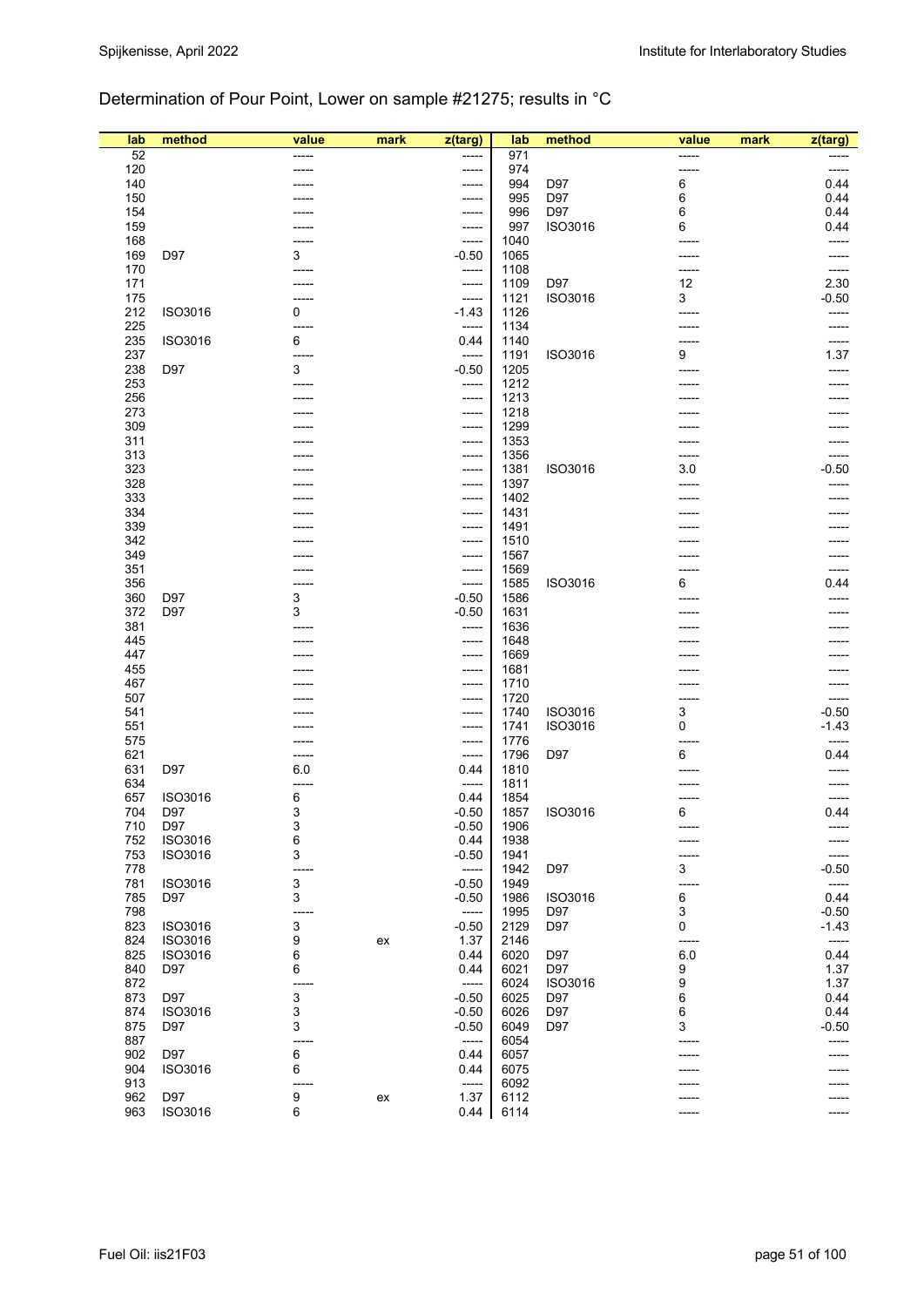| lab  | method              | value       | mark | $z$ (targ) | lab  | method  | value | mark<br>z(targ) |
|------|---------------------|-------------|------|------------|------|---------|-------|-----------------|
| 6131 |                     | ------      |      | -----      | 6340 |         | ----- | -----           |
| 6142 |                     | -----       |      | $-----1$   | 6373 | D97     | 3     | $-0.50$         |
| 6163 | ISO3016             | $-1$        |      | $-1.74$    | 6379 |         | ----- | -----           |
| 6201 | ISO3016             | 3           |      | $-0.50$    | 6400 | ISO3016 | 9     | 1.37            |
| 6262 |                     | ------      |      | $-----$    | 6404 |         | ----- | -----           |
| 6266 |                     | ------      |      | $-----$    | 6406 |         | ----- |                 |
| 6298 |                     | ------      |      | -----      |      |         |       |                 |
|      |                     |             |      |            |      |         |       |                 |
|      | normality           | OK          |      |            |      |         |       |                 |
|      | n                   | 50          |      |            |      |         |       |                 |
|      | outliers            | $0 (+ 2ex)$ |      |            |      |         |       |                 |
|      | mean $(n)$          | 4.60        |      |            |      |         |       |                 |
|      | st.dev. $(n)$       | 2.556       |      |            |      |         |       |                 |
|      | R(calc.)            | 7.16        |      |            |      |         |       |                 |
|      | st.dev.(ISO3016:19) | 3.214       |      |            |      |         |       |                 |

R(ISO3016:19) 9

Lab 824: test result excluded as PP lower > PP upper, which is in principle not possible Lab 962: test result excluded as PP lower > PP upper, which is in principle not possible



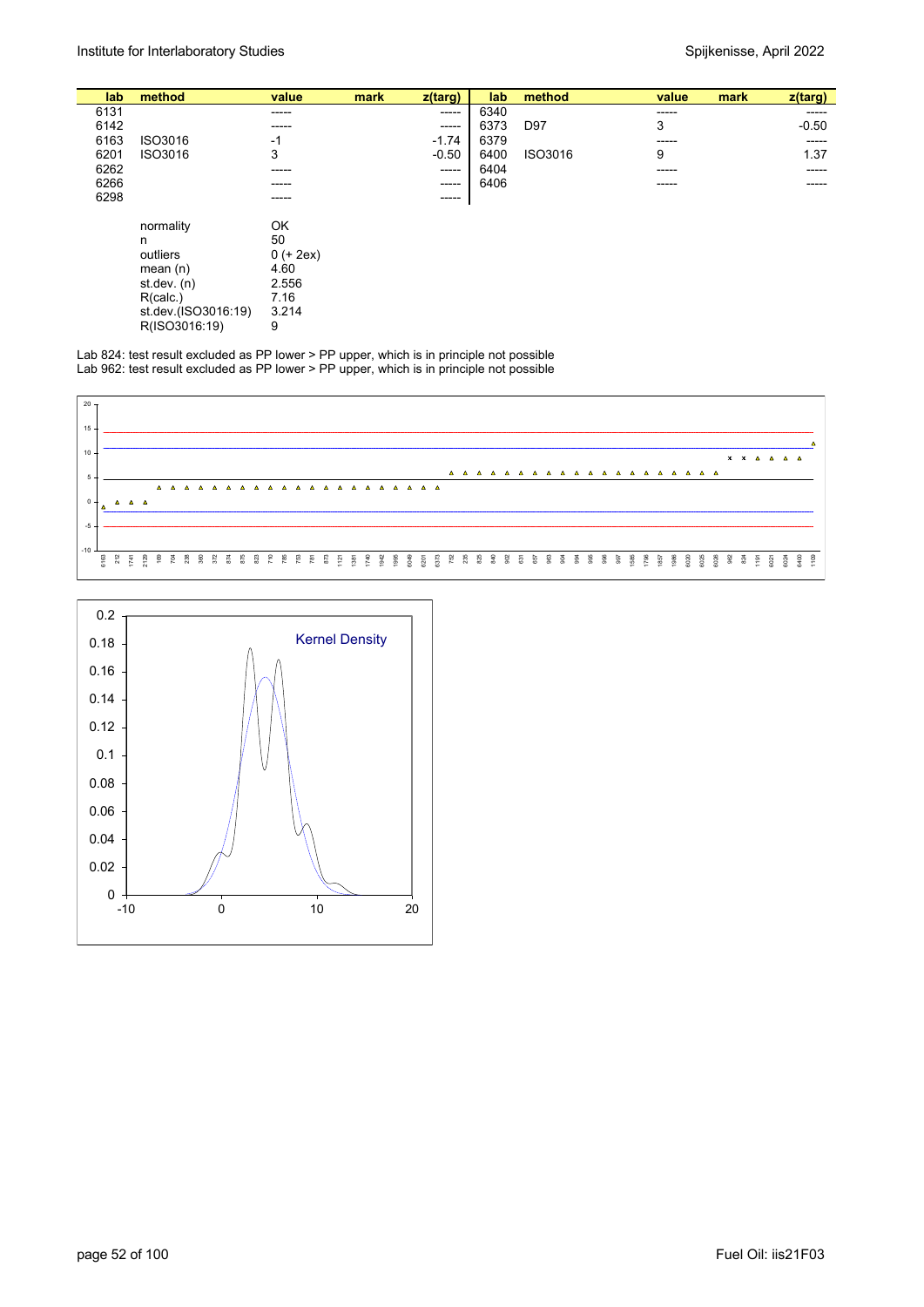### Determination of Pour Point, Upper on sample #21275; results in °C

| lab | method  | value | mark        | z(targ) | lab  | method  |   | value | mark        | z(targ) |
|-----|---------|-------|-------------|---------|------|---------|---|-------|-------------|---------|
| 52  | D97     | 9     |             | 0.34    | 971  | ISO3016 |   | 9     |             | 0.34    |
| 120 |         |       |             | -----   | 974  | D97     | 6 |       |             | $-0.60$ |
| 140 |         |       |             | -----   | 994  | D97     | 9 |       |             | 0.34    |
| 150 |         |       |             | -----   | 995  | D97     |   | 15    |             | 2.20    |
| 154 | D97     | 9     |             | 0.34    | 996  | D97     |   | 9     |             | 0.34    |
| 159 | D97     | 9.0   |             | 0.34    | 997  | ISO3016 |   | 15    |             | 2.20    |
| 168 | D97     | 12    |             | 1.27    | 1040 |         |   | ----- |             | -----   |
| 169 | D97     | 6     |             | $-0.60$ | 1065 | D97     |   | 12    |             | 1.27    |
| 170 | D97     | 12    |             | 1.27    | 1108 |         |   | ----- |             | -----   |
| 171 | ISO3016 | 3     |             | $-1.53$ | 1109 | D97     |   | 12    |             | 1.27    |
| 175 |         |       |             | -----   | 1121 | ISO3016 |   | 9     |             | 0.34    |
| 212 |         |       |             | -----   | 1126 |         |   | ----- |             | -----   |
| 225 | D97     | 6     |             | $-0.60$ | 1134 | ISO3016 |   | 9     |             | 0.34    |
| 235 | ISO3016 | 9     |             | 0.34    | 1140 |         |   |       |             |         |
| 237 | D97     | 9     |             | 0.34    | 1191 |         |   |       |             |         |
| 238 | D97     | 6     |             | $-0.60$ | 1205 |         |   |       |             |         |
| 253 | D97     | 9     |             | 0.34    | 1212 | D97     |   | 3     |             | $-1.53$ |
| 256 | D97     | 9.0   |             | 0.34    | 1213 |         |   |       |             |         |
| 273 | D97     | 12    | $\mathsf C$ | 1.27    | 1218 |         |   |       |             |         |
| 309 |         |       |             | -----   | 1299 |         |   |       |             |         |
| 311 |         |       |             | -----   | 1353 |         |   |       |             |         |
| 313 |         |       |             | -----   | 1356 | ISO3016 |   | 6     |             | $-0.60$ |
| 323 |         |       |             | -----   | 1381 | ISO3016 |   | 6.0   |             | $-0.60$ |
| 328 |         |       |             | -----   | 1397 |         |   | ----- |             | -----   |
| 333 |         |       |             | -----   | 1402 | ISO3016 |   | 9     |             | 0.34    |
| 334 |         |       |             | -----   | 1431 | D97     |   | 6     |             | $-0.60$ |
| 339 |         |       |             | -----   | 1491 | ISO3016 | 9 |       |             | 0.34    |
| 342 | ISO3016 | 6     |             | $-0.60$ | 1510 |         |   |       |             |         |
| 349 |         |       |             | -----   | 1567 |         |   |       |             |         |
| 351 |         |       |             | -----   | 1569 |         |   |       |             |         |
| 356 | ISO3016 | 3     |             | $-1.53$ | 1585 | ISO3016 |   | 9     |             | 0.34    |
| 360 | D97     | 6     |             | $-0.60$ | 1586 | D97     |   | 6     |             | $-0.60$ |
| 372 | D97     | 6     |             | $-0.60$ | 1631 |         |   |       |             | -----   |
| 381 | ISO3016 | 12    |             | 1.27    | 1636 | D97     |   | 6     |             | $-0.60$ |
| 445 |         |       |             | -----   | 1648 | ISO3016 |   | 9     |             | 0.34    |
| 447 |         |       |             | -----   | 1669 |         |   |       |             | -----   |
| 455 | D97     | 6     |             | $-0.60$ | 1681 | ISO3016 |   | 6     | $\mathsf C$ | $-0.60$ |
| 467 | ISO3016 | 6     |             | $-0.60$ | 1710 |         |   |       |             |         |
| 507 | D97     | 6     |             | $-0.60$ | 1720 |         |   |       |             | -----   |
| 541 |         |       |             | -----   | 1740 | ISO3016 |   | 6     |             | $-0.60$ |
| 551 |         |       |             | -----   | 1741 | ISO3016 |   | 6     |             | $-0.60$ |
| 575 |         |       |             | -----   | 1776 |         |   |       |             | -----   |
| 621 |         |       |             | -----   | 1796 | D97     |   | 12    |             | 1.27    |
| 631 | D97     | 9.0   |             | 0.34    | 1810 |         |   |       |             |         |
| 634 | D97     | 12    |             | 1.27    | 1811 |         |   |       |             |         |
| 657 | ISO3016 | 6     |             | $-0.60$ | 1854 |         |   |       |             |         |
| 704 | D97     | 6     |             | $-0.60$ | 1857 | ISO3016 |   | 9     |             | 0.34    |
| 710 | D97     | 6     |             | $-0.60$ | 1906 |         |   |       |             |         |
| 752 |         | ----- |             | -----   | 1938 |         |   | ----- |             | -----   |
| 753 | ISO3016 | 6     |             | $-0.60$ | 1941 | ISO3016 |   | 6     |             | $-0.60$ |
| 778 | D97     | 6     |             | $-0.60$ | 1942 | D97     |   | 6     |             | $-0.60$ |
| 781 | ISO3016 | 6     |             | $-0.60$ | 1949 |         |   |       |             | -----   |
| 785 | D97     | 6     |             | $-0.60$ | 1986 | ISO3016 |   | 9     |             | 0.34    |
| 798 |         |       |             | -----   | 1995 | D97     |   | 6     |             | $-0.60$ |
| 823 | ISO3016 | 6     |             | $-0.60$ | 2129 | D97     |   | 3     |             | $-1.53$ |
| 824 | ISO3016 | 6     | ex          | $-0.60$ | 2146 |         |   |       |             | -----   |
| 825 | ISO3016 | 9     |             | 0.34    | 6020 | D97     |   | 9.0   |             | 0.34    |
| 840 | D97     | 9     |             | 0.34    | 6021 | D97     |   | 12    |             | 1.27    |
| 872 | ISO3016 | 6     |             | $-0.60$ | 6024 | ISO3016 |   | 12    |             | 1.27    |
| 873 | D97     | 6     |             | $-0.60$ | 6025 | D97     |   | 12    |             | 1.27    |
| 874 | ISO3016 | 6     |             | $-0.60$ | 6026 | D97     |   | 9     |             | 0.34    |
| 875 | D97     | 6     |             | $-0.60$ | 6049 | ISO3016 |   | 9     |             | 0.34    |
| 887 |         |       |             | -----   | 6054 |         |   |       |             | -----   |
| 902 | D97     | 9     |             | 0.34    | 6057 |         |   |       |             |         |
| 904 | ISO3016 | 9     |             | 0.34    | 6075 |         |   |       |             |         |
| 913 |         |       |             | -----   | 6092 |         |   |       |             |         |
| 962 | D97     | 6     | ex          | $-0.60$ | 6112 |         |   |       |             | -----   |
| 963 | ISO3016 | 6     |             | $-0.60$ | 6114 | ISO3016 | 3 |       |             | $-1.53$ |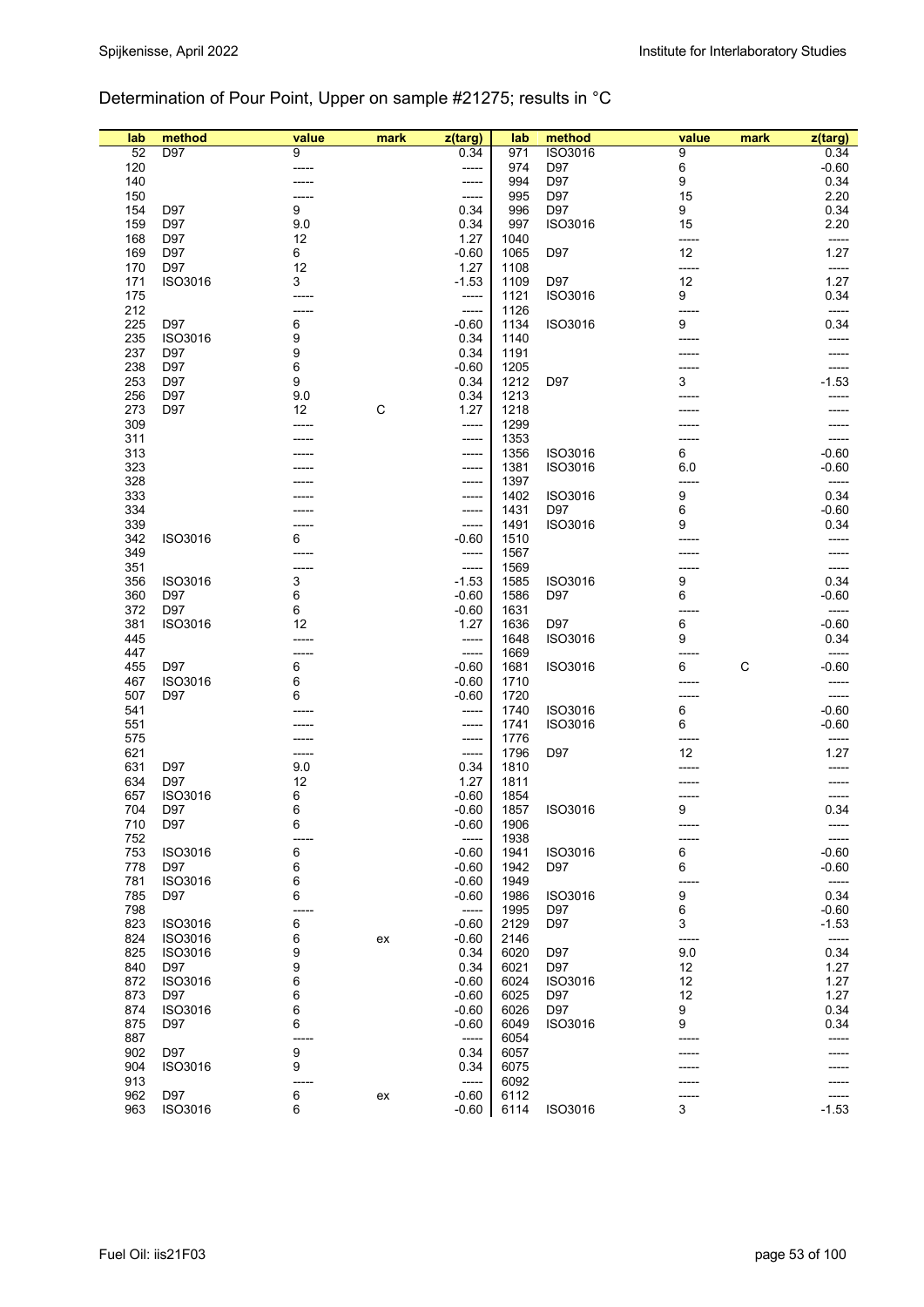| lab  | method        | value       | mark | $z$ (targ)  | lab  | method | value | mark<br>$z$ (targ) |
|------|---------------|-------------|------|-------------|------|--------|-------|--------------------|
| 6131 | ISO3016       | 9           |      | 0.34        | 6340 |        | ----- | -----              |
| 6142 |               | -----       |      | $- - - - -$ | 6373 | D97    | 6     | $-0.60$            |
| 6163 |               | -----       |      | $-----$     | 6379 |        | ----- | -----              |
| 6201 | ISO3016       | 3           |      | $-1.53$     | 6400 |        | ----- |                    |
| 6262 | D97           | 15          |      | 2.20        | 6404 |        | ----- |                    |
| 6266 |               | -----       |      | -----       | 6406 |        | ----- |                    |
| 6298 | D97           | 9           |      | 0.34        |      |        |       |                    |
|      | normality     | OK          |      |             |      |        |       |                    |
|      | n             | 83          |      |             |      |        |       |                    |
|      | outliers      | $0 (+ 2ex)$ |      |             |      |        |       |                    |
|      | mean $(n)$    | 7.92        |      |             |      |        |       |                    |
|      | st.dev. $(n)$ | 2.795       |      |             |      |        |       |                    |

Lab 273: first reported -3

 R(calc.) 7.82 st.dev.(ISO3016:19) 3.214 R(ISO3016:19) 9

Lab 824: test result excluded as PP lower > PP upper, which is in principle not possible Lab 962: test result excluded as PP lower > PP upper, which is in principle not possible Lab 1681: first reported -3



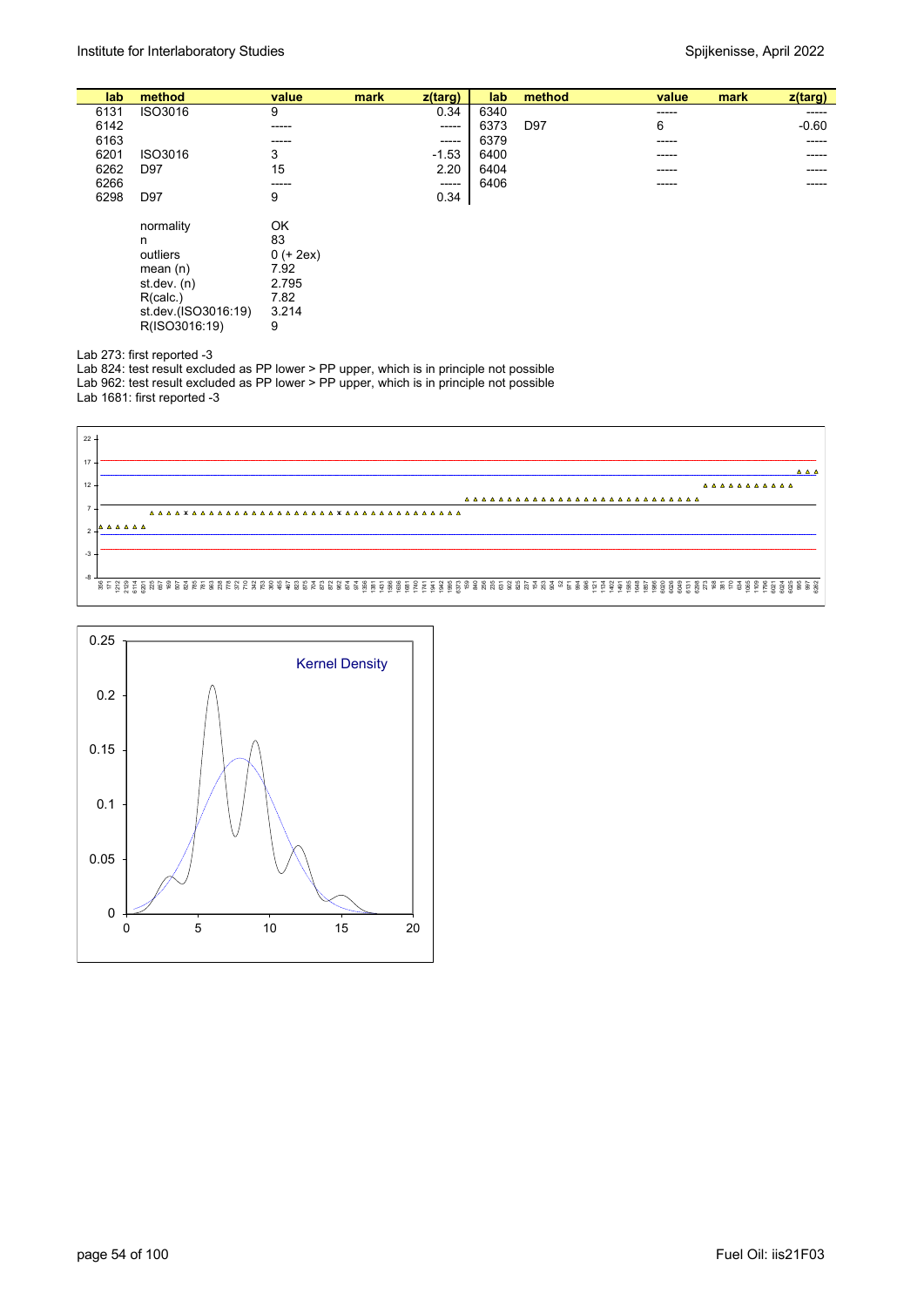# Determination of Pour Point, Automated, 3°C interval on sample #21275; results in °C

| lab        | method | value      | mark | z(targ)        | lab          | method     | value      | mark         | z(targ)        |
|------------|--------|------------|------|----------------|--------------|------------|------------|--------------|----------------|
| 52         |        | -----      |      | -----          | 971          |            | -----      |              |                |
| 120        |        |            |      | -----          | 974          |            |            |              |                |
| 140        |        |            |      | -----          | 994          |            |            |              |                |
| 150        |        |            |      | -----          | 995          |            |            |              |                |
| 154        |        |            |      | -----          | 996          |            |            |              |                |
| 159        |        |            |      | -----          | 997          |            |            |              |                |
| 168        |        |            |      | -----          | 1040         |            |            |              |                |
| 169        |        |            |      | -----          | 1065         |            |            |              |                |
| 170<br>171 |        |            |      | -----<br>----- | 1108<br>1109 | D5950      | 6          |              | 1.53<br>-----  |
| 175        |        |            |      | -----          | 1121         |            |            |              |                |
| 212        |        |            |      | -----          | 1126         |            |            |              |                |
| 225        |        |            |      | -----          | 1134         |            |            |              | -----          |
| 235        |        |            |      | -----          | 1140         | D5950      | 3.0        |              | 0.16           |
| 237        |        |            |      | -----          | 1191         | D5950      | 1.5        |              | $-0.53$        |
| 238        |        |            |      | -----          | 1205         |            |            |              |                |
| 253        |        |            |      | -----          | 1212         |            |            |              |                |
| 256        |        |            |      | -----          | 1213         |            |            |              |                |
| 273        |        |            |      | -----          | 1218         |            |            |              |                |
| 309        |        |            |      | -----          | 1299         |            |            |              |                |
| 311        |        |            |      | -----          | 1353         |            |            |              |                |
| 313        |        |            |      | -----          | 1356         |            |            |              |                |
| 323        | D5950  | 3          |      | 0.16           | 1381         | D6749      | 0.0        |              | $-1.22$        |
| 328        | D5950  | 3          |      | 0.16           | 1397         |            | -----      |              |                |
| 333<br>334 | D5950  | 3          |      | -----<br>0.16  | 1402<br>1431 | D5950      | 3          |              | 0.16           |
| 339        |        | -----      |      | -----          | 1491         |            | -----      |              | -----          |
| 342        |        |            |      | -----          | 1510         |            |            |              |                |
| 349        |        | -----      |      | -----          | 1567         |            | -----      |              | -----          |
| 351        | D6749  | 3.0        |      | 0.16           | 1569         | D97        | -1         |              | $-1.68$        |
| 356        |        | -----      |      | -----          | 1585         |            |            |              |                |
| 360        |        |            |      | -----          | 1586         |            |            |              |                |
| 372        | D5950  | 3          |      | 0.16           | 1631         |            |            |              |                |
| 381        |        |            |      | -----          | 1636         |            |            |              |                |
| 445        |        |            |      | -----          | 1648         |            |            |              |                |
| 447        |        |            |      | -----          | 1669         | D5950      | 3          | $\mathsf{C}$ | 0.16           |
| 455        |        |            |      | -----          | 1681         |            | -----      |              | -----          |
| 467        | D6892  | 3          |      | 0.16           | 1710         | ISO3016    | 6          |              | 1.53           |
| 507        |        | -----<br>3 |      | -----          | 1720         |            |            |              | -----          |
| 541<br>551 | D5950  |            |      | 0.16<br>-----  | 1740<br>1741 |            | -----      |              | -----<br>----- |
| 575        |        |            |      | -----          | 1776         | D5950      | 3          |              | 0.16           |
| 621        |        |            |      | -----          | 1796         |            |            |              |                |
| 631        |        |            |      | -----          | 1810         |            |            |              |                |
| 634        |        |            |      | -----          | 1811         |            |            |              |                |
| 657        | D5950  | 3          |      | 0.16           | 1854         |            |            |              |                |
| 704        |        | -----      |      | -----          | 1857         |            |            |              | -----          |
| 710        |        | -----      |      | -----          | 1906         |            | -----      |              |                |
| 752        |        |            |      | -----          | 1938         |            |            |              |                |
| 753        |        |            |      | -----          | 1941         |            |            |              |                |
| 778        |        |            |      | -----          | 1942         |            |            |              |                |
| 781        | D5950  | 6          |      | 1.53           | 1949         |            |            |              |                |
| 785<br>798 |        | -----      |      | -----<br>----- | 1986<br>1995 | D5950      | 3          |              | 0.16           |
| 823        | D5950  | 3          |      | 0.16           | 2129         | D5950      | 0.0        |              | $-1.22$        |
| 824        |        | -----      |      | -----          | 2146         |            | -----      |              | -----          |
| 825        |        |            |      | -----          | 6020         |            | -----      |              |                |
| 840        |        |            |      | -----          | 6021         |            |            |              |                |
| 872        |        |            |      | -----          | 6024         |            |            |              |                |
| 873        |        |            |      | -----          | 6025         |            |            |              |                |
| 874        |        |            |      | -----          | 6026         |            |            |              |                |
| 875        |        |            |      | -----          | 6049         |            | -----      |              | -----          |
| 887        |        |            |      | -----          | 6054         |            | 0.0        |              | $-1.22$        |
| 902        |        |            |      | -----          | 6057         |            | $-----$    |              | -----          |
| 904        |        |            |      | -----          | 6075         | NF T60-105 | -3         |              | $-2.60$        |
| 913        |        |            |      | -----          | 6092         |            | -----      |              | -----          |
| 962<br>963 |        |            |      | -----<br>----- | 6112<br>6114 | D5950      | -----<br>3 |              | -----<br>0.16  |
|            |        |            |      |                |              |            |            |              |                |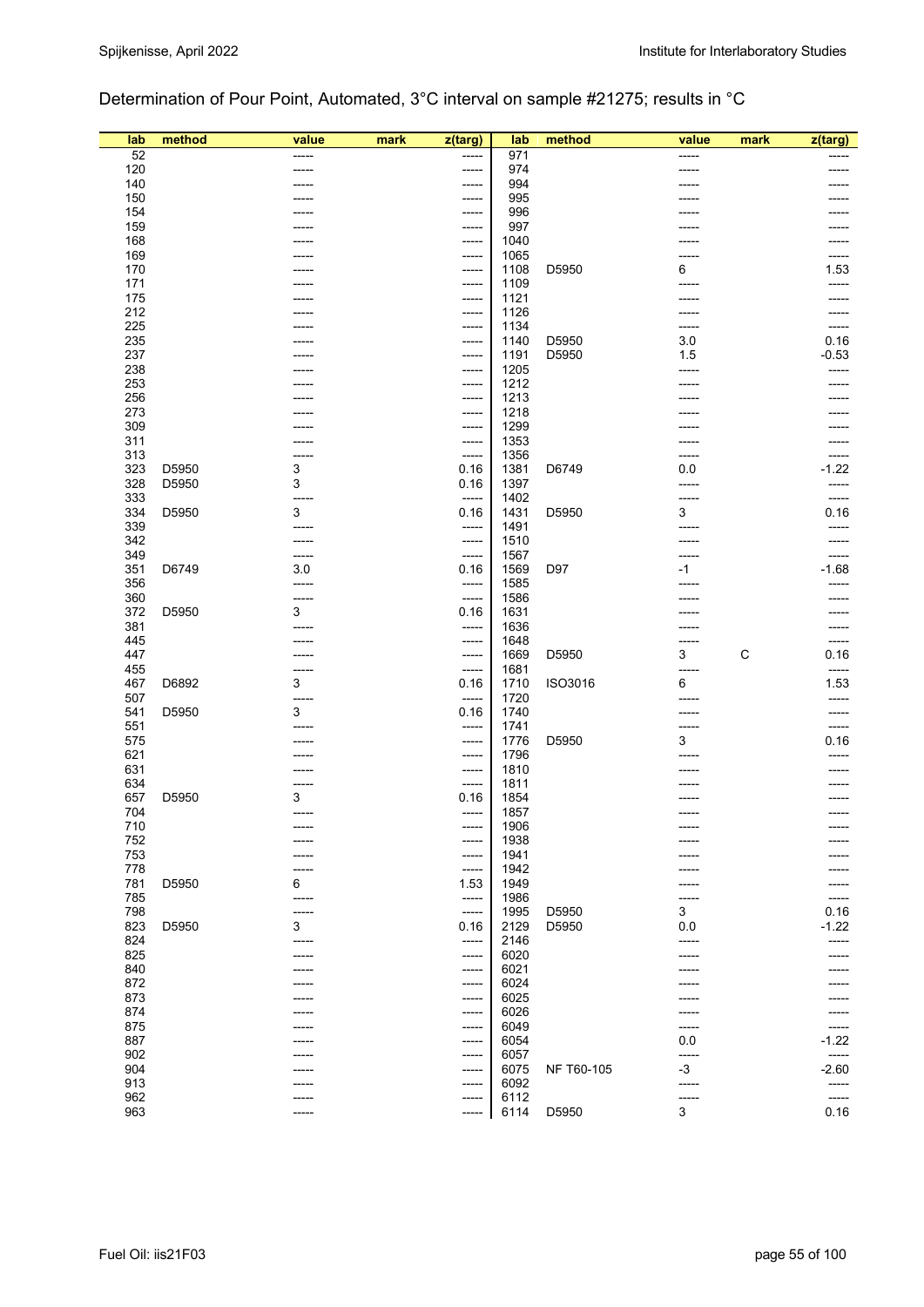| lab  | method                                                                                                    | value                                                               | mark       |             | lab  | method | value  | mark |         |
|------|-----------------------------------------------------------------------------------------------------------|---------------------------------------------------------------------|------------|-------------|------|--------|--------|------|---------|
|      |                                                                                                           |                                                                     |            | $z$ (targ)  |      |        |        |      | z(targ) |
| 6131 |                                                                                                           | -----                                                               |            | $-----$     | 6340 |        | ------ |      | -----   |
| 6142 | D5950                                                                                                     | -6                                                                  | R(0.05)    | $-3.98$     | 6373 | D6892  | 6      |      | 1.53    |
| 6163 |                                                                                                           | -----                                                               |            | -----       | 6379 |        | ------ |      | -----   |
| 6201 |                                                                                                           | -----                                                               |            | -----       | 6400 |        | ------ |      | -----   |
| 6262 | D6892                                                                                                     | 15                                                                  | C, R(0.01) | 5.66        | 6404 |        | -----  |      | -----   |
| 6266 |                                                                                                           | -----                                                               |            | $- - - - -$ | 6406 |        | ------ |      | -----   |
| 6298 |                                                                                                           | -----                                                               |            | -----       |      |        |        |      |         |
|      | normality<br>n<br>outliers<br>mean $(n)$<br>st.dev. $(n)$<br>R(calc.)<br>st.dev.(D5950:14)<br>R(D5950:14) | OK<br>25<br>$\overline{2}$<br>2.66<br>2.183<br>6.11<br>2.179<br>6.1 |            |             |      |        |        |      |         |

Lab 1669: first reported -12 Lab 6262: first reported 18



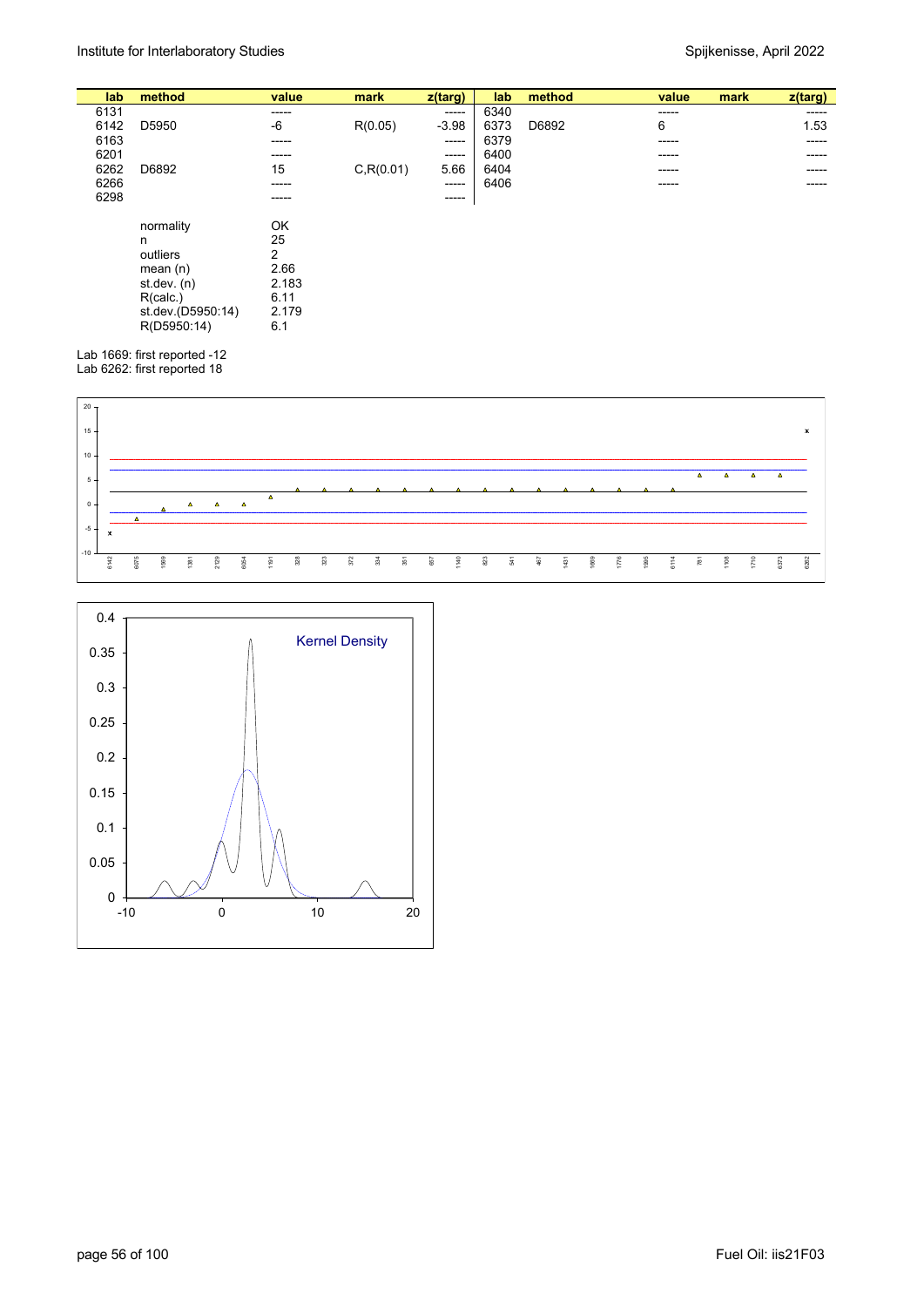### Determination of Sediment by Extraction on sample #21275; results in %M/M

| 52<br>0.03<br>0.022<br>0.20<br>D473<br>0.79<br>971<br>D473<br>0.04<br>D473<br>0.019<br>$-0.02$<br>120<br>D473<br>1.53<br>974<br>0.03<br>0.79<br>D473<br>0.02<br>0.05<br>140<br>D473<br>994<br>150<br>D473<br>0.02<br>0.05<br>995<br>D473<br>0.018<br>$-0.10$<br>D473<br>154<br>D473<br>0.01<br>$-0.69$<br>996<br>0.022<br>0.20<br>159<br>997<br>-----<br>-----<br>168<br>0.01<br>D473<br>$-0.69$<br>1040<br>0.04<br>169<br>D473<br>1.53<br>1065<br>170<br>D473<br>0.0386<br>1108<br>1.42<br>0.018<br>0.01<br>D473<br>$-0.10$<br>171<br>D473<br>$-0.69$<br>1109<br>175<br>1121<br>D473<br>0.030<br>0.79<br>-----<br>-----<br>212<br>D473<br>0.02<br>0.05<br>1126<br>-----<br>-----<br>225<br>0.0055<br>$-1.02$<br>1134<br>D473<br>-----<br>-----<br>235<br>0.03<br>1140<br>D473<br>0.79<br>-----<br>237<br>0.02<br>D473<br>0.05<br>1191<br>238<br>D473<br>0.018<br>$-0.10$<br>1205<br>253<br>1212<br>D473<br>0.018<br>$-0.10$<br>-----<br>-----<br>256<br>0.017<br>1.75<br>D473<br>$-0.17$<br>1213<br>D473<br>0.043<br>273<br>D473<br>0.01<br>$-0.69$<br>1218<br>309<br>1299<br>-----<br>-----<br>< 0.01<br>311<br>D473<br>1353<br>-----<br>313<br>1356<br>-----<br>-----<br>323<br>0.06<br>D473<br>R(0.01)<br>3.00<br>1381<br>328<br>1397<br>-----<br>0.03<br>333<br>IP <sub>53</sub><br>0.79<br>1402<br>-----<br>334<br>1431<br>-----<br>339<br>1491<br>-----<br>342<br>1510<br>-----<br>349<br>1567<br>-----<br>351<br>1569<br>-----<br>-----<br>0.03<br>0.014<br>$-0.39$<br>356<br>D473<br>0.79<br>1585<br>D473<br>360<br>ISO3735<br>0.014<br>$-0.39$<br>1586<br>D473<br>0.79<br>0.03<br>372<br>D473<br>0.01<br>$-0.69$<br>1631<br>381<br>1636<br>-----<br>445<br>1648<br>-----<br>447<br>1669<br>-----<br>ISO3735<br>455<br>1681<br>0.018<br>$-0.10$<br>-----<br>467<br>1710<br>-----<br>507<br>D473<br>0.016<br>$-0.24$<br>1720<br>-----<br>0.017<br>$-0.17$<br>541<br>D473<br>0.020<br>0.05<br>ISO3735<br>1740<br>551<br>D473<br>0.0169<br>1741<br>$-0.18$<br>-----<br>575<br>1776<br>-----<br>621<br>1796<br>D473<br>0.01<br>$-0.69$<br>-----<br>631<br>0.011<br>1810<br>D473<br>$-0.61$<br>634<br>D473<br>0.028<br>1811<br>0.64<br>0.02<br>657<br>D473<br>1854<br>0.05<br>704<br>D473<br>0.021<br>1857<br>D473<br>0.011<br>$-0.61$<br>0.12<br>1906<br>710<br>D473<br>$-0.10$<br>0.018<br>D473<br>0.02<br>0.05<br>752<br>1938<br>753<br>1941<br>-----<br>-----<br>778<br>1942<br>-----<br>781<br>D473<br>0.013<br>$-0.47$<br>1949<br>-----<br>0.014<br>$-0.39$<br>785<br>D473<br>0.03<br>0.79<br>1986<br>D473<br>798<br>-----<br>1995<br>D473<br>0.019<br>$-0.02$<br>-----<br>0.02<br>823<br>D473<br>0.05<br>2129<br>D473<br>0.016<br>$-0.24$<br>824<br>D473<br>0.02<br>2146<br>0.05<br>-----<br>-----<br>825<br>D473<br>0.022<br>0.20<br>6020<br>D473<br>0.010<br>$-0.69$<br>840<br>D473<br>0.018<br>$-0.10$<br>6021<br>D473<br>0.011<br>$-0.61$<br>872<br>-----<br>6024<br>-----<br>-----<br>-----<br>873<br>0.013<br>D473<br>0.014<br>$-0.39$<br>6025<br>D473<br>$-0.47$<br>874<br>$-0.39$<br>D473<br>0.01<br>6026<br>ISO3735<br>0.014<br>$-0.69$<br>875<br>0.79<br>6049<br>D473<br>0.03<br>-----<br>-----<br>887<br>6054<br>-----<br>-----<br>-----<br>902<br>6057<br>-----<br>-----<br>-----<br>904<br>ISO3735<br>0.013<br>$-0.47$<br>6075<br>-----<br>913<br>0.011<br>6092<br>$-0.61$<br>-----<br>-----<br>962<br>0.01<br>D473<br>$-0.69$<br>6112<br>-----<br>-----<br>D473<br>0.05<br>D473<br>6114 | lab | method | value | mark | z(targ) | lab | method | value | mark<br>z(targ) |
|------------------------------------------------------------------------------------------------------------------------------------------------------------------------------------------------------------------------------------------------------------------------------------------------------------------------------------------------------------------------------------------------------------------------------------------------------------------------------------------------------------------------------------------------------------------------------------------------------------------------------------------------------------------------------------------------------------------------------------------------------------------------------------------------------------------------------------------------------------------------------------------------------------------------------------------------------------------------------------------------------------------------------------------------------------------------------------------------------------------------------------------------------------------------------------------------------------------------------------------------------------------------------------------------------------------------------------------------------------------------------------------------------------------------------------------------------------------------------------------------------------------------------------------------------------------------------------------------------------------------------------------------------------------------------------------------------------------------------------------------------------------------------------------------------------------------------------------------------------------------------------------------------------------------------------------------------------------------------------------------------------------------------------------------------------------------------------------------------------------------------------------------------------------------------------------------------------------------------------------------------------------------------------------------------------------------------------------------------------------------------------------------------------------------------------------------------------------------------------------------------------------------------------------------------------------------------------------------------------------------------------------------------------------------------------------------------------------------------------------------------------------------------------------------------------------------------------------------------------------------------------------------------------------------------------------------------------------------------------------------------------------------------------------------------------------------------------------------------------------------------------------------------------------------------------------------------------------------------------------------------------------------------------------------------------------------------------------------------------------------------------------------------------------|-----|--------|-------|------|---------|-----|--------|-------|-----------------|
|                                                                                                                                                                                                                                                                                                                                                                                                                                                                                                                                                                                                                                                                                                                                                                                                                                                                                                                                                                                                                                                                                                                                                                                                                                                                                                                                                                                                                                                                                                                                                                                                                                                                                                                                                                                                                                                                                                                                                                                                                                                                                                                                                                                                                                                                                                                                                                                                                                                                                                                                                                                                                                                                                                                                                                                                                                                                                                                                                                                                                                                                                                                                                                                                                                                                                                                                                                                                                  |     |        |       |      |         |     |        |       |                 |
|                                                                                                                                                                                                                                                                                                                                                                                                                                                                                                                                                                                                                                                                                                                                                                                                                                                                                                                                                                                                                                                                                                                                                                                                                                                                                                                                                                                                                                                                                                                                                                                                                                                                                                                                                                                                                                                                                                                                                                                                                                                                                                                                                                                                                                                                                                                                                                                                                                                                                                                                                                                                                                                                                                                                                                                                                                                                                                                                                                                                                                                                                                                                                                                                                                                                                                                                                                                                                  |     |        |       |      |         |     |        |       |                 |
|                                                                                                                                                                                                                                                                                                                                                                                                                                                                                                                                                                                                                                                                                                                                                                                                                                                                                                                                                                                                                                                                                                                                                                                                                                                                                                                                                                                                                                                                                                                                                                                                                                                                                                                                                                                                                                                                                                                                                                                                                                                                                                                                                                                                                                                                                                                                                                                                                                                                                                                                                                                                                                                                                                                                                                                                                                                                                                                                                                                                                                                                                                                                                                                                                                                                                                                                                                                                                  |     |        |       |      |         |     |        |       |                 |
|                                                                                                                                                                                                                                                                                                                                                                                                                                                                                                                                                                                                                                                                                                                                                                                                                                                                                                                                                                                                                                                                                                                                                                                                                                                                                                                                                                                                                                                                                                                                                                                                                                                                                                                                                                                                                                                                                                                                                                                                                                                                                                                                                                                                                                                                                                                                                                                                                                                                                                                                                                                                                                                                                                                                                                                                                                                                                                                                                                                                                                                                                                                                                                                                                                                                                                                                                                                                                  |     |        |       |      |         |     |        |       |                 |
|                                                                                                                                                                                                                                                                                                                                                                                                                                                                                                                                                                                                                                                                                                                                                                                                                                                                                                                                                                                                                                                                                                                                                                                                                                                                                                                                                                                                                                                                                                                                                                                                                                                                                                                                                                                                                                                                                                                                                                                                                                                                                                                                                                                                                                                                                                                                                                                                                                                                                                                                                                                                                                                                                                                                                                                                                                                                                                                                                                                                                                                                                                                                                                                                                                                                                                                                                                                                                  |     |        |       |      |         |     |        |       |                 |
|                                                                                                                                                                                                                                                                                                                                                                                                                                                                                                                                                                                                                                                                                                                                                                                                                                                                                                                                                                                                                                                                                                                                                                                                                                                                                                                                                                                                                                                                                                                                                                                                                                                                                                                                                                                                                                                                                                                                                                                                                                                                                                                                                                                                                                                                                                                                                                                                                                                                                                                                                                                                                                                                                                                                                                                                                                                                                                                                                                                                                                                                                                                                                                                                                                                                                                                                                                                                                  |     |        |       |      |         |     |        |       |                 |
|                                                                                                                                                                                                                                                                                                                                                                                                                                                                                                                                                                                                                                                                                                                                                                                                                                                                                                                                                                                                                                                                                                                                                                                                                                                                                                                                                                                                                                                                                                                                                                                                                                                                                                                                                                                                                                                                                                                                                                                                                                                                                                                                                                                                                                                                                                                                                                                                                                                                                                                                                                                                                                                                                                                                                                                                                                                                                                                                                                                                                                                                                                                                                                                                                                                                                                                                                                                                                  |     |        |       |      |         |     |        |       |                 |
|                                                                                                                                                                                                                                                                                                                                                                                                                                                                                                                                                                                                                                                                                                                                                                                                                                                                                                                                                                                                                                                                                                                                                                                                                                                                                                                                                                                                                                                                                                                                                                                                                                                                                                                                                                                                                                                                                                                                                                                                                                                                                                                                                                                                                                                                                                                                                                                                                                                                                                                                                                                                                                                                                                                                                                                                                                                                                                                                                                                                                                                                                                                                                                                                                                                                                                                                                                                                                  |     |        |       |      |         |     |        |       |                 |
|                                                                                                                                                                                                                                                                                                                                                                                                                                                                                                                                                                                                                                                                                                                                                                                                                                                                                                                                                                                                                                                                                                                                                                                                                                                                                                                                                                                                                                                                                                                                                                                                                                                                                                                                                                                                                                                                                                                                                                                                                                                                                                                                                                                                                                                                                                                                                                                                                                                                                                                                                                                                                                                                                                                                                                                                                                                                                                                                                                                                                                                                                                                                                                                                                                                                                                                                                                                                                  |     |        |       |      |         |     |        |       |                 |
|                                                                                                                                                                                                                                                                                                                                                                                                                                                                                                                                                                                                                                                                                                                                                                                                                                                                                                                                                                                                                                                                                                                                                                                                                                                                                                                                                                                                                                                                                                                                                                                                                                                                                                                                                                                                                                                                                                                                                                                                                                                                                                                                                                                                                                                                                                                                                                                                                                                                                                                                                                                                                                                                                                                                                                                                                                                                                                                                                                                                                                                                                                                                                                                                                                                                                                                                                                                                                  |     |        |       |      |         |     |        |       |                 |
|                                                                                                                                                                                                                                                                                                                                                                                                                                                                                                                                                                                                                                                                                                                                                                                                                                                                                                                                                                                                                                                                                                                                                                                                                                                                                                                                                                                                                                                                                                                                                                                                                                                                                                                                                                                                                                                                                                                                                                                                                                                                                                                                                                                                                                                                                                                                                                                                                                                                                                                                                                                                                                                                                                                                                                                                                                                                                                                                                                                                                                                                                                                                                                                                                                                                                                                                                                                                                  |     |        |       |      |         |     |        |       |                 |
|                                                                                                                                                                                                                                                                                                                                                                                                                                                                                                                                                                                                                                                                                                                                                                                                                                                                                                                                                                                                                                                                                                                                                                                                                                                                                                                                                                                                                                                                                                                                                                                                                                                                                                                                                                                                                                                                                                                                                                                                                                                                                                                                                                                                                                                                                                                                                                                                                                                                                                                                                                                                                                                                                                                                                                                                                                                                                                                                                                                                                                                                                                                                                                                                                                                                                                                                                                                                                  |     |        |       |      |         |     |        |       |                 |
|                                                                                                                                                                                                                                                                                                                                                                                                                                                                                                                                                                                                                                                                                                                                                                                                                                                                                                                                                                                                                                                                                                                                                                                                                                                                                                                                                                                                                                                                                                                                                                                                                                                                                                                                                                                                                                                                                                                                                                                                                                                                                                                                                                                                                                                                                                                                                                                                                                                                                                                                                                                                                                                                                                                                                                                                                                                                                                                                                                                                                                                                                                                                                                                                                                                                                                                                                                                                                  |     |        |       |      |         |     |        |       |                 |
|                                                                                                                                                                                                                                                                                                                                                                                                                                                                                                                                                                                                                                                                                                                                                                                                                                                                                                                                                                                                                                                                                                                                                                                                                                                                                                                                                                                                                                                                                                                                                                                                                                                                                                                                                                                                                                                                                                                                                                                                                                                                                                                                                                                                                                                                                                                                                                                                                                                                                                                                                                                                                                                                                                                                                                                                                                                                                                                                                                                                                                                                                                                                                                                                                                                                                                                                                                                                                  |     |        |       |      |         |     |        |       |                 |
|                                                                                                                                                                                                                                                                                                                                                                                                                                                                                                                                                                                                                                                                                                                                                                                                                                                                                                                                                                                                                                                                                                                                                                                                                                                                                                                                                                                                                                                                                                                                                                                                                                                                                                                                                                                                                                                                                                                                                                                                                                                                                                                                                                                                                                                                                                                                                                                                                                                                                                                                                                                                                                                                                                                                                                                                                                                                                                                                                                                                                                                                                                                                                                                                                                                                                                                                                                                                                  |     |        |       |      |         |     |        |       |                 |
|                                                                                                                                                                                                                                                                                                                                                                                                                                                                                                                                                                                                                                                                                                                                                                                                                                                                                                                                                                                                                                                                                                                                                                                                                                                                                                                                                                                                                                                                                                                                                                                                                                                                                                                                                                                                                                                                                                                                                                                                                                                                                                                                                                                                                                                                                                                                                                                                                                                                                                                                                                                                                                                                                                                                                                                                                                                                                                                                                                                                                                                                                                                                                                                                                                                                                                                                                                                                                  |     |        |       |      |         |     |        |       |                 |
|                                                                                                                                                                                                                                                                                                                                                                                                                                                                                                                                                                                                                                                                                                                                                                                                                                                                                                                                                                                                                                                                                                                                                                                                                                                                                                                                                                                                                                                                                                                                                                                                                                                                                                                                                                                                                                                                                                                                                                                                                                                                                                                                                                                                                                                                                                                                                                                                                                                                                                                                                                                                                                                                                                                                                                                                                                                                                                                                                                                                                                                                                                                                                                                                                                                                                                                                                                                                                  |     |        |       |      |         |     |        |       |                 |
|                                                                                                                                                                                                                                                                                                                                                                                                                                                                                                                                                                                                                                                                                                                                                                                                                                                                                                                                                                                                                                                                                                                                                                                                                                                                                                                                                                                                                                                                                                                                                                                                                                                                                                                                                                                                                                                                                                                                                                                                                                                                                                                                                                                                                                                                                                                                                                                                                                                                                                                                                                                                                                                                                                                                                                                                                                                                                                                                                                                                                                                                                                                                                                                                                                                                                                                                                                                                                  |     |        |       |      |         |     |        |       |                 |
|                                                                                                                                                                                                                                                                                                                                                                                                                                                                                                                                                                                                                                                                                                                                                                                                                                                                                                                                                                                                                                                                                                                                                                                                                                                                                                                                                                                                                                                                                                                                                                                                                                                                                                                                                                                                                                                                                                                                                                                                                                                                                                                                                                                                                                                                                                                                                                                                                                                                                                                                                                                                                                                                                                                                                                                                                                                                                                                                                                                                                                                                                                                                                                                                                                                                                                                                                                                                                  |     |        |       |      |         |     |        |       |                 |
|                                                                                                                                                                                                                                                                                                                                                                                                                                                                                                                                                                                                                                                                                                                                                                                                                                                                                                                                                                                                                                                                                                                                                                                                                                                                                                                                                                                                                                                                                                                                                                                                                                                                                                                                                                                                                                                                                                                                                                                                                                                                                                                                                                                                                                                                                                                                                                                                                                                                                                                                                                                                                                                                                                                                                                                                                                                                                                                                                                                                                                                                                                                                                                                                                                                                                                                                                                                                                  |     |        |       |      |         |     |        |       |                 |
|                                                                                                                                                                                                                                                                                                                                                                                                                                                                                                                                                                                                                                                                                                                                                                                                                                                                                                                                                                                                                                                                                                                                                                                                                                                                                                                                                                                                                                                                                                                                                                                                                                                                                                                                                                                                                                                                                                                                                                                                                                                                                                                                                                                                                                                                                                                                                                                                                                                                                                                                                                                                                                                                                                                                                                                                                                                                                                                                                                                                                                                                                                                                                                                                                                                                                                                                                                                                                  |     |        |       |      |         |     |        |       |                 |
|                                                                                                                                                                                                                                                                                                                                                                                                                                                                                                                                                                                                                                                                                                                                                                                                                                                                                                                                                                                                                                                                                                                                                                                                                                                                                                                                                                                                                                                                                                                                                                                                                                                                                                                                                                                                                                                                                                                                                                                                                                                                                                                                                                                                                                                                                                                                                                                                                                                                                                                                                                                                                                                                                                                                                                                                                                                                                                                                                                                                                                                                                                                                                                                                                                                                                                                                                                                                                  |     |        |       |      |         |     |        |       |                 |
|                                                                                                                                                                                                                                                                                                                                                                                                                                                                                                                                                                                                                                                                                                                                                                                                                                                                                                                                                                                                                                                                                                                                                                                                                                                                                                                                                                                                                                                                                                                                                                                                                                                                                                                                                                                                                                                                                                                                                                                                                                                                                                                                                                                                                                                                                                                                                                                                                                                                                                                                                                                                                                                                                                                                                                                                                                                                                                                                                                                                                                                                                                                                                                                                                                                                                                                                                                                                                  |     |        |       |      |         |     |        |       |                 |
|                                                                                                                                                                                                                                                                                                                                                                                                                                                                                                                                                                                                                                                                                                                                                                                                                                                                                                                                                                                                                                                                                                                                                                                                                                                                                                                                                                                                                                                                                                                                                                                                                                                                                                                                                                                                                                                                                                                                                                                                                                                                                                                                                                                                                                                                                                                                                                                                                                                                                                                                                                                                                                                                                                                                                                                                                                                                                                                                                                                                                                                                                                                                                                                                                                                                                                                                                                                                                  |     |        |       |      |         |     |        |       |                 |
|                                                                                                                                                                                                                                                                                                                                                                                                                                                                                                                                                                                                                                                                                                                                                                                                                                                                                                                                                                                                                                                                                                                                                                                                                                                                                                                                                                                                                                                                                                                                                                                                                                                                                                                                                                                                                                                                                                                                                                                                                                                                                                                                                                                                                                                                                                                                                                                                                                                                                                                                                                                                                                                                                                                                                                                                                                                                                                                                                                                                                                                                                                                                                                                                                                                                                                                                                                                                                  |     |        |       |      |         |     |        |       |                 |
|                                                                                                                                                                                                                                                                                                                                                                                                                                                                                                                                                                                                                                                                                                                                                                                                                                                                                                                                                                                                                                                                                                                                                                                                                                                                                                                                                                                                                                                                                                                                                                                                                                                                                                                                                                                                                                                                                                                                                                                                                                                                                                                                                                                                                                                                                                                                                                                                                                                                                                                                                                                                                                                                                                                                                                                                                                                                                                                                                                                                                                                                                                                                                                                                                                                                                                                                                                                                                  |     |        |       |      |         |     |        |       |                 |
|                                                                                                                                                                                                                                                                                                                                                                                                                                                                                                                                                                                                                                                                                                                                                                                                                                                                                                                                                                                                                                                                                                                                                                                                                                                                                                                                                                                                                                                                                                                                                                                                                                                                                                                                                                                                                                                                                                                                                                                                                                                                                                                                                                                                                                                                                                                                                                                                                                                                                                                                                                                                                                                                                                                                                                                                                                                                                                                                                                                                                                                                                                                                                                                                                                                                                                                                                                                                                  |     |        |       |      |         |     |        |       |                 |
|                                                                                                                                                                                                                                                                                                                                                                                                                                                                                                                                                                                                                                                                                                                                                                                                                                                                                                                                                                                                                                                                                                                                                                                                                                                                                                                                                                                                                                                                                                                                                                                                                                                                                                                                                                                                                                                                                                                                                                                                                                                                                                                                                                                                                                                                                                                                                                                                                                                                                                                                                                                                                                                                                                                                                                                                                                                                                                                                                                                                                                                                                                                                                                                                                                                                                                                                                                                                                  |     |        |       |      |         |     |        |       |                 |
|                                                                                                                                                                                                                                                                                                                                                                                                                                                                                                                                                                                                                                                                                                                                                                                                                                                                                                                                                                                                                                                                                                                                                                                                                                                                                                                                                                                                                                                                                                                                                                                                                                                                                                                                                                                                                                                                                                                                                                                                                                                                                                                                                                                                                                                                                                                                                                                                                                                                                                                                                                                                                                                                                                                                                                                                                                                                                                                                                                                                                                                                                                                                                                                                                                                                                                                                                                                                                  |     |        |       |      |         |     |        |       |                 |
|                                                                                                                                                                                                                                                                                                                                                                                                                                                                                                                                                                                                                                                                                                                                                                                                                                                                                                                                                                                                                                                                                                                                                                                                                                                                                                                                                                                                                                                                                                                                                                                                                                                                                                                                                                                                                                                                                                                                                                                                                                                                                                                                                                                                                                                                                                                                                                                                                                                                                                                                                                                                                                                                                                                                                                                                                                                                                                                                                                                                                                                                                                                                                                                                                                                                                                                                                                                                                  |     |        |       |      |         |     |        |       |                 |
|                                                                                                                                                                                                                                                                                                                                                                                                                                                                                                                                                                                                                                                                                                                                                                                                                                                                                                                                                                                                                                                                                                                                                                                                                                                                                                                                                                                                                                                                                                                                                                                                                                                                                                                                                                                                                                                                                                                                                                                                                                                                                                                                                                                                                                                                                                                                                                                                                                                                                                                                                                                                                                                                                                                                                                                                                                                                                                                                                                                                                                                                                                                                                                                                                                                                                                                                                                                                                  |     |        |       |      |         |     |        |       |                 |
|                                                                                                                                                                                                                                                                                                                                                                                                                                                                                                                                                                                                                                                                                                                                                                                                                                                                                                                                                                                                                                                                                                                                                                                                                                                                                                                                                                                                                                                                                                                                                                                                                                                                                                                                                                                                                                                                                                                                                                                                                                                                                                                                                                                                                                                                                                                                                                                                                                                                                                                                                                                                                                                                                                                                                                                                                                                                                                                                                                                                                                                                                                                                                                                                                                                                                                                                                                                                                  |     |        |       |      |         |     |        |       |                 |
|                                                                                                                                                                                                                                                                                                                                                                                                                                                                                                                                                                                                                                                                                                                                                                                                                                                                                                                                                                                                                                                                                                                                                                                                                                                                                                                                                                                                                                                                                                                                                                                                                                                                                                                                                                                                                                                                                                                                                                                                                                                                                                                                                                                                                                                                                                                                                                                                                                                                                                                                                                                                                                                                                                                                                                                                                                                                                                                                                                                                                                                                                                                                                                                                                                                                                                                                                                                                                  |     |        |       |      |         |     |        |       |                 |
|                                                                                                                                                                                                                                                                                                                                                                                                                                                                                                                                                                                                                                                                                                                                                                                                                                                                                                                                                                                                                                                                                                                                                                                                                                                                                                                                                                                                                                                                                                                                                                                                                                                                                                                                                                                                                                                                                                                                                                                                                                                                                                                                                                                                                                                                                                                                                                                                                                                                                                                                                                                                                                                                                                                                                                                                                                                                                                                                                                                                                                                                                                                                                                                                                                                                                                                                                                                                                  |     |        |       |      |         |     |        |       |                 |
|                                                                                                                                                                                                                                                                                                                                                                                                                                                                                                                                                                                                                                                                                                                                                                                                                                                                                                                                                                                                                                                                                                                                                                                                                                                                                                                                                                                                                                                                                                                                                                                                                                                                                                                                                                                                                                                                                                                                                                                                                                                                                                                                                                                                                                                                                                                                                                                                                                                                                                                                                                                                                                                                                                                                                                                                                                                                                                                                                                                                                                                                                                                                                                                                                                                                                                                                                                                                                  |     |        |       |      |         |     |        |       |                 |
|                                                                                                                                                                                                                                                                                                                                                                                                                                                                                                                                                                                                                                                                                                                                                                                                                                                                                                                                                                                                                                                                                                                                                                                                                                                                                                                                                                                                                                                                                                                                                                                                                                                                                                                                                                                                                                                                                                                                                                                                                                                                                                                                                                                                                                                                                                                                                                                                                                                                                                                                                                                                                                                                                                                                                                                                                                                                                                                                                                                                                                                                                                                                                                                                                                                                                                                                                                                                                  |     |        |       |      |         |     |        |       |                 |
|                                                                                                                                                                                                                                                                                                                                                                                                                                                                                                                                                                                                                                                                                                                                                                                                                                                                                                                                                                                                                                                                                                                                                                                                                                                                                                                                                                                                                                                                                                                                                                                                                                                                                                                                                                                                                                                                                                                                                                                                                                                                                                                                                                                                                                                                                                                                                                                                                                                                                                                                                                                                                                                                                                                                                                                                                                                                                                                                                                                                                                                                                                                                                                                                                                                                                                                                                                                                                  |     |        |       |      |         |     |        |       |                 |
|                                                                                                                                                                                                                                                                                                                                                                                                                                                                                                                                                                                                                                                                                                                                                                                                                                                                                                                                                                                                                                                                                                                                                                                                                                                                                                                                                                                                                                                                                                                                                                                                                                                                                                                                                                                                                                                                                                                                                                                                                                                                                                                                                                                                                                                                                                                                                                                                                                                                                                                                                                                                                                                                                                                                                                                                                                                                                                                                                                                                                                                                                                                                                                                                                                                                                                                                                                                                                  |     |        |       |      |         |     |        |       |                 |
|                                                                                                                                                                                                                                                                                                                                                                                                                                                                                                                                                                                                                                                                                                                                                                                                                                                                                                                                                                                                                                                                                                                                                                                                                                                                                                                                                                                                                                                                                                                                                                                                                                                                                                                                                                                                                                                                                                                                                                                                                                                                                                                                                                                                                                                                                                                                                                                                                                                                                                                                                                                                                                                                                                                                                                                                                                                                                                                                                                                                                                                                                                                                                                                                                                                                                                                                                                                                                  |     |        |       |      |         |     |        |       |                 |
|                                                                                                                                                                                                                                                                                                                                                                                                                                                                                                                                                                                                                                                                                                                                                                                                                                                                                                                                                                                                                                                                                                                                                                                                                                                                                                                                                                                                                                                                                                                                                                                                                                                                                                                                                                                                                                                                                                                                                                                                                                                                                                                                                                                                                                                                                                                                                                                                                                                                                                                                                                                                                                                                                                                                                                                                                                                                                                                                                                                                                                                                                                                                                                                                                                                                                                                                                                                                                  |     |        |       |      |         |     |        |       |                 |
|                                                                                                                                                                                                                                                                                                                                                                                                                                                                                                                                                                                                                                                                                                                                                                                                                                                                                                                                                                                                                                                                                                                                                                                                                                                                                                                                                                                                                                                                                                                                                                                                                                                                                                                                                                                                                                                                                                                                                                                                                                                                                                                                                                                                                                                                                                                                                                                                                                                                                                                                                                                                                                                                                                                                                                                                                                                                                                                                                                                                                                                                                                                                                                                                                                                                                                                                                                                                                  |     |        |       |      |         |     |        |       |                 |
|                                                                                                                                                                                                                                                                                                                                                                                                                                                                                                                                                                                                                                                                                                                                                                                                                                                                                                                                                                                                                                                                                                                                                                                                                                                                                                                                                                                                                                                                                                                                                                                                                                                                                                                                                                                                                                                                                                                                                                                                                                                                                                                                                                                                                                                                                                                                                                                                                                                                                                                                                                                                                                                                                                                                                                                                                                                                                                                                                                                                                                                                                                                                                                                                                                                                                                                                                                                                                  |     |        |       |      |         |     |        |       |                 |
|                                                                                                                                                                                                                                                                                                                                                                                                                                                                                                                                                                                                                                                                                                                                                                                                                                                                                                                                                                                                                                                                                                                                                                                                                                                                                                                                                                                                                                                                                                                                                                                                                                                                                                                                                                                                                                                                                                                                                                                                                                                                                                                                                                                                                                                                                                                                                                                                                                                                                                                                                                                                                                                                                                                                                                                                                                                                                                                                                                                                                                                                                                                                                                                                                                                                                                                                                                                                                  |     |        |       |      |         |     |        |       |                 |
|                                                                                                                                                                                                                                                                                                                                                                                                                                                                                                                                                                                                                                                                                                                                                                                                                                                                                                                                                                                                                                                                                                                                                                                                                                                                                                                                                                                                                                                                                                                                                                                                                                                                                                                                                                                                                                                                                                                                                                                                                                                                                                                                                                                                                                                                                                                                                                                                                                                                                                                                                                                                                                                                                                                                                                                                                                                                                                                                                                                                                                                                                                                                                                                                                                                                                                                                                                                                                  |     |        |       |      |         |     |        |       |                 |
|                                                                                                                                                                                                                                                                                                                                                                                                                                                                                                                                                                                                                                                                                                                                                                                                                                                                                                                                                                                                                                                                                                                                                                                                                                                                                                                                                                                                                                                                                                                                                                                                                                                                                                                                                                                                                                                                                                                                                                                                                                                                                                                                                                                                                                                                                                                                                                                                                                                                                                                                                                                                                                                                                                                                                                                                                                                                                                                                                                                                                                                                                                                                                                                                                                                                                                                                                                                                                  |     |        |       |      |         |     |        |       |                 |
|                                                                                                                                                                                                                                                                                                                                                                                                                                                                                                                                                                                                                                                                                                                                                                                                                                                                                                                                                                                                                                                                                                                                                                                                                                                                                                                                                                                                                                                                                                                                                                                                                                                                                                                                                                                                                                                                                                                                                                                                                                                                                                                                                                                                                                                                                                                                                                                                                                                                                                                                                                                                                                                                                                                                                                                                                                                                                                                                                                                                                                                                                                                                                                                                                                                                                                                                                                                                                  |     |        |       |      |         |     |        |       |                 |
|                                                                                                                                                                                                                                                                                                                                                                                                                                                                                                                                                                                                                                                                                                                                                                                                                                                                                                                                                                                                                                                                                                                                                                                                                                                                                                                                                                                                                                                                                                                                                                                                                                                                                                                                                                                                                                                                                                                                                                                                                                                                                                                                                                                                                                                                                                                                                                                                                                                                                                                                                                                                                                                                                                                                                                                                                                                                                                                                                                                                                                                                                                                                                                                                                                                                                                                                                                                                                  |     |        |       |      |         |     |        |       |                 |
|                                                                                                                                                                                                                                                                                                                                                                                                                                                                                                                                                                                                                                                                                                                                                                                                                                                                                                                                                                                                                                                                                                                                                                                                                                                                                                                                                                                                                                                                                                                                                                                                                                                                                                                                                                                                                                                                                                                                                                                                                                                                                                                                                                                                                                                                                                                                                                                                                                                                                                                                                                                                                                                                                                                                                                                                                                                                                                                                                                                                                                                                                                                                                                                                                                                                                                                                                                                                                  |     |        |       |      |         |     |        |       |                 |
|                                                                                                                                                                                                                                                                                                                                                                                                                                                                                                                                                                                                                                                                                                                                                                                                                                                                                                                                                                                                                                                                                                                                                                                                                                                                                                                                                                                                                                                                                                                                                                                                                                                                                                                                                                                                                                                                                                                                                                                                                                                                                                                                                                                                                                                                                                                                                                                                                                                                                                                                                                                                                                                                                                                                                                                                                                                                                                                                                                                                                                                                                                                                                                                                                                                                                                                                                                                                                  |     |        |       |      |         |     |        |       |                 |
|                                                                                                                                                                                                                                                                                                                                                                                                                                                                                                                                                                                                                                                                                                                                                                                                                                                                                                                                                                                                                                                                                                                                                                                                                                                                                                                                                                                                                                                                                                                                                                                                                                                                                                                                                                                                                                                                                                                                                                                                                                                                                                                                                                                                                                                                                                                                                                                                                                                                                                                                                                                                                                                                                                                                                                                                                                                                                                                                                                                                                                                                                                                                                                                                                                                                                                                                                                                                                  |     |        |       |      |         |     |        |       |                 |
|                                                                                                                                                                                                                                                                                                                                                                                                                                                                                                                                                                                                                                                                                                                                                                                                                                                                                                                                                                                                                                                                                                                                                                                                                                                                                                                                                                                                                                                                                                                                                                                                                                                                                                                                                                                                                                                                                                                                                                                                                                                                                                                                                                                                                                                                                                                                                                                                                                                                                                                                                                                                                                                                                                                                                                                                                                                                                                                                                                                                                                                                                                                                                                                                                                                                                                                                                                                                                  |     |        |       |      |         |     |        |       |                 |
|                                                                                                                                                                                                                                                                                                                                                                                                                                                                                                                                                                                                                                                                                                                                                                                                                                                                                                                                                                                                                                                                                                                                                                                                                                                                                                                                                                                                                                                                                                                                                                                                                                                                                                                                                                                                                                                                                                                                                                                                                                                                                                                                                                                                                                                                                                                                                                                                                                                                                                                                                                                                                                                                                                                                                                                                                                                                                                                                                                                                                                                                                                                                                                                                                                                                                                                                                                                                                  |     |        |       |      |         |     |        |       |                 |
|                                                                                                                                                                                                                                                                                                                                                                                                                                                                                                                                                                                                                                                                                                                                                                                                                                                                                                                                                                                                                                                                                                                                                                                                                                                                                                                                                                                                                                                                                                                                                                                                                                                                                                                                                                                                                                                                                                                                                                                                                                                                                                                                                                                                                                                                                                                                                                                                                                                                                                                                                                                                                                                                                                                                                                                                                                                                                                                                                                                                                                                                                                                                                                                                                                                                                                                                                                                                                  |     |        |       |      |         |     |        |       |                 |
|                                                                                                                                                                                                                                                                                                                                                                                                                                                                                                                                                                                                                                                                                                                                                                                                                                                                                                                                                                                                                                                                                                                                                                                                                                                                                                                                                                                                                                                                                                                                                                                                                                                                                                                                                                                                                                                                                                                                                                                                                                                                                                                                                                                                                                                                                                                                                                                                                                                                                                                                                                                                                                                                                                                                                                                                                                                                                                                                                                                                                                                                                                                                                                                                                                                                                                                                                                                                                  |     |        |       |      |         |     |        |       |                 |
|                                                                                                                                                                                                                                                                                                                                                                                                                                                                                                                                                                                                                                                                                                                                                                                                                                                                                                                                                                                                                                                                                                                                                                                                                                                                                                                                                                                                                                                                                                                                                                                                                                                                                                                                                                                                                                                                                                                                                                                                                                                                                                                                                                                                                                                                                                                                                                                                                                                                                                                                                                                                                                                                                                                                                                                                                                                                                                                                                                                                                                                                                                                                                                                                                                                                                                                                                                                                                  |     |        |       |      |         |     |        |       |                 |
|                                                                                                                                                                                                                                                                                                                                                                                                                                                                                                                                                                                                                                                                                                                                                                                                                                                                                                                                                                                                                                                                                                                                                                                                                                                                                                                                                                                                                                                                                                                                                                                                                                                                                                                                                                                                                                                                                                                                                                                                                                                                                                                                                                                                                                                                                                                                                                                                                                                                                                                                                                                                                                                                                                                                                                                                                                                                                                                                                                                                                                                                                                                                                                                                                                                                                                                                                                                                                  |     |        |       |      |         |     |        |       |                 |
|                                                                                                                                                                                                                                                                                                                                                                                                                                                                                                                                                                                                                                                                                                                                                                                                                                                                                                                                                                                                                                                                                                                                                                                                                                                                                                                                                                                                                                                                                                                                                                                                                                                                                                                                                                                                                                                                                                                                                                                                                                                                                                                                                                                                                                                                                                                                                                                                                                                                                                                                                                                                                                                                                                                                                                                                                                                                                                                                                                                                                                                                                                                                                                                                                                                                                                                                                                                                                  |     |        |       |      |         |     |        |       |                 |
|                                                                                                                                                                                                                                                                                                                                                                                                                                                                                                                                                                                                                                                                                                                                                                                                                                                                                                                                                                                                                                                                                                                                                                                                                                                                                                                                                                                                                                                                                                                                                                                                                                                                                                                                                                                                                                                                                                                                                                                                                                                                                                                                                                                                                                                                                                                                                                                                                                                                                                                                                                                                                                                                                                                                                                                                                                                                                                                                                                                                                                                                                                                                                                                                                                                                                                                                                                                                                  |     |        |       |      |         |     |        |       |                 |
|                                                                                                                                                                                                                                                                                                                                                                                                                                                                                                                                                                                                                                                                                                                                                                                                                                                                                                                                                                                                                                                                                                                                                                                                                                                                                                                                                                                                                                                                                                                                                                                                                                                                                                                                                                                                                                                                                                                                                                                                                                                                                                                                                                                                                                                                                                                                                                                                                                                                                                                                                                                                                                                                                                                                                                                                                                                                                                                                                                                                                                                                                                                                                                                                                                                                                                                                                                                                                  |     |        |       |      |         |     |        |       |                 |
|                                                                                                                                                                                                                                                                                                                                                                                                                                                                                                                                                                                                                                                                                                                                                                                                                                                                                                                                                                                                                                                                                                                                                                                                                                                                                                                                                                                                                                                                                                                                                                                                                                                                                                                                                                                                                                                                                                                                                                                                                                                                                                                                                                                                                                                                                                                                                                                                                                                                                                                                                                                                                                                                                                                                                                                                                                                                                                                                                                                                                                                                                                                                                                                                                                                                                                                                                                                                                  |     |        |       |      |         |     |        |       |                 |
|                                                                                                                                                                                                                                                                                                                                                                                                                                                                                                                                                                                                                                                                                                                                                                                                                                                                                                                                                                                                                                                                                                                                                                                                                                                                                                                                                                                                                                                                                                                                                                                                                                                                                                                                                                                                                                                                                                                                                                                                                                                                                                                                                                                                                                                                                                                                                                                                                                                                                                                                                                                                                                                                                                                                                                                                                                                                                                                                                                                                                                                                                                                                                                                                                                                                                                                                                                                                                  |     |        |       |      |         |     |        |       |                 |
|                                                                                                                                                                                                                                                                                                                                                                                                                                                                                                                                                                                                                                                                                                                                                                                                                                                                                                                                                                                                                                                                                                                                                                                                                                                                                                                                                                                                                                                                                                                                                                                                                                                                                                                                                                                                                                                                                                                                                                                                                                                                                                                                                                                                                                                                                                                                                                                                                                                                                                                                                                                                                                                                                                                                                                                                                                                                                                                                                                                                                                                                                                                                                                                                                                                                                                                                                                                                                  |     |        |       |      |         |     |        |       |                 |
|                                                                                                                                                                                                                                                                                                                                                                                                                                                                                                                                                                                                                                                                                                                                                                                                                                                                                                                                                                                                                                                                                                                                                                                                                                                                                                                                                                                                                                                                                                                                                                                                                                                                                                                                                                                                                                                                                                                                                                                                                                                                                                                                                                                                                                                                                                                                                                                                                                                                                                                                                                                                                                                                                                                                                                                                                                                                                                                                                                                                                                                                                                                                                                                                                                                                                                                                                                                                                  |     |        |       |      |         |     |        |       |                 |
|                                                                                                                                                                                                                                                                                                                                                                                                                                                                                                                                                                                                                                                                                                                                                                                                                                                                                                                                                                                                                                                                                                                                                                                                                                                                                                                                                                                                                                                                                                                                                                                                                                                                                                                                                                                                                                                                                                                                                                                                                                                                                                                                                                                                                                                                                                                                                                                                                                                                                                                                                                                                                                                                                                                                                                                                                                                                                                                                                                                                                                                                                                                                                                                                                                                                                                                                                                                                                  |     |        |       |      |         |     |        |       |                 |
|                                                                                                                                                                                                                                                                                                                                                                                                                                                                                                                                                                                                                                                                                                                                                                                                                                                                                                                                                                                                                                                                                                                                                                                                                                                                                                                                                                                                                                                                                                                                                                                                                                                                                                                                                                                                                                                                                                                                                                                                                                                                                                                                                                                                                                                                                                                                                                                                                                                                                                                                                                                                                                                                                                                                                                                                                                                                                                                                                                                                                                                                                                                                                                                                                                                                                                                                                                                                                  |     |        |       |      |         |     |        |       |                 |
|                                                                                                                                                                                                                                                                                                                                                                                                                                                                                                                                                                                                                                                                                                                                                                                                                                                                                                                                                                                                                                                                                                                                                                                                                                                                                                                                                                                                                                                                                                                                                                                                                                                                                                                                                                                                                                                                                                                                                                                                                                                                                                                                                                                                                                                                                                                                                                                                                                                                                                                                                                                                                                                                                                                                                                                                                                                                                                                                                                                                                                                                                                                                                                                                                                                                                                                                                                                                                  |     |        |       |      |         |     |        |       |                 |
|                                                                                                                                                                                                                                                                                                                                                                                                                                                                                                                                                                                                                                                                                                                                                                                                                                                                                                                                                                                                                                                                                                                                                                                                                                                                                                                                                                                                                                                                                                                                                                                                                                                                                                                                                                                                                                                                                                                                                                                                                                                                                                                                                                                                                                                                                                                                                                                                                                                                                                                                                                                                                                                                                                                                                                                                                                                                                                                                                                                                                                                                                                                                                                                                                                                                                                                                                                                                                  |     |        |       |      |         |     |        |       |                 |
|                                                                                                                                                                                                                                                                                                                                                                                                                                                                                                                                                                                                                                                                                                                                                                                                                                                                                                                                                                                                                                                                                                                                                                                                                                                                                                                                                                                                                                                                                                                                                                                                                                                                                                                                                                                                                                                                                                                                                                                                                                                                                                                                                                                                                                                                                                                                                                                                                                                                                                                                                                                                                                                                                                                                                                                                                                                                                                                                                                                                                                                                                                                                                                                                                                                                                                                                                                                                                  |     |        |       |      |         |     |        |       |                 |
|                                                                                                                                                                                                                                                                                                                                                                                                                                                                                                                                                                                                                                                                                                                                                                                                                                                                                                                                                                                                                                                                                                                                                                                                                                                                                                                                                                                                                                                                                                                                                                                                                                                                                                                                                                                                                                                                                                                                                                                                                                                                                                                                                                                                                                                                                                                                                                                                                                                                                                                                                                                                                                                                                                                                                                                                                                                                                                                                                                                                                                                                                                                                                                                                                                                                                                                                                                                                                  |     |        |       |      |         |     |        |       |                 |
|                                                                                                                                                                                                                                                                                                                                                                                                                                                                                                                                                                                                                                                                                                                                                                                                                                                                                                                                                                                                                                                                                                                                                                                                                                                                                                                                                                                                                                                                                                                                                                                                                                                                                                                                                                                                                                                                                                                                                                                                                                                                                                                                                                                                                                                                                                                                                                                                                                                                                                                                                                                                                                                                                                                                                                                                                                                                                                                                                                                                                                                                                                                                                                                                                                                                                                                                                                                                                  |     |        |       |      |         |     |        |       |                 |
|                                                                                                                                                                                                                                                                                                                                                                                                                                                                                                                                                                                                                                                                                                                                                                                                                                                                                                                                                                                                                                                                                                                                                                                                                                                                                                                                                                                                                                                                                                                                                                                                                                                                                                                                                                                                                                                                                                                                                                                                                                                                                                                                                                                                                                                                                                                                                                                                                                                                                                                                                                                                                                                                                                                                                                                                                                                                                                                                                                                                                                                                                                                                                                                                                                                                                                                                                                                                                  |     |        |       |      |         |     |        |       |                 |
|                                                                                                                                                                                                                                                                                                                                                                                                                                                                                                                                                                                                                                                                                                                                                                                                                                                                                                                                                                                                                                                                                                                                                                                                                                                                                                                                                                                                                                                                                                                                                                                                                                                                                                                                                                                                                                                                                                                                                                                                                                                                                                                                                                                                                                                                                                                                                                                                                                                                                                                                                                                                                                                                                                                                                                                                                                                                                                                                                                                                                                                                                                                                                                                                                                                                                                                                                                                                                  |     |        |       |      |         |     |        |       |                 |
|                                                                                                                                                                                                                                                                                                                                                                                                                                                                                                                                                                                                                                                                                                                                                                                                                                                                                                                                                                                                                                                                                                                                                                                                                                                                                                                                                                                                                                                                                                                                                                                                                                                                                                                                                                                                                                                                                                                                                                                                                                                                                                                                                                                                                                                                                                                                                                                                                                                                                                                                                                                                                                                                                                                                                                                                                                                                                                                                                                                                                                                                                                                                                                                                                                                                                                                                                                                                                  |     |        |       |      |         |     |        |       |                 |
|                                                                                                                                                                                                                                                                                                                                                                                                                                                                                                                                                                                                                                                                                                                                                                                                                                                                                                                                                                                                                                                                                                                                                                                                                                                                                                                                                                                                                                                                                                                                                                                                                                                                                                                                                                                                                                                                                                                                                                                                                                                                                                                                                                                                                                                                                                                                                                                                                                                                                                                                                                                                                                                                                                                                                                                                                                                                                                                                                                                                                                                                                                                                                                                                                                                                                                                                                                                                                  |     |        |       |      |         |     |        |       |                 |
|                                                                                                                                                                                                                                                                                                                                                                                                                                                                                                                                                                                                                                                                                                                                                                                                                                                                                                                                                                                                                                                                                                                                                                                                                                                                                                                                                                                                                                                                                                                                                                                                                                                                                                                                                                                                                                                                                                                                                                                                                                                                                                                                                                                                                                                                                                                                                                                                                                                                                                                                                                                                                                                                                                                                                                                                                                                                                                                                                                                                                                                                                                                                                                                                                                                                                                                                                                                                                  |     |        |       |      |         |     |        |       |                 |
|                                                                                                                                                                                                                                                                                                                                                                                                                                                                                                                                                                                                                                                                                                                                                                                                                                                                                                                                                                                                                                                                                                                                                                                                                                                                                                                                                                                                                                                                                                                                                                                                                                                                                                                                                                                                                                                                                                                                                                                                                                                                                                                                                                                                                                                                                                                                                                                                                                                                                                                                                                                                                                                                                                                                                                                                                                                                                                                                                                                                                                                                                                                                                                                                                                                                                                                                                                                                                  |     |        |       |      |         |     |        |       |                 |
|                                                                                                                                                                                                                                                                                                                                                                                                                                                                                                                                                                                                                                                                                                                                                                                                                                                                                                                                                                                                                                                                                                                                                                                                                                                                                                                                                                                                                                                                                                                                                                                                                                                                                                                                                                                                                                                                                                                                                                                                                                                                                                                                                                                                                                                                                                                                                                                                                                                                                                                                                                                                                                                                                                                                                                                                                                                                                                                                                                                                                                                                                                                                                                                                                                                                                                                                                                                                                  |     |        |       |      |         |     |        |       |                 |
|                                                                                                                                                                                                                                                                                                                                                                                                                                                                                                                                                                                                                                                                                                                                                                                                                                                                                                                                                                                                                                                                                                                                                                                                                                                                                                                                                                                                                                                                                                                                                                                                                                                                                                                                                                                                                                                                                                                                                                                                                                                                                                                                                                                                                                                                                                                                                                                                                                                                                                                                                                                                                                                                                                                                                                                                                                                                                                                                                                                                                                                                                                                                                                                                                                                                                                                                                                                                                  |     |        |       |      |         |     |        |       |                 |
|                                                                                                                                                                                                                                                                                                                                                                                                                                                                                                                                                                                                                                                                                                                                                                                                                                                                                                                                                                                                                                                                                                                                                                                                                                                                                                                                                                                                                                                                                                                                                                                                                                                                                                                                                                                                                                                                                                                                                                                                                                                                                                                                                                                                                                                                                                                                                                                                                                                                                                                                                                                                                                                                                                                                                                                                                                                                                                                                                                                                                                                                                                                                                                                                                                                                                                                                                                                                                  |     |        |       |      |         |     |        |       |                 |
|                                                                                                                                                                                                                                                                                                                                                                                                                                                                                                                                                                                                                                                                                                                                                                                                                                                                                                                                                                                                                                                                                                                                                                                                                                                                                                                                                                                                                                                                                                                                                                                                                                                                                                                                                                                                                                                                                                                                                                                                                                                                                                                                                                                                                                                                                                                                                                                                                                                                                                                                                                                                                                                                                                                                                                                                                                                                                                                                                                                                                                                                                                                                                                                                                                                                                                                                                                                                                  |     |        |       |      |         |     |        |       |                 |
|                                                                                                                                                                                                                                                                                                                                                                                                                                                                                                                                                                                                                                                                                                                                                                                                                                                                                                                                                                                                                                                                                                                                                                                                                                                                                                                                                                                                                                                                                                                                                                                                                                                                                                                                                                                                                                                                                                                                                                                                                                                                                                                                                                                                                                                                                                                                                                                                                                                                                                                                                                                                                                                                                                                                                                                                                                                                                                                                                                                                                                                                                                                                                                                                                                                                                                                                                                                                                  |     |        |       |      |         |     |        |       |                 |
|                                                                                                                                                                                                                                                                                                                                                                                                                                                                                                                                                                                                                                                                                                                                                                                                                                                                                                                                                                                                                                                                                                                                                                                                                                                                                                                                                                                                                                                                                                                                                                                                                                                                                                                                                                                                                                                                                                                                                                                                                                                                                                                                                                                                                                                                                                                                                                                                                                                                                                                                                                                                                                                                                                                                                                                                                                                                                                                                                                                                                                                                                                                                                                                                                                                                                                                                                                                                                  |     |        |       |      |         |     |        |       |                 |
|                                                                                                                                                                                                                                                                                                                                                                                                                                                                                                                                                                                                                                                                                                                                                                                                                                                                                                                                                                                                                                                                                                                                                                                                                                                                                                                                                                                                                                                                                                                                                                                                                                                                                                                                                                                                                                                                                                                                                                                                                                                                                                                                                                                                                                                                                                                                                                                                                                                                                                                                                                                                                                                                                                                                                                                                                                                                                                                                                                                                                                                                                                                                                                                                                                                                                                                                                                                                                  | 963 |        | 0.02  |      |         |     |        | 0.021 | 0.12            |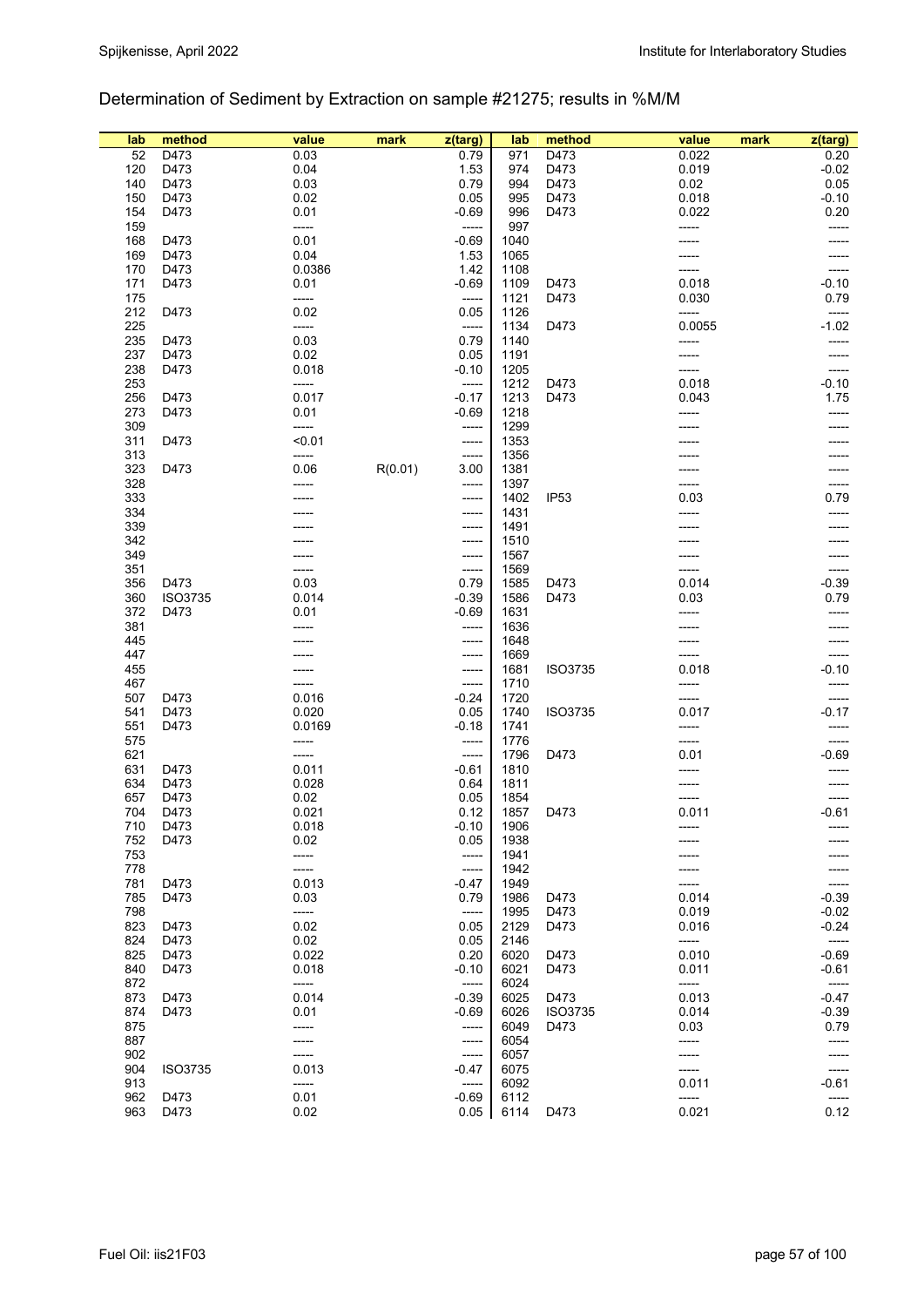R(D473:07e1) 0.0379

| lab  | method             | value   | mark | z(targ) | lab  | method | value | mark<br>z(targ) |
|------|--------------------|---------|------|---------|------|--------|-------|-----------------|
| 6131 |                    | -----   |      | ------  | 6340 |        | ----- | -----           |
| 6142 |                    | -----   |      | -----   | 6373 | D473   | 0.030 | 0.79            |
| 6163 |                    | -----   |      | -----   | 6379 |        | ----- | -----           |
| 6201 | D473               | 0.02    |      | 0.05    | 6400 |        | ----- | -----           |
| 6262 | D473               | 0       |      | $-1.43$ | 6404 |        | ----- | -----           |
| 6266 |                    | ------  |      | -----   | 6406 |        | ----- | -----           |
| 6298 |                    | ------  |      | -----   |      |        |       |                 |
|      |                    |         |      |         |      |        |       |                 |
|      | normality          | OK      |      |         |      |        |       |                 |
|      | n                  | 68      |      |         |      |        |       |                 |
|      | outliers           |         |      |         |      |        |       |                 |
|      | mean $(n)$         | 0.0193  |      |         |      |        |       |                 |
|      | st.dev. $(n)$      | 0.00861 |      |         |      |        |       |                 |
|      | R(calc.)           | 0.0241  |      |         |      |        |       |                 |
|      | st.dev.(D473:07e1) | 0.01354 |      |         |      |        |       |                 |



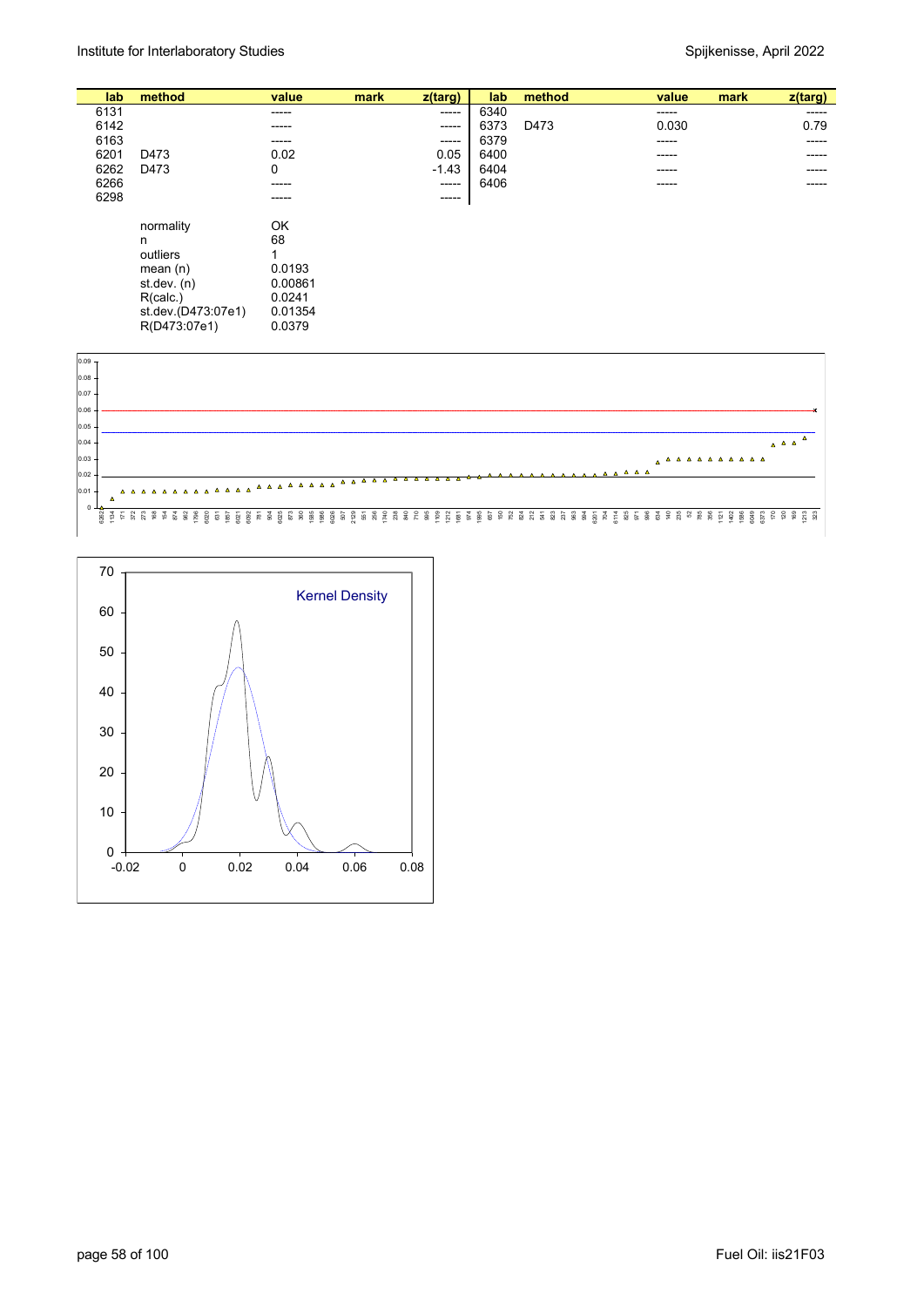### Determination of Total Sediment Existent (TSE) of sample #21275; results in %M/M

| lab | method       | value  | mark    | $z$ (targ) | lab  | method       | value  | mark<br>$z$ (targ) |
|-----|--------------|--------|---------|------------|------|--------------|--------|--------------------|
| 52  | D4870        | < 0.01 |         | -----      | 971  | <b>IP375</b> | 0.020  | 0.24               |
|     | D4870        |        |         |            |      | <b>IP375</b> |        |                    |
| 120 |              | 0.02   |         | 0.24       | 974  |              | 0.02   | 0.24               |
| 140 |              | -----  |         | -----      | 994  | IP375        | 0.02   | 0.24               |
| 150 |              | -----  |         | -----      | 995  | IP375        | 0.018  | 0.09               |
| 154 | D4870        | 0.01   |         | $-0.50$    | 996  | D4870        | 0.021  | 0.32               |
| 159 |              |        |         | -----      | 997  |              | -----  |                    |
| 168 |              |        |         | -----      | 1040 |              |        |                    |
| 169 |              |        |         | -----      | 1065 |              |        |                    |
| 170 |              |        |         | -----      | 1108 | ISO10307-1   | 0.014  | $-0.20$            |
| 171 | <b>IP375</b> | 0.01   |         | $-0.50$    | 1109 |              | -----  |                    |
| 175 |              | -----  |         | -----      | 1121 | ISO10307-1   | 0.00   | $-1.23$            |
| 212 | ISO10307-1   | 0.01   |         | $-0.50$    | 1126 |              | -----  | -----              |
| 225 |              |        |         |            | 1134 | <b>IP375</b> | 0.016  | $-0.05$            |
|     |              | -----  |         | -----      |      | <b>IP375</b> |        |                    |
| 235 | ISO10307-1   | 0.02   |         | 0.24       | 1140 |              | 0.02   | 0.24               |
| 237 | D4870        | 0.015  |         | $-0.13$    | 1191 | ISO10307-1   | 0.0205 | 0.28               |
| 238 |              |        |         | -----      | 1205 |              | -----  |                    |
| 253 |              |        |         | -----      | 1212 | IP375        | 0.010  | $-0.50$            |
| 256 |              |        |         | -----      | 1213 |              |        |                    |
| 273 |              |        |         | -----      | 1218 |              |        |                    |
| 309 |              |        |         | -----      | 1299 |              |        |                    |
| 311 | ISO10307-1   | 0.02   |         | 0.24       | 1353 |              |        |                    |
| 313 |              | -----  |         | -----      | 1356 | ISO10307-1   | 0.02   | 0.24               |
| 323 |              |        |         | -----      | 1381 |              | -----  | -----              |
| 328 | <b>IP375</b> | 0.01   |         | $-0.50$    | 1397 |              |        |                    |
| 333 | ISO10307-1   | 0.01   |         | $-0.50$    | 1402 | <b>IP375</b> | 0.02   | 0.24               |
|     |              |        |         |            |      |              |        |                    |
| 334 | <b>IP375</b> | 0.032  |         | 1.13       | 1431 | D4870        | 0.01   | $-0.50$            |
| 339 |              | -----  |         | -----      | 1491 | ISO10307-1   | 0.016  | $-0.05$            |
| 342 | ISO10307-1   | 0.01   |         | $-0.50$    | 1510 |              | -----  |                    |
| 349 |              | -----  |         | -----      | 1567 | D4870        | < 0.05 |                    |
| 351 | ISO10307-1   | 0.010  |         | $-0.50$    | 1569 |              | -----  | -----              |
| 356 | <b>IP375</b> | 0.01   |         | $-0.50$    | 1585 | ISO10307-1   | 0.0270 | 0.76               |
| 360 | ISO10307-1   | 0.018  |         | 0.09       | 1586 | IP375        | 0.02   | 0.24               |
| 372 | ISO10307-1   | 0.026  |         | 0.68       | 1631 |              | -----  | -----              |
| 381 |              |        |         | -----      | 1636 |              | -----  | -----              |
| 445 |              |        |         | -----      | 1648 | ISO10307-1   | 0.014  | $-0.20$            |
| 447 |              |        |         | -----      | 1669 | ISO10307-1   | 0.02   | 0.24               |
| 455 | <b>IP375</b> | 0.0    |         | $-1.23$    | 1681 | ISO10307-1   | 0.019  | 0.17               |
|     |              | -----  |         |            |      |              |        |                    |
| 467 |              |        |         | -----      | 1710 |              | -----  | -----              |
| 507 | ISO10307-1   | 0.007  |         | $-0.72$    | 1720 |              | -----  |                    |
| 541 | D4870        | 0.01   |         | $-0.50$    | 1740 | ISO10307-1   | 0.015  | $-0.13$            |
| 551 |              |        |         | -----      | 1741 | ISO10307-1   | 0.0172 | 0.04               |
| 575 |              |        |         | -----      | 1776 |              | -----  | -----              |
| 621 |              |        |         | -----      | 1796 | IP375        | 0.02   | 0.24               |
| 631 | D4870        | 0.011  |         | -0.42      | 1810 |              | -----  | -----              |
| 634 |              | -----  |         | -----      | 1811 | IP375        | 0.025  | 0.61               |
| 657 | <b>IP375</b> | 0.02   |         | 0.24       | 1854 |              |        |                    |
| 704 | <b>IP375</b> | 0.018  |         | 0.09       | 1857 | <b>IP375</b> | 0.0195 | 0.20               |
| 710 | D4870        | 0.015  |         | $-0.13$    | 1906 |              |        |                    |
| 752 | <b>IP375</b> | 0.02   |         | 0.24       | 1938 |              |        |                    |
| 753 |              | -----  |         | -----      | 1941 |              |        |                    |
| 778 |              |        |         | -----      | 1942 |              |        |                    |
| 781 | <b>IP375</b> | 0.016  |         | $-0.05$    | 1949 |              |        |                    |
| 785 | <b>IP375</b> | 0.01   |         | $-0.50$    | 1986 | <b>IP375</b> | 0.02   | 0.24               |
| 798 |              | -----  |         | -----      |      | D4870        | 0.0164 | $-0.02$            |
|     |              |        |         |            | 1995 |              |        |                    |
| 823 | ISO10307-1   | 0.03   |         | 0.98       | 2129 | IP375        | 0.031  | 1.05               |
| 824 | ISO10307-1   | 0.05   | R(0.01) | 2.45       | 2146 |              | -----  | -----              |
| 825 |              | -----  |         | -----      | 6020 |              | -----  | -----              |
| 840 | ISO10307-1   | 0.014  |         | $-0.20$    | 6021 | IP375        | 0.019  | 0.17               |
| 872 | <b>IP375</b> | 0.02   |         | 0.24       | 6024 | <b>IP375</b> | 0.0198 | 0.23               |
| 873 | <b>IP375</b> | 0.018  |         | 0.09       | 6025 | <b>IP375</b> | 0.021  | 0.32               |
| 874 | <b>IP375</b> | 0.02   |         | 0.24       | 6026 | ISO10307-1   | 0.0198 | 0.23               |
| 875 | <b>IP375</b> | 0.01   |         | $-0.50$    | 6049 | IP375        | 0.02   | 0.24               |
| 887 |              | -----  |         | -----      | 6054 |              | -----  | -----              |
| 902 | ISO10307-1   | 0.015  |         | $-0.13$    | 6057 |              |        |                    |
| 904 | ISO10307-1   | 0.013  |         | $-0.27$    | 6075 |              |        |                    |
| 913 |              | -----  |         | -----      | 6092 |              | -----  | -----              |
| 962 | D4870        | 0.01   |         | $-0.50$    | 6112 |              | 0.02   | 0.24               |
| 963 | <b>IP375</b> | 0.01   |         | $-0.50$    | 6114 | ISO10307-1   | 0.017  | 0.02               |
|     |              |        |         |            |      |              |        |                    |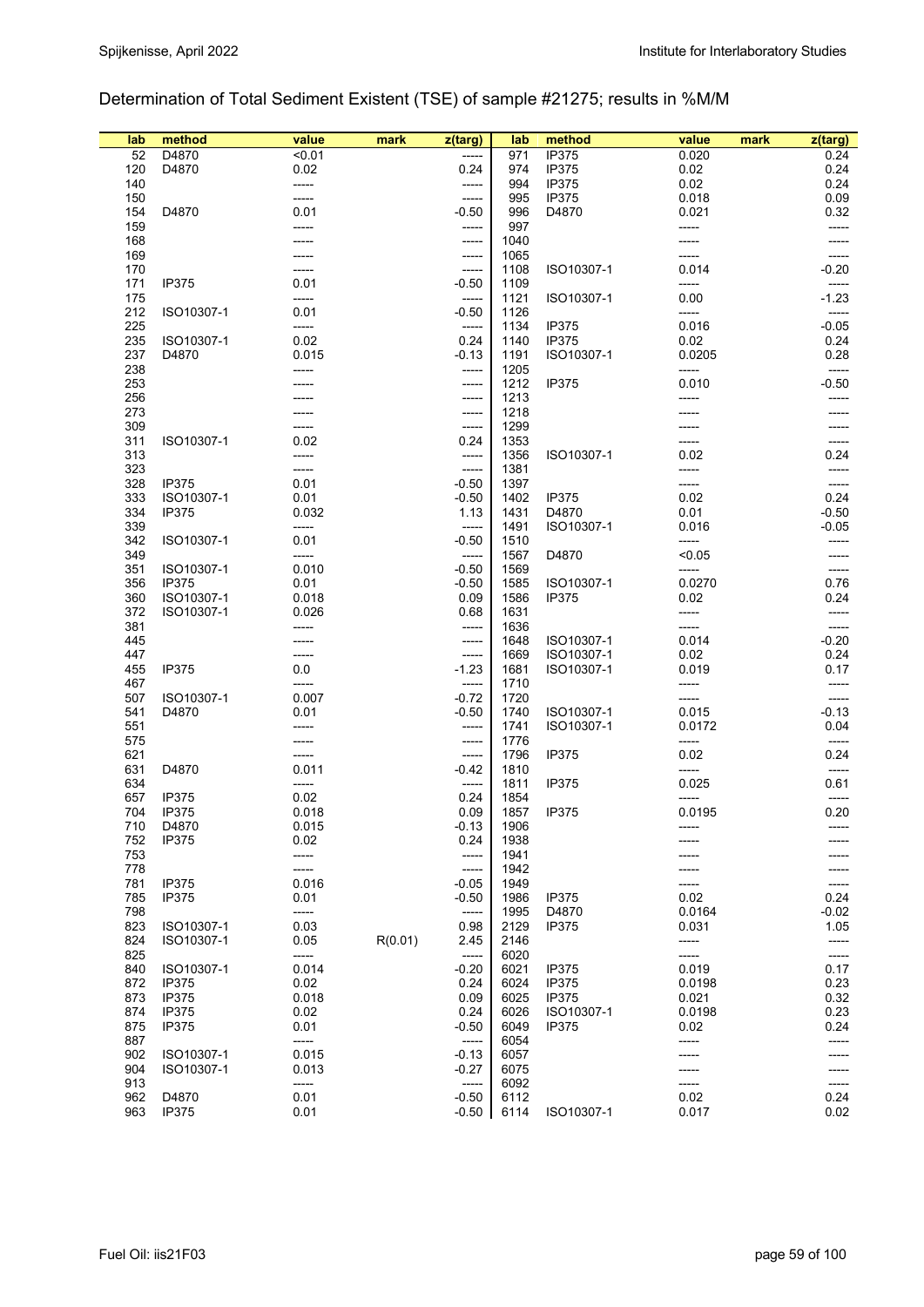| lab  | method            | value   | mark | z(targ)     | lab  | method     | value  | mark | z(targ) |
|------|-------------------|---------|------|-------------|------|------------|--------|------|---------|
| 6131 | ISO10307-1        | 0.032   |      | 1.13        | 6340 |            | -----  |      | -----   |
| 6142 |                   | -----   |      | -----       | 6373 | ISO10307-1 | 0.02   |      | 0.24    |
| 6163 |                   | -----   |      | -----       | 6379 |            | -----  |      | -----   |
| 6201 | <b>IP375</b>      | 0.01    |      | $-0.50$     | 6400 | ISO10307-1 | < 0.01 |      | -----   |
| 6262 | ISO10307-1        | 0.02    |      | 0.24        | 6404 |            | -----  |      | -----   |
| 6266 |                   | -----   |      | $- - - - -$ | 6406 | ISO10307-1 | 0.0079 |      | $-0.65$ |
| 6298 |                   | -----   |      | ------      |      |            |        |      |         |
|      | normality         | OK      |      |             |      |            |        |      |         |
|      | n                 | 75      |      |             |      |            |        |      |         |
|      | outliers          |         |      |             |      |            |        |      |         |
|      | mean $(n)$        | 0.0167  |      |             |      |            |        |      |         |
|      | st.dev. $(n)$     | 0.00633 |      |             |      |            |        |      |         |
|      | R(calc.)          | 0.0177  |      |             |      |            |        |      |         |
|      | st.dev.(IP375:11) | 0.01358 |      |             |      |            |        |      |         |
|      | R(IP375:11)       | 0.0380  |      |             |      |            |        |      |         |
|      |                   |         |      |             |      |            |        |      |         |



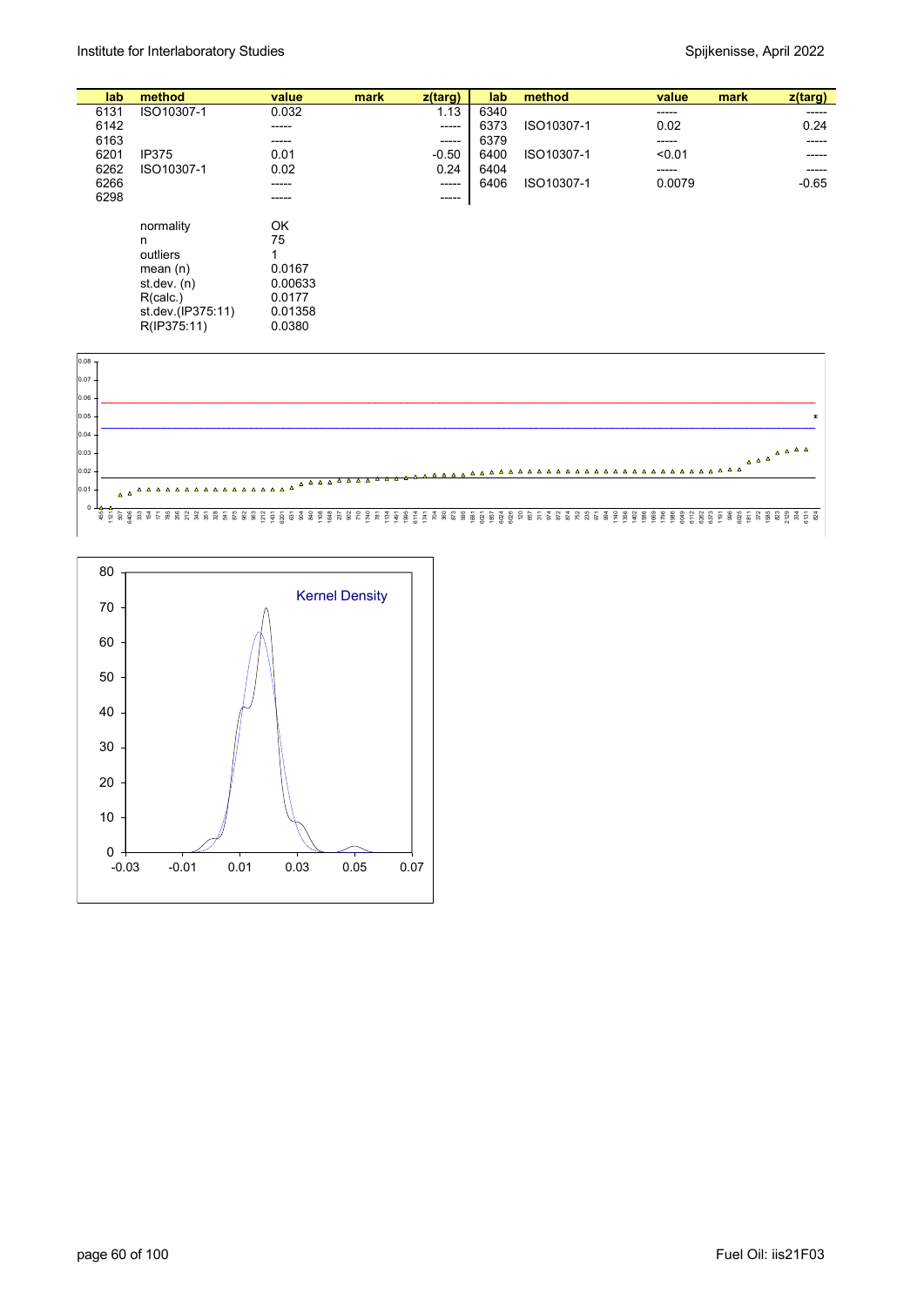### Determination of Total Sediment Accelerated (TSA) of sample #21275; results in %M/M

| lab        | method     | value          | mark    | z(targ)          | lab          | method         | value          | mark    | z(targ)        |
|------------|------------|----------------|---------|------------------|--------------|----------------|----------------|---------|----------------|
| 52         | D4870      | 0.01           |         | $-0.51$          | 971          | IP390          | 0.022          |         | 0.36           |
| 120        | D4870      | 0.01           |         | $-0.51$          | 974          | IP390          | 0.022          |         | 0.36           |
| 140        |            | -----          |         | -----            | 994          | IP390          | 0.02           |         | 0.22           |
| 150        |            | -----          |         | -----            | 995          | IP390          | 0.019          |         | 0.14           |
| 154        | D4870      | 0.01           |         | -0.51            | 996          | D4870          | 0.019          |         | 0.14           |
| 159        |            |                |         | -----            | 997          |                | -----          |         |                |
| 168        |            |                |         | -----            | 1040         |                |                |         |                |
| 169        |            |                |         | -----            | 1065         |                |                |         |                |
| 170        |            |                |         | -----            | 1108         |                |                |         |                |
| 171        | IP390      | 0.01           |         | $-0.51$          | 1109         |                |                |         |                |
| 175        |            | -----          |         | -----            | 1121         | ISO10307-2     | 0.00           |         | -1.24          |
| 212        | ISO10307-2 | 0.02           |         | 0.22             | 1126         |                | -----          |         | -----          |
| 225<br>235 | ISO10307-2 | -----<br>0.02  |         | -----<br>0.22    | 1134<br>1140 | IP390<br>IP390 | 0.020<br>0.02  |         | 0.22<br>0.22   |
| 237        | D4870      | 0.016          |         | $-0.08$          | 1191         | ISO10307-2     | 0.0205         |         | 0.25           |
| 238        |            | -----          |         | -----            | 1205         |                | -----          |         | -----          |
| 253        |            |                |         | -----            | 1212         | IP390          | 0.012          |         | $-0.37$        |
| 256        |            |                |         | -----            | 1213         |                | -----          |         |                |
| 273        |            |                |         | -----            | 1218         |                |                |         |                |
| 309        |            |                |         | -----            | 1299         |                |                |         |                |
| 311        | ISO10307-2 | 0.01           |         | -0.51            | 1353         |                |                |         |                |
| 313        |            |                |         | -----            | 1356         | ISO10307-2     | 0.01           |         | $-0.51$        |
| 323        |            | -----          |         | -----            | 1381         |                | -----          |         | -----          |
| 328        | IP390      | 0.01           |         | $-0.51$          | 1397         |                |                |         |                |
| 333        |            |                |         | -----            | 1402         | IP390          | 0.01           |         | $-0.51$        |
| 334        | IP390      | 0.01           |         | $-0.51$          | 1431         |                | -----          |         | -----          |
| 339        |            | -----          |         | -----            | 1491         | ISO10307-2     | 0.015          |         | $-0.15$        |
| 342        | ISO10307-2 | 0.02           |         | 0.22             | 1510         |                | -----          |         | -----          |
| 349<br>351 | ISO10307-2 | -----<br>0.007 |         | -----<br>$-0.73$ | 1567<br>1569 | D4870          | 0.08<br>-----  | R(0.01) | 4.59<br>-----  |
| 356        | IP390      | 0.03           |         | 0.94             | 1585         | ISO10307-2     | 0.0245         |         | 0.54           |
| 360        | ISO10307-2 | 0.020          |         | 0.22             | 1586         | IP390          | 0.01           |         | $-0.51$        |
| 372        | ISO10307-2 | 0.038          |         | 1.53             | 1631         |                | -----          |         | -----          |
| 381        |            | -----          |         | -----            | 1636         |                | -----          |         | -----          |
| 445        |            | -----          |         | -----            | 1648         | ISO10307-2     | 0.017          |         | 0.00           |
| 447        |            |                |         | -----            | 1669         | ISO10307-2     | 0.04           |         | 1.67           |
| 455        | IP390      | 0.0            |         | $-1.24$          | 1681         | ISO10307-2     | 0.011          |         | -0.44          |
| 467        |            | -----          |         | -----            | 1710         |                | -----          |         | -----          |
| 507        | ISO10307-2 | 0.008          |         | $-0.66$          | 1720         |                |                |         | -----          |
| 541        |            |                |         | -----            | 1740         | ISO10307-2     | 0.017          |         | 0.00           |
| 551        |            |                |         | -----            | 1741         | ISO10307-2     | 0.008          | C       | -0.66          |
| 575        |            |                |         | -----            | 1776         |                | -----          |         | -----          |
| 621<br>631 | D4870      | 0.018          |         | -----<br>0.07    | 1796<br>1810 | IP390          | 0.03           |         | 0.94<br>-----  |
| 634        |            | -----          |         | -----            | 1811         |                |                |         |                |
| 657        | IP390      | 0.02           |         | 0.22             | 1854         |                |                |         |                |
| 704        | IP390      | 0.021          |         | 0.29             | 1857         | IP390          | 0.0190         |         | 0.14           |
| 710        | D4870      | 0.017          |         | 0.00             | 1906         |                |                |         |                |
| 752        | IP390      | 0.02           |         | 0.22             | 1938         |                |                |         |                |
| 753        |            | -----          |         | -----            | 1941         |                |                |         |                |
| 778        |            |                |         | -----            | 1942         |                |                |         |                |
| 781        | IP390      | 0.019          |         | 0.14             | 1949         |                |                |         | -----          |
| 785        | IP390      | 0.01           |         | $-0.51$          | 1986         | IP390          | 0.02           |         | 0.22           |
| 798        |            | -----          |         | -----            | 1995         | D4870          | 0.018          |         | 0.07           |
| 823        | ISO10307-2 | 0.08           | R(0.01) | 4.59             | 2129         | IP390          | 0.034          |         | 1.24           |
| 824<br>825 | ISO10307-2 | 0.12<br>-----  | R(0.01) | 7.51<br>-----    | 2146<br>6020 |                | -----<br>----- |         | -----<br>----- |
| 840        | ISO10307-2 | 0.010          |         | $-0.51$          | 6021         | ISO10307-2     | 0.019          |         | 0.14           |
| 872        | IP390      | 0.02           |         | 0.22             | 6024         | IP390          | 0.0278         |         | 0.78           |
| 873        | IP390      | 0.019          |         | 0.14             | 6025         | IP390          | 0.022          |         | 0.36           |
| 874        | IP390      | 0.02           |         | 0.22             | 6026         | ISO10307-2     | 0.0186         |         | 0.11           |
| 875        | IP390      | 0.01           |         | $-0.51$          | 6049         | IP390          | 0.02           |         | 0.22           |
| 887        |            | -----          |         | -----            | 6054         |                | -----          |         | -----          |
| 902        | ISO10307-2 | 0.015          |         | $-0.15$          | 6057         |                |                |         |                |
| 904        | ISO10307-2 | 0.013          |         | $-0.30$          | 6075         |                |                |         |                |
| 913        |            | -----          |         | -----            | 6092         |                |                |         |                |
| 962        | D4870-A    | 0.01           |         | $-0.51$          | 6112         |                | -----          |         | -----          |
| 963        | IP390      | 0.01           |         | $-0.51$          | 6114         | ISO10307-2     | 0.013          |         | -0.30          |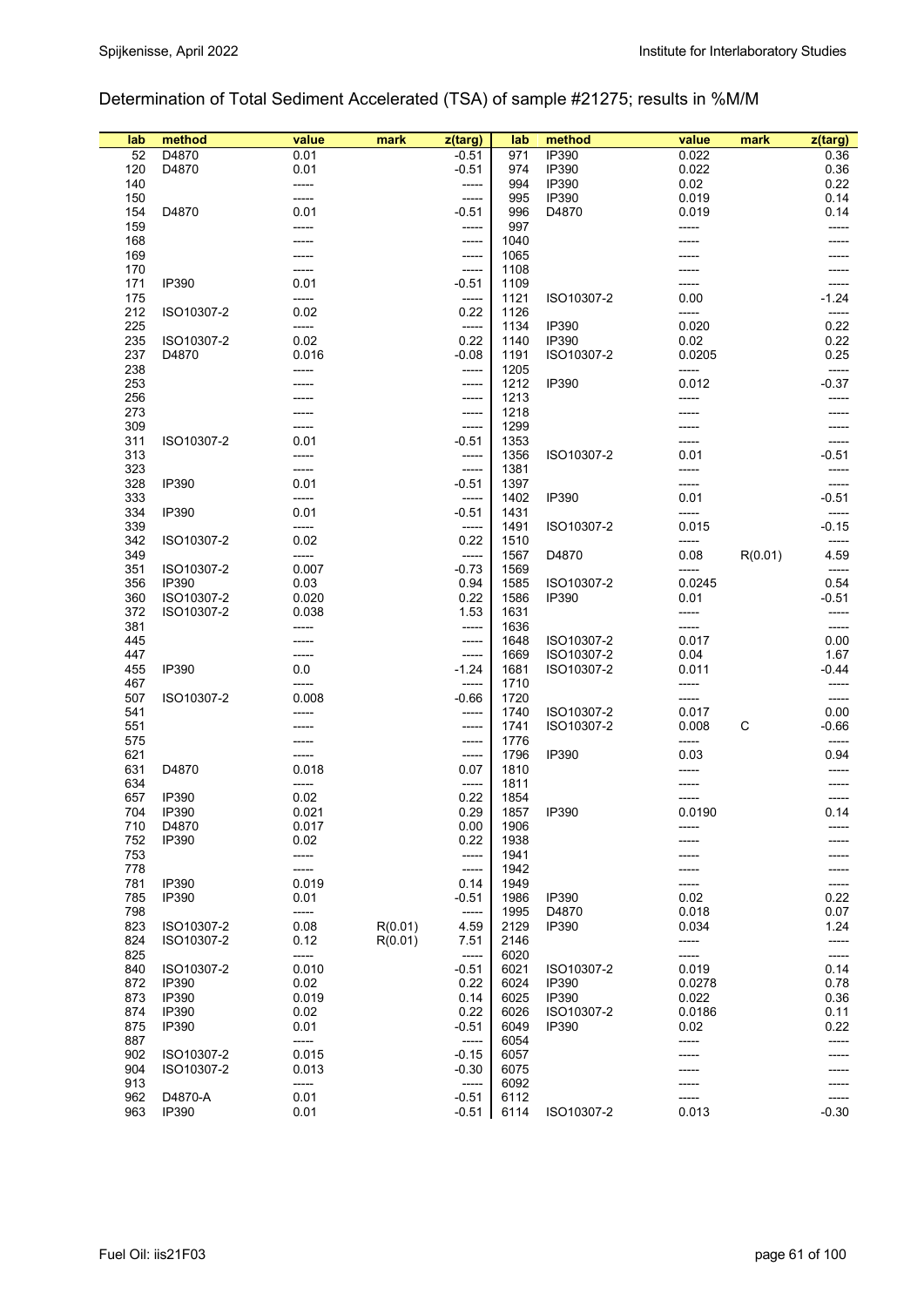| lab  | method     | value  | mark | z(targ)     | lab  | method     | value  | mark | z(targ) |
|------|------------|--------|------|-------------|------|------------|--------|------|---------|
|      |            |        |      |             |      |            |        |      |         |
| 6131 | ISO10307-2 | 0.024  |      | 0.51        | 6340 |            | -----  |      | ------  |
| 6142 | ISO10307-2 | 0.02   |      | 0.22        | 6373 | ISO10307-2 | 0.01   |      | $-0.51$ |
| 6163 |            | ------ |      | $- - - - -$ | 6379 |            | -----  |      |         |
| 6201 | IP390      | 0.02   |      | 0.22        | 6400 |            | ------ | W    | -----   |
| 6262 | ISO10307-2 | 0.03   |      | 0.94        | 6404 |            | -----  |      | -----   |
| 6266 |            | -----  |      | $- - - - -$ | 6406 | ISO10307-2 | 0.0100 |      | $-0.51$ |
| 6298 |            | ------ |      | $- - - - -$ |      |            |        |      |         |
|      |            |        |      |             |      |            |        |      |         |

| normality         | suspect |
|-------------------|---------|
| n                 | 70      |
| outliers          | 3       |
| mean(n)           | 0.0170  |
| st.dev. (n)       | 0.00764 |
| R(calc.)          | 0.0214  |
| st.dev.(IP390:11) | 0.01371 |
| R(IP390:11)       | 0.0384  |
|                   |         |

Lab 1741; first reported 0.05

Lab 6400: test result withdrawn, first reported 0.05



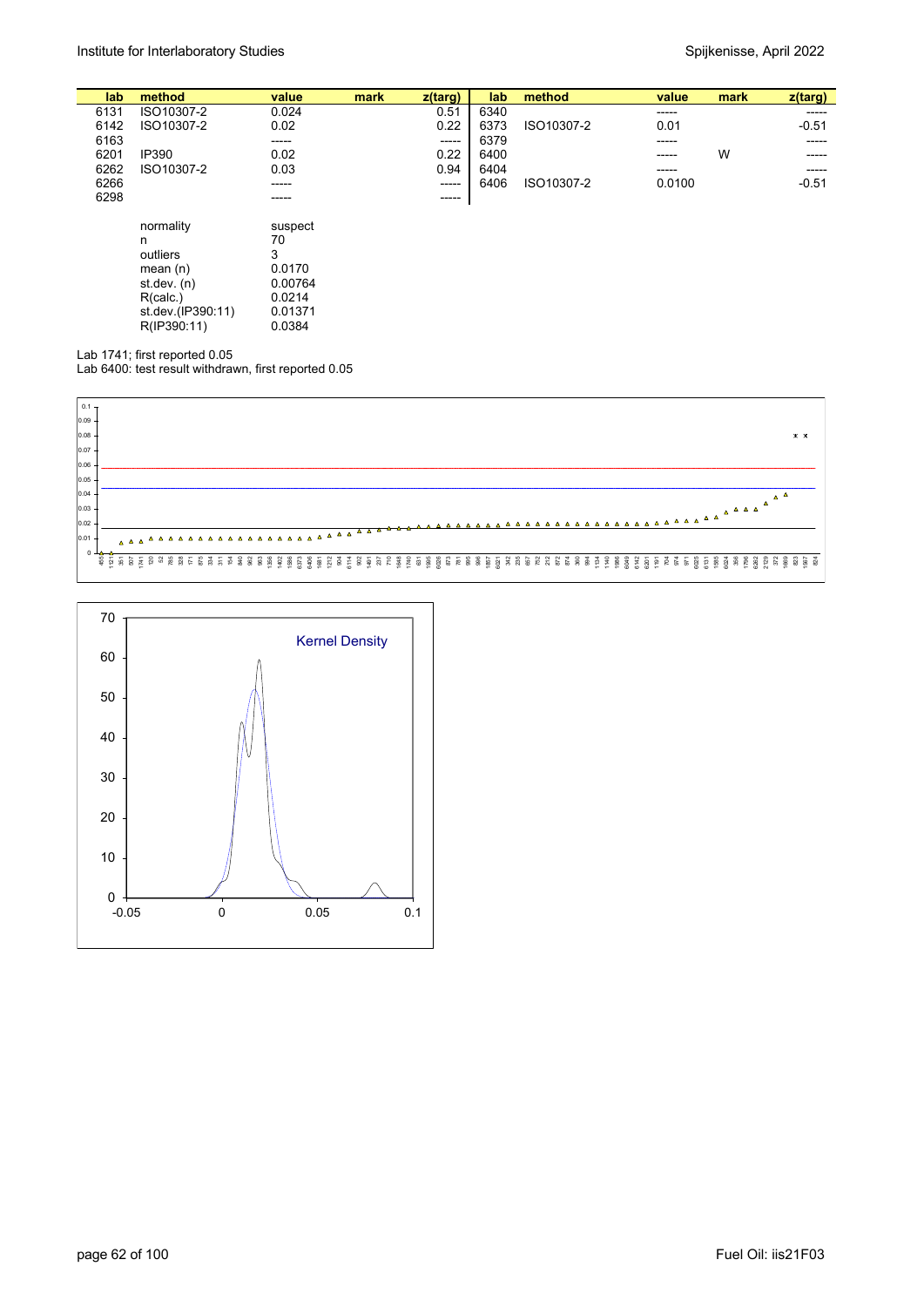## Determination of Total Sediment Potential (TSP) of sample #21275; results in %M/M

| lab        | method     | value | mark    | z(targ)          | lab          | method       | value          | mark<br>$z$ (targ) |
|------------|------------|-------|---------|------------------|--------------|--------------|----------------|--------------------|
| 52         | D4870      | 0.01  |         | $-0.53$          | 971          | IP390        | 0.021          | 0.27               |
| 120        | D4870      | 0.01  |         | $-0.53$          | 974          | IP390        | 0.021          | 0.27               |
| 140        |            | ----- |         | -----            | 994          | IP390        | 0.02           | 0.20               |
| 150        |            | ----- |         | -----            | 995          | IP390        | 0.019          | 0.13               |
| 154        | D4870      | 0.01  |         | $-0.53$          | 996          | D4870        | 0.020          | 0.20               |
| 159        |            |       |         | -----            | 997          |              | -----          |                    |
| 168        |            |       |         | -----            | 1040         |              |                |                    |
| 169        |            |       |         | -----            | 1065         |              | -----          | -----              |
| 170        |            |       |         | -----            | 1108         | ISO10307-2   | 0.016          | $-0.09$            |
| 171        | IP390      | 0.01  |         | $-0.53$          | 1109         |              | -----          |                    |
| 175        |            | ----- |         | -----            | 1121         | ISO10307-2   | 0.00           | $-1.25$            |
| 212        | ISO10307-2 | 0.01  |         | $-0.53$          | 1126         |              | -----          |                    |
| 225        |            | ----- |         | -----            | 1134         |              | -----          |                    |
| 235        | ISO10307-2 | 0.02  |         | 0.20             | 1140         | IP390        | 0.03           | 0.92               |
| 237        | D4870      | 0.017 |         | $-0.02$          | 1191         |              | -----          | -----              |
| 238        |            |       |         | -----            | 1205         |              |                |                    |
| 253        |            |       |         | -----            | 1212         | IP390        | 0.011          | -0.45              |
| 256        |            |       |         | -----            | 1213         |              |                |                    |
| 273        |            |       |         | -----            | 1218         |              |                |                    |
| 309        |            |       |         | -----            | 1299         |              |                |                    |
| 311        | ISO10307-2 | 0.01  |         | $-0.53$          | 1353         |              |                |                    |
| 313        |            |       |         | -----            | 1356         | ISO10307-2   | 0.03           | 0.92               |
| 323        |            |       |         | -----            | 1381         |              | -----          | -----              |
| 328        |            |       |         | -----            | 1397         |              |                |                    |
| 333        |            |       |         | -----            | 1402         | IP390        | 0.01           | $-0.53$            |
| 334        | IP390      | 0.01  |         | $-0.53$          | 1431         | D4870        | 0.01           | $-0.53$            |
| 339        |            |       |         | -----            | 1491         | ISO10307-2   | 0.021          | 0.27               |
| 342        | ISO10307-2 | 0.02  |         | 0.20             | 1510         |              |                |                    |
| 349        |            | ----- |         | -----            | 1567         |              |                |                    |
| 351        | ISO10307-2 | 0.008 |         | $-0.67$          | 1569         |              | -----          |                    |
| 356        | IP390      | 0.01  |         | $-0.53$          | 1585         | ISO10307-2   | 0.0243         | 0.51               |
| 360        | ISO10307-2 | 0.016 |         | $-0.09$          | 1586         | <b>IP390</b> | 0.02           | 0.20               |
| 372        | ISO10307-2 | 0.016 |         | $-0.09$          | 1631         |              | -----          | -----              |
| 381        |            |       |         | -----            | 1636         |              | -----          | -----              |
| 445        |            |       |         | -----            | 1648         | ISO10307-2   | 0.018          | 0.05               |
| 447        |            |       |         | -----            | 1669         |              | -----          | -----              |
| 455        | IP390      | 0.0   |         | $-1.25$          | 1681         | ISO10307-2   | 0.011          | -0.45              |
| 467        |            | ----- |         | -----            | 1710         |              | -----          |                    |
| 507<br>541 | ISO10307-2 | 0.009 |         | $-0.60$<br>----- | 1720<br>1740 | ISO10307-2   | -----<br>0.016 | $-0.09$            |
| 551        |            |       |         | -----            | 1741         |              | -----          |                    |
| 575        |            |       |         | -----            | 1776         |              | -----          | -----              |
| 621        |            |       |         | -----            | 1796         | IP390        | 0.02           | 0.20               |
| 631        | D4870      | 0.011 |         | $-0.45$          | 1810         |              |                | -----              |
| 634        |            | ----- |         | -----            | 1811         |              |                |                    |
| 657        | IP390      | 0.02  |         | 0.20             | 1854         |              |                |                    |
| 704        | IP390      | 0.024 |         | 0.49             | 1857         | IP390        | 0.029          | 0.85               |
| 710        | D4870      | 0.017 |         | $-0.02$          | 1906         |              |                |                    |
| 752        | IP390      | 0.03  |         | 0.92             | 1938         |              |                |                    |
| 753        |            | ----- |         | -----            | 1941         |              |                |                    |
| 778        |            |       |         | -----            | 1942         |              |                |                    |
| 781        | IP390      | 0.029 |         | 0.85             | 1949         |              |                | -----              |
| 785        | IP390      | 0.01  |         | $-0.53$          | 1986         | IP390        | 0.02           | 0.20               |
| 798        |            | ----- |         | -----            | 1995         | D4870        | 0.020          | 0.20               |
| 823        | ISO10307-2 | 0.05  | R(0.01) | 2.37             | 2129         | IP390        | 0.024          | 0.49               |
| 824        | ISO10307-2 | 0.06  | R(0.01) | 3.10             | 2146         |              | -----          | -----              |
| 825        |            | ----- |         | -----            | 6020         |              | -----          | -----              |
| 840        | ISO10307-2 | 0.012 |         | $-0.38$          | 6021         | ISO10307-2   | 0.019          | 0.13               |
| 872        | IP390      | 0.02  |         | 0.20             | 6024         | IP390        | 0.0170         | $-0.02$            |
| 873        | IP390      | 0.021 |         | 0.27             | 6025         | IP390        | 0.019          | 0.13               |
| 874        | IP390      | 0.03  |         | 0.92             | 6026         | ISO10307-2   | 0.021          | 0.27               |
| 875        | IP390      | 0.01  |         | $-0.53$          | 6049         | IP390        | 0.02           | 0.20               |
| 887        |            | ----- |         | -----            | 6054         |              | -----          | -----              |
| 902        | ISO10307-2 | 0.015 |         | $-0.16$          | 6057         |              |                |                    |
| 904        | ISO10307-2 | 0.011 |         | $-0.45$          | 6075         |              |                |                    |
| 913        |            | ----- |         | -----            | 6092         |              | -----          | -----              |
| 962        | D4870-B    | 0.01  |         | $-0.53$          | 6112         |              | 0.02           | 0.20               |
| 963        | IP390      | 0.01  |         | $-0.53$          | 6114         | ISO10307-2   | 0.015          | $-0.16$            |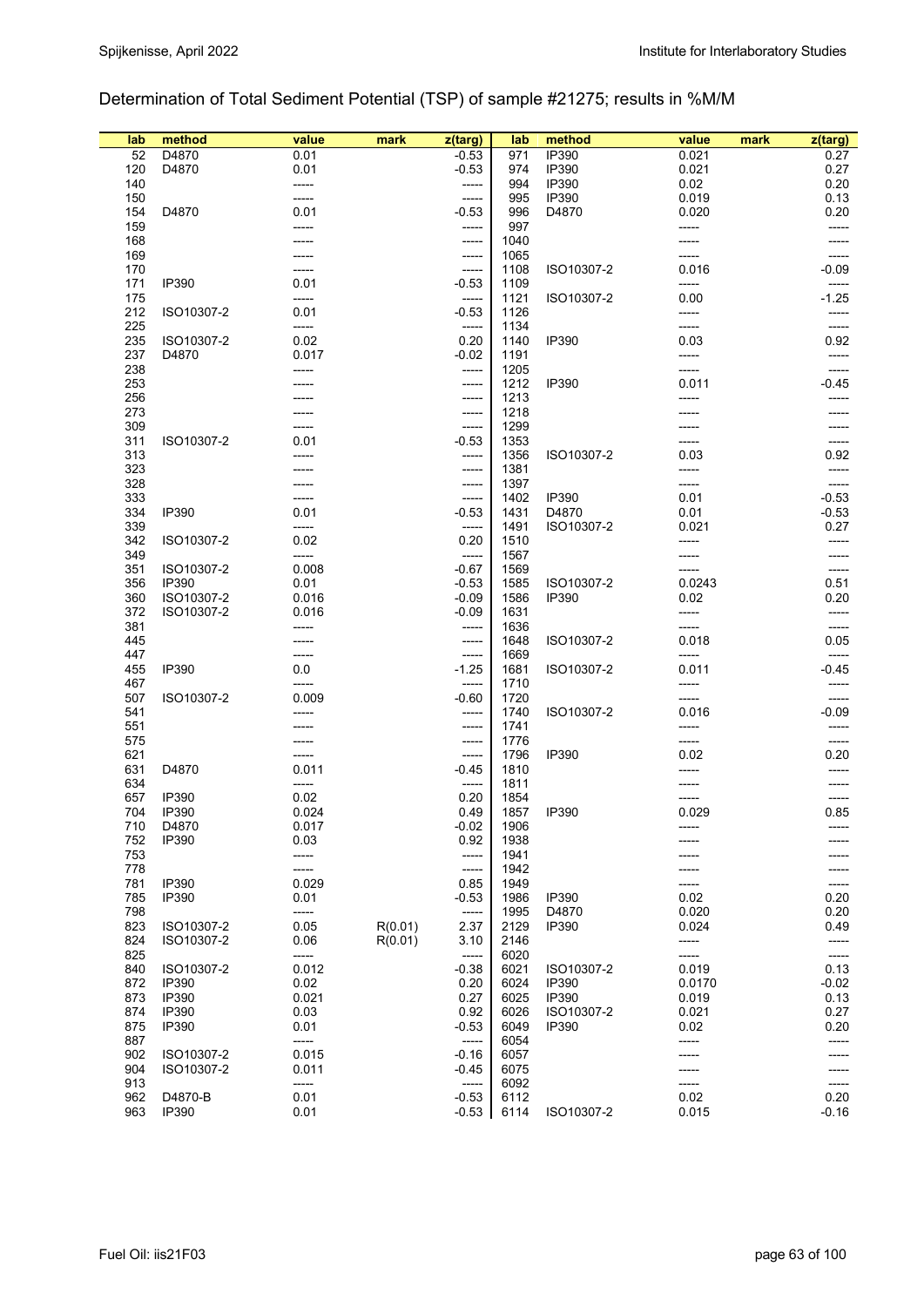| lab. | method            | value   | mark | z(targ) | lab  | method     | value  | mark | z(targ) |
|------|-------------------|---------|------|---------|------|------------|--------|------|---------|
| 6131 | ISO10307-2        | 0.038   |      | 1.50    | 6340 |            | -----  |      | -----   |
| 6142 |                   | -----   |      | -----   | 6373 | IP390      | 0.02   |      | 0.20    |
| 6163 |                   | -----   |      | ------  | 6379 |            | -----  |      | -----   |
| 6201 | IP390             | 0.01    |      | $-0.53$ | 6400 | ISO10307-2 | < 0.01 |      | -----   |
| 6262 | ISO10307-2        | 0.03    |      | 0.92    | 6404 |            | -----  |      | -----   |
| 6266 |                   | -----   |      | $--- -$ | 6406 | ISO10307-2 | 0.017  |      | $-0.02$ |
| 6298 | IP390             | 0.030   |      | 0.92    |      |            |        |      |         |
|      | normality         | OK      |      |         |      |            |        |      |         |
|      | n                 | 68      |      |         |      |            |        |      |         |
|      | outliers          | 2       |      |         |      |            |        |      |         |
|      | mean $(n)$        | 0.0173  |      |         |      |            |        |      |         |
|      | st.dev. $(n)$     | 0.00747 |      |         |      |            |        |      |         |
|      | R(calc.)          | 0.0209  |      |         |      |            |        |      |         |
|      | st.dev.(IP390:11) | 0.01379 |      |         |      |            |        |      |         |
|      | R(IP390:11)       | 0.0386  |      |         |      |            |        |      |         |
|      |                   |         |      |         |      |            |        |      |         |



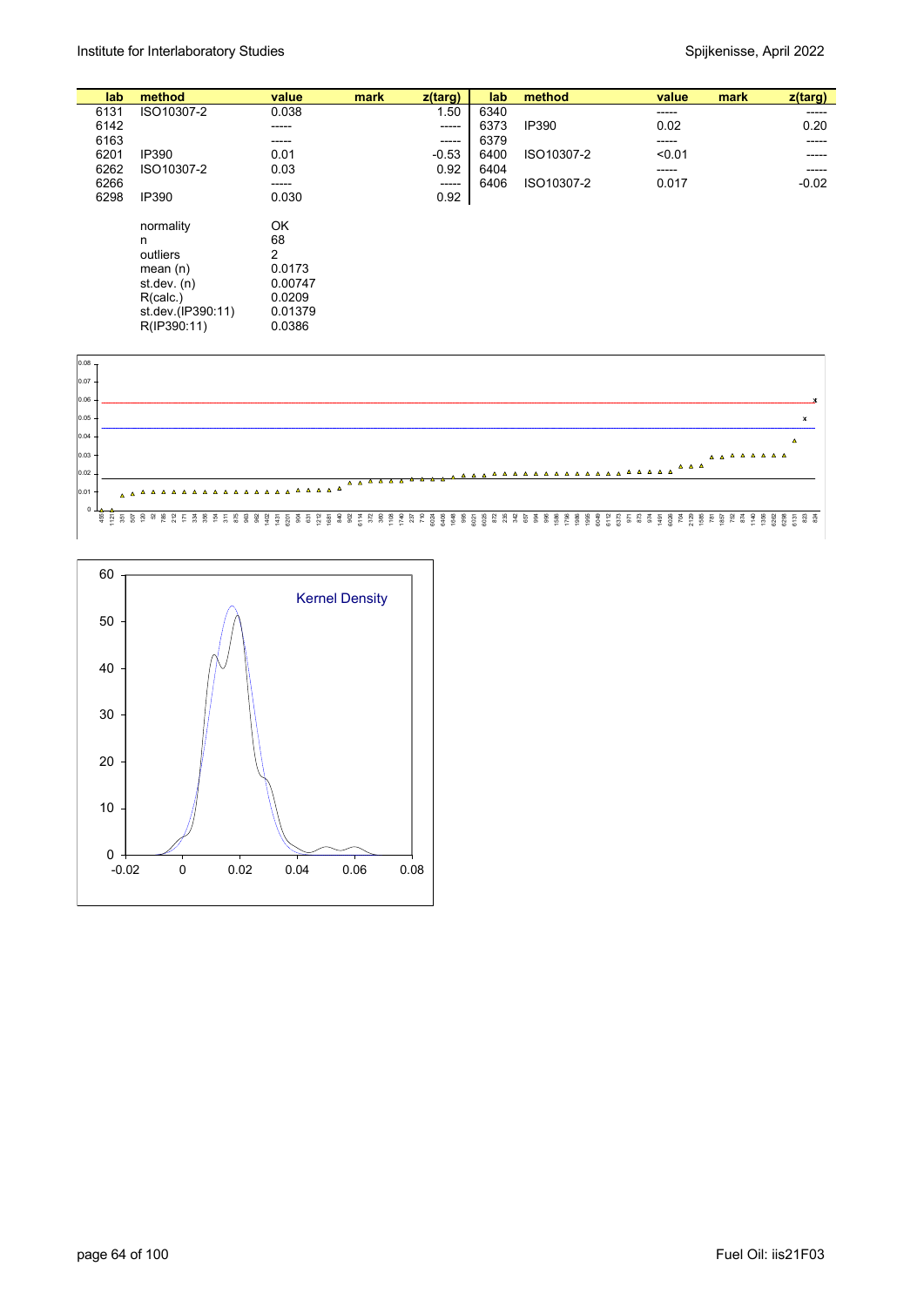### Determination of Total Sulfur on sample #21275; results in %M/M

| lab | method         | value   | mark | z(targ) | lab  | method         | value   | mark    | z(targ) |
|-----|----------------|---------|------|---------|------|----------------|---------|---------|---------|
| 52  | D4294          | 3.47    |      | 0.77    | 971  | <b>ISO8754</b> | 3.39    |         | $-0.01$ |
| 120 | D4294          | 3.545   |      | 1.50    | 974  | D4294          | 3.38    |         | $-0.10$ |
|     |                |         |      |         |      |                |         |         |         |
| 140 |                | -----   |      | -----   | 994  | D4294          | 3.32    |         | $-0.69$ |
| 150 | D4294          | 3.52    |      | 1.26    | 995  | <b>ISO8754</b> | 3.31    |         | $-0.78$ |
| 154 | D4294          | 3.60    |      | 2.04    | 996  | D4294          | 3.29    |         | $-0.98$ |
| 159 | D4294          | 3.2724  |      | $-1.15$ | 997  |                | -----   |         | -----   |
| 168 | D4294          | 3.54    |      | 1.46    | 1040 |                | -----   |         | -----   |
| 169 | D4294          | 3.54    |      | 1.46    | 1065 | D4294          | 3.31    |         | $-0.78$ |
| 170 | D4294          | 3.32745 |      | $-0.61$ | 1108 | <b>ISO8754</b> | 3.525   |         | 1.31    |
| 171 | D4294          | 3.49    |      | 0.97    | 1109 | D2622          | 3.442   |         | 0.50    |
| 175 |                | -----   |      | -----   | 1121 | <b>ISO8754</b> | 3.544   |         | 1.49    |
| 212 | <b>ISO8754</b> | 3.500   |      | 1.07    | 1126 | In house       | 3.26    |         | $-1.27$ |
| 225 | D4294          | 3.3987  |      | 0.08    | 1134 |                | 3.27883 |         | $-1.09$ |
|     |                |         |      |         |      | <b>ISO8754</b> |         |         |         |
| 235 | D4294          | 3.312   |      | $-0.77$ | 1140 | <b>IP336</b>   | 3.43    |         | 0.38    |
| 237 | D4294          | 3.40    |      | 0.09    | 1191 | <b>ISO8754</b> | 3.4     |         | 0.09    |
| 238 | D4294          | 3.398   |      | 0.07    | 1205 | ISO14596       | 3.429   |         | 0.37    |
| 253 | D4294          | 3.35    |      | $-0.40$ | 1212 | ISO8754        | 3.44    |         | 0.48    |
| 256 |                | -----   |      | -----   | 1213 | D4294          | 3.557   |         | 1.62    |
| 273 | D4294          | 3.48    |      | 0.87    | 1218 | <b>ISO8754</b> | 3.86717 | R(0.01) | 4.64    |
| 309 | <b>ISO8754</b> | 3.44    |      | 0.48    | 1299 |                | -----   |         | $-----$ |
| 311 | <b>ISO8754</b> | 3.43    |      | 0.38    | 1353 | <b>ISO8754</b> | 3.359   |         | $-0.31$ |
| 313 | <b>ISO8754</b> | 3.39    |      | $-0.01$ | 1356 | <b>ISO8754</b> | 3.34    |         | $-0.49$ |
| 323 |                | -----   |      | -----   | 1381 | <b>ISO8754</b> | 3.344   |         | $-0.45$ |
| 328 | D4294          | 3.38    |      | $-0.10$ | 1397 | D2622          | 3.32    |         | $-0.69$ |
| 333 | <b>ISO8754</b> | 3.20    |      | $-1.86$ | 1402 | IP336          | 3.3812  |         | $-0.09$ |
|     |                | 3.35    |      |         | 1431 | D4294          |         |         |         |
| 334 | <b>ISO8754</b> |         |      | $-0.40$ |      | <b>ISO8754</b> | 3.29    |         | $-0.98$ |
| 339 | <b>INH-050</b> | 3.55    |      | 1.55    | 1491 |                | 3.296   |         | $-0.92$ |
| 342 | D4294          | 3.3860  |      | $-0.04$ | 1510 |                | -----   |         | -----   |
| 349 |                | -----   |      | -----   | 1567 | D4294          | 3.310   |         | $-0.78$ |
| 351 | <b>ISO8754</b> | 3.390   |      | $-0.01$ | 1569 | <b>ISO8754</b> | 3.47    |         | 0.77    |
| 356 | <b>ISO8754</b> | 3.31    |      | $-0.78$ | 1585 | D4294          | 3.336   |         | $-0.53$ |
| 360 | D4294          | 3.33    |      | $-0.59$ | 1586 | <b>ISO8754</b> | 3.37    |         | $-0.20$ |
| 372 | <b>ISO8754</b> | 3.41    |      | 0.19    | 1631 |                | -----   |         | -----   |
| 381 | <b>ISO8754</b> | 3.29    |      | $-0.98$ | 1636 | D4294          | 3.345   |         | $-0.44$ |
| 445 |                | -----   |      | -----   | 1648 | <b>ISO8754</b> | 3.359   |         | $-0.31$ |
| 447 |                | -----   |      | -----   | 1669 | <b>ISO8754</b> | 3.32    |         | $-0.69$ |
| 455 | IP336          | 3.32    |      | $-0.69$ | 1681 | <b>ISO8754</b> | 3.320   |         | $-0.69$ |
| 467 | <b>ISO8754</b> | 3.33    |      | $-0.59$ | 1710 | <b>ISO8754</b> | 3.29    |         | $-0.98$ |
|     |                |         |      |         |      |                |         |         |         |
| 507 | D4294          | 3.44    |      | 0.48    | 1720 |                | -----   |         | -----   |
| 541 |                | -----   |      | -----   | 1740 | <b>ISO8754</b> | 3.35    |         | $-0.40$ |
| 551 | D4294          | 3.329   |      | $-0.60$ | 1741 | <b>ISO8754</b> | 3.37    |         | $-0.20$ |
| 575 |                | -----   |      | -----   | 1776 | <b>ISO8754</b> | 3.43    |         | 0.38    |
| 621 |                | -----   |      | -----   | 1796 | <b>ISO8754</b> | 3.38    |         | $-0.10$ |
| 631 | D4294          | 3.358   |      | $-0.32$ | 1810 | D4294          | 3.42    |         | 0.29    |
| 634 | D4294          | 3.375   |      | $-0.15$ | 1811 | <b>ISO8754</b> | 3.36    |         | $-0.30$ |
| 657 | D4294          | 3.34    |      | $-0.49$ | 1854 |                | -----   |         | -----   |
| 704 | ISO8754        | 3.35    |      | $-0.40$ | 1857 | <b>ISO8754</b> | 3.359   |         | $-0.31$ |
| 710 | D4294          | 3.329   |      | $-0.60$ | 1906 | D5623          | 3.558   |         | 1.63    |
| 752 | <b>ISO8754</b> | 3.489   |      | 0.96    | 1938 | ISO8754        | 3.450   |         | 0.58    |
| 753 | <b>ISO8754</b> | 3.29    |      | $-0.98$ | 1941 | <b>ISO8754</b> | 3.40    |         | 0.09    |
| 778 | D4294          | 3.51    |      | 1.16    | 1942 | D4294          | 3.59    |         | 1.94    |
| 781 | <b>ISO8754</b> | 3.292   |      | $-0.96$ | 1949 |                | -----   |         | -----   |
| 785 | D4294          | 3.41    |      | 0.19    | 1986 | <b>ISO8754</b> | 3.35    |         | $-0.40$ |
|     |                |         |      |         |      |                |         |         |         |
| 798 |                | -----   |      | -----   | 1995 | D4294          | 3.55    |         | 1.55    |
| 823 | <b>ISO8754</b> | 3.514   |      | 1.20    | 2129 | <b>ISO8754</b> | 3.401   |         | 0.10    |
| 824 | <b>ISO8754</b> | 3.46    |      | 0.68    | 2146 | ISO8754        | 2.823   | R(0.01) | $-5.53$ |
| 825 | <b>ISO8754</b> | 3.4609  |      | 0.68    | 6020 | D4294          | 3.354   |         | $-0.36$ |
| 840 | D4294          | 3.459   |      | 0.67    | 6021 | D4294          | 3.336   |         | $-0.53$ |
| 872 | <b>ISO8754</b> | 3.30    |      | $-0.88$ | 6024 | <b>ISO8754</b> | 3.343   |         | $-0.46$ |
| 873 | D4294          | 3.37    |      | $-0.20$ | 6025 | D4294          | 3.34    |         | $-0.49$ |
| 874 | <b>ISO8754</b> | 3.31    |      | $-0.78$ | 6026 | D4294          | 3.397   |         | 0.06    |
| 875 | D4294          | 3.37    |      | $-0.20$ | 6049 | D4294          | 3.33    |         | $-0.59$ |
| 887 |                | -----   |      | -----   | 6054 | D4294          | 3.39    | C       | $-0.01$ |
| 902 | ISO8754        | 3.39    |      | $-0.01$ | 6057 |                | -----   |         | -----   |
| 904 | <b>ISO8754</b> | 3.38    |      | $-0.10$ | 6075 | <b>ISO8754</b> | 3.541   |         | 1.47    |
| 913 |                | -----   |      | -----   | 6092 | D4294          | 3.49    |         | 0.97    |
|     | D4294          |         |      |         |      |                |         |         |         |
| 962 |                | 3.37    |      | $-0.20$ | 6112 |                | -----   |         | -----   |
| 963 | <b>ISO8754</b> | 3.36    |      | $-0.30$ | 6114 | <b>ISO8754</b> | 3.464   |         | 0.72    |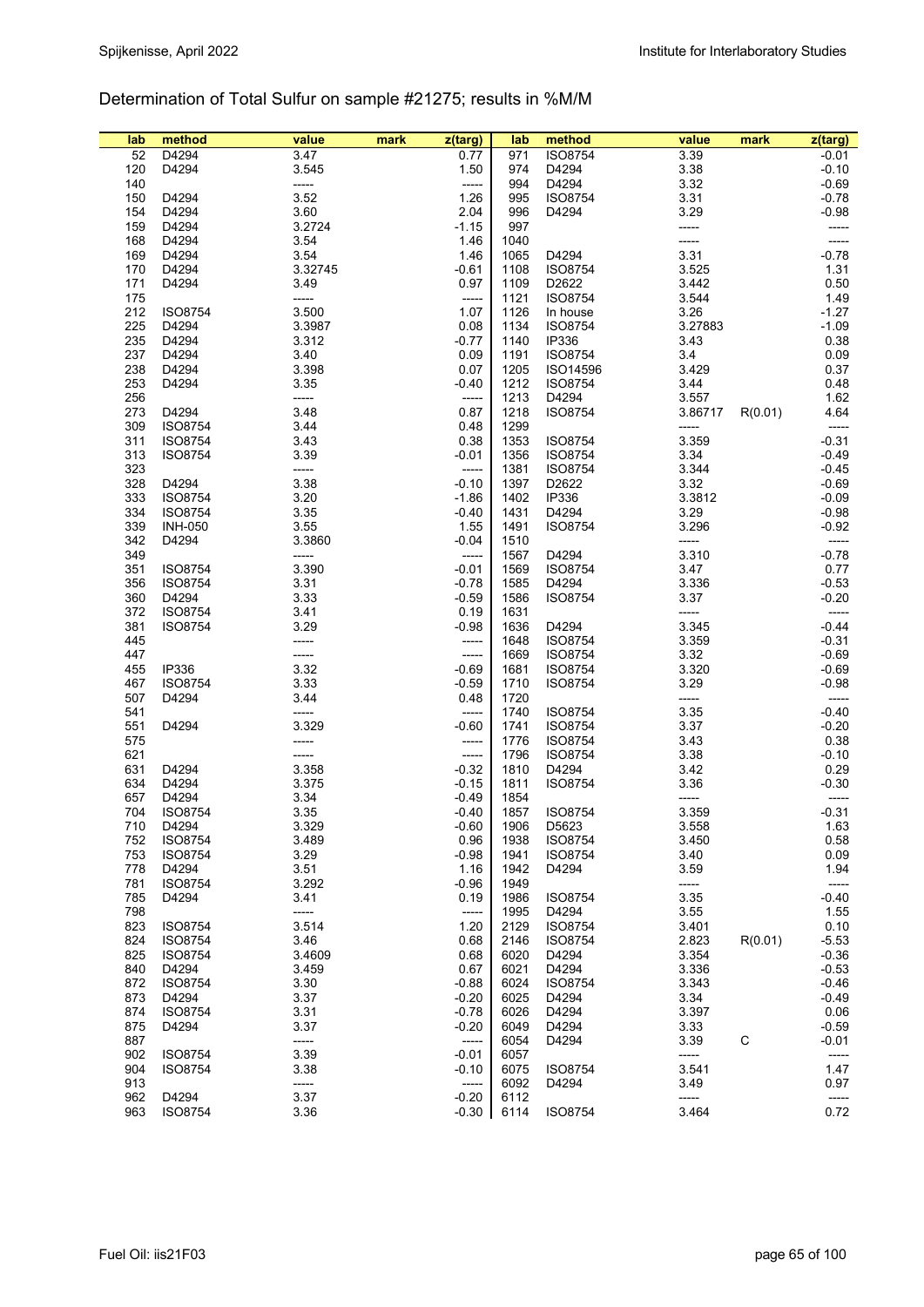| lab  | method                 | value          | mark | z(targ) | lab  | method         | value | mark<br>z(targ) |         |
|------|------------------------|----------------|------|---------|------|----------------|-------|-----------------|---------|
| 6131 | <b>ISO8754</b>         | 3.36           |      | $-0.30$ | 6340 |                | ----- |                 | -----   |
| 6142 | <b>ISO8754</b>         | 3.3886         | С    | $-0.02$ | 6373 | <b>ISO8754</b> | 3.37  |                 | $-0.20$ |
| 6163 | <b>ISO8754</b>         | 3.341          |      | $-0.48$ | 6379 |                | ----- |                 | -----   |
| 6201 | <b>ISO8754</b>         | 3.36           |      | $-0.30$ | 6400 | <b>ISO8754</b> | 3.29  |                 | $-0.98$ |
| 6262 | <b>ISO8754</b>         | 3.46025        |      | 0.68    | 6404 | <b>ISO8754</b> | 3.35  |                 | $-0.40$ |
| 6266 |                        | -----          |      | -----   | 6406 | <b>ISO8754</b> | 3.355 |                 | $-0.35$ |
| 6298 | D4294                  | 3.37           |      | $-0.20$ |      |                |       |                 |         |
|      | normality              | OK             |      |         |      |                |       |                 |         |
|      | n                      | 121            |      |         |      |                |       |                 |         |
|      | outliers               | $\overline{2}$ |      |         |      |                |       |                 |         |
|      | mean $(n)$             | 3.3906         |      |         |      |                |       |                 |         |
|      | st.dev. (n)            | 0.08051        |      |         |      |                |       |                 |         |
|      | R(calc.)               | 0.2254         |      |         |      |                |       |                 |         |
|      | st.dev.(ISO8754:03)    | 0.10268        |      |         |      |                |       |                 |         |
|      | R(ISO8754:03)          | 0.2875         |      |         |      |                |       |                 |         |
|      |                        |                |      |         |      |                |       |                 |         |
|      | compare<br>R(D4294:21) | 0.1596         |      |         |      |                |       |                 |         |
|      |                        |                |      |         |      |                |       |                 |         |

Lab 6054: first reported 2.82

Lab 6142: reported 33886 %M/M



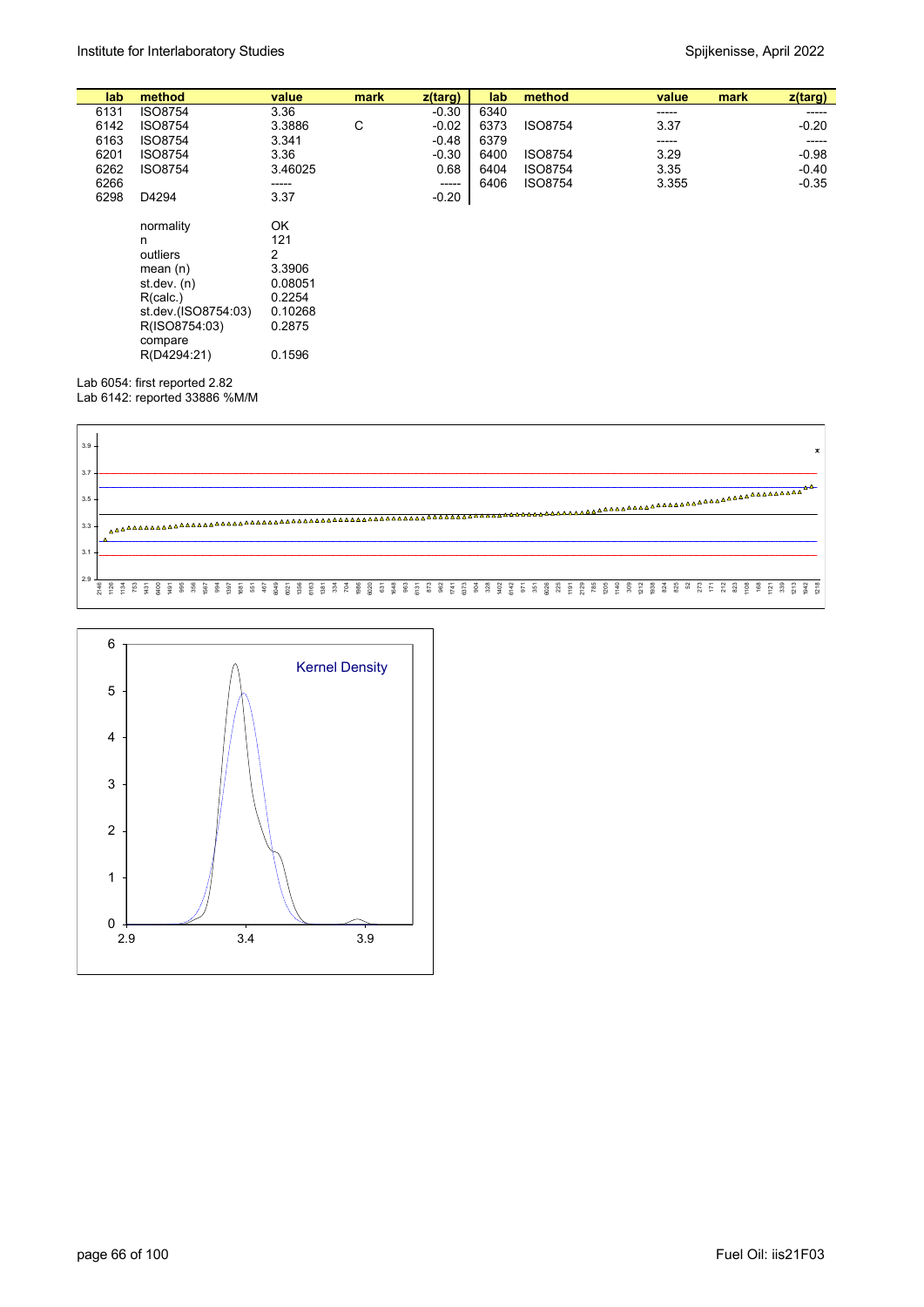#### Determination of Water by distillation on sample #21275; results in %V/V

| lab        | method          | value         | mark | z(targ)            | lab          | method                            | value          | mark | z(targ)            |
|------------|-----------------|---------------|------|--------------------|--------------|-----------------------------------|----------------|------|--------------------|
| 52         | D95             | 0.05          |      | $-0.02$            | 971          | <b>ISO3733</b>                    | 0.05           |      | $-0.02$            |
| 120        |                 |               |      | -----              | 974          | D95                               | 0.05           |      | $-0.02$            |
| 140        |                 |               |      | -----              | 994          | D95                               | 0.05           |      | $-0.02$            |
| 150        |                 |               |      | -----              | 995          | <b>ISO3733</b>                    | 0.05           |      | $-0.02$            |
| 154        | D95             | 0.10          |      | 0.68               | 996          | D <sub>95</sub>                   | 0.05           |      | $-0.02$            |
| 159        |                 | -----         |      | -----              | 997          | <b>ISO3733</b>                    | 0.05           |      | $-0.02$            |
| 168        |                 | -----         |      | -----              | 1040         |                                   | -----          |      | -----              |
| 169        | D95             | 0.0           |      | $-0.72$            | 1065         | D6304-B                           | 0.05           |      | $-0.02$            |
| 170        | D95             | 0.05          |      | $-0.02$            | 1108         | <b>ISO3733</b>                    | 0.05           |      | $-0.02$            |
| 171        |                 | -----         |      | -----              | 1109         | D95                               | < 0.05         |      | -----              |
| 175        | ISO3733         | -----         |      | -----              | 1121         | <b>ISO3733</b>                    | < 0.05         |      | -----              |
| 212<br>225 | D95             | 0.05<br>0.05  |      | $-0.02$<br>$-0.02$ | 1126<br>1134 | D <sub>95</sub><br><b>ISO3733</b> | 0.00<br>< 0.05 |      | $-0.72$<br>-----   |
| 235        | <b>ISO3733</b>  | 0.05          |      | $-0.02$            | 1140         | D <sub>95</sub>                   | 0.05           |      | $-0.02$            |
| 237        | D95             | 0.05          |      | $-0.02$            | 1191         |                                   | -----          |      | -----              |
| 238        | D95             | 0.05          |      | $-0.02$            | 1205         |                                   | -----          |      |                    |
| 253        | D95             | 0.05          |      | $-0.02$            | 1212         | <b>ISO3733</b>                    | 0.05           |      | $-0.02$            |
| 256        | D95             | 0.05          |      | $-0.02$            | 1213         | D95                               | < 0.1          |      |                    |
| 273        | D95             | 0.05          |      | $-0.02$            | 1218         |                                   |                |      |                    |
| 309        |                 | -----         |      | -----              | 1299         |                                   |                |      |                    |
| 311        | D95             | < 0.05        |      | -----              | 1353         |                                   |                |      |                    |
| 313        | D95             | 0.05          |      | $-0.02$            | 1356         | D6304-A                           | 0.05           |      | $-0.02$            |
| 323        |                 | -----         |      | -----              | 1381         |                                   | -----          |      |                    |
| 328        | D95             | < 0.1         |      | -----              | 1397         | <b>ISO3733</b>                    | 0.1            |      | 0.68               |
| 333        | D95             | < 0.1         |      | -----              | 1402         | IP74                              | 0.05           |      | $-0.02$            |
| 334        | <b>ISO3733</b>  | < 0.05        |      | -----              | 1431         | D95                               | 0.056          |      | 0.06               |
| 339        |                 | -----         |      | -----              | 1491         | <b>ISO3733</b>                    | 0              |      | $-0.72$            |
| 342        | <b>ISO3733</b>  | 0.05          |      | $-0.02$            | 1510         |                                   | -----          |      |                    |
| 349        | D95             | $0,1$         |      | -----              | 1567         | D95                               | < 0.10         |      | -----              |
| 351        | <b>ISO3733</b>  | < 0,05        |      | -----              | 1569         | D95                               | < 0, 10        |      |                    |
| 356        | ISO3733         | 0.10          |      | 0.68               | 1585         | D95                               | 0.05           |      | $-0.02$            |
| 360        | D95             | 0.05          |      | $-0.02$            | 1586         | D95                               | 0.10           |      | 0.68               |
| 372        | ISO3733         | 0.05          |      | $-0.02$            | 1631         |                                   | -----          |      | -----              |
| 381<br>445 |                 |               |      | -----              | 1636         | D <sub>95</sub><br><b>ISO3733</b> | 0.05<br>0.05   |      | $-0.02$<br>$-0.02$ |
| 447        |                 |               |      | -----<br>-----     | 1648<br>1669 | D95                               | 0.1            |      | 0.68               |
| 455        | D95             | 0.05          |      | $-0.02$            | 1681         | <b>ISO3733</b>                    | 0.05           |      | $-0.02$            |
| 467        | ISO3733         | 0.07          |      | 0.26               | 1710         | ISO9029                           | 0.025          |      | $-0.37$            |
| 507        | D95             | 0.10          |      | 0.68               | 1720         |                                   | -----          |      |                    |
| 541        | D95             | 0.05          |      | $-0.02$            | 1740         | <b>ISO3733</b>                    | 0.05           |      | $-0.02$            |
| 551        | D95             | 0.10          |      | 0.68               | 1741         | <b>ISO3733</b>                    | 0.0            |      | $-0.72$            |
| 575        |                 |               |      | -----              | 1776         | <b>ISO3733</b>                    | 0.06           |      | 0.12               |
| 621        |                 | -----         |      | -----              | 1796         | D95                               | 0.05           |      | $-0.02$            |
| 631        | D95             | 0             |      | $-0.72$            | 1810         |                                   | 0.06           |      | 0.12               |
| 634        | D <sub>95</sub> | 0.025         |      | $-0.37$            | 1811         |                                   |                |      |                    |
| 657        | D95             | 0.05          |      | $-0.02$            | 1854         |                                   | -----          |      |                    |
| 704        | <b>ISO3733</b>  | 0.05          |      | $-0.02$            | 1857         | <b>ISO3733</b>                    | 0.05           |      | $-0.02$            |
| 710        | D95             | 0.05          |      | $-0.02$            | 1906         | D6304-C                           | 0.05           |      | $-0.02$            |
| 752        | <b>ISO3733</b>  | 0.05          |      | $-0.02$            | 1938         | EN1428                            | 0.1            |      | 0.68               |
| 753        | <b>ISO3733</b>  | 0.05          |      | $-0.02$            | 1941         | <b>ISO3733</b>                    | 0.05           |      | $-0.02$            |
| 778        | D95             | 0.05          |      | $-0.02$            | 1942         |                                   | 0.09           |      | 0.54               |
| 781        | ISO3733         | 0.05          |      | $-0.02$            | 1949         |                                   | -----          |      | -----              |
| 785<br>798 | D95             | 0.05<br>----- |      | $-0.02$<br>-----   | 1986<br>1995 | <b>ISO3733</b>                    | 0.05<br>0.05   |      | $-0.02$<br>$-0.02$ |
| 823        | <b>ISO3733</b>  | 0.05          |      | $-0.02$            | 2129         | D95<br>D95                        | 0.05           |      | $-0.02$            |
| 824        | ISO3733         | 0.00          |      | $-0.72$            | 2146         |                                   | -----          |      | $-----$            |
| 825        | ISO3733         | L0.05         |      | $-----$            | 6020         | D <sub>95</sub>                   | 0.050          |      | $-0.02$            |
| 840        | D95             | 0.05          |      | $-0.02$            | 6021         | D <sub>95</sub>                   | 0.05           |      | $-0.02$            |
| 872        | <b>ISO3733</b>  | 0.05          |      | $-0.02$            | 6024         | <b>ISO3733</b>                    | < 0.05         |      | -----              |
| 873        | D95             | 0.05          |      | $-0.02$            | 6025         | D95                               | 0.05           |      | $-0.02$            |
| 874        | D95             | 0.05          |      | $-0.02$            | 6026         | D95                               | 0.05           |      | $-0.02$            |
| 875        | D95             | 0.05          |      | $-0.02$            | 6049         | D95                               | 0.10           |      | 0.68               |
| 887        | D95             | 0.10          |      | 0.68               | 6054         | D95                               | < 0.05         |      | -----              |
| 902        | <b>ISO3733</b>  | 0.05          |      | $-0.02$            | 6057         |                                   | -----          |      | -----              |
| 904        | ISO3733         | 0.05          |      | $-0.02$            | 6075         | <b>ISO3733</b>                    | 0.00           |      | $-0.72$            |
| 913        |                 | -----         |      | $-----$            | 6092         | D95                               | 0.04           |      | $-0.16$            |
| 962        | D95             | 0.05          |      | $-0.02$            | 6112         |                                   | -----          |      | -----              |
| 963        | <b>ISO3733</b>  | < 0.05        |      | -----              | 6114         | D95                               | < 0.05         |      |                    |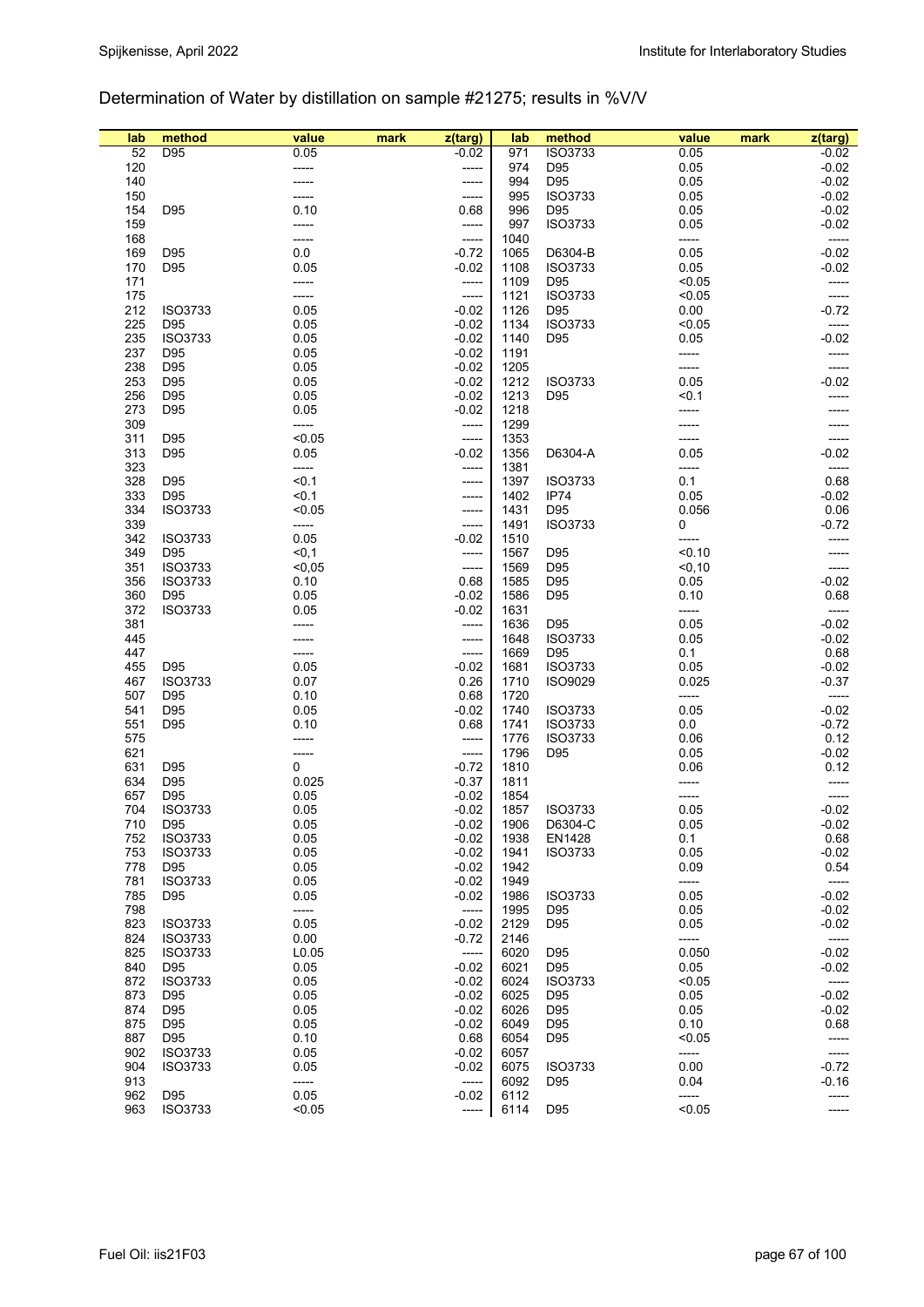| lab  | method              | value    | mark | z(targ) | lab  | method  | value   | mark | z(targ) |
|------|---------------------|----------|------|---------|------|---------|---------|------|---------|
| 6131 | ISO3733             | 0.05     |      | $-0.02$ | 6340 |         | -----   |      | -----   |
| 6142 | ISO3733             | 0.016    |      | $-0.50$ | 6373 | D95     | < 0.05  |      | -----   |
| 6163 |                     | -----    |      | -----   | 6379 |         | -----   |      | -----   |
| 6201 | ISO3733             | < 0.05   |      | -----   | 6400 | ISO3733 | < 0.05  |      |         |
| 6262 | D6304-A             | 0.05     |      | $-0.02$ | 6404 | ISO3733 | < 0, 1  |      | -----   |
| 6266 |                     | -----    |      | -----   | 6406 | D6304-B | 0.05986 |      | 0.11    |
| 6298 | D <sub>95</sub>     | 0.05     |      | $-0.02$ |      |         |         |      |         |
|      | normality           | suspect  |      |         |      |         |         |      |         |
|      | n                   | 91       |      |         |      |         |         |      |         |
|      | outliers            | $\Omega$ |      |         |      |         |         |      |         |
|      | mean $(n)$          | 0.0517   |      |         |      |         |         |      |         |
|      | st. dev. (n)        | 0.02287  |      |         |      |         |         |      |         |
|      | R(calc.)            | 0.0640   |      |         |      |         |         |      |         |
|      | st.dev.(ISO3733:99) | 0.07143  |      |         |      |         |         |      |         |
|      | R(ISO3733:99)       | 0.2      |      |         |      |         |         |      |         |
|      | compare             |          |      |         |      |         |         |      |         |
|      | R(D95:13)           | 0.2      |      |         |      |         |         |      |         |



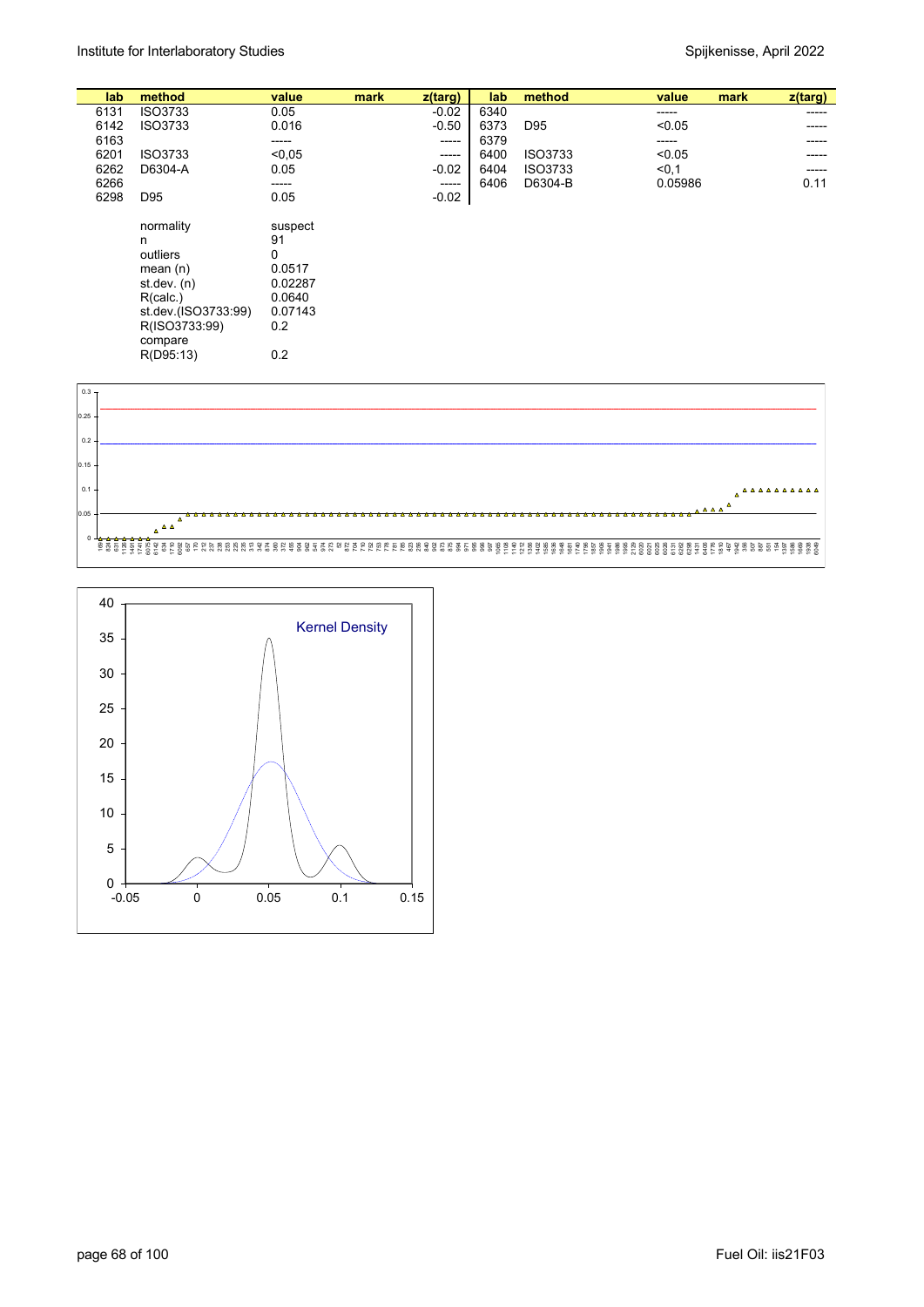#### Determination of Water and Sediment on sample #21275; results in %V/V

| lab<br>52  | method<br>D1796 | value<br>0.05  | mark    | z(targ)<br>$-0.01$ | lab<br>971   | method<br>D1796 | value<br>0.05 | mark              | $z$ (targ)<br>$-0.01$ |
|------------|-----------------|----------------|---------|--------------------|--------------|-----------------|---------------|-------------------|-----------------------|
| 120        |                 |                |         |                    | 974          | D1796           | 0.05          |                   | $-0.01$               |
| 140        |                 | -----<br>----- |         | -----<br>-----     | 994          | D1796           | 0.05          |                   | $-0.01$               |
| 150        | D1796           | 0.00           | R(0.01) | $-1.34$            | 995          |                 | -----         |                   | -----                 |
| 154        | D1796           | 0.075          |         | 0.66               | 996          |                 |               |                   |                       |
| 159        |                 |                |         |                    | 997          |                 |               |                   |                       |
| 168        |                 | -----<br>----- |         | -----<br>-----     | 1040         |                 |               |                   |                       |
| 169        | D1796           | 0.025          |         | $-0.67$            | 1065         |                 |               |                   |                       |
| 170        | D1796           | 0.05           |         | $-0.01$            | 1108         | D1796           | 0.05          |                   | $-0.01$               |
| 171        | D1796           | 0.05           |         | $-0.01$            | 1109         | D1796           | 0.05          |                   | $-0.01$               |
| 175        |                 | -----          |         | -----              | 1121         |                 | -----         |                   |                       |
| 212        |                 |                |         | -----              | 1126         |                 |               |                   |                       |
| 225        |                 |                |         | -----              | 1134         |                 |               |                   |                       |
| 235        |                 |                |         | -----              | 1140         |                 |               |                   |                       |
| 237        | D1796           | 0.05           |         | $-0.01$            | 1191         |                 |               |                   |                       |
| 238        | D1796           | 0.05           |         | $-0.01$            | 1205         |                 |               |                   |                       |
| 253        |                 | -----          |         | -----              | 1212         |                 |               |                   |                       |
| 256        |                 |                |         | -----              | 1213         |                 |               |                   |                       |
| 273        |                 |                |         | -----              | 1218         |                 |               |                   |                       |
| 309        |                 |                |         | -----              | 1299         |                 |               |                   |                       |
| 311        |                 |                |         | -----              | 1353         |                 |               |                   |                       |
| 313        |                 |                |         | -----              | 1356         |                 |               |                   |                       |
| 323        |                 |                |         | -----              | 1381         |                 | -----         |                   |                       |
| 328        |                 |                |         | -----              | 1397         | ISO3734         | 0.1           | R(0.01)           | 1.33                  |
| 333        |                 |                |         | -----              | 1402         |                 | -----         |                   |                       |
| 334        |                 |                |         | -----              | 1431         |                 |               |                   |                       |
| 339        |                 |                |         | -----              | 1491         |                 |               |                   |                       |
| 342        | D1796           | 0.05           |         | $-0.01$            | 1510         |                 |               |                   |                       |
| 349        |                 |                |         | -----              | 1567         |                 |               |                   |                       |
| 351        |                 |                |         | -----              | 1569         |                 |               |                   |                       |
| 356        |                 | -----          |         | -----              | 1585         |                 | -----         |                   |                       |
| 360        | D1796           | 0.050          |         | $-0.01$            | 1586         | D1796           | 0.20          | R(0.01)           | 3.99                  |
| 372        |                 |                |         | -----              | 1631         |                 | -----         |                   |                       |
| 381        |                 |                |         | -----              | 1636         |                 |               |                   |                       |
| 445        |                 |                |         | -----              | 1648         |                 |               |                   |                       |
| 447        |                 |                |         | -----              | 1669         |                 | -----         |                   | -----                 |
| 455        |                 |                |         | -----              | 1681         | ISO3734         | 0.075         |                   | 0.66                  |
| 467        |                 |                |         | -----              | 1710         |                 | -----         |                   |                       |
| 507        | D1796           | 0.10           | R(0.01) | 1.33               | 1720         |                 | -----         |                   | -----                 |
| 541        | D1796           | < 0.1          |         | -----              | 1740         | ISO3734         | 0.05          |                   | $-0.01$               |
| 551        | D1796           | 0.10           | R(0.01) | 1.33               | 1741         | ISO3734         | 0.05          |                   | $-0.01$               |
| 575        |                 | -----          |         | -----              | 1776         |                 |               |                   |                       |
| 621        | D1796           | -----          |         | -----              | 1796         |                 |               |                   |                       |
| 631        | D1796           | 0.05           |         | $-0.01$            | 1810         |                 |               |                   |                       |
| 634<br>657 | D1796           | 0.05           |         | $-0.01$<br>$-0.01$ | 1811<br>1854 |                 |               |                   |                       |
| 704        | D1796           | 0.05<br>0.05   |         | $-0.01$            | 1857         |                 | 0.056         | $\boldsymbol{r})$ | 0.15                  |
| 710        |                 |                |         | -----              | 1906         |                 | -----         |                   | -----                 |
| 752        |                 |                |         | -----              | 1938         |                 | -----         |                   |                       |
| 753        |                 |                |         | -----              | 1941         | ISO3734         | 0.05          |                   | $-0.01$               |
| 778        |                 |                |         | -----              | 1942         |                 | -----         |                   | -----                 |
| 781        | D1796           | 0.05           |         | -0.01              | 1949         |                 | -----         |                   | -----                 |
| 785        |                 |                |         | -----              | 1986         | D1796           | 0.05          |                   | $-0.01$               |
| 798        |                 | -----          |         | -----              | 1995         | D4007           | 0.05          |                   | $-0.01$               |
| 823        | ISO3734         | 0.05           |         | $-0.01$            | 2129         | Calculated      | 0.058         | $\boldsymbol{r})$ | 0.21                  |
| 824        | D1796           | 0.05           |         | $-0.01$            | 2146         |                 | -----         |                   | -----                 |
| 825        | D1796           | 0.05           |         | $-0.01$            | 6020         |                 |               |                   |                       |
| 840        | D1796           | 0.05           |         | $-0.01$            | 6021         |                 |               |                   |                       |
| 872        |                 | -----          |         | -----              | 6024         |                 |               |                   |                       |
| 873        |                 |                |         | -----              | 6025         |                 |               |                   |                       |
| 874        | D1796           | 0.05           |         | $-0.01$            | 6026         |                 |               |                   |                       |
| 875        |                 | -----          |         | -----              | 6049         |                 |               |                   |                       |
| 887        |                 | -----          |         | -----              | 6054         |                 |               |                   |                       |
| 902        |                 |                |         | -----              | 6057         |                 |               |                   |                       |
| 904        | D1796           | 0.05           |         | $-0.01$            | 6075         |                 |               |                   |                       |
| 913        |                 | -----          |         | -----              | 6092         |                 |               |                   |                       |
| 962        | D1796           | 0.05           |         | $-0.01$            | 6112         |                 | -----         |                   | -----                 |
| 963        | D1796           | 0.05           |         | $-0.01$            | 6114         | D1796           | 0.021         |                   | $-0.78$               |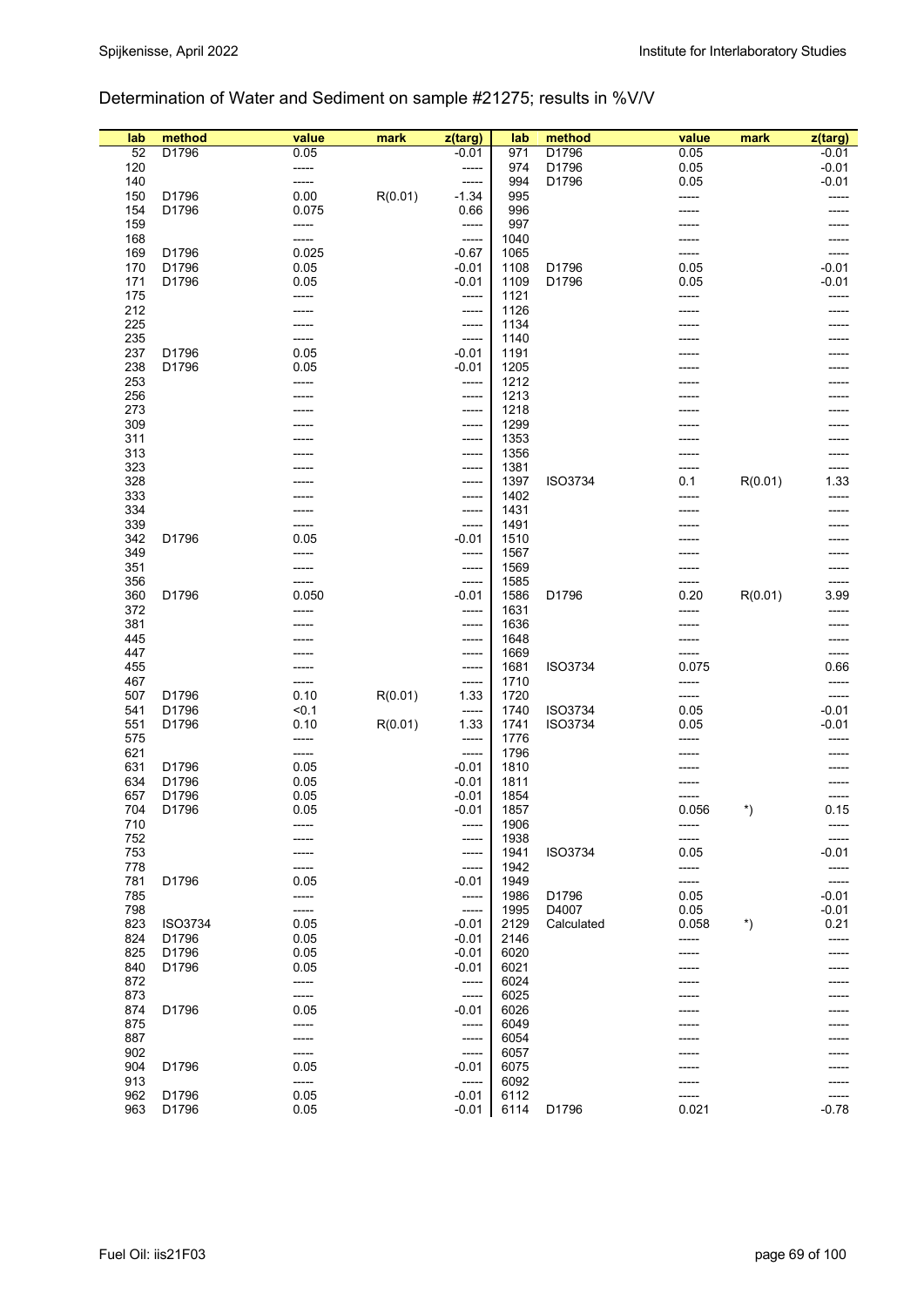| lab  | method    | value  | mark | $z$ (targ)  | lab  | method | value       | mark | z(targ) |
|------|-----------|--------|------|-------------|------|--------|-------------|------|---------|
| 6131 |           | ------ |      | ------      | 6340 |        | $- - - - -$ |      | ------  |
| 6142 |           | ------ |      | $- - - - -$ | 6373 |        | $- - - - -$ |      | -----   |
| 6163 |           | ------ |      | ------      | 6379 |        | -----       |      | -----   |
| 6201 |           | ------ |      | ------      | 6400 |        | -----       |      | ------  |
| 6262 |           | ------ |      | ------      | 6404 |        | $- - - - -$ |      | ------  |
| 6266 |           | ------ |      | ------      | 6406 |        | -----       |      | ------  |
| 6298 |           | ------ |      | ------      |      |        |             |      |         |
|      |           |        |      |             |      |        |             |      |         |
|      | normality | not OK |      |             |      |        |             |      |         |
|      | $\sim$    | $\sim$ |      |             |      |        |             |      |         |

| n                 | 36      |
|-------------------|---------|
| outliers          | 5       |
| mean(n)           | 0.0503  |
| st.dev. (n)       | 0.00897 |
| R(calc.)          | 0.0251  |
| st.dev.(D1796:11) | 0.03750 |
| R(D1796:11)       | 0.1050  |

Lab 1857: \*) sum of Water by distillation & Sediment by Extraction Lab 2129: \*) calculated from results from ISO3733 & ASTM D473



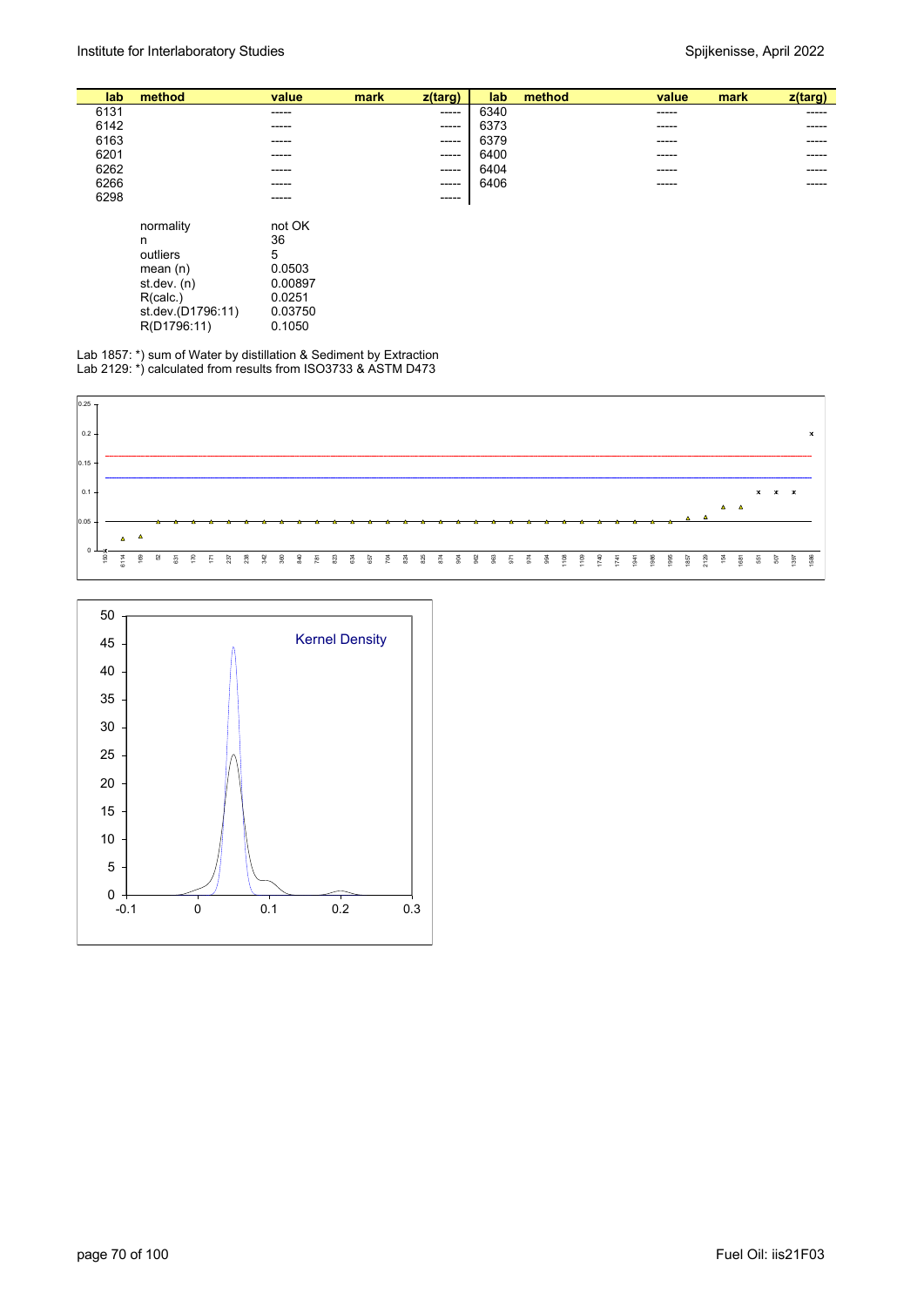# Vacuum Distillation at 10 mmHg but reported as AET on sample #21275, results in °C

| lab        | method            | <b>IBP</b>       | 5%rec          | 10%rec         | 20%rec          | <b>30%rec</b>  | 40%rec         | 50%rec         | <b>FBP</b>     |
|------------|-------------------|------------------|----------------|----------------|-----------------|----------------|----------------|----------------|----------------|
| 52         |                   | -----            | $-----$        | -----          | -----           | -----          | -----          | -----          | $--- -$        |
| 120        |                   | -----            | -----          | -----          | -----           | -----          | -----          | -----          | -----          |
| 140        |                   | -----            | -----          | -----          | -----           | -----          | -----          | -----          | -----          |
| 150        | D1160             | 213              | 297            | 337            | 408             | 465            | 505            | 533<br>- C     | 539            |
| 154<br>159 |                   | $-----$<br>----- | -----<br>----- | -----          | -----<br>-----  | -----<br>----- | -----<br>----- | -----<br>----- | -----<br>----- |
| 168        |                   | -----            | $--- - -$      | -----          | -----           | -----          | -----          | -----          | -----          |
| 169        |                   | -----            | -----          | -----          |                 | -----          | -----          | -----          | -----          |
| 170        | D <sub>1160</sub> | 189.7            | 266.1          | 320.1          | 394.0           | 447.5          | 492.9          | 523.8          | 530.0          |
| 171        |                   | -----            | -----          | -----          | -----           | -----          | -----          | -----          | -----          |
| 175        |                   | -----            | -----          | -----          | -----           | -----          | -----          | -----          | -----          |
| 212<br>225 |                   | -----<br>-----   | -----<br>----- | -----<br>----- | -----           | -----<br>----- | -----<br>----- | -----<br>----- | -----<br>----- |
| 235        |                   | -----            | -----          | -----          | -----           | -----          | -----          | -----          | -----          |
| 237        |                   | -----            | -----          | -----          | -----           | -----          | -----          | -----          | -----          |
| 238        |                   | -----            | -----          |                |                 | -----          | -----          | -----          | $--- -$        |
| 253        |                   | -----            | -----          |                |                 | -----          | -----          | -----          | -----          |
| 256<br>273 |                   | -----<br>-----   | -----<br>----- | -----<br>----- | -----<br>-----  | -----<br>----- | -----<br>----- | -----<br>----- | -----<br>----- |
| 309        |                   | -----            | -----          | -----          | -----           | -----          | -----          | -----          | -----          |
| 311        | D1160             | 190              | 285            | 330            | 404             | 462            | 502            | 532            | 532            |
| 313        |                   | -----            | -----          | -----          | ------          | -----          | -----          | -----          | -----          |
| 323        |                   | -----            | -----          | -----          | -----           | -----          | -----          | -----          | -----          |
| 328        |                   | -----            | -----          | -----          | -----           | -----          | -----          | -----          | -----          |
| 333<br>334 |                   | -----            | -----          |                | -----<br>-----  | -----<br>----- | -----          | -----          | -----          |
| 339        |                   | -----<br>-----   | -----<br>----- | -----<br>----- | -----           | -----          | -----<br>----- | -----<br>----- | -----          |
| 342        |                   | -----            | -----          | -----          |                 | -----          | -----          | -----          | -----          |
| 349        |                   | -----            | -----          | -----          | -----           | -----          | -----          | -----          | -----          |
| 351        |                   | -----            | -----          | -----          | ------          | -----          | -----          | -----          | ------         |
| 356        |                   | -----            | -----          | -----          | -----           | -----          | -----          | -----          | -----          |
| 360<br>372 | D1160             | 227<br>193       | 299            | 340            | 406             | 464            | 503            | -----          | 520            |
| 381        |                   | -----            | 274<br>-----   | 328<br>-----   | 397<br>-----    | 452<br>-----   | 493<br>-----   | 524<br>-----   | 528<br>-----   |
| 445        |                   | -----            | -----          | -----          | -----           | -----          | -----          | -----          | -----          |
| 447        |                   | -----            | -----          | -----          | -----           | -----          | -----          | -----          | -----          |
| 455        |                   | -----            | $-----$        | -----          | -----           | -----          | $-----$        | -----          | -----          |
| 467        | D1160             | 209.0            | 260.0          | 316.0          | 390.0           | 450.0          | 491.0          | -----          | 513.0          |
| 507<br>541 |                   | -----<br>-----   | -----<br>----- | -----<br>----- | ------<br>----- | -----<br>----- | -----<br>----- | -----<br>----- | -----<br>----- |
| 551        |                   | -----            | -----          | -----          | -----           | -----          | -----          | -----          | -----          |
| 575        |                   | -----            | -----          | -----          | -----           | -----          | -----          | -----          |                |
| 621        |                   | -----            | -----          | -----          | -----           | -----          | -----          | -----          | -----          |
| 631        |                   | -----            | -----          | -----          | -----           | -----          | -----          | -----          | -----          |
| 634        |                   | -----            | -----          | -----          | -----           | -----          | -----          | -----          | -----          |
| 657<br>704 | D1160             | -----<br>195.0   | -----<br>277.0 | 326.0          | 400.0           | -----<br>455.0 | -----<br>494.0 | -----<br>522.0 | -----<br>526.0 |
| 710        | D1160             | 185              | 270            | 323            | 393             | 450            | 488            | 522            | 525            |
| 752        |                   | -----            | -----          | -----          | -----           | -----          | -----          | -----          | -----          |
| 753        |                   | -----            | -----          | -----          | -----           | -----          | -----          | -----          | -----          |
| 778        |                   | -----            | -----          | -----          | -----           | -----          | -----          | -----          | -----          |
| 781<br>785 | D1160<br>D1160    | 192<br>178       | 281<br>275     | 324<br>323     | 390<br>396      | 454<br>456     | 495<br>499     | 518<br>-----   | 528<br>520     |
| 798        |                   | -----            | -----          | -----          | -----           | -----          | -----          | -----          | -----          |
| 823        |                   | -----            | -----          | -----          | -----           | -----          | -----          | -----          | -----          |
| 824        |                   | -----            | -----          | -----          | -----           | -----          | -----          | -----          | -----          |
| 825        |                   | -----            | -----          | -----          | -----           | -----          | -----          | -----          | -----          |
| 840        |                   | -----            | -----          | -----          | -----           | -----          | -----          | -----          | -----          |
| 872<br>873 | D1160             | -----<br>195     | -----<br>281   | -----<br>326   | -----<br>394    | -----<br>453   | -----<br>494   | -----<br>523   | -----<br>530   |
| 874        | D1160             | 197              | 289            | 328            | 396             | 456            | 497            | 524            | 534            |
| 875        | D <sub>1160</sub> | 192.0            | 281.0          | 324.0          | 390.0           | 454.0          | 495.0          | 518.0          | 528.0          |
| 887        |                   | -----            | -----          | -----          | -----           | -----          | -----          | -----          | $-----$        |
| 902        |                   | -----            | -----          | -----          | -----           |                | -----          | -----          | -----          |
| 904<br>913 |                   | -----<br>-----   | -----          |                |                 | -----<br>----- | -----<br>----- | -----<br>----- | -----<br>----- |
| 962        |                   | -----            | -----<br>----- | -----          | -----           | -----          | -----          | -----          | -----          |
| 963        | D1160             | 210.5            | 282.6          | 329.6          | 402.8           | 461.7          | 499.5          | -----          | 523.7          |
| 971        | D1160             | 190.2            | 280.8          | 328.2          | 398.4           | 455.3          | 495.1          | 523.2          | 525.2          |
| 974        |                   | -----            | -----          | -----          | -----           | -----          | -----          | -----          | -----          |
| 994        | D1160             | 210.0            | 276.0          | 325.0          | 399.0           | 455.0          | 494.0          | 525.0          | 527.0          |
| 995<br>996 |                   | 193.0<br>-----   | 275.5<br>----- | 326.0<br>----- | 399.0<br>-----  | 455.0<br>----- | 493.5<br>----- | 523.5<br>----- | 526.0<br>----- |
| 997        |                   | -----            | -----          | -----          | -----           | -----          | -----          | -----          | -----          |
| 1040       |                   | -----            | -----          | -----          | -----           | -----          | -----          | -----          | -----          |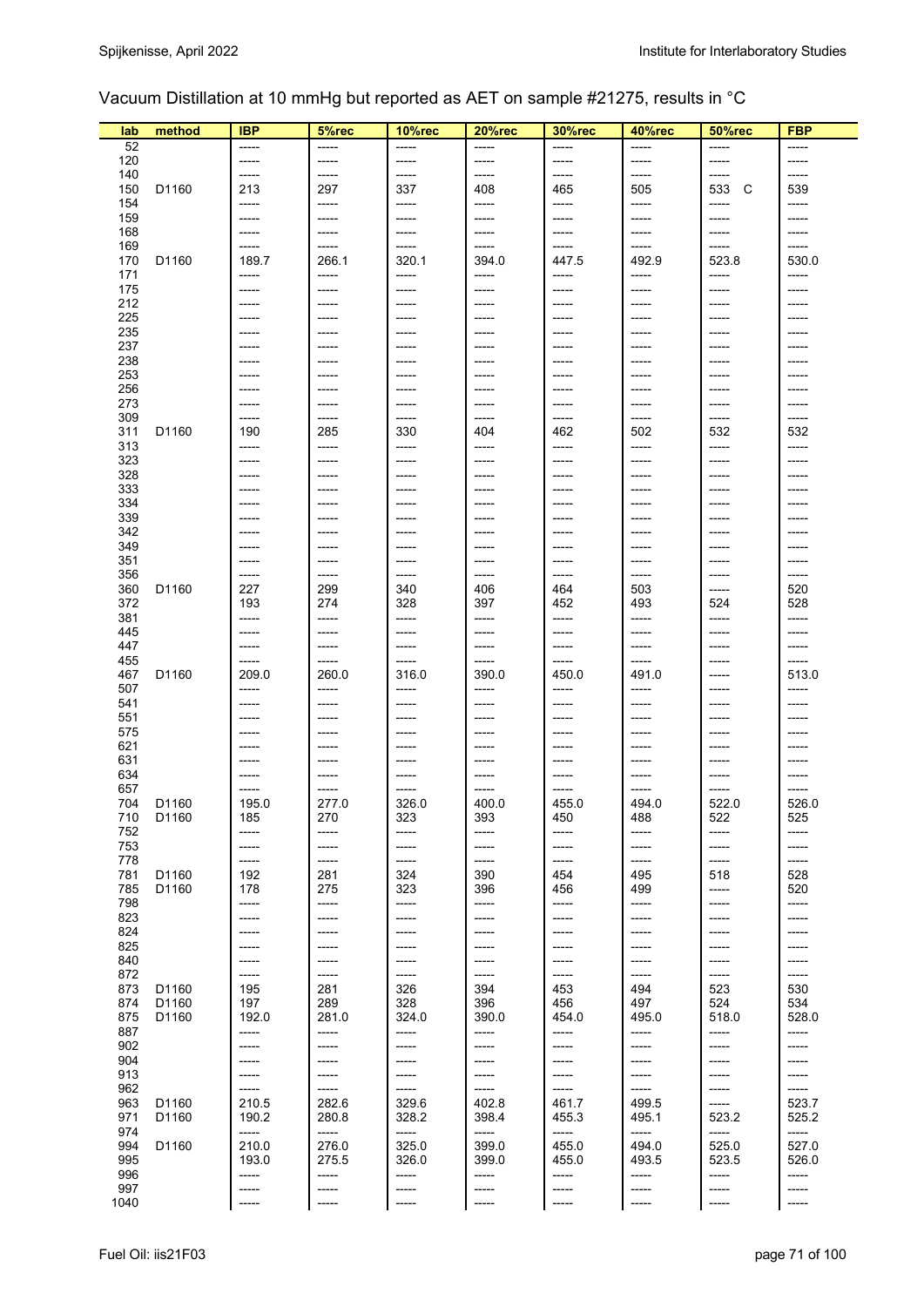| lab          | method                 | <b>IBP</b>          | 5%rec               | 10%rec              | 20%rec               | <b>30%rec</b>       | 40%rec              | <b>50%rec</b>        | <b>FBP</b>             |
|--------------|------------------------|---------------------|---------------------|---------------------|----------------------|---------------------|---------------------|----------------------|------------------------|
| 1065         |                        | -----               | -----               | -----               | -----                | -----               | -----               | -----                | -----                  |
| 1108<br>1109 |                        | 211.0<br>-----      | 286.2<br>-----      | 329.8<br>-----      | 398.3<br>-----       | 454.6<br>$-----$    | 492.7<br>-----      | 523.7<br>-----       | 532.4<br>-----         |
| 1121         |                        | -----               | -----               | -----               | -----                | -----               | -----               | -----                | -----                  |
| 1126         |                        | -----               | -----               | -----               | -----                | -----               | -----               | -----                | -----                  |
| 1134<br>1140 | D1160                  | 217<br>-----        | 299<br>-----        | 339<br>-----        | 404<br>-----         | 458<br>$-----$      | 500<br>-----        | 539<br>R(5)<br>----- | 576<br>R(1)<br>-----   |
| 1191         |                        | -----               | -----               | -----               | -----                | -----               | -----               | -----                | -----                  |
| 1205         |                        | -----               | -----               | -----               | -----                | -----               | -----               | -----                | $-----$                |
| 1212         | D1160                  | 207.0               | 291.6               | 332.8               | 400.4                | 456.7               | 497.4               | 529.1                | 529.9                  |
| 1213<br>1218 |                        | -----<br>-----      | -----<br>-----      | -----<br>-----      | ------<br>-----      | $-----$<br>-----    | -----<br>------     | -----<br>-----       | $-----$<br>$--- -$     |
| 1299         |                        | -----               | -----               | -----               | -----                | -----               | -----               | -----                | -----                  |
| 1353         |                        | -----               | -----               | -----               | -----                | -----               | -----               | -----                | -----                  |
| 1356         |                        | -----               | -----               | -----               | -----                | -----               | -----               | -----                | -----                  |
| 1381<br>1397 |                        | -----<br>-----      | -----<br>-----      | -----<br>-----      | -----                | -----<br>-----      | -----<br>-----      | -----<br>-----       | -----<br>-----         |
| 1402         |                        | -----               | ------              | -----               | -----                | -----               | ------              | -----                | -----                  |
| 1431         |                        | -----               | -----               | -----               | -----                | $-----1$            | -----               | -----                | -----                  |
| 1491<br>1510 |                        | -----<br>-----      | -----<br>------     | -----<br>-----      | -----<br>-----       | -----<br>$--- -$    | -----<br>-----      | -----<br>-----       | -----<br>-----         |
| 1567         |                        | -----               | -----               | -----               | -----                | -----               | -----               | -----                | -----                  |
| 1569         |                        | -----               | -----               | -----               | $--- -$              | -----               | -----               | -----                | $--- -$                |
| 1585         |                        | 198.2               | 279.3               | 324.4               | 397.2                | 453.3               | 493.2               | 524.0                | 528.1                  |
| 1586<br>1631 | D1160                  | 188.3<br>-----      | 280.4<br>-----      | 327.2<br>-----      | 398.4<br>-----       | 454.7<br>-----      | 492.2<br>-----      | 521.0<br>-----       | 522.0<br>-----         |
| 1636         |                        | -----               | -----               | -----               | -----                | $--- -$             | ------              | -----                | -----                  |
| 1648         |                        | -----               | -----               | -----               | -----                | $--- -$             | ------              | -----                | $--- -$                |
| 1669         |                        | -----               | -----               | -----               | -----                | -----               | -----               | -----                | -----                  |
| 1681<br>1710 |                        | -----<br>-----      | -----<br>-----      | -----<br>-----      | -----<br>-----       | -----<br>-----      | -----<br>-----      | -----<br>-----       | -----<br>-----         |
| 1720         |                        | -----               | -----               | -----               | -----                | -----               | -----               | -----                | -----                  |
| 1740         |                        | -----               | -----               | -----               | -----                | -----               | -----               | -----                | -----                  |
| 1741<br>1776 |                        | 198.8<br>C<br>----- | 283.9<br>C<br>----- | 329.8<br>C<br>----- | 395.6<br>C<br>------ | 455.2<br>C<br>----- | C<br>494.6<br>----- | 524.8<br>C<br>-----  | C<br>529.3<br>-----    |
| 1796         |                        | -----               | -----               | -----               | -----                | -----               | -----               | -----                | -----                  |
| 1810         |                        | -----               | -----               | -----               | -----                | -----               | -----               | -----                | -----                  |
| 1811         |                        | -----               | -----               | -----               | -----                | -----               | -----               | -----                | -----                  |
| 1854<br>1857 | D1160                  | -----<br>199.4      | -----<br>282.5      | ------<br>327.5     | -----<br>398.5       | -----<br>457.2      | -----<br>495.7      | -----<br>523.8       | -----<br>528.1         |
| 1906         |                        | -----               | -----               | -----               | -----                | -----               | -----               | -----                | -----                  |
| 1938         |                        | -----               | -----               | -----               | -----                | $------$            | -----               | -----                | -----                  |
| 1941<br>1942 |                        | -----<br>-----      | ------<br>-----     | ------<br>-----     | -----<br>-----       | $-----$<br>-----    | -----<br>-----      | -----<br>-----       | $--- -$<br>-----       |
| 1949         |                        | -----               | -----               | -----               | -----                | -----               | -----               | -----                | -----                  |
| 1986         |                        | 196                 | 279                 | 328                 | 397                  | 455                 | 495                 | 520                  | 528                    |
| 1995         | D1160                  | 193.1               | 285.3               | 328.1               | 400.1                | 457.6               | 497.8               | 527.4                | 529.2                  |
| 2129<br>2146 | D <sub>1160</sub>      | 200<br>-----        | 289<br>-----        | 333<br>-----        | 408<br>-----         | 463<br>-----        | 498<br>-----        | -----<br>-----       | 498<br>R(1)<br>$--- -$ |
| 6020         |                        | 197                 | 275                 | 324                 | 395                  | 455                 | 497                 | 524                  | 527                    |
| 6021         |                        | 197                 | 277                 | 328                 | 399                  | 458                 | 498                 | 524                  | 529                    |
| 6024<br>6025 | D1160                  | -----<br>199        | -----<br>274        | -----<br>324        | -----<br>397         | -----<br>456        | -----<br>495        | -----<br>525         | -----<br>530           |
| 6026         | D1160                  | 210                 | 280                 | 329                 | 398                  | 458                 | 495                 | 524                  | 532                    |
| 6049         |                        | -----               | -----               | -----               | -----                | -----               | -----               | -----                | -----                  |
| 6054         |                        | -----               | ------              | -----               | -----                | -----               | -----               | -----                | -----                  |
| 6057<br>6075 |                        | -----<br>-----      | -----               | -----<br>-----      | -----<br>-----       | -----<br>-----      | -----<br>-----      | -----<br>-----       | -----                  |
| 6092         |                        | -----               | -----               | -----               | -----                | -----               | -----               | -----                | -----                  |
| 6112         | D1160                  | 202                 | 287                 | 330                 | 402                  | 456                 | 495                 | 525                  | 526                    |
| 6114<br>6131 | D1160                  | 213<br>-----        | 298<br>-----        | 334<br>-----        | 408<br>-----         | 461<br>-----        | 493<br>-----        | 529<br>-----         | 535<br>-----           |
| 6142         |                        | -----               | -----               | -----               | -----                | -----               | -----               | -----                | -----                  |
| 6163         |                        | -----               | -----               | -----               | -----                | -----               | -----               | -----                | -----                  |
| 6201<br>6262 | D <sub>1160</sub> $*)$ | 200.9<br>214.3      | 281.3<br>289.4      | 328.5               | 399.2<br>395.4       | 456.8<br>455.6      | 500.8<br>493.8      | 535.4                | 550.6 $R(1)$           |
| 6266         | D <sub>1160</sub>      | -----               | -----               | 332.2<br>-----      | -----                | -----               | -----               | 521.7<br>-----       | 524.7<br>-----         |
| 6298         |                        | -----               |                     | -----               | -----                | -----               | -----               | -----                |                        |
| 6340         |                        | -----               | -----               | -----               |                      | -----               | -----               | -----                |                        |
| 6373<br>6379 |                        | -----<br>-----      | -----               | -----<br>-----      | -----<br>-----       | -----<br>-----      | ------<br>-----     | -----<br>-----       | -----                  |
| 6400         |                        | -----               |                     |                     |                      | -----               | -----               | -----                |                        |
| 6404         |                        |                     |                     |                     |                      | -----               | -----               | -----                | -----                  |
| 6406         |                        | -----               | -----               | -----               | -----                | -----               | -----               | -----                | -----                  |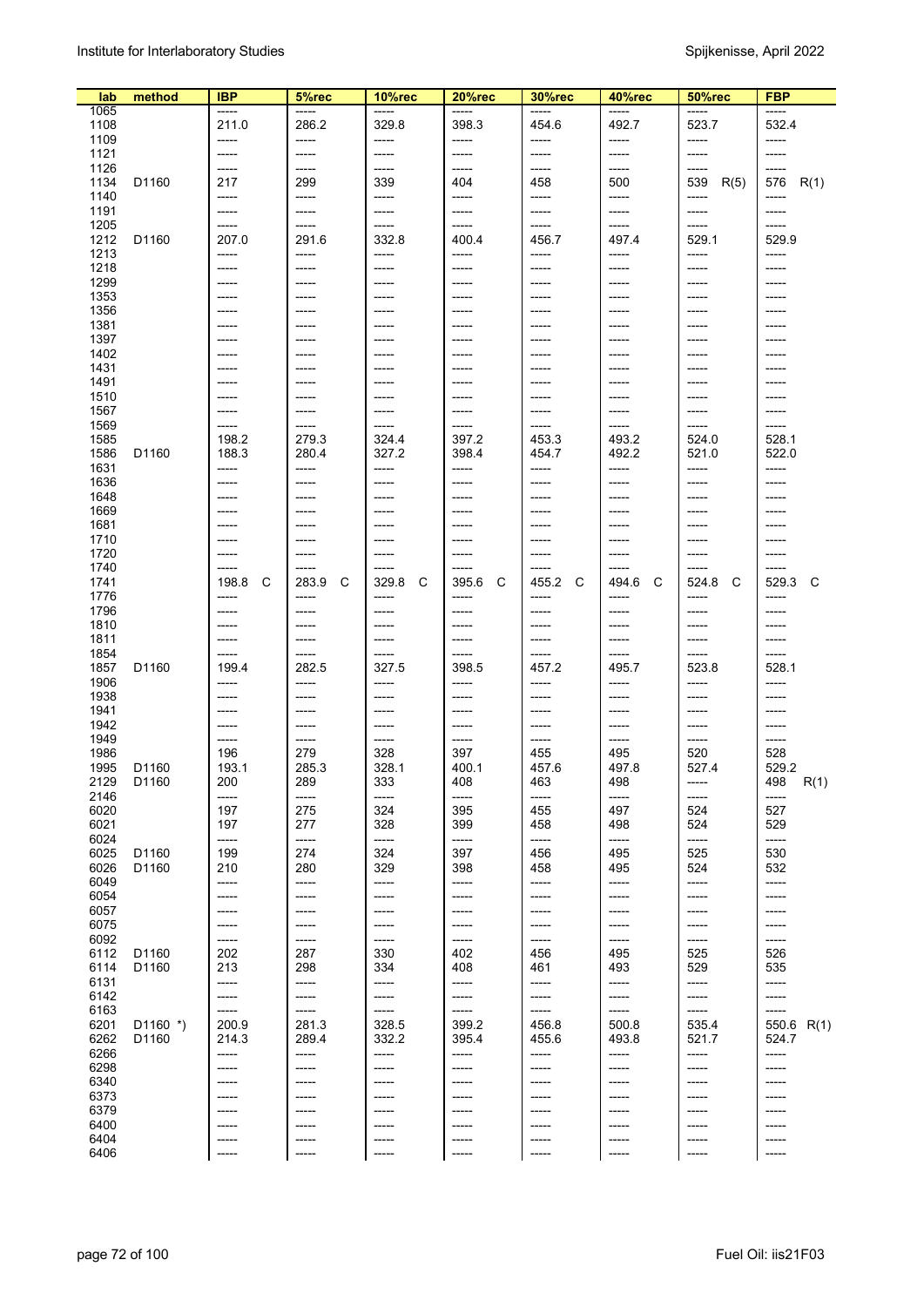$\overline{\phantom{a}}$ 

|                   | <b>IBP</b> | 5%rec  | 10%rec  | 20%rec | <b>30%rec</b> | 40%rec | <b>50%rec</b> | <b>FBP</b> |
|-------------------|------------|--------|---------|--------|---------------|--------|---------------|------------|
| normality         | OK         | OK     | suspect | OK     | OK            | OK     | not OK        | not OK     |
| n                 | 35         | 35     | 35      | 35     | 35            | 35     | 29            | 32         |
| outliers          | 0          |        |         | 0      | 0             |        |               | 3          |
| mean(n)           | 200.04     | 281.94 | 328.09  | 398.52 | 456.21        | 495.86 | 524.60        | 527.67     |
| st dev. $(n)$     | 10.357     | 8.801  | 4.914   | 4.749  | 3.826         | 3.525  | 3.978         | 4.829      |
| R(calc.)          | 29.00      | 24.64  | 13.76   | 13.30  | 10.71         | 9.87   | 11.14         | 13.52      |
| st.dev.(D1160:18) | 17.500     | 9.431  | 7.689   | 7.105  | 6.350         | 5.496  | 5.119         | 9.643      |
| R(D1160:18)       | 49         | 26.41  | 21.53   | 19.89  | 17.78         | 15.39  | 14.33         | 27         |
|                   |            |        |         |        |               |        |               |            |

Lab 150: first reported 535

Lab 1741: first reported 238.8, 307.1, 354.5, 427.6, 484.1, 529.0, 573.6, 598.4 respectively

Lab 6201: \*) D1160 performed at 5 torr







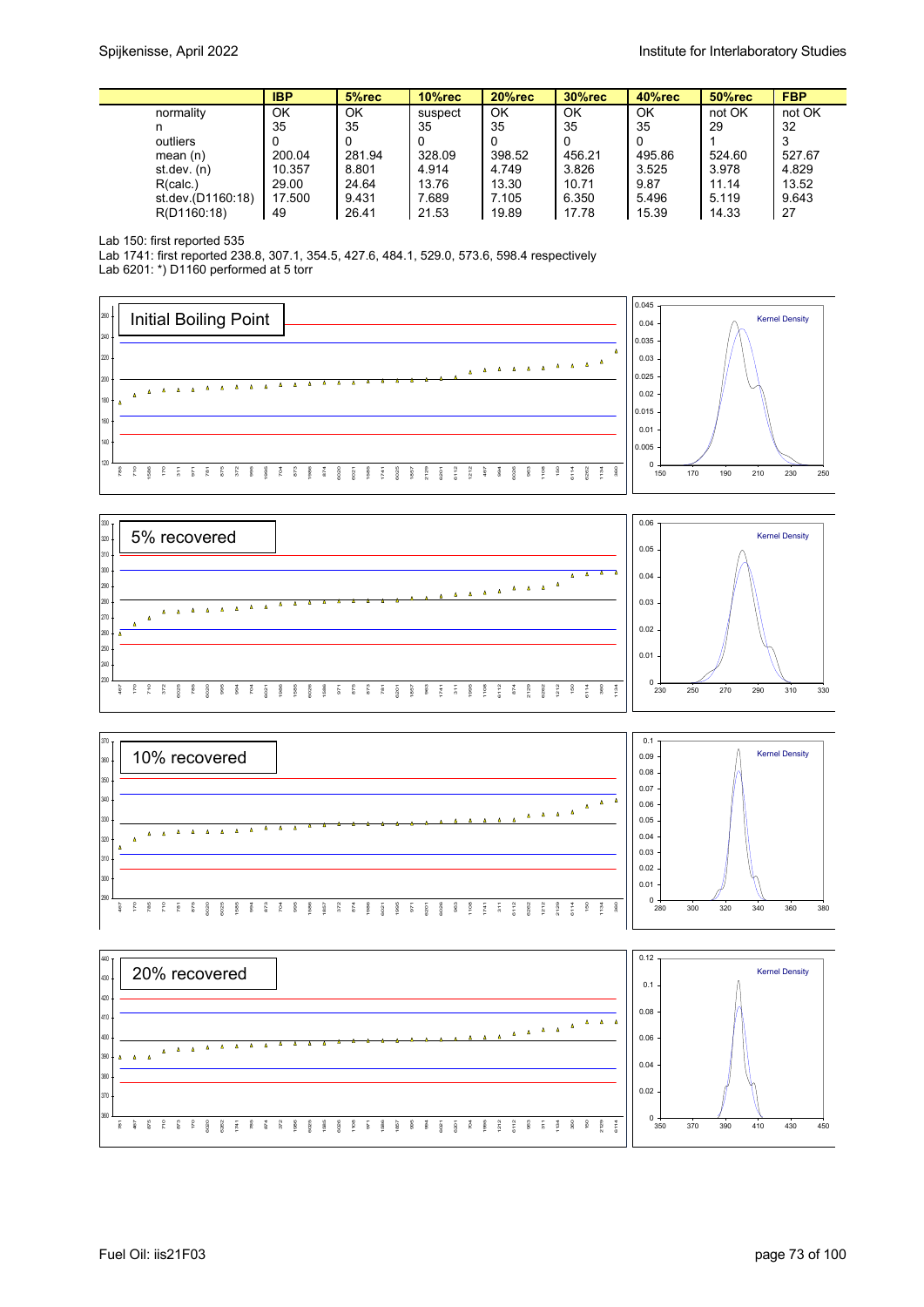

2129 467 785 360 1586 963 6262 710 971 704 995 6112 994 6020 372 781 875 1986

1585 1857 6021

1995 1741 1212 170 873 6025

311 6026

1108 874 6114 150 6201 1134

500 520 540 560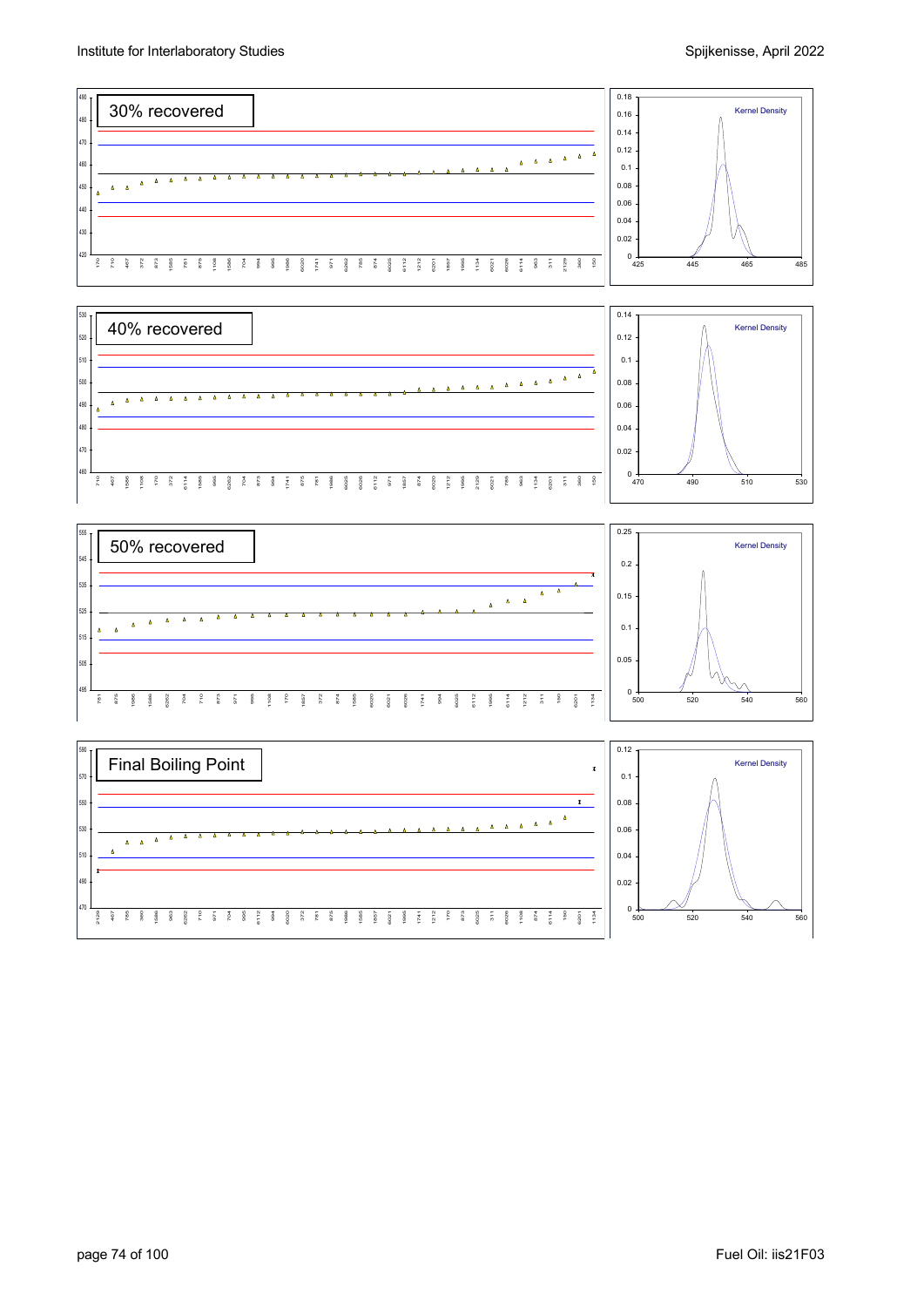# z-scores of Vacuum Distillation at 10 mmHg but reported as AET on sample #21275

| lab        | <b>IBP</b>     | 5%rec            | <b>10%rec</b>    | 20%rec         | <b>30%rec</b>  | 40%rec           | 50%rec           | <b>FBP</b> |
|------------|----------------|------------------|------------------|----------------|----------------|------------------|------------------|------------|
| 52         |                |                  |                  | -----          |                |                  |                  |            |
| 120        | -----          | -----            | -----            | -----          | -----          | -----            | $--- -$          |            |
| 140        | -----          |                  | -----            | -----          | -----          | -----            | -----            |            |
| 150        | 0.74           | 1.60             | 1.16             | 1.33           | 1.39           | 1.66             | 1.64             | 1.17       |
| 154<br>159 | -----          |                  | -----<br>-----   |                |                | -----            | -----            |            |
| 168        | -----          |                  | -----            | -----          |                | -----            | -----            |            |
| 169        | -----          | -----            | -----            | -----          | -----          | -----            | -----            |            |
| 170        | $-0.59$        | $-1.68$          | $-1.04$          | $-0.64$        | $-1.37$        | $-0.54$          | $-0.16$          | 0.24       |
| 171        | -----          | -----            | $--- -$          | -----          | ------         | -----            | -----            |            |
| 175        | -----          | -----            | -----            | -----          | -----          | -----            | -----            |            |
| 212        | -----          |                  | -----            | -----          |                | -----            | -----            |            |
| 225<br>235 | -----<br>----- | -----            | -----<br>-----   | -----<br>----- | -----          | -----<br>-----   | -----<br>-----   |            |
| 237        | -----          | -----            | -----            | -----          |                | -----            | -----            |            |
| 238        | -----          | -----            | -----            | -----          |                | -----            | -----            |            |
| 253        | -----          | -----            | -----            | -----          | -----          | -----            | -----            |            |
| 256        | -----          | -----            | -----            | -----          | -----          | -----            | -----            |            |
| 273        | -----          | -----            | -----            | -----          | -----          | -----            | -----            |            |
| 309<br>311 | -----<br>-0.57 | -----<br>0.32    | -----<br>0.25    | -----<br>0.77  | -----<br>0.91  | -----<br>1.12    | -----<br>1.45    | 0.45       |
| 313        | -----          | -----            | $-----$          | -----          | -----          | -----            | -----            |            |
| 323        | -----          | -----            | -----            | -----          | -----          | -----            | -----            |            |
| 328        | -----          | -----            | -----            | -----          | -----          | -----            | -----            |            |
| 333        | -----          | -----            | -----            | -----          | -----          | -----            | -----            |            |
| 334        | -----          | -----            | -----            | -----          | -----          | -----            | -----            |            |
| 339        | -----          |                  | -----            | -----          |                | -----            | -----            |            |
| 342<br>349 | -----          | -----            | -----<br>-----   | -----<br>----- |                | -----<br>-----   | -----<br>-----   |            |
| 351        | -----          | -----            | -----            | -----          | -----          | -----            | -----            |            |
| 356        | -----          | -----            | $-----$          | -----          | -----          | -----            | -----            |            |
| 360        | 1.54           | 1.81             | 1.55             | 1.05           | 1.23           | 1.30             | -----            | $-0.80$    |
| 372        | $-0.40$        | $-0.84$          | $-0.01$          | $-0.21$        | $-0.66$        | $-0.52$          | -0.12            | 0.03       |
| 381        | -----          | -----            | -----            | -----          | -----          | -----            | $-----$          |            |
| 445        | -----          |                  | -----            | -----          | -----          | -----            | -----            |            |
| 447<br>455 | -----<br>----- | -----            | -----<br>-----   | -----<br>----- | -----<br>----- | -----<br>-----   | -----<br>-----   | -----      |
| 467        | 0.51           | $-2.33$          | $-1.57$          | $-1.20$        | $-0.98$        | $-0.88$          | -----            | $-1.52$    |
| 507        | -----          | -----            | -----            | -----          | -----          | -----            | -----            |            |
| 541        | -----          | -----            | -----            | -----          | -----          | -----            | -----            |            |
| 551        | -----          | -----            | -----            | -----          | -----          | -----            | -----            |            |
| 575        | -----          |                  | -----            | -----          |                | -----            | -----            |            |
| 621<br>631 | -----          | -----            | -----<br>-----   | -----<br>----- | -----          | -----<br>-----   | -----<br>-----   |            |
| 634        | -----          | -----            | -----            | -----          | -----          | -----            | -----            |            |
| 657        |                | -----            | -----            | -----          | -----          | -----            | ------           | -----      |
| 704        | $-0.29$        | $-0.52$          | $-0.27$          | 0.21           | $-0.19$        | $-0.34$          | -0.51            | $-0.17$    |
| 710        | $-0.86$        | $-1.27$          | $-0.66$          | $-0.78$        | $-0.98$        | $-1.43$          | $-0.51$          | $-0.28$    |
| 752        | -----          | -----            | -----            | -----          | -----          | -----            | -----            |            |
| 753<br>778 | -----<br>----- | -----            | -----<br>-----   | -----<br>----- | -----<br>----- | -----<br>-----   | -----<br>-----   |            |
| 781        | $-0.46$        | $-0.10$          | $-0.53$          | $-1.20$        | $-0.35$        | $-0.16$          | $-1.29$          | 0.03       |
| 785        | $-1.26$        | $-0.74$          | $-0.66$          | $-0.36$        | $-0.03$        | 0.57             | -----            | $-0.80$    |
| 798        | -----          | -----            | -----            | -----          | -----          | -----            | -----            |            |
| 823        | -----          | -----            | -----            | -----          | -----          | -----            | -----            |            |
| 824        | -----          | -----            | -----            | -----          |                | -----            | -----            |            |
| 825<br>840 | -----<br>----- | -----            | -----<br>-----   | -----<br>----- | -----          | -----<br>-----   | -----<br>-----   |            |
| 872        | -----          | -----            | -----            | -----          | -----          | -----            | -----            |            |
| 873        | $-0.29$        | $-0.10$          | $-0.27$          | $-0.64$        | $-0.50$        | $-0.34$          | $-0.31$          | 0.24       |
| 874        | $-0.17$        | 0.75             | $-0.01$          | $-0.36$        | $-0.03$        | 0.21             | $-0.12$          | 0.66       |
| 875        | $-0.46$        | $-0.10$          | $-0.53$          | $-1.20$        | $-0.35$        | $-0.16$          | $-1.29$          | 0.03       |
| 887        | -----          | -----            | -----            | -----          | -----          | -----            | -----            |            |
| 902<br>904 | -----          | -----            | -----            | -----          | -----<br>---   | -----            | -----<br>-----   |            |
| 913        | -----<br>----- | -----            | -----<br>-----   | -----<br>----- | -----          | -----<br>-----   | -----            |            |
| 962        | -----          | -----            | -----            | -----          | -----          | -----            | -----            | -----      |
| 963        | 0.60           | 0.07             | 0.20             | 0.60           | 0.87           | 0.66             | -----            | $-0.41$    |
| 971        | $-0.56$        | $-0.12$          | 0.01             | $-0.02$        | $-0.14$        | $-0.14$          | $-0.27$          | $-0.26$    |
| 974        | -----          | -----            | -----            | -----          | -----          | -----            | $-----1$         | -----      |
| 994        | 0.57           | $-0.63$          | $-0.40$          | 0.07           | $-0.19$        | $-0.34$          | 0.08             | $-0.07$    |
| 995<br>996 | -0.40<br>----- | $-0.68$<br>----- | $-0.27$<br>----- | 0.07<br>-----  | -0.19<br>----- | $-0.43$<br>----- | $-0.21$<br>----- | $-0.17$    |
| 997        | -----          | -----            | -----            | -----          | -----          | -----            | -----            |            |
| 1040       | -----          | -----            | -----            | -----          | -----          | -----            | -----            |            |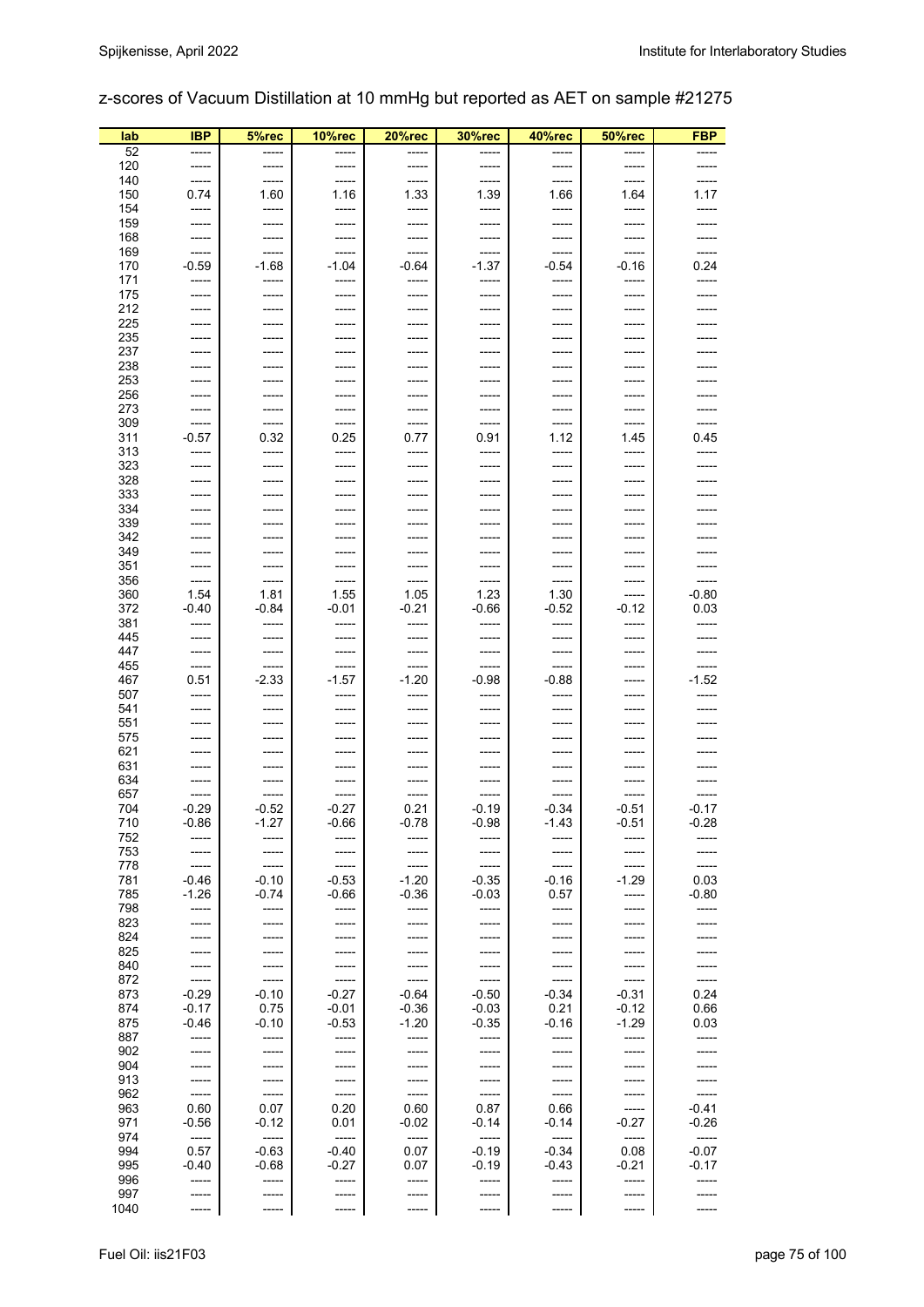| lab          | <b>IBP</b>      | 5%rec            | 10%rec         | 20%rec          | <b>30%rec</b>     | 40%rec           | 50%rec           | <b>FBP</b> |
|--------------|-----------------|------------------|----------------|-----------------|-------------------|------------------|------------------|------------|
| 1065         | -----           | -----            | -----          |                 |                   |                  | -----            |            |
| 1108         | 0.63<br>$--- -$ | 0.45             | 0.22<br>-----  | $-0.03$         | $-0.25$<br>------ | $-0.58$          | $-0.18$          | 0.49       |
| 1109<br>1121 |                 | -----<br>-----   | -----          | -----<br>-----  |                   | -----<br>-----   | -----<br>-----   |            |
| 1126         |                 | -----            | -----          | -----           | -----             | -----            | -----            |            |
| 1134         | 0.97            | 1.81             | 1.42           | 0.77            | 0.28              | 0.75             | 2.81             | 5.01       |
| 1140         |                 | -----            | -----          | -----           | -----             | -----            | -----            |            |
| 1191         |                 | -----            | -----          | -----           | -----             | -----            | -----            |            |
| 1205         |                 | -----            | -----          | -----           | -----             | -----            | -----            |            |
| 1212         | 0.40            | 1.02             | 0.61           | 0.26            | 0.08              | 0.28             | 0.88             | 0.23       |
| 1213         |                 | -----            | -----          | -----           |                   | -----            | -----            |            |
| 1218         |                 | -----            | -----          | -----           | -----             | -----            | -----            |            |
| 1299         | -----           | -----            | -----          | -----           | -----             | -----            | -----            |            |
| 1353         | -----           | -----            | -----          | -----           | -----             | -----            | -----            |            |
| 1356         |                 |                  | -----          |                 |                   |                  | -----            |            |
| 1381<br>1397 | -----           | -----<br>------  | -----          | -----<br>-----  | -----<br>-----    | -----<br>$--- -$ | -----<br>-----   |            |
| 1402         |                 | -----            | -----          |                 |                   | -----            | -----            |            |
| 1431         |                 |                  |                |                 |                   |                  |                  |            |
| 1491         | -----           | -----            | -----          | -----           | -----             | -----            | -----            |            |
| 1510         | -----           | -----            | -----          | -----           | -----             | -----            | -----            |            |
| 1567         |                 | -----            | -----          | -----           | -----             | -----            | -----            |            |
| 1569         |                 | -----            | -----          | -----           | -----             | -----            | -----            |            |
| 1585         | $-0.11$         | $-0.28$          | $-0.48$        | $-0.19$         | $-0.46$           | $-0.48$          | $-0.12$          | 0.04       |
| 1586         | $-0.67$         | $-0.16$          | $-0.12$        | $-0.02$         | $-0.24$           | $-0.67$          | $-0.70$          | $-0.59$    |
| 1631         |                 | -----            | -----          | -----           |                   | -----            | -----            |            |
| 1636         |                 | -----            | -----          | -----           | -----             | -----            | -----            |            |
| 1648         |                 | -----            | -----          | -----           |                   |                  | -----            |            |
| 1669         |                 | -----            | -----          | -----           |                   | -----            | -----            |            |
| 1681         |                 |                  | -----          |                 |                   |                  | -----            |            |
| 1710<br>1720 |                 | -----<br>-----   | -----<br>----- | -----<br>-----  | -----             | -----<br>-----   | -----<br>-----   |            |
| 1740         |                 | -----            | -----          | -----           | -----             | -----            | -----            |            |
| 1741         | $-0.07$         | 0.21             | 0.22           | $-0.41$         | $-0.16$           | $-0.23$          | 0.04             | 0.17       |
| 1776         | -----           | -----            | -----          | -----           | -----             | -----            | -----            |            |
| 1796         |                 | -----            | -----          | -----           | -----             | -----            | -----            |            |
| 1810         |                 |                  | -----          |                 |                   |                  | -----            |            |
| 1811         |                 | -----            | -----          | -----           | -----             | -----            | -----            |            |
| 1854         |                 | -----            | -----          | -----           | -----             | -----            | -----            |            |
| 1857         | $-0.04$         | 0.06             | $-0.08$        | 0.00            | 0.16              | $-0.03$          | $-0.16$          | 0.04       |
| 1906         |                 | -----            | -----          | -----           |                   | -----            | -----            |            |
| 1938         | -----           | -----            | -----          | -----           | -----             | -----            | -----            |            |
| 1941         | -----           | -----            | -----          | -----           | -----             | -----            | -----            |            |
| 1942         |                 | -----            | -----<br>----- | -----           |                   | -----<br>-----   | -----            |            |
| 1949<br>1986 | $-0.23$         | -----<br>$-0.31$ | $-0.01$        | -----           | $-0.19$           | $-0.16$          | -----<br>$-0.90$ | 0.03       |
| 1995         | $-0.40$         | 0.36             | 0.00           | $-0.21$<br>0.22 | 0.22              | 0.35             | 0.55             | 0.16       |
| 2129         | 0.00            | 0.75             | 0.64           | 1.33            | 1.07              | 0.39             | $-----1$         | -3.08      |
| 2146         | -----           | -----            | -----          | -----           | -----             | -----            | -----            | -----      |
| 6020         | $-0.17$         | $-0.74$          | $-0.53$        | $-0.50$         | $-0.19$           | 0.21             | $-0.12$          | $-0.07$    |
| 6021         | $-0.17$         | $-0.52$          | $-0.01$        | 0.07            | 0.28              | 0.39             | $-0.12$          | 0.14       |
| 6024         | -----           | -----            | -----          | -----           | -----             | -----            | -----            | -----      |
| 6025         | $-0.06$         | $-0.84$          | $-0.53$        | $-0.21$         | $-0.03$           | $-0.16$          | 0.08             | 0.24       |
| 6026         | 0.57            | $-0.21$          | 0.12           | $-0.07$         | 0.28              | $-0.16$          | $-0.12$          | 0.45       |
| 6049         | -----           | -----            | -----          | ---             | -----             | -----            | -----            | -----      |
| 6054         |                 | -----            | -----          | -----           | -----             | -----            | -----            |            |
| 6057<br>6075 | -----           | -----            | -----          | -----           | -----             | -----            | -----            |            |
| 6092         | -----<br>-----  | -----<br>-----   | -----<br>----- | -----<br>-----  | -----<br>-----    | -----<br>-----   | -----<br>-----   |            |
| 6112         | 0.11            | 0.54             | 0.25           | 0.49            | $-0.03$           | $-0.16$          | 0.08             | $-0.17$    |
| 6114         | 0.74            | 1.70             | 0.77           | 1.33            | 0.76              | $-0.52$          | 0.86             | 0.76       |
| 6131         | -----           | -----            | -----          | -----           | -----             | -----            | -----            |            |
| 6142         | -----           | -----            | -----          | -----           | -----             | -----            | $-----$          |            |
| 6163         | -----           | -----            | -----          | -----           | -----             | -----            | -----            |            |
| 6201         | 0.05            | $-0.07$          | 0.05           | 0.10            | 0.09              | 0.90             | 2.11             | 2.38       |
| 6262         | 0.81            | 0.79             | 0.53           | $-0.44$         | $-0.10$           | $-0.38$          | $-0.57$          | $-0.31$    |
| 6266         | -----           | -----            | -----          | -----           | -----             | -----            | -----            |            |
| 6298         |                 | -----            | -----          | -----           | -----             | -----            | -----            |            |
| 6340         | -----           | -----            | -----          | -----           | -----             | -----            | -----            |            |
| 6373         | -----           | -----            | -----          | -----           | -----             | -----            | -----            |            |
| 6379         | -----           | -----            | -----          | -----           | -----             | -----            | -----            |            |
| 6400<br>6404 | -----<br>-----  | -----<br>-----   | -----<br>----- | -----           | -----             | -----            | -----<br>-----   |            |
| 6406         | -----           | -----            | -----          | -----<br>-----  | -----             | -----            | -----            |            |
|              |                 |                  |                |                 |                   |                  |                  |            |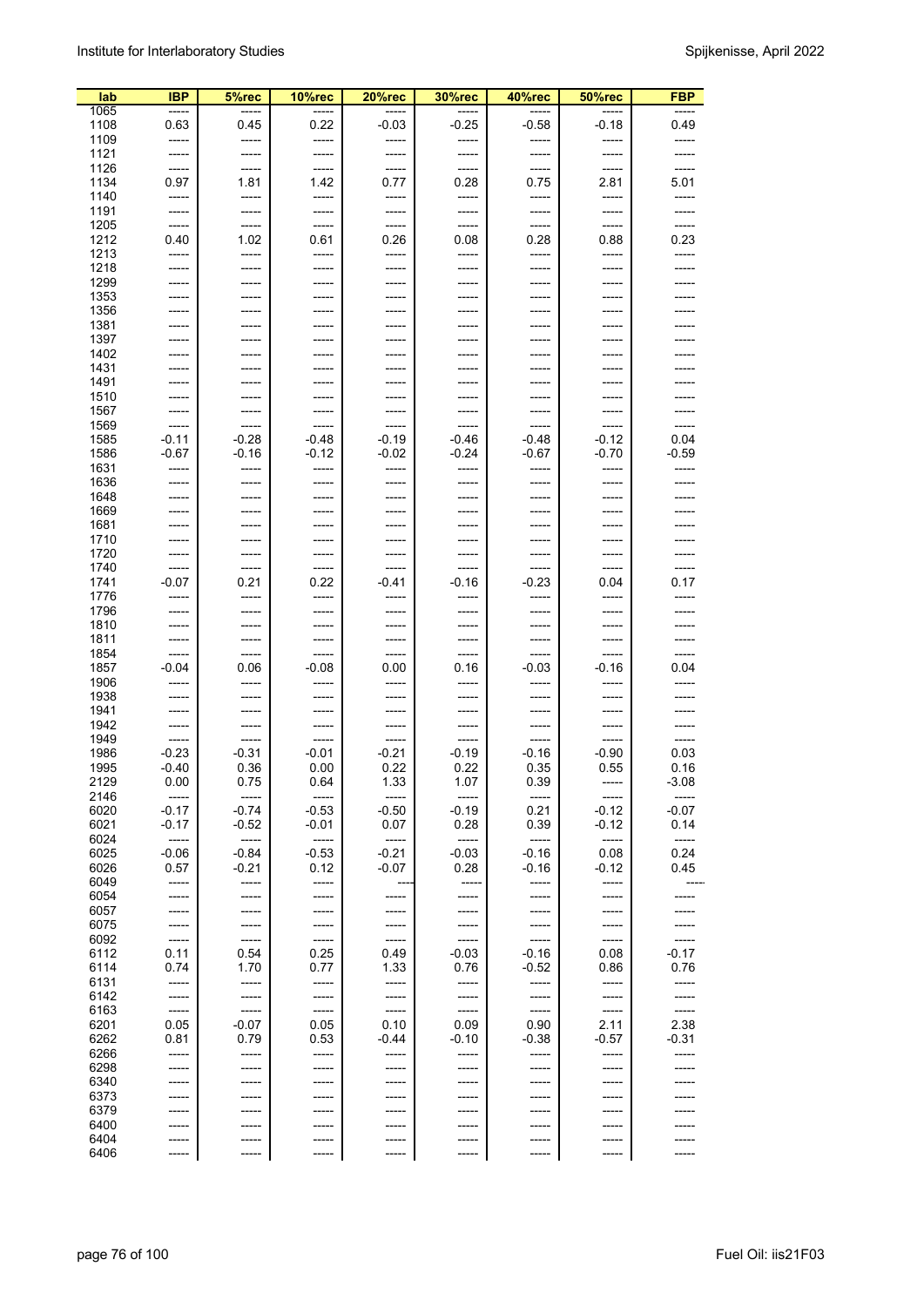## Determination of Total Carbon, Hydrogen and Nitrogen on sample #21275; results in %M/M

| lab        | method  | <b>Total C</b>  | mark | z(targ)            | <b>Total H</b>   | mark | z(targ)          | <b>Total N</b>   | mark | z(targ)        |
|------------|---------|-----------------|------|--------------------|------------------|------|------------------|------------------|------|----------------|
| 52         | D5291-B | 85.8            |      | 0.19               | 10.1             |      | 0.04             | -----            |      |                |
| 120<br>140 |         | -----<br>-----  |      | -----<br>-----     | -----<br>-----   |      | -----<br>-----   | $-----$<br>----- |      |                |
| 150        |         | -----           |      | -----              | -----            |      | -----            | -----            |      |                |
| 154<br>159 |         | -----<br>-----  |      | -----<br>-----     | -----<br>-----   |      | -----<br>-----   | -----            |      |                |
| 168        |         | -----           |      | -----              | -----            |      | -----            | -----            |      |                |
| 169        |         | -----           |      | -----              | -----            |      | -----            | -----            |      |                |
| 170<br>171 |         | -----<br>-----  |      | -----<br>-----     | -----<br>-----   |      | -----<br>-----   | -----<br>-----   |      |                |
| 175        |         | -----           |      | -----              | -----            |      | -----            | -----            |      |                |
| 212        |         | -----           |      | -----              | -----            |      | -----            | -----            |      |                |
| 225<br>235 |         | -----<br>-----  |      | -----<br>-----     | -----<br>-----   |      | -----<br>-----   | -----<br>-----   |      |                |
| 237        |         | -----           |      | -----              | ------           |      | -----            | -----            |      |                |
| 238<br>253 |         | -----<br>-----  |      | -----<br>-----     | -----<br>-----   |      | -----<br>-----   | -----<br>-----   |      |                |
| 256        |         | -----           |      | -----              | -----            |      | -----            | -----            |      |                |
| 273        |         | -----           |      | -----              | -----            |      | -----            | -----            |      |                |
| 309<br>311 | D5291   | 85.60<br>-----  |      | $-0.04$<br>-----   | 10.01<br>-----   |      | $-0.30$<br>----- | 0.47<br>-----    |      | 0.93<br>-----  |
| 313        |         | -----           |      | -----              | $-----$          |      | -----            | -----            |      | -----          |
| 323        | D5291-C | 86.3            |      | 0.77               | 9.7              |      | $-1.49$          | 0.3              |      | $-3.74$        |
| 328<br>333 | D5291-D | -----<br>86.39  |      | -----<br>0.87      | -----<br>10.38   |      | -----<br>1.11    | $-----$<br>0.47  |      | -----<br>0.93  |
| 334        |         | -----           |      | -----              | -----            |      | -----            | $-----$          |      | -----          |
| 339<br>342 | D5291-D | 85.8<br>-----   |      | 0.19<br>-----      | 10.16<br>-----   |      | 0.27<br>-----    | 0.46<br>-----    |      | 0.65<br>-----  |
| 349        |         | -----           |      | -----              | -----            |      | -----            | -----            |      | -----          |
| 351        |         | -----           |      | -----              | $-----$          |      | -----            | $--- -$          |      |                |
| 356<br>360 | D5291-A | -----<br>85.17  |      | -----<br>$-0.54$   | -----<br>10.43   |      | -----<br>1.30    | -----<br>0.40    |      | $-1.00$        |
| 372        |         | -----           |      | -----              | $-----$          |      | -----            | $-----$          |      | -----          |
| 381        |         | -----           |      | -----              | -----            |      | -----            | -----            |      |                |
| 445<br>447 |         | -----<br>-----  |      | -----<br>-----     | -----<br>-----   |      | -----<br>-----   | -----<br>-----   |      |                |
| 455        |         | -----           |      | -----              | -----            |      | -----            | -----            |      |                |
| 467        |         |                 |      | -----              | -----            |      | -----            | -----            |      |                |
| 507<br>541 |         | ------<br>----- |      | -----<br>-----     | ------<br>-----  |      | -----<br>-----   | $--- -$<br>----- |      |                |
| 551        |         | -----           |      | -----              | -----            |      | -----            | $-----$          |      |                |
| 575<br>621 |         | -----<br>-----  |      | -----<br>-----     | -----<br>-----   |      | -----<br>-----   | -----<br>-----   |      |                |
| 631        |         | -----           |      | -----              | ------           |      | -----            | -----            |      |                |
| 634        |         |                 |      | -----              | -----            |      | -----            | -----            |      |                |
| 657<br>704 |         | -----<br>-----  |      | -----              | -----<br>$-----$ |      | -----            | -----<br>$-----$ |      |                |
| 710        |         | -----           |      | -----              | -----            |      | -----            | -----            |      |                |
| 752        |         |                 |      | -----              | -----            |      | -----            | -----            |      |                |
| 753<br>778 |         | -----<br>-----  |      | -----<br>-----     | -----<br>-----   |      | -----<br>-----   | -----<br>-----   |      | -----          |
| 781        | D5291-A | 85.840          |      | 0.24               | 10.141           |      | 0.19             | 0.417            |      | $-0.53$        |
| 785<br>798 |         | -----<br>-----  |      | -----              | -----<br>$-----$ |      | -----            | -----<br>$-----$ |      | -----          |
| 823        | D5291-D | 85.43           |      | $-----$<br>$-0.24$ | 10.252           |      | -----<br>0.62    | 0.452            |      | -----<br>0.43  |
| 824        | D5291-D | 85.74           |      | 0.12               | 10.17            |      | 0.31             | 0.58             |      | 3.95           |
| 825<br>840 |         | -----<br>-----  |      | -----<br>-----     | -----<br>-----   |      | -----<br>-----   | -----<br>-----   |      | -----<br>----- |
| 872        |         | -----           |      | -----              | -----            |      | -----            | -----            |      |                |
| 873        |         | -----           |      | -----              | -----            |      | -----            | -----            |      |                |
| 874<br>875 |         | -----           |      | -----<br>-----     | ------<br>-----  |      | -----<br>-----   | -----<br>-----   |      |                |
| 887        |         | -----           |      | -----              | -----            |      | -----            | -----            |      |                |
| 902        |         |                 |      | -----              |                  |      | -----            | -----            |      |                |
| 904<br>913 |         | -----<br>-----  |      | -----<br>-----     | -----<br>-----   |      | -----<br>------  | ----<br>-----    |      |                |
| 962        |         | -----           |      | -----              | -----            |      | -----            | -----            |      |                |
| 963        |         |                 |      | -----              |                  |      | -----            |                  |      |                |
| 971<br>974 |         | -----<br>-----  |      | -----<br>-----     | -----<br>-----   |      | -----<br>-----   | -----<br>-----   |      |                |
| 994        |         | -----           |      | -----              | -----            |      | -----            | -----            |      |                |
| 995<br>996 |         | -----<br>-----  |      | -----<br>-----     | -----<br>-----   |      | -----<br>-----   | -----<br>-----   |      |                |
| 997        |         | -----           |      | -----              | -----            |      | -----            | -----            |      |                |
| 1040       |         | -----           |      | -----              | -----            |      | -----            | $-----$          |      |                |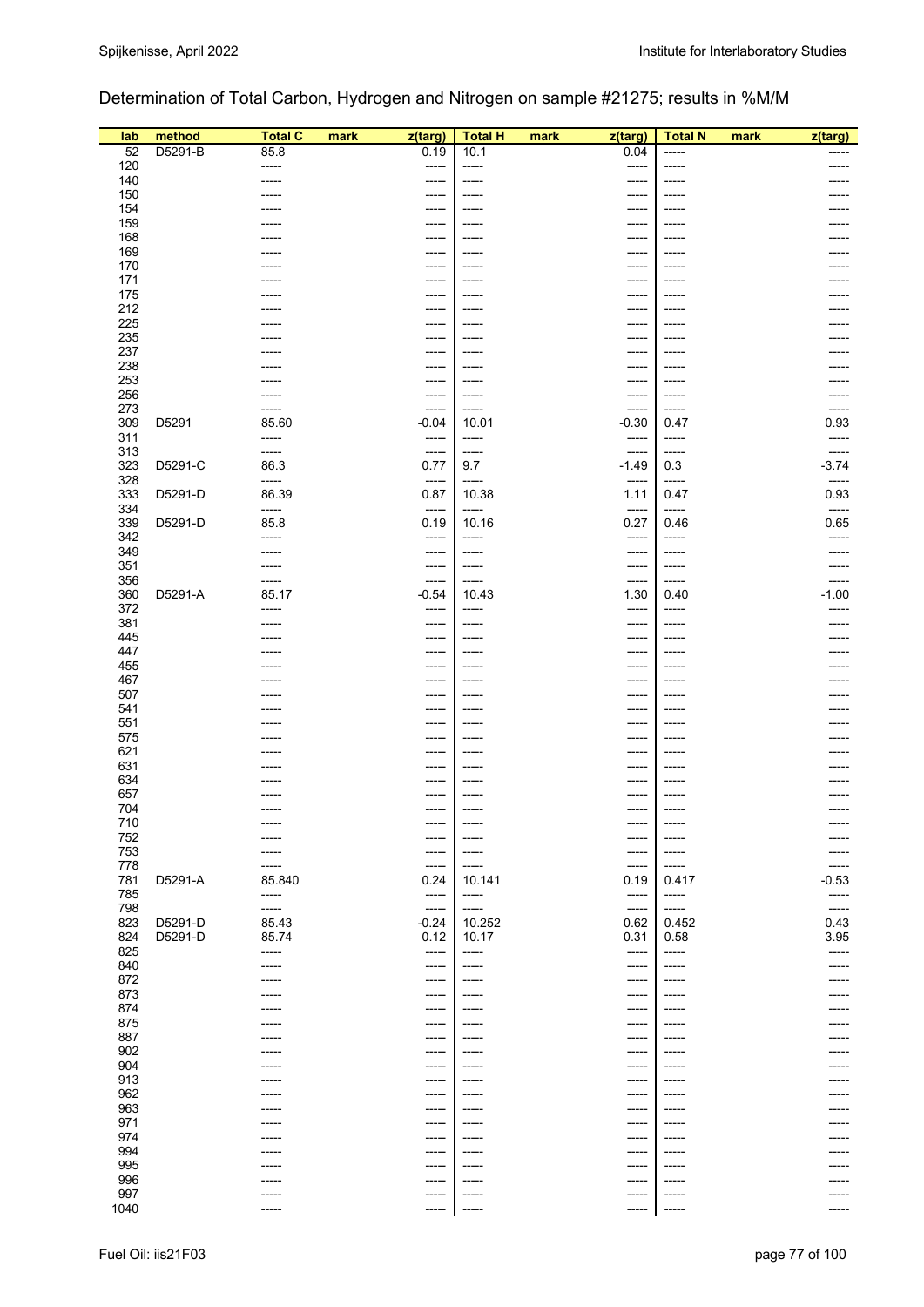| lab          | method       | <b>Total C</b>     | mark    | z(targ)          | <b>Total H</b> | mark | z(targ)          | <b>Total N</b>       | mark    | z(targ)       |
|--------------|--------------|--------------------|---------|------------------|----------------|------|------------------|----------------------|---------|---------------|
| 1065         |              | -----              |         | -----            | -----          |      | -----            | -----                |         |               |
| 1108         |              | -----              |         | -----            |                |      |                  | -----                |         |               |
| 1109<br>1121 |              | $--- -$<br>$--- -$ |         | -----            | -----          |      | -----<br>-----   | -----<br>------      |         |               |
| 1126         |              | ------             |         | -----            |                |      | -----            | -----                |         |               |
| 1134         | D5291        | 87.22              | R(0.05) | 1.84             | 10.29          |      | 0.76             | 2.49                 | G(0.01) | 56.40         |
| 1140         |              | $-----$            |         | -----            | -----          |      | -----            | -----                |         | -----         |
| 1191         | D5291-A      | 85.40              |         | $-0.27$          | 10.08          |      | $-0.04$          | 0.335                |         | $-2.78$       |
| 1205         |              | -----              |         | -----            | -----          |      | -----            | -----                |         | -----         |
| 1212         | D5291-D      | 85.32              |         | $-0.37$          | 10.08          |      | $-0.04$          | 0.47                 |         | 0.93          |
| 1213<br>1218 |              | $-----$<br>-----   |         | -----<br>-----   | -----<br>----- |      | -----<br>-----   | -----<br>------      |         | -----         |
| 1299         |              | -----              |         | -----            | -----          |      | -----            | -----                |         |               |
| 1353         |              | -----              |         | -----            | -----          |      | -----            | -----                |         |               |
| 1356         |              | -----              |         | -----            | -----          |      | -----            | -----                |         |               |
| 1381         | D5291-A      | 85.21              |         | $-0.49$          | 10.368         |      | 1.06             | -----                |         |               |
| 1397         | D5291-A      | 84.97              |         | $-0.77$          | 10.09          |      | 0.00             | 0.499                |         | 1.72          |
| 1402         | D5291-C      | 85.66              |         | 0.03             | 9.70           |      | $-1.49$          | -----                |         | -----         |
| 1431<br>1491 | D5291-B      | 85.58<br>-----     |         | $-0.07$<br>----- | 9.70<br>-----  |      | $-1.49$<br>----- | 0.38<br>-----        |         | $-1.55$       |
| 1510         |              | -----              |         | -----            | -----          |      | -----            | -----                |         | -----         |
| 1567         |              | -----              |         | -----            | -----          |      | -----            | -----                |         | -----         |
| 1569         | D5291-A      | 84.69              |         | $-1.10$          | 9.91           |      | $-0.69$          | 0.42                 |         | $-0.45$       |
| 1585         |              | -----              |         | -----            | -----          |      | -----            | -----                |         |               |
| 1586         |              | -----              |         | -----            |                |      | -----            | -----                |         |               |
| 1631         |              | $-----$            |         | -----            | -----          |      | -----            | $- - - - -$          |         |               |
| 1636<br>1648 |              | ------<br>------   |         | -----<br>-----   |                |      | -----<br>-----   | -----<br>$- - - - -$ |         |               |
| 1669         |              | -----              |         | -----            | -----          |      | -----            | -----                |         |               |
| 1681         |              | -----              |         | -----            | -----          |      | -----            | -----                |         |               |
| 1710         | D5291-B      | 86.28              |         | 0.75             | 10.21          |      | 0.46             | -----                |         |               |
| 1720         |              | -----              |         | -----            | -----          |      | -----            | -----                |         | -----         |
| 1740         | D5291-A      | 85.6               |         | $-0.04$          | 10.1           |      | 0.04             | 0.41                 |         | $-0.72$       |
| 1741         |              | -----              |         | -----            | -----          |      | -----            | -----                |         |               |
| 1776<br>1796 |              | -----<br>-----     |         | -----<br>-----   | -----<br>----- |      | -----<br>-----   | -----<br>-----       |         |               |
| 1810         | D5291-A      | 86.0               |         | 0.42             | 10.1           |      | 0.04             | -----                |         |               |
| 1811         |              | -----              |         | -----            | -----          |      | -----            |                      |         |               |
| 1854         |              | -----              |         | -----            | -----          |      | -----            | -----                |         |               |
| 1857         |              | -----              |         | -----            | -----          |      | -----            | -----                |         |               |
| 1906         |              | 85.631             |         | $-0.01$          | 10.275         |      | 0.71             | 0.410                |         | $-0.72$       |
| 1938         |              | -----              |         | -----            | -----          |      | -----            | -----                |         | -----         |
| 1941<br>1942 | D5291-D      | -----<br>86.23     |         | -----<br>0.69    | -----<br>9.73  |      | -----<br>$-1.37$ | -----<br>0.49        |         | -----<br>1.48 |
| 1949         |              | -----              |         | -----            | -----          |      | -----            | -----                |         |               |
| 1986         |              | -----              |         | -----            | -----          |      | -----            | -----                |         |               |
| 1995         |              | -----              |         | -----            | -----          |      | -----            | -----                |         | -----         |
| 2129         | D5291-A      | 85.50              |         | $-0.16$          | 10.07          |      | $-0.08$          | 0.52                 |         | 2.30          |
| 2146         |              | -----              |         | -----            | -----          |      | -----            | -----                |         |               |
| 6020         |              | -----<br>-----     |         | -----            |                |      |                  |                      |         |               |
| 6021<br>6024 |              | -----              |         | -----            |                |      |                  |                      |         |               |
| 6025         |              |                    |         | -----            |                |      | -----            |                      |         |               |
| 6026         |              | -----              |         | -----            | -----          |      | -----            | -----                |         |               |
| 6049         |              |                    |         | -----            |                |      | -----            |                      |         |               |
| 6054         |              | -----              |         | -----            | -----          |      | -----            | -----                |         |               |
| 6057         |              | -----              |         | -----            |                |      | -----            | -----                |         |               |
| 6075<br>6092 | D5291-D      | 85.16<br>-----     |         | $-0.55$          | 9.86<br>-----  |      | $-0.88$          | 0.69                 | G(0.05) | 6.97          |
| 6112         |              | -----              |         | -----<br>-----   | -----          |      | -----<br>-----   | -----<br>-----       |         |               |
| 6114         |              | -----              |         | -----            |                |      | -----            | -----                |         |               |
| 6131         |              | -----              |         | -----            |                |      | -----            | -----                |         |               |
| 6142         |              | -----              |         | -----            | -----          |      | -----            | -----                |         |               |
| 6163         |              | -----              |         | -----            | -----          |      | -----            | -----                |         |               |
| 6201         | D5291-A      | 86.190             |         | 0.64             | 10.290         |      | 0.76             | -----                | W       |               |
| 6262         |              | -----              |         | -----            | -----          |      | -----            |                      |         |               |
| 6266<br>6298 |              | -----<br>-----     |         | -----<br>-----   | -----          |      | -----<br>-----   | -----                |         |               |
| 6340         |              | -----              |         | -----            |                |      | -----            | -----                |         |               |
| 6373         |              |                    |         | -----            |                |      | -----            | -----                |         |               |
| 6379         | D5291-C Mod. | 85.425             |         | $-0.25$          | 10.13975       |      | 0.19             | 0.37                 |         | $-1.82$       |
| 6400         |              | -----              |         | -----            | -----          |      | -----            | -----                |         |               |
| 6404         |              | -----              |         | -----            | -----          |      |                  | -----                |         |               |
| 6406         |              | -----              |         | -----            | -----          |      | -----            | -----                |         | -----         |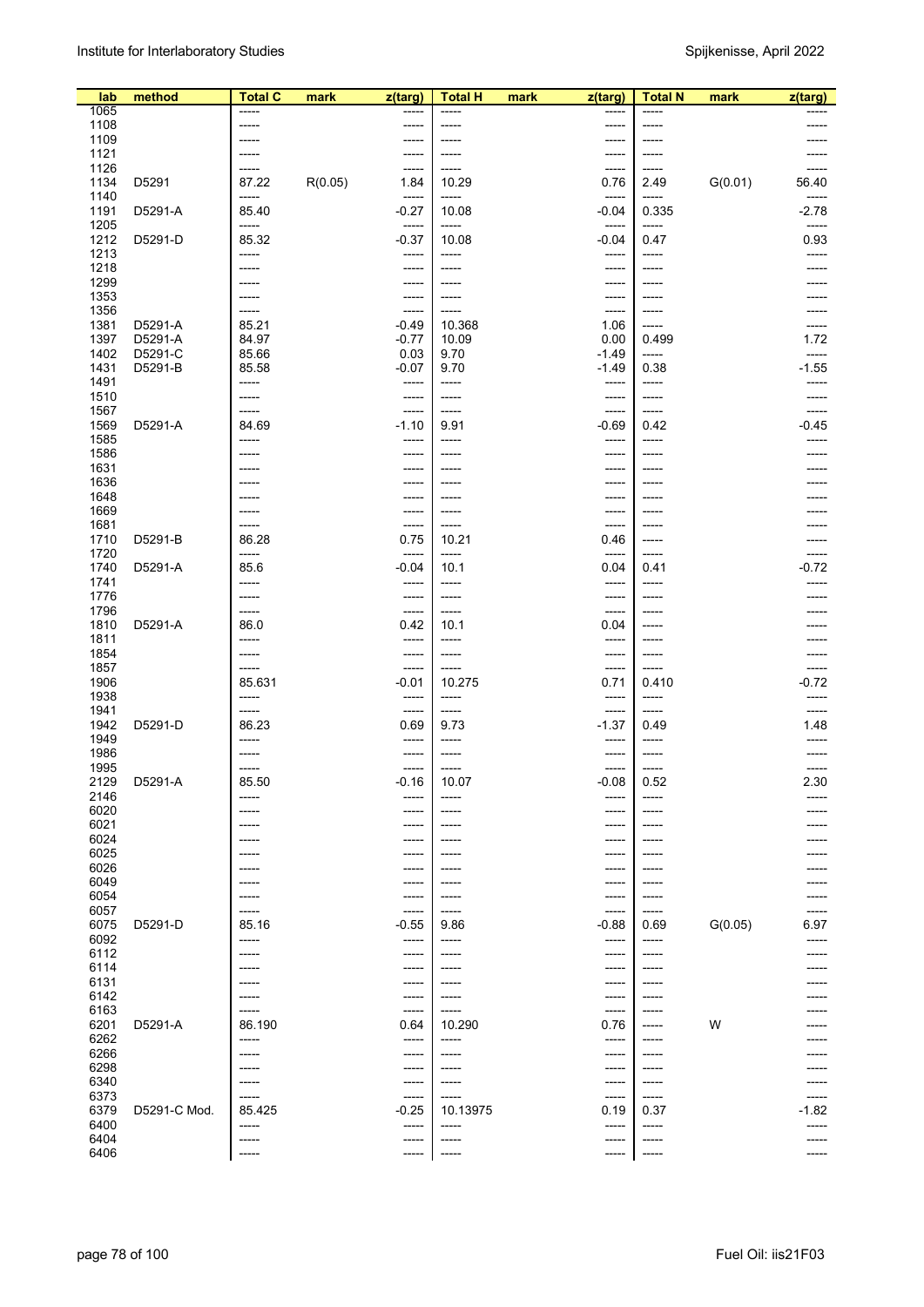|                       | <b>Total C</b> | <b>Total H</b> | <b>Total N</b> |
|-----------------------|----------------|----------------|----------------|
| normality             | OK             | OK             | OK             |
| n                     | 25             | 26             | 18             |
| outliers              |                | 0              |                |
| mean $(n)$            | 85.6366        | 10.0898        | 0.4363         |
| st dev. $(n)$         | 0.43559        | 0.21230        | 0.06792        |
| R(calc.)              | 1.2196         | 0.5944         | 0.1902         |
| st.dev.(D5291-ABC:21) | 0.86218        | 0.26251        | ---            |
| R(D5291-ABC:21)       | 2.4141         | 0.7350         | $---$          |
| st.dev.(D5291-D:21)   | $---$          | $---$          | 0.03641        |
| R(D5291-D:21)         | $---$          | $---$          | 0.1020         |

Lab 6201: first reported 0.1135





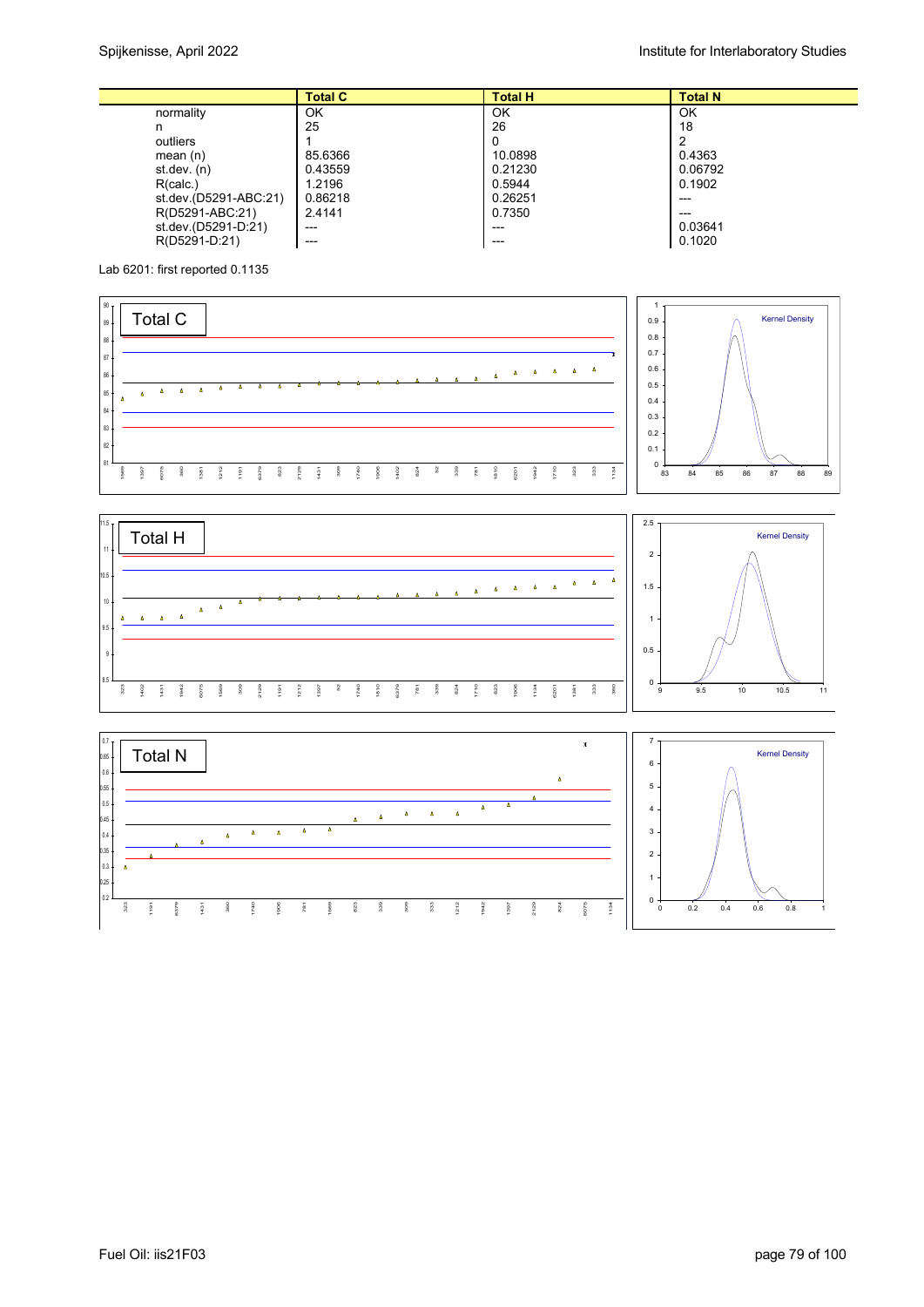### Determination of Aluminum as Al, Silicon as Si and total Al+Si on sample #21276; results in mg/kg

|              |                              |                         |             |                 |                     |              |                    | <b>Sum</b>                 |             |                    |
|--------------|------------------------------|-------------------------|-------------|-----------------|---------------------|--------------|--------------------|----------------------------|-------------|--------------------|
| lab          | method                       | AI                      | mark        | z(targ)         | Si                  | mark         | z(targ)            | Al+Si                      | mark        | z(targ)            |
| 52           | <b>IP501</b>                 | 6                       |             | $-0.38$         | ~10                 |              | -----              | < 15                       |             |                    |
| 120<br>140   | IP501<br>IP501               | 6.7085<br>5             |             | 0.34<br>$-1.41$ | 7.645<br>~10        |              | 0.24<br>-----      | -----                      |             |                    |
| 150          | <b>IP501</b>                 | 12.5                    | C, R(0.01)  | 6.29            | 8                   |              | 0.43               | -----<br>18                | Ε           | 2.02               |
| 154          |                              | -----                   |             | -----           | -----               |              | -----              | -----                      |             | -----              |
| 159          | <b>IP501</b>                 | $\overline{7}$          |             | 0.64            | 8                   |              | 0.43               | 15                         |             | 0.59               |
| 169          |                              | -----                   |             | $---$           | -----               |              | -----              | -----                      |             | -----              |
| 170          |                              |                         |             | -----           | -----               |              | -----              |                            |             |                    |
| 171          | <b>IP501</b>                 | $\mathsf 3$             | R(0.05)     | $-3.46$         | $\mathbf 0$         | ex           | $-3.87$            | 3                          | R(0.01)     | $-5.12$            |
| 175          |                              | -----                   |             | -----           | -----               |              | -----              | -----                      |             | -----              |
| 212          | <b>IP501</b>                 | 7.11                    |             | 0.76            | 7.08                |              | $-0.07$            | 14.19                      |             | 0.21               |
| 225          | <b>IP501</b>                 | 5.80                    |             | $-0.59$         | 6.77                |              | $-0.23$            | 12.57                      |             | $-0.56$            |
| 235          | <b>IP470</b>                 | 5                       |             | $-1.41$         | ~10                 |              | -----              | < 15                       |             | -----              |
| 237          | <b>IP501</b>                 | 6                       |             | $-0.38$         | $\overline{7}$<br>8 |              | $-0.11$            | 13                         |             | $-0.36$            |
| 273<br>311   | <b>IP501</b><br><b>IP501</b> | 7.0<br>5.4              |             | 0.64<br>$-1.00$ | 5.5                 | С            | 0.43<br>$-0.92$    | 15<br>10.9                 | $\mathsf C$ | 0.59<br>$-1.36$    |
| 323          | <b>IP470</b>                 | 7                       |             | 0.64            | ~10                 |              | -----              | <17                        |             | -----              |
| 328          | <b>IP501</b>                 | 6                       |             | $-0.38$         | $\overline{7}$      |              | $-0.11$            | 13                         |             | $-0.36$            |
| 333          | <b>IP501</b>                 | 6                       |             | $-0.38$         | $\boldsymbol{7}$    |              | $-0.11$            | 13                         |             | $-0.36$            |
| 334          | <b>IP501</b>                 | 6                       |             | $-0.38$         | ~10                 |              | -----              | 15                         |             | 0.59               |
| 342          | IP501                        | 7.1086                  | $\mathsf C$ | 0.75            | 7.2689              | С            | 0.03               | 14.3775                    | $\mathsf C$ | 0.30               |
| 351          | <b>IP501</b>                 | 8.40                    |             | 2.08            | 7.43                |              | 0.12               | 15.83                      |             | 0.99               |
| 356          | <b>IP501</b>                 | 7                       |             | 0.64            | 6                   |              | $-0.65$            | < 15                       |             | -----              |
| 360          | <b>IP501</b>                 | 7.3                     |             | 0.95            | 7.4                 |              | 0.10               | 14.7                       |             | 0.45               |
| 372          | <b>IP470</b>                 | 6.7                     |             | 0.34            | 7.1                 |              | $-0.06$            | 13.8                       |             | 0.02               |
| 381          |                              |                         |             | -----           | -----               |              | -----              | -----                      |             |                    |
| 445<br>447   |                              | -----<br>-----          |             | -----<br>-----  | -----               |              | -----<br>-----     | -----                      |             |                    |
| 455          | <b>IP501</b>                 | 6                       |             | $-0.38$         | 8                   |              | 0.43               | -----                      |             |                    |
| 467          | IP501                        | 6.67                    |             | 0.30            | ~10                 | $\mathsf{C}$ | -----              | < 15                       | $\mathsf C$ |                    |
| 507          | <b>IP501</b>                 | 7.06                    |             | 0.70            | 5.30                |              | $-1.02$            | 12.36                      |             | $-0.66$            |
| 541          | IP501                        | 6.3                     |             | $-0.08$         | ~10                 |              | -----              | < 15                       |             |                    |
| 551          | <b>IP501</b>                 | 6.02                    |             | $-0.36$         | -----               |              | -----              | -----                      |             | -----              |
| 631          | <b>IP470</b>                 | 7.13                    |             | 0.78            | 7.58                |              | 0.20               | 14.7                       |             | 0.45               |
| 634          | <b>IP470</b>                 | 9.04                    |             | 2.74            | 9.0335              |              | 0.98               | 18.074                     |             | 2.06               |
| 657          | <b>IP501</b>                 | 8                       |             | 1.67            | ~10                 |              | -----              | 16                         |             | 1.07               |
| 704          | <b>IP470</b>                 | 7                       |             | 0.64            | 8                   |              | 0.43               | 15                         |             | 0.59               |
| 750<br>781   | <b>IP501</b><br><b>IP501</b> | 5.95<br>6.7             |             | $-0.43$<br>0.34 | 7.30<br>~10         |              | 0.05               | 13.25<br>< 15              |             | $-0.24$            |
| 785          | <b>IP470</b>                 | 5.8                     |             | $-0.59$         | 4.7                 |              | -----<br>$-1.35$   | 10.5                       |             | -----<br>$-1.55$   |
| 798          |                              | -----                   |             | -----           | -----               |              | -----              | -----                      |             | -----              |
| 823          | <b>IP501</b>                 | 7.1                     |             | 0.75            | $7.1$               |              | $-0.06$            | 14                         |             | 0.12               |
| 824          | <b>IP501</b>                 | 6.56                    |             | 0.19            | 8.77                |              | 0.84               | 15.3                       |             | 0.74               |
| 825          | <b>IP501</b>                 | 6.087                   |             | $-0.29$         | 7.335               |              | 0.07               | 13.422                     |             | $-0.16$            |
| 840          | <b>IP501</b>                 | 8.5                     |             | 2.18            | 10.4                |              | 1.72               | 18.9                       |             | 2.45               |
| 872          |                              | -----                   |             | -----           | -----               |              | -----              | -----                      |             | -----              |
| 873          | IP470                        | 7                       |             | 0.64            | $\boldsymbol{7}$    |              | $-0.11$            | 14                         |             | 0.12               |
| 874<br>875   | <b>IP501</b><br><b>IP501</b> | 6<br>6.9                |             | $-0.38$<br>0.54 | 6<br>5.4            |              | $-0.65$<br>$-0.97$ | 12<br>12                   |             | $-0.83$<br>$-0.83$ |
| 902          | <b>IP501</b>                 | 5.12                    |             | $-1.29$         | 5.41                |              | $-0.96$            | 10.53                      |             | $-1.53$            |
| 904          | <b>IP501</b>                 | 5                       |             | $-1.41$         | 5                   |              | $-1.18$            | 10                         |             | $-1.78$            |
| 913          |                              | -----                   |             | -----           | -----               |              | $-----$            | -----                      |             | -----              |
| 963          | <b>IP501</b>                 | 6                       |             | $-0.38$         | $\overline{7}$      |              | -0.11              | 13                         |             | $-0.36$            |
| 971          | <b>IP501</b>                 | 6                       |             | $-0.38$         | 5                   |              | $-1.18$            | 11                         |             | $-1.31$            |
| 974          |                              | -----                   |             | -----           | -----               |              | -----              | -----                      |             |                    |
| 994          | <b>IP501</b>                 | 5.5                     |             | $-0.90$         | 6.4                 |              | $-0.43$            | -----                      |             |                    |
| 995          | <b>IP470</b>                 | 5.5                     |             | $-0.90$         | 7.5                 |              | 0.16               | -----                      |             |                    |
| 1065         | <b>IP501</b>                 | -----<br>7.7            |             | -----<br>1.36   | -----<br>7.1        |              | -----              | -----                      |             | -----<br>0.50      |
| 1091<br>1108 | <b>IP470</b>                 | 6.2                     |             | $-0.18$         | 7.2                 |              | $-0.06$<br>0.00    | 14.8<br>13.4               |             | $-0.17$            |
| 1109         | IP470                        | 5.9                     |             | $-0.49$         | 3.9                 |              | -1.78              | 9.8                        |             | $-1.88$            |
| 1121         | <b>IP501</b>                 | 6.2                     |             | $-0.18$         | 7.7                 |              | 0.27               | 13.9                       |             | 0.07               |
| 1126         |                              | -----                   |             | -----           | -----               |              | -----              | -----                      |             | -----              |
| 1134         | <b>IP501</b>                 | 6                       |             | $-0.38$         | 6                   |              | $-0.65$            | 12                         |             | $-0.83$            |
| 1140         | <b>IP501</b>                 | 4.336                   |             | $-2.09$         | 6.245               |              | $-0.52$            | 10.581                     |             | $-1.51$            |
| 1191         | ISO10478                     | 6.875                   |             | 0.51            | 7.18                |              | -0.01              | 14.05                      |             | 0.14               |
| 1212         | <b>IP501</b>                 | 6.4                     |             | 0.03            | 5.7                 |              | -0.81              | 12.1                       |             | $-0.79$            |
| 1218         |                              | -----                   |             | -----           | -----               |              | -----              | -----                      |             | -----              |
| 1299<br>1356 | ISO10478                     | -----<br>7 <sup>7</sup> |             | -----<br>0.64   | -----<br>5          |              | -----<br>-1.18     | -----<br>$12 \overline{ }$ |             | -----<br>$-0.83$   |
| 1381         | ISO10478                     | 5.95                    |             | $-0.43$         | 7.44                |              | 0.13               | 13.39                      |             | $-0.17$            |
| 1402         | <b>IP501</b>                 | 8                       |             | 1.67            | 10                  |              | 1.50               | 18                         |             | 2.02               |
| 1431         | <b>IP501</b>                 | 6.01                    |             | $-0.37$         | 6.00                |              | $-0.65$            | 12.01                      |             | $-0.83$            |
| 1491         |                              | -----                   |             | -----           | -----               |              | -----              | -----                      |             | -----              |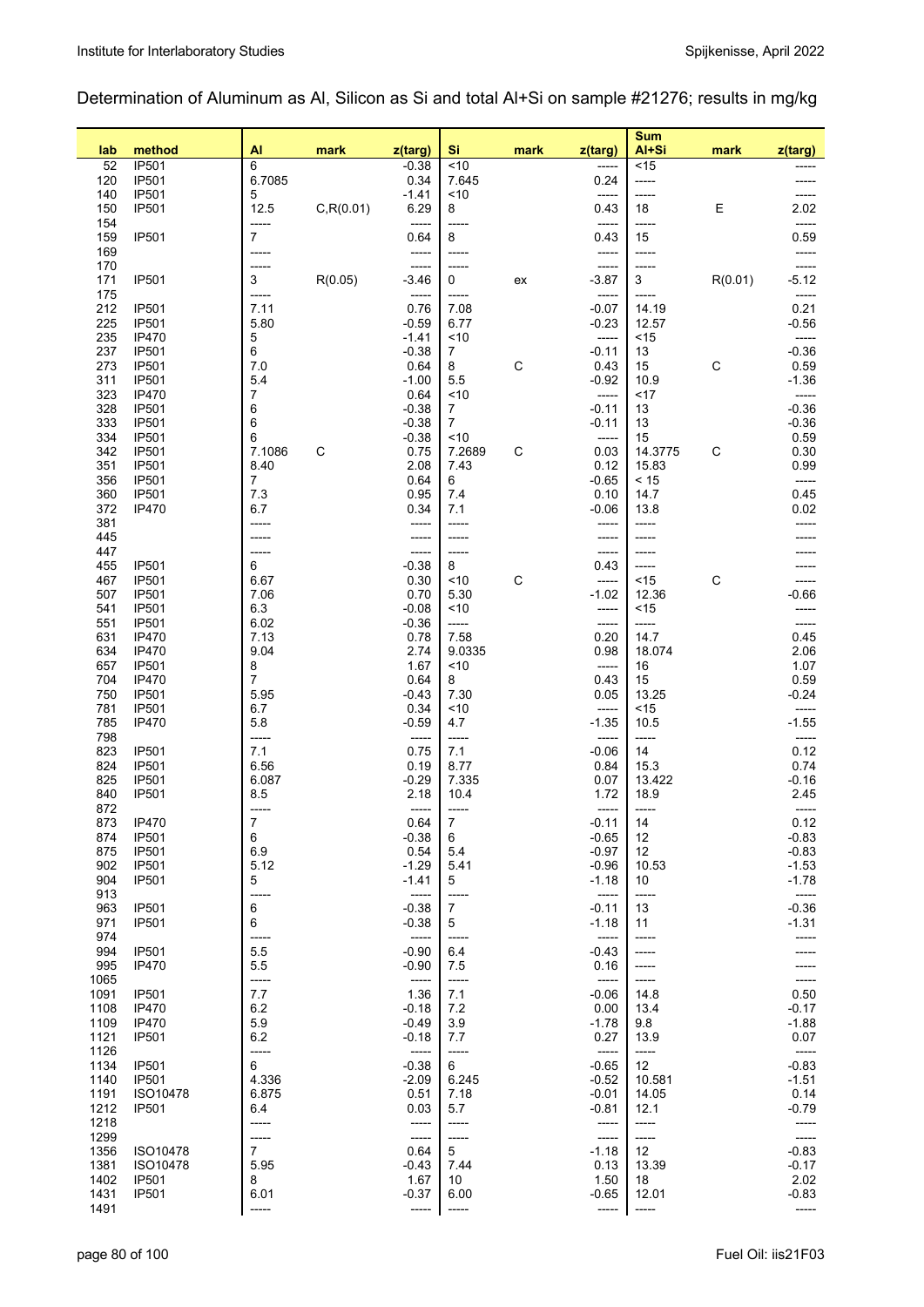| lab          | method                 | AI             | mark       | z(targ)          | Si                      | mark         | z(targ)          | <b>Sum</b><br>Al+Si | mark         | z(targ)          |
|--------------|------------------------|----------------|------------|------------------|-------------------------|--------------|------------------|---------------------|--------------|------------------|
| 1510         |                        | -----          |            |                  | -----                   |              |                  | -----               |              |                  |
| 1567         | <b>IP501</b>           | 6.74           |            | 0.38             | 7.27                    |              | 0.03             | 14.01               |              | 0.12             |
| 1586         | <b>IP470</b>           | 6              |            | $-0.38$          | 6                       |              | $-0.65$          | 12                  |              | $-0.83$          |
| 1648         | IP501                  | 6.2            |            | $-0.18$          | 6.7                     |              | $-0.27$          | 12.9                |              | -0.40            |
| 1720<br>1740 | IP501                  | -----<br>6     |            | -----<br>$-0.38$ | -----<br>$\overline{7}$ |              | -----<br>$-0.11$ | -----<br>13         |              | -----<br>$-0.36$ |
| 1741         | IP501                  | < 10           | C          | -----            | 9.80                    |              | 1.39             | 19.2                |              | 2.59             |
| 1796         | <b>IP470</b>           | $\overline{7}$ |            | 0.64             | 7                       |              | $-0.11$          | 14                  |              | 0.12             |
| 1810         |                        | -----          |            | -----            | -----                   |              | -----            | -----               |              | -----            |
| 1854         | <b>IP501</b>           | 6.6            |            | 0.23             | 7.2                     |              | 0.00             | 13.8                |              | 0.02             |
| 1857         | <b>IP501</b>           | 6.6            |            | 0.23             | 6.7                     |              | $-0.27$          | 13.3                |              | -0.21            |
| 1862         | IP501                  | 6.7            |            | 0.34             | 7.2                     |              | 0.00             | 13.9                |              | 0.07             |
| 1949         | <b>IP501</b>           | 5.5            |            | $-0.90$          | 7.4                     |              | 0.10             | 13.1                |              | $-0.31$          |
| 1967         | <b>IP470</b>           | 6.8            |            | 0.44             | 7.6                     |              | 0.21             | 14.4                |              | 0.31             |
| 1986         | <b>IP470</b>           | $\overline{7}$ |            | 0.64             | 8                       |              | 0.43             | 15                  |              | 0.59             |
| 1995         | <b>IP501</b>           | 10.06          | C, R(0.05) | 3.78             | 9                       |              | 0.96             | 19.06               | C            | 2.53             |
| 2129         | <b>IP470</b>           | 6.5            |            | 0.13             | 9.1                     |              | 1.02             | 15.6                |              | 0.88             |
| 6021         | <b>IP501</b>           | 6.3            |            | $-0.08$          | 6.8                     |              | $-0.22$          | 13.1                |              | $-0.31$          |
| 6024         | <b>IP470</b>           | 6.80           |            | 0.44             | 6.67                    |              | $-0.29$          | 13.47               |              | $-0.13$          |
| 6026         | <b>IP470</b>           | 7.4            |            | 1.05             | 8.3                     |              | 0.59             | 15.7                |              | 0.93             |
| 6049         | IP501                  | 6              |            | $-0.38$          | 7                       |              | $-0.11$          | 13                  |              | $-0.36$          |
| 6054<br>6057 | IP501                  | 6.01<br>-----  | С          | $-0.37$<br>----- | 8.93799<br>-----        |              | 0.93<br>-----    | 14.95<br>-----      | C            | 0.57<br>-----    |
| 6075         | In house               | 4.3            | C          | $-2.13$          | 11.8                    | $\mathsf{C}$ | 2.47             | 16.1                | $\mathsf{C}$ | 1.12             |
| 6092         | <b>IP501</b>           | 6.2            |            | $-0.18$          | 10.9                    |              | 1.98             | -----               |              | -----            |
| 6114         | <b>IP501</b>           | 6.5            |            | 0.13             | 6.6                     |              | $-0.33$          | 13.1                |              | $-0.31$          |
| 6131         | <b>IP501</b>           | 6.12           |            | $-0.26$          | 6.29                    |              | $-0.49$          | 12.41               |              | $-0.64$          |
| 6142         | IP501                  | 3.985          |            | $-2.45$          | 8.390                   |              | 0.64             | 12.375              |              | $-0.65$          |
| 6195         | <b>IP501</b>           | 6.0            |            | $-0.38$          | 6.0                     |              | $-0.65$          | 12.0                |              | $-0.83$          |
| 6201         | <b>IP501</b>           | 6              |            | $-0.38$          | 7                       |              | $-0.11$          | 13                  |              | $-0.36$          |
| 6262         | <b>IP501</b>           | $\overline{7}$ |            | 0.64             | 9                       |              | 0.96             | 16                  |              | 1.07             |
| 6298         | <b>IP501</b>           | 6.32           |            | $-0.05$          | 6.12                    |              | $-0.58$          | 12.44               |              | $-0.62$          |
| 6340         | <b>IP501</b>           | 5              |            | $-1.41$          | 5                       |              | $-1.18$          | 10                  |              | $-1.78$          |
| 6373         | <b>IP501</b>           | $\overline{7}$ |            | 0.64             | 8                       |              | 0.43             | 15                  |              | 0.59             |
| 6379         | D5185                  | 5.196          |            | $-1.21$          | 10.77                   |              | 1.91             | 15.966              |              | 1.05             |
| 6396         | IP501                  | 6.68           |            | 0.31             | 7.04                    |              | $-0.09$          | 13.72               |              | $-0.01$          |
| 6400         | IP501                  | 6              |            | $-0.38$          | 5                       |              | $-1.18$          | 11                  |              | $-1.31$          |
|              | normality              | suspect        |            |                  | suspect                 |              |                  | OK                  |              |                  |
|              | n                      | 87             |            |                  | 80                      |              |                  | 76                  |              |                  |
|              | outliers               | 3              |            |                  | 1                       |              |                  | $\mathbf{1}$        |              |                  |
|              | mean $(n)$             | 6.37           |            |                  | 7.21                    |              |                  | 13.75               |              |                  |
|              | st.dev. (n)            | 0.873          |            |                  | 1.468                   |              |                  | 2.086               |              |                  |
|              | R(calc.)               | 2.44           |            |                  | 4.11                    |              |                  | 5.84                |              |                  |
|              | st.dev.(IP470:05)      | 0.975          |            |                  | 1.862                   |              |                  | 2.101               |              |                  |
|              | R(IP470:05)            | 2.73           |            |                  | 5.21                    |              |                  | 5.88                |              |                  |
|              | compare<br>R(IP501:05) | 2.15           |            |                  | 2.39                    |              |                  | 3.22                |              |                  |

Lab 150: first reported 10, E: calculation difference, iis calculated 20.5

Lab 171: test result excluded, zero is not a real value

Lab 273: first reported 13.1 and 20.1 respectively

Lab 342: first reported 14.3775, 7.1086 and 7.2689 respectively

Lab 467: first reported 8.18 and 14.85 respectively

Lab 1741: first reported 9.4

Lab 1995: first reported 9.1 and 18.1 respectively

Lab 6054: first reported 10.542 and 19.47999 respectively

Lab 6075: first reported 3.70, 21.6 and 25.3 respectively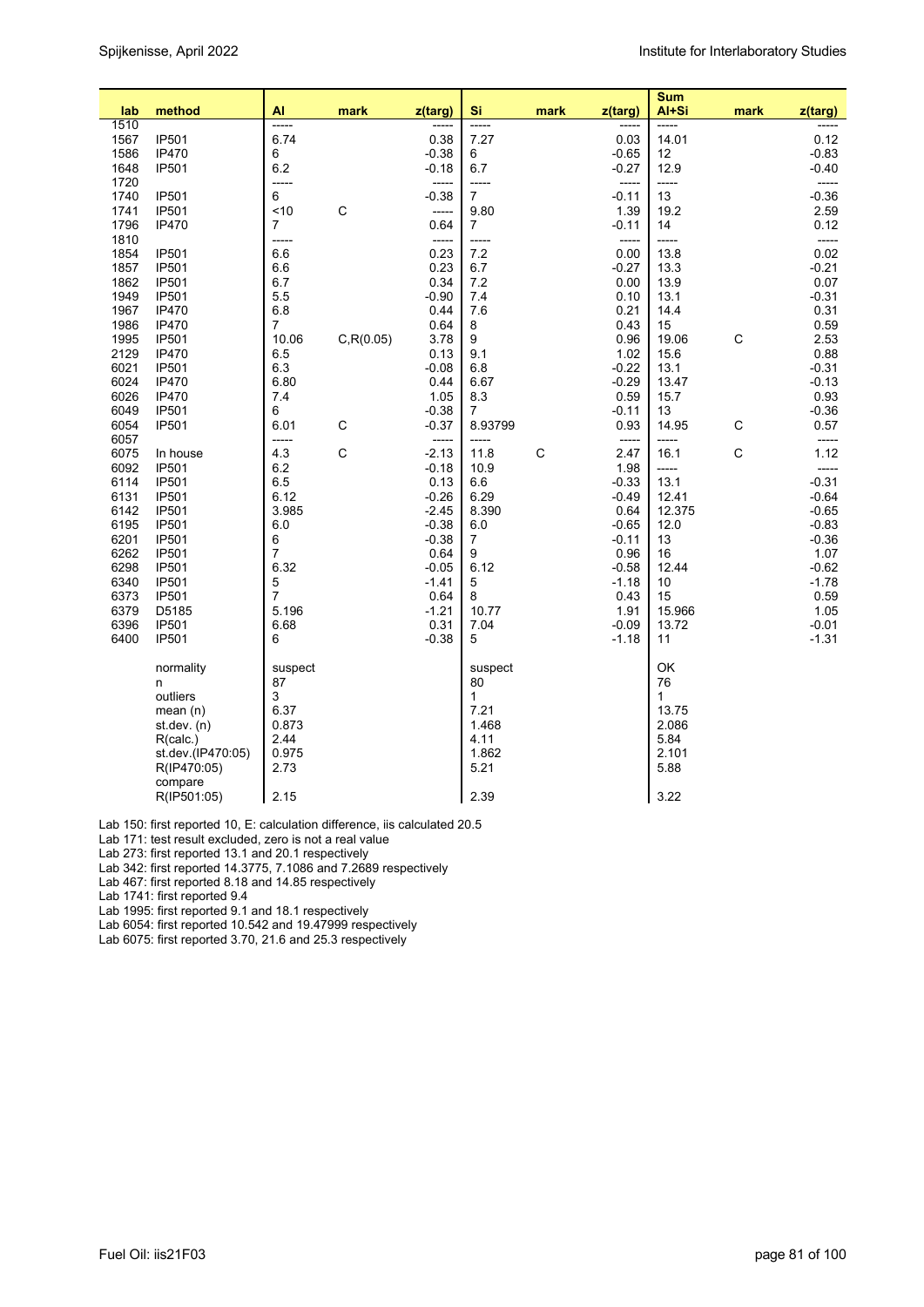



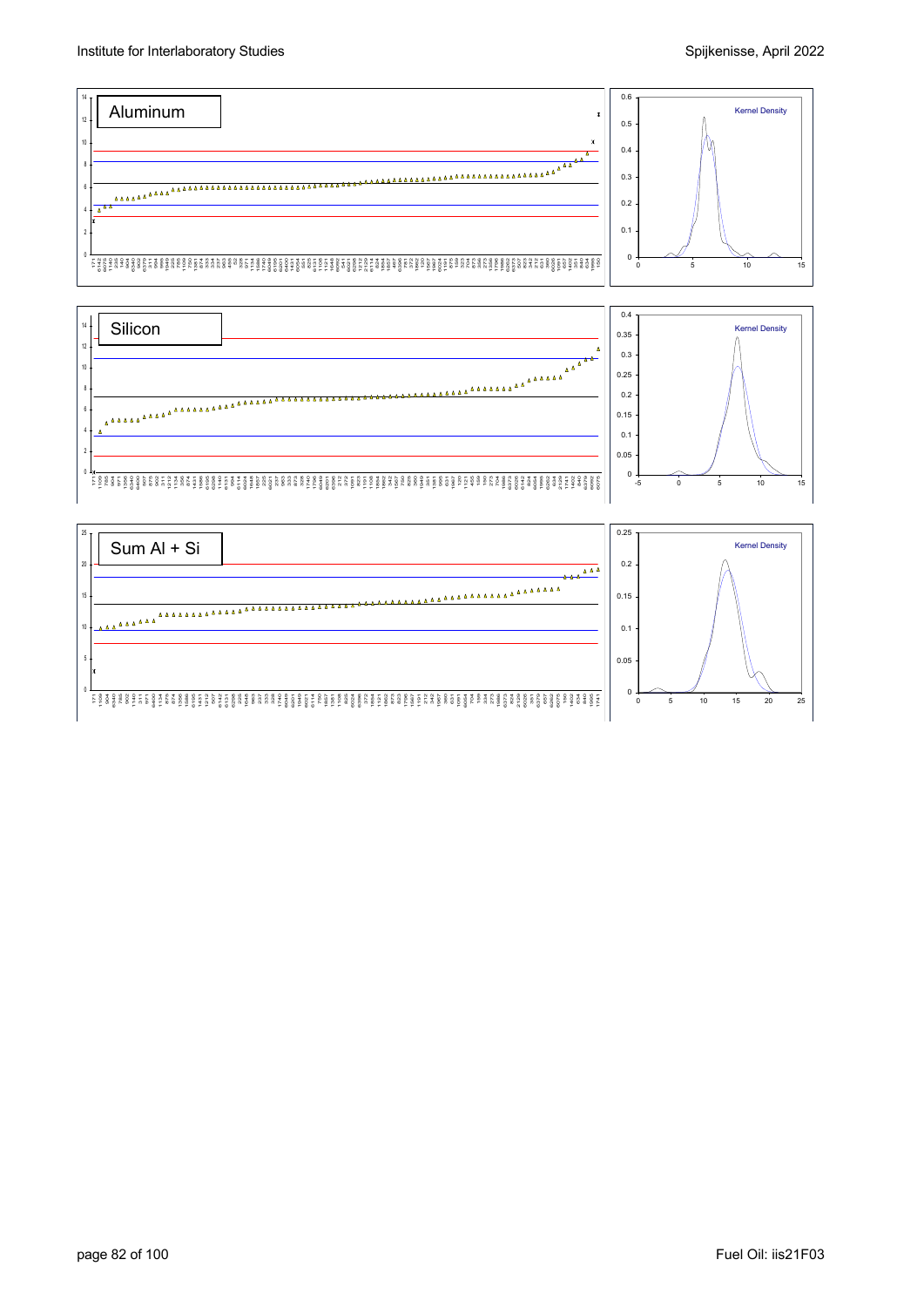### Determination of Iron as Fe, Nickel as Ni, Sodium as Na on sample #21276; results in mg/kg

| lab  | method       | Fe       | mark        | z(targ)      | Ni       | mark | z(targ)      | <b>Na</b> | mark       | z(targ)         |
|------|--------------|----------|-------------|--------------|----------|------|--------------|-----------|------------|-----------------|
| 52   | <b>IP501</b> | 18       |             | 0.11         | 35       |      | 0.30         | 16        |            | 0.14            |
| 120  | <b>IP501</b> | -----    |             | -----        | 27.24    |      | $-1.06$      | -----     |            | -----           |
| 140  | <b>IP501</b> | 17       |             | $-0.15$      | 34       |      | 0.12         | 13        |            | $-1.10$         |
| 150  | <b>IP501</b> | 17       |             | $-0.15$      | 31       |      | $-0.40$      | 24        | C, R(0.01) | 3.44            |
| 154  |              | -----    |             | -----        | -----    |      | -----        | -----     |            | -----           |
| 159  | <b>IP501</b> | 16       |             | $-0.42$      | 30       |      | $-0.58$      | 18        |            | 0.97            |
|      |              |          |             |              |          |      |              |           |            |                 |
| 169  |              | -----    |             | -----        | -----    |      | -----        | -----     |            |                 |
| 170  |              | -----    |             | -----        | -----    |      | -----        | -----     |            |                 |
| 171  | IP501        | 15       |             | $-0.68$      | 24       |      | $-1.62$      | 12        |            | $-1.51$         |
| 175  |              | -----    |             | -----        | -----    |      | -----        | -----     |            | -----           |
| 212  | <b>IP501</b> | 18.87    |             | 0.35         | 33.28    |      | 0.00         | 17.55     |            | 0.78            |
| 225  | <b>IP501</b> | 17.06    |             | $-0.14$      | 31.27    |      | $-0.35$      | 12.70     |            | $-1.22$         |
| 235  | <b>IP470</b> | 16       | $\mathsf C$ | $-0.42$      | 19       |      | $-2.50$      | 19        |            | 1.38            |
| 237  | <b>IP501</b> | 17       |             | $-0.15$      | 33       |      | $-0.05$      | 13        |            | $-1.10$         |
| 273  |              | -----    |             | -----        | -----    |      | -----        | -----     |            | -----           |
| 311  | IP501        | 17       |             | $-0.15$      | 33       |      | $-0.05$      | 14        |            | $-0.68$         |
| 323  | <b>IP470</b> | 18       |             | 0.11         | 38       |      | 0.82         | 16        |            | 0.14            |
| 328  | <b>IP501</b> | 20       |             | 0.65         | 36       |      | 0.47         | 16        |            | 0.14            |
| 333  | <b>IP501</b> | 18       |             | 0.11         | 36       |      | 0.47         | 16        |            | 0.14            |
| 334  | <b>IP501</b> | 20       |             | 0.65         | 34       |      | 0.12         | 17        |            | 0.55            |
| 342  | <b>IP501</b> | 20.0124  |             | 0.65         | 39.1881  |      | 1.03         | 13.3441   |            | $-0.95$         |
| 351  | <b>IP501</b> | 13.34    |             | $-1.12$      | 24.58    |      | $-1.52$      | 16.49     |            | 0.34            |
| 356  | <b>IP501</b> | 19       |             | 0.38         | 34       |      | 0.12         | 18        |            | 0.97            |
| 360  | <b>IP501</b> | 23.2     |             | 1.50         | 41.3     |      | 1.40         | 17.3      |            | 0.68            |
| 372  | <b>IP470</b> | 15.9     |             | $-0.44$      | 34.1     |      | 0.14         | 14.4      |            | $-0.52$         |
| 381  |              |          |             | -----        | -----    |      | -----        |           |            |                 |
| 445  |              | -----    |             | -----        | -----    |      | -----        | -----     |            |                 |
| 447  |              | -----    |             | -----        | -----    |      | -----        | -----     |            |                 |
| 455  | <b>IP501</b> | 15       |             | $-0.68$      | 34       |      | 0.12         | 19        |            | 1.38            |
| 467  | <b>IP501</b> | 15.30    |             | $-0.60$      | 25.89    |      | $-1.29$      | 15.45     |            | $-0.09$         |
| 507  | <b>IP501</b> | 18.22    |             | 0.17         | 24.19    |      | $-1.59$      | 15.83     |            | 0.07            |
| 541  | <b>IP501</b> | 21.5     |             | 1.04         | 32.8     |      | $-0.09$      | 21.4      |            | 2.37            |
| 551  | <b>IP501</b> | 19.48    |             | 0.51         | 28.07    |      | $-0.91$      | 12.31     |            | $-1.38$         |
| 631  |              | -----    |             | -----        | -----    |      | -----        | 12.2      |            | $-1.43$         |
| 634  | <b>IP470</b> | 8.969    | R(0.05)     | $-2.29$      | 37.484   |      | 0.73         | 13.54     |            | $-0.87$         |
| 657  | <b>IP501</b> | 19       |             | 0.38         | 37       |      | 0.65         | 15        |            | $-0.27$         |
| 704  | <b>IP470</b> | 19       |             | 0.38         | 38       |      | 0.82         | 14        |            | $-0.68$         |
| 750  | <b>IP501</b> | 18.31    |             | 0.20         | 34.15    |      | 0.15         | 17.51     |            | 0.76            |
| 781  | <b>IP501</b> | 16.7     |             | $-0.23$      | 28.8     |      | $-0.79$      | 13.7      |            | $-0.81$         |
| 785  | <b>IP470</b> | 18.5     |             | 0.25         | 36.2     |      | 0.51         | 16.0      |            | 0.14            |
| 798  |              | -----    |             | -----        | -----    |      | -----        | -----     |            | -----           |
| 823  | <b>IP501</b> | 17.5     |             | $-0.02$      | 36.8     |      | 0.61         | 17        |            | 0.55            |
| 824  | <b>IP501</b> | 18.65    |             | 0.29         | 37.29    |      | 0.70         | 17.59     |            | 0.80            |
| 825  | <b>IP501</b> | 18.55    |             | 0.26         | 37.23    |      | 0.69         | 17.30     |            | 0.68            |
| 840  | <b>IP501</b> | 19.7     |             | 0.57         | 38.6     |      | 0.93         | -----     |            | -----           |
| 872  |              | -----    |             | -----        | -----    |      | -----        | $-----$   |            | -----           |
| 873  | <b>IP470</b> | 17       |             | $-0.15$      | 34       |      | 0.12         | 15        |            | $-0.27$         |
| 874  | <b>IP501</b> | 19       |             | 0.38         | 36       |      | 0.47         | 17        |            | 0.55            |
| 875  | <b>IP501</b> | 18.8     |             | 0.33         | 38.6     |      | 0.93         | 16.0      |            | 0.14            |
| 902  | <b>IP501</b> | 14.07    |             | $-0.93$      | 30.84    |      | $-0.43$      | 14.5      |            | $-0.48$         |
| 904  | <b>IP501</b> | 16       |             | $-0.42$      | 31       |      | $-0.40$      | 13        |            | $-1.10$         |
| 913  |              | -----    |             | -----        | -----    |      | -----        | -----     |            | -----           |
| 963  | IP501        | 18       |             | 0.11         | 30       |      | $-0.58$      | 15        |            | $-0.27$         |
| 971  | <b>IP501</b> | 18       |             | 0.11         | 36       |      | 0.47         | 14        |            | $-0.68$         |
| 974  |              | -----    |             | -----        | -----    |      | -----        | -----     |            | -----           |
| 994  | <b>IP501</b> | 18.5     |             | 0.25         | 33.3     |      | 0.00         | 14.4      |            | $-0.52$         |
|      |              |          |             |              |          |      |              |           |            |                 |
| 995  | IP470        | 18<br>19 |             | 0.11<br>0.38 | 34<br>41 |      | 0.12<br>1.34 | 15<br>22  |            | $-0.27$<br>2.62 |
| 1065 | IP470        |          |             |              |          |      |              |           |            |                 |
| 1091 | <b>IP501</b> | 18.9     |             | 0.35         | 36.8     |      | 0.61         | 16.0      |            | 0.14            |
| 1108 | IP470        | 18.4     |             | 0.22         | 37.6     |      | 0.75         | 15.0      |            | $-0.27$         |
| 1109 | <b>IP470</b> | 16.9     |             | $-0.18$      | 30.4     |      | $-0.51$      | 15.0      |            | $-0.27$         |
| 1121 | <b>IP501</b> | 17.4     |             | $-0.04$      | 29.6     |      | $-0.65$      | 16.4      |            | 0.31            |
| 1126 |              | -----    |             | -----        | -----    |      | -----        | -----     |            | -----           |
| 1134 | <b>IP501</b> | 15       |             | $-0.68$      | 28       |      | $-0.92$      | 17        |            | 0.55            |
| 1140 | <b>IP501</b> | 14.08    |             | $-0.93$      | 27.99    |      | $-0.93$      | 12.30     |            | $-1.39$         |
| 1191 | ISO10478Mod. | 12.52    |             | $-1.34$      | 22.335   |      | $-1.91$      | 15.355    |            | $-0.12$         |
| 1212 | <b>IP501</b> | 18.0     |             | 0.11         | 34.7     |      | 0.24         | 15.0      |            | $-0.27$         |
| 1218 |              | -----    |             | -----        | -----    |      | -----        | -----     |            | -----           |
| 1299 |              | -----    |             | -----        | -----    |      | -----        | -----     |            | -----           |
| 1356 | <b>IP501</b> | 15       |             | $-0.68$      | 21       |      | $-2.15$      | 15        |            | $-0.27$         |
| 1381 |              | -----    |             | -----        | -----    |      | -----        | -----     |            | -----           |
| 1402 | <b>IP501</b> | 22       |             | 1.18         | 33       |      | $-0.05$      | 16        |            | 0.14            |
| 1431 | <b>IP501</b> | 13.0     |             | $-1.21$      | 22.0     |      | $-1.97$      | 24.9      | R(0.01)    | 3.81            |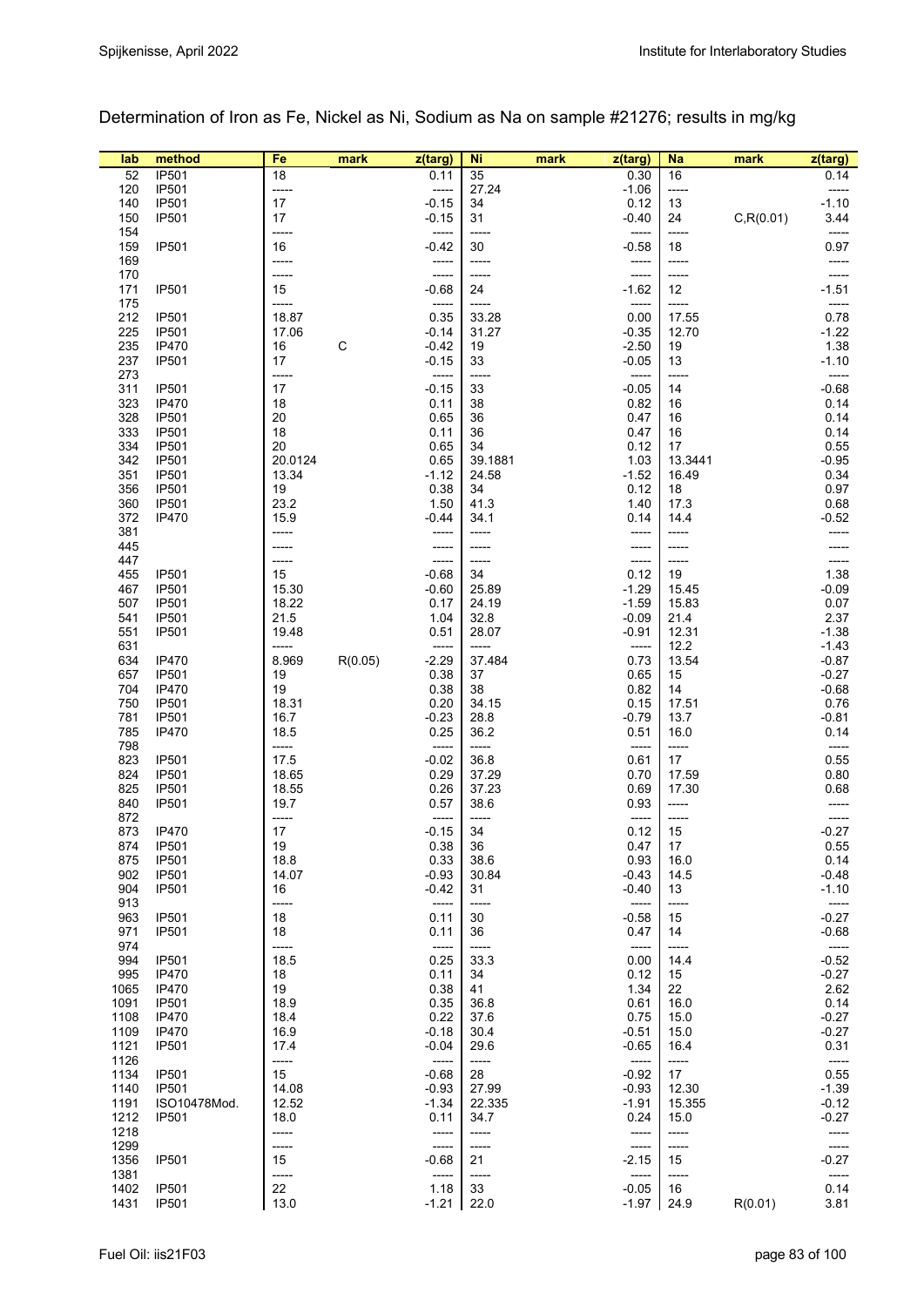| lab          | method                       | Fe            | z(targ)<br>mark    | Ni            | mark | z(targ)            | <b>Na</b>      | mark | z(targ)       |
|--------------|------------------------------|---------------|--------------------|---------------|------|--------------------|----------------|------|---------------|
| 1491         |                              | -----         | -----              | -----         |      |                    | -----          |      |               |
| 1510         |                              | -----         | -----              | -----         |      | -----              | -----          |      | -----         |
| 1567         | <b>IP501</b>                 | 20.22         | 0.70               | 37.52         |      | 0.74               | 17.17          |      | 0.62          |
| 1586         | <b>IP470</b>                 | 19            | 0.38               | 39            |      | 1.00               | 16             |      | 0.14          |
| 1648         | <b>IP501</b>                 | 17.8          | 0.06               | 35.7          |      | 0.42               | 14.1           |      | $-0.64$       |
| 1720         |                              | -----<br>16   | -----              | -----<br>33   |      | -----              | -----<br>16    |      | -----         |
| 1740<br>1741 | <b>IP501</b><br><b>IP501</b> | 16            | $-0.42$<br>$-0.42$ | 30            |      | $-0.05$<br>$-0.58$ | 18.4           |      | 0.14<br>1.13  |
| 1796         | <b>IP470</b>                 | -----         | -----              | 36            |      | 0.47               | -----          |      | -----         |
| 1810         |                              | 15.0          | $-0.68$            | 36.8          |      | 0.61               | -----          |      | -----         |
| 1854         | <b>IP501</b>                 | 18.9          | 0.35               | 35.6          |      | 0.40               | 13.2           |      | $-1.01$       |
| 1857         | <b>IP501</b>                 | 18.2          | 0.17               | 36.3          |      | 0.52               | 15.6           |      | $-0.02$       |
| 1862         | <b>IP501</b>                 | 18.3          | 0.19               | 37.0          |      | 0.65               | 15.2           |      | $-0.19$       |
| 1949         | <b>IP501</b>                 | 18.0          | 0.11               | 36.8          |      | 0.61               | 15.5           |      | $-0.07$       |
| 1967         | <b>IP470</b>                 | 18.2          | 0.17               | 37.2          |      | 0.68               | 14.8           |      | $-0.35$       |
| 1986         | <b>IP470</b>                 | 18            | 0.11               | 36            |      | 0.47               | 15             |      | $-0.27$       |
| 1995         | <b>IP501</b>                 | 19.25         | 0.45               | 32.4          | C    | $-0.16$            | 17.36          |      | 0.70          |
| 2129         | <b>IP470</b>                 | 21.2          | 0.97               | 36.3          |      | 0.52               | 15.6           |      | $-0.02$       |
| 6021         | <b>IP501</b>                 | 18.8          | 0.33               | 35.9          |      | 0.45               | 16.3           |      | 0.26          |
| 6024         | <b>IP470</b>                 | 17.11         | $-0.12$            | 36.29         |      | 0.52               | 15.55          |      | $-0.04$       |
| 6026         | <b>IP470</b>                 | 21.1          | 0.94               | 37.6          |      | 0.75               | 17.2           |      | 0.64          |
| 6049         | <b>IP501</b>                 | 19            | 0.38               | 36            |      | 0.47               | 17             | С    | 0.55          |
| 6054         | <b>IP501</b>                 | 14.7846       | $-0.74$            | 31.8665       |      | $-0.25$            | 15.1630        |      | $-0.20$       |
| 6057<br>6075 |                              | -----         | -----              | -----<br>26.1 |      | -----<br>$-1.26$   | -----<br>18.9  |      | -----<br>1.34 |
| 6092         | D5863-B<br><b>IP501</b>      | -----<br>17.8 | -----<br>0.06      | 36.2          |      | 0.51               | 16.5           |      | 0.35          |
| 6114         | <b>IP501</b>                 | 19.0          | 0.38               | 36.8          |      | 0.61               | 14.2           |      | $-0.60$       |
| 6131         | IP501                        | 17.74         | 0.05               | 34.59         |      | 0.23               | 16.38          |      | 0.30          |
| 6142         | <b>IP501</b>                 | 11.782        | $-1.54$            | 29.356        |      | $-0.69$            | 11.779         |      | $-1.60$       |
| 6195         | <b>IP501</b>                 | 18.5          | 0.25               | 38.5          |      | 0.91               | 16.0           |      | 0.14          |
| 6201         | <b>IP501</b>                 | 18            | 0.11               | 36            |      | 0.47               | 16             |      | 0.14          |
| 6262         | IP501 + IP470                | 19            | 0.38               | 34            |      | 0.12               | 17             |      | 0.55          |
| 6298         | <b>IP501</b>                 | 17.8          | 0.06               | 34.61         |      | 0.23               | 16.51          |      | 0.35          |
| 6340         | <b>IP501</b>                 | 12            | $-1.48$            | 24            |      | $-1.62$            | 16             |      | 0.14          |
| 6373         | <b>IP501</b>                 | 15            | $-0.68$            | 28            |      | $-0.92$            | 13             |      | $-1.10$       |
| 6379         | D5185                        | 14.98         | $-0.69$            | 39.55         |      | 1.09               | 15.86          |      | 0.08          |
| 6396         | <b>IP501</b>                 | 18.06         | 0.13               | 35.19         |      | 0.33               | 17.09          |      | 0.59          |
| 6400         | <b>IP501</b>                 | 17            | $-0.15$            | 28            |      | $-0.92$            | 14             |      | $-0.68$       |
|              | normality                    | OK            |                    | OK            |      |                    | suspect        |      |               |
|              | n                            | 86            |                    | 90            |      |                    | 85             |      |               |
|              | outliers                     | 1             |                    | $\Omega$      |      |                    | $\overline{2}$ |      |               |
|              | mean $(n)$                   | 17.57         |                    | 33.30         |      |                    | 15.66          |      |               |
|              | st.dev. (n)                  | 2.159         |                    | 4.781         |      |                    | 1.925          |      |               |
|              | R(calc.)                     | 6.04          |                    | 13.39         |      |                    | 5.39           |      |               |
|              | st.dev.(IP470:05)            | 3.762         |                    | 5.729         |      |                    | 2.425          |      |               |
|              | R(IP470:05)                  | 10.53         |                    | 16.04         |      |                    | 6.79           |      |               |
|              | compare<br>R(501:05)         | 4.54          |                    | 11.56         |      |                    | 4.84           |      |               |
|              |                              |               |                    |               |      |                    |                |      |               |

Lab 150: first reported 22

Lab 235: first reported 33

Lab 1995: first reported 30.28

Lab 6049: first reported 27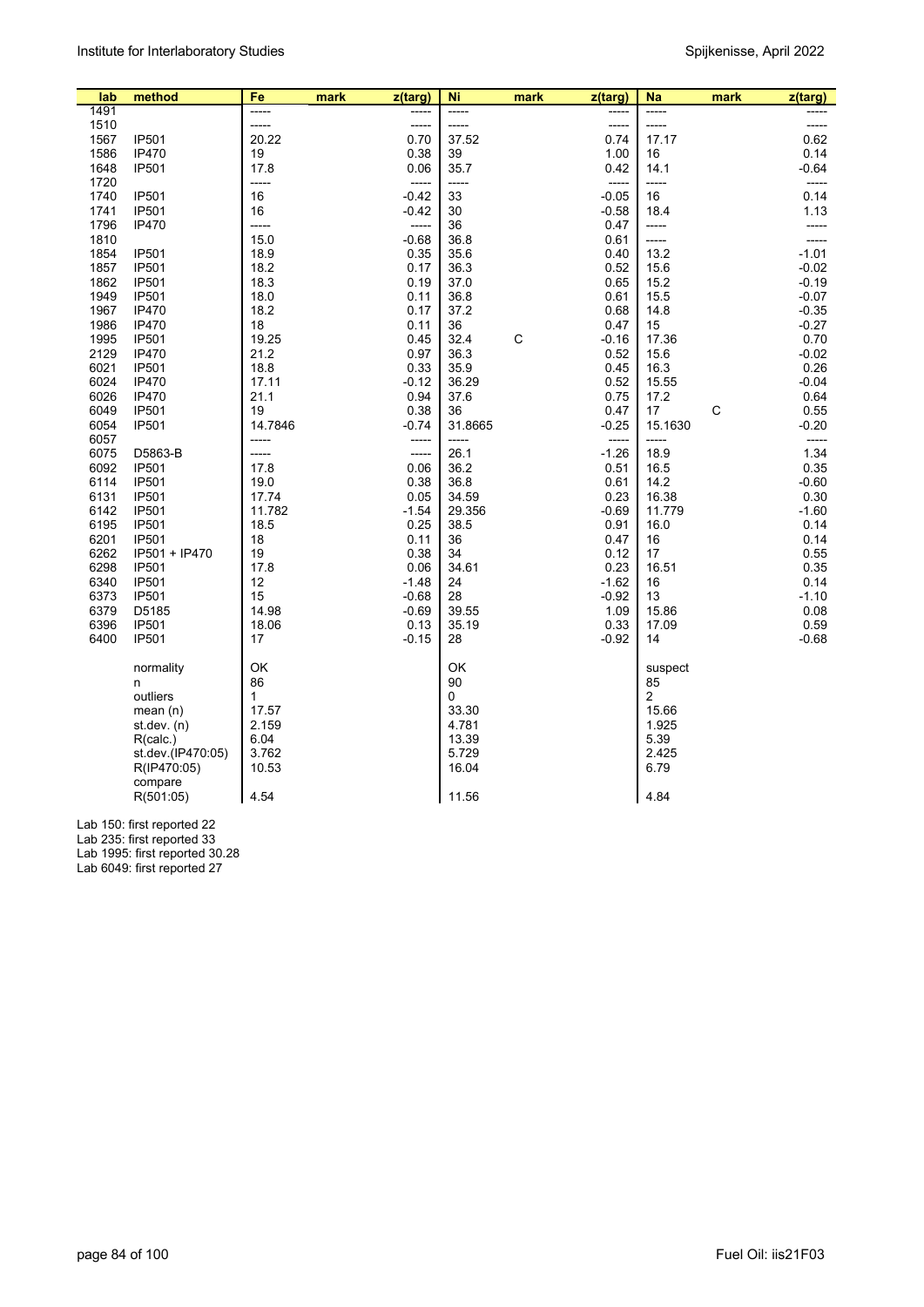

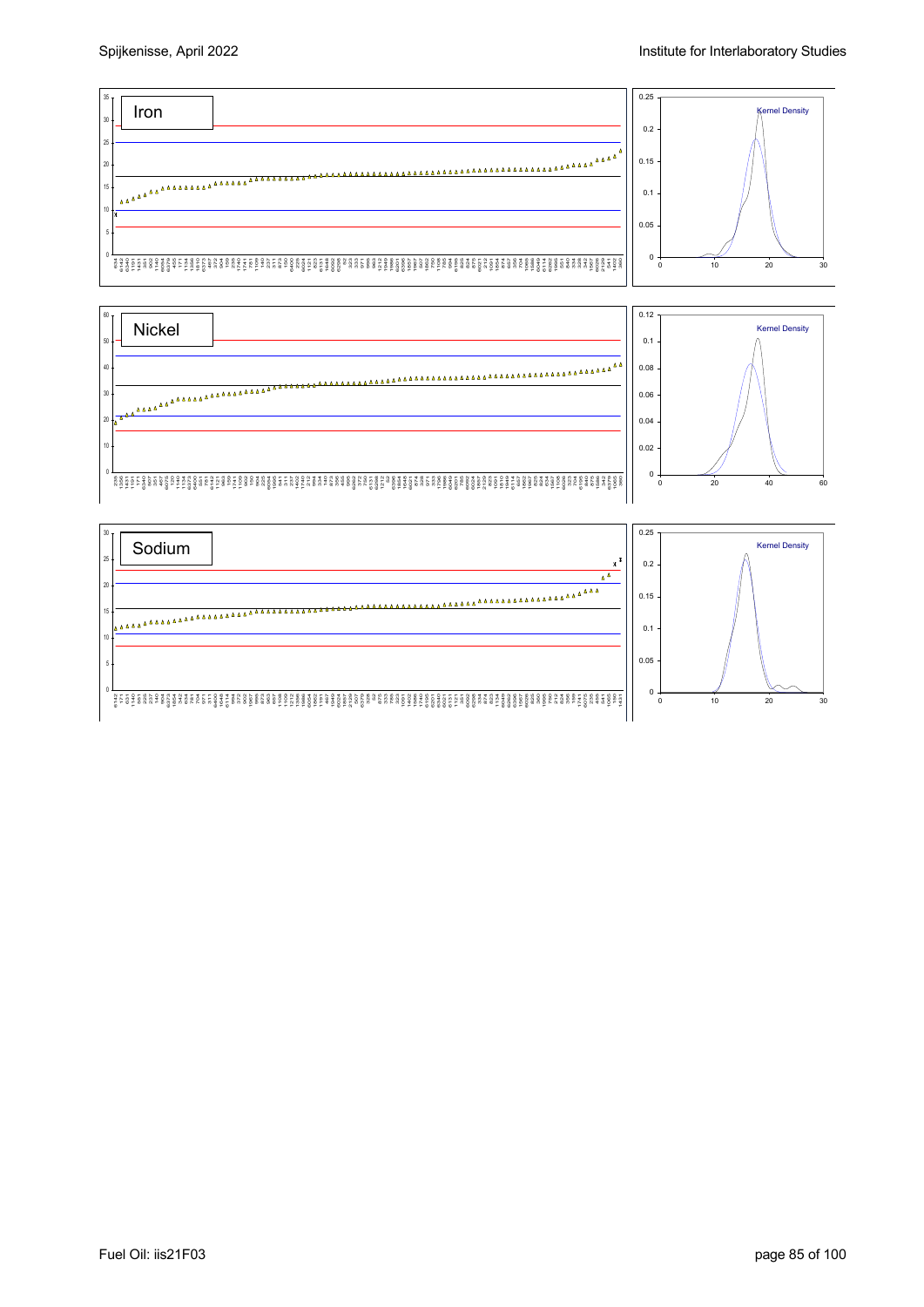#### Determination of Vanadium as V and Calcium as Ca on sample #21276; results in mg/kg

| lab        | method                       | V           | mark        | z(targ)          | $ca$             | mark    | z(targ)          | remarks             |
|------------|------------------------------|-------------|-------------|------------------|------------------|---------|------------------|---------------------|
| 52         | IP501                        | 91          |             | -0.36            | $\overline{4}$   |         | $-0.13$          |                     |
| 120        | IP501                        | 89.83       |             | $-0.46$          | -----            |         | -----            |                     |
| 140        | <b>IP501</b>                 | 102         |             | 0.61             | $\,$ 5 $\,$      |         | 0.56             |                     |
| 150        | <b>IP501</b>                 | 95          |             | $-0.01$          | 5                |         | 0.56             |                     |
| 154        |                              | -----       |             | -----            | -----            |         | -----            |                     |
| 159        | <b>IP501</b>                 | 95          |             | $-0.01$          | $\overline{2}$   |         | $-1.53$          |                     |
| 169        |                              | -----       |             | -----            | -----            |         | -----            |                     |
| 170        |                              | -----       |             | -----            | -----            |         | -----            |                     |
| 171        | IP501                        | 88          |             | $-0.63$          | 3                |         | $-0.83$          |                     |
| 175        | D5863-B                      | 98          |             | 0.26             | -----            |         | -----            |                     |
| 212        | IP501                        | 88.56       |             | $-0.58$          | 4.21             |         | 0.01             |                     |
| 225        | <b>IP501</b>                 | 94.16       |             | $-0.08$          | 3.82             |         | $-0.26$          |                     |
| 235        | <b>IP470</b>                 | 88          |             | $-0.63$          | $\overline{7}$   | R(0.05) | 1.95             |                     |
| 237        | <b>IP501</b>                 | 96          |             | 0.08             | 5                |         | 0.56             |                     |
| 273        | IP501                        | 93.5        |             | $-0.14$          | -----            |         | -----            |                     |
| 311        | <b>IP501</b>                 | 90          |             | $-0.45$          | 4                |         | $-0.13$          |                     |
| 323        | <b>IP470</b>                 | 100         |             | 0.43             | 4                |         | $-0.13$          |                     |
| 328        | <b>IP501</b>                 | 94          |             | $-0.10$          | $\mathbf 5$      |         | 0.56             |                     |
| 333        | <b>IP501</b>                 | 98          |             | 0.26             | $\boldsymbol{7}$ | R(0.05) | 1.95             |                     |
| 334        | <b>IP501</b>                 | 102         |             | 0.61             | 5                |         | 0.56             |                     |
| 342        | <b>IP501</b>                 | 97.6207     |             | 0.22             | 4.5141           |         | 0.22             |                     |
| 351        | <b>IP501</b>                 | 82.09       |             | $-1.15$          | 4.16             |         | $-0.02$          |                     |
| 356        | <b>IP501</b>                 | 120         | R(0.01)     | 2.19             | 4                |         | $-0.13$          |                     |
| 360        | <b>IP501</b>                 | 96.5        |             | 0.12             | 3.8              |         | $-0.27$          |                     |
| 372        | <b>IP470</b>                 | 94.0        |             | $-0.10$          | 4.4              |         | 0.14             |                     |
| 381        | <b>IP470</b>                 | 91.4        | $\mathsf C$ | $-0.33$          | -----            |         | -----            | first reported 74.4 |
| 445        |                              | -----       |             | -----            | -----            |         | -----            |                     |
| 447        |                              | -----       |             | -----            | -----            |         | -----            |                     |
| 455        | <b>IP501</b>                 | 90          |             | $-0.45$          | 4                |         | $-0.13$          |                     |
| 467        | <b>IP501</b>                 | 94.27       |             | $-0.07$          | 4.85             |         | 0.46             |                     |
| 507        | <b>IP501</b>                 | 92.54       |             | $-0.23$          | 4.59             |         | 0.28             |                     |
| 541        | <b>IP501</b>                 | 98.3        |             | 0.28             | 4.1              |         | $-0.06$          |                     |
| 551        | <b>IP501</b>                 | 102.25      |             | 0.63             | 3.93             |         | $-0.18$          |                     |
| 631        | D5863-A + IP470              | 88.7        |             | $-0.56$          | 4.85             |         | 0.46             |                     |
| 634        | <b>IP470</b>                 | 113.662     |             | 1.63             | -----            |         |                  |                     |
| 657        | <b>IP501</b>                 | 96          |             | 0.08             | $\overline{4}$   |         | -0.13            |                     |
| 704        | <b>IP470</b>                 | 97          |             | 0.17             | 5                |         | 0.56             |                     |
| 750        | <b>IP501</b>                 | 92.05       |             | $-0.27$          | 4.28             |         | 0.06             |                     |
| 781        | IP501                        | 94.6        |             | $-0.04$          | 4.7              |         | 0.35             |                     |
| 785        | <b>IP470</b>                 | 99.3        |             | 0.37             | 6.9              | R(0.05) | 1.88             |                     |
| 798        |                              | -----       |             | -----            | -----            |         | -----            |                     |
| 823        | <b>IP501</b>                 | 93.1        |             | -0.18            | 5.1              |         | 0.63             |                     |
| 824        | <b>IP501</b>                 | 100.4       |             | 0.47             | 3.87             |         | $-0.22$          |                     |
| 825        | <b>IP501</b>                 | 91.36       |             | $-0.33$          | 3.752            |         | $-0.31$          |                     |
| 840        | <b>IP501</b>                 | 97.7        |             | 0.23             | -----            |         | -----            |                     |
| 872        |                              | -----       |             | -----            | -----            |         |                  |                     |
| 873        | <b>IP470</b>                 | 95          |             | $-0.01$          | 4                |         | $-0.13$          |                     |
| 874        | IP501                        | 94          |             | $-0.10$          | 4                |         | $-0.13$          |                     |
| 875        | <b>IP501</b>                 | 98<br>96.2  |             | 0.26<br>0.10     | 6.4              |         | 1.54             |                     |
| 902<br>904 | <b>IP501</b><br><b>IP501</b> |             |             | 0.26             | 4.09             |         | $-0.07$          |                     |
| 913        |                              | 98          |             |                  | 4                |         | $-0.13$          |                     |
| 963        | <b>IP501</b>                 | -----<br>90 |             | -----<br>$-0.45$ | -----<br>4       |         | -----<br>$-0.13$ |                     |
| 971        | <b>IP501</b>                 | 97          |             | 0.17             | 4                |         | $-0.13$          |                     |
| 974        |                              | -----       |             | -----            | -----            |         | -----            |                     |
| 994        | IP501                        | 92.2        |             | $-0.26$          | -----            |         | -----            |                     |
| 995        | <b>IP470</b>                 | 89          |             | $-0.54$          | 5                |         | 0.56             |                     |
| 1065       | <b>IP470</b>                 | 111         |             | 1.40             | -----            |         | -----            |                     |
| 1091       | <b>IP501</b>                 | 96.5        |             | 0.12             | 4.8              |         | 0.42             |                     |
| 1108       | D5863-B + IP470              | 87.1        |             | $-0.70$          | 3.8              |         | $-0.27$          |                     |
| 1109       | <b>IP470</b>                 | 87.4        |             | $-0.68$          | -----            |         | -----            |                     |
| 1121       | <b>IP501</b>                 | 95.8        |             | 0.06             | 4.9              |         | 0.49             |                     |
| 1126       |                              | -----       |             | $-----$          | -----            |         | -----            |                     |
| 1134       | <b>IP501</b>                 | 99          |             | 0.34             | 5                |         | 0.56             |                     |
| 1140       | <b>IP501</b>                 | 74.15       | R(0.05)     | $-1.85$          | 2.573            |         | $-1.13$          |                     |
| 1191       | ISO10478Mod./IP501           | 87.77       |             | $-0.65$          | 4.16             |         | $-0.02$          |                     |
| 1212       | <b>IP501</b>                 | 100.0       |             | 0.43             | 4.0              |         | $-0.13$          |                     |
| 1218       |                              | -----       |             | -----            | -----            |         |                  |                     |
| 1299       |                              | -----       |             | -----            | -----            |         |                  |                     |
| 1356       | <b>IP501</b>                 | 93          |             | $-0.19$          | <1               |         | -----            |                     |
| 1381       |                              | -----       |             | -----            | -----            |         | -----            |                     |
| 1402       | <b>IP501</b>                 | 94          |             | $-0.10$          | $\mathbf{1}$     | R(0.05) | $-2.22$          |                     |
| 1431       | <b>IP501</b>                 | 77.8        |             | $-1.52$          | 4.0              |         | -0.13            |                     |
| 1491       |                              | -----       |             | -----            | -----            |         | -----            |                     |
| 1510       |                              | -----       |             | -----            | -----            |         | -----            |                     |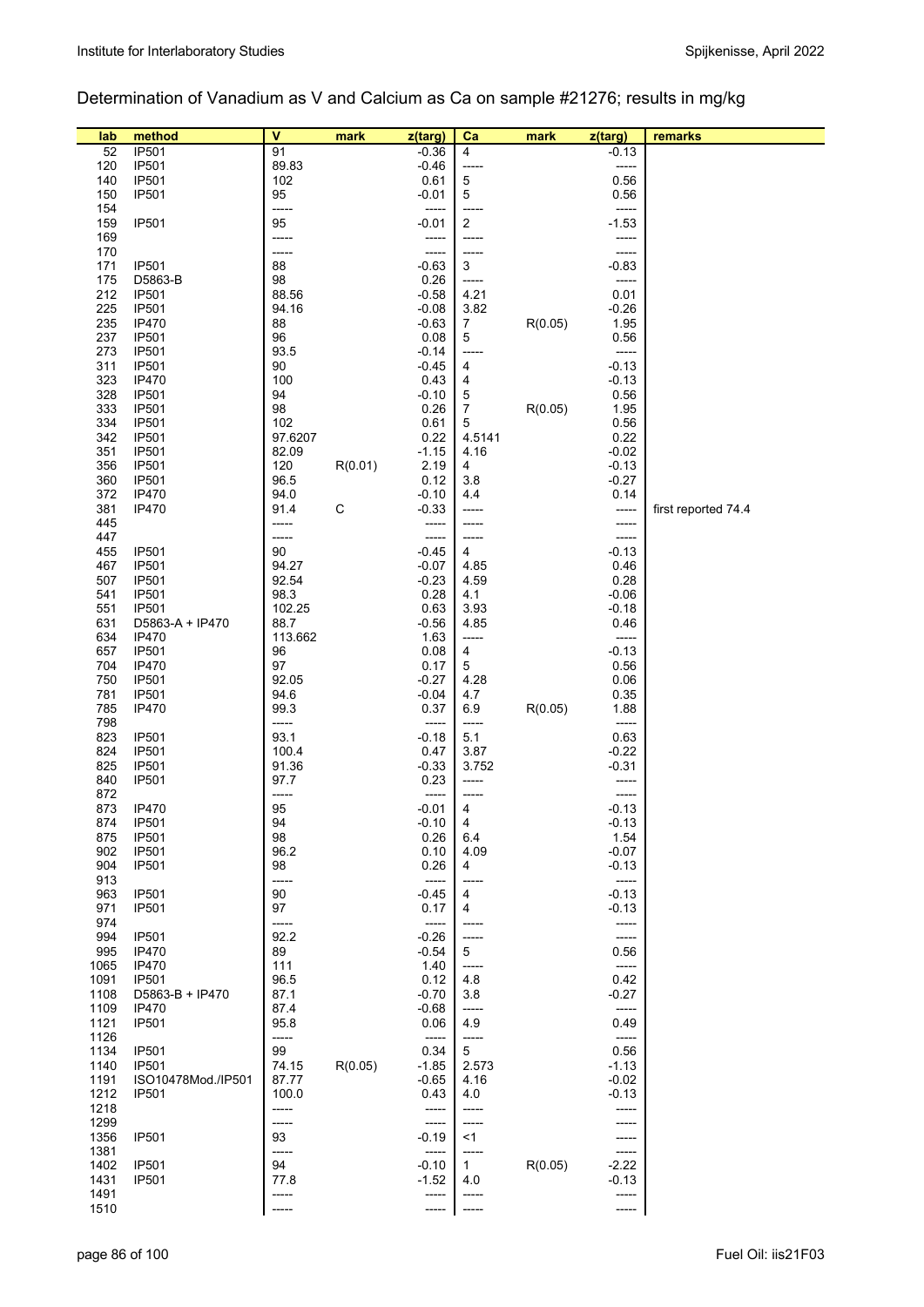| lab  | method            | ۷       | mark | z(targ) | Ca      | mark    | z(targ) | remarks           |
|------|-------------------|---------|------|---------|---------|---------|---------|-------------------|
| 1567 | <b>IP501</b>      | 104.53  |      | 0.83    | 6.18    |         | 1.38    |                   |
| 1586 | IP470             | 107     |      | 1.05    | 4       |         | $-0.13$ |                   |
| 1648 | <b>IP501</b>      | 97.3    |      | 0.19    | 4.2     |         | 0.01    |                   |
| 1720 |                   | -----   |      | -----   | -----   |         | -----   |                   |
| 1740 | <b>IP501</b>      | 95      |      | $-0.01$ | 4       |         | $-0.13$ |                   |
| 1741 | <b>IP501</b>      | 91.2    |      | $-0.34$ | 4.77    |         | 0.40    |                   |
| 1796 | <b>IP470</b>      | 88      |      | $-0.63$ | -----   |         | -----   |                   |
| 1810 |                   | 97.8    |      | 0.24    | -----   |         | -----   |                   |
|      |                   |         |      |         |         |         |         |                   |
| 1854 | <b>IP501</b>      | 96.8    |      | 0.15    | 4.3     |         | 0.07    |                   |
| 1857 | <b>IP501</b>      | 94.9    |      | $-0.02$ | 3.8     |         | $-0.27$ |                   |
| 1862 | <b>IP501</b>      | 99.3    |      | 0.37    | 4.2     |         | 0.01    |                   |
| 1949 | <b>IP501</b>      | 97.2    |      | 0.18    | 4.0     |         | $-0.13$ |                   |
| 1967 | IP470             | 97.3    |      | 0.19    | 4.2     |         | 0.01    |                   |
| 1986 | <b>IP470</b>      | 97      |      | 0.17    | 4.3     |         | 0.07    |                   |
| 1995 | <b>IP501</b>      | 94.28   |      | $-0.07$ | 4.5     |         | 0.21    |                   |
| 2129 | <b>IP470</b>      | 90.1    |      | $-0.44$ | 4.4     |         | 0.14    |                   |
| 6021 | <b>IP501</b>      | 97.5    |      | 0.21    | 3.5     |         | $-0.48$ |                   |
| 6024 | <b>IP470</b>      | 99.05   |      | 0.35    | 4.27    |         | 0.05    |                   |
| 6026 | <b>IP470</b>      | 98.1    |      | 0.26    | 3.9     |         | $-0.20$ |                   |
| 6049 | <b>IP501</b>      | 104     |      | 0.78    | 4       | C       | $-0.13$ | first reported 10 |
| 6054 | <b>IP501</b>      | 101.570 |      | 0.57    | 5.80834 |         | 1.12    |                   |
| 6057 |                   | -----   |      | -----   | -----   |         | -----   |                   |
| 6075 | D5863-B           | 89.1    |      | $-0.53$ | -----   |         | -----   |                   |
| 6092 | <b>IP501</b>      | 96.1    |      | 0.09    | 9.1     | R(0.01) | 3.41    |                   |
| 6114 | <b>IP501</b>      | 95.6    |      | 0.04    | 4.0     |         | $-0.13$ |                   |
| 6131 | <b>IP501</b>      | 96.22   |      | 0.10    | 3.83    |         | $-0.25$ |                   |
| 6142 | <b>IP501</b>      | 90.4    |      | $-0.41$ | 2.955   |         | $-0.86$ |                   |
| 6195 | <b>IP501</b>      | 97.5    |      | 0.21    | 3.0     |         | $-0.83$ |                   |
| 6201 | <b>IP501</b>      | 97      |      | 0.17    | 4       |         | $-0.13$ |                   |
| 6262 | <b>IP501</b>      | 98      |      | 0.26    | 4       |         | $-0.13$ |                   |
| 6298 | <b>IP501</b>      | 96.81   |      | 0.15    | 3.92    |         | $-0.19$ |                   |
| 6340 | <b>IP501</b>      | 98      |      | 0.26    | 3       |         | $-0.83$ |                   |
|      |                   |         |      |         |         |         |         |                   |
| 6373 | <b>IP501</b>      | 89      |      | $-0.54$ | 3       |         | $-0.83$ |                   |
| 6379 | D5185             | 98.93   |      | 0.34    | 3.183   |         | $-0.70$ |                   |
| 6396 | <b>IP501</b>      | 95.32   |      | 0.02    | 4.78    |         | 0.41    |                   |
| 6400 | <b>IP501</b>      | 79      |      | -1.42   | 4       |         | $-0.13$ |                   |
|      |                   |         |      |         |         |         |         |                   |
|      | normality         | not OK  |      |         | suspect |         |         |                   |
|      | n                 | 92      |      |         | 76      |         |         |                   |
|      | outliers          | 2       |      |         | 5       |         |         |                   |
|      | mean(n)           | 95.10   |      |         | 4.19    |         |         |                   |
|      | st. dev. (n)      | 5.648   |      |         | 0.720   |         |         |                   |
|      | R(calc.)          | 15.82   |      |         | 2.01    |         |         |                   |
|      | st.dev.(IP470:05) | 11.354  |      |         | 1.437   |         |         |                   |
|      | R(IP470:05)       | 31.79   |      |         | 4.02    |         |         |                   |
|      | compare           |         |      |         |         |         |         |                   |
|      | R(IP501:05)       | 25.83   |      |         | 1.63    |         |         |                   |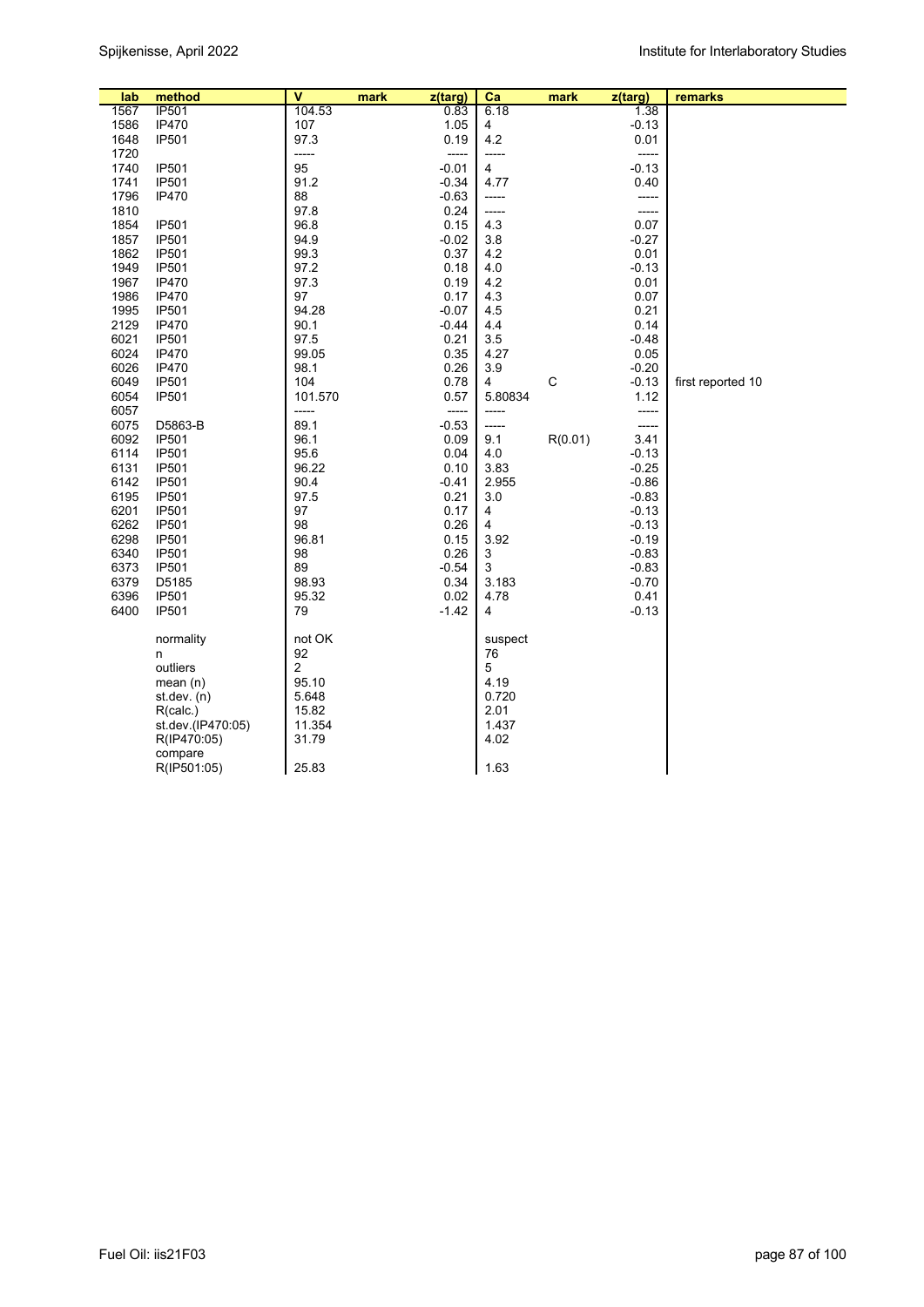

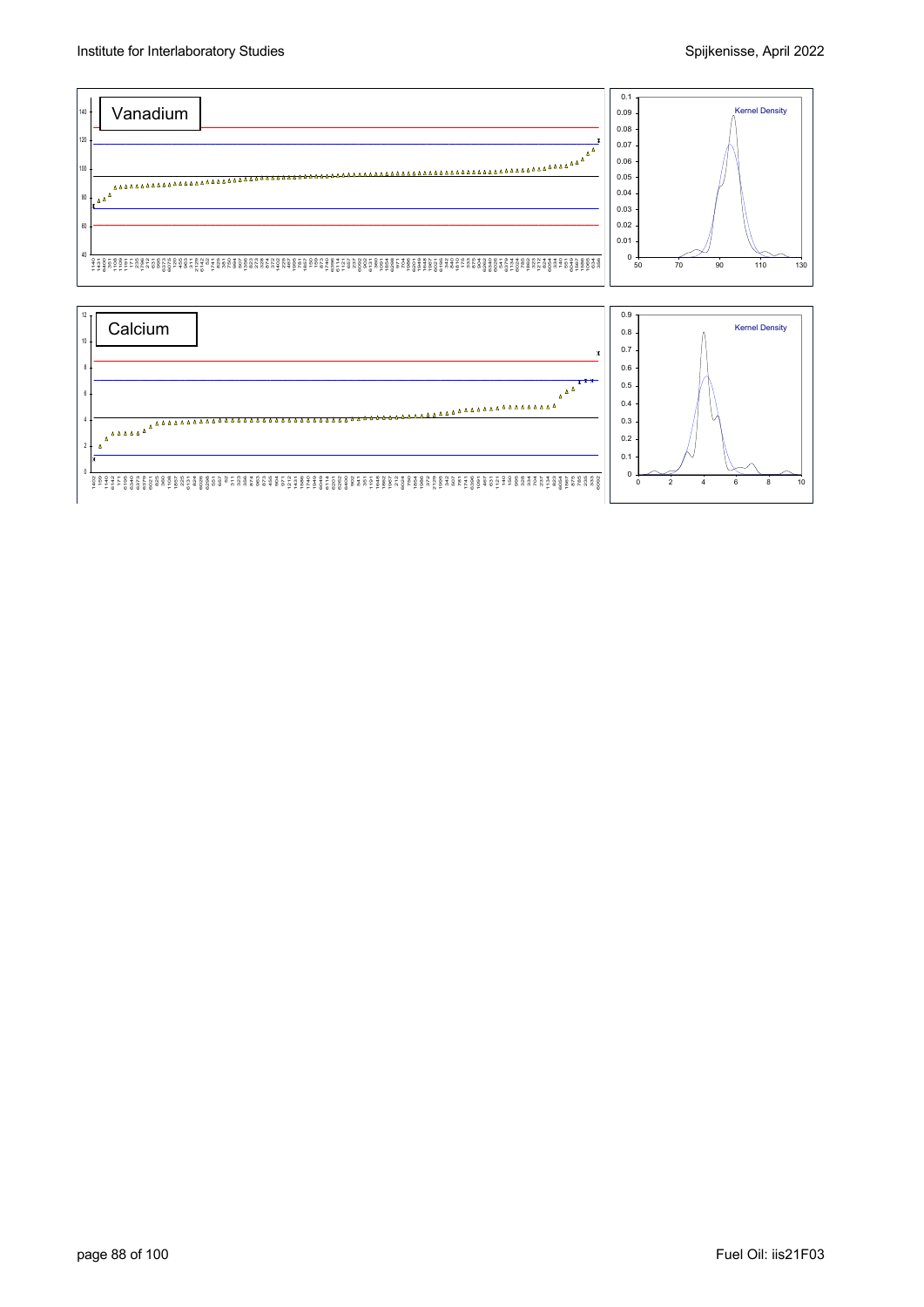## Determination of Phosphorus as P and Zinc as Zn on sample #21276; results in mg/kg

| lab          | method                        | P                    | mark | z(targ)        | Zn                    | mark | z(targ)        | remarks                       |
|--------------|-------------------------------|----------------------|------|----------------|-----------------------|------|----------------|-------------------------------|
| 52           | IP501                         | < 1                  |      | -----          | $\mathbf{1}$          |      | -----          |                               |
| 120          |                               | -----                |      | -----          | -----                 |      | -----          |                               |
| 140          | <b>IP501</b>                  | $\mathbf{1}$         |      | -----          | $\mathbf{1}$          |      | -----          |                               |
| 150          | <b>IP501</b>                  | $<$ 1                |      | -----          | <1                    |      | -----          |                               |
| 154          |                               | -----                |      | -----          | -----                 |      | -----          |                               |
| 159          | <b>IP501</b>                  | 0                    |      | -----          | $\mathbf{1}$          |      | -----          |                               |
| 169          |                               | -----                |      | -----          | -----                 |      | -----          |                               |
| 170          |                               | -----<br>$\mathbf 0$ |      | -----          | -----                 |      | -----          |                               |
| 171<br>175   | IP501                         | -----                |      | -----<br>----- | 0<br>-----            |      | -----<br>----- |                               |
| 212          | <b>IP501</b>                  | $\pmb{0}$            |      | -----          | 1.30                  |      | -----          |                               |
| 225          | <b>IP501</b>                  | 0.18                 |      | -----          | 0.94                  |      | -----          |                               |
| 235          | IP500 + IP470                 | 0.8                  |      | -----          | 1                     |      | -----          |                               |
| 237          | <b>IP501</b>                  | $<$ 1                |      | -----          | $\mathbf{1}$          |      | -----          |                               |
| 273          |                               | -----                |      | -----          | -----                 |      | -----          |                               |
| 311          | IP501                         | <1                   |      | -----          | $<$ 1                 |      | ------         |                               |
| 323          | IP500 + IP470                 | <1                   |      | -----          | <1                    |      | -----          |                               |
| 328<br>333   | <b>IP501</b><br><b>IP501</b>  | $<$ 1<br>$<$ 1       |      | -----<br>----- | 1<br>1                |      | -----<br>----- |                               |
| 334          | <b>IP501</b>                  | $<$ 1                |      | -----          | 1                     |      | -----          |                               |
| 342          | <b>IP501</b>                  | 0.7056               |      | -----          | 1.1421                |      | -----          |                               |
| 351          | <b>IP501</b>                  | 1.33                 |      | -----          | $<$ 1                 | C    | -----          | first reported 2.3            |
| 356          | <b>IP501</b>                  | 1                    |      | -----          | $\mathbf{1}$          |      | -----          |                               |
| 360          | <b>IP501</b>                  | 0.2                  |      | -----          | 1.4                   |      | -----          |                               |
| 372          | IP500 + IP470                 | 1.4                  |      | -----          | 1.0                   |      | -----          |                               |
| 381          |                               | ------               |      | -----          | -----                 |      |                |                               |
| 445<br>447   |                               | -----                |      | -----          | -----                 |      | -----          |                               |
| 455          | IP501                         | -----<br>0           |      | -----<br>----- | -----<br>0            |      | -----<br>----- |                               |
| 467          | <b>IP501</b>                  | 0.69                 |      | -----          | 0.37                  |      | -----          |                               |
| 507          | <b>IP501</b>                  | 3.39                 | C    | -----          | 1.06                  | C    | -----          | fr 5.86 and 3.58 respectively |
| 541          | <b>IP501</b>                  | <1                   |      | -----          | 0.8                   |      | -----          |                               |
| 551          | <b>IP501</b>                  | $<$ 1                |      | -----          | 1.18                  |      | -----          |                               |
| 631          | <b>IP470</b>                  | -----                |      | -----          | <1                    |      | -----          |                               |
| 634          |                               | -----                |      | -----          | -----                 |      | -----          |                               |
| 657<br>704   | <b>IP501</b><br>IP500 + IP470 | $<$ 1<br>0.5         |      | -----<br>----- | $<$ 1<br>$\mathbf{1}$ |      | -----<br>----- |                               |
| 750          | <b>IP501</b>                  | $<$ 1                |      | -----          | <1                    |      | -----          |                               |
| 781          | IP501                         | $<$ 1                |      | -----          | <1                    |      | -----          |                               |
| 785          |                               | -----                |      | -----          | -----                 |      | -----          |                               |
| 798          |                               | -----                |      | -----          | -----                 |      | -----          |                               |
| 823          | <b>IP501</b><br><b>IP501</b>  | 0.3<br>0.08          |      | -----          | 0.9<br>0.63           |      | -----          |                               |
| 824<br>825   | <b>IP501</b>                  | 0.213                |      | -----<br>----- | 0.802                 | C    | -----<br>----- | first reported 0.153          |
| 840          | <b>IP501</b>                  | <1                   |      | -----          | 0.9                   |      | -----          |                               |
| 872          |                               | -----                |      | -----          | -----                 |      | -----          |                               |
| 873          | IP500 + IP470                 | 0.4                  |      | $-----$        | $\mathbf{1}$          |      | ------         |                               |
| 874          | <b>IP501</b>                  | 0.5                  |      | -----          | 1                     |      |                |                               |
| 875<br>902   | <b>IP501</b><br><b>IP501</b>  | $\leq 1$<br>$<$ 1    |      | -----          | -----<br>$<$ 1        |      | -----          |                               |
| 904          | <b>IP501</b>                  | $<$ 1                |      | -----<br>----- | <1                    |      | -----          |                               |
| 913          |                               | -----                |      | -----          | -----                 |      |                |                               |
| 963          | <b>IP501</b>                  | $<$ 1                |      | -----          | $\mathbf{1}$          |      | -----          |                               |
| 971          | IP501                         | $<$ 1                |      | -----          | $\mathbf{1}$          |      |                |                               |
| 974          |                               | -----                |      | -----          | -----                 |      |                |                               |
| 994<br>995   | <b>IP501</b><br><b>IP470</b>  | $<$ 1<br>-----       |      | -----<br>----- | <1<br>$\mathbf{1}$    |      |                |                               |
| 1065         |                               | -----                |      | -----          | -----                 |      |                |                               |
| 1091         | <b>IP501</b>                  | $<$ 1                |      | -----          | 1.0                   |      | -----          |                               |
| 1108         | IP501 + IP470                 | 0.8                  |      | -----          | 0.9                   |      | -----          |                               |
| 1109         |                               | -----                |      | -----          | -----                 |      | -----          |                               |
| 1121<br>1126 | <b>IP501</b>                  | 0.4<br>-----         |      | -----          | 1.1<br>-----          |      | -----          |                               |
| 1134         | <b>IP501</b>                  | 0                    |      | -----<br>----- | $\mathbf{1}$          |      | -----          |                               |
| 1140         | <b>IP501</b>                  | 0.374                |      | -----          | 0.775                 |      | -----          |                               |
| 1191         | <b>IP501</b>                  | 0.345                |      | -----          | 0.47                  |      | -----          |                               |
| 1212         | <b>IP501</b>                  | 0.3                  |      | -----          | 1.1                   |      | -----          |                               |
| 1218         |                               | -----                |      | -----          | -----                 |      | -----          |                               |
| 1299         |                               | $--- -$              |      | -----          | -----                 |      | -----          |                               |
| 1356<br>1381 | <b>IP501</b>                  | <1<br>-----          |      | -----<br>----- | $\mathbf{1}$<br>----- |      |                |                               |
| 1402         | <b>IP501</b>                  | 0                    |      | -----          | $\mathbf{1}$          |      |                |                               |
| 1431         | <b>IP501</b>                  | 0.709                |      | -----          | 0.942                 |      | -----          |                               |
| 1491         |                               | -----                |      | -----          | -----                 |      | -----          |                               |
| 1510         |                               | -----                |      | -----          | -----                 |      | -----          |                               |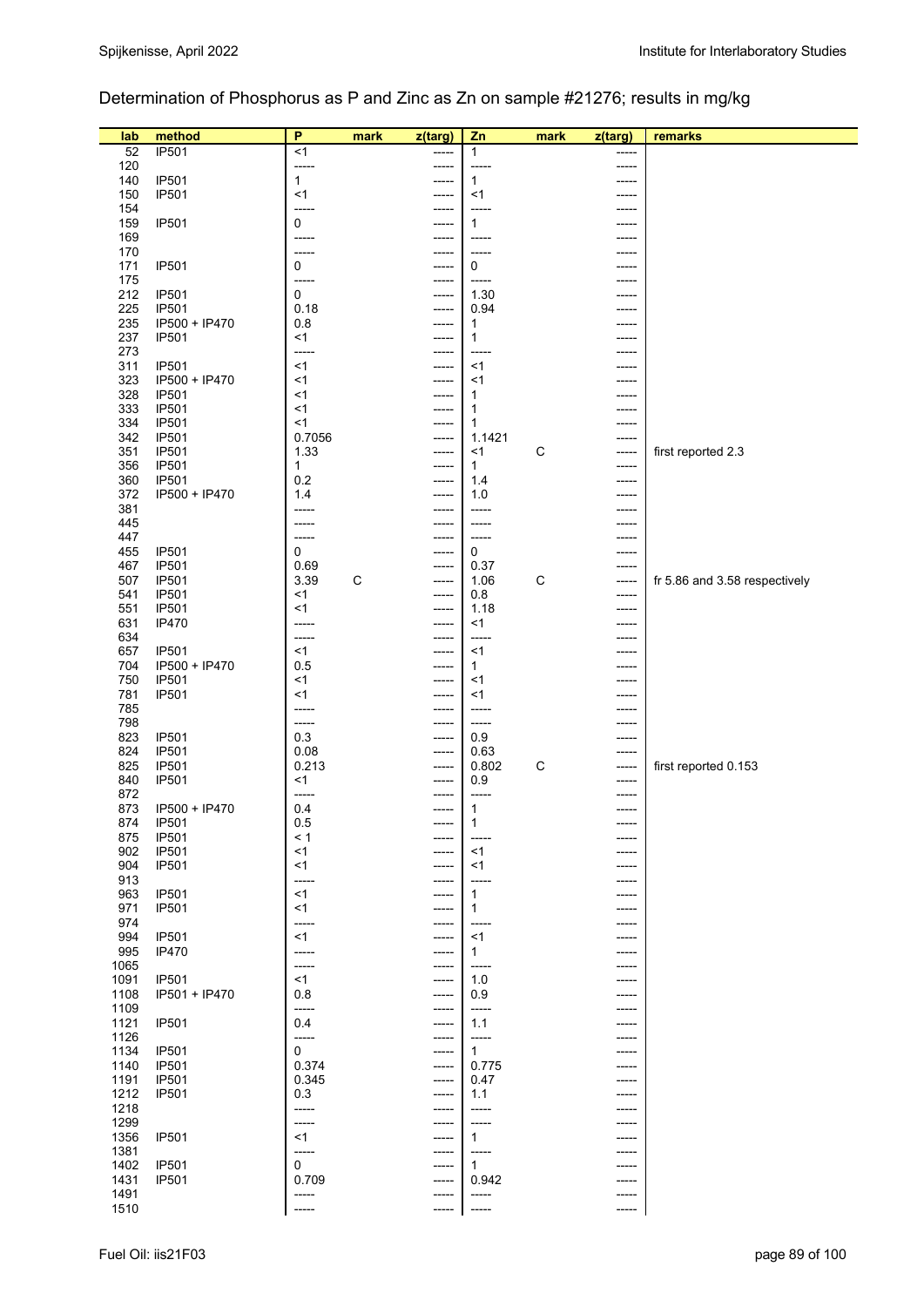| lab  | method        | P              | mark | z(targ) | Zn           | mark  | z(targ) | remarks                                |
|------|---------------|----------------|------|---------|--------------|-------|---------|----------------------------------------|
| 1567 | <b>IP501</b>  | 0.54           |      | -----   | 1.47         |       | -----   |                                        |
| 1586 | IP501 + IP470 | 1              |      | -----   | 4            | $f+?$ | -----   | possibly a false positive test result? |
| 1648 | <b>IP501</b>  | 0.38           |      | -----   | 1.0          |       | -----   |                                        |
| 1720 |               | -----          |      | -----   | -----        |       | -----   |                                        |
| 1740 | <b>IP501</b>  | <1             |      | -----   | $\mathbf{1}$ |       | -----   |                                        |
| 1741 | <b>IP501</b>  | $<$ 1          |      | -----   | 1.20         |       | -----   |                                        |
| 1796 |               | -----          |      | -----   | -----        |       | -----   |                                        |
| 1810 |               | -----          |      | -----   | -----        |       | -----   |                                        |
| 1854 | <b>IP501</b>  | 0.3            |      | -----   | 0.8          |       | -----   |                                        |
| 1857 | <b>IP501</b>  | 0.4            |      | -----   | 0.9          |       | -----   |                                        |
| 1862 | <b>IP501</b>  | 0.4            |      | -----   | 0.8          |       |         |                                        |
| 1949 | <b>IP501</b>  | 0.5            |      | -----   | 0.8          |       |         |                                        |
| 1967 | IP501 + IP470 | 0.4            |      | -----   | 0.97         |       | -----   |                                        |
| 1986 | IP500 + IP470 | 0.45           |      | -----   | 0.8          |       | -----   |                                        |
| 1995 | <b>IP501</b>  | <1             |      | -----   | 1.2          |       | -----   |                                        |
| 2129 | IP500 + IP470 | 0.60           |      | -----   | 1.0          |       | -----   |                                        |
| 6021 | <b>IP501</b>  | 0.9            |      | -----   | 0.9          |       | -----   |                                        |
| 6024 |               | -----          |      | -----   | -----        |       | -----   |                                        |
| 6026 | <b>IP470</b>  | -----          |      | -----   | 1.1          |       | -----   |                                        |
| 6049 | <b>IP501</b>  | $\mathbf{1}$   |      | -----   | 1            | C     | -----   | first reported 2                       |
| 6054 | <b>IP501</b>  | 0.2853         |      | -----   | 1.07743      |       | -----   |                                        |
| 6057 |               | -----          |      | -----   | -----        |       | -----   |                                        |
| 6075 |               | -----          |      | -----   | -----        |       |         |                                        |
| 6092 | <b>IP501</b>  | 0.4            |      | -----   | 0.9          |       | -----   |                                        |
| 6114 | <b>IP501</b>  | 0.3            |      | -----   | 0.9          |       | -----   |                                        |
| 6131 | <b>IP501</b>  | 0.356          |      | -----   | 0.705        |       | -----   |                                        |
| 6142 | <b>IP501</b>  | 2.686          |      | -----   | 0.874        |       | -----   |                                        |
| 6195 | IP501         | 1.0            |      | -----   | 1.0          |       | -----   |                                        |
| 6201 | <b>IP501</b>  | $\overline{2}$ | C    | -----   | 1            |       | -----   | first reported 4                       |
| 6262 | <b>IP501</b>  | $<$ 1          |      | -----   | $\mathbf{1}$ |       | -----   |                                        |
| 6298 | <b>IP501</b>  | 0.32           |      | -----   | 0.65         |       | -----   |                                        |
| 6340 | <b>IP501</b>  | 0.2            |      | -----   | 0.3          |       | -----   |                                        |
| 6373 | IP501         | <1             |      | -----   | <1           |       |         |                                        |
| 6379 | D5185         | 0.2135         |      | -----   | 0.8725       |       | -----   |                                        |
| 6396 | IP501         | 1.04           |      | -----   | 0.11         |       | -----   |                                        |
| 6400 | <b>IP501</b>  | < 1            |      | -----   | $<$ 1        |       | -----   |                                        |
|      |               |                |      |         |              |       |         |                                        |
|      | n             | 74             |      |         | 73           |       |         |                                        |
|      | mean $(n)$    | $<$ 1          |      |         | < 1          |       |         | application range:                     |
|      |               |                |      |         |              |       |         | IP501:05 for P = 1 - 60 mg/kg          |
|      |               |                |      |         |              |       |         | IP470:05 for Zn: 1 - 70 mg/kg          |
|      |               |                |      |         |              |       |         |                                        |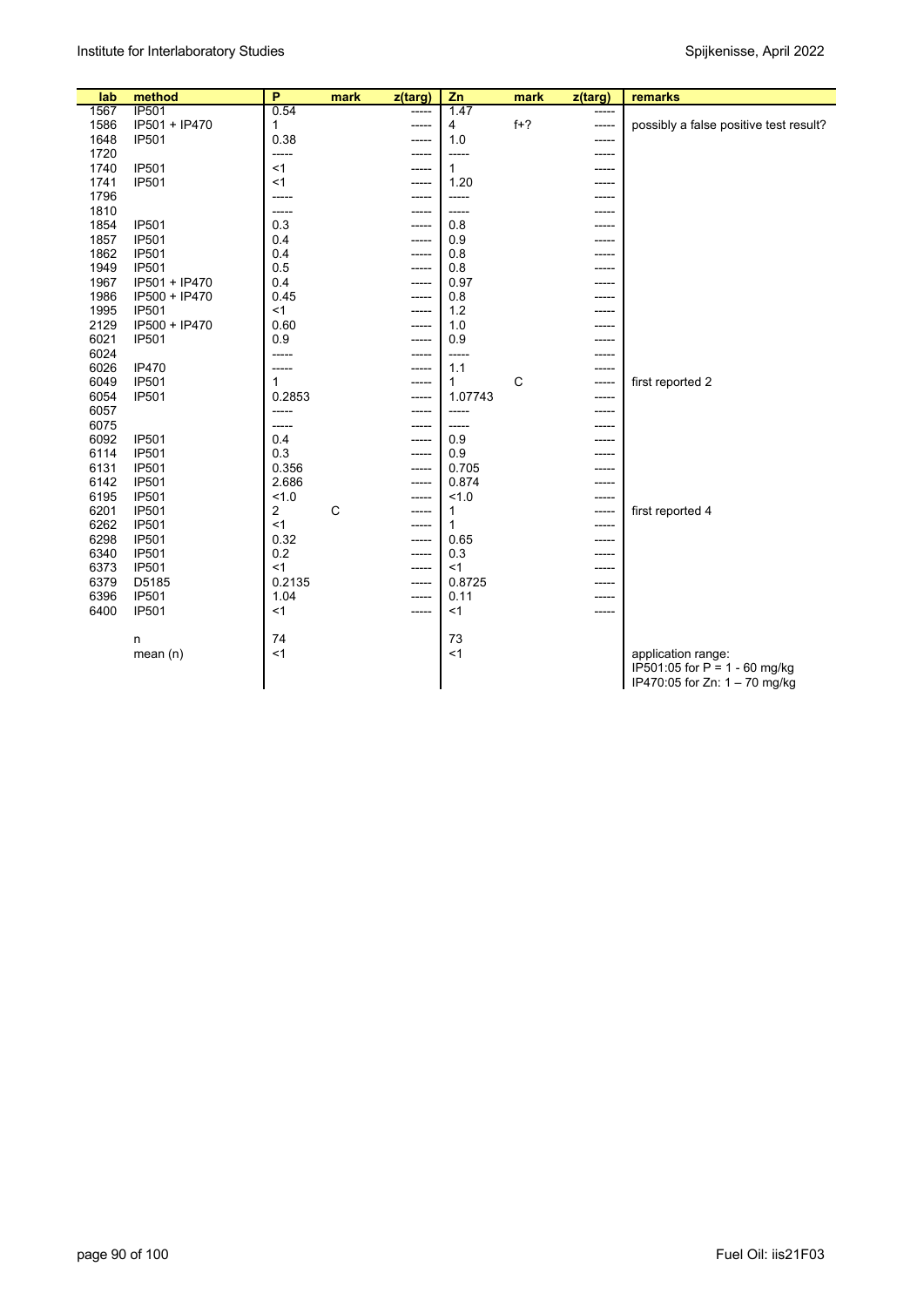| צטטו <i>וצ</i> וש<br>lab | method            | value          | mark       | z(targ)            | remarks              |
|--------------------------|-------------------|----------------|------------|--------------------|----------------------|
|                          |                   |                |            |                    |                      |
| 120                      |                   | -----          |            | -----              |                      |
| 140                      |                   | -----          |            | -----              |                      |
| 150                      | D1159             | 12.3<br>-----  |            | 1.21<br>-----      |                      |
| 170<br>171               | D1159             | 10.8           |            | 0.10               |                      |
| 311                      | D1159             | 11.7           |            | 0.77               |                      |
| 323                      | D1159             | 4.6            |            |                    |                      |
| 334                      | D1159             | 9.7            | R(0.01)    | $-4.46$<br>$-0.71$ |                      |
| 356                      |                   | -----          |            | -----              |                      |
| 371                      | D1159             | 9.75           |            | $-0.67$            |                      |
| 372                      | D1159             | 9.5            |            | $-0.85$            |                      |
| 445                      |                   | -----          |            | -----              |                      |
| 467                      | D1159             | 8.155          |            | $-1.84$            |                      |
| 551                      |                   | -----          |            | -----              |                      |
| 657                      | D1159             | 13.7           |            | 2.24               |                      |
| 704                      | D1159             | 9.80           |            | $-0.63$            |                      |
| 710                      | D1159             | 12.06          |            | 1.03               |                      |
| 750                      | D1159             | 9.8            |            | $-0.63$            |                      |
| 752                      |                   | -----          |            | -----              |                      |
| 781                      | D1159             | 8.9            |            | $-1.29$            |                      |
| 785                      | D1159             | 11.0           |            | 0.25               |                      |
| 798                      |                   | -----          |            | -----              |                      |
| 823                      | D1159             | 10.93          |            | 0.20               |                      |
| 872                      |                   | -----          |            | -----              |                      |
| 873                      | D1159             | 10.3           |            | $-0.26$            |                      |
| 874                      | D1159             | 10.1           |            | $-0.41$            |                      |
| 875                      | D1159             | 11.6           |            | 0.69               |                      |
| 963                      | D1159             | 9.44           |            | $-0.90$            |                      |
| 971                      | D1159             | 9.0            |            | $-1.22$            |                      |
| 994                      | D1159             | 10.52          |            | $-0.10$            |                      |
| 995                      | D1159             | 12.2           |            | 1.13               |                      |
| 1065                     | D1159             | 14.0           |            | 2.46               |                      |
| 1108                     | D1159             | 9.66           |            | $-0.73$            |                      |
| 1135                     | D1159             | 9.92           |            | $-0.54$            |                      |
| 1191                     |                   | -----          |            |                    |                      |
| 1299                     |                   | -----          |            | ---                |                      |
| 1402                     |                   | -----          |            | -----              |                      |
| 1585                     | D1159             | 10.4           |            | $-0.19$            |                      |
| 1586                     | D1159             | 12.4           |            | 1.28               |                      |
| 1741                     | <b>UOP304</b>     | 4.80           | C, R(0.01) | $-4.31$            | first reported 23.63 |
| 1857                     | D1159             | 10.3           |            | $-0.26$            |                      |
| 1862                     | D1159             | 10.7           |            | 0.03               |                      |
| 1949                     | D1159             | 10.6           |            | $-0.04$            |                      |
| 1967                     | D1159             | 10.75          |            | 0.07               |                      |
| 1986                     | D1159             | 10.8           |            | 0.10               |                      |
| 1995<br>2129             | D1159<br>D1159    | 11.17<br>11.3  |            | 0.38<br>0.47       |                      |
| 6020                     |                   |                |            | 0.02               |                      |
| 6026                     | D1159<br>D1159    | 10.682<br>10.5 |            | $-0.12$            |                      |
| 6075                     |                   | -----          |            | -----              |                      |
| 6112                     | D1159             | 10.4           |            | $-0.19$            |                      |
| 6201                     | D1159             | 11.90          |            | 0.91               |                      |
| 6262                     |                   | -----          |            | -----              |                      |
| 6365                     | D1159             | 8.3            |            | $-1.73$            |                      |
| 6373                     |                   | -----          |            | -----              |                      |
|                          |                   |                |            |                    |                      |
|                          | normality         | OK             |            |                    |                      |
|                          | n                 | 38             |            |                    |                      |
|                          | outliers          | $\overline{a}$ |            |                    |                      |
|                          | mean $(n)$        | 10.659         |            |                    |                      |
|                          | st. dev. (n)      | 1.2832         |            |                    |                      |
|                          | R(calc.)          | 3.593          |            |                    |                      |
|                          | st.dev.(D1159:07) | 1.3599         |            |                    |                      |
|                          | R(D1159:07)       | 3.808          |            |                    |                      |

Determination of Bromine Number on distillate <360°C AET on sample #21277; results in g  $Br<sub>2</sub>/100<sub>0</sub>$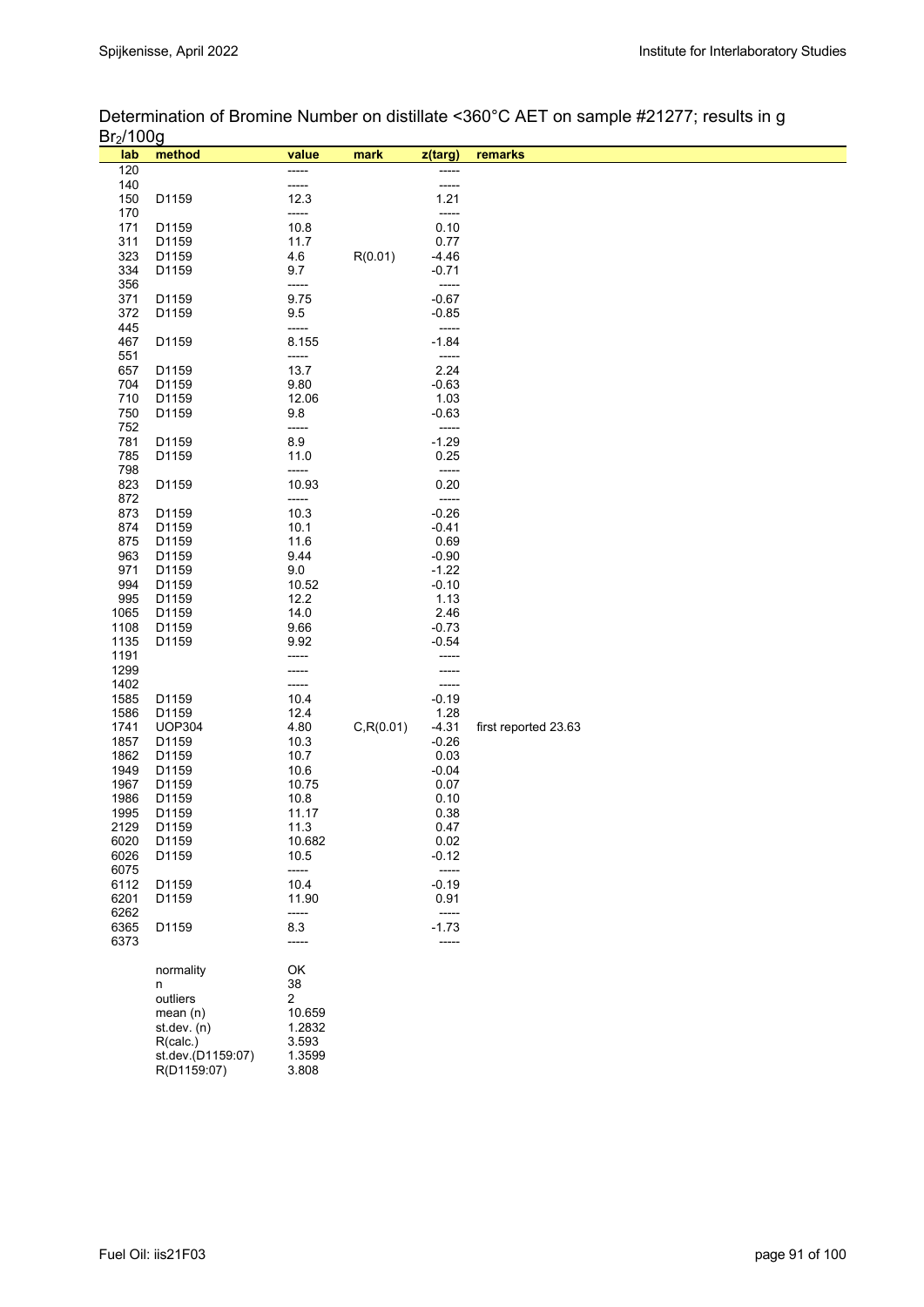

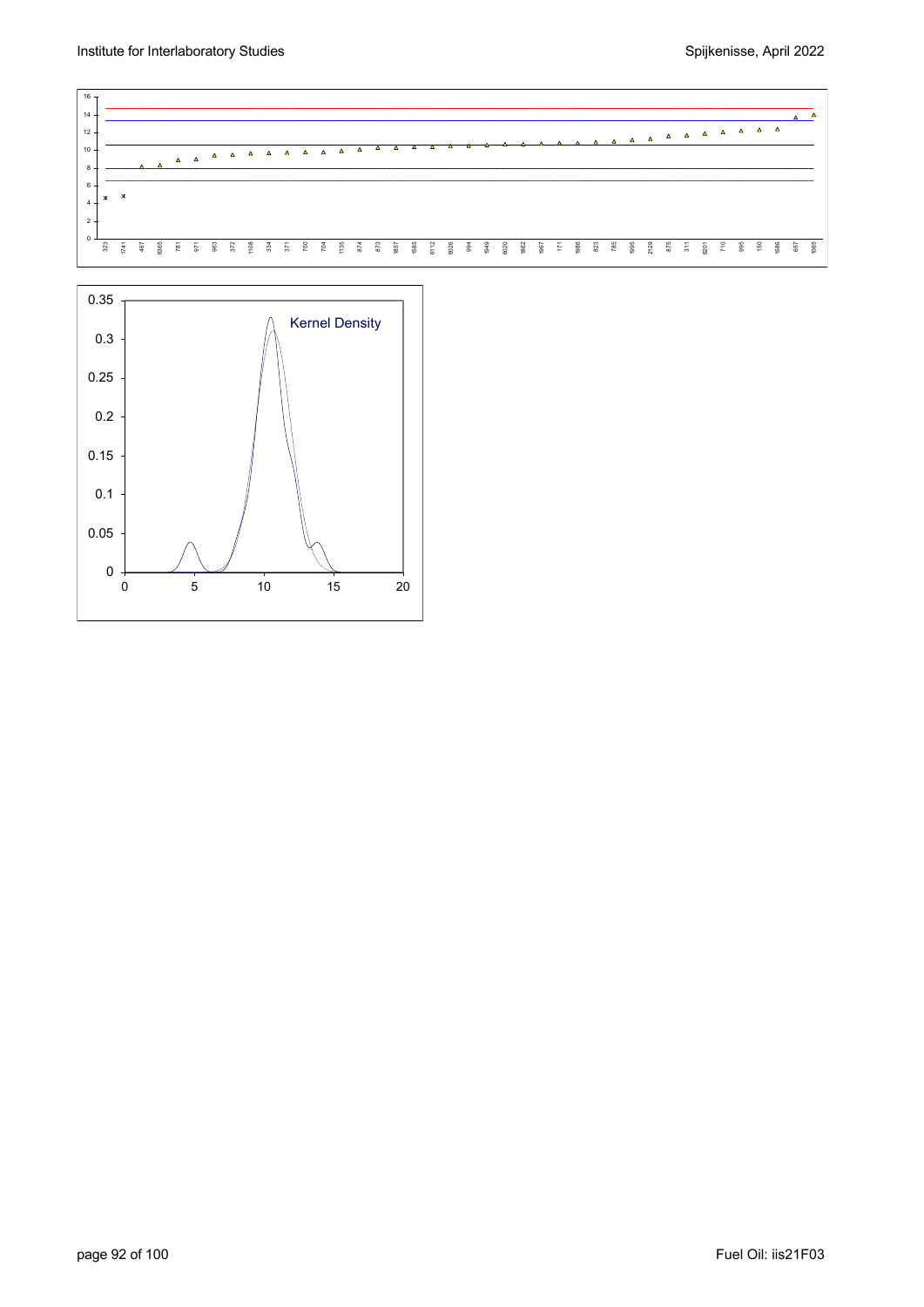### Determination of P-value on sample #21277

| lab          | method                           | value           | mark        | z(targ)          | remarks                                |
|--------------|----------------------------------|-----------------|-------------|------------------|----------------------------------------|
| 120          |                                  |                 |             |                  |                                        |
| 140          |                                  |                 |             |                  |                                        |
| 150          |                                  |                 |             |                  |                                        |
| 170          |                                  |                 |             |                  |                                        |
| 171          |                                  |                 |             |                  |                                        |
| 311          | <b>SMS1600</b>                   | 1.60            |             | 1.50             |                                        |
| 323          |                                  | -----           |             | -----            |                                        |
| 334          |                                  | -----           |             | -----            |                                        |
| 356          | <b>SMS1600</b><br><b>SMS1600</b> | 1.5<br>1.32     |             | 0.17<br>$-2.23$  |                                        |
| 371<br>372   | <b>SMS1600</b>                   | 1.40            |             | $-1.17$          |                                        |
| 445          |                                  | -----           |             | -----            |                                        |
| 467          |                                  |                 |             | -----            |                                        |
| 551          |                                  |                 |             | -----            |                                        |
| 657          | <b>SMS1600</b>                   | 1.5             |             | 0.17             |                                        |
| 704          | <b>SMS1600</b>                   | 1.45            |             | $-0.50$          |                                        |
| 710          |                                  | -----           |             | -----            |                                        |
| 750          | <b>SMS1600</b>                   | 1.35            |             | $-1.83$          |                                        |
| 752          |                                  | -----           |             | -----            |                                        |
| 781          | <b>SMS1600</b>                   | 1.40            |             | $-1.17$          |                                        |
| 785          | SMS1600                          | 1.60            |             | 1.50             |                                        |
| 798          |                                  | -----           |             | -----            |                                        |
| 823          | <b>SMS1600</b>                   | 2.0<br>-----    | R(0.01)     | 6.83<br>-----    |                                        |
| 872<br>873   | <b>SMS1600</b>                   | 1.6             |             | 1.50             |                                        |
| 874          | SMS1600                          | 1.5             |             | 0.17             |                                        |
| 875          |                                  | -----           |             | -----            |                                        |
| 963          | <b>INH-001</b>                   | 1.5             |             | 0.17             |                                        |
| 971          | <b>SMS1600</b>                   | 1.6             |             | 1.50             |                                        |
| 994          | <b>SMS1600</b>                   | 1.40            |             | $-1.17$          |                                        |
| 995          | <b>SMS1600</b>                   | 1.35            |             | $-1.83$          |                                        |
| 1065         |                                  | -----           |             | -----            |                                        |
| 1108         | <b>SMS1600</b>                   | 1.37            |             | $-1.57$          |                                        |
| 1135         | SMS1600                          | 2.0             | R(0.01)     | 6.83             |                                        |
| 1191         |                                  | -----           |             | -----            |                                        |
| 1299<br>1402 |                                  | -----           |             | -----            |                                        |
| 1585         | <b>SMS1600</b>                   | 1.50            |             | 0.17             |                                        |
| 1586         | <b>SMS1600</b>                   | 1.60            |             | 1.50             |                                        |
| 1741         |                                  | -----           |             | -----            |                                        |
| 1857         | <b>SMS1600</b>                   | 1.50            |             | 0.17             |                                        |
| 1862         | <b>SMS1600</b>                   | 1.45            |             | $-0.50$          |                                        |
| 1949         | <b>SMS1600</b>                   | 1.45            |             | $-0.50$          |                                        |
| 1967         | <b>SMS1600</b>                   | 1.45            |             | $-0.50$          |                                        |
| 1986         | <b>SMS1600</b>                   | 1.5             |             | 0.17             |                                        |
| 1995         | SMS1600                          | 1.9             | R(0.01)     | 5.50             |                                        |
| 2129         | SMS1600                          | 1.65            |             | 2.17             |                                        |
| 6020         | GOST33297<br><b>SMM001</b>       | 1.45            |             | $-0.50$          |                                        |
| 6026<br>6075 |                                  | 1.45<br>-----   |             | $-0.50$<br>----- |                                        |
| 6112         |                                  |                 |             | -----            |                                        |
| 6201         | <b>SMS1600</b>                   | 1.50            |             | 0.17             |                                        |
| 6262         | SMS1600                          | 1.70            | $\mathsf C$ | 2.83             | first reported 2.0                     |
| 6365         | SMS1600                          | 1.50            |             | 0.17             |                                        |
| 6373         | <b>SMS1600</b>                   | < 1.10          |             | $< -5.17$        | possibly a false negative test result? |
|              |                                  |                 |             |                  |                                        |
|              | normality                        | OK              |             |                  |                                        |
|              | n                                | 29              |             |                  |                                        |
|              | outliers                         | 3               |             |                  |                                        |
|              | mean $(n)$<br>st. dev. (n)       | 1.488<br>0.0940 |             |                  |                                        |
|              | R(calc.)                         | 0.263           |             |                  |                                        |
|              | st.dev.(SMS1600)                 | 0.0750          |             |                  |                                        |
|              | R(SMS1600)                       | 0.21            |             |                  |                                        |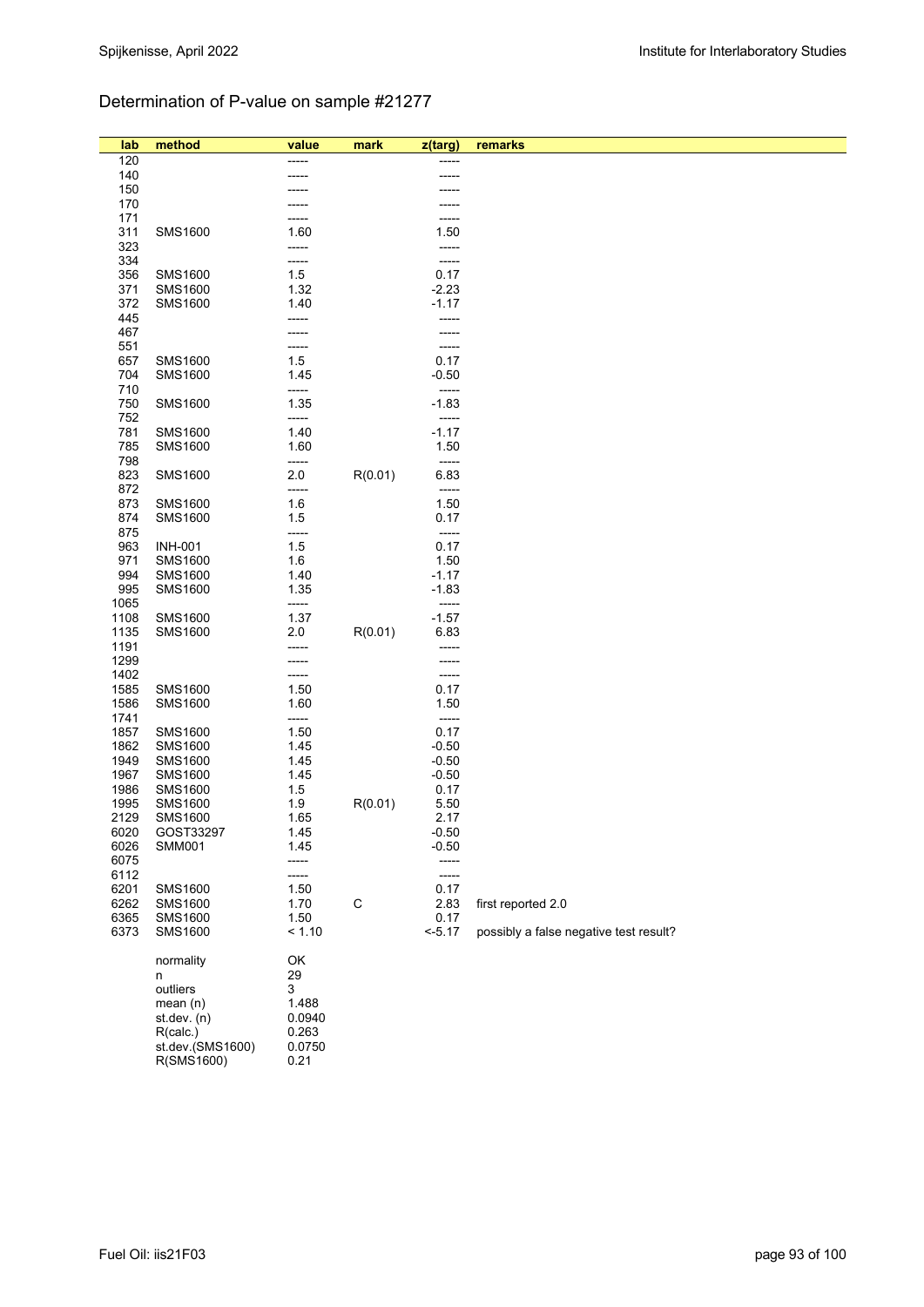

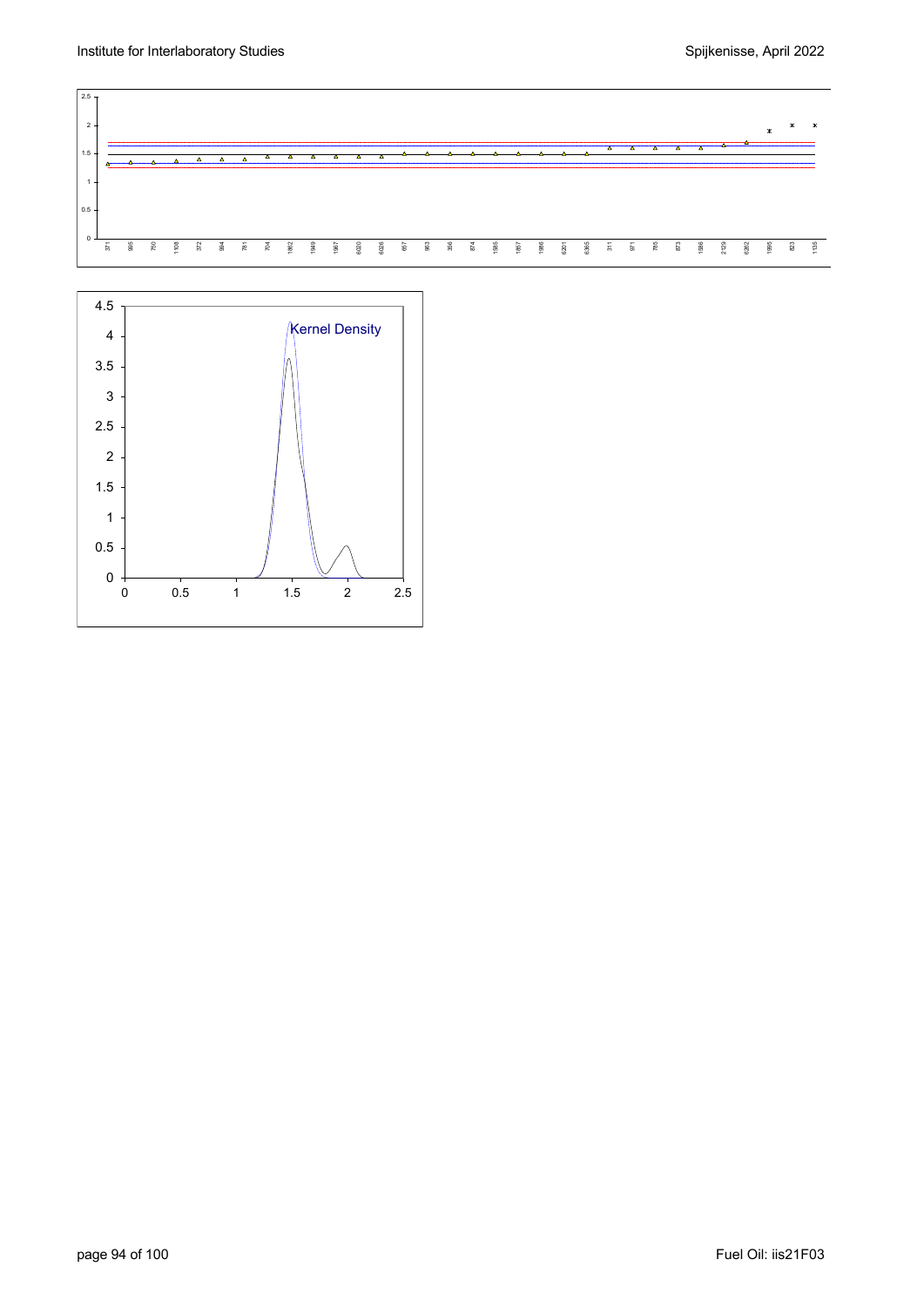### Determination of Compatibility rating on sample #21278;

| lab  | method          | value  | mark    | z(targ) | spot determination                                         | remarks |
|------|-----------------|--------|---------|---------|------------------------------------------------------------|---------|
| 52   | D4740 Manual    | 4      |         | 0.10    | Acc. to Reference Spot Description (ASTM D4740 Table 1)    |         |
| 120  | D4740 Manual    | 4      |         | 0.10    | ---                                                        |         |
| 140  | D4740 Manual    | 4      |         | 0.10    | Original card                                              |         |
| 154  | D4740 Manual    | 4      |         | 0.10    | Original card                                              |         |
| 170  |                 | -----  |         | $-----$ |                                                            |         |
| 171  | D4740 Manual    | 4      |         | 0.10    | Acc. to Reference Spot Description (ASTM D4740 Table 1)    |         |
| 212  | D4740 Manual    | 4      |         | 0.10    | Copy of the original card                                  |         |
| 225  |                 | ------ |         | -----   | $---$                                                      |         |
| 228  | D4740 Manual    | 3      |         | $-2.70$ | $---$                                                      |         |
| 235  |                 |        |         | -----   |                                                            |         |
| 237  | D4740 Manual    | 4      |         | 0.10    | Copy of the original card                                  |         |
| 311  | D4740 Manual    | 4      |         | 0.10    | Original card                                              |         |
| 323  | D4740 Automated | 4      |         | 0.10    | ---                                                        |         |
| 342  | D4740 Manual    | 4      |         | 0.10    | Acc. to Reference Spot Description (ASTM D4740 Table 1)    |         |
| 351  | D4740 Manual    | 4      |         | 0.10    | Acc. to Reference Spot Description (ASTM D4740 Table 1)    |         |
| 356  | D4740 Manual    | 4      |         | 0.10    | Original card                                              |         |
| 360  | D4740 Manual    | 4      |         | 0.10    | Acc. to Reference Spot Description (ASTM D4740 Table 1)    |         |
| 372  | D4740 Manual    | 4      |         | 0.10    | Original card                                              |         |
| 445  |                 | -----  |         | -----   |                                                            |         |
| 447  | D4740 Manual    | 4      |         | 0.10    | Original card                                              |         |
| 467  | D4740 Manual    | 4      |         | 0.10    | ---                                                        |         |
| 507  | D4740 Manual    | 4      |         | 0.10    | Acc. to Reference Spot Description (ASTM D4740 Table 1)    |         |
| 541  | D4740 Manual    | 3      |         | $-2.70$ | Original card                                              |         |
| 551  | D4740 Manual    | 4      |         | 0.10    | Original card                                              |         |
| 657  | D4740 Manual    | 4      |         | 0.10    | Original card                                              |         |
| 704  | D4740 Manual    | 4      |         | 0.10    | Original card                                              |         |
| 750  | D4740           | 4      |         | 0.10    | Acc. to Reference Spot Description (ASTM D4740 Table 1)    |         |
| 752  | D4740 Manual    | 4      |         | 0.10    | Copy of the original card                                  |         |
| 781  | D4740 Manual    | 4      |         | 0.10    | Acc. to Reference Spot Description (ASTM D4740 Table 1)    |         |
| 785  | D4740 Manual    | 4      |         | 0.10    | Copy of the original card                                  |         |
| 798  |                 | -----  |         | $-----$ | ---                                                        |         |
| 823  | D4740 Manual    | 4      |         | 0.10    | ---                                                        |         |
| 840  | D4740 Manual    | 4      |         | 0.10    | ---                                                        |         |
| 872  | D4740 Manual    | 4      |         | 0.10    | Acc. to Reference Spot Description (ASTM D4740 Table 1)    |         |
| 873  | D4740           | 4      |         | 0.10    | Copy of the original card                                  |         |
| 874  | D4740 Manual    | 4      |         | 0.10    | Acc. to Reference Spot Description (ASTM D4740 Table 1)    |         |
| 875  | D4740 Manual    | 4      |         | 0.10    | ---                                                        |         |
| 963  | D4740 Manual    | 4      |         | 0.10    | Acc. to Reference Spot Description (ASTM D4740 Table 1)    |         |
| 971  | D4740 Manual    | 4      |         | 0.10    | ---                                                        |         |
| 974  | D4740 Manual    | 4      |         | 0.10    | Original card                                              |         |
| 995  | D4740 Manual    | 4      |         | 0.10    | ---                                                        |         |
| 1065 | D4740 Manual    | 3      |         | $-2.70$ | ---                                                        |         |
| 1082 | D4740 Manual    | 5      |         | 2.90    | ---                                                        |         |
| 1121 |                 | 5      |         | 2.90    | Acc. to Reference Spot Description (ASTM D4740 Table 1)    |         |
| 1134 | D4740           | 4      |         | 0.10    | Original card                                              |         |
| 1135 | D4740 Manual    | 4      |         | 0.10    | ---                                                        |         |
| 1191 | D4740 Manual    | 3      |         | $-2.70$ | Acc. to Reference Spot Description (ASTM D4740 Table 1)    |         |
| 1213 | D4740 Manual    | 4      |         | 0.10    | ---                                                        |         |
| 1299 |                 | -----  |         | -----   |                                                            |         |
| 1491 | D4740 Manual    | 4      |         | 0.10    | Original card                                              |         |
| 1586 | D4740 Manual    | 4      |         | 0.10    | Acc. to Reference Spot Description (ASTM D4740 Table 1)    |         |
| 1681 | D4740 Manual    | 4      |         | 0.10    | Acc. to Reference Spot Description (ASTM D4740 Table 1)    |         |
| 1740 | D4740 Manual    | 4      |         | 0.10    | Acc. to Reference Spot Description (ASTM D4740 Table 1)    |         |
| 1741 |                 | -----  |         | -----   |                                                            |         |
| 1796 | D4740 Manual    | 4      |         | 0.10    | Acc. to Reference Spot Description (ASTM D4740 Table 1)    |         |
| 1854 | D4740 Manual    | 4      |         | 0.10    | ---                                                        |         |
| 1857 | D4740 Manual    | 4      |         | 0.10    | Original card plus according to Reference Spot Description |         |
| 1995 | D4740 Manual    | 4      |         | 0.10    | Acc. to Reference Spot Description (ASTM D4740 Table 1)    |         |
| 2129 | D4740 Manual    | 2      | R(0.01) | $-5.50$ | Original card                                              |         |
| 6049 | D4740 Manual    | 4      |         | 0.10    | ---                                                        |         |
| 6075 | D4740 Manual    | 4      |         | 0.10    | ---                                                        |         |
| 6112 | D4740 Manual    | 4      |         | 0.10    | Copy of the original card                                  |         |
| 6201 | D4740 Manual    | 4      |         | 0.10    | Acc. to Reference Spot Description (ASTM D4740 Table 1)    |         |
| 6262 | D4740 Manual    | 4      |         | 0.10    | Copy of the original card                                  |         |
| 6365 | D4740 Manual    | 4      |         | 0.10    | Acc. to Reference Spot Description (ASTM D4740 Table 1)    |         |
| 6373 | D4740 Manual    | 4      |         | 0.10    | $\qquad \qquad \text{---}$                                 |         |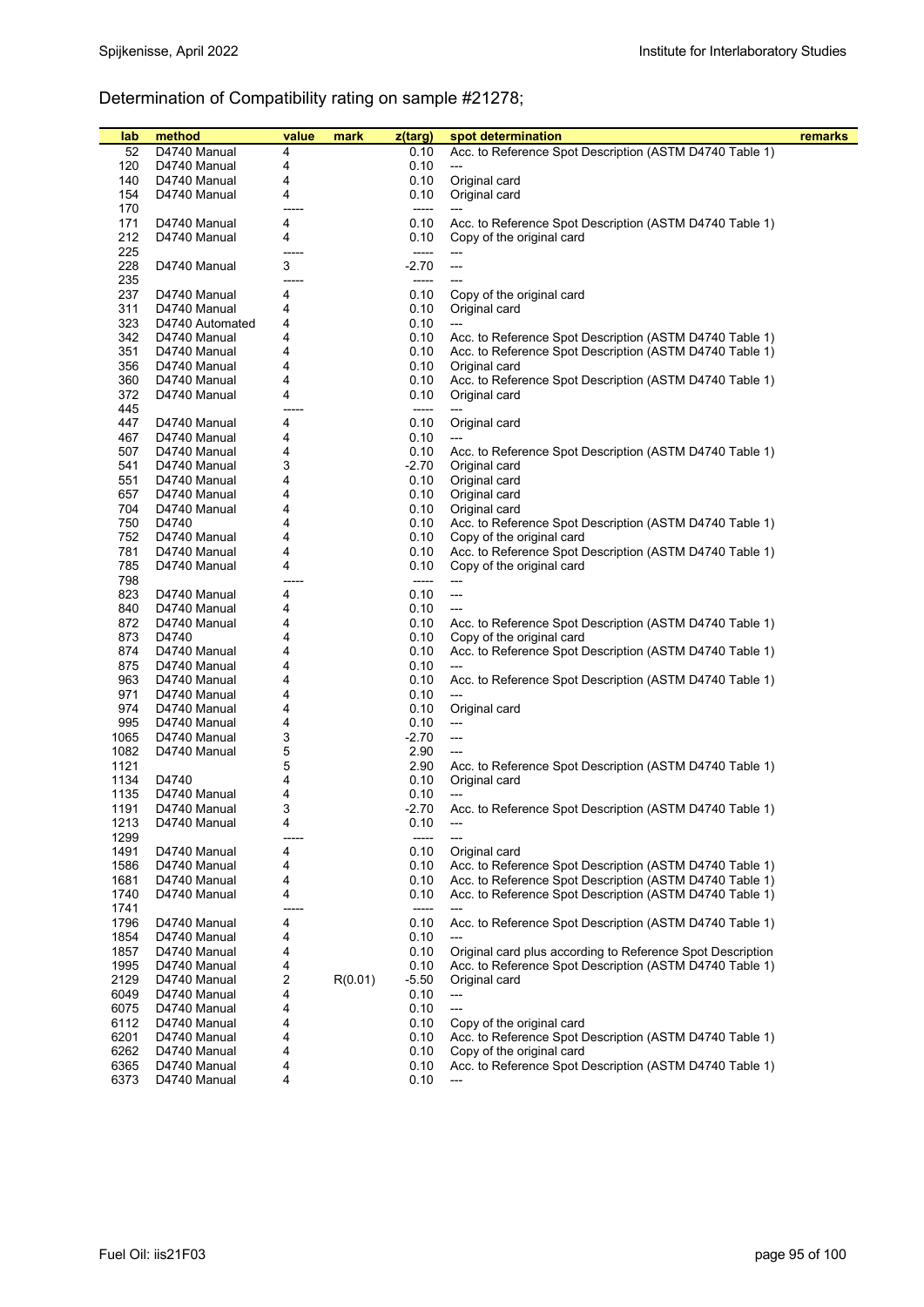| normality           | not OK |
|---------------------|--------|
| n                   | 58     |
| outliers            |        |
| mean $(n)$          | 3.97   |
| st.dev. (n)         | 0.323  |
| R(calc.)            | 0.90   |
| st.dev.(D4740-M:20) | 0.357  |
| R(D4740-M:20)       |        |
|                     |        |



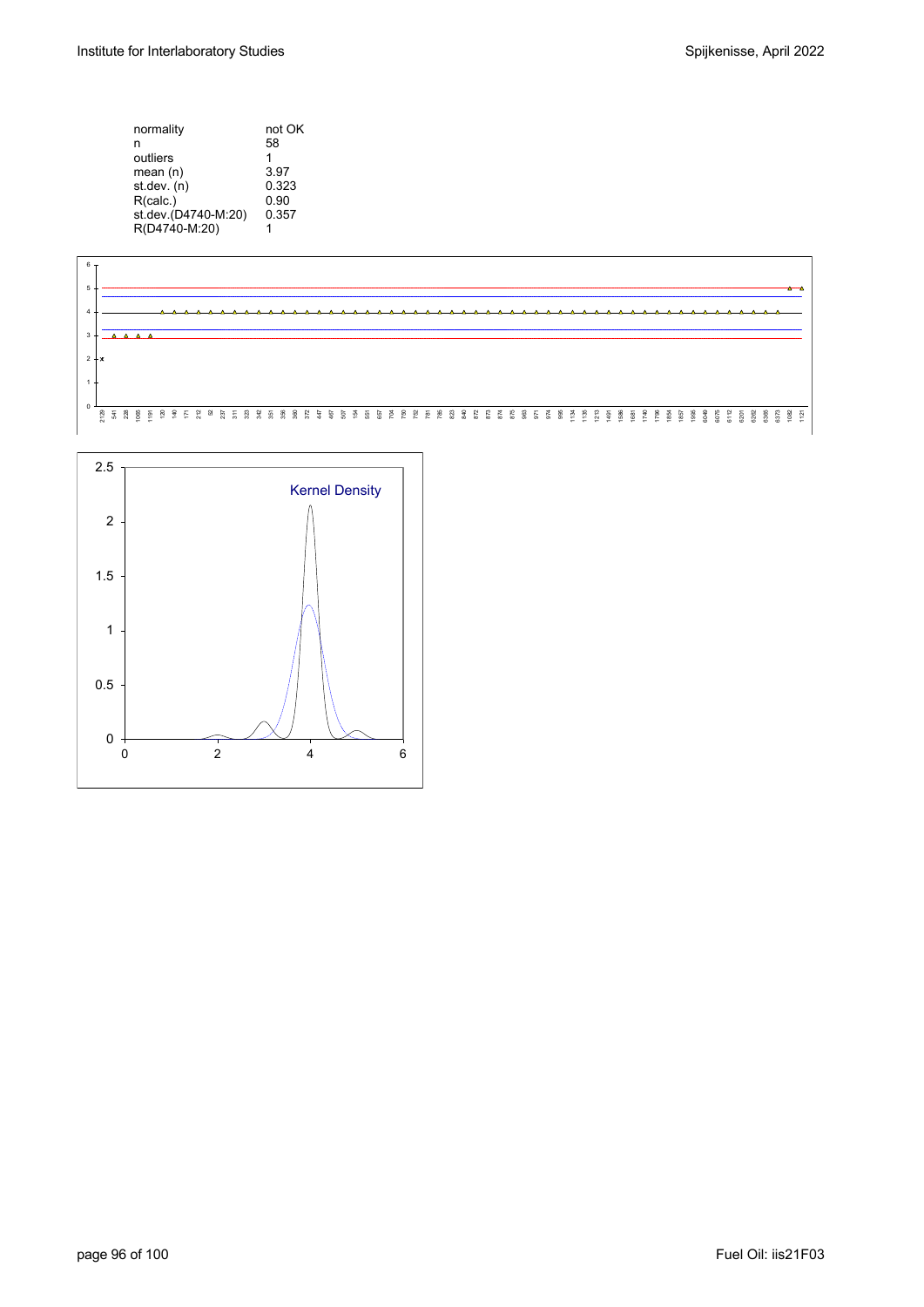### **APPENDIX 2** Analytical details of the determination: Total Acid Number

| lab | <b>End point determination</b>           | <b>Volume solvent</b>   | lab  | <b>End point determination</b> | <b>Volume solvent</b>   |
|-----|------------------------------------------|-------------------------|------|--------------------------------|-------------------------|
| 52  | 125 mL                                   | Buffer End Point pH 10  | 971  | 125 mL                         | <b>Inflection Point</b> |
| 120 | 60 mL                                    | Buffer End Point pH 10  | 974  | 125 mL                         | <b>Inflection Point</b> |
| 140 | $\qquad \qquad \cdots$                   |                         | 994  | 60 mL                          | <b>Inflection Point</b> |
|     |                                          |                         | 995  | 125 mL                         |                         |
| 150 | $\hspace{0.05cm} \dashrightarrow$        |                         |      |                                | <b>Inflection Point</b> |
| 154 | $\overline{\phantom{a}}$                 |                         | 996  | $\overline{\phantom{a}}$       |                         |
| 159 | $\overline{\phantom{a}}$                 |                         | 997  | ---                            |                         |
| 168 | $\overline{\phantom{a}}$                 |                         | 1040 | $\overline{\phantom{a}}$       |                         |
| 169 | $\overline{\phantom{a}}$                 |                         | 1065 | $---$                          |                         |
| 170 | 60 mL                                    | <b>Inflection Point</b> | 1108 | 125 mL                         | Inflection Point        |
| 171 | 60 mL                                    | Inflection Point        | 1109 | 125 mL                         | <b>Inflection Point</b> |
| 175 | ---                                      | ---                     | 1121 | 125 mL                         | Buffer End Point pH 10  |
| 212 | 125 mL                                   | <b>Inflection Point</b> | 1126 | ---                            | ---                     |
| 225 | $\hspace{0.05cm} \ldots$                 |                         | 1134 | 125 mL                         | <b>Inflection Point</b> |
|     | $\overline{a}$                           |                         | 1140 |                                | <b>Inflection Point</b> |
| 235 |                                          |                         |      | 125 mL                         |                         |
| 237 | 125 mL                                   | <b>Inflection Point</b> | 1191 | ---                            | ---                     |
| 238 | ---                                      | ---                     | 1205 | $\overline{\phantom{a}}$       |                         |
| 253 | $\hspace{0.05cm} \dashrightarrow$        | ---                     | 1212 | 125 mL                         | Buffer End Point pH 10  |
| 256 | $\overline{\phantom{a}}$                 |                         | 1213 | $\overline{\phantom{a}}$       |                         |
| 273 | 60 mL                                    | <b>Inflection Point</b> | 1218 | $\overline{\phantom{a}}$       |                         |
| 309 | 60 mL                                    | Buffer End Point pH 10  | 1299 | $---$                          |                         |
| 311 | $\overline{\phantom{a}}$                 |                         | 1353 | $\overline{\phantom{a}}$       |                         |
| 313 | $\overline{a}$                           |                         | 1356 | $\overline{\phantom{a}}$       |                         |
| 323 | $\overline{\phantom{a}}$                 |                         | 1381 | $\overline{\phantom{a}}$       |                         |
| 328 | $\qquad \qquad \cdots$                   |                         | 1397 | ---                            |                         |
| 333 | $---$                                    |                         | 1402 | 60 mL                          | <b>Inflection Point</b> |
|     |                                          |                         |      |                                |                         |
| 334 | 125 mL                                   | <b>Inflection Point</b> | 1431 | ---                            |                         |
| 339 | $---$                                    |                         | 1491 | 125 mL                         | <b>Inflection Point</b> |
| 342 | 125 mL                                   | Buffer End Point pH 10  | 1510 | $---$                          |                         |
| 349 | ---                                      | ---                     | 1567 | 60 mL                          | <b>Inflection Point</b> |
| 351 | $\overline{\phantom{a}}$                 | ---                     | 1569 | 125 mL                         | <b>Inflection Point</b> |
| 356 | $\overline{\phantom{a}}$                 |                         | 1585 | 125 mL                         | <b>Inflection Point</b> |
| 360 | 60 mL                                    | <b>Inflection Point</b> | 1586 | 125 mL                         | <b>Inflection Point</b> |
| 372 | 60 mL                                    | Inflection Point        | 1631 | $\hspace{0.05cm} \ldots$       | $---$                   |
| 381 | $\qquad \qquad \cdots$                   | ---                     | 1636 | $\hspace{0.05cm} \ldots$       |                         |
| 445 | $\overline{\phantom{a}}$                 |                         | 1648 | 60 mL                          | Buffer End Point pH 10  |
| 447 | $\overline{\phantom{a}}$                 |                         | 1669 | $---$                          |                         |
|     |                                          |                         |      |                                |                         |
| 455 | $\overline{\phantom{a}}$                 |                         | 1681 | ---                            |                         |
| 467 | 125 mL                                   | Buffer End Point pH 11  | 1710 | 125 mL                         | <b>Inflection Point</b> |
| 507 | 60 mL                                    | <b>Inflection Point</b> | 1720 | $\hspace{0.05cm} \ldots$       |                         |
| 541 | $---$                                    |                         | 1740 | 60 mL                          | <b>Inflection Point</b> |
| 551 | 125 mL                                   | <b>Inflection Point</b> | 1741 | 125 mL                         | $---$                   |
| 575 | $\hspace{0.05cm} \ldots$                 | ---                     | 1776 | $\overline{\phantom{a}}$       |                         |
| 621 | ---                                      |                         | 1796 | 125 mL                         | <b>Inflection Point</b> |
| 631 | 60 mL                                    | <b>Inflection Point</b> | 1810 | $---$                          |                         |
| 634 | $---$                                    |                         | 1811 | $\overline{\phantom{a}}$       |                         |
| 657 | 125 mL                                   | <b>Inflection Point</b> | 1854 | $\overline{\phantom{a}}$       |                         |
| 704 | 125 mL                                   | Inflection Point        | 1857 | 125 mL                         | <b>Inflection Point</b> |
| 710 | $\hspace{0.05cm} \ldots \hspace{0.05cm}$ |                         | 1906 | $\overline{\phantom{a}}$       |                         |
| 752 | 60 mL                                    | Inflection Point        | 1938 | ---                            |                         |
| 753 | ---                                      |                         | 1941 | ---                            |                         |
|     |                                          |                         | 1942 |                                |                         |
| 778 | $\qquad \qquad \cdots$                   |                         |      | ---                            |                         |
| 781 | 125 mL                                   | <b>Inflection Point</b> | 1949 | $---$                          |                         |
| 785 | ---                                      |                         | 1986 | 125 mL                         | <b>Inflection Point</b> |
| 798 | ---                                      |                         | 1995 | 125 mL                         | <b>Inflection Point</b> |
| 823 | 125 mL                                   | <b>Inflection Point</b> | 2129 | 125 mL                         | Inflection Point        |
| 824 | 125 mL                                   | <b>Inflection Point</b> | 2146 | ---                            |                         |
| 825 | ---                                      |                         | 6020 | $\hspace{0.05cm} \ldots$       |                         |
| 840 | 125 mL                                   | <b>Inflection Point</b> | 6021 | ---                            |                         |
| 872 | $\overline{a}$                           |                         | 6024 | $---$                          |                         |
| 873 | 125 mL                                   | Buffer End Point pH 10  | 6025 | 125 mL                         | <b>Inflection Point</b> |
| 874 | 125 mL                                   | Buffer End Point pH 10  | 6026 | 125 mL                         | Buffer End Point pH 10  |
| 875 |                                          |                         | 6049 |                                |                         |
|     | ---                                      |                         |      | $\hspace{0.05cm} \ldots$       |                         |
| 887 | 125 mL                                   | Buffer End Point pH 11  | 6054 | $\hspace{0.05cm} \ldots$       | ---                     |
| 902 | ---                                      |                         | 6057 | $\hspace{0.05cm} \ldots$       |                         |
| 904 | 125 mL                                   | <b>Inflection Point</b> | 6075 | ---                            |                         |
| 913 | ---                                      |                         | 6092 | $\hspace{0.05cm} \ldots$       |                         |
| 962 | 125 mL                                   | <b>Inflection Point</b> | 6112 | $---$                          |                         |
| 963 | 60 mL                                    | <b>Inflection Point</b> | 6114 | 125 mL                         | <b>Inflection Point</b> |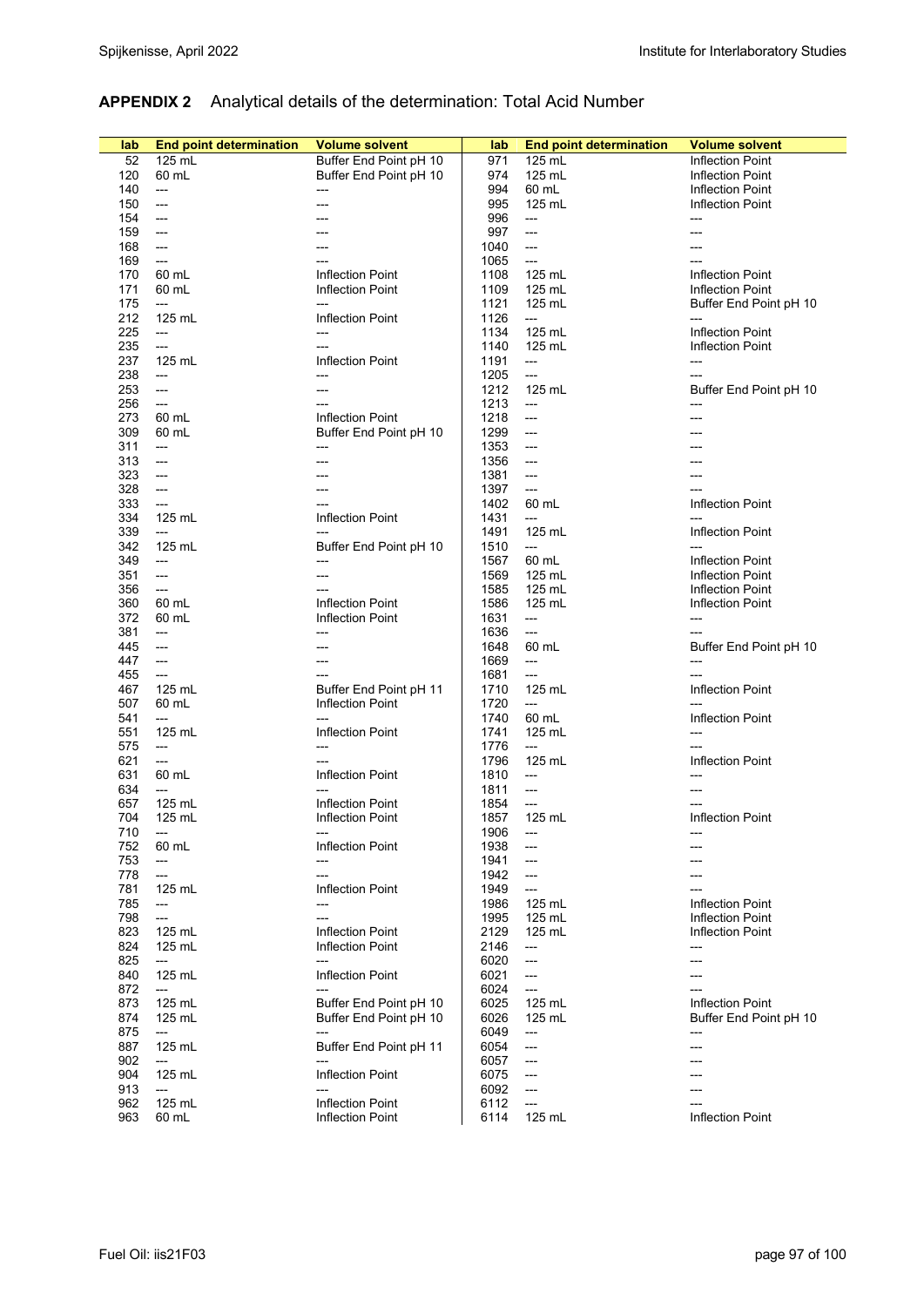| lab. | <b>End point determination</b> Volume solvent |                  | lab  | <b>End point determination</b> | Volume solvent          |
|------|-----------------------------------------------|------------------|------|--------------------------------|-------------------------|
| 6131 | $125$ mL                                      | ---              | 6340 | $---$                          | $---$                   |
| 6142 | $---$                                         | $---$            | 6373 | 125 mL                         | Buffer End Point pH 11  |
| 6163 | $---$                                         | $---$            | 6379 | $---$                          | $---$                   |
| 6201 | $125$ mL                                      | Inflection Point | 6400 | 60 mL                          | <b>Inflection Point</b> |
| 6262 | 125 mL                                        | Inflection Point | 6404 | $---$                          | $---$                   |
| 6266 | $---$                                         | $---$            | 6406 | $---$                          | $---$                   |
| 6298 | 125 mL                                        | Inflection Point |      |                                |                         |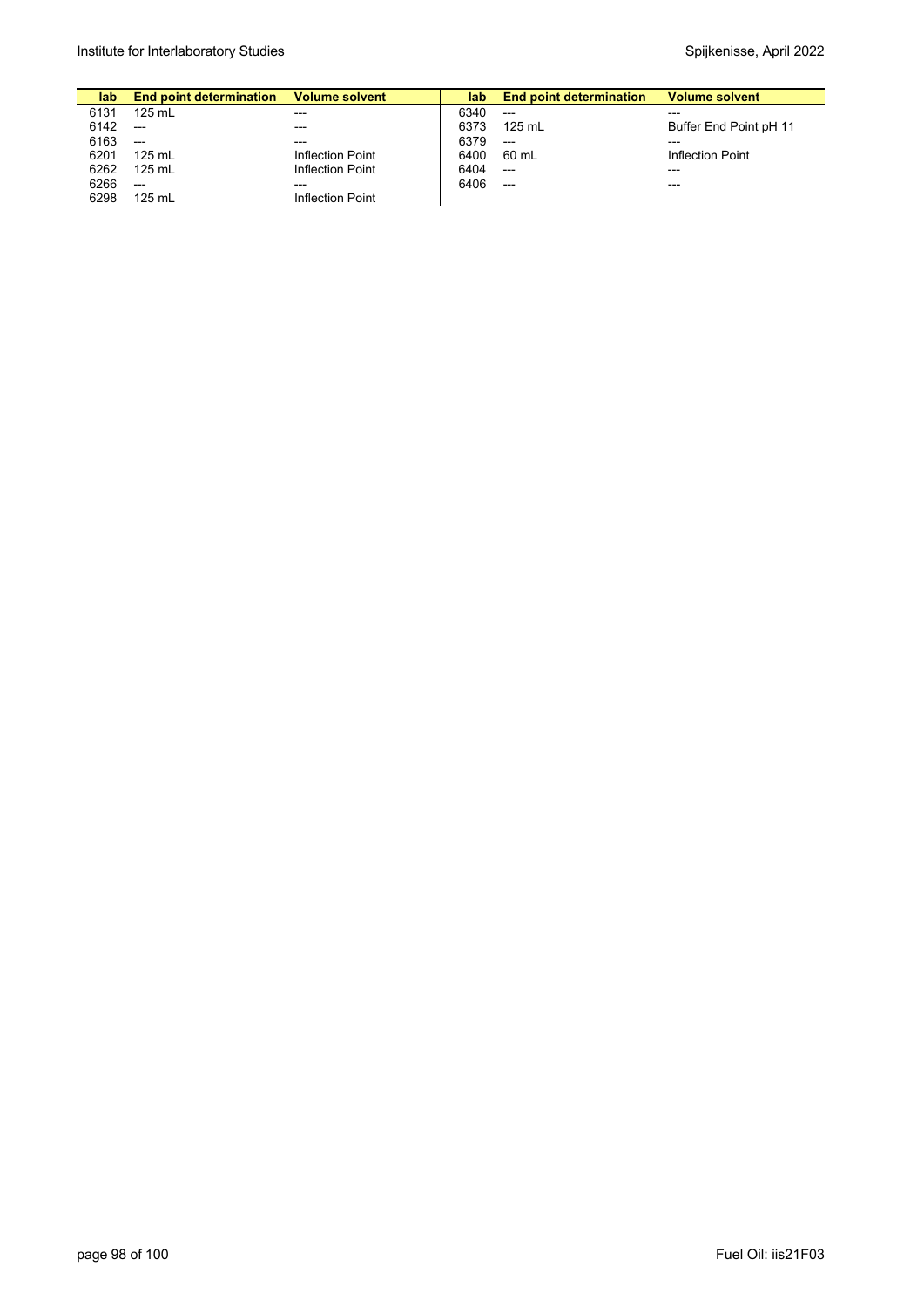#### **APPENDIX 3**

#### **Number of participants per country**

1 lab in AUSTRALIA 1 lab in MALAYSIA 1 lab in AUSTRIA 2 labs in MALTA 1 lab in AZERBAIJAN 1 lab in MARTINIQUE 6 labs in BELGIUM **1 lab in MAURITIUS** 1 lab in BRAZII 1 ab in MOROCCO 1 lab in BULGARIA 6 labs in NETHERLANDS 1 lab in CANADA 2 labs in NIGERIA 2 labs in COTE D'IVOIRE 1 lab in PANAMA 1 lab in CROATIA 2 labs in PHILIPPINES 1 lab in CYPRUS 3 labs in PORTUGAL 1 lab in DENMARK 2 labs in SAUDI ARABIA 1 lab in DJIBOUTI 2001 1 2002 1 2003 1 3 labs in SERBIA 1 lab in EGYPT 1 and in SINGAPORE 2 labs in ESTONIA 2 lab in SOUTH AFRICA 4 labs in FINLAND 6 labs in SPAIN 4 labs in FRANCE 1 lab in SUDAN 2 labs in GEORGIA 3 labs in SWEDEN 3 labs in GERMANY 1 abin TAIWAN 8 labs in GREECE 2 labs in TANZANIA 1 lab in HUNGARY 1 lab in TOGO 1 lab in INDIA 4 labs in TURKEY 1 lab in INDONESIA 1 lab in TURKMENISTAN 2 labs in IRELAND 2 labs in UKRAINE 1 lab in LATVIA 2 labs in VIETNAM

1 lab in ARGENTINA 1 lab in LITHUANIA 1 lab in COLOMBIA 1 lab in NORTH MACEDONIA, Republic of 2 labs in CZECH REPUBLIC 22 labs in RUSSIAN FEDERATION 1 lab in ISRAEL 6 labs in UNITED ARAB EMIRATES 1 lab in KAZAKHSTAN 12 labs in UNITED KINGDOM 3 labs in KOREA, Republic of 11 labs in UNITED STATES OF AMERICA